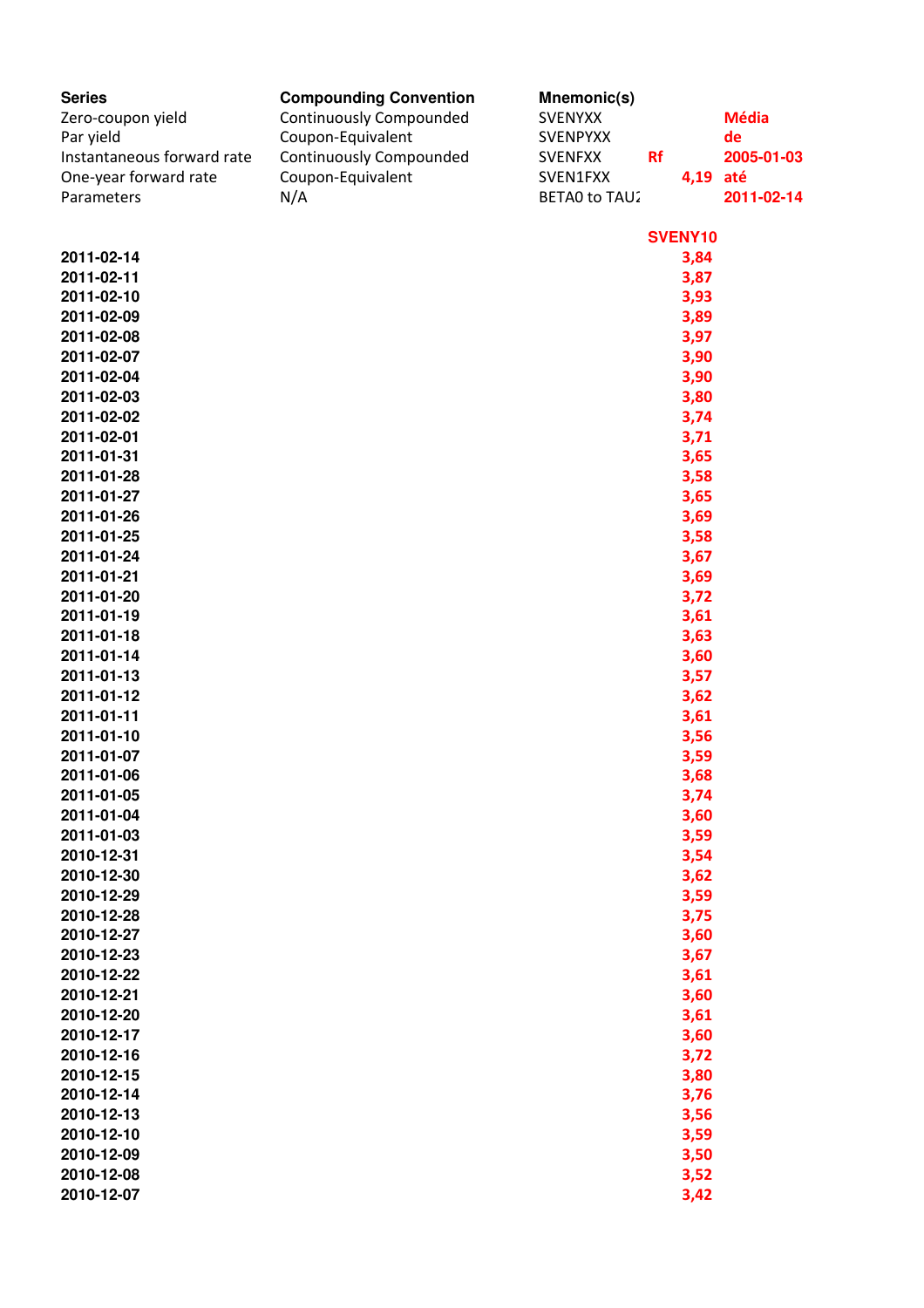| 2010-12-06               | 3,19 |
|--------------------------|------|
| 2010-12-03               | 3,27 |
| 2010-12-02               | 3,24 |
| 2010-12-01               | 3,21 |
| 2010-11-30               | 3,04 |
| 2010-11-29               | 3,06 |
| 2010-11-26               | 3,09 |
| 2010-11-24               | 3,15 |
| 2010-11-23               | 2,99 |
| 2010-11-22               | 3,02 |
| 2010-11-19               | 3,09 |
| 2010-11-18               | 3,12 |
| 2010-11-17               | 3,10 |
| 2010-11-16               | 3,03 |
|                          |      |
| 2010-11-15               | 3,11 |
| 2010-11-12               | 2,92 |
| 2010-11-10<br>2010-11-09 | 2,82 |
|                          | 2,86 |
| 2010-11-08               | 2,74 |
| 2010-11-05               | 2,74 |
| 2010-11-04               | 2,69 |
| 2010-11-03               | 2,86 |
| 2010-11-02               | 2,82 |
| 2010-11-01               | 2,88 |
| 2010-10-29               | 2,85 |
| 2010-10-28               | 2,91 |
| 2010-10-27               | 2,97 |
| 2010-10-26               | 2,89 |
| 2010-10-25               | 2,79 |
| 2010-10-22               | 2,80 |
| 2010-10-21               | 2,78 |
| 2010-10-20               | 2,71 |
| 2010-10-19               | 2,70 |
| 2010-10-18               | 2,73 |
| 2010-10-15               | 2,81 |
| 2010-10-14               | 2,73 |
| 2010-10-13               | 2,66 |
| 2010-10-12               | 2,65 |
| 2010-10-08               | 2,62 |
| 2010-10-07               | 2,62 |
| 2010-10-06               | 2,61 |
| 2010-10-05               | 2,70 |
| 2010-10-04               | 2,70 |
| 2010-10-01               | 2,74 |
| 2010-09-30               | 2,73 |
| 2010-09-29               | 2,72 |
| 2010-09-28               | 2,69 |
| 2010-09-27               | 2,75 |
| 2010-09-24               | 2,86 |
| 2010-09-23               | 2,79 |
| 2010-09-22               | 2,79 |
| 2010-09-21               | 2,85 |
| 2010-09-20               | 2,95 |
| 2010-09-17               | 2,99 |
| 2010-09-16               | 3,01 |
| 2010-09-15               | 2,96 |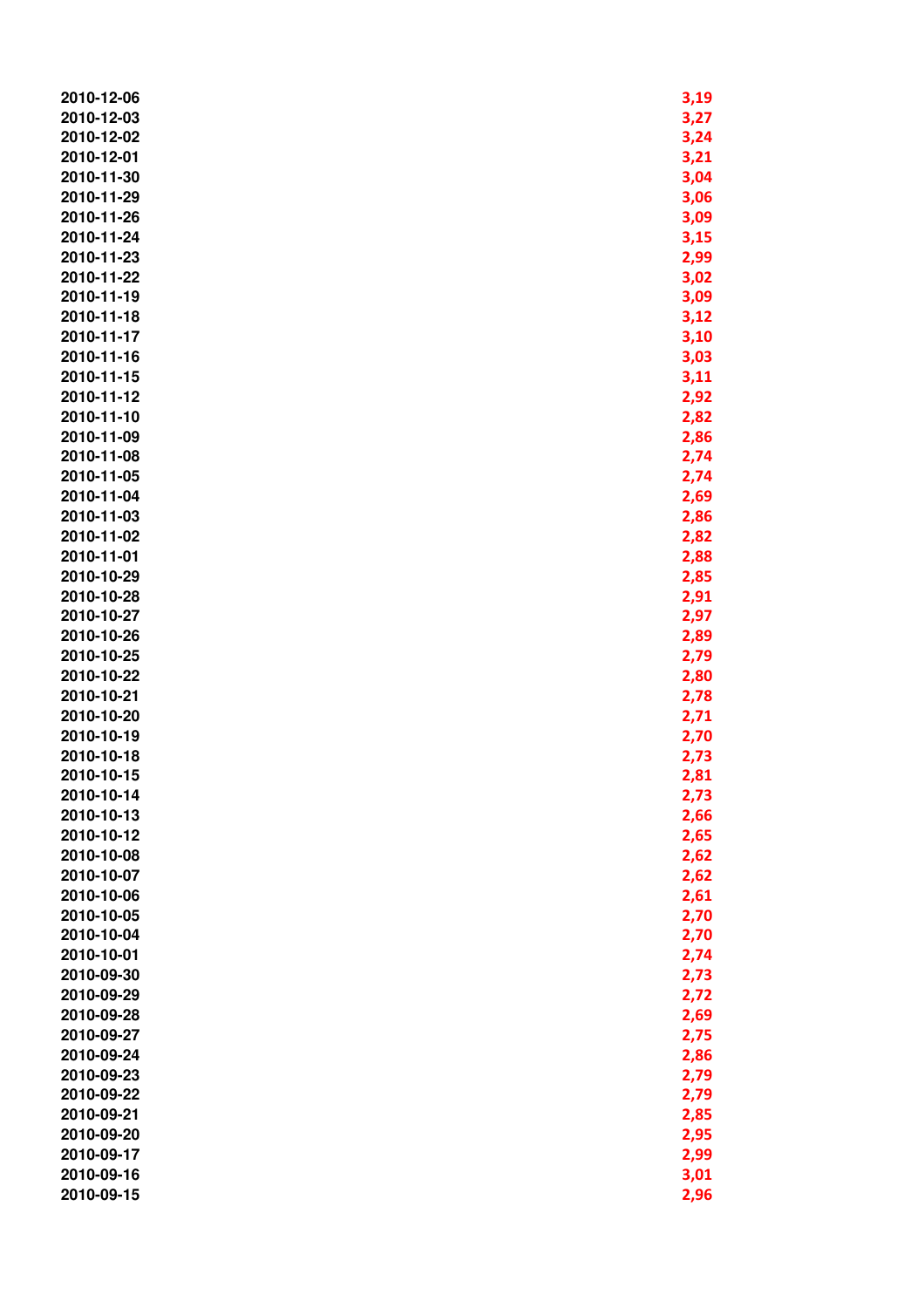| 2010-09-14 | 2,90 |
|------------|------|
| 2010-09-13 | 2,95 |
| 2010-09-10 | 3,03 |
| 2010-09-09 | 2,98 |
| 2010-09-08 | 2,87 |
| 2010-09-07 | 2,81 |
| 2010-09-03 | 2,95 |
| 2010-09-02 | 2,84 |
| 2010-09-01 | 2,79 |
| 2010-08-31 | 2,66 |
| 2010-08-30 | 2,73 |
| 2010-08-27 | 2,86 |
| 2010-08-26 | 2,69 |
| 2010-08-25 | 2,74 |
| 2010-08-24 | 2,70 |
| 2010-08-23 | 2,80 |
| 2010-08-20 | 2,82 |
| 2010-08-19 | 2,78 |
| 2010-08-18 | 2,84 |
| 2010-08-17 | 2,84 |
| 2010-08-16 | 2,78 |
| 2010-08-13 | 2,88 |
| 2010-08-12 | 2,94 |
| 2010-08-11 | 2,93 |
| 2010-08-10 | 3,01 |
| 2010-08-09 | 3,07 |
| 2010-08-06 | 3,07 |
| 2010-08-05 | 3,16 |
| 2010-08-04 | 3,21 |
| 2010-08-03 | 3,16 |
| 2010-08-02 | 3,23 |
| 2010-07-30 | 3,17 |
| 2010-07-29 | 3,28 |
| 2010-07-28 | 3,28 |
| 2010-07-27 | 3,33 |
| 2010-07-26 | 3,28 |
| 2010-07-23 | 3,28 |
| 2010-07-22 | 3,22 |
| 2010-07-21 | 3,15 |
| 2010-07-20 | 3,24 |
| 2010-07-19 | 3,25 |
| 2010-07-16 | 3,22 |
| 2010-07-15 | 3,26 |
| 2010-07-14 | 3,33 |
| 2010-07-13 | 3,41 |
| 2010-07-12 | 3,35 |
| 2010-07-09 | 3,35 |
| 2010-07-08 | 3,32 |
| 2010-07-07 | 3,29 |
| 2010-07-06 | 3,22 |
| 2010-07-02 | 3,28 |
| 2010-07-01 | 3,23 |
| 2010-06-30 | 3,24 |
| 2010-06-29 | 3,25 |
| 2010-06-28 | 3,33 |
| 2010-06-25 | 3,41 |
|            |      |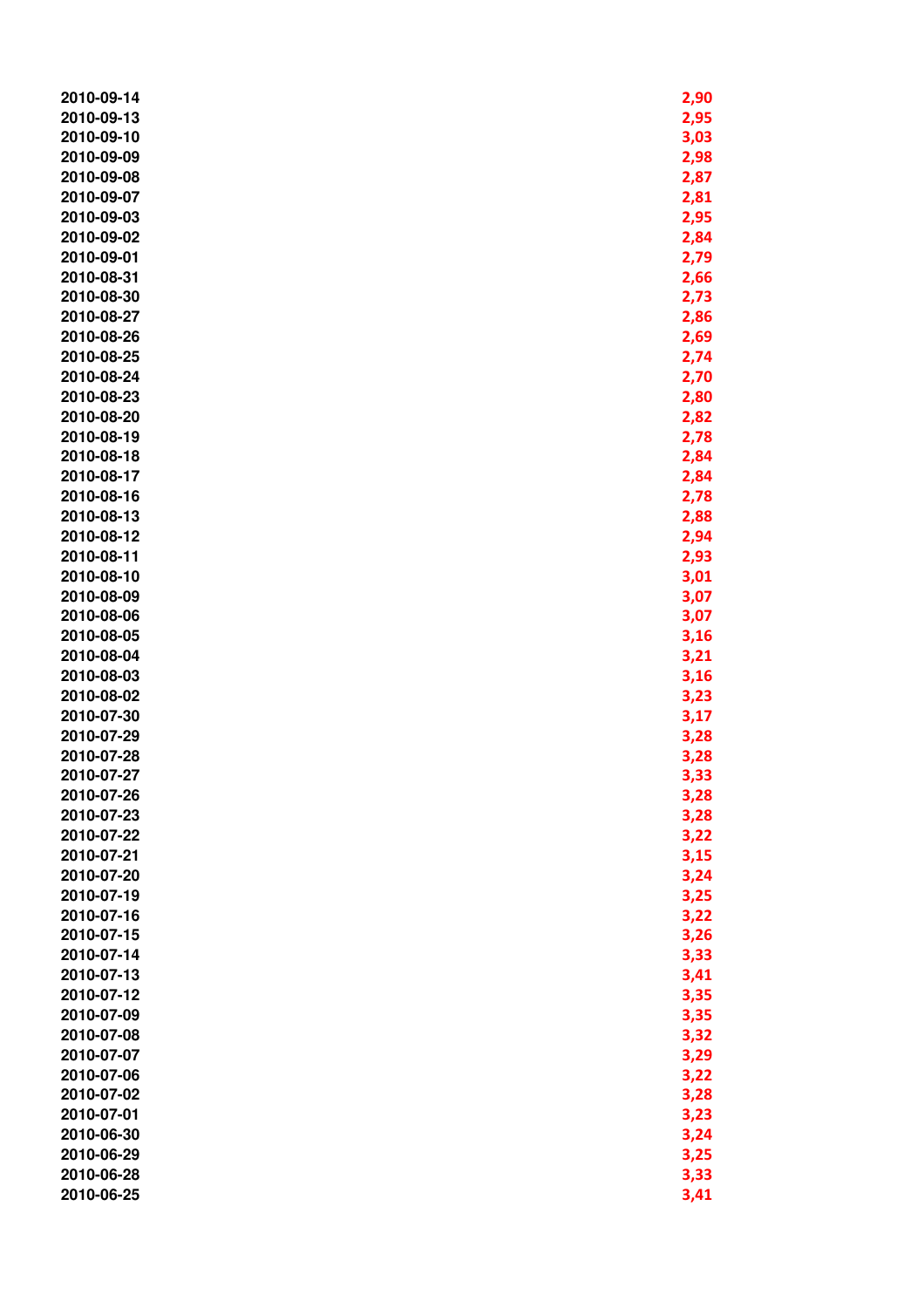| 2010-06-24 | 3,42 |
|------------|------|
| 2010-06-23 | 3,40 |
| 2010-06-22 | 3,45 |
| 2010-06-21 | 3,54 |
| 2010-06-18 | 3,52 |
| 2010-06-17 | 3,49 |
| 2010-06-16 | 3,55 |
| 2010-06-15 | 3,61 |
| 2010-06-14 | 3,57 |
| 2010-06-11 | 3,52 |
| 2010-06-10 | 3,62 |
| 2010-06-09 | 3,49 |
| 2010-06-08 | 3,47 |
| 2010-06-07 | 3,47 |
| 2010-06-04 | 3,50 |
| 2010-06-03 | 3,69 |
| 2010-06-02 | 3,65 |
| 2010-06-01 | 3,59 |
| 2010-05-28 | 3,60 |
| 2010-05-27 | 3,64 |
| 2010-05-26 | 3,49 |
| 2010-05-25 | 3,47 |
| 2010-05-24 | 3,52 |
| 2010-05-21 | 3,50 |
| 2010-05-20 | 3,54 |
| 2010-05-19 | 3,65 |
| 2010-05-18 | 3,67 |
| 2010-05-17 | 3,77 |
| 2010-05-14 | 3,73 |
| 2010-05-13 | 3,83 |
| 2010-05-12 | 3,86 |
| 2010-05-11 | 3,83 |
| 2010-05-10 | 3,83 |
| 2010-05-07 | 3,72 |
| 2010-05-06 | 3,68 |
| 2010-05-05 | 3,84 |
| 2010-05-04 | 3,87 |
| 2010-05-03 | 3,96 |
| 2010-04-30 | 3,93 |
| 2010-04-29 | 4,00 |
| 2010-04-28 | 4,04 |
| 2010-04-27 | 3,96 |
| 2010-04-26 | 4,08 |
| 2010-04-23 | 4,08 |
| 2010-04-22 | 4,05 |
| 2010-04-21 | 4,01 |
| 2010-04-20 | 4,07 |
| 2010-04-19 | 4,09 |
| 2010-04-16 | 4,05 |
| 2010-04-15 | 4,12 |
| 2010-04-14 | 4,13 |
| 2010-04-13 | 4,09 |
| 2010-04-12 | 4,11 |
| 2010-04-09 | 4,16 |
| 2010-04-08 | 4,18 |
| 2010-04-07 | 4,14 |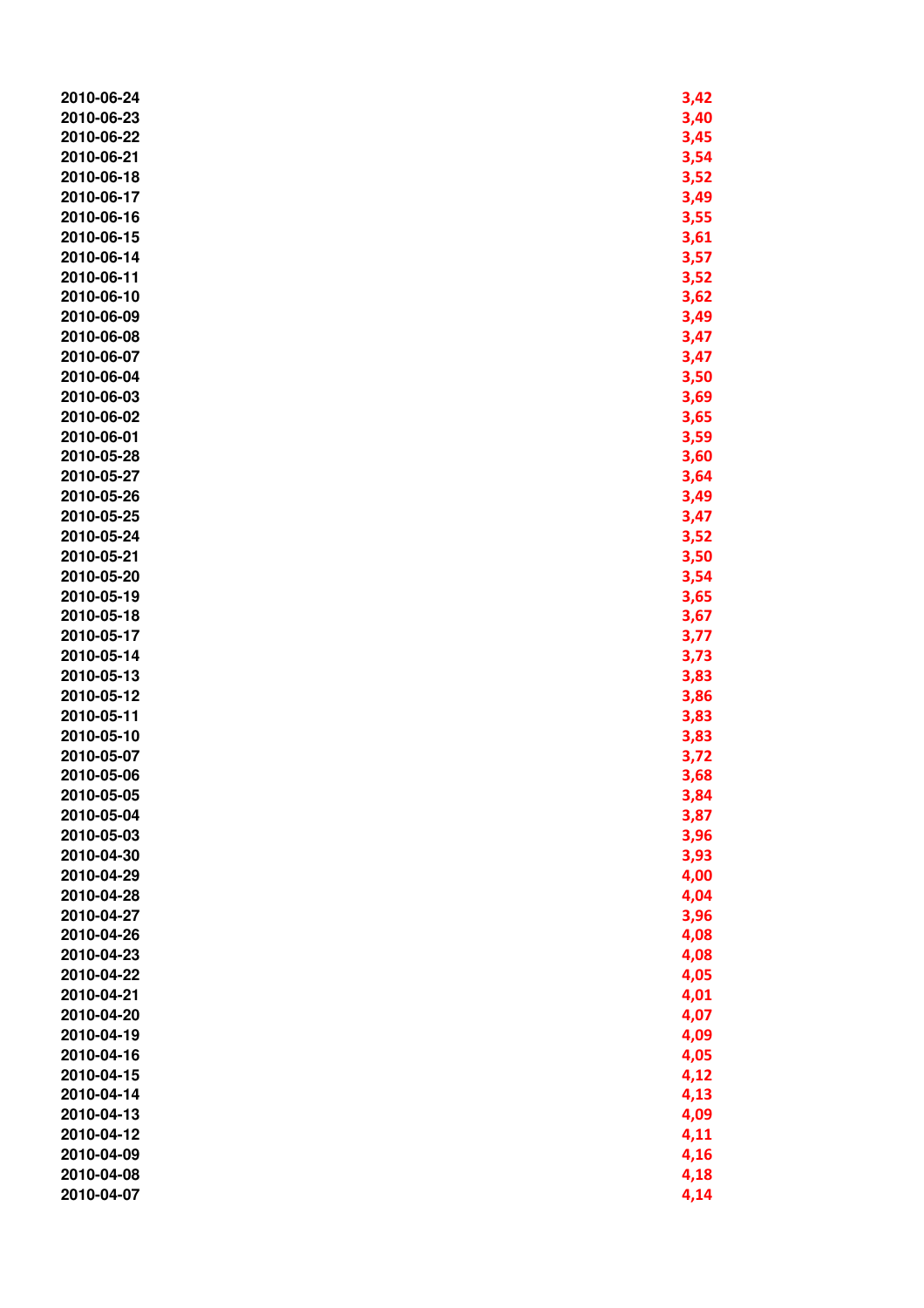| 2010-04-06 | 4,25 |
|------------|------|
| 2010-04-05 | 4,28 |
|            |      |
| 2010-04-02 | 4,23 |
| 2010-04-01 | 4,15 |
| 2010-03-31 | 4,12 |
| 2010-03-30 | 4,15 |
| 2010-03-29 | 4,15 |
| 2010-03-26 | 4,14 |
| 2010-03-25 | 4,18 |
| 2010-03-24 | 4,10 |
| 2010-03-23 | 3,96 |
| 2010-03-22 | 3,94 |
| 2010-03-19 | 3,97 |
| 2010-03-18 | 3,96 |
|            |      |
| 2010-03-17 | 3,94 |
| 2010-03-16 | 3,96 |
| 2010-03-15 | 4,01 |
| 2010-03-12 | 4,01 |
| 2010-03-11 | 4,04 |
| 2010-03-10 | 4,04 |
| 2010-03-09 | 4,03 |
| 2010-03-08 | 4,04 |
| 2010-03-05 | 4,01 |
| 2010-03-04 | 3,92 |
| 2010-03-03 | 3,97 |
| 2010-03-02 | 3,96 |
| 2010-03-01 | 3,95 |
| 2010-02-26 | 3,95 |
| 2010-02-25 | 3,99 |
| 2010-02-24 | 4,04 |
|            |      |
| 2010-02-23 | 4,03 |
| 2010-02-22 | 4,15 |
| 2010-02-19 | 4,13 |
| 2010-02-18 | 4,15 |
| 2010-02-17 | 4,09 |
| 2010-02-16 | 4,01 |
| 2010-02-12 | 4,04 |
| 2010-02-11 | 4,07 |
| 2010-02-10 | 4,05 |
| 2010-02-09 | 3,99 |
| 2010-02-08 | 3,93 |
| 2010-02-05 | 3,91 |
| 2010-02-04 | 3,94 |
| 2010-02-03 | 4,05 |
| 2010-02-02 | 3,99 |
| 2010-02-01 | 4,00 |
| 2010-01-29 | 3,96 |
| 2010-01-28 | 4,01 |
| 2010-01-27 | 3,98 |
| 2010-01-26 |      |
|            | 3,97 |
| 2010-01-25 | 3,98 |
| 2010-01-22 | 3,94 |
| 2010-01-21 | 3,95 |
| 2010-01-20 | 4,00 |
| 2010-01-19 | 4,06 |
| 2010-01-15 | 4,04 |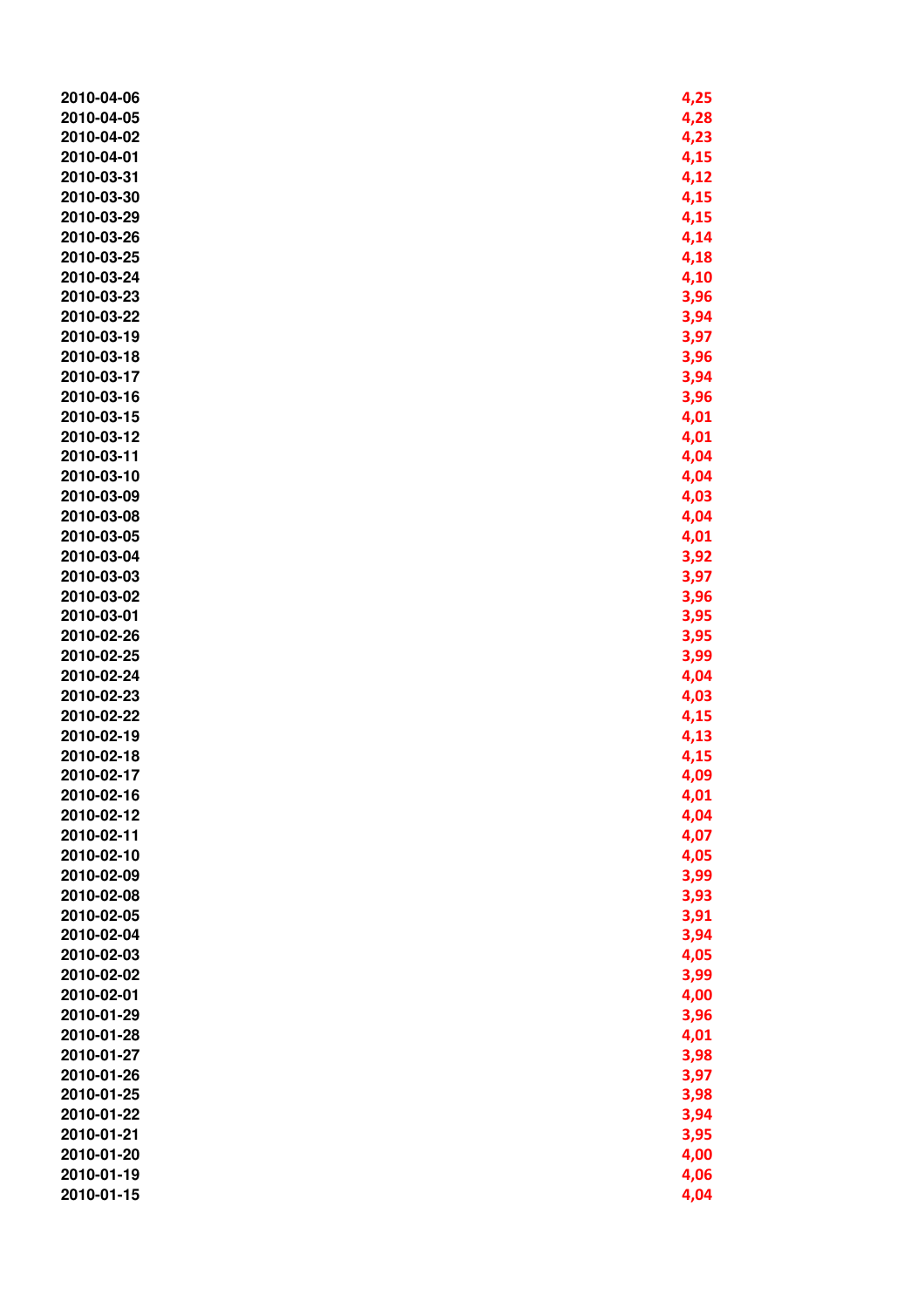| 2010-01-14 | 4,09 |
|------------|------|
| 2010-01-13 | 4,14 |
| 2010-01-12 | 4,07 |
| 2010-01-11 | 4,20 |
| 2010-01-08 | 4,17 |
| 2010-01-07 | 4,19 |
| 2010-01-06 | 4,20 |
| 2010-01-05 | 4,12 |
| 2010-01-04 | 4,19 |
| 2009-12-31 |      |
|            | 4,18 |
| 2009-12-30 | 4,14 |
| 2009-12-29 | 4,16 |
| 2009-12-28 | 4,19 |
| 2009-12-24 | 4,18 |
| 2009-12-23 | 4,12 |
| 2009-12-22 | 4,11 |
| 2009-12-21 | 4,05 |
| 2009-12-18 | 3,91 |
| 2009-12-17 | 3,85 |
| 2009-12-16 | 3,96 |
| 2009-12-15 | 3,96 |
| 2009-12-14 | 3,92 |
| 2009-12-11 | 3,92 |
| 2009-12-10 |      |
|            | 3,87 |
| 2009-12-09 | 3,81 |
| 2009-12-08 | 3,78 |
| 2009-12-07 | 3,82 |
| 2009-12-04 | 3,85 |
| 2009-12-03 | 3,76 |
| 2009-12-02 | 3,67 |
| 2009-12-01 | 3,64 |
| 2009-11-30 | 3,57 |
| 2009-11-27 | 3,58 |
| 2009-11-25 | 3,65 |
| 2009-11-24 | 3,70 |
| 2009-11-23 | 3,77 |
| 2009-11-20 | 3,77 |
| 2009-11-19 | 3,76 |
| 2009-11-18 | 3,77 |
| 2009-11-17 | 3,73 |
| 2009-11-16 | 3,74 |
| 2009-11-13 | 3,85 |
| 2009-11-12 | 3,88 |
| 2009-11-10 |      |
|            | 3,92 |
| 2009-11-09 | 3,91 |
| 2009-11-06 | 3,93 |
| 2009-11-05 | 3,95 |
| 2009-11-04 | 3,95 |
| 2009-11-03 | 3,88 |
| 2009-11-02 | 3,82 |
| 2009-10-30 | 3,79 |
| 2009-10-29 | 3,92 |
| 2009-10-28 | 3,82 |
| 2009-10-27 | 3,87 |
| 2009-10-26 | 3,97 |
| 2009-10-23 | 3,88 |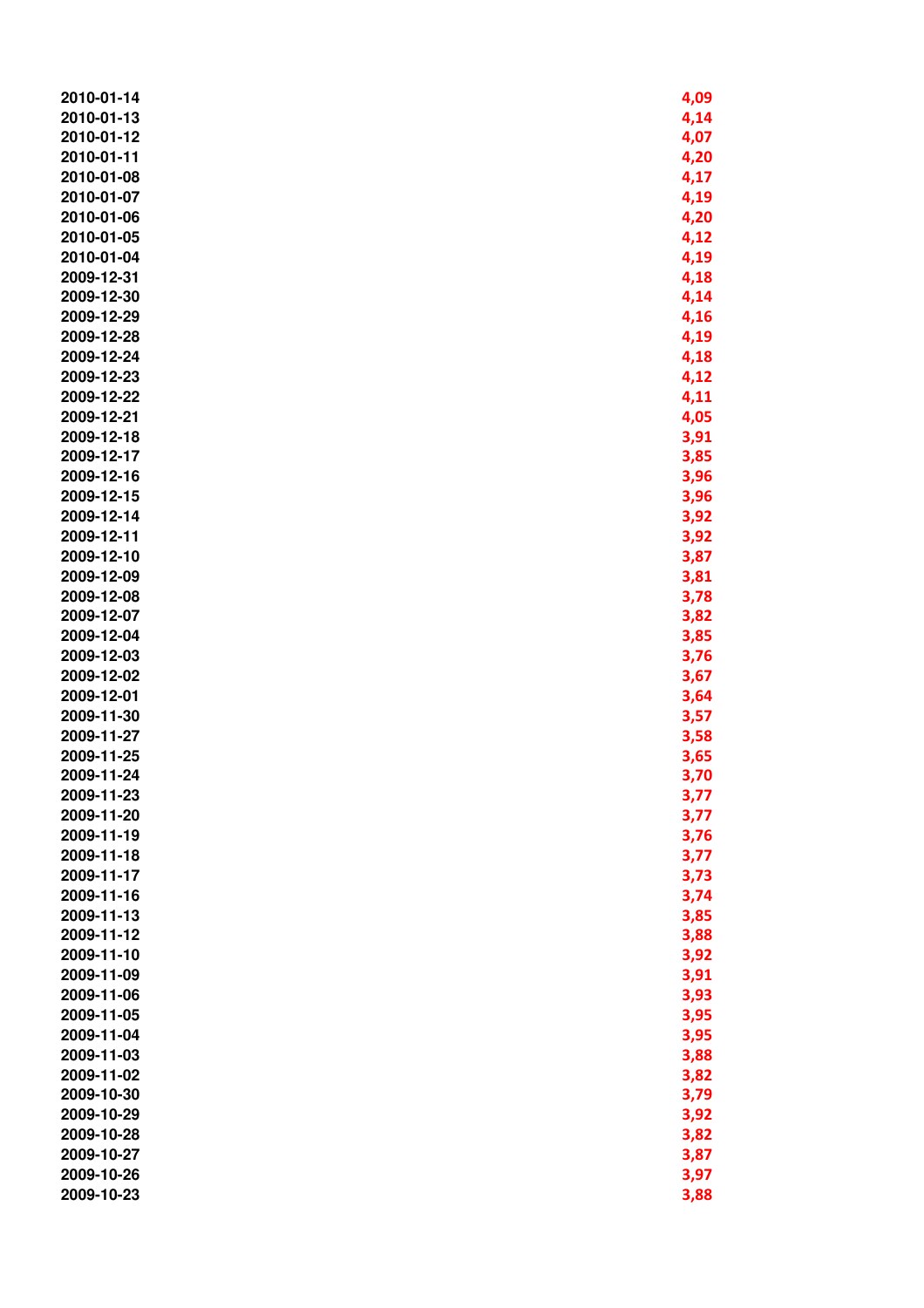| 2009-10-22               | 3,83 |
|--------------------------|------|
| 2009-10-21               | 3,80 |
| 2009-10-20               | 3,74 |
| 2009-10-19               | 3,79 |
| 2009-10-16               | 3,81 |
| 2009-10-15               | 3,89 |
| 2009-10-14               | 3,85 |
| 2009-10-13               | 3,74 |
| 2009-10-09               | 3,80 |
| 2009-10-08               | 3,65 |
| 2009-10-07               | 3,58 |
| 2009-10-06               | 3,66 |
| 2009-10-05               | 3,63 |
| 2009-10-02               | 3,64 |
| 2009-10-01               | 3,62 |
| 2009-09-30               | 3,72 |
| 2009-09-29               | 3,71 |
| 2009-09-28               | 3,71 |
| 2009-09-25               | 3,76 |
| 2009-09-24               | 3,82 |
| 2009-09-23               | 3,87 |
| 2009-09-22               | 3,88 |
| 2009-09-21               | 3,90 |
| 2009-09-18               | 3,90 |
| 2009-09-17               | 3,82 |
| 2009-09-16               | 3,90 |
| 2009-09-15               | 3,89 |
| 2009-09-14               | 3,83 |
| 2009-09-11               | 3,76 |
| 2009-09-10               | 3,78 |
| 2009-09-09               | 3,93 |
| 2009-09-08               | 3,92 |
| 2009-09-04               | 3,90 |
| 2009-09-03               | 3,78 |
| 2009-09-02               | 3,74 |
| 2009-09-01               | 3,84 |
| 2009-08-31               | 3,86 |
| 2009-08-28               | 3,91 |
| 2009-08-27               | 3,92 |
| 2009-08-26               | 3,88 |
| 2009-08-25               | 3,90 |
| 2009-08-24               | 3,94 |
| 2009-08-21               | 4,02 |
| 2009-08-20               | 3,88 |
| 2009-08-19               | 3,91 |
| 2009-08-18               |      |
| 2009-08-17               | 3,96 |
|                          | 3,93 |
| 2009-08-14<br>2009-08-13 | 4,02 |
| 2009-08-12               | 4,06 |
|                          | 4,19 |
| 2009-08-11               | 4,13 |
| 2009-08-10               | 4,22 |
| 2009-08-07               | 4,32 |
| 2009-08-06               | 4,22 |
| 2009-08-05               | 4,23 |
| 2009-08-04               | 4,13 |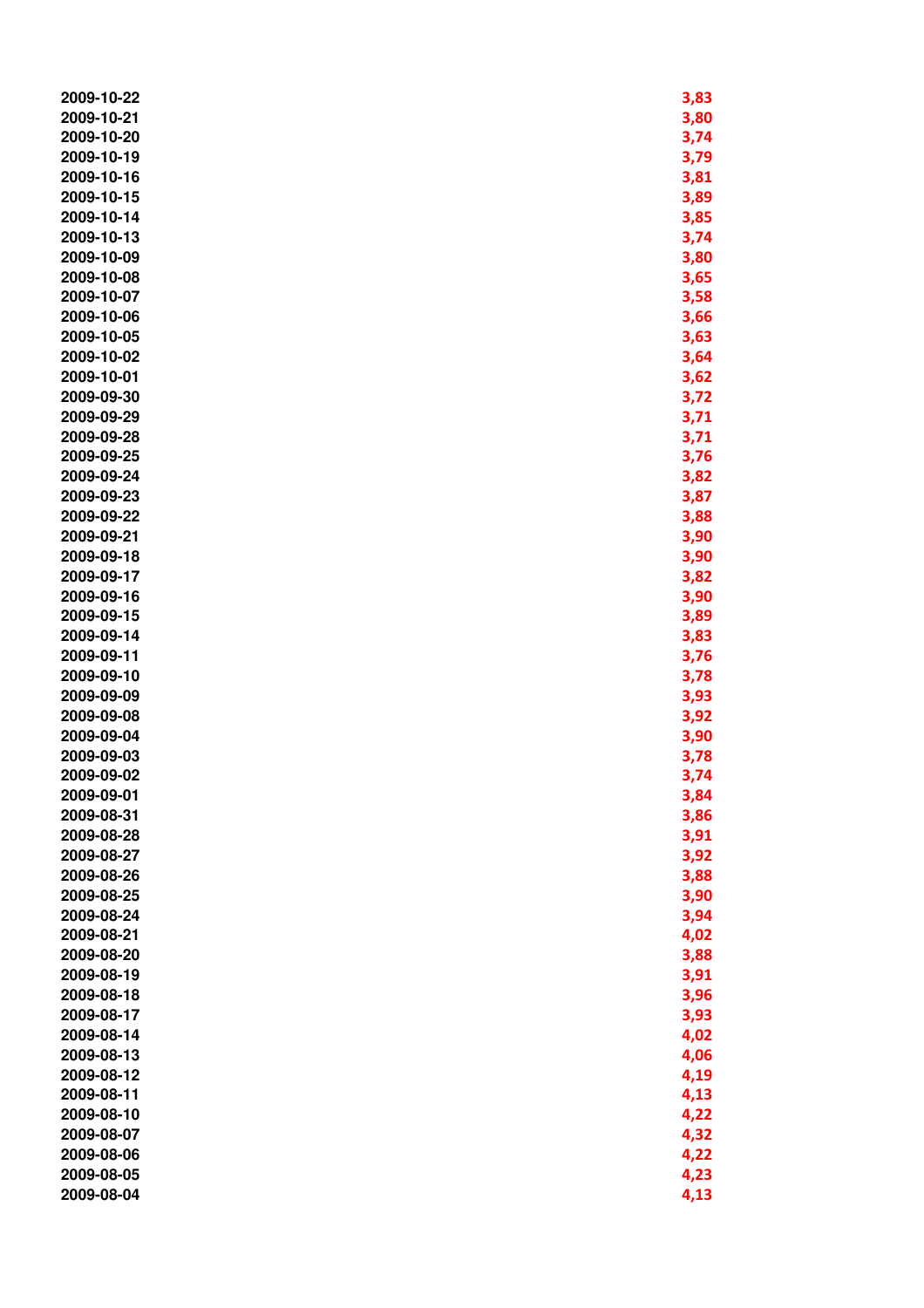| 2009-08-03               | 4,10 |
|--------------------------|------|
| 2009-07-31               | 3,96 |
| 2009-07-30               | 4,12 |
| 2009-07-29               | 4,16 |
| 2009-07-28               | 4,19 |
| 2009-07-27               | 4,23 |
| 2009-07-24               | 4,18 |
| 2009-07-23               | 4,20 |
| 2009-07-22               | 4,06 |
| 2009-07-21               | 3,98 |
| 2009-07-20               | 4,10 |
| 2009-07-17               | 4,17 |
| 2009-07-16               | 4,08 |
| 2009-07-15               | 4,12 |
| 2009-07-14               | 3,99 |
| 2009-07-13               | 3,86 |
| 2009-07-10               | 3,79 |
| 2009-07-09               |      |
| 2009-07-08               | 3,91 |
| 2009-07-07               | 3,78 |
| 2009-07-06               | 3,94 |
| 2009-07-02               | 4,00 |
|                          | 3,99 |
| 2009-07-01               | 4,04 |
| 2009-06-30<br>2009-06-29 | 4,02 |
| 2009-06-26               | 4,00 |
|                          | 4,00 |
| 2009-06-25               | 4,04 |
| 2009-06-24               | 4,19 |
| 2009-06-23               | 4,14 |
| 2009-06-22               | 4,21 |
| 2009-06-19               | 4,30 |
| 2009-06-18               | 4,36 |
| 2009-06-17               | 4,17 |
| 2009-06-16               | 4,16 |
| 2009-06-15               | 4,24 |
| 2009-06-12               | 4,30 |
| 2009-06-11               | 4,37 |
| 2009-06-10               | 4,46 |
| 2009-06-09               | 4,37 |
| 2009-06-08               | 4,41 |
| 2009-06-05               | 4,37 |
| 2009-06-04               | 4,29 |
| 2009-06-03               | 4,12 |
| 2009-06-02               | 4,20 |
| 2009-06-01               | 4,26 |
| 2009-05-29               | 4,00 |
| 2009-05-28               | 4,18 |
| 2009-05-27               | 4,22 |
| 2009-05-26               | 4,01 |
| 2009-05-22               | 3,94 |
| 2009-05-21               | 3,84 |
| 2009-05-20               | 3,67 |
| 2009-05-19               | 3,74 |
| 2009-05-18               | 3,71 |
| 2009-05-15               | 3,63 |
| 2009-05-14               | 3,60 |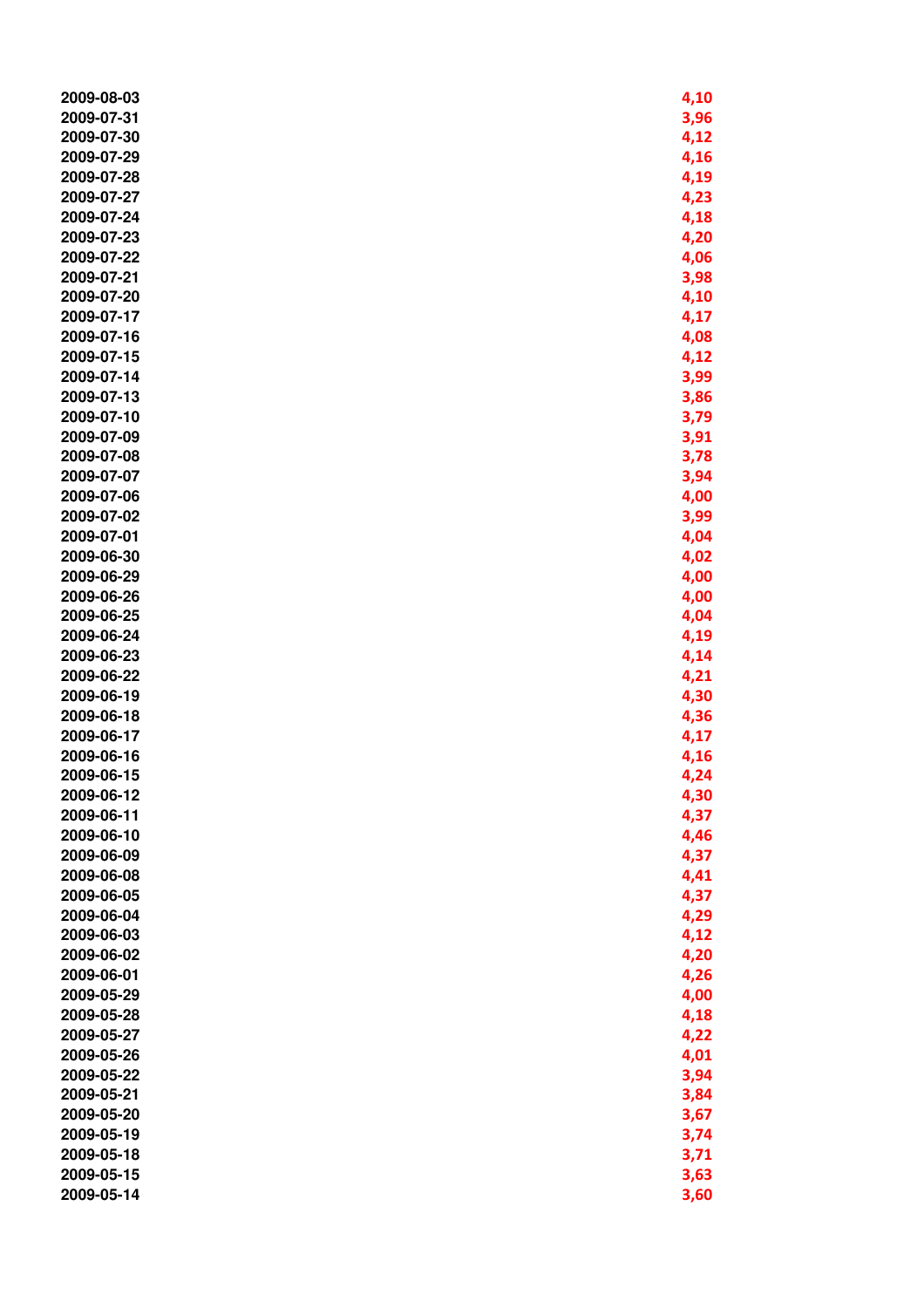| 2009-05-13 | 3,60 |
|------------|------|
| 2009-05-12 | 3,66 |
| 2009-05-11 | 3,67 |
| 2009-05-08 | 3,78 |
| 2009-05-07 | 3,78 |
| 2009-05-06 | 3,65 |
| 2009-05-05 | 3,65 |
| 2009-05-04 | 3,64 |
| 2009-05-01 | 3,68 |
| 2009-04-30 | 3,63 |
| 2009-04-29 | 3,59 |
| 2009-04-28 | 3,52 |
| 2009-04-27 | 3,42 |
| 2009-04-24 | 3,50 |
| 2009-04-23 | 3,43 |
| 2009-04-22 | 3,45 |
| 2009-04-21 | 3,40 |
| 2009-04-20 | 3,34 |
| 2009-04-17 | 3,45 |
| 2009-04-16 | 3,33 |
| 2009-04-15 | 3,25 |
| 2009-04-14 | 3,26 |
| 2009-04-13 | 3,34 |
| 2009-04-09 | 3,42 |
| 2009-04-08 | 3,32 |
| 2009-04-07 | 3,38 |
| 2009-04-06 | 3,39 |
| 2009-04-03 | 3,34 |
| 2009-04-02 | 3,19 |
| 2009-04-01 | 3,10 |
| 2009-03-31 | 3,15 |
| 2009-03-30 | 3,17 |
| 2009-03-27 | 3,22 |
| 2009-03-26 | 3,21 |
| 2009-03-25 | 3,25 |
| 2009-03-24 | 3,14 |
| 2009-03-23 | 3,14 |
| 2009-03-20 | 3,13 |
| 2009-03-19 | 3,10 |
| 2009-03-18 | 3,09 |
| 2009-03-17 | 3,61 |
| 2009-03-16 | 3,55 |
| 2009-03-13 | 3,47 |
| 2009-03-12 | 3,47 |
| 2009-03-11 | 3,55 |
| 2009-03-10 | 3,63 |
| 2009-03-09 | 3,53 |
| 2009-03-06 | 3,47 |
| 2009-03-05 | 3,48 |
| 2009-03-04 | 3,69 |
| 2009-03-03 | 3,60 |
| 2009-03-02 | 3,58 |
| 2009-02-27 | 3,70 |
| 2009-02-26 | 3,64 |
| 2009-02-25 | 3,60 |
| 2009-02-24 | 3,46 |
|            |      |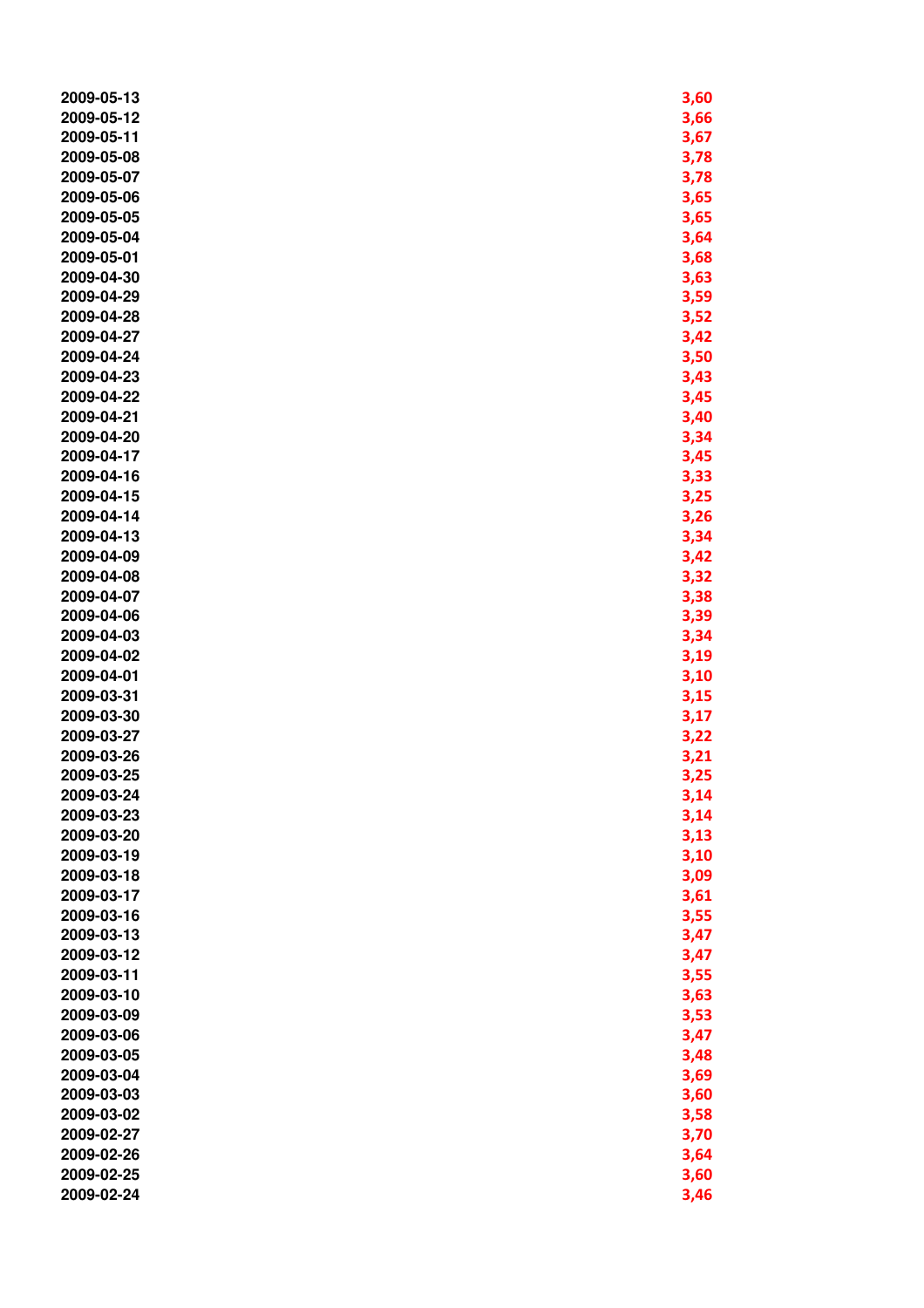| 2009-02-23 | 3,45 |
|------------|------|
| 2009-02-20 | 3,45 |
| 2009-02-19 | 3,53 |
| 2009-02-18 | 3,39 |
|            |      |
| 2009-02-17 | 3,29 |
| 2009-02-13 | 3,57 |
| 2009-02-12 | 3,40 |
| 2009-02-11 | 3,43 |
| 2009-02-10 | 3,52 |
| 2009-02-09 | 3,70 |
| 2009-02-06 | 3,70 |
| 2009-02-05 | 3,60 |
| 2009-02-04 | 3,61 |
| 2009-02-03 | 3,58 |
| 2009-02-02 | 3,45 |
| 2009-01-30 | 3,58 |
|            |      |
| 2009-01-29 | 3,58 |
| 2009-01-28 | 3,43 |
| 2009-01-27 | 3,31 |
| 2009-01-26 | 3,45 |
| 2009-01-23 | 3,38 |
| 2009-01-22 | 3,36 |
| 2009-01-21 | 3,27 |
| 2009-01-20 | 3,06 |
| 2009-01-16 | 2,99 |
| 2009-01-15 | 2,85 |
| 2009-01-14 | 2,86 |
| 2009-01-13 | 2,97 |
| 2009-01-12 | 2,98 |
| 2009-01-09 | 3,07 |
| 2009-01-08 | 3,10 |
| 2009-01-07 | 3,15 |
| 2009-01-06 | 3,15 |
| 2009-01-05 | 3,14 |
| 2009-01-02 | 3,09 |
|            |      |
| 2008-12-31 | 2,88 |
| 2008-12-30 | 2,70 |
| 2008-12-29 | 2,72 |
| 2008-12-26 | 2,72 |
| 2008-12-24 | 2,76 |
| 2008-12-23 | 2,74 |
| 2008-12-22 | 2,72 |
| 2008-12-19 | 2,72 |
| 2008-12-18 | 2,67 |
| 2008-12-17 | 2,84 |
| 2008-12-16 | 3,05 |
| 2008-12-15 | 3,22 |
| 2008-12-12 | 3,29 |
| 2008-12-11 | 3,30 |
| 2008-12-10 | 3,36 |
| 2008-12-09 | 3,32 |
| 2008-12-08 | 3,44 |
| 2008-12-05 | 3,37 |
| 2008-12-04 | 3,23 |
| 2008-12-03 | 3,36 |
| 2008-12-02 | 3,38 |
|            |      |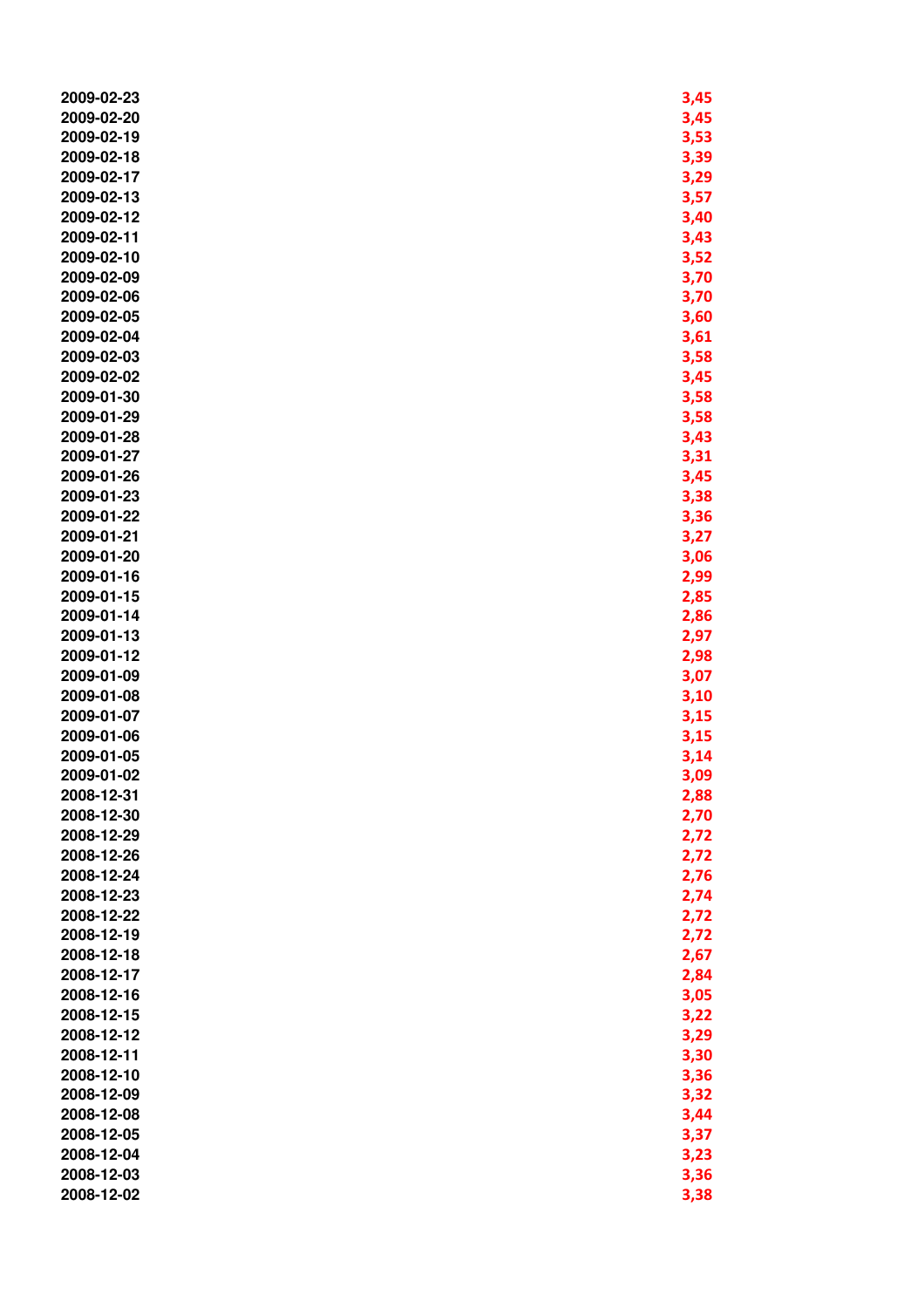| 2008-12-01 | 3,42 |
|------------|------|
| 2008-11-28 | 3,64 |
| 2008-11-26 | 3,66 |
| 2008-11-25 | 3,76 |
| 2008-11-24 | 3,98 |
| 2008-11-21 | 3,83 |
| 2008-11-20 | 3,75 |
| 2008-11-19 | 4,02 |
| 2008-11-18 | 4,17 |
| 2008-11-17 | 4,34 |
| 2008-11-14 | 4,41 |
| 2008-11-13 | 4,57 |
| 2008-11-12 | 4,46 |
| 2008-11-10 | 4,58 |
| 2008-11-07 | 4,62 |
| 2008-11-06 | 4,54 |
| 2008-11-05 | 4,54 |
| 2008-11-04 | 4,65 |
| 2008-11-03 | 4,83 |
| 2008-10-31 | 4,84 |
| 2008-10-30 | 4,79 |
| 2008-10-29 | 4,70 |
| 2008-10-28 | 4,64 |
| 2008-10-27 | 4,52 |
| 2008-10-24 | 4,49 |
| 2008-10-23 | 4,37 |
| 2008-10-22 | 4,39 |
| 2008-10-21 | 4,49 |
| 2008-10-20 | 4,62 |
| 2008-10-17 | 4,70 |
| 2008-10-16 | 4,66 |
| 2008-10-15 | 4,67 |
| 2008-10-14 | 4,64 |
| 2008-10-10 | 4,43 |
| 2008-10-09 | 4,39 |
| 2008-10-08 | 4,22 |
| 2008-10-07 | 3,96 |
| 2008-10-06 | 3,93 |
| 2008-10-03 | 4,07 |
| 2008-10-02 | 4,08 |
| 2008-10-01 | 4,17 |
| 2008-09-30 | 4,24 |
| 2008-09-29 | 3,99 |
| 2008-09-26 | 4,20 |
| 2008-09-25 | 4,23 |
| 2008-09-24 | 4,18 |
| 2008-09-23 | 4,19 |
| 2008-09-22 | 4,17 |
| 2008-09-19 | 4,10 |
| 2008-09-18 | 3,86 |
| 2008-09-17 | 3,74 |
| 2008-09-16 | 3,77 |
| 2008-09-15 | 3,79 |
| 2008-09-12 | 4,03 |
| 2008-09-11 | 3,91 |
| 2008-09-10 | 3,93 |
|            |      |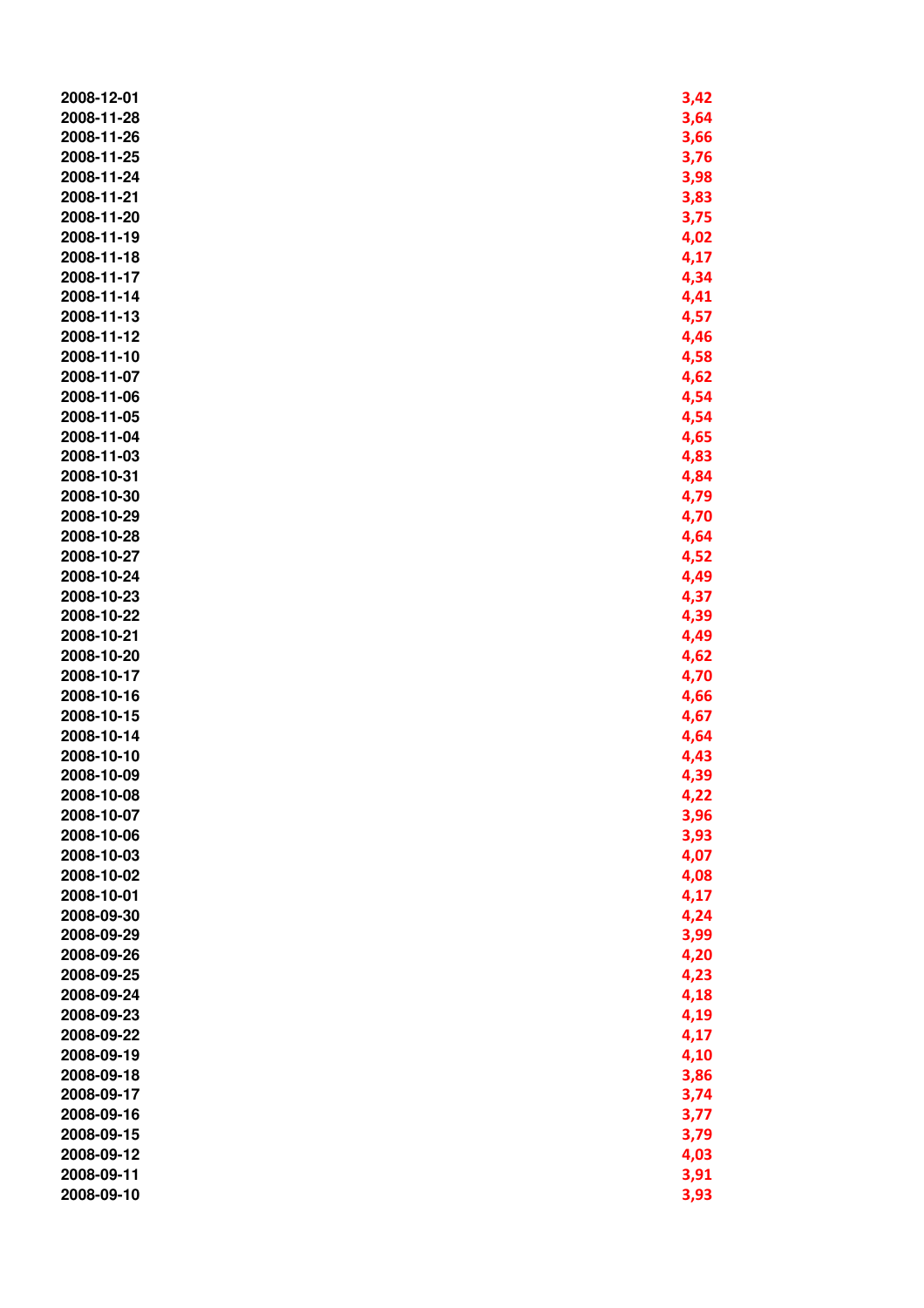| 2008-09-09 | 3,89 |
|------------|------|
| 2008-09-08 | 3,94 |
| 2008-09-05 | 3,94 |
| 2008-09-04 | 3,92 |
|            |      |
| 2008-09-03 | 3,98 |
| 2008-09-02 | 4,02 |
| 2008-08-29 | 4,11 |
| 2008-08-28 | 4,05 |
| 2008-08-27 | 4,03 |
| 2008-08-26 | 4,05 |
| 2008-08-25 | 4,05 |
| 2008-08-22 | 4,14 |
| 2008-08-21 | 4,12 |
| 2008-08-20 | 4,07 |
| 2008-08-19 |      |
|            | 4,12 |
| 2008-08-18 | 4,09 |
| 2008-08-15 | 4,12 |
| 2008-08-14 | 4,17 |
| 2008-08-13 | 4,22 |
| 2008-08-12 | 4,19 |
| 2008-08-11 | 4,27 |
| 2008-08-08 | 4,21 |
| 2008-08-07 | 4,20 |
| 2008-08-06 | 4,33 |
| 2008-08-05 | 4,30 |
| 2008-08-04 | 4,25 |
| 2008-08-01 | 4,24 |
| 2008-07-31 | 4,25 |
| 2008-07-30 | 4,34 |
| 2008-07-29 |      |
|            | 4,36 |
| 2008-07-28 | 4,33 |
| 2008-07-25 | 4,41 |
| 2008-07-24 | 4,30 |
| 2008-07-23 | 4,42 |
| 2008-07-22 | 4,40 |
| 2008-07-21 | 4,35 |
| 2008-07-18 | 4,38 |
| 2008-07-17 | 4,35 |
| 2008-07-16 | 4,26 |
| 2008-07-15 | 4,14 |
| 2008-07-14 | 4,17 |
| 2008-07-11 | 4,23 |
| 2008-07-10 | 4,11 |
| 2008-07-09 | 4,12 |
| 2008-07-08 | 4,18 |
| 2008-07-07 | 4,23 |
| 2008-07-03 | 4,26 |
| 2008-07-02 | 4,25 |
| 2008-07-01 |      |
|            | 4,28 |
| 2008-06-30 | 4,26 |
| 2008-06-27 | 4,25 |
| 2008-06-26 | 4,33 |
| 2008-06-25 | 4,40 |
| 2008-06-24 | 4,37 |
| 2008-06-23 | 4,47 |
| 2008-06-20 | 4,44 |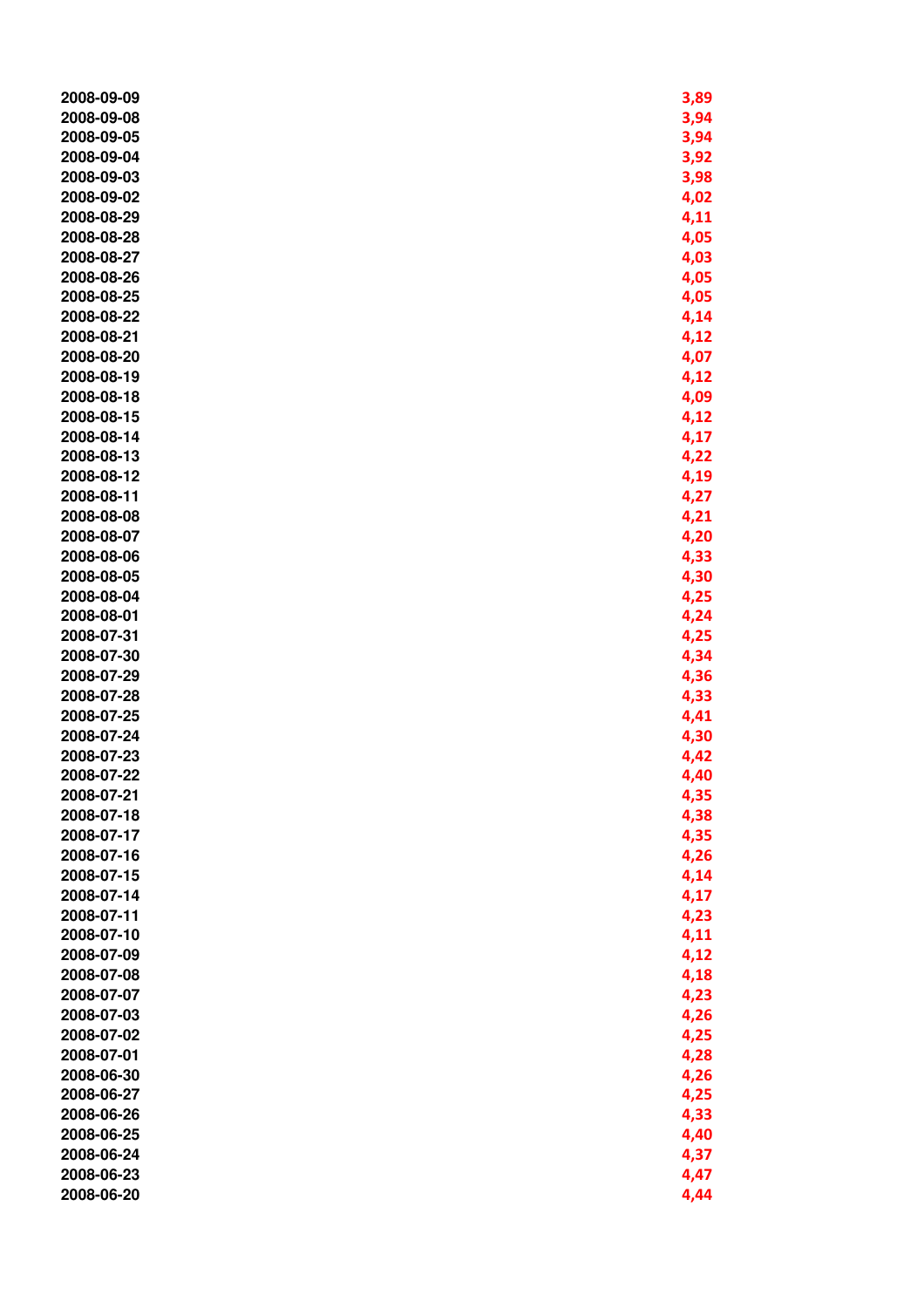| 2008-06-19 | 4,51 |
|------------|------|
| 2008-06-18 | 4,44 |
| 2008-06-17 | 4,53 |
| 2008-06-16 | 4,54 |
| 2008-06-13 | 4,56 |
| 2008-06-12 | 4,51 |
| 2008-06-11 | 4,40 |
| 2008-06-10 | 4,40 |
| 2008-06-09 | 4,32 |
| 2008-06-06 | 4,27 |
| 2008-06-05 | 4,38 |
| 2008-06-04 | 4,30 |
| 2008-06-03 | 4,23 |
| 2008-06-02 | 4,28 |
| 2008-05-30 | 4,37 |
| 2008-05-29 | 4,39 |
| 2008-05-28 | 4,33 |
| 2008-05-27 | 4,24 |
| 2008-05-23 |      |
|            | 4,15 |
| 2008-05-22 | 4,21 |
| 2008-05-21 | 4,11 |
| 2008-05-20 | 4,08 |
| 2008-05-19 | 4,13 |
| 2008-05-16 | 4,15 |
| 2008-05-15 | 4,13 |
| 2008-05-14 | 4,22 |
| 2008-05-13 | 4,20 |
| 2008-05-12 | 4,09 |
| 2008-05-09 | 4,09 |
| 2008-05-08 | 4,12 |
| 2008-05-07 | 4,18 |
| 2008-05-06 | 4,23 |
| 2008-05-05 | 4,17 |
| 2008-05-02 | 4,18 |
| 2008-05-01 | 4,07 |
| 2008-04-30 | 4,07 |
| 2008-04-29 | 4,14 |
| 2008-04-28 | 4,15 |
| 2008-04-25 | 4,21 |
| 2008-04-24 | 4,16 |
| 2008-04-23 | 4,07 |
| 2008-04-22 | 4,04 |
| 2008-04-21 | 4,05 |
| 2008-04-18 | 4,08 |
| 2008-04-17 | 4,06 |
| 2008-04-16 | 4,05 |
| 2008-04-15 | 3,93 |
| 2008-04-14 | 3,87 |
| 2008-04-11 | 3,83 |
| 2008-04-10 | 3,88 |
| 2008-04-09 | 3,84 |
| 2008-04-08 | 3,92 |
| 2008-04-07 | 3,90 |
| 2008-04-04 | 3,84 |
| 2008-04-03 | 3,95 |
| 2008-04-02 | 3,96 |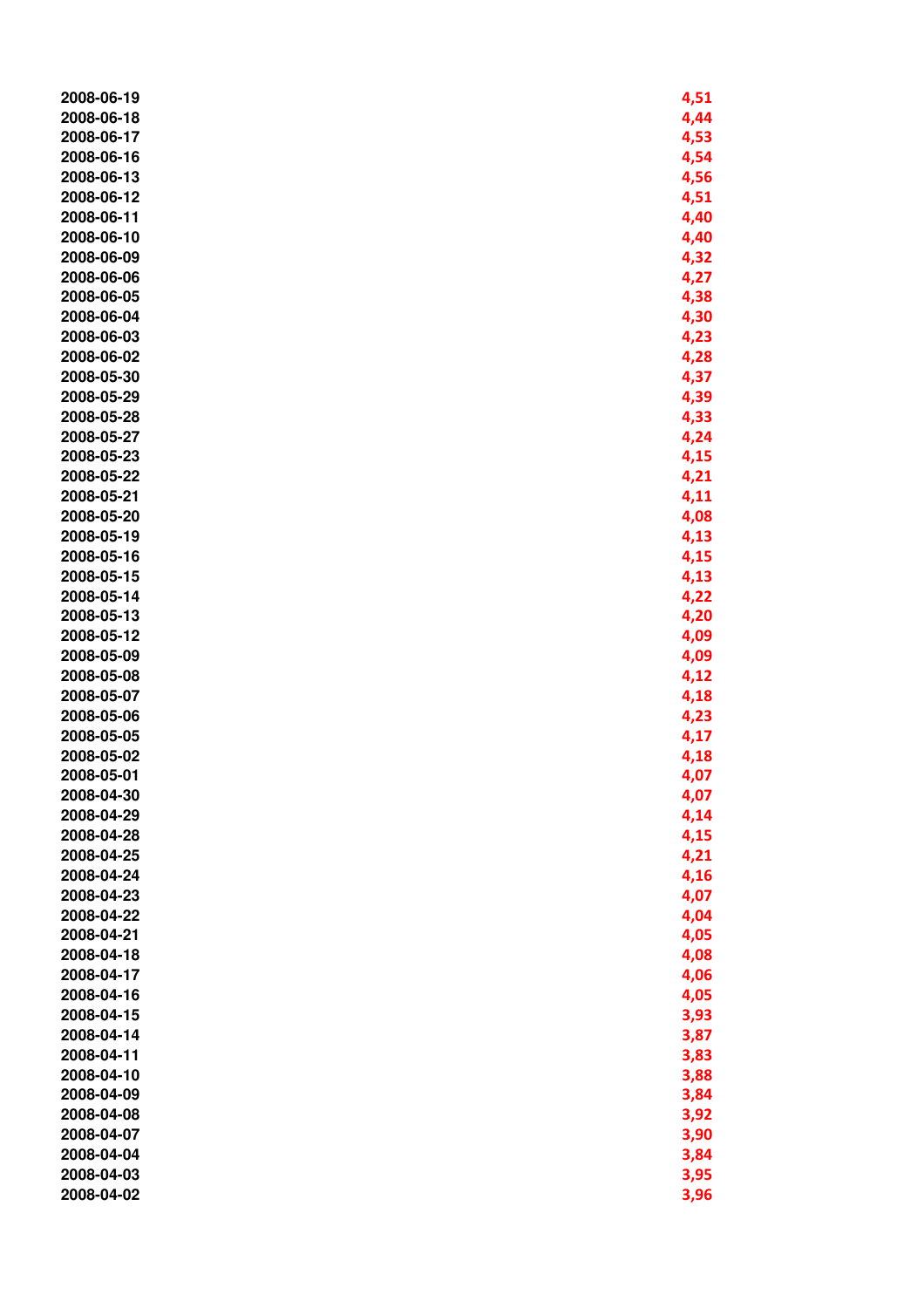| 2008-04-01 | 3,94 |
|------------|------|
| 2008-03-31 | 3,82 |
| 2008-03-28 | 3,85 |
|            |      |
| 2008-03-27 | 3,91 |
| 2008-03-26 | 3,86 |
| 2008-03-25 | 3,84 |
| 2008-03-24 | 3,87 |
| 2008-03-20 | 3,66 |
| 2008-03-19 | 3,72 |
| 2008-03-18 | 3,81 |
| 2008-03-17 | 3,72 |
| 2008-03-14 | 3,80 |
| 2008-03-13 | 3,92 |
| 2008-03-12 | 3,85 |
| 2008-03-11 | 3,97 |
|            |      |
| 2008-03-10 | 3,84 |
| 2008-03-07 | 3,94 |
| 2008-03-06 | 4,00 |
| 2008-03-05 | 4,07 |
| 2008-03-04 | 4,00 |
| 2008-03-03 | 3,90 |
| 2008-02-29 | 3,88 |
| 2008-02-28 | 4,05 |
| 2008-02-27 | 4,18 |
| 2008-02-26 | 4,21 |
| 2008-02-25 | 4,24 |
| 2008-02-22 | 4,12 |
| 2008-02-21 | 4,10 |
| 2008-02-20 | 4,24 |
| 2008-02-19 | 4,21 |
| 2008-02-15 | 4,10 |
| 2008-02-14 | 4,19 |
| 2008-02-13 | 4,04 |
| 2008-02-12 | 4,00 |
| 2008-02-11 |      |
|            | 3,95 |
| 2008-02-08 | 3,98 |
| 2008-02-07 | 4,08 |
| 2008-02-06 | 3,94 |
| 2008-02-05 | 3,91 |
| 2008-02-04 | 3,97 |
| 2008-02-01 | 3,92 |
| 2008-01-31 | 3,96 |
| 2008-01-30 | 4,06 |
| 2008-01-29 | 3,98 |
| 2008-01-28 | 3,91 |
| 2008-01-25 | 3,90 |
| 2008-01-24 | 3,97 |
| 2008-01-23 | 3,81 |
| 2008-01-22 | 3,81 |
| 2008-01-18 | 3,92 |
| 2008-01-17 | 3,91 |
| 2008-01-16 | 3,99 |
| 2008-01-15 | 3,96 |
| 2008-01-14 | 4,06 |
| 2008-01-11 |      |
|            | 4,07 |
| 2008-01-10 | 4,15 |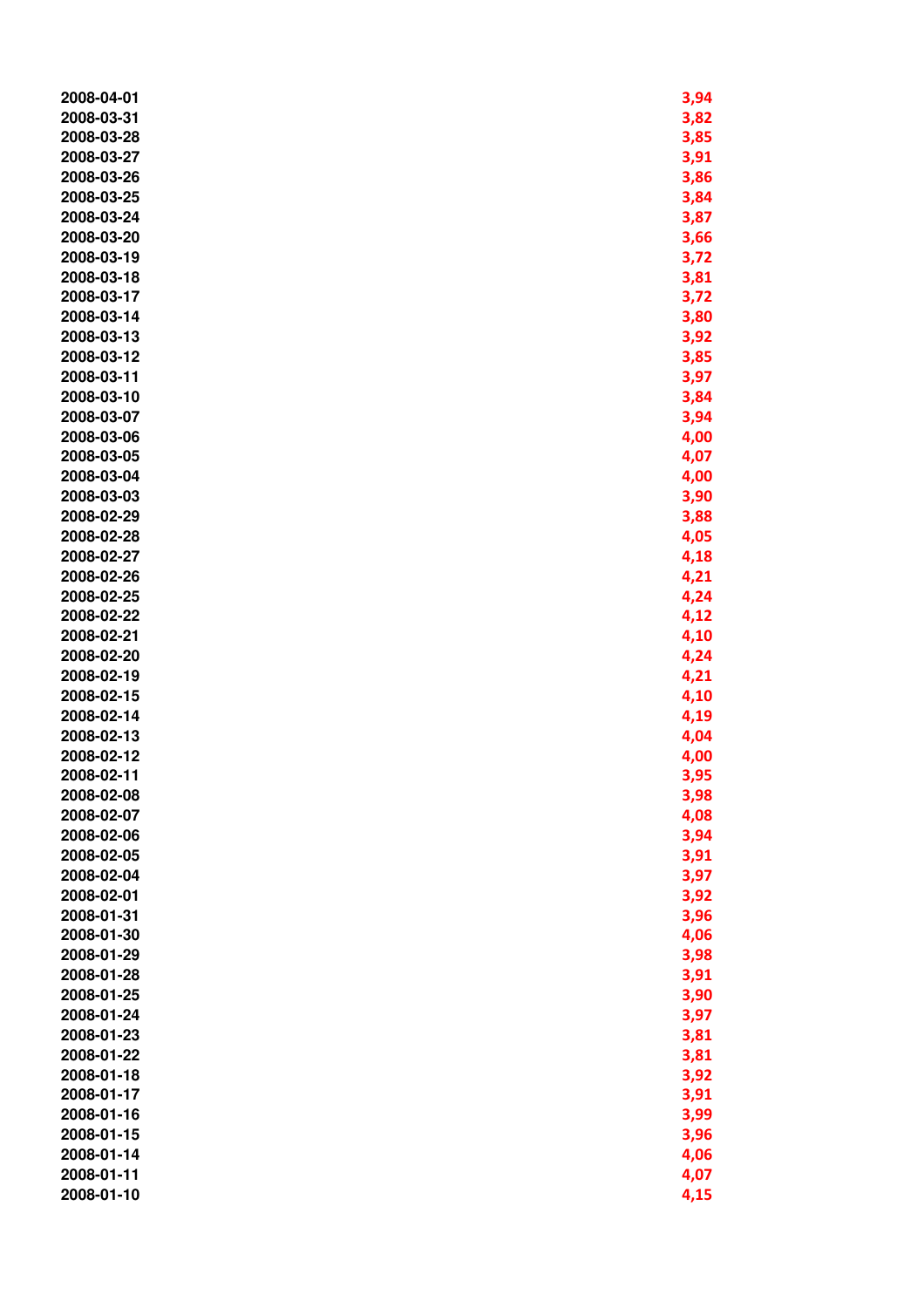| 2008-01-09 | 4,05 |
|------------|------|
| 2008-01-08 | 4,09 |
| 2008-01-07 | 4,09 |
| 2008-01-04 | 4,11 |
| 2008-01-03 | 4,15 |
| 2008-01-02 | 4,17 |
| 2007-12-31 | 4,29 |
| 2007-12-28 | 4,35 |
| 2007-12-27 | 4,44 |
| 2007-12-26 | 4,53 |
| 2007-12-24 | 4,46 |
| 2007-12-21 | 4,41 |
| 2007-12-20 | 4,28 |
| 2007-12-19 | 4,29 |
| 2007-12-18 | 4,37 |
| 2007-12-17 | 4,43 |
| 2007-12-14 | 4,47 |
| 2007-12-13 | 4,42 |
| 2007-12-12 |      |
|            | 4,31 |
| 2007-12-11 | 4,26 |
| 2007-12-10 | 4,40 |
| 2007-12-07 | 4,38 |
| 2007-12-06 | 4,27 |
| 2007-12-05 | 4,18 |
| 2007-12-04 | 4,14 |
| 2007-12-03 | 4,15 |
| 2007-11-30 | 4,21 |
| 2007-11-29 | 4,17 |
| 2007-11-28 | 4,25 |
| 2007-11-27 | 4,18 |
| 2007-11-26 | 4,07 |
| 2007-11-23 | 4,25 |
| 2007-11-21 | 4,26 |
| 2007-11-20 | 4,28 |
| 2007-11-19 | 4,28 |
| 2007-11-16 | 4,35 |
| 2007-11-15 | 4,35 |
| 2007-11-14 | 4,45 |
| 2007-11-13 | 4,44 |
| 2007-11-09 | 4,42 |
| 2007-11-08 | 4,47 |
| 2007-11-07 | 4,51 |
| 2007-11-06 | 4,52 |
| 2007-11-05 | 4,48 |
| 2007-11-02 | 4,46 |
| 2007-11-01 | 4,50 |
| 2007-10-31 | 4,60 |
| 2007-10-30 | 4,53 |
| 2007-10-29 | 4,52 |
| 2007-10-26 | 4,54 |
| 2007-10-25 | 4,50 |
| 2007-10-24 | 4,50 |
| 2007-10-23 | 4,55 |
| 2007-10-22 | 4,54 |
| 2007-10-19 | 4,54 |
| 2007-10-18 | 4,65 |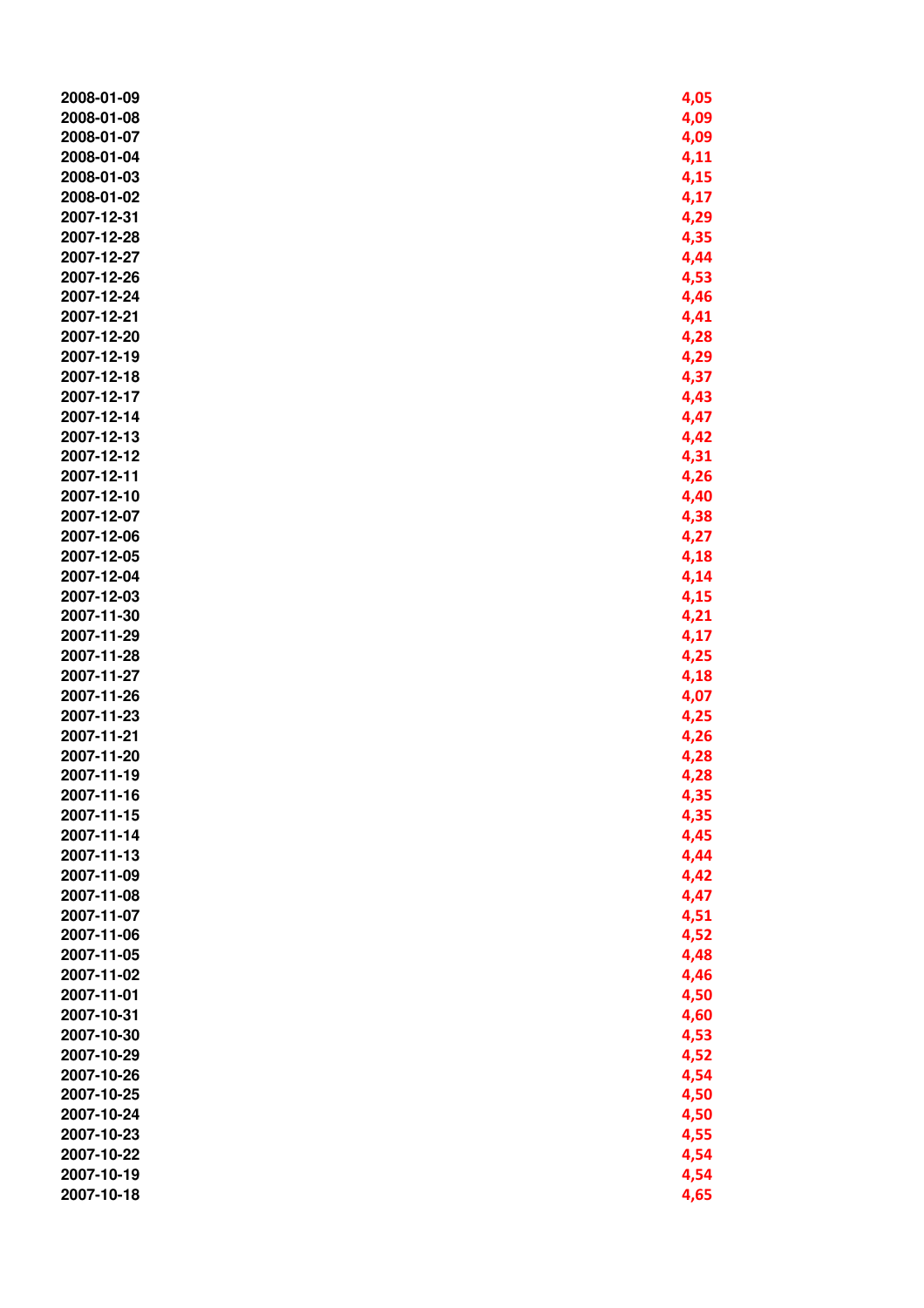| 2007-10-17 | 4,69 |
|------------|------|
| 2007-10-16 | 4,79 |
| 2007-10-15 | 4,80 |
| 2007-10-12 | 4,81 |
| 2007-10-11 | 4,78 |
| 2007-10-10 | 4,77 |
| 2007-10-09 | 4,78 |
| 2007-10-05 | 4,77 |
|            |      |
| 2007-10-04 | 4,65 |
| 2007-10-03 | 4,68 |
| 2007-10-02 | 4,66 |
| 2007-10-01 | 4,68 |
| 2007-09-28 | 4,71 |
| 2007-09-27 | 4,71 |
| 2007-09-26 | 4,76 |
| 2007-09-25 | 4,75 |
| 2007-09-24 | 4,75 |
| 2007-09-21 | 4,76 |
| 2007-09-20 | 4,80 |
|            |      |
| 2007-09-19 | 4,65 |
| 2007-09-18 | 4,62 |
| 2007-09-17 | 4,59 |
| 2007-09-14 | 4,59 |
| 2007-09-13 | 4,60 |
| 2007-09-12 | 4,54 |
| 2007-09-11 | 4,50 |
| 2007-09-10 | 4,47 |
| 2007-09-07 | 4,52 |
| 2007-09-06 | 4,64 |
| 2007-09-05 | 4,62 |
| 2007-09-04 |      |
|            | 4,69 |
| 2007-08-31 | 4,67 |
| 2007-08-30 | 4,65 |
| 2007-08-29 | 4,70 |
| 2007-08-28 | 4,67 |
| 2007-08-27 | 4,72 |
| 2007-08-24 | 4,74 |
| 2007-08-23 | 4,75 |
| 2007-08-22 | 4,76 |
| 2007-08-21 | 4,74 |
| 2007-08-20 | 4,79 |
| 2007-08-17 | 4,83 |
| 2007-08-16 |      |
|            | 4,76 |
| 2007-08-15 | 4,85 |
| 2007-08-14 | 4,86 |
| 2007-08-13 | 4,90 |
| 2007-08-10 | 4,93 |
| 2007-08-09 | 4,92 |
| 2007-08-08 | 4,96 |
| 2007-08-07 | 4,85 |
| 2007-08-06 | 4,81 |
| 2007-08-03 | 4,80 |
| 2007-08-02 | 4,85 |
| 2007-08-01 | 4,85 |
| 2007-07-31 |      |
|            | 4,86 |
| 2007-07-30 | 4,90 |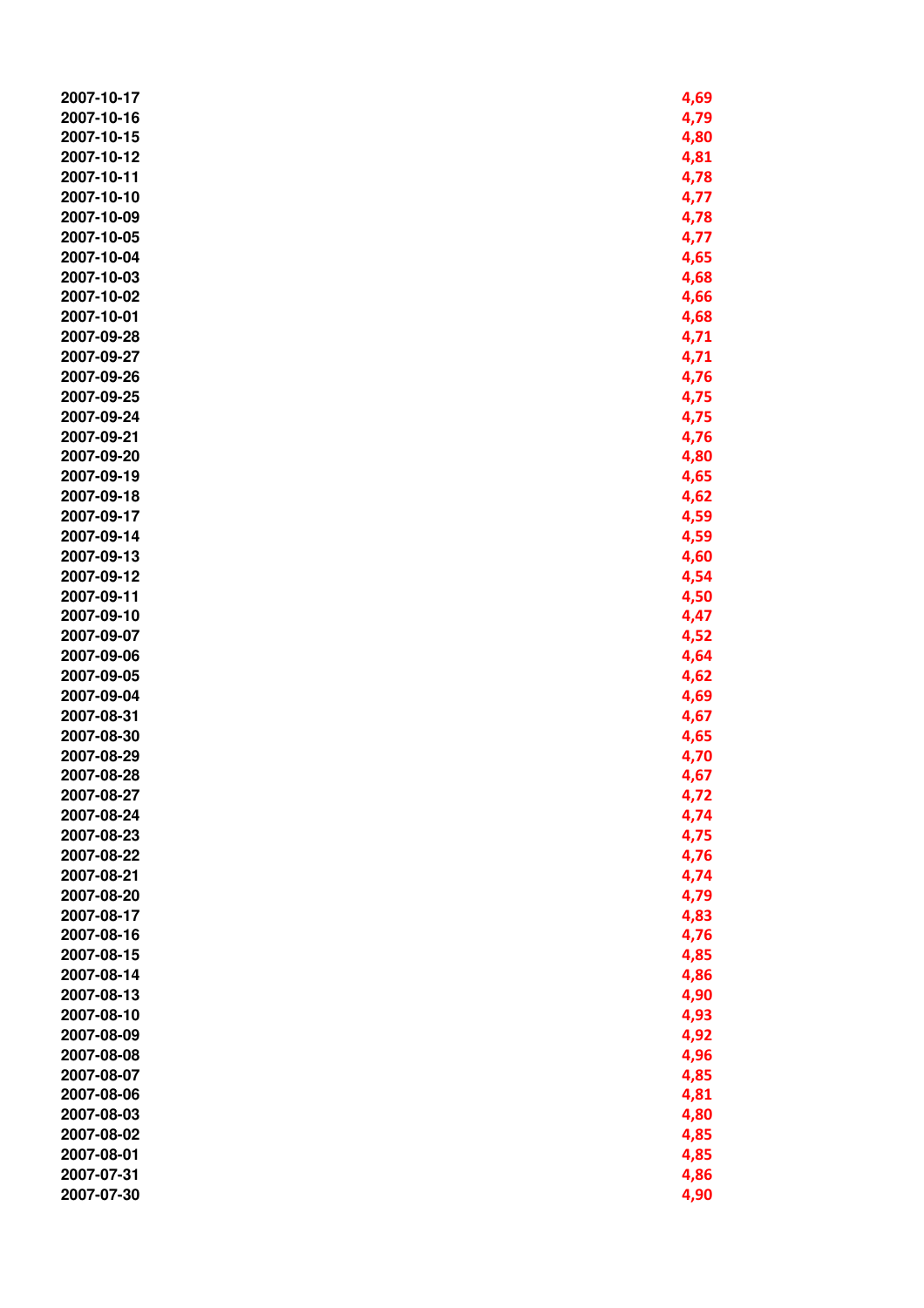| 2007-07-27 | 4,88 |
|------------|------|
| 2007-07-26 | 4,87 |
| 2007-07-25 | 4,98 |
| 2007-07-24 |      |
|            | 5,00 |
| 2007-07-23 | 5,02 |
| 2007-07-20 | 5,01 |
| 2007-07-19 | 5,09 |
| 2007-07-18 | 5,07 |
| 2007-07-17 | 5,13 |
| 2007-07-16 | 5,10 |
| 2007-07-13 | 5,15 |
| 2007-07-12 | 5,17 |
| 2007-07-11 | 5,14 |
| 2007-07-10 | 5,08 |
| 2007-07-09 | 5,20 |
| 2007-07-06 |      |
|            | 5,23 |
| 2007-07-05 | 5,19 |
| 2007-07-03 | 5,10 |
| 2007-07-02 | 5,04 |
| 2007-06-29 | 5,07 |
| 2007-06-28 | 5,16 |
| 2007-06-27 | 5,13 |
| 2007-06-26 | 5,15 |
| 2007-06-25 | 5,13 |
| 2007-06-22 | 5,19 |
| 2007-06-21 | 5,21 |
| 2007-06-20 | 5,18 |
| 2007-06-19 | 5,13 |
| 2007-06-18 | 5,19 |
| 2007-06-15 | 5,21 |
| 2007-06-14 | 5,26 |
| 2007-06-13 | 5,23 |
| 2007-06-12 | 5,29 |
| 2007-06-11 | 5,17 |
|            |      |
| 2007-06-08 | 5,15 |
| 2007-06-07 | 5,14 |
| 2007-06-06 | 5,00 |
| 2007-06-05 | 5,00 |
| 2007-06-04 | 4,96 |
| 2007-06-01 | 4,99 |
| 2007-05-31 | 4,93 |
| 2007-05-30 | 4,92 |
| 2007-05-29 | 4,91 |
| 2007-05-25 | 4,90 |
| 2007-05-24 | 4,90 |
| 2007-05-23 | 4,90 |
| 2007-05-22 | 4,87 |
| 2007-05-21 | 4,82 |
| 2007-05-18 | 4,84 |
| 2007-05-17 | 4,79 |
| 2007-05-16 | 4,75 |
| 2007-05-15 | 4,75 |
|            |      |
| 2007-05-14 | 4,73 |
| 2007-05-11 | 4,72 |
| 2007-05-10 | 4,69 |
| 2007-05-09 | 4,71 |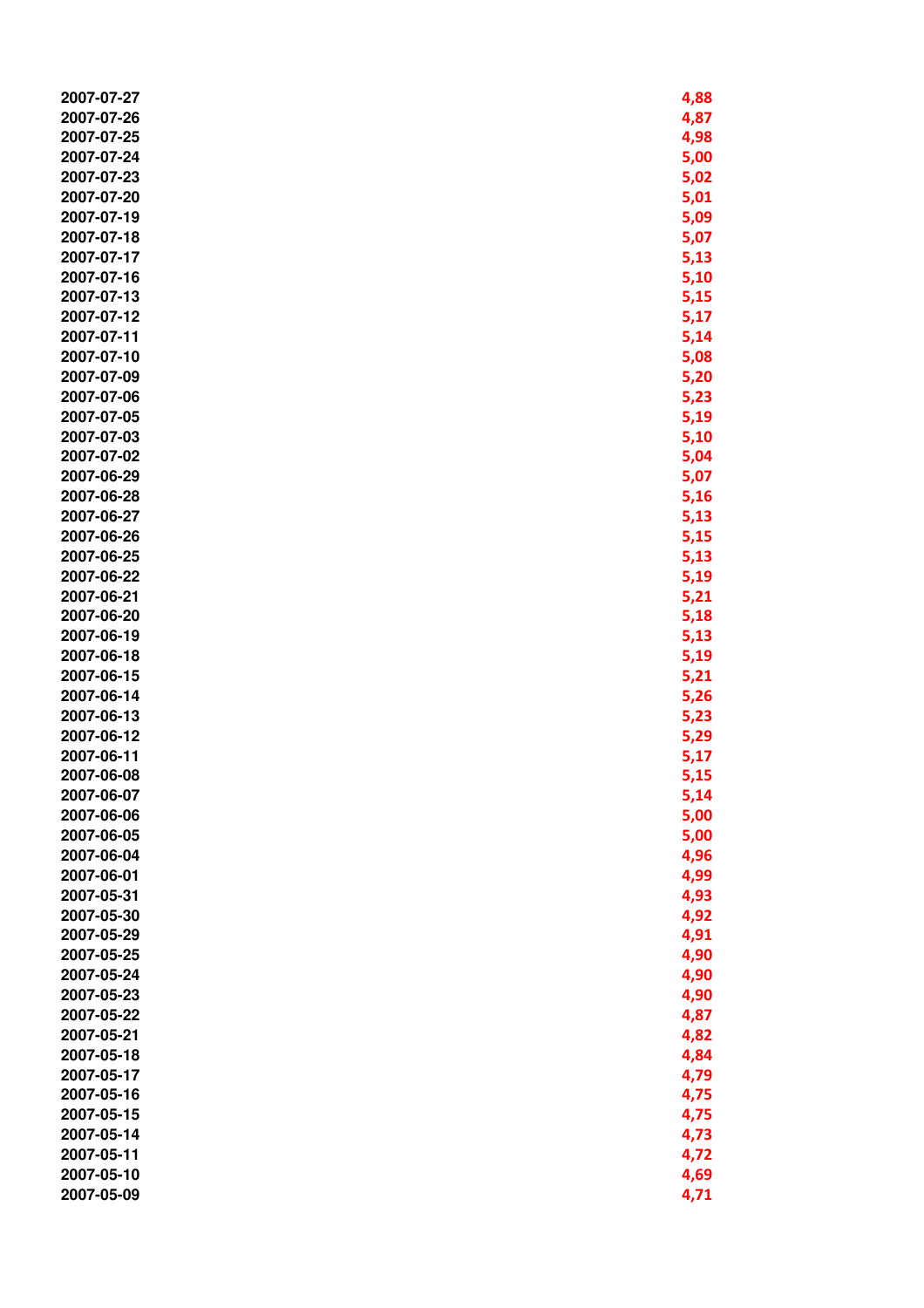| 2007-05-08 | 4,67 |
|------------|------|
| 2007-05-07 | 4,67 |
| 2007-05-04 | 4,68 |
| 2007-05-03 | 4,71 |
|            |      |
| 2007-05-02 | 4,69 |
| 2007-05-01 | 4,68 |
| 2007-04-30 | 4,68 |
| 2007-04-27 | 4,76 |
| 2007-04-26 | 4,75 |
| 2007-04-25 | 4,70 |
| 2007-04-24 | 4,68 |
| 2007-04-23 | 4,71 |
| 2007-04-20 | 4,73 |
| 2007-04-19 | 4,73 |
| 2007-04-18 | 4,71 |
| 2007-04-17 | 4,74 |
| 2007-04-16 | 4,79 |
| 2007-04-13 | 4,82 |
| 2007-04-12 | 4,80 |
| 2007-04-11 | 4,80 |
| 2007-04-10 | 4,79 |
| 2007-04-09 |      |
|            | 4,81 |
| 2007-04-06 | 4,82 |
| 2007-04-05 | 4,75 |
| 2007-04-04 | 4,72 |
| 2007-04-03 | 4,73 |
| 2007-04-02 | 4,71 |
| 2007-03-30 | 4,72 |
| 2007-03-29 | 4,70 |
| 2007-03-28 | 4,69 |
| 2007-03-27 | 4,68 |
| 2007-03-26 | 4,66 |
| 2007-03-23 | 4,68 |
| 2007-03-22 | 4,66 |
| 2007-03-21 | 4,59 |
| 2007-03-20 | 4,61 |
| 2007-03-19 | 4,63 |
| 2007-03-16 | 4,60 |
| 2007-03-15 | 4,60 |
| 2007-03-14 | 4,59 |
| 2007-03-13 |      |
|            | 4,56 |
| 2007-03-12 | 4,61 |
| 2007-03-09 | 4,64 |
| 2007-03-08 | 4,57 |
| 2007-03-07 | 4,56 |
| 2007-03-06 | 4,59 |
| 2007-03-05 | 4,57 |
| 2007-03-02 | 4,58 |
| 2007-03-01 | 4,61 |
| 2007-02-28 | 4,61 |
| 2007-02-27 | 4,55 |
| 2007-02-26 | 4,67 |
| 2007-02-23 | 4,72 |
| 2007-02-22 | 4,77 |
| 2007-02-21 | 4,73 |
| 2007-02-20 | 4,72 |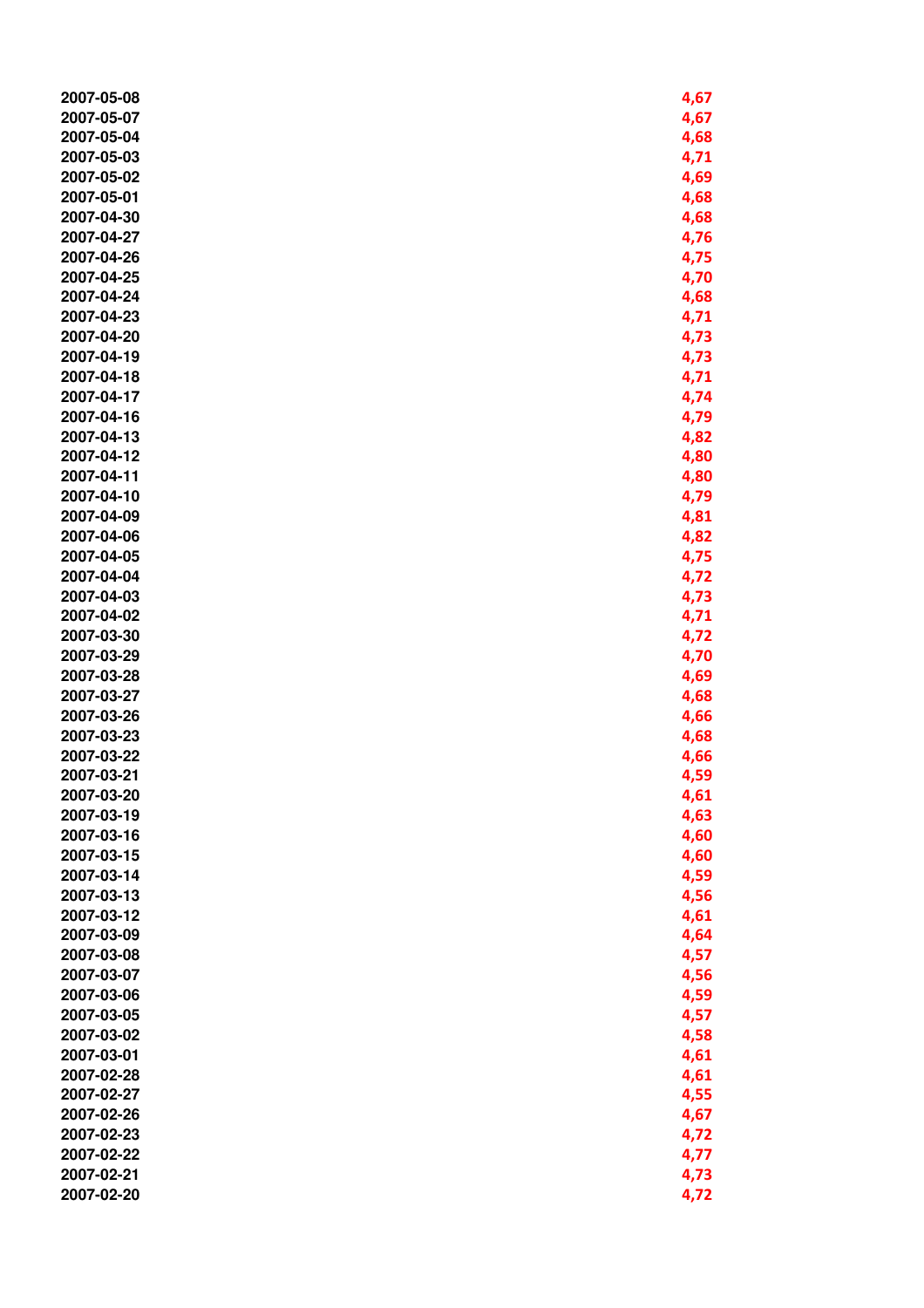| 2007-02-16 | 4,73 |
|------------|------|
| 2007-02-15 | 4,74 |
| 2007-02-14 | 4,77 |
| 2007-02-13 | 4,85 |
| 2007-02-12 | 4,84 |
| 2007-02-09 | 4,82 |
|            |      |
| 2007-02-08 | 4,76 |
| 2007-02-07 | 4,77 |
| 2007-02-06 | 4,79 |
| 2007-02-05 | 4,84 |
| 2007-02-02 | 4,86 |
| 2007-02-01 | 4,86 |
| 2007-01-31 | 4,85 |
| 2007-01-30 | 4,90 |
|            |      |
| 2007-01-29 | 4,92 |
| 2007-01-26 | 4,91 |
| 2007-01-25 | 4,89 |
| 2007-01-24 | 4,84 |
| 2007-01-23 | 4,83 |
| 2007-01-22 | 4,78 |
| 2007-01-19 |      |
|            | 4,80 |
| 2007-01-18 | 4,78 |
| 2007-01-17 | 4,82 |
| 2007-01-16 | 4,78 |
| 2007-01-12 | 4,80 |
| 2007-01-11 | 4,77 |
| 2007-01-10 | 4,72 |
| 2007-01-09 | 4,69 |
| 2007-01-08 |      |
|            | 4,69 |
| 2007-01-05 | 4,69 |
| 2007-01-04 | 4,66 |
| 2007-01-03 | 4,70 |
| 2007-01-02 | 4,72 |
| 2006-12-29 | 4,74 |
| 2006-12-28 | 4,73 |
| 2006-12-27 | 4,69 |
| 2006-12-26 |      |
|            | 4,64 |
| 2006-12-22 | 4,66 |
| 2006-12-21 | 4,59 |
| 2006-12-20 | 4,63 |
| 2006-12-19 | 4,63 |
| 2006-12-18 | 4,63 |
| 2006-12-15 | 4,63 |
| 2006-12-14 |      |
|            | 4,63 |
| 2006-12-13 | 4,61 |
| 2006-12-12 | 4,52 |
| 2006-12-11 | 4,56 |
| 2006-12-08 | 4,59 |
| 2006-12-07 | 4,52 |
| 2006-12-06 | 4,52 |
| 2006-12-05 | 4,49 |
|            |      |
| 2006-12-04 | 4,47 |
| 2006-12-01 | 4,47 |
| 2006-11-30 | 4,50 |
| 2006-11-29 | 4,55 |
| 2006-11-28 | 4,54 |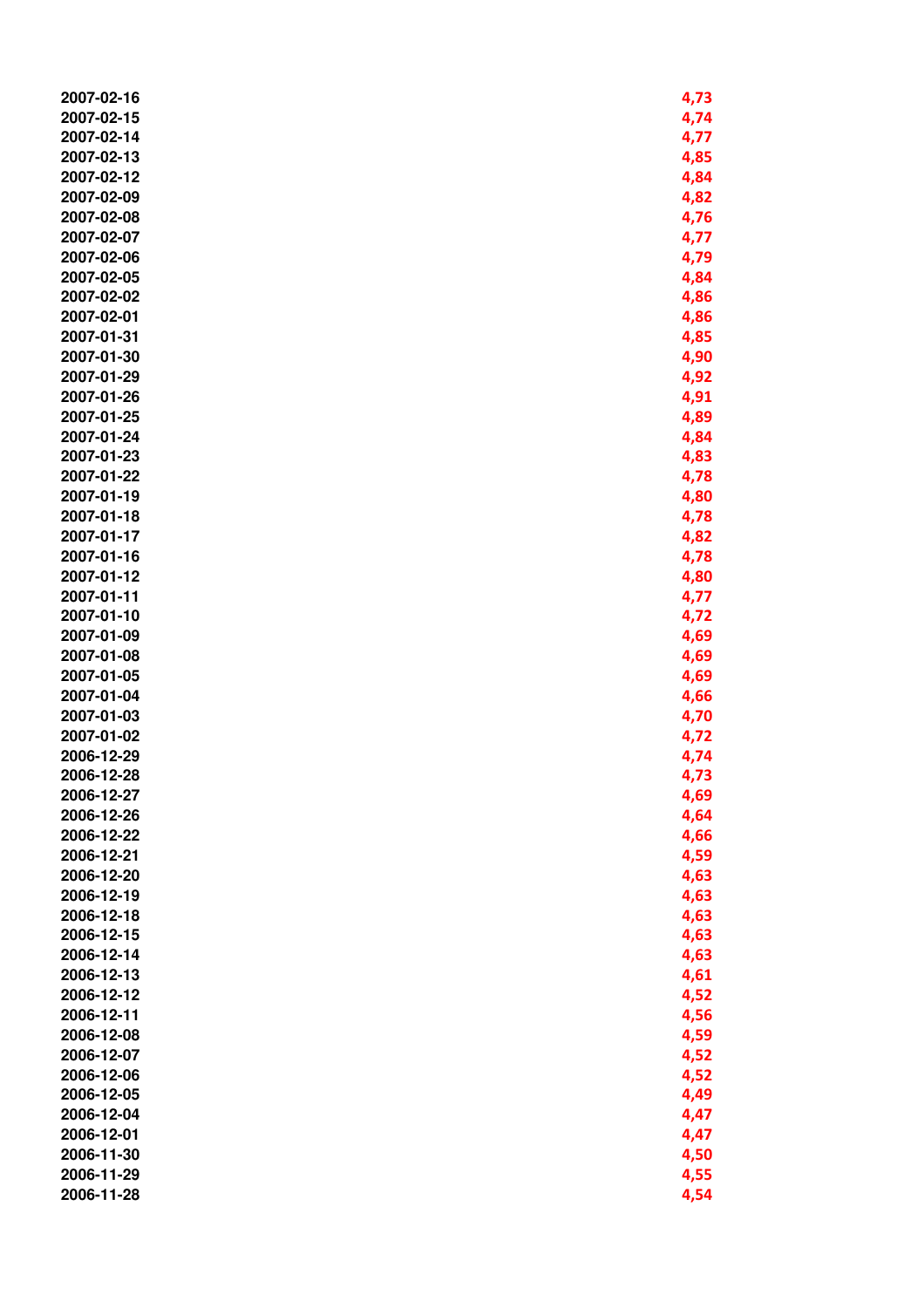| 2006-11-27 | 4,56 |
|------------|------|
| 2006-11-24 | 4,58 |
| 2006-11-22 | 4,59 |
| 2006-11-21 | 4,60 |
| 2006-11-20 | 4,62 |
| 2006-11-17 | 4,63 |
| 2006-11-16 | 4,68 |
| 2006-11-15 | 4,63 |
| 2006-11-14 | 4,60 |
| 2006-11-13 | 4,64 |
| 2006-11-10 | 4,62 |
| 2006-11-09 | 4,66 |
| 2006-11-08 | 4,66 |
| 2006-11-07 |      |
| 2006-11-06 | 4,69 |
|            | 4,73 |
| 2006-11-03 | 4,74 |
| 2006-11-02 | 4,63 |
| 2006-11-01 | 4,60 |
| 2006-10-31 | 4,64 |
| 2006-10-30 | 4,71 |
| 2006-10-27 | 4,71 |
| 2006-10-26 | 4,76 |
| 2006-10-25 | 4,80 |
| 2006-10-24 | 4,86 |
| 2006-10-23 | 4,86 |
| 2006-10-20 | 4,82 |
| 2006-10-19 | 4,82 |
| 2006-10-18 | 4,80 |
| 2006-10-17 | 4,81 |
| 2006-10-16 | 4,82 |
| 2006-10-13 | 4,84 |
| 2006-10-12 | 4,81 |
| 2006-10-11 | 4,82 |
| 2006-10-10 | 4,79 |
| 2006-10-06 | 4,74 |
| 2006-10-05 | 4,65 |
| 2006-10-04 | 4,62 |
| 2006-10-03 | 4,66 |
| 2006-10-02 | 4,66 |
| 2006-09-29 | 4,68 |
| 2006-09-28 | 4,66 |
| 2006-09-27 | 4,64 |
| 2006-09-26 | 4,63 |
| 2006-09-25 | 4,60 |
| 2006-09-22 | 4,65 |
| 2006-09-21 | 4,70 |
| 2006-09-20 | 4,77 |
| 2006-09-19 | 4,78 |
| 2006-09-18 | 4,85 |
| 2006-09-15 | 4,84 |
| 2006-09-14 | 4,83 |
| 2006-09-13 | 4,81 |
| 2006-09-12 | 4,82 |
| 2006-09-11 | 4,85 |
| 2006-09-08 | 4,83 |
| 2006-09-07 |      |
|            | 4,84 |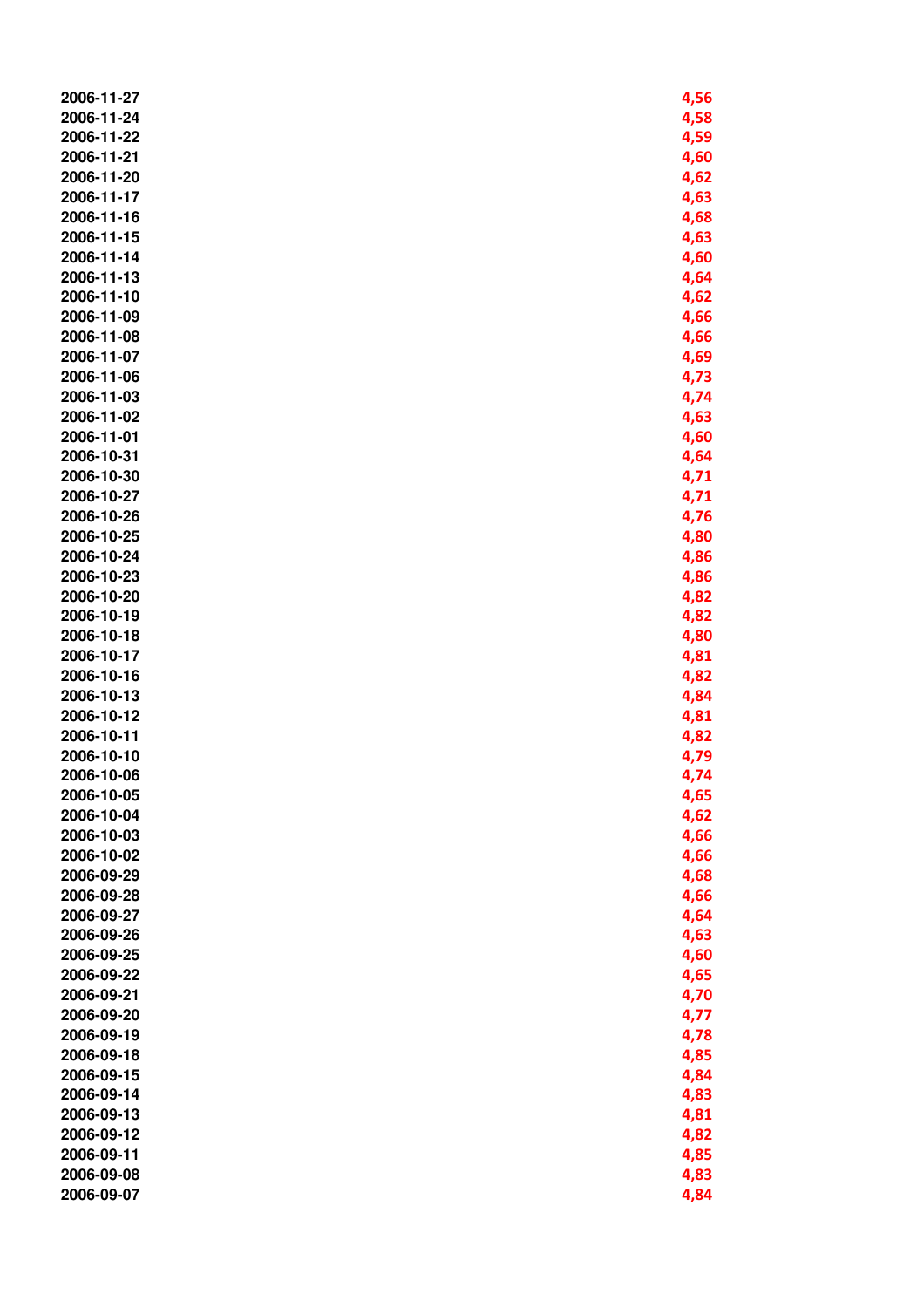| 2006-09-06 | 4,86 |
|------------|------|
| 2006-09-05 | 4,84 |
| 2006-09-01 | 4,78 |
| 2006-08-31 | 4,79 |
|            |      |
| 2006-08-30 | 4,81 |
| 2006-08-29 | 4,83 |
| 2006-08-28 | 4,84 |
| 2006-08-25 | 4,83 |
| 2006-08-24 | 4,84 |
| 2006-08-23 | 4,85 |
| 2006-08-22 | 4,85 |
| 2006-08-21 | 4,86 |
| 2006-08-18 | 4,87 |
| 2006-08-17 | 4,90 |
| 2006-08-16 | 4,90 |
| 2006-08-15 | 4,96 |
| 2006-08-14 | 5,03 |
| 2006-08-11 | 5,00 |
|            |      |
| 2006-08-10 | 4,96 |
| 2006-08-09 | 4,96 |
| 2006-08-08 | 4,94 |
| 2006-08-07 | 4,93 |
| 2006-08-04 | 4,92 |
| 2006-08-03 | 4,97 |
| 2006-08-02 | 4,98 |
| 2006-08-01 | 5,00 |
| 2006-07-31 | 5,01 |
| 2006-07-28 | 5,01 |
| 2006-07-27 | 5,06 |
| 2006-07-26 | 5,05 |
| 2006-07-25 | 5,08 |
| 2006-07-24 | 5,06 |
| 2006-07-21 | 5,07 |
| 2006-07-20 | 5,05 |
| 2006-07-19 | 5,08 |
| 2006-07-18 | 5,15 |
| 2006-07-17 | 5,09 |
| 2006-07-14 | 5,09 |
| 2006-07-13 | 5,09 |
| 2006-07-12 |      |
|            | 5,12 |
| 2006-07-11 | 5,12 |
| 2006-07-10 | 5,15 |
| 2006-07-07 | 5,16 |
| 2006-07-06 | 5,21 |
| 2006-07-05 | 5,25 |
| 2006-07-03 | 5,18 |
| 2006-06-30 | 5,17 |
| 2006-06-29 | 5,24 |
| 2006-06-28 | 5,27 |
| 2006-06-27 | 5,23 |
| 2006-06-26 | 5,28 |
| 2006-06-23 | 5,26 |
| 2006-06-22 | 5,22 |
| 2006-06-21 | 5,18 |
| 2006-06-20 | 5,18 |
| 2006-06-19 | 5,17 |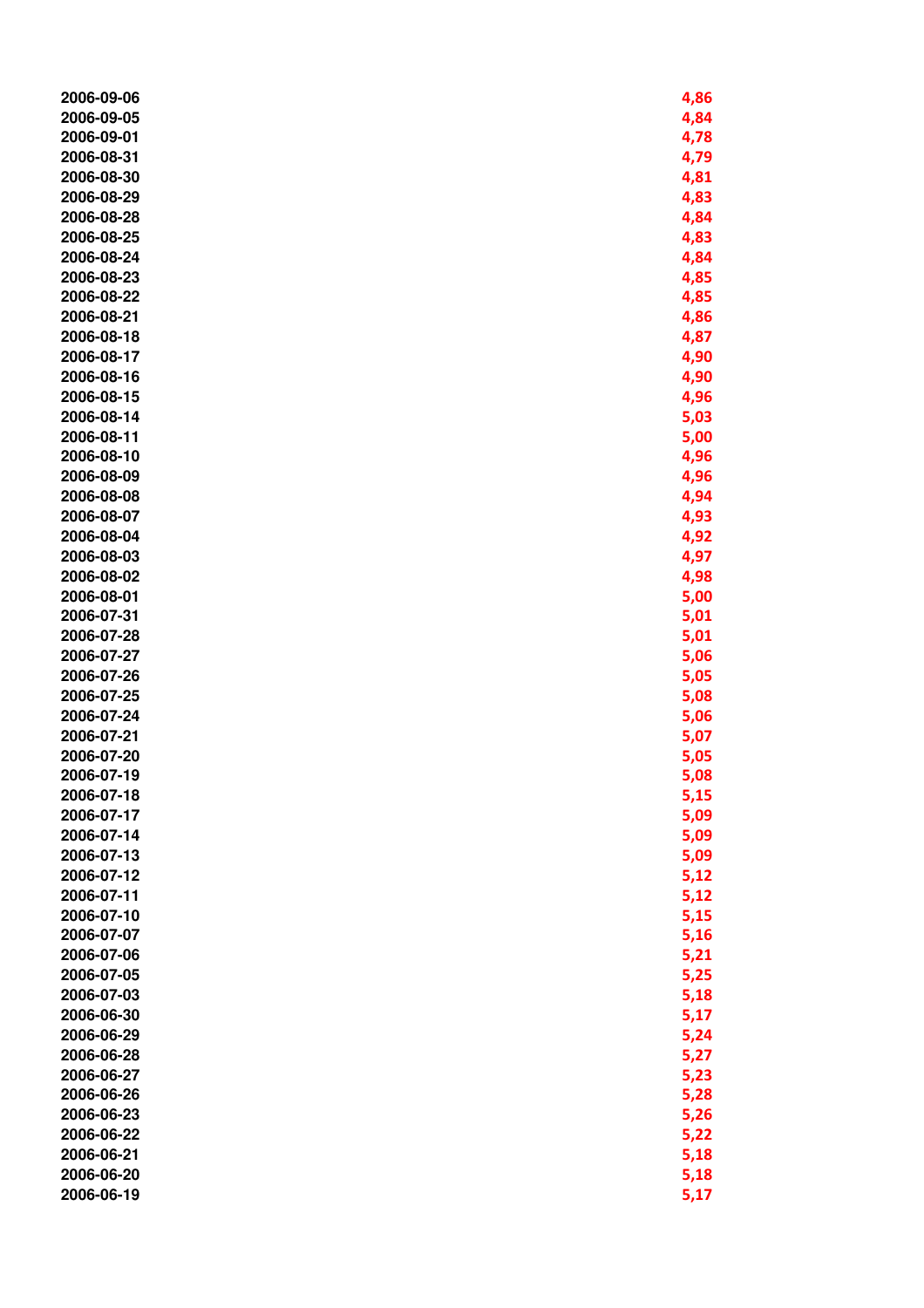| 2006-06-16 | 5,16 |
|------------|------|
| 2006-06-15 | 5,13 |
| 2006-06-14 | 5,08 |
| 2006-06-13 | 5,00 |
| 2006-06-12 | 5,02 |
| 2006-06-09 | 5,02 |
| 2006-06-08 | 5,04 |
| 2006-06-07 | 5,07 |
| 2006-06-06 | 5,05 |
| 2006-06-05 | 5,07 |
| 2006-06-02 | 5,05 |
| 2006-06-01 | 5,16 |
| 2006-05-31 | 5,17 |
| 2006-05-30 | 5,14 |
| 2006-05-26 | 5,11 |
| 2006-05-25 | 5,13 |
| 2006-05-24 | 5,08 |
| 2006-05-23 | 5,11 |
| 2006-05-22 | 5,09 |
| 2006-05-19 | 5,10 |
| 2006-05-18 | 5,12 |
| 2006-05-17 | 5,22 |
| 2006-05-16 | 5,16 |
| 2006-05-15 | 5,21 |
| 2006-05-12 | 5,24 |
| 2006-05-11 | 5,19 |
| 2006-05-10 | 5,15 |
| 2006-05-09 | 5,16 |
| 2006-05-08 | 5,16 |
| 2006-05-05 | 5,16 |
| 2006-05-04 | 5,20 |
| 2006-05-03 | 5,20 |
| 2006-05-02 | 5,16 |
| 2006-05-01 | 5,18 |
| 2006-04-28 | 5,11 |
| 2006-04-27 | 5,13 |
| 2006-04-26 | 5,15 |
| 2006-04-25 | 5,12 |
| 2006-04-24 | 5,03 |
| 2006-04-21 | 5,06 |
| 2006-04-20 | 5,09 |
| 2006-04-19 | 5,09 |
| 2006-04-18 | 5,04 |
| 2006-04-17 | 5,06 |
| 2006-04-13 | 5,10 |
| 2006-04-12 | 5,03 |
| 2006-04-11 | 4,99 |
| 2006-04-10 | 5,02 |
| 2006-04-07 | 5,02 |
| 2006-04-06 | 4,96 |
| 2006-04-05 | 4,90 |
| 2006-04-04 | 4,93 |
| 2006-04-03 | 4,94 |
| 2006-03-31 | 4,92 |
| 2006-03-30 | 4,92 |
| 2006-03-29 | 4,87 |
|            |      |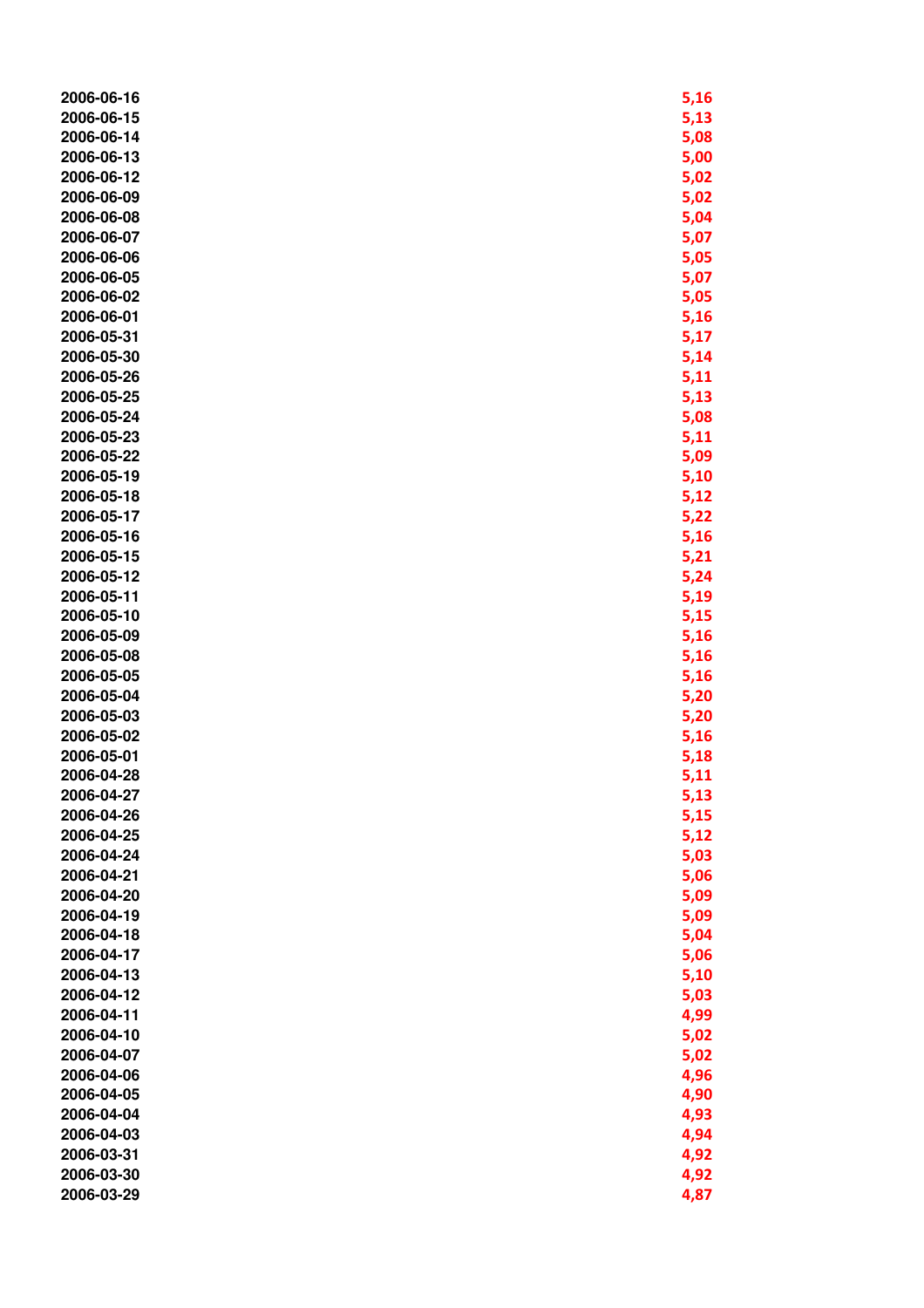| 2006-03-28 | 4,84 |
|------------|------|
| 2006-03-27 | 4,76 |
| 2006-03-24 | 4,73 |
| 2006-03-23 | 4,80 |
| 2006-03-22 | 4,76 |
| 2006-03-21 | 4,77 |
| 2006-03-20 | 4,72 |
| 2006-03-17 | 4,74 |
| 2006-03-16 | 4,71 |
| 2006-03-15 | 4,79 |
| 2006-03-14 |      |
| 2006-03-13 | 4,76 |
|            | 4,83 |
| 2006-03-10 | 4,82 |
| 2006-03-09 | 4,80 |
| 2006-03-08 | 4,80 |
| 2006-03-07 | 4,80 |
| 2006-03-06 | 4,80 |
| 2006-03-03 | 4,74 |
| 2006-03-02 | 4,70 |
| 2006-03-01 | 4,64 |
| 2006-02-28 | 4,60 |
| 2006-02-27 | 4,65 |
| 2006-02-24 | 4,62 |
| 2006-02-23 | 4,61 |
| 2006-02-22 | 4,57 |
| 2006-02-21 | 4,61 |
| 2006-02-17 | 4,59 |
| 2006-02-16 | 4,65 |
| 2006-02-15 | 4,66 |
| 2006-02-14 | 4,67 |
| 2006-02-13 | 4,64 |
| 2006-02-10 | 4,65 |
| 2006-02-09 | 4,60 |
| 2006-02-08 | 4,62 |
| 2006-02-07 | 4,60 |
| 2006-02-06 | 4,57 |
| 2006-02-03 | 4,57 |
| 2006-02-02 | 4,61 |
| 2006-02-01 | 4,61 |
| 2006-01-31 | 4,58 |
| 2006-01-30 | 4,60 |
| 2006-01-27 | 4,58 |
| 2006-01-26 | 4,59 |
| 2006-01-25 | 4,54 |
| 2006-01-24 | 4,45 |
| 2006-01-23 | 4,42 |
| 2006-01-20 |      |
|            | 4,43 |
| 2006-01-19 | 4,44 |
| 2006-01-18 | 4,40 |
| 2006-01-17 | 4,39 |
| 2006-01-13 | 4,42 |
| 2006-01-12 | 4,49 |
| 2006-01-11 | 4,53 |
| 2006-01-10 | 4,49 |
| 2006-01-09 | 4,45 |
| 2006-01-06 | 4,44 |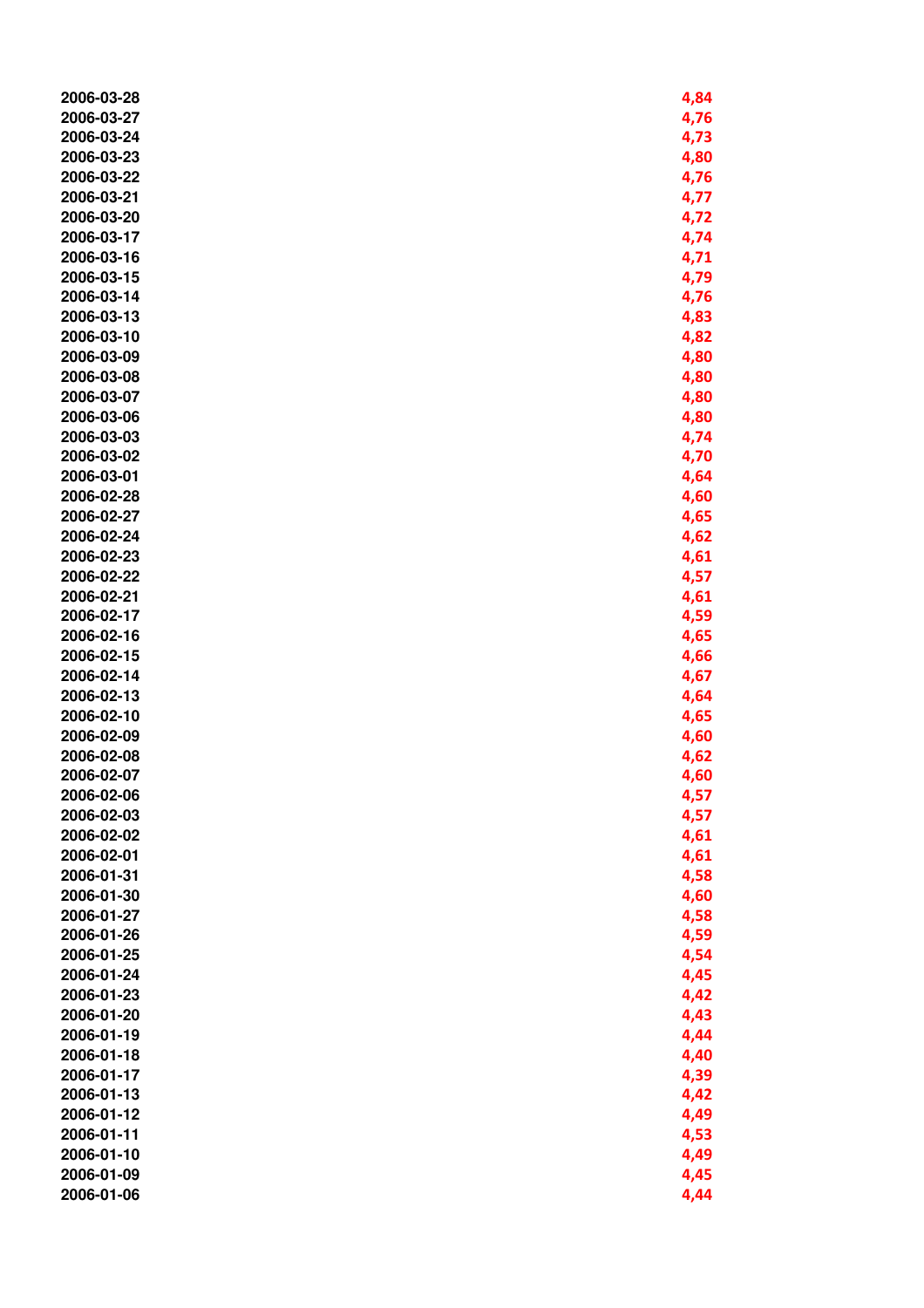| 2006-01-05 | 4,42 |
|------------|------|
| 2006-01-04 | 4,41 |
| 2006-01-03 | 4,43 |
| 2005-12-30 | 4,44 |
| 2005-12-29 | 4,42 |
| 2005-12-28 | 4,44 |
| 2005-12-27 | 4,40 |
| 2005-12-23 | 4,44 |
| 2005-12-22 | 4,50 |
| 2005-12-21 | 4,56 |
| 2005-12-20 | 4,54 |
| 2005-12-19 | 4,53 |
| 2005-12-16 | 4,53 |
| 2005-12-15 | 4,56 |
| 2005-12-14 | 4,54 |
| 2005-12-13 | 4,63 |
| 2005-12-12 | 4,65 |
| 2005-12-09 | 4,63 |
|            |      |
| 2005-12-08 | 4,56 |
| 2005-12-07 | 4,62 |
| 2005-12-06 | 4,59 |
| 2005-12-05 | 4,67 |
| 2005-12-02 | 4,63 |
| 2005-12-01 | 4,63 |
| 2005-11-30 | 4,61 |
| 2005-11-29 | 4,59 |
| 2005-11-28 | 4,52 |
| 2005-11-25 | 4,55 |
| 2005-11-23 | 4,59 |
| 2005-11-22 | 4,54 |
| 2005-11-21 | 4,57 |
| 2005-11-18 | 4,60 |
| 2005-11-17 | 4,56 |
| 2005-11-16 | 4,59 |
| 2005-11-15 | 4,66 |
| 2005-11-14 | 4,71 |
| 2005-11-10 | 4,66 |
| 2005-11-09 | 4,74 |
| 2005-11-08 | 4,67 |
| 2005-11-07 | 4,74 |
| 2005-11-04 | 4,77 |
| 2005-11-03 | 4,75 |
| 2005-11-02 | 4,70 |
| 2005-11-01 | 4,66 |
| 2005-10-31 | 4,65 |
| 2005-10-28 | 4,66 |
| 2005-10-27 | 4,65 |
| 2005-10-26 | 4,68 |
| 2005-10-25 | 4,61 |
| 2005-10-24 | 4,53 |
| 2005-10-21 | 4,47 |
| 2005-10-20 | 4,54 |
| 2005-10-19 | 4,55 |
| 2005-10-18 | 4,57 |
| 2005-10-17 | 4,58 |
| 2005-10-14 | 4,56 |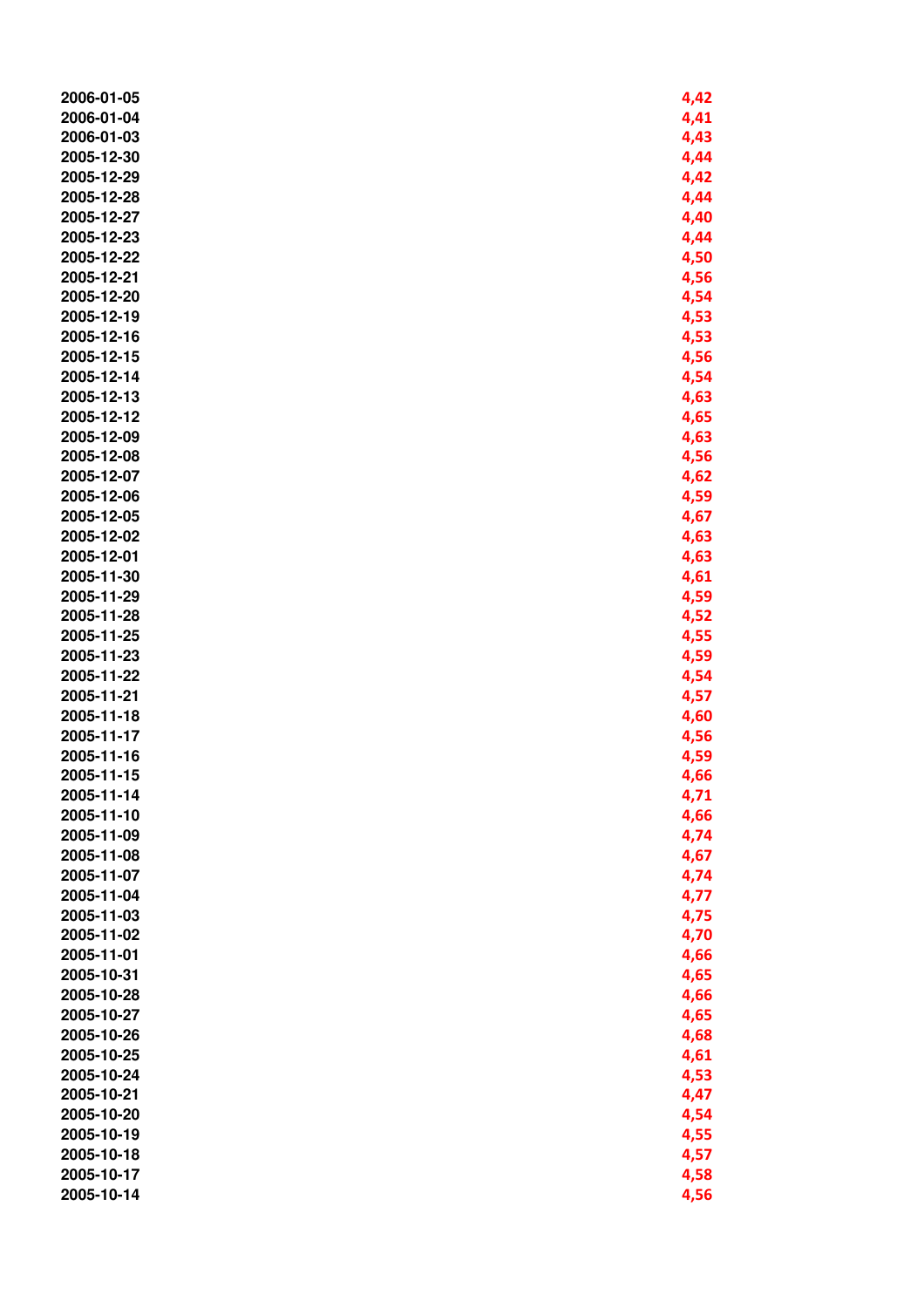| 2005-10-13 | 4,56 |
|------------|------|
| 2005-10-12 | 4,52 |
| 2005-10-11 | 4,46 |
| 2005-10-07 | 4,43 |
| 2005-10-06 | 4,45 |
| 2005-10-05 | 4,44 |
| 2005-10-04 | 4,45 |
| 2005-10-03 | 4,47 |
| 2005-09-30 | 4,41 |
| 2005-09-29 | 4,38 |
| 2005-09-28 | 4,34 |
| 2005-09-27 | 4,38 |
| 2005-09-26 | 4,38 |
| 2005-09-23 | 4,33 |
| 2005-09-22 | 4,26 |
| 2005-09-21 | 4,27 |
| 2005-09-20 | 4,34 |
| 2005-09-19 | 4,34 |
| 2005-09-16 |      |
| 2005-09-15 | 4,35 |
|            | 4,30 |
| 2005-09-14 | 4,25 |
| 2005-09-13 | 4,21 |
| 2005-09-12 | 4,25 |
| 2005-09-09 | 4,20 |
| 2005-09-08 | 4,22 |
| 2005-09-07 | 4,22 |
| 2005-09-06 | 4,16 |
| 2005-09-02 | 4,11 |
| 2005-09-01 | 4,09 |
| 2005-08-31 | 4,08 |
| 2005-08-30 | 4,22 |
| 2005-08-29 | 4,26 |
| 2005-08-26 | 4,26 |
| 2005-08-25 | 4,25 |
| 2005-08-24 | 4,26 |
| 2005-08-23 | 4,27 |
| 2005-08-22 | 4,28 |
| 2005-08-19 | 4,28 |
| 2005-08-18 | 4,28 |
| 2005-08-17 | 4,35 |
| 2005-08-16 | 4,30 |
| 2005-08-15 | 4,34 |
| 2005-08-12 | 4,31 |
| 2005-08-11 | 4,39 |
| 2005-08-10 | 4,45 |
| 2005-08-09 | 4,45 |
| 2005-08-08 | 4,47 |
| 2005-08-05 | 4,45 |
| 2005-08-04 | 4,38 |
| 2005-08-03 | 4,36 |
| 2005-08-02 | 4,40 |
| 2005-08-01 | 4,38 |
| 2005-07-29 | 4,34 |
| 2005-07-28 | 4,25 |
| 2005-07-27 | 4,32 |
| 2005-07-26 | 4,30 |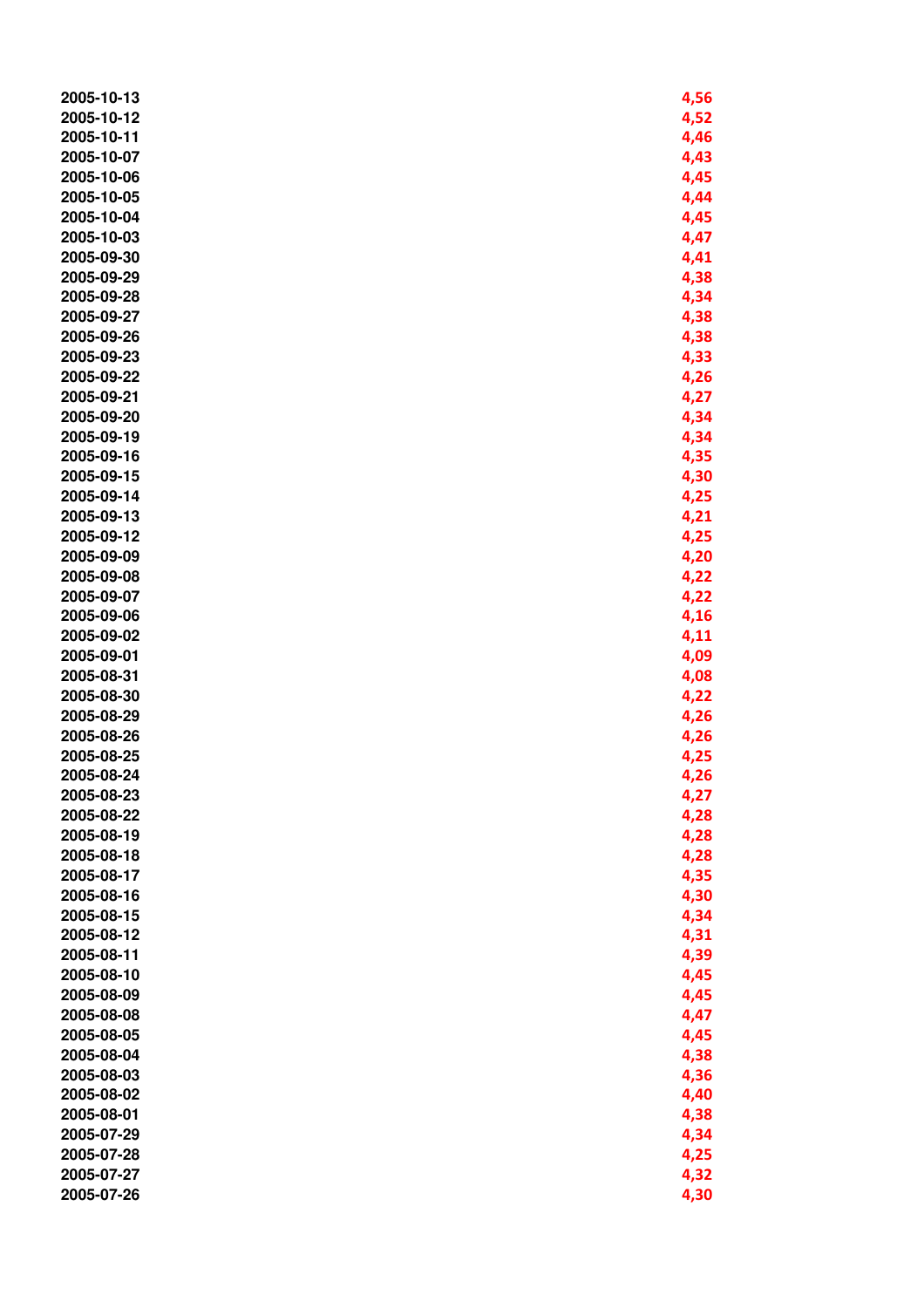| 2005-07-25 | 4,31 |
|------------|------|
| 2005-07-22 | 4,29 |
| 2005-07-21 | 4,35 |
| 2005-07-20 | 4,24 |
| 2005-07-19 | 4,26 |
| 2005-07-18 | 4,29 |
| 2005-07-15 | 4,25 |
| 2005-07-14 | 4,26 |
| 2005-07-13 | 4,24 |
| 2005-07-12 |      |
|            | 4,22 |
| 2005-07-11 | 4,18 |
| 2005-07-08 | 4,18 |
| 2005-07-07 | 4,12 |
| 2005-07-06 | 4,15 |
| 2005-07-05 | 4,19 |
| 2005-07-01 | 4,12 |
| 2005-06-30 | 4,01 |
| 2005-06-29 | 4,07 |
| 2005-06-28 | 4,04 |
| 2005-06-27 | 3,98 |
| 2005-06-24 | 3,99 |
| 2005-06-23 | 4,04 |
| 2005-06-22 | 4,03 |
| 2005-06-21 | 4,13 |
| 2005-06-20 | 4,19 |
| 2005-06-17 | 4,17 |
| 2005-06-16 | 4,17 |
| 2005-06-15 | 4,21 |
| 2005-06-14 | 4,21 |
| 2005-06-13 | 4,17 |
| 2005-06-10 | 4,12 |
| 2005-06-09 | 4,04 |
| 2005-06-08 | 4,02 |
| 2005-06-07 | 3,99 |
| 2005-06-06 | 4,04 |
| 2005-06-03 | 4,07 |
| 2005-06-02 | 3,98 |
| 2005-06-01 | 3,99 |
| 2005-05-31 | 4,09 |
| 2005-05-27 | 4,17 |
| 2005-05-26 | 4,18 |
| 2005-05-25 | 4,17 |
| 2005-05-24 | 4,13 |
| 2005-05-23 | 4,16 |
| 2005-05-20 | 4,23 |
| 2005-05-19 | 4,21 |
|            |      |
| 2005-05-18 | 4,18 |
| 2005-05-17 | 4,23 |
| 2005-05-16 | 4,24 |
| 2005-05-13 | 4,24 |
| 2005-05-12 | 4,27 |
| 2005-05-11 | 4,29 |
| 2005-05-10 | 4,31 |
| 2005-05-09 | 4,37 |
| 2005-05-06 | 4,36 |
| 2005-05-05 | 4,28 |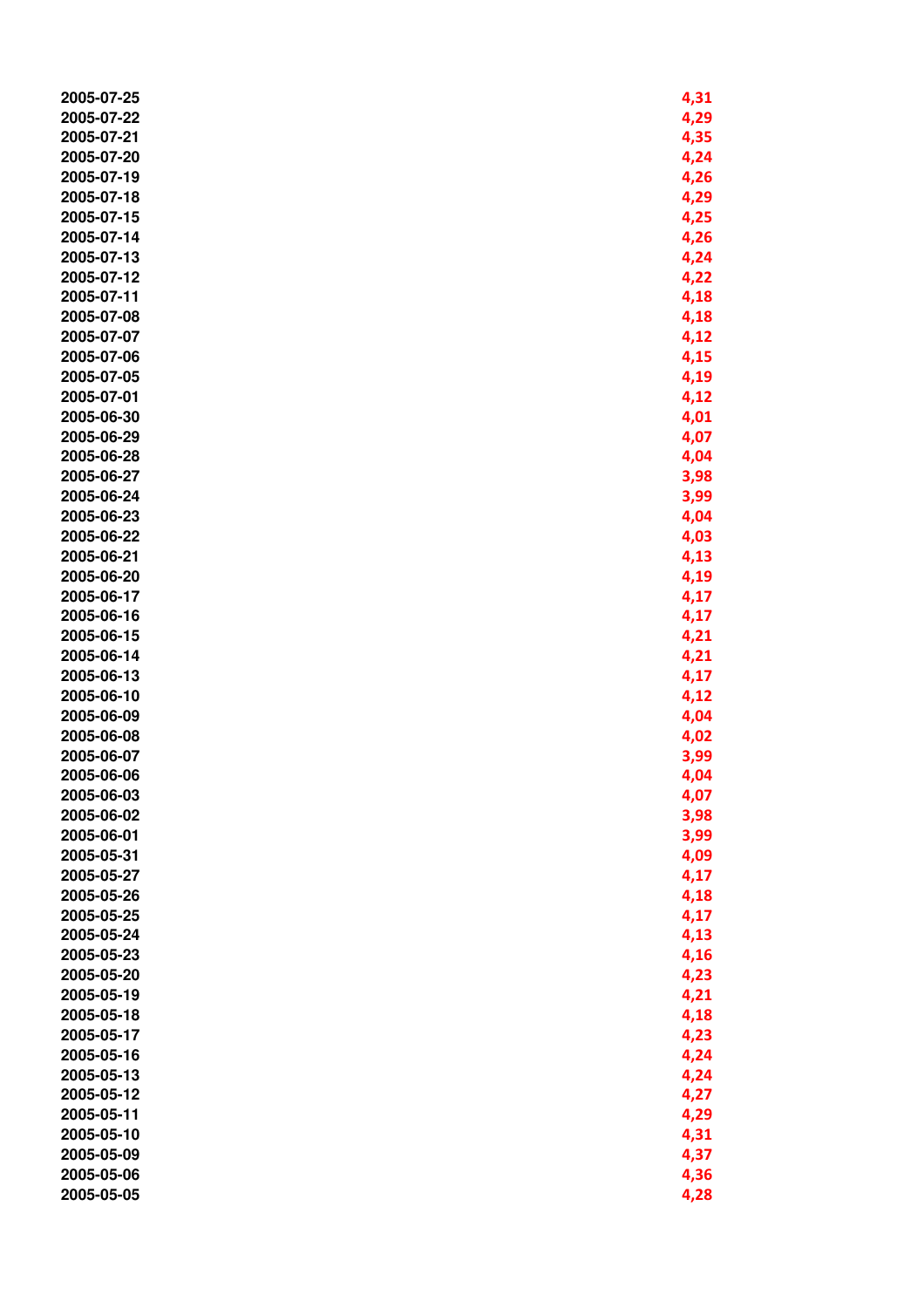| 2005-05-04 | 4,29 |
|------------|------|
| 2005-05-03 | 4,29 |
| 2005-05-02 | 4,29 |
| 2005-04-29 | 4,29 |
| 2005-04-28 | 4,27 |
| 2005-04-27 | 4,34 |
| 2005-04-26 | 4,37 |
| 2005-04-25 | 4,35 |
| 2005-04-22 | 4,36 |
| 2005-04-21 | 4,42 |
| 2005-04-20 |      |
|            | 4,33 |
| 2005-04-19 | 4,32 |
| 2005-04-18 | 4,37 |
| 2005-04-15 | 4,40 |
| 2005-04-14 | 4,48 |
| 2005-04-13 | 4,49 |
| 2005-04-12 | 4,49 |
| 2005-04-11 | 4,56 |
| 2005-04-08 | 4,60 |
| 2005-04-07 | 4,60 |
| 2005-04-06 | 4,56 |
| 2005-04-05 | 4,59 |
| 2005-04-04 | 4,58 |
| 2005-04-01 | 4,56 |
| 2005-03-31 | 4,60 |
| 2005-03-30 | 4,67 |
| 2005-03-29 | 4,71 |
| 2005-03-28 | 4,75 |
| 2005-03-24 | 4,72 |
| 2005-03-23 | 4,73 |
| 2005-03-22 | 4,73 |
| 2005-03-21 | 4,65 |
| 2005-03-18 | 4,64 |
| 2005-03-17 | 4,59 |
| 2005-03-16 | 4,64 |
| 2005-03-15 | 4,66 |
| 2005-03-14 | 4,63 |
| 2005-03-11 | 4,66 |
| 2005-03-10 | 4,58 |
| 2005-03-09 | 4,64 |
| 2005-03-08 | 4,49 |
| 2005-03-07 | 4,41 |
| 2005-03-04 |      |
|            | 4,43 |
| 2005-03-03 | 4,51 |
| 2005-03-02 | 4,51 |
| 2005-03-01 | 4,49 |
| 2005-02-28 | 4,47 |
| 2005-02-25 | 4,39 |
| 2005-02-24 | 4,41 |
| 2005-02-23 | 4,39 |
| 2005-02-22 | 4,41 |
| 2005-02-18 | 4,38 |
| 2005-02-17 | 4,30 |
| 2005-02-16 | 4,27 |
| 2005-02-15 | 4,22 |
| 2005-02-14 | 4,19 |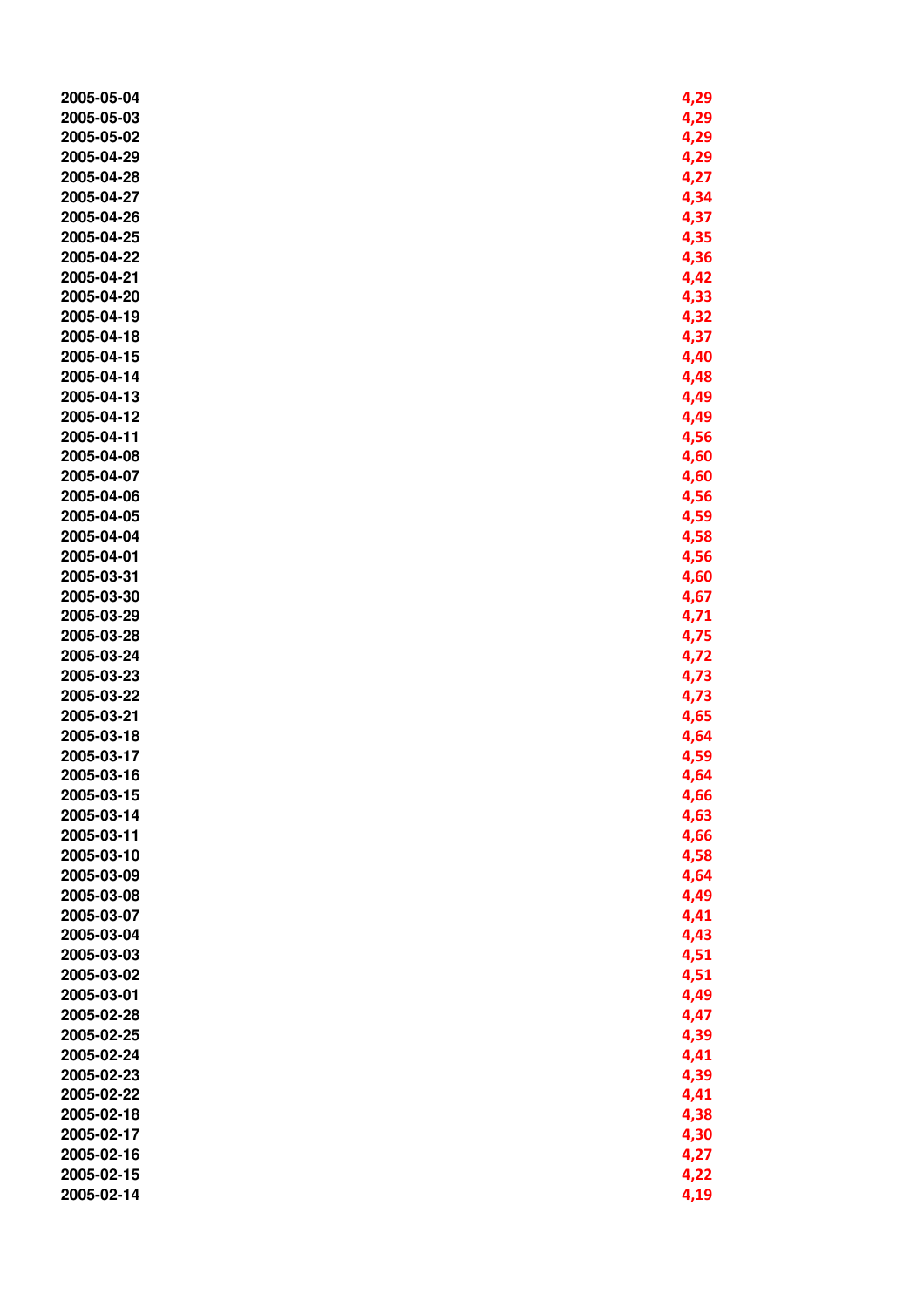| 2005-02-11               | 4,22         |
|--------------------------|--------------|
| 2005-02-10               | 4,19         |
| 2005-02-09               | 4,10         |
| 2005-02-08               | 4,14         |
| 2005-02-07               | 4,17         |
| 2005-02-04               | 4,20         |
| 2005-02-03               | 4,29         |
| 2005-02-02               | 4,27         |
| 2005-02-01               | 4,28         |
| 2005-01-31               | 4,27         |
| 2005-01-28               | 4,29         |
| 2005-01-27               | 4,36         |
| 2005-01-26               | 4,34         |
| 2005-01-25               | 4,34         |
| 2005-01-24               | 4,27         |
| 2005-01-21               | 4,30         |
| 2005-01-20               | 4,32         |
| 2005-01-19               | 4,33         |
| 2005-01-18               | 4,34         |
| 2005-01-14               | 4,37         |
| 2005-01-13               | 4,34         |
| 2005-01-12               | 4,40         |
| 2005-01-11               |              |
| 2005-01-10               | 4,41<br>4,44 |
| 2005-01-07               |              |
| 2005-01-06               | 4,45<br>4,45 |
| 2005-01-05               |              |
| 2005-01-04               | 4,45         |
| 2005-01-03               | 4,47         |
| 2004-12-31               | 4,40<br>4,41 |
| 2004-12-30               |              |
|                          | 4,46         |
| 2004-12-29<br>2004-12-28 | 4,51         |
| 2004-12-27               | 4,49         |
| 2004-12-23               | 4,49         |
|                          | 4,41         |
| 2004-12-22               | 4,39         |
| 2004-12-21<br>2004-12-20 | 4,36         |
|                          | 4,39         |
| 2004-12-17               | 4,40         |
| 2004-12-16<br>2004-12-15 | 4,37         |
| 2004-12-14               | 4,26         |
|                          | 4,32         |
| 2004-12-13               | 4,34         |
| 2004-12-10<br>2004-12-09 | 4,35         |
|                          | 4,36         |
| 2004-12-08               | 4,33         |
| 2004-12-07               | 4,43         |
| 2004-12-06               | 4,44         |
| 2004-12-03               | 4,48         |
| 2004-12-02               | 4,60         |
| 2004-12-01               | 4,58         |
| 2004-11-30               | 4,57         |
| 2004-11-29               | 4,53         |
| 2004-11-26               | 4,44         |
| 2004-11-24               | 4,39         |
| 2004-11-23               | 4,38         |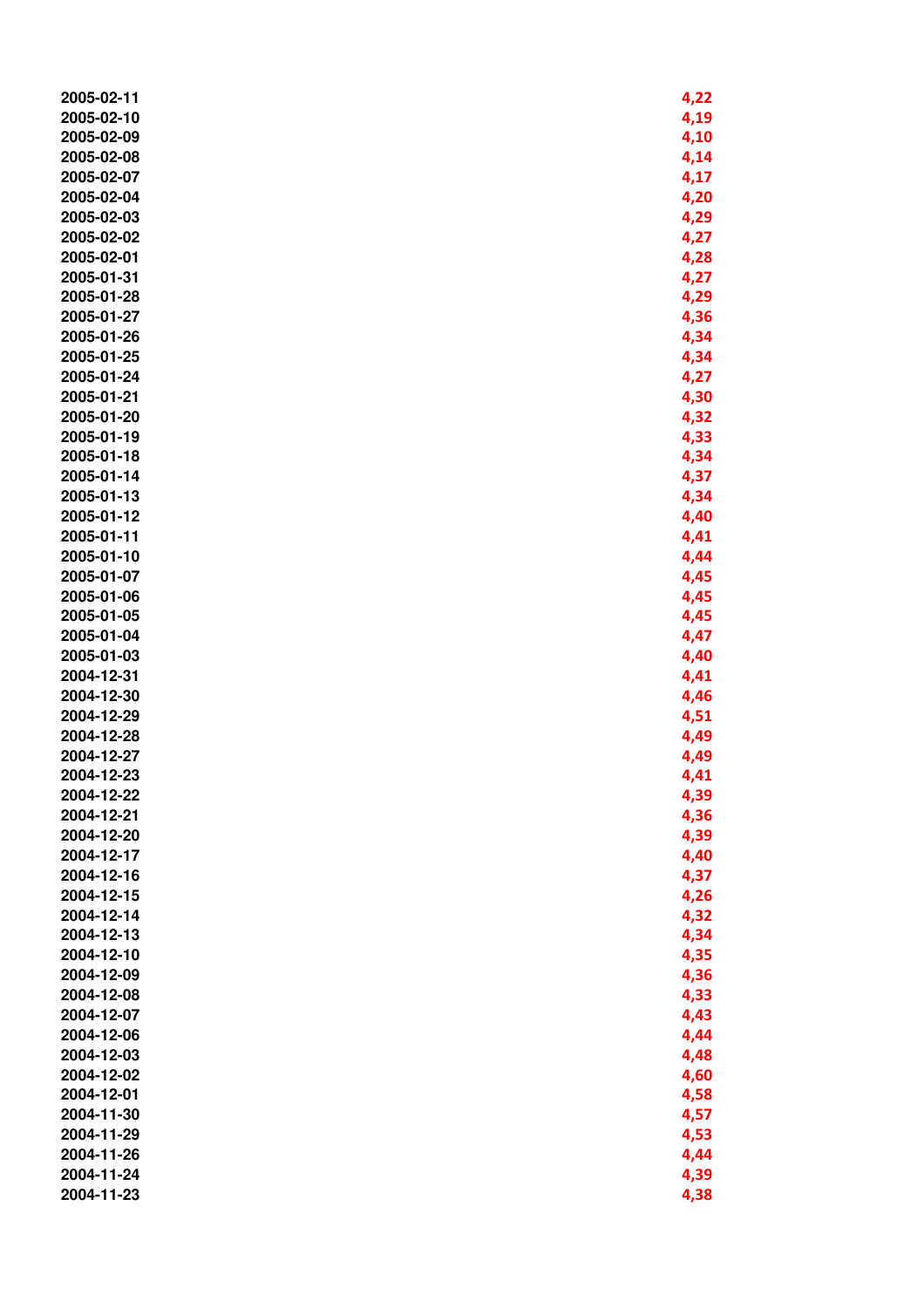| 2004-11-22 | 4,37 |
|------------|------|
| 2004-11-19 | 4,41 |
| 2004-11-18 | 4,32 |
| 2004-11-17 | 4,35 |
| 2004-11-16 | 4,42 |
| 2004-11-15 | 4,41 |
| 2004-11-12 | 4,42 |
| 2004-11-10 | 4,48 |
| 2004-11-09 | 4,45 |
| 2004-11-08 | 4,45 |
| 2004-11-05 |      |
| 2004-11-04 | 4,43 |
|            | 4,31 |
| 2004-11-03 | 4,31 |
| 2004-11-02 | 4,32 |
| 2004-11-01 | 4,33 |
| 2004-10-29 | 4,28 |
| 2004-10-28 | 4,32 |
| 2004-10-27 | 4,33 |
| 2004-10-26 | 4,23 |
| 2004-10-25 | 4,22 |
| 2004-10-22 | 4,23 |
| 2004-10-21 | 4,25 |
| 2004-10-20 | 4,24 |
| 2004-10-19 | 4,31 |
| 2004-10-18 | 4,31 |
| 2004-10-15 | 4,31 |
| 2004-10-14 | 4,28 |
| 2004-10-13 | 4,34 |
| 2004-10-12 | 4,36 |
| 2004-10-08 | 4,40 |
| 2004-10-07 | 4,50 |
| 2004-10-06 | 4,47 |
| 2004-10-05 | 4,42 |
| 2004-10-04 | 4,42 |
| 2004-10-01 | 4,44 |
| 2004-09-30 | 4,37 |
| 2004-09-29 | 4,33 |
| 2004-09-28 | 4,25 |
| 2004-09-27 | 4,23 |
| 2004-09-24 | 4,26 |
| 2004-09-23 | 4,25 |
| 2004-09-22 | 4,22 |
| 2004-09-21 | 4,28 |
| 2004-09-20 | 4,31 |
| 2004-09-17 | 4,37 |
| 2004-09-16 | 4,33 |
| 2004-09-15 | 4,42 |
| 2004-09-14 | 4,39 |
| 2004-09-13 | 4,40 |
| 2004-09-10 | 4,44 |
| 2004-09-09 | 4,46 |
| 2004-09-08 | 4,43 |
| 2004-09-07 | 4,51 |
| 2004-09-03 | 4,55 |
| 2004-09-02 |      |
|            | 4,46 |
| 2004-09-01 | 4,39 |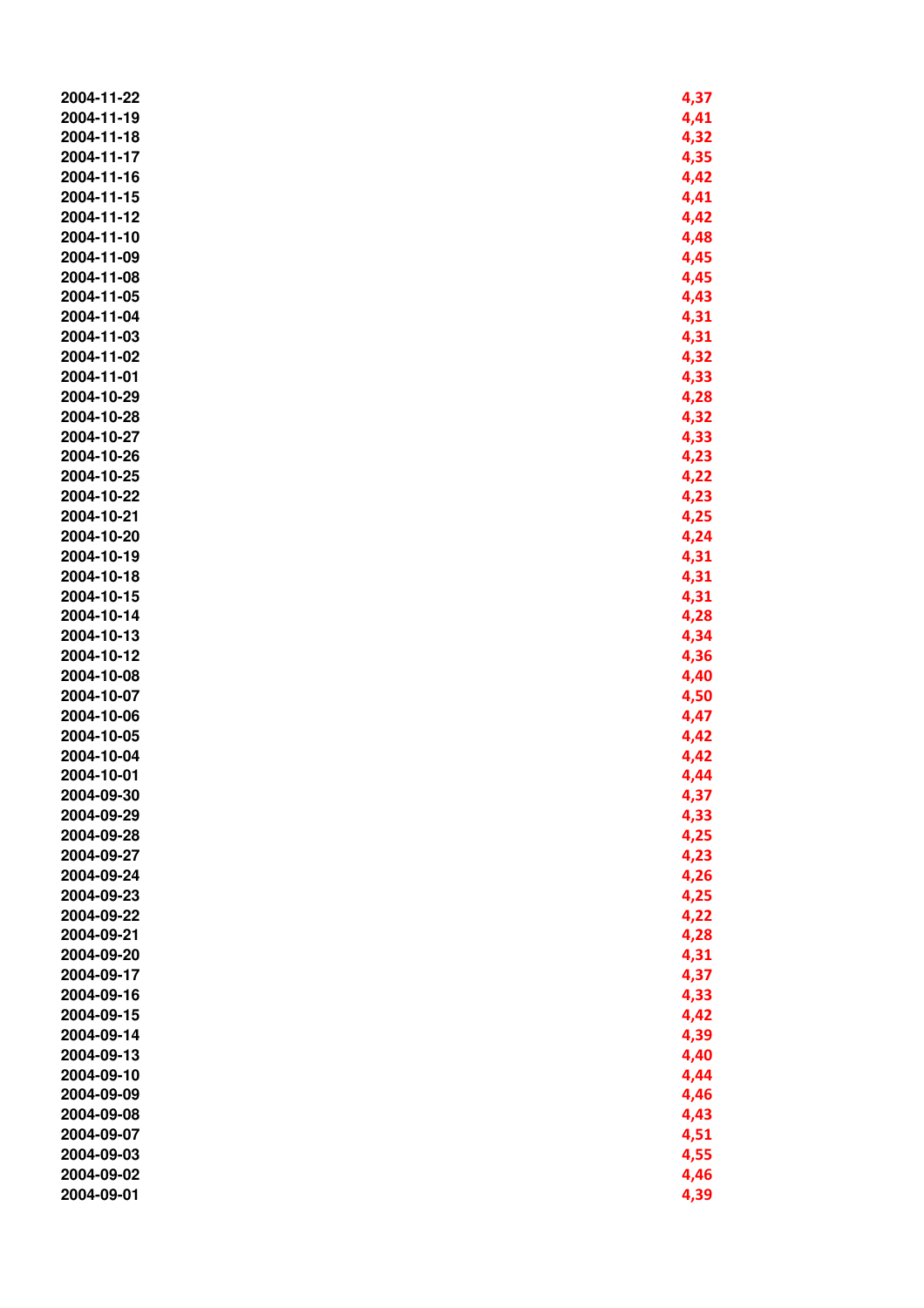| 2004-08-31 | 4,40 |
|------------|------|
| 2004-08-30 | 4,46 |
| 2004-08-27 | 4,50 |
| 2004-08-26 | 4,50 |
| 2004-08-25 | 4,53 |
| 2004-08-24 | 4,55 |
| 2004-08-23 | 4,55 |
| 2004-08-20 | 4,51 |
| 2004-08-19 | 4,49 |
| 2004-08-18 | 4,50 |
| 2004-08-17 | 4,48 |
| 2004-08-16 | 4,53 |
| 2004-08-13 | 4,49 |
| 2004-08-12 | 4,53 |
| 2004-08-11 | 4,56 |
| 2004-08-10 | 4,57 |
| 2004-08-09 | 4,53 |
| 2004-08-06 | 4,50 |
| 2004-08-05 | 4,68 |
| 2004-08-04 | 4,70 |
| 2004-08-03 | 4,70 |
| 2004-08-02 | 4,73 |
| 2004-07-30 | 4,75 |
| 2004-07-29 | 4,86 |
| 2004-07-28 | 4,87 |
| 2004-07-27 | 4,88 |
| 2004-07-26 | 4,75 |
| 2004-07-23 | 4,71 |
| 2004-07-22 | 4,74 |
| 2004-07-21 | 4,75 |
| 2004-07-20 | 4,73 |
| 2004-07-19 | 4,64 |
| 2004-07-16 | 4,64 |
| 2004-07-15 | 4,75 |
| 2004-07-14 | 4,76 |
| 2004-07-13 | 4,76 |
| 2004-07-12 | 4,72 |
| 2004-07-09 | 4,74 |
| 2004-07-08 | 4,75 |
| 2004-07-07 | 4,76 |
| 2004-07-06 | 4,76 |
| 2004-07-02 | 4,74 |
| 2004-07-01 | 4,84 |
| 2004-06-30 | 4,88 |
| 2004-06-29 | 4,97 |
| 2004-06-28 | 5,02 |
| 2004-06-25 | 4,92 |
| 2004-06-24 | 4,92 |
| 2004-06-23 | 4,97 |
| 2004-06-22 | 4,99 |
| 2004-06-21 | 4,97 |
| 2004-06-18 | 4,99 |
| 2004-06-17 | 4,97 |
| 2004-06-16 | 5,01 |
| 2004-06-15 | 4,96 |
| 2004-06-14 | 5,16 |
|            |      |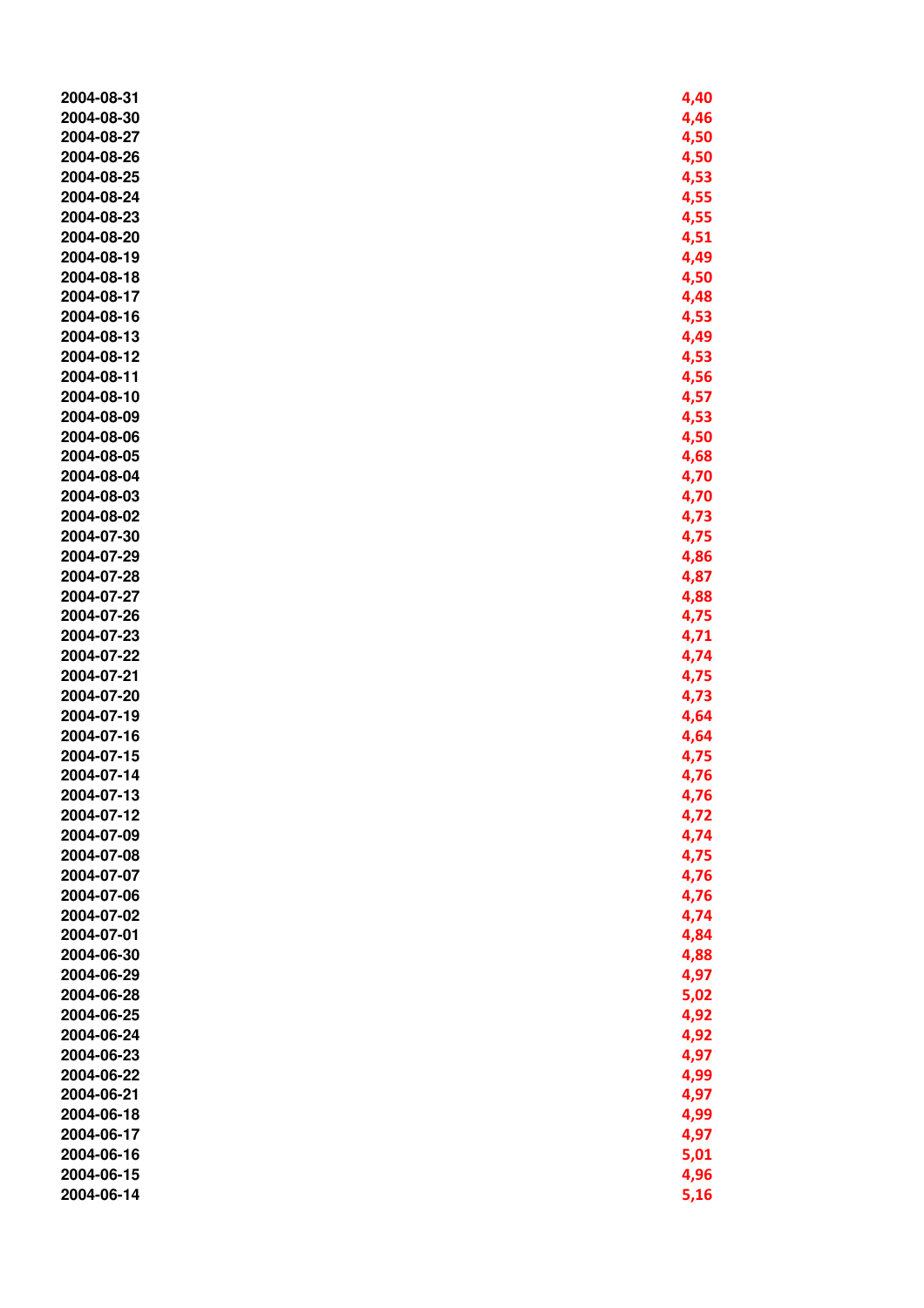| 2004-06-10 | 5,08 |
|------------|------|
| 2004-06-09 | 5,10 |
| 2004-06-08 | 5,06 |
| 2004-06-07 | 5,07 |
| 2004-06-04 | 5,08 |
| 2004-06-03 | 5,01 |
| 2004-06-02 | 5,03 |
| 2004-06-01 | 5,01 |
| 2004-05-28 | 4,95 |
| 2004-05-27 | 4,90 |
| 2004-05-26 | 4,97 |
| 2004-05-25 | 5,03 |
| 2004-05-24 | 5,04 |
| 2004-05-21 | 5,06 |
| 2004-05-20 | 5,02 |
| 2004-05-19 | 5,09 |
| 2004-05-18 | 5,04 |
| 2004-05-17 | 5,00 |
| 2004-05-14 | 5,09 |
| 2004-05-13 | 5,16 |
| 2004-05-12 | 5,12 |
| 2004-05-11 | 5,09 |
| 2004-05-10 | 5,10 |
| 2004-05-07 | 5,09 |
| 2004-05-06 | 4,93 |
| 2004-05-05 | 4,90 |
| 2004-05-04 | 4,86 |
| 2004-05-03 | 4,82 |
| 2004-04-30 | 4,82 |
| 2004-04-29 | 4,85 |
| 2004-04-28 | 4,79 |
| 2004-04-27 | 4,73 |
| 2004-04-26 | 4,76 |
| 2004-04-23 | 4,78 |
| 2004-04-22 | 4,69 |
| 2004-04-21 | 4,75 |
| 2004-04-20 | 4,73 |
| 2004-04-19 | 4,70 |
| 2004-04-16 | 4,68 |
| 2004-04-15 | 4,72 |
| 2004-04-14 | 4,70 |
| 2004-04-13 | 4,65 |
| 2004-04-12 | 4,54 |
| 2004-04-08 | 4,50 |
| 2004-04-07 | 4,48 |
| 2004-04-06 | 4,47 |
| 2004-04-05 | 4,52 |
| 2004-04-02 | 4,43 |
| 2004-04-01 | 4,19 |
| 2004-03-31 | 4,14 |
| 2004-03-30 | 4,19 |
| 2004-03-29 | 4,18 |
| 2004-03-26 | 4,13 |
| 2004-03-25 | 4,02 |
| 2004-03-24 | 3,99 |
| 2004-03-23 | 3,99 |
|            |      |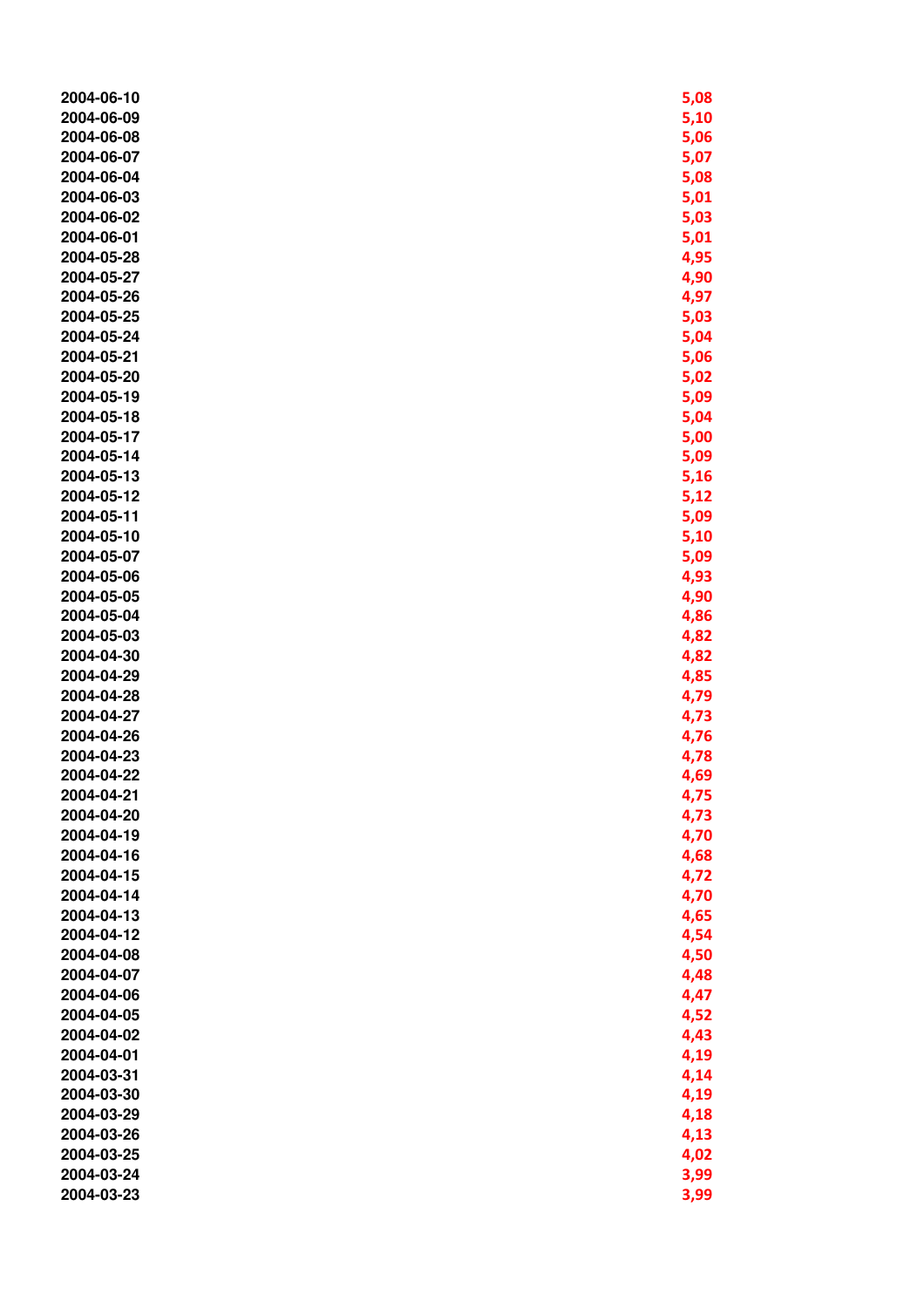| 2004-03-22 | 4,00 |
|------------|------|
| 2004-03-19 | 4,06 |
| 2004-03-18 | 4,03 |
| 2004-03-17 | 3,97 |
| 2004-03-16 | 3,97 |
| 2004-03-15 | 4,05 |
| 2004-03-12 | 4,05 |
| 2004-03-11 | 4,04 |
| 2004-03-10 | 4,01 |
| 2004-03-09 | 4,01 |
| 2004-03-08 |      |
|            | 4,06 |
| 2004-03-05 | 4,12 |
| 2004-03-04 | 4,32 |
| 2004-03-03 | 4,35 |
| 2004-03-02 | 4,33 |
| 2004-03-01 | 4,28 |
| 2004-02-27 | 4,27 |
| 2004-02-26 | 4,33 |
| 2004-02-25 | 4,31 |
| 2004-02-24 | 4,32 |
| 2004-02-23 | 4,34 |
| 2004-02-20 | 4,38 |
| 2004-02-19 | 4,33 |
| 2004-02-18 | 4,34 |
| 2004-02-17 | 4,32 |
| 2004-02-13 | 4,33 |
| 2004-02-12 | 4,37 |
| 2004-02-11 | 4,33 |
| 2004-02-10 | 4,41 |
| 2004-02-09 | 4,37 |
| 2004-02-06 | 4,39 |
| 2004-02-05 | 4,46 |
| 2004-02-04 | 4,43 |
| 2004-02-03 | 4,42 |
| 2004-02-02 | 4,46 |
| 2004-01-30 | 4,44 |
| 2004-01-29 | 4,50 |
| 2004-01-28 | 4,49 |
| 2004-01-27 | 4,39 |
| 2004-01-26 | 4,44 |
| 2004-01-23 | 4,37 |
| 2004-01-22 | 4,27 |
| 2004-01-21 | 4,33 |
| 2004-01-20 | 4,35 |
| 2004-01-16 | 4,32 |
| 2004-01-15 | 4,26 |
| 2004-01-14 | 4,29 |
| 2004-01-13 | 4,33 |
| 2004-01-12 | 4,39 |
| 2004-01-09 | 4,39 |
| 2004-01-08 | 4,55 |
| 2004-01-07 | 4,54 |
| 2004-01-06 |      |
|            | 4,58 |
| 2004-01-05 | 4,70 |
| 2004-01-02 | 4,67 |
| 2003-12-31 | 4,55 |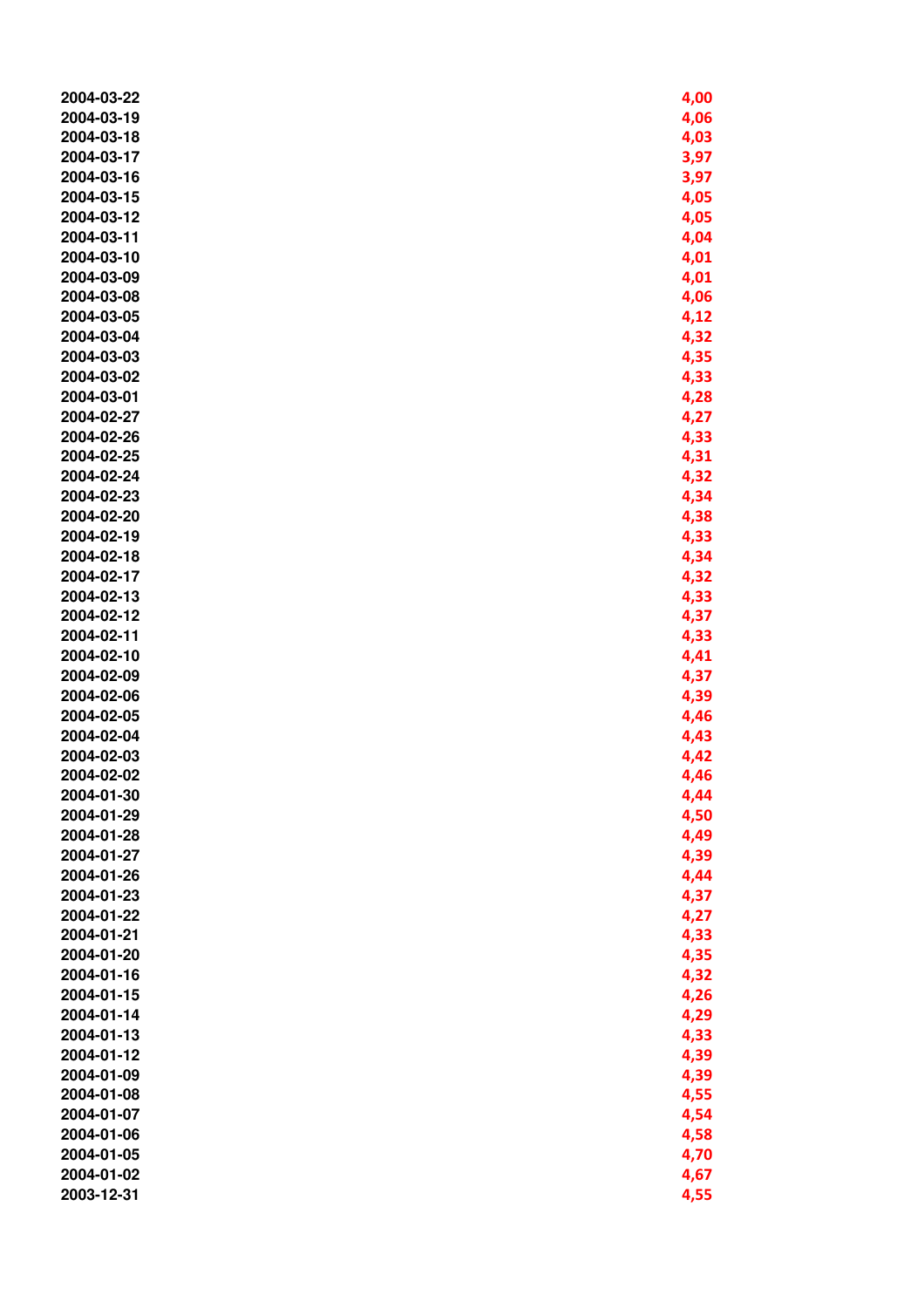| 2003-12-30 | 4,57 |
|------------|------|
| 2003-12-29 | 4,53 |
| 2003-12-26 | 4,45 |
| 2003-12-24 | 4,48 |
| 2003-12-23 | 4,56 |
| 2003-12-22 | 4,47 |
| 2003-12-19 | 4,44 |
| 2003-12-18 | 4,44 |
| 2003-12-17 | 4,49 |
| 2003-12-16 |      |
|            | 4,54 |
| 2003-12-15 | 4,58 |
| 2003-12-12 | 4,55 |
| 2003-12-11 | 4,56 |
| 2003-12-10 | 4,60 |
| 2003-12-09 | 4,62 |
| 2003-12-08 | 4,59 |
| 2003-12-05 | 4,53 |
| 2003-12-04 | 4,69 |
| 2003-12-03 | 4,72 |
| 2003-12-02 | 4,70 |
| 2003-12-01 | 4,72 |
| 2003-11-28 | 4,64 |
| 2003-11-26 | 4,56 |
| 2003-11-25 | 4,49 |
| 2003-11-24 | 4,53 |
| 2003-11-21 | 4,45 |
| 2003-11-20 | 4,47 |
| 2003-11-19 | 4,54 |
| 2003-11-18 | 4,47 |
| 2003-11-17 | 4,49 |
| 2003-11-14 | 4,53 |
| 2003-11-13 | 4,61 |
| 2003-11-12 | 4,75 |
| 2003-11-10 | 4,80 |
| 2003-11-07 | 4,79 |
| 2003-11-06 | 4,76 |
| 2003-11-05 | 4,69 |
| 2003-11-04 | 4,64 |
| 2003-11-03 | 4,70 |
| 2003-10-31 | 4,64 |
| 2003-10-30 | 4,68 |
| 2003-10-29 |      |
| 2003-10-28 | 4,62 |
|            | 4,54 |
| 2003-10-27 | 4,61 |
| 2003-10-24 | 4,55 |
| 2003-10-23 | 4,66 |
| 2003-10-22 | 4,60 |
| 2003-10-21 | 4,71 |
| 2003-10-20 | 4,73 |
| 2003-10-17 | 4,74 |
| 2003-10-16 | 4,81 |
| 2003-10-15 | 4,76 |
| 2003-10-14 | 4,72 |
| 2003-10-10 | 4,61 |
| 2003-10-09 | 4,66 |
| 2003-10-08 | 4,61 |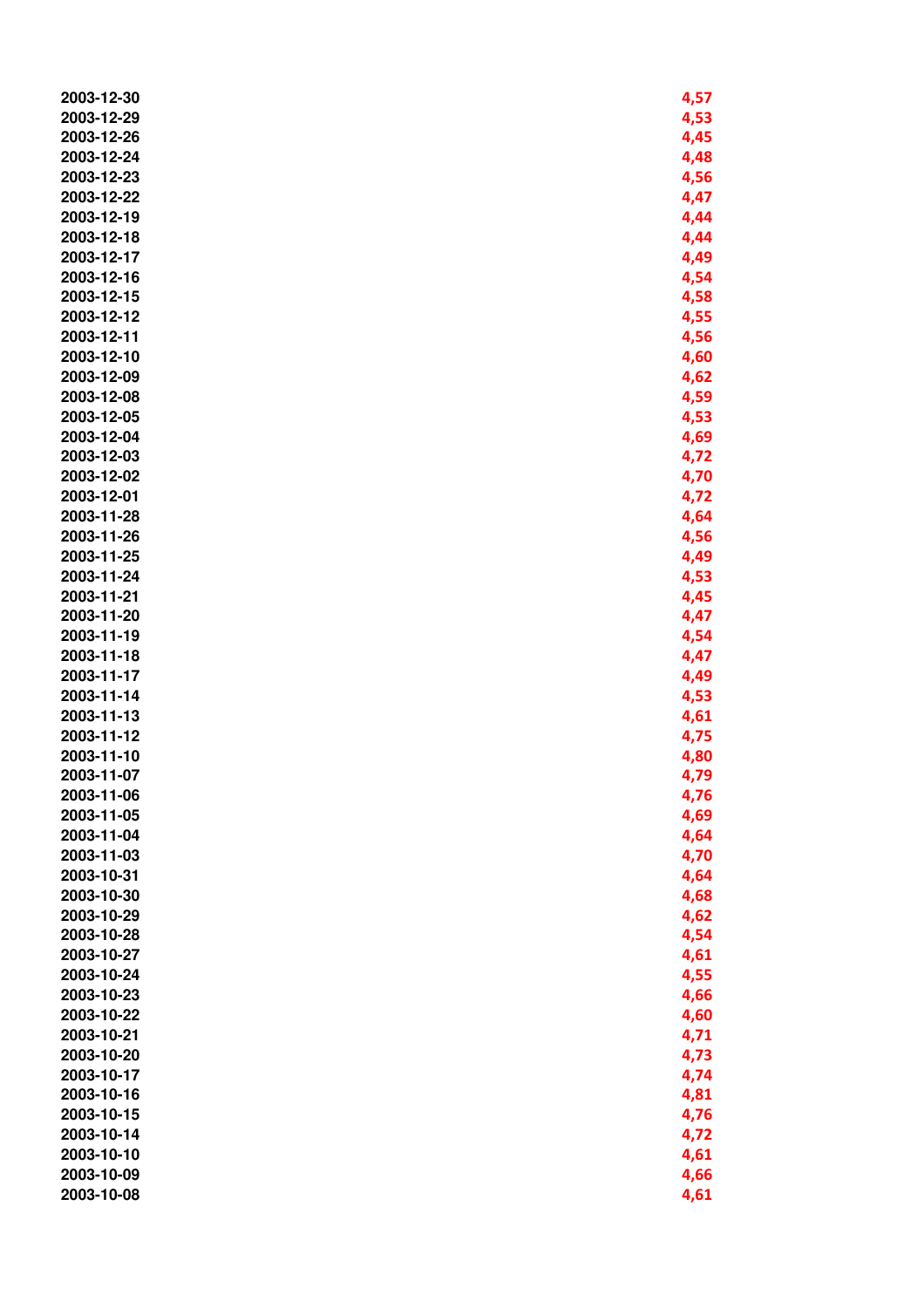| 2003-10-07 | 4,61 |
|------------|------|
| 2003-10-06 | 4,51 |
| 2003-10-03 |      |
|            | 4,55 |
| 2003-10-02 | 4,36 |
| 2003-10-01 | 4,28 |
| 2003-09-30 | 4,28 |
| 2003-09-29 | 4,41 |
| 2003-09-26 | 4,36 |
| 2003-09-25 | 4,45 |
| 2003-09-24 | 4,49 |
| 2003-09-23 | 4,57 |
| 2003-09-22 | 4,60 |
| 2003-09-19 | 4,51 |
| 2003-09-18 | 4,53 |
| 2003-09-17 | 4,53 |
| 2003-09-16 | 4,65 |
| 2003-09-15 |      |
|            | 4,63 |
| 2003-09-12 | 4,62 |
| 2003-09-11 | 4,69 |
| 2003-09-10 | 4,62 |
| 2003-09-09 | 4,73 |
| 2003-09-08 | 4,76 |
| 2003-09-05 | 4,71 |
| 2003-09-04 | 4,89 |
| 2003-09-03 | 4,98 |
| 2003-09-02 | 4,98 |
| 2003-08-29 | 4,81 |
| 2003-08-28 | 4,78 |
| 2003-08-27 | 4,91 |
| 2003-08-26 | 4,87 |
| 2003-08-25 | 4,90 |
| 2003-08-22 | 4,85 |
| 2003-08-21 | 4,90 |
| 2003-08-20 | 4,82 |
| 2003-08-19 | 4,75 |
| 2003-08-18 |      |
| 2003-08-15 | 4,87 |
|            | 4,94 |
| 2003-08-14 | 4,93 |
| 2003-08-13 | 4,96 |
| 2003-08-12 | 4,74 |
| 2003-08-11 | 4,74 |
| 2003-08-08 | 4,64 |
| 2003-08-07 | 4,64 |
| 2003-08-06 | 4,71 |
| 2003-08-05 | 4,89 |
| 2003-08-04 | 4,78 |
| 2003-08-01 | 4,86 |
| 2003-07-31 | 4,87 |
| 2003-07-30 | 4,72 |
| 2003-07-29 | 4,77 |
| 2003-07-28 | 4,66 |
| 2003-07-25 | 4,57 |
| 2003-07-24 | 4,54 |
| 2003-07-23 | 4,45 |
| 2003-07-22 | 4,49 |
| 2003-07-21 | 4,41 |
|            |      |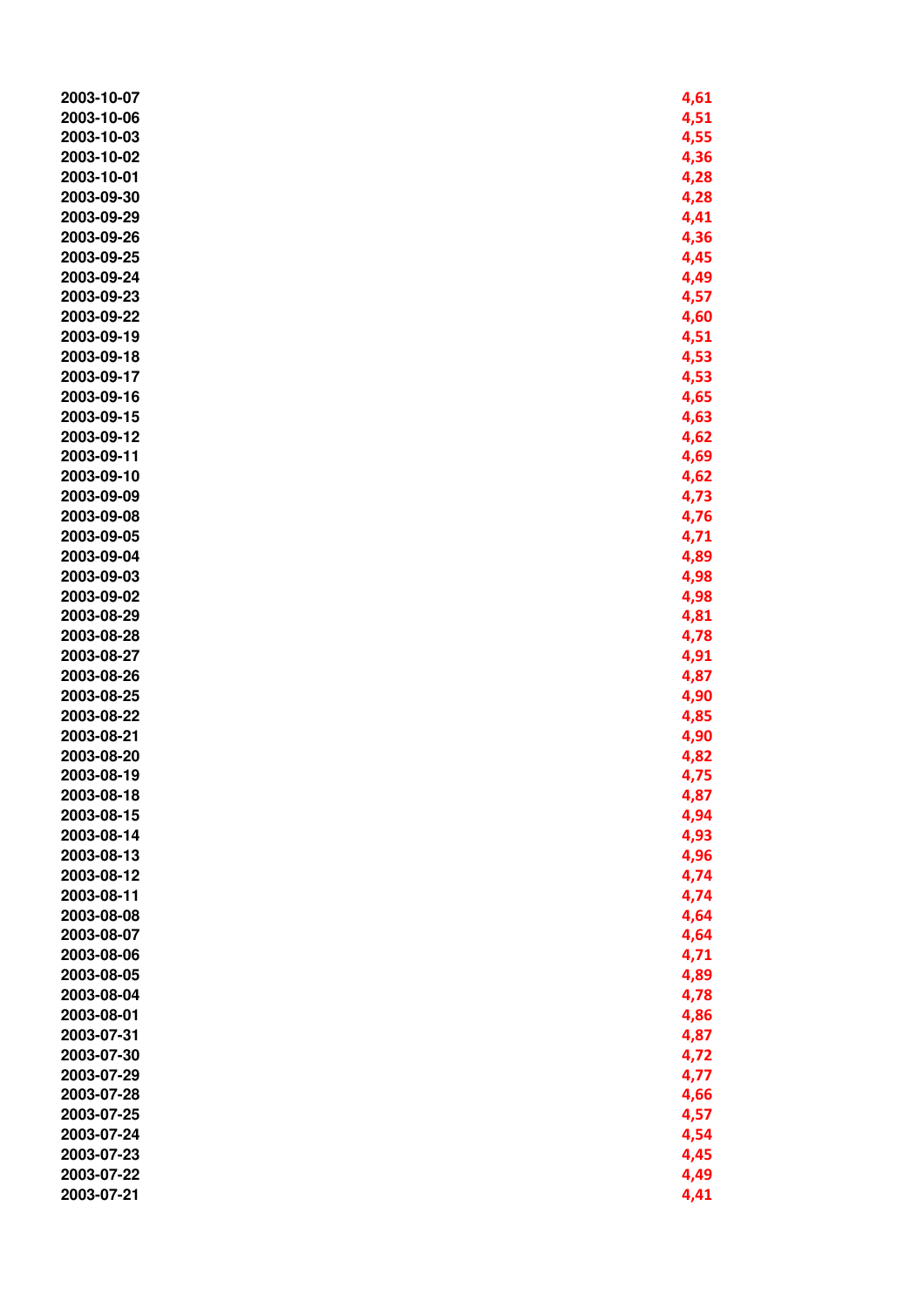| 2003-07-18 | 4,32 |
|------------|------|
| 2003-07-17 | 4,30 |
| 2003-07-16 | 4,28 |
|            |      |
| 2003-07-15 | 4,26 |
| 2003-07-14 | 4,05 |
| 2003-07-11 | 3,98 |
| 2003-07-10 | 4,01 |
| 2003-07-09 | 4,03 |
| 2003-07-08 | 4,06 |
| 2003-07-07 | 4,05 |
| 2003-07-03 | 3,98 |
| 2003-07-02 | 3,86 |
| 2003-07-01 | 3,86 |
| 2003-06-30 | 3,84 |
| 2003-06-27 | 3,89 |
| 2003-06-26 | 3,83 |
| 2003-06-25 | 3,69 |
| 2003-06-24 | 3,59 |
| 2003-06-23 | 3,63 |
| 2003-06-20 |      |
|            | 3,71 |
| 2003-06-19 | 3,66 |
| 2003-06-18 | 3,67 |
| 2003-06-17 | 3,56 |
| 2003-06-16 | 3,48 |
| 2003-06-13 | 3,41 |
| 2003-06-12 | 3,47 |
| 2003-06-11 | 3,51 |
| 2003-06-10 | 3,50 |
| 2003-06-09 | 3,59 |
| 2003-06-06 | 3,67 |
| 2003-06-05 | 3,65 |
| 2003-06-04 | 3,60 |
| 2003-06-03 | 3,64 |
| 2003-06-02 | 3,74 |
| 2003-05-30 | 3,67 |
| 2003-05-29 | 3,65 |
| 2003-05-28 | 3,74 |
| 2003-05-27 | 3,73 |
| 2003-05-23 | 3,63 |
| 2003-05-22 | 3,63 |
| 2003-05-21 |      |
| 2003-05-20 | 3,68 |
|            | 3,68 |
| 2003-05-19 | 3,76 |
| 2003-05-16 | 3,78 |
| 2003-05-15 | 3,83 |
| 2003-05-14 | 3,83 |
| 2003-05-13 | 3,93 |
| 2003-05-12 | 3,95 |
| 2003-05-09 | 4,00 |
| 2003-05-08 | 4,02 |
| 2003-05-07 | 4,03 |
| 2003-05-06 | 4,16 |
| 2003-05-05 | 4,24 |
| 2003-05-02 | 4,27 |
| 2003-05-01 | 4,21 |
| 2003-04-30 | 4,22 |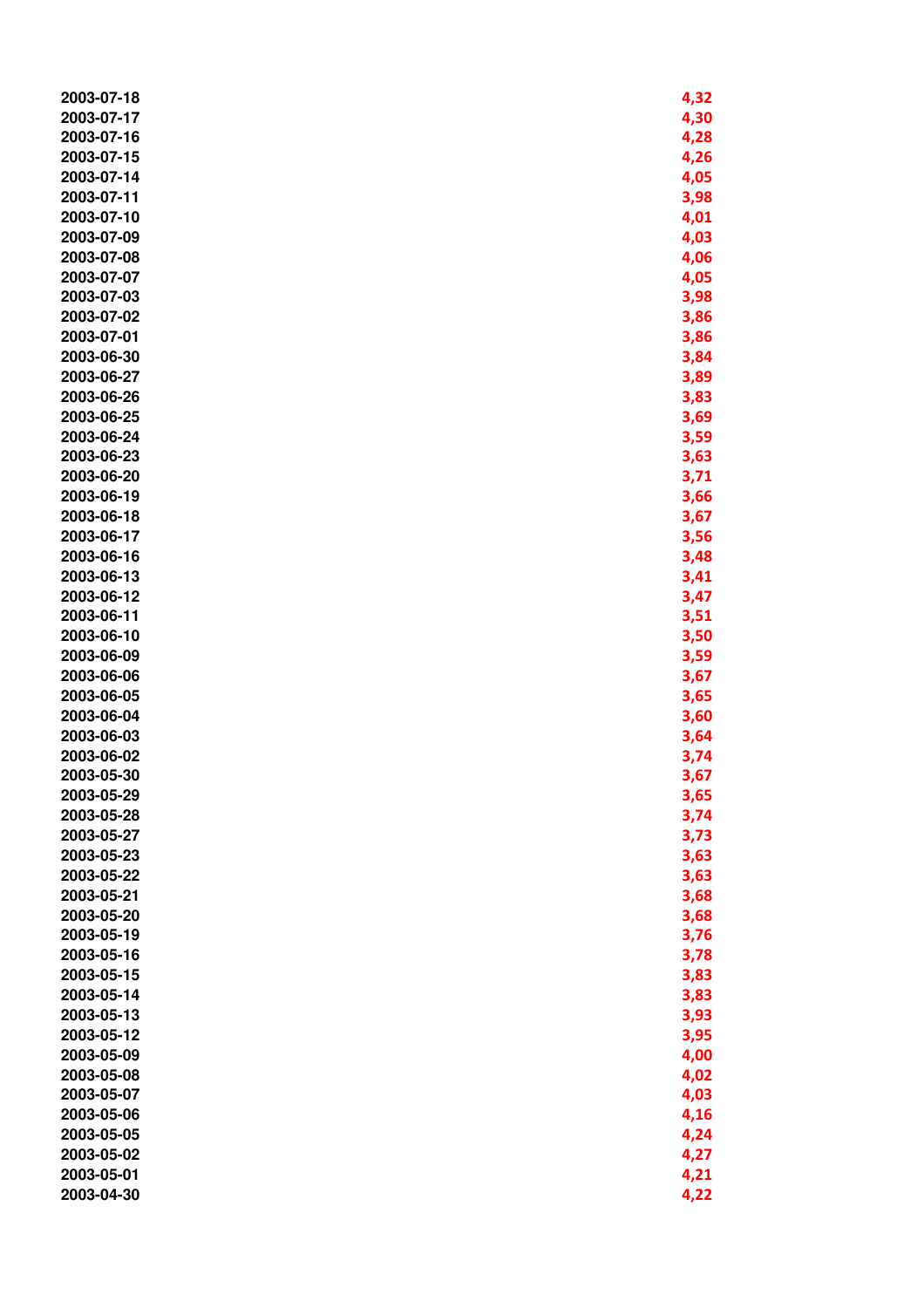| 2003-04-29 | 4,29 |
|------------|------|
| 2003-04-28 | 4,26 |
| 2003-04-25 | 4,25 |
| 2003-04-24 | 4,26 |
| 2003-04-23 | 4,36 |
| 2003-04-22 | 4,36 |
| 2003-04-21 | 4,35 |
| 2003-04-17 | 4,32 |
| 2003-04-16 | 4,31 |
| 2003-04-15 | 4,33 |
| 2003-04-14 | 4,39 |
| 2003-04-11 | 4,35 |
| 2003-04-10 | 4,31 |
| 2003-04-09 | 4,30 |
| 2003-04-08 | 4,32 |
| 2003-04-07 | 4,40 |
| 2003-04-04 | 4,35 |
| 2003-04-03 | 4,32 |
| 2003-04-02 | 4,33 |
| 2003-04-01 | 4,22 |
| 2003-03-31 | 4,22 |
| 2003-03-28 | 4,31 |
| 2003-03-27 | 4,34 |
| 2003-03-26 | 4,35 |
| 2003-03-25 | 4,36 |
| 2003-03-24 | 4,37 |
| 2003-03-21 | 4,49 |
| 2003-03-20 | 4,39 |
| 2003-03-19 | 4,35 |
| 2003-03-18 | 4,28 |
| 2003-03-17 | 4,19 |
| 2003-03-14 | 4,09 |
| 2003-03-13 | 4,11 |
| 2003-03-12 | 3,96 |
| 2003-03-11 | 3,97 |
| 2003-03-10 | 3,96 |
| 2003-03-07 | 4,00 |
| 2003-03-06 | 4,04 |
| 2003-03-05 | 4,00 |
| 2003-03-04 | 4,03 |
| 2003-03-03 | 4,05 |
| 2003-02-28 | 4,08 |
| 2003-02-27 | 4,13 |
| 2003-02-26 | 4,15 |
| 2003-02-25 | 4,19 |
| 2003-02-24 | 4,24 |
| 2003-02-21 | 4,28 |
| 2003-02-20 | 4,23 |
| 2003-02-19 | 4,26 |
| 2003-02-18 | 4,33 |
| 2003-02-14 | 4,35 |
| 2003-02-13 | 4,27 |
| 2003-02-12 | 4,33 |
| 2003-02-11 | 4,38 |
| 2003-02-10 | 4,39 |
| 2003-02-07 | 4,34 |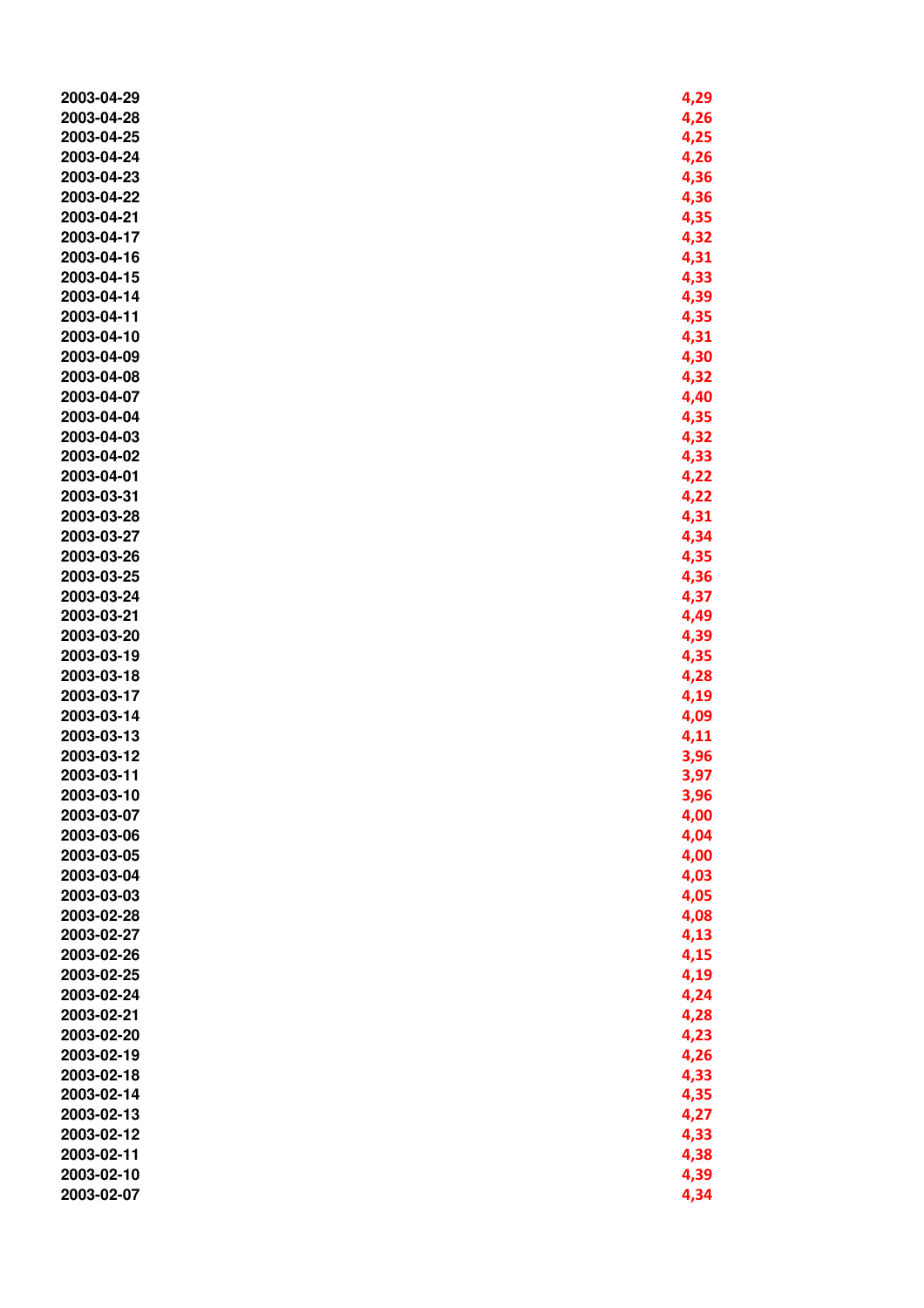| 2003-02-06 | 4,36         |
|------------|--------------|
| 2003-02-05 | 4,42         |
| 2003-02-04 | 4,34         |
| 2003-02-03 | 4,39         |
| 2003-01-31 | 4,38         |
| 2003-01-30 | 4,40         |
| 2003-01-29 | 4,45         |
| 2003-01-28 | 4,39         |
| 2003-01-27 | 4,38         |
| 2003-01-24 | 4,33         |
| 2003-01-23 |              |
| 2003-01-22 | 4,38<br>4,35 |
|            |              |
| 2003-01-21 | 4,41         |
| 2003-01-17 | 4,45         |
| 2003-01-16 | 4,51         |
| 2003-01-15 | 4,51         |
| 2003-01-14 | 4,53         |
| 2003-01-13 | 4,58         |
| 2003-01-10 | 4,59         |
| 2003-01-09 | 4,61         |
| 2003-01-08 | 4,42         |
| 2003-01-07 | 4,47         |
| 2003-01-06 | 4,51         |
| 2003-01-03 | 4,47         |
| 2003-01-02 | 4,49         |
| 2002-12-31 | 4,25         |
| 2002-12-30 | 4,23         |
| 2002-12-27 | 4,25         |
| 2002-12-26 | 4,35         |
| 2002-12-24 | 4,38         |
| 2002-12-23 | 4,41         |
| 2002-12-20 | 4,39         |
| 2002-12-19 | 4,39         |
| 2002-12-18 | 4,50         |
| 2002-12-17 | 4,56         |
| 2002-12-16 | 4,57         |
| 2002-12-13 | 4,50         |
| 2002-12-12 | 4,43         |
| 2002-12-11 | 4,43         |
| 2002-12-10 | 4,48         |
| 2002-12-09 | 4,50         |
| 2002-12-06 | 4,55         |
| 2002-12-05 | 4,57         |
| 2002-12-04 | 4,63         |
| 2002-12-03 | 4,69         |
| 2002-12-02 | 4,67         |
| 2002-11-29 | 4,67         |
| 2002-11-27 | 4,73         |
| 2002-11-26 | 4,50         |
| 2002-11-25 | 4,61         |
| 2002-11-22 | 4,61         |
| 2002-11-21 | 4,57         |
| 2002-11-20 | 4,50         |
| 2002-11-19 | 4,39         |
| 2002-11-18 |              |
|            | 4,43         |
| 2002-11-15 | 4,46         |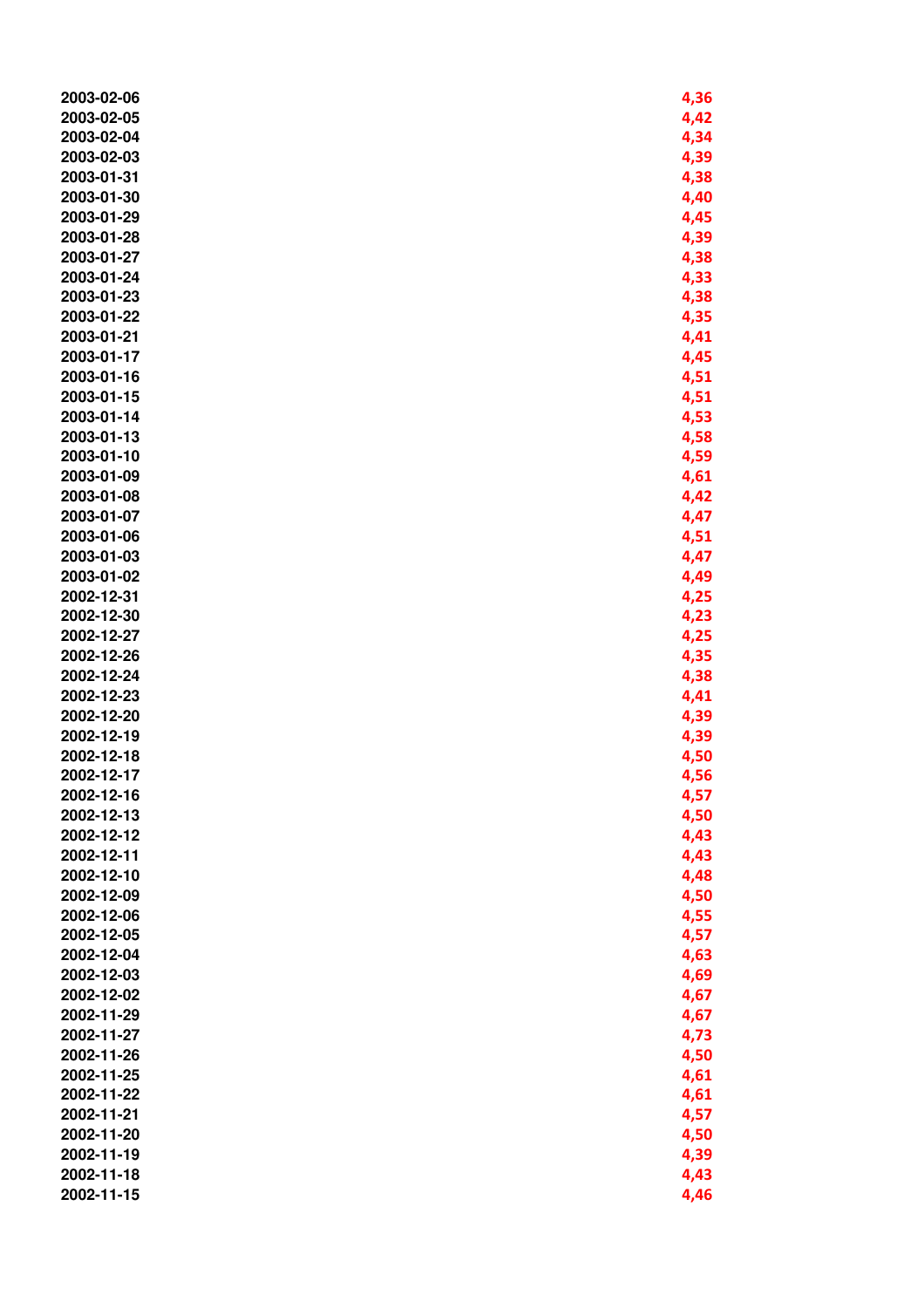| 2002-11-14 | 4,43 |
|------------|------|
| 2002-11-13 | 4,25 |
| 2002-11-12 |      |
|            | 4,27 |
| 2002-11-08 | 4,27 |
| 2002-11-07 | 4,31 |
| 2002-11-06 | 4,52 |
| 2002-11-05 | 4,54 |
| 2002-11-04 | 4,51 |
| 2002-11-01 | 4,46 |
| 2002-10-31 | 4,40 |
| 2002-10-30 | 4,45 |
| 2002-10-29 | 4,43 |
| 2002-10-28 | 4,56 |
| 2002-10-25 | 4,57 |
| 2002-10-24 | 4,62 |
| 2002-10-23 | 4,70 |
| 2002-10-22 |      |
|            | 4,72 |
| 2002-10-21 | 4,68 |
| 2002-10-18 | 4,60 |
| 2002-10-17 | 4,63 |
| 2002-10-16 | 4,52 |
| 2002-10-15 | 4,52 |
| 2002-10-11 | 4,29 |
| 2002-10-10 | 4,14 |
| 2002-10-09 | 4,08 |
| 2002-10-08 | 4,13 |
| 2002-10-07 | 4,12 |
| 2002-10-04 | 4,16 |
| 2002-10-03 | 4,18 |
| 2002-10-02 | 4,18 |
| 2002-10-01 | 4,20 |
| 2002-09-30 | 4,11 |
| 2002-09-27 | 4,16 |
| 2002-09-26 | 4,24 |
| 2002-09-25 | 4,23 |
| 2002-09-24 | 4,12 |
| 2002-09-23 | 4,14 |
| 2002-09-20 |      |
|            | 4,23 |
| 2002-09-19 | 4,22 |
| 2002-09-18 | 4,27 |
| 2002-09-17 | 4,28 |
| 2002-09-16 | 4,31 |
| 2002-09-13 | 4,33 |
| 2002-09-12 | 4,40 |
| 2002-09-11 | 4,49 |
| 2002-09-10 | 4,42 |
| 2002-09-09 | 4,46 |
| 2002-09-06 | 4,46 |
| 2002-09-05 | 4,33 |
| 2002-09-04 | 4,38 |
| 2002-09-03 | 4,40 |
| 2002-08-30 | 4,56 |
| 2002-08-29 | 4,58 |
| 2002-08-28 | 4,64 |
| 2002-08-27 | 4,71 |
| 2002-08-26 | 4,63 |
|            |      |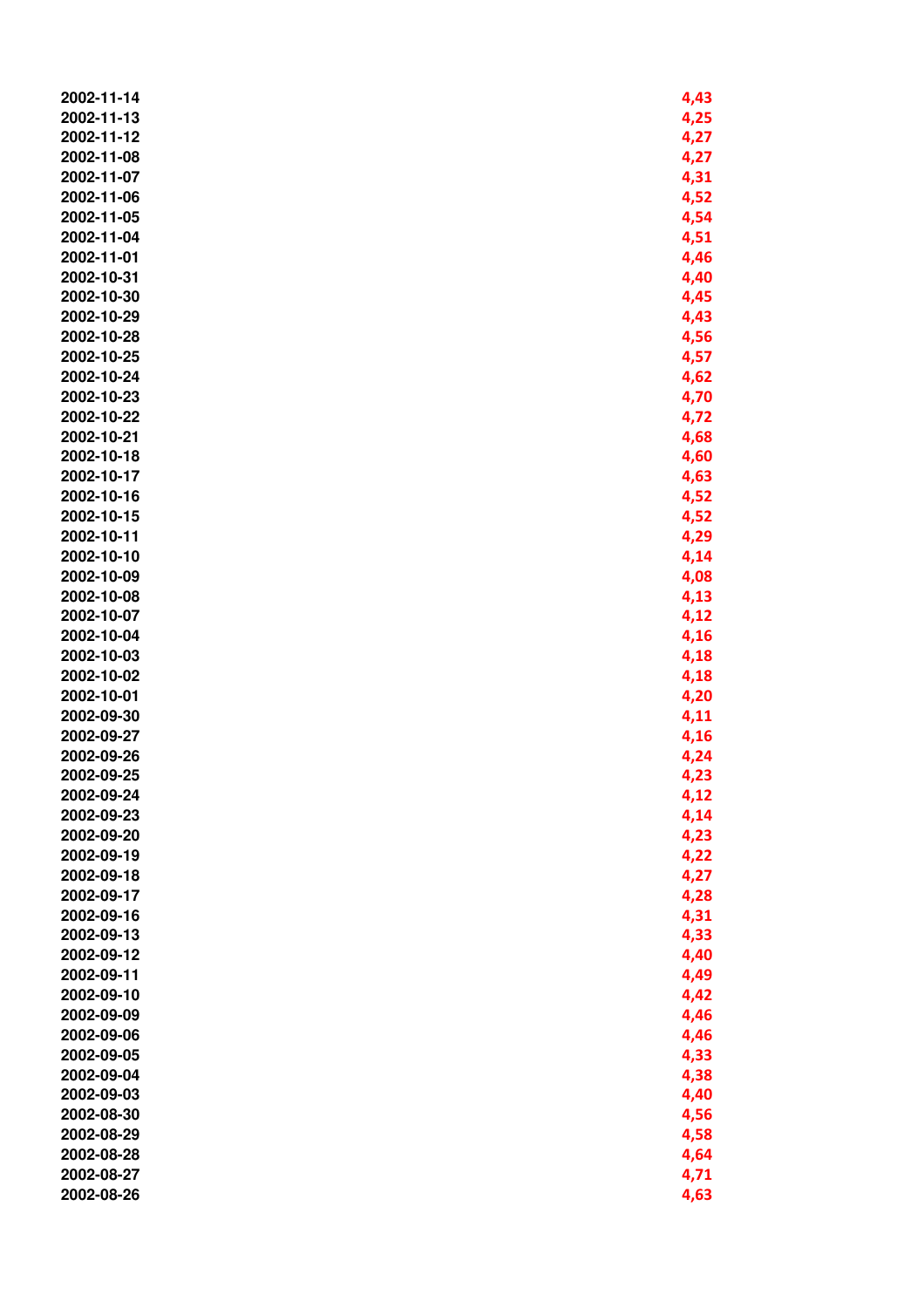| 2002-08-23 | 4,66 |
|------------|------|
| 2002-08-22 | 4,73 |
| 2002-08-21 | 4,65 |
| 2002-08-20 | 4,63 |
| 2002-08-19 | 4,73 |
| 2002-08-16 | 4,76 |
| 2002-08-15 | 4,61 |
| 2002-08-14 | 4,51 |
| 2002-08-13 | 4,56 |
| 2002-08-12 | 4,64 |
| 2002-08-09 | 4,70 |
| 2002-08-08 |      |
|            | 4,83 |
| 2002-08-07 | 4,78 |
| 2002-08-06 | 4,84 |
| 2002-08-05 | 4,72 |
| 2002-08-02 | 4,75 |
| 2002-08-01 | 4,89 |
| 2002-07-31 | 4,91 |
| 2002-07-30 | 5,04 |
| 2002-07-29 | 5,03 |
| 2002-07-26 | 4,86 |
| 2002-07-25 | 4,85 |
| 2002-07-24 | 4,90 |
| 2002-07-23 | 4,87 |
| 2002-07-22 | 4,90 |
| 2002-07-19 | 4,99 |
| 2002-07-18 | 5,04 |
| 2002-07-17 | 5,09 |
| 2002-07-16 | 5,14 |
| 2002-07-15 | 5,05 |
| 2002-07-12 | 5,01 |
| 2002-07-11 | 5,04 |
| 2002-07-10 | 5,05 |
| 2002-07-09 | 5,16 |
| 2002-07-08 | 5,22 |
| 2002-07-05 | 5,27 |
| 2002-07-03 | 5,16 |
| 2002-07-02 | 5,15 |
| 2002-07-01 | 5,23 |
| 2002-06-28 | 5,24 |
| 2002-06-27 | 5,22 |
| 2002-06-26 | 5,12 |
| 2002-06-25 | 5,24 |
| 2002-06-24 | 5,22 |
| 2002-06-21 | 5,15 |
| 2002-06-20 |      |
|            | 5,21 |
| 2002-06-19 | 5,13 |
| 2002-06-18 | 5,23 |
| 2002-06-17 | 5,25 |
| 2002-06-14 | 5,18 |
| 2002-06-13 | 5,28 |
| 2002-06-12 | 5,33 |
| 2002-06-11 | 5,36 |
| 2002-06-10 | 5,41 |
| 2002-06-07 | 5,46 |
| 2002-06-06 | 5,40 |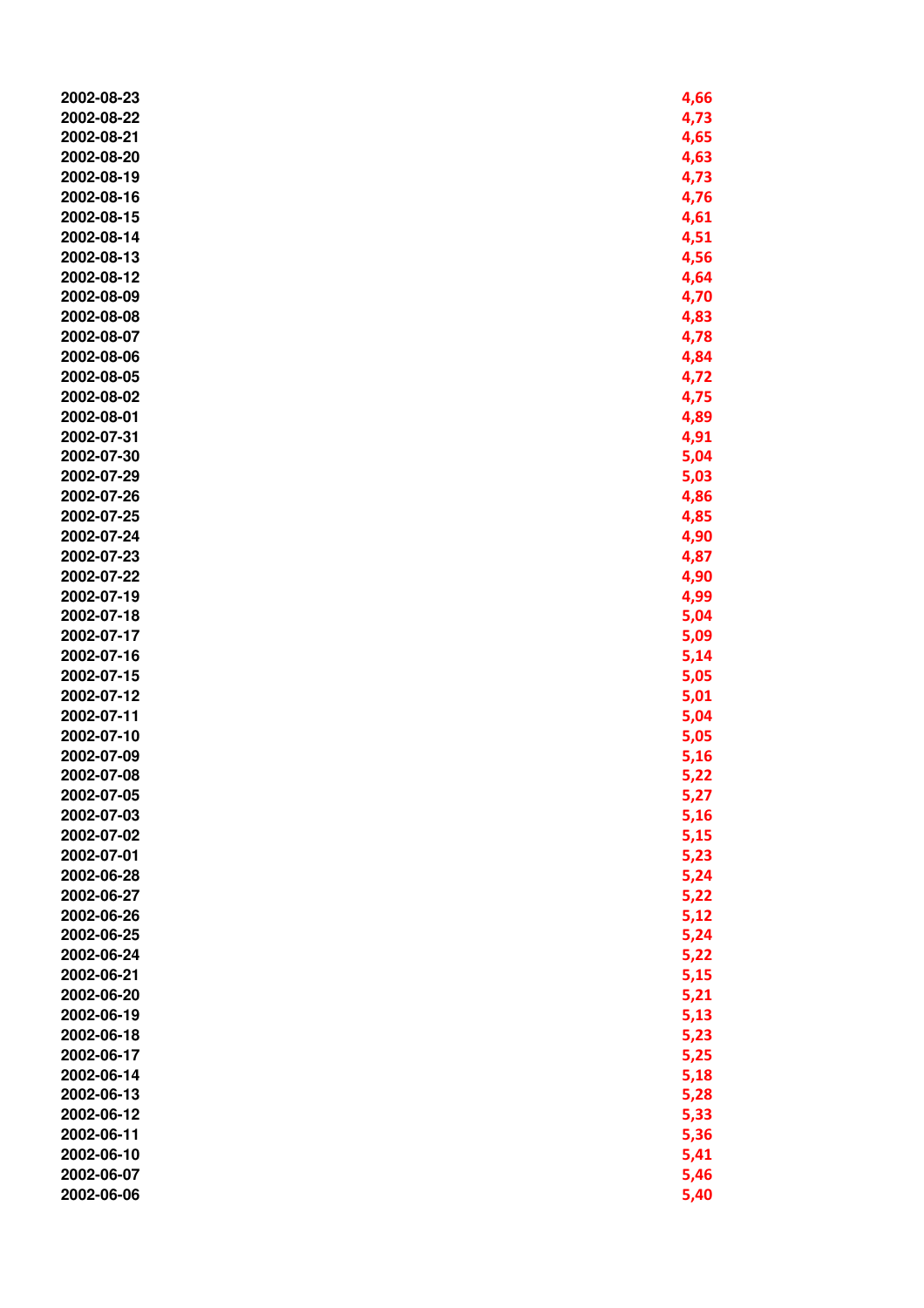| 2002-06-05 | 5,44 |
|------------|------|
| 2002-06-04 | 5,39 |
| 2002-06-03 | 5,41 |
| 2002-05-31 | 5,42 |
| 2002-05-30 | 5,40 |
| 2002-05-29 | 5,45 |
| 2002-05-28 | 5,50 |
| 2002-05-24 | 5,51 |
| 2002-05-23 | 5,51 |
| 2002-05-22 |      |
|            | 5,48 |
| 2002-05-21 | 5,53 |
| 2002-05-20 | 5,57 |
| 2002-05-17 | 5,64 |
| 2002-05-16 | 5,58 |
| 2002-05-15 | 5,64 |
| 2002-05-14 | 5,67 |
| 2002-05-13 | 5,59 |
| 2002-05-10 | 5,50 |
| 2002-05-09 | 5,55 |
| 2002-05-08 | 5,58 |
| 2002-05-07 | 5,45 |
| 2002-05-06 | 5,45 |
| 2002-05-03 | 5,43 |
| 2002-05-02 | 5,49 |
| 2002-05-01 | 5,44 |
| 2002-04-30 | 5,48 |
| 2002-04-29 | 5,49 |
| 2002-04-26 | 5,45 |
| 2002-04-25 | 5,48 |
| 2002-04-24 | 5,49 |
| 2002-04-23 | 5,57 |
| 2002-04-22 | 5,58 |
| 2002-04-19 | 5,60 |
| 2002-04-18 | 5,62 |
| 2002-04-17 | 5,64 |
| 2002-04-16 |      |
|            | 5,58 |
| 2002-04-15 | 5,54 |
| 2002-04-12 | 5,57 |
| 2002-04-11 | 5,61 |
| 2002-04-10 | 5,63 |
| 2002-04-09 | 5,61 |
| 2002-04-08 | 5,65 |
| 2002-04-05 | 5,60 |
| 2002-04-04 | 5,66 |
| 2002-04-03 | 5,69 |
| 2002-04-02 | 5,75 |
| 2002-04-01 | 5,83 |
| 2002-03-28 | 5,82 |
| 2002-03-27 | 5,75 |
| 2002-03-26 | 5,75 |
| 2002-03-25 | 5,81 |
| 2002-03-22 | 5,82 |
| 2002-03-21 | 5,81 |
| 2002-03-20 | 5,82 |
| 2002-03-19 | 5,75 |
| 2002-03-18 | 5,73 |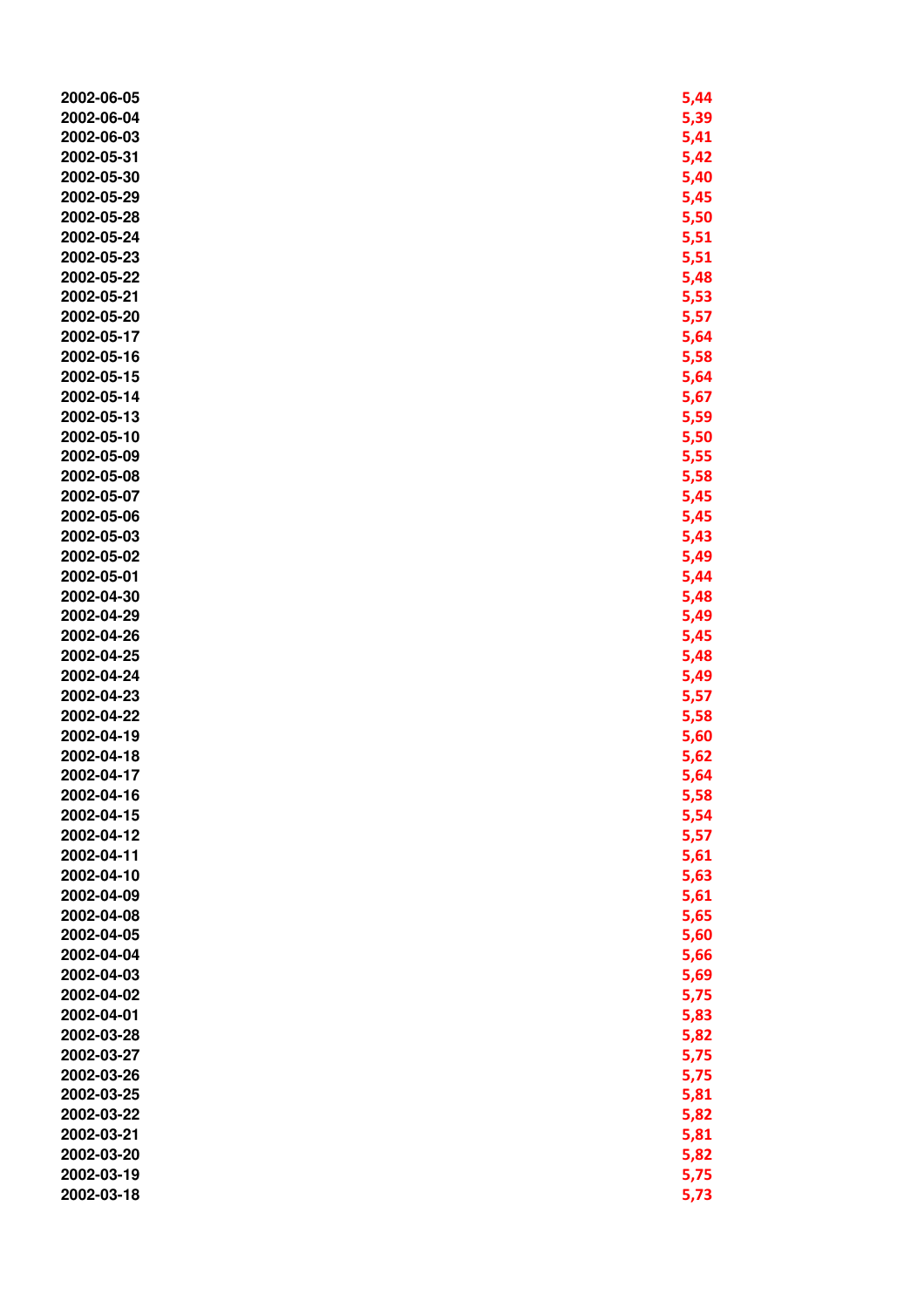| 2002-03-14<br>5,84<br>2002-03-13<br>5,72<br>2002-03-12<br>5,75<br>2002-03-11<br>5,75<br>2002-03-08<br>5,75<br>2002-03-07<br>5,65<br>5,50<br>2002-03-06<br>2002-03-05<br>5,45<br>5,46<br>2002-03-04<br>2002-03-01<br>5,44<br>2002-02-28<br>5,34<br>2002-02-27<br>5,30<br>2002-02-26<br>5,38<br>2002-02-25<br>5,30<br>2002-02-22<br>5,29<br>2002-02-21<br>5,33<br>2002-02-20<br>5,34<br>5,35<br>2002-02-19<br>5,32<br>2002-02-15<br>2002-02-14<br>5,40<br>2002-02-13<br>5,48<br>2002-02-12<br>5,44<br>5,37<br>2002-02-11<br>2002-02-08<br>5,35<br>2002-02-07<br>5,39<br>2002-02-06<br>5,36<br>2002-02-05<br>5,30<br>2002-02-04<br>5,32<br>2002-02-01<br>5,40<br>2002-01-31<br>5,44<br>2002-01-30<br>5,40<br>2002-01-29<br>5,39<br>2002-01-28<br>5,50<br>2002-01-25<br>5,49<br>2002-01-24<br>5,46<br>2002-01-23<br>5,46<br>2002-01-22<br>5,36<br>2002-01-18<br>5,33<br>5,39<br>2002-01-17<br>5,30<br>2002-01-16<br>5,29<br>2002-01-15<br>2002-01-14<br>5,35<br>2002-01-11<br>5,34<br>2002-01-10<br>5,40<br>2002-01-09<br>5,52<br>5,53<br>2002-01-08<br>5,52<br>2002-01-07<br>5,64<br>2002-01-04<br>2002-01-03<br>5,60<br>2002-01-02<br>5,64<br>2001-12-31<br>5,51<br>2001-12-28<br>5,60<br>2001-12-27<br>5,56<br>2001-12-26<br>5,64 | 2002-03-15 | 5,77 |
|----------------------------------------------------------------------------------------------------------------------------------------------------------------------------------------------------------------------------------------------------------------------------------------------------------------------------------------------------------------------------------------------------------------------------------------------------------------------------------------------------------------------------------------------------------------------------------------------------------------------------------------------------------------------------------------------------------------------------------------------------------------------------------------------------------------------------------------------------------------------------------------------------------------------------------------------------------------------------------------------------------------------------------------------------------------------------------------------------------------------------------------------------------------------------------------------------------------------------------|------------|------|
|                                                                                                                                                                                                                                                                                                                                                                                                                                                                                                                                                                                                                                                                                                                                                                                                                                                                                                                                                                                                                                                                                                                                                                                                                                  |            |      |
|                                                                                                                                                                                                                                                                                                                                                                                                                                                                                                                                                                                                                                                                                                                                                                                                                                                                                                                                                                                                                                                                                                                                                                                                                                  |            |      |
|                                                                                                                                                                                                                                                                                                                                                                                                                                                                                                                                                                                                                                                                                                                                                                                                                                                                                                                                                                                                                                                                                                                                                                                                                                  |            |      |
|                                                                                                                                                                                                                                                                                                                                                                                                                                                                                                                                                                                                                                                                                                                                                                                                                                                                                                                                                                                                                                                                                                                                                                                                                                  |            |      |
|                                                                                                                                                                                                                                                                                                                                                                                                                                                                                                                                                                                                                                                                                                                                                                                                                                                                                                                                                                                                                                                                                                                                                                                                                                  |            |      |
|                                                                                                                                                                                                                                                                                                                                                                                                                                                                                                                                                                                                                                                                                                                                                                                                                                                                                                                                                                                                                                                                                                                                                                                                                                  |            |      |
|                                                                                                                                                                                                                                                                                                                                                                                                                                                                                                                                                                                                                                                                                                                                                                                                                                                                                                                                                                                                                                                                                                                                                                                                                                  |            |      |
|                                                                                                                                                                                                                                                                                                                                                                                                                                                                                                                                                                                                                                                                                                                                                                                                                                                                                                                                                                                                                                                                                                                                                                                                                                  |            |      |
|                                                                                                                                                                                                                                                                                                                                                                                                                                                                                                                                                                                                                                                                                                                                                                                                                                                                                                                                                                                                                                                                                                                                                                                                                                  |            |      |
|                                                                                                                                                                                                                                                                                                                                                                                                                                                                                                                                                                                                                                                                                                                                                                                                                                                                                                                                                                                                                                                                                                                                                                                                                                  |            |      |
|                                                                                                                                                                                                                                                                                                                                                                                                                                                                                                                                                                                                                                                                                                                                                                                                                                                                                                                                                                                                                                                                                                                                                                                                                                  |            |      |
|                                                                                                                                                                                                                                                                                                                                                                                                                                                                                                                                                                                                                                                                                                                                                                                                                                                                                                                                                                                                                                                                                                                                                                                                                                  |            |      |
|                                                                                                                                                                                                                                                                                                                                                                                                                                                                                                                                                                                                                                                                                                                                                                                                                                                                                                                                                                                                                                                                                                                                                                                                                                  |            |      |
|                                                                                                                                                                                                                                                                                                                                                                                                                                                                                                                                                                                                                                                                                                                                                                                                                                                                                                                                                                                                                                                                                                                                                                                                                                  |            |      |
|                                                                                                                                                                                                                                                                                                                                                                                                                                                                                                                                                                                                                                                                                                                                                                                                                                                                                                                                                                                                                                                                                                                                                                                                                                  |            |      |
|                                                                                                                                                                                                                                                                                                                                                                                                                                                                                                                                                                                                                                                                                                                                                                                                                                                                                                                                                                                                                                                                                                                                                                                                                                  |            |      |
|                                                                                                                                                                                                                                                                                                                                                                                                                                                                                                                                                                                                                                                                                                                                                                                                                                                                                                                                                                                                                                                                                                                                                                                                                                  |            |      |
|                                                                                                                                                                                                                                                                                                                                                                                                                                                                                                                                                                                                                                                                                                                                                                                                                                                                                                                                                                                                                                                                                                                                                                                                                                  |            |      |
|                                                                                                                                                                                                                                                                                                                                                                                                                                                                                                                                                                                                                                                                                                                                                                                                                                                                                                                                                                                                                                                                                                                                                                                                                                  |            |      |
|                                                                                                                                                                                                                                                                                                                                                                                                                                                                                                                                                                                                                                                                                                                                                                                                                                                                                                                                                                                                                                                                                                                                                                                                                                  |            |      |
|                                                                                                                                                                                                                                                                                                                                                                                                                                                                                                                                                                                                                                                                                                                                                                                                                                                                                                                                                                                                                                                                                                                                                                                                                                  |            |      |
|                                                                                                                                                                                                                                                                                                                                                                                                                                                                                                                                                                                                                                                                                                                                                                                                                                                                                                                                                                                                                                                                                                                                                                                                                                  |            |      |
|                                                                                                                                                                                                                                                                                                                                                                                                                                                                                                                                                                                                                                                                                                                                                                                                                                                                                                                                                                                                                                                                                                                                                                                                                                  |            |      |
|                                                                                                                                                                                                                                                                                                                                                                                                                                                                                                                                                                                                                                                                                                                                                                                                                                                                                                                                                                                                                                                                                                                                                                                                                                  |            |      |
|                                                                                                                                                                                                                                                                                                                                                                                                                                                                                                                                                                                                                                                                                                                                                                                                                                                                                                                                                                                                                                                                                                                                                                                                                                  |            |      |
|                                                                                                                                                                                                                                                                                                                                                                                                                                                                                                                                                                                                                                                                                                                                                                                                                                                                                                                                                                                                                                                                                                                                                                                                                                  |            |      |
|                                                                                                                                                                                                                                                                                                                                                                                                                                                                                                                                                                                                                                                                                                                                                                                                                                                                                                                                                                                                                                                                                                                                                                                                                                  |            |      |
|                                                                                                                                                                                                                                                                                                                                                                                                                                                                                                                                                                                                                                                                                                                                                                                                                                                                                                                                                                                                                                                                                                                                                                                                                                  |            |      |
|                                                                                                                                                                                                                                                                                                                                                                                                                                                                                                                                                                                                                                                                                                                                                                                                                                                                                                                                                                                                                                                                                                                                                                                                                                  |            |      |
|                                                                                                                                                                                                                                                                                                                                                                                                                                                                                                                                                                                                                                                                                                                                                                                                                                                                                                                                                                                                                                                                                                                                                                                                                                  |            |      |
|                                                                                                                                                                                                                                                                                                                                                                                                                                                                                                                                                                                                                                                                                                                                                                                                                                                                                                                                                                                                                                                                                                                                                                                                                                  |            |      |
|                                                                                                                                                                                                                                                                                                                                                                                                                                                                                                                                                                                                                                                                                                                                                                                                                                                                                                                                                                                                                                                                                                                                                                                                                                  |            |      |
|                                                                                                                                                                                                                                                                                                                                                                                                                                                                                                                                                                                                                                                                                                                                                                                                                                                                                                                                                                                                                                                                                                                                                                                                                                  |            |      |
|                                                                                                                                                                                                                                                                                                                                                                                                                                                                                                                                                                                                                                                                                                                                                                                                                                                                                                                                                                                                                                                                                                                                                                                                                                  |            |      |
|                                                                                                                                                                                                                                                                                                                                                                                                                                                                                                                                                                                                                                                                                                                                                                                                                                                                                                                                                                                                                                                                                                                                                                                                                                  |            |      |
|                                                                                                                                                                                                                                                                                                                                                                                                                                                                                                                                                                                                                                                                                                                                                                                                                                                                                                                                                                                                                                                                                                                                                                                                                                  |            |      |
|                                                                                                                                                                                                                                                                                                                                                                                                                                                                                                                                                                                                                                                                                                                                                                                                                                                                                                                                                                                                                                                                                                                                                                                                                                  |            |      |
|                                                                                                                                                                                                                                                                                                                                                                                                                                                                                                                                                                                                                                                                                                                                                                                                                                                                                                                                                                                                                                                                                                                                                                                                                                  |            |      |
|                                                                                                                                                                                                                                                                                                                                                                                                                                                                                                                                                                                                                                                                                                                                                                                                                                                                                                                                                                                                                                                                                                                                                                                                                                  |            |      |
|                                                                                                                                                                                                                                                                                                                                                                                                                                                                                                                                                                                                                                                                                                                                                                                                                                                                                                                                                                                                                                                                                                                                                                                                                                  |            |      |
|                                                                                                                                                                                                                                                                                                                                                                                                                                                                                                                                                                                                                                                                                                                                                                                                                                                                                                                                                                                                                                                                                                                                                                                                                                  |            |      |
|                                                                                                                                                                                                                                                                                                                                                                                                                                                                                                                                                                                                                                                                                                                                                                                                                                                                                                                                                                                                                                                                                                                                                                                                                                  |            |      |
|                                                                                                                                                                                                                                                                                                                                                                                                                                                                                                                                                                                                                                                                                                                                                                                                                                                                                                                                                                                                                                                                                                                                                                                                                                  |            |      |
|                                                                                                                                                                                                                                                                                                                                                                                                                                                                                                                                                                                                                                                                                                                                                                                                                                                                                                                                                                                                                                                                                                                                                                                                                                  |            |      |
|                                                                                                                                                                                                                                                                                                                                                                                                                                                                                                                                                                                                                                                                                                                                                                                                                                                                                                                                                                                                                                                                                                                                                                                                                                  |            |      |
|                                                                                                                                                                                                                                                                                                                                                                                                                                                                                                                                                                                                                                                                                                                                                                                                                                                                                                                                                                                                                                                                                                                                                                                                                                  |            |      |
|                                                                                                                                                                                                                                                                                                                                                                                                                                                                                                                                                                                                                                                                                                                                                                                                                                                                                                                                                                                                                                                                                                                                                                                                                                  |            |      |
|                                                                                                                                                                                                                                                                                                                                                                                                                                                                                                                                                                                                                                                                                                                                                                                                                                                                                                                                                                                                                                                                                                                                                                                                                                  |            |      |
|                                                                                                                                                                                                                                                                                                                                                                                                                                                                                                                                                                                                                                                                                                                                                                                                                                                                                                                                                                                                                                                                                                                                                                                                                                  |            |      |
|                                                                                                                                                                                                                                                                                                                                                                                                                                                                                                                                                                                                                                                                                                                                                                                                                                                                                                                                                                                                                                                                                                                                                                                                                                  |            |      |
|                                                                                                                                                                                                                                                                                                                                                                                                                                                                                                                                                                                                                                                                                                                                                                                                                                                                                                                                                                                                                                                                                                                                                                                                                                  |            |      |
|                                                                                                                                                                                                                                                                                                                                                                                                                                                                                                                                                                                                                                                                                                                                                                                                                                                                                                                                                                                                                                                                                                                                                                                                                                  |            |      |
|                                                                                                                                                                                                                                                                                                                                                                                                                                                                                                                                                                                                                                                                                                                                                                                                                                                                                                                                                                                                                                                                                                                                                                                                                                  |            |      |
|                                                                                                                                                                                                                                                                                                                                                                                                                                                                                                                                                                                                                                                                                                                                                                                                                                                                                                                                                                                                                                                                                                                                                                                                                                  |            |      |
|                                                                                                                                                                                                                                                                                                                                                                                                                                                                                                                                                                                                                                                                                                                                                                                                                                                                                                                                                                                                                                                                                                                                                                                                                                  |            |      |
|                                                                                                                                                                                                                                                                                                                                                                                                                                                                                                                                                                                                                                                                                                                                                                                                                                                                                                                                                                                                                                                                                                                                                                                                                                  |            |      |
|                                                                                                                                                                                                                                                                                                                                                                                                                                                                                                                                                                                                                                                                                                                                                                                                                                                                                                                                                                                                                                                                                                                                                                                                                                  |            |      |
|                                                                                                                                                                                                                                                                                                                                                                                                                                                                                                                                                                                                                                                                                                                                                                                                                                                                                                                                                                                                                                                                                                                                                                                                                                  | 2001-12-24 | 5,60 |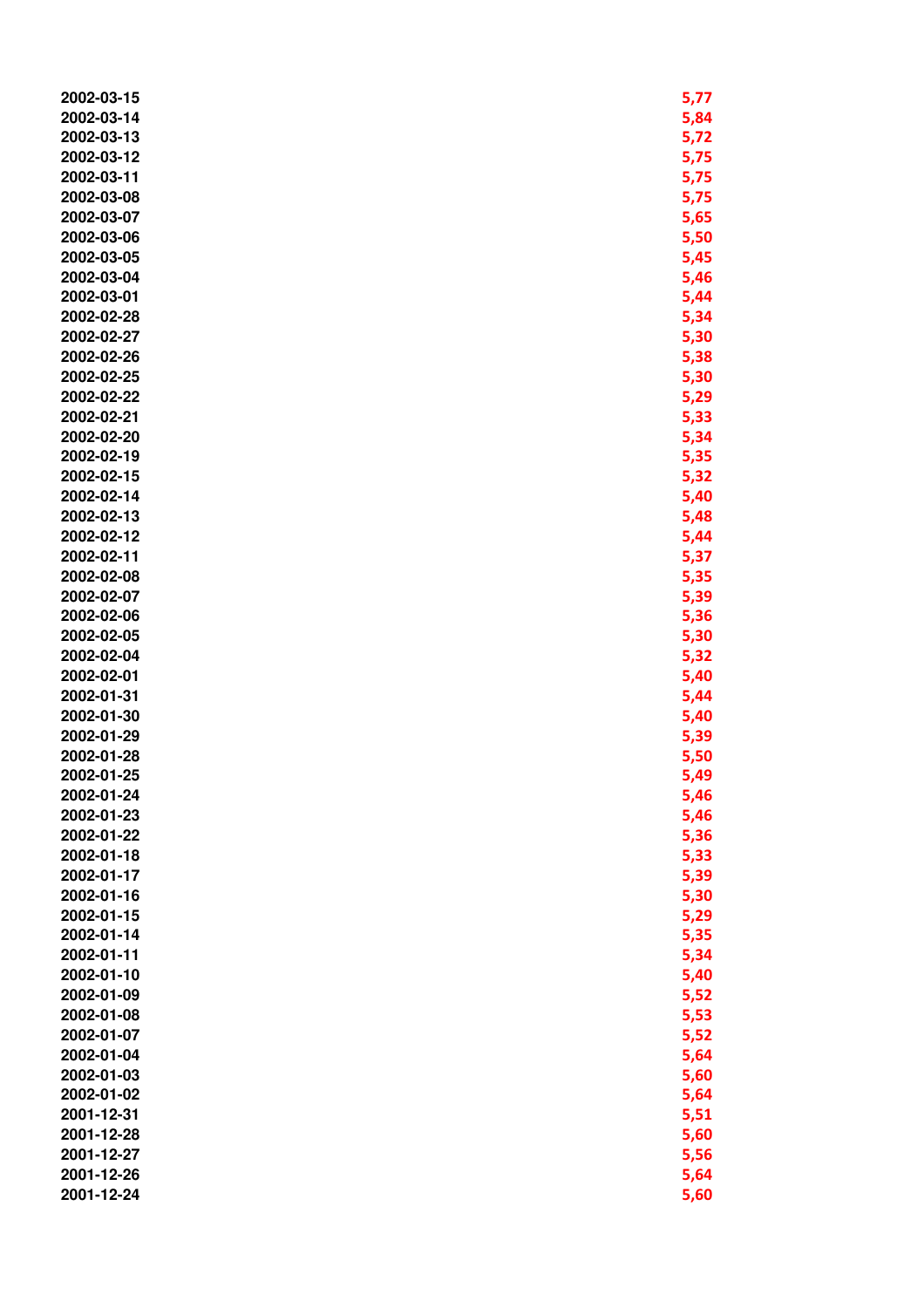| 2001-12-21 | 5,53 |
|------------|------|
| 2001-12-20 | 5,50 |
| 2001-12-19 | 5,49 |
| 2001-12-18 | 5,59 |
| 2001-12-17 | 5,69 |
| 2001-12-14 | 5,68 |
| 2001-12-13 | 5,58 |
| 2001-12-12 | 5,49 |
| 2001-12-11 | 5,61 |
| 2001-12-10 | 5,64 |
| 2001-12-07 | 5,67 |
| 2001-12-06 | 5,48 |
| 2001-12-05 | 5,35 |
| 2001-12-04 | 5,14 |
| 2001-12-03 | 5,20 |
| 2001-11-30 | 5,25 |
| 2001-11-29 | 5,24 |
| 2001-11-28 | 5,40 |
| 2001-11-27 | 5,42 |
| 2001-11-26 | 5,45 |
| 2001-11-23 | 5,44 |
| 2001-11-21 | 5,38 |
| 2001-11-20 | 5,26 |
| 2001-11-19 | 5,18 |
| 2001-11-16 | 5,28 |
| 2001-11-15 | 5,15 |
| 2001-11-14 | 4,91 |
| 2001-11-13 | 4,79 |
| 2001-11-09 | 4,73 |
| 2001-11-08 | 4,70 |
| 2001-11-07 | 4,61 |
| 2001-11-06 | 4,71 |
| 2001-11-05 | 4,73 |
| 2001-11-02 | 4,81 |
| 2001-11-01 | 4,65 |
| 2001-10-31 | 4,70 |
| 2001-10-30 | 4,83 |
| 2001-10-29 | 4,89 |
| 2001-10-26 | 4,92 |
| 2001-10-25 | 4,93 |
| 2001-10-24 | 4,98 |
| 2001-10-23 | 5,04 |
| 2001-10-22 | 5,03 |
| 2001-10-19 | 5,03 |
| 2001-10-18 | 4,99 |
| 2001-10-17 | 4,98 |
| 2001-10-16 | 5,00 |
| 2001-10-15 | 5,04 |
| 2001-10-12 | 5,10 |
| 2001-10-11 | 5,10 |
| 2001-10-10 | 5,01 |
| 2001-10-09 | 5,04 |
| 2001-10-05 | 4,95 |
| 2001-10-04 | 4,95 |
| 2001-10-03 | 4,95 |
| 2001-10-02 | 4,97 |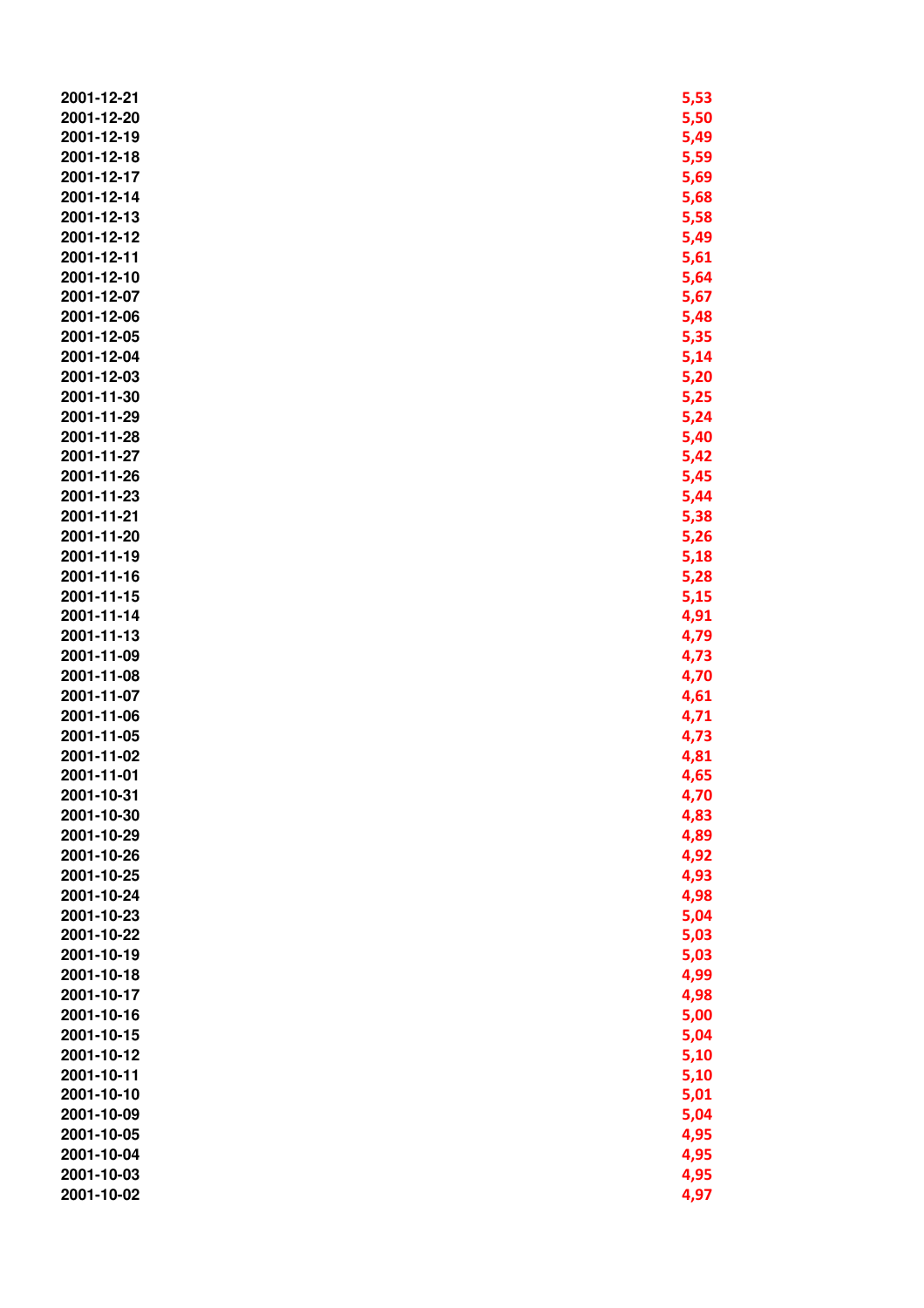| 2001-10-01 | 4,99 |
|------------|------|
| 2001-09-28 | 5,05 |
| 2001-09-27 | 5,03 |
| 2001-09-26 | 5,10 |
| 2001-09-25 | 5,18 |
| 2001-09-24 | 5,19 |
| 2001-09-21 | 5,17 |
| 2001-09-20 | 5,22 |
| 2001-09-19 | 5,16 |
| 2001-09-18 |      |
| 2001-09-17 | 5,18 |
| 2001-09-14 | 5,05 |
|            | 5,02 |
| 2001-09-13 | 5,05 |
| 2001-09-10 | 5,21 |
| 2001-09-07 | 5,16 |
| 2001-09-06 | 5,22 |
| 2001-09-05 | 5,31 |
| 2001-09-04 | 5,33 |
| 2001-08-31 | 5,19 |
| 2001-08-30 | 5,15 |
| 2001-08-29 | 5,14 |
| 2001-08-28 | 5,20 |
| 2001-08-27 | 5,28 |
| 2001-08-24 | 5,27 |
| 2001-08-23 | 5,23 |
| 2001-08-22 | 5,25 |
| 2001-08-21 | 5,24 |
| 2001-08-20 | 5,27 |
| 2001-08-17 | 5,22 |
| 2001-08-16 | 5,31 |
| 2001-08-15 | 5,35 |
| 2001-08-14 | 5,34 |
| 2001-08-13 | 5,33 |
| 2001-08-10 | 5,35 |
| 2001-08-09 | 5,38 |
| 2001-08-08 | 5,34 |
| 2001-08-07 | 5,45 |
| 2001-08-06 | 5,44 |
| 2001-08-03 | 5,44 |
| 2001-08-02 | 5,42 |
| 2001-08-01 | 5,35 |
| 2001-07-31 | 5,32 |
| 2001-07-30 | 5,36 |
| 2001-07-27 | 5,38 |
| 2001-07-26 | 5,44 |
| 2001-07-25 | 5,44 |
| 2001-07-24 | 5,37 |
| 2001-07-23 | 5,39 |
| 2001-07-20 | 5,41 |
| 2001-07-19 | 5,39 |
| 2001-07-18 | 5,38 |
| 2001-07-17 | 5,48 |
| 2001-07-16 | 5,48 |
| 2001-07-13 | 5,54 |
| 2001-07-12 | 5,55 |
| 2001-07-11 | 5,59 |
|            |      |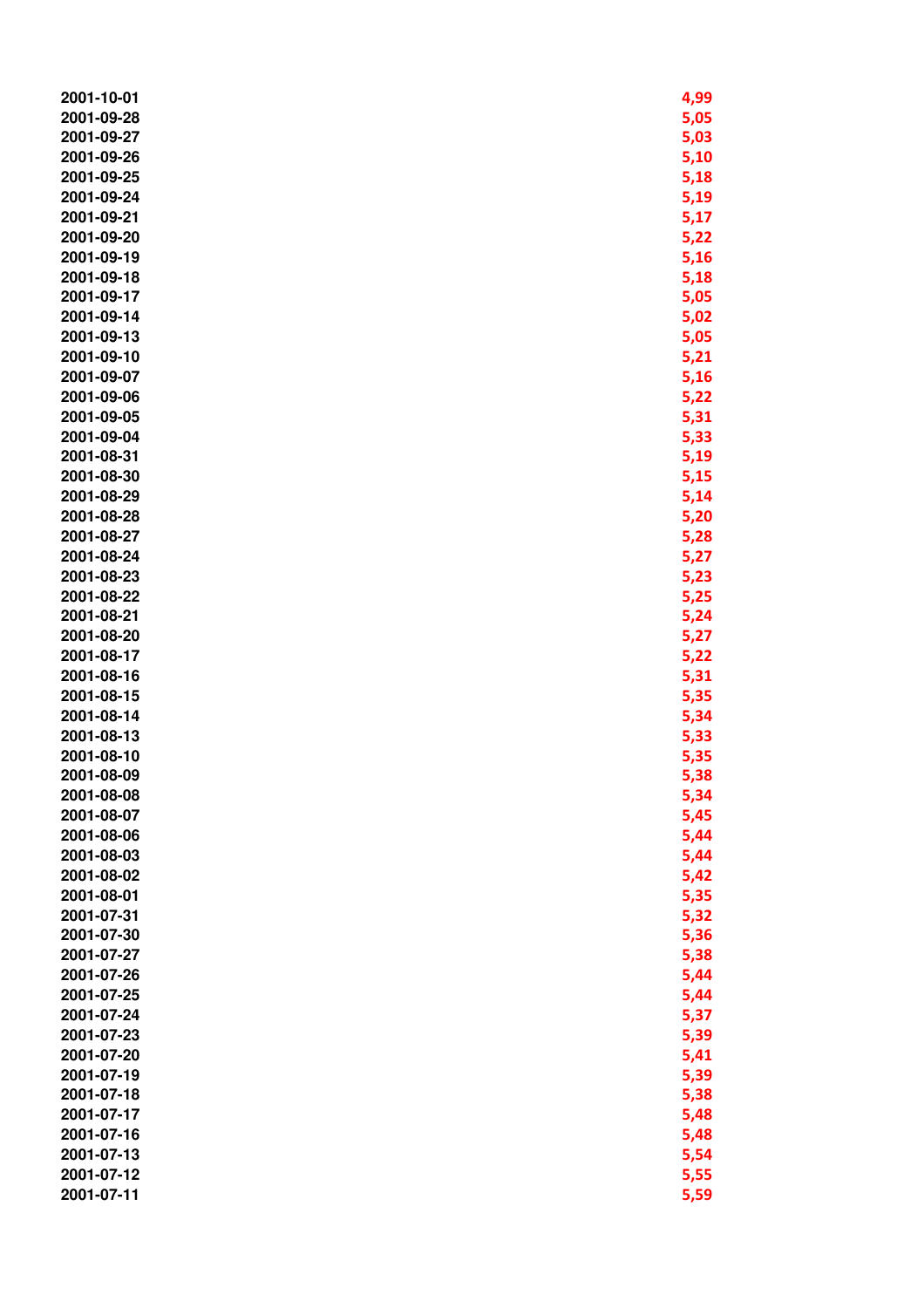| 2001-07-10 | 5,58 |
|------------|------|
| 2001-07-09 | 5,63 |
| 2001-07-06 | 5,68 |
| 2001-07-05 | 5,71 |
| 2001-07-03 | 5,67 |
| 2001-07-02 | 5,63 |
| 2001-06-29 | 5,69 |
|            |      |
| 2001-06-28 | 5,61 |
| 2001-06-27 | 5,52 |
| 2001-06-26 | 5,52 |
| 2001-06-25 | 5,44 |
| 2001-06-22 | 5,42 |
| 2001-06-21 | 5,49 |
| 2001-06-20 | 5,51 |
| 2001-06-19 | 5,53 |
| 2001-06-18 | 5,56 |
| 2001-06-15 | 5,56 |
| 2001-06-14 | 5,53 |
|            |      |
| 2001-06-13 | 5,56 |
| 2001-06-12 | 5,55 |
| 2001-06-11 | 5,59 |
| 2001-06-08 | 5,64 |
| 2001-06-07 | 5,62 |
| 2001-06-06 | 5,57 |
| 2001-06-05 | 5,58 |
| 2001-06-04 | 5,62 |
| 2001-06-01 | 5,64 |
| 2001-05-31 | 5,69 |
|            |      |
| 2001-05-30 | 5,79 |
| 2001-05-29 | 5,80 |
| 2001-05-25 | 5,78 |
| 2001-05-24 | 5,78 |
| 2001-05-23 | 5,70 |
| 2001-05-22 | 5,69 |
| 2001-05-21 | 5,67 |
| 2001-05-18 | 5,67 |
| 2001-05-17 | 5,70 |
| 2001-05-16 | 5,73 |
| 2001-05-15 | 5,75 |
| 2001-05-14 | 5,70 |
| 2001-05-11 |      |
|            | 5,74 |
| 2001-05-10 | 5,56 |
| 2001-05-09 | 5,45 |
| 2001-05-08 | 5,50 |
| 2001-05-07 | 5,47 |
| 2001-05-04 | 5,46 |
| 2001-05-03 | 5,47 |
| 2001-05-02 | 5,55 |
| 2001-05-01 | 5,58 |
| 2001-04-30 | 5,62 |
| 2001-04-27 | 5,62 |
| 2001-04-26 |      |
|            | 5,49 |
| 2001-04-25 | 5,57 |
| 2001-04-24 | 5,52 |
| 2001-04-23 | 5,49 |
| 2001-04-20 | 5,57 |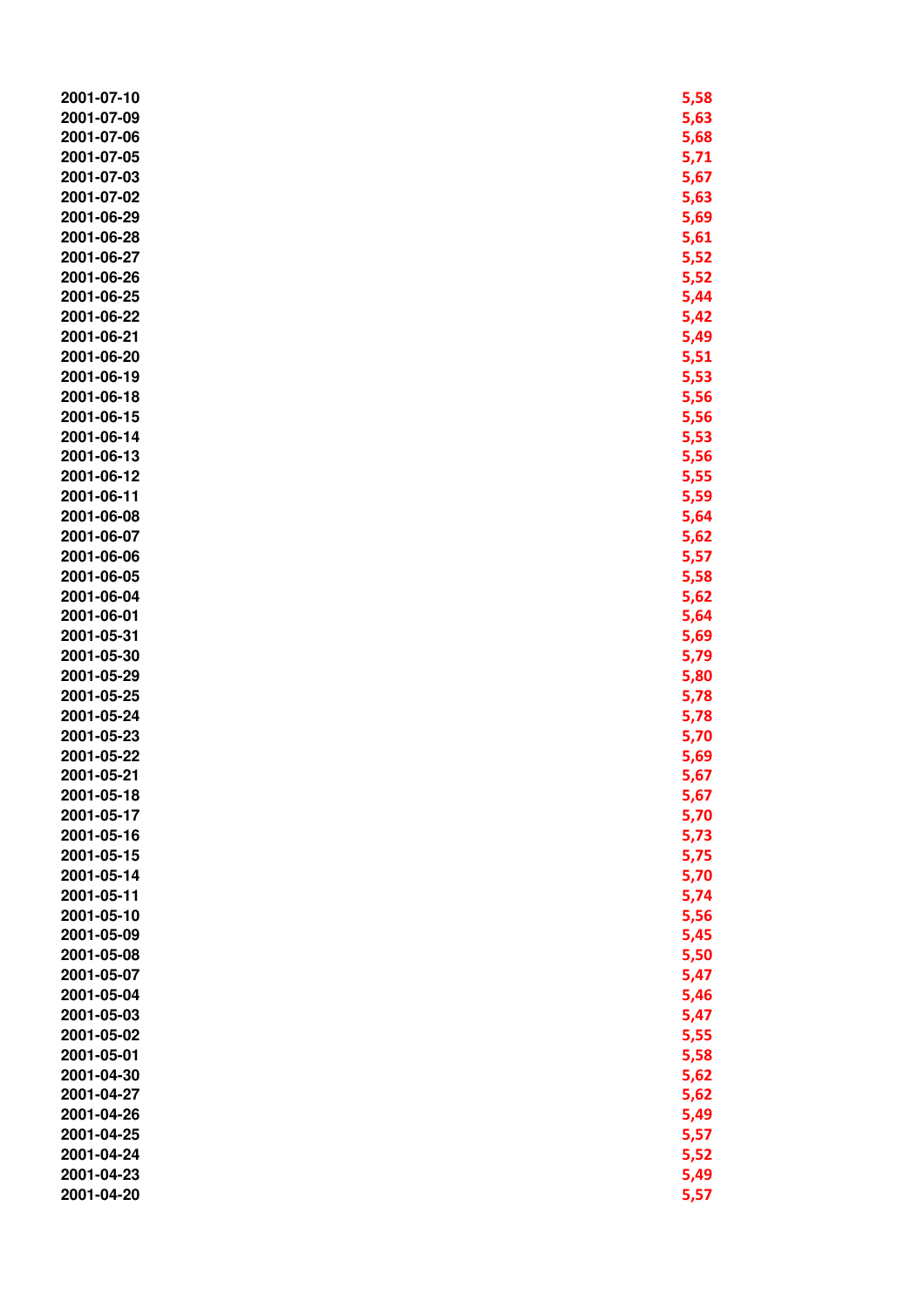| 2001-04-19 | 5,56 |
|------------|------|
| 2001-04-18 | 5,43 |
| 2001-04-17 | 5,49 |
| 2001-04-16 | 5,56 |
| 2001-04-12 | 5,45 |
| 2001-04-11 | 5,41 |
| 2001-04-10 | 5,40 |
| 2001-04-09 | 5,25 |
| 2001-04-06 | 5,20 |
| 2001-04-05 | 5,31 |
| 2001-04-04 |      |
| 2001-04-03 | 5,27 |
|            | 5,28 |
| 2001-04-02 | 5,31 |
| 2001-03-30 | 5,27 |
| 2001-03-29 | 5,32 |
| 2001-03-28 | 5,31 |
| 2001-03-27 | 5,32 |
| 2001-03-26 | 5,18 |
| 2001-03-23 | 5,12 |
| 2001-03-22 | 5,05 |
| 2001-03-21 | 5,10 |
| 2001-03-20 | 5,10 |
| 2001-03-19 | 5,13 |
| 2001-03-16 | 5,09 |
| 2001-03-15 | 5,13 |
| 2001-03-14 | 5,14 |
| 2001-03-13 | 5,23 |
| 2001-03-12 | 5,21 |
| 2001-03-09 | 5,23 |
| 2001-03-08 | 5,19 |
| 2001-03-07 | 5,21 |
| 2001-03-06 | 5,28 |
| 2001-03-05 | 5,27 |
| 2001-03-02 | 5,26 |
| 2001-03-01 | 5,16 |
| 2001-02-28 | 5,21 |
| 2001-02-27 | 5,22 |
| 2001-02-26 | 5,34 |
| 2001-02-23 | 5,39 |
| 2001-02-22 | 5,44 |
| 2001-02-21 | 5,42 |
| 2001-02-20 | 5,39 |
| 2001-02-16 | 5,40 |
| 2001-02-15 | 5,46 |
| 2001-02-14 |      |
| 2001-02-13 | 5,39 |
|            | 5,35 |
| 2001-02-12 | 5,33 |
| 2001-02-09 | 5,29 |
| 2001-02-08 | 5,37 |
| 2001-02-07 | 5,36 |
| 2001-02-06 | 5,37 |
| 2001-02-05 | 5,33 |
| 2001-02-02 | 5,34 |
| 2001-02-01 | 5,27 |
| 2001-01-31 | 5,38 |
| 2001-01-30 | 5,42 |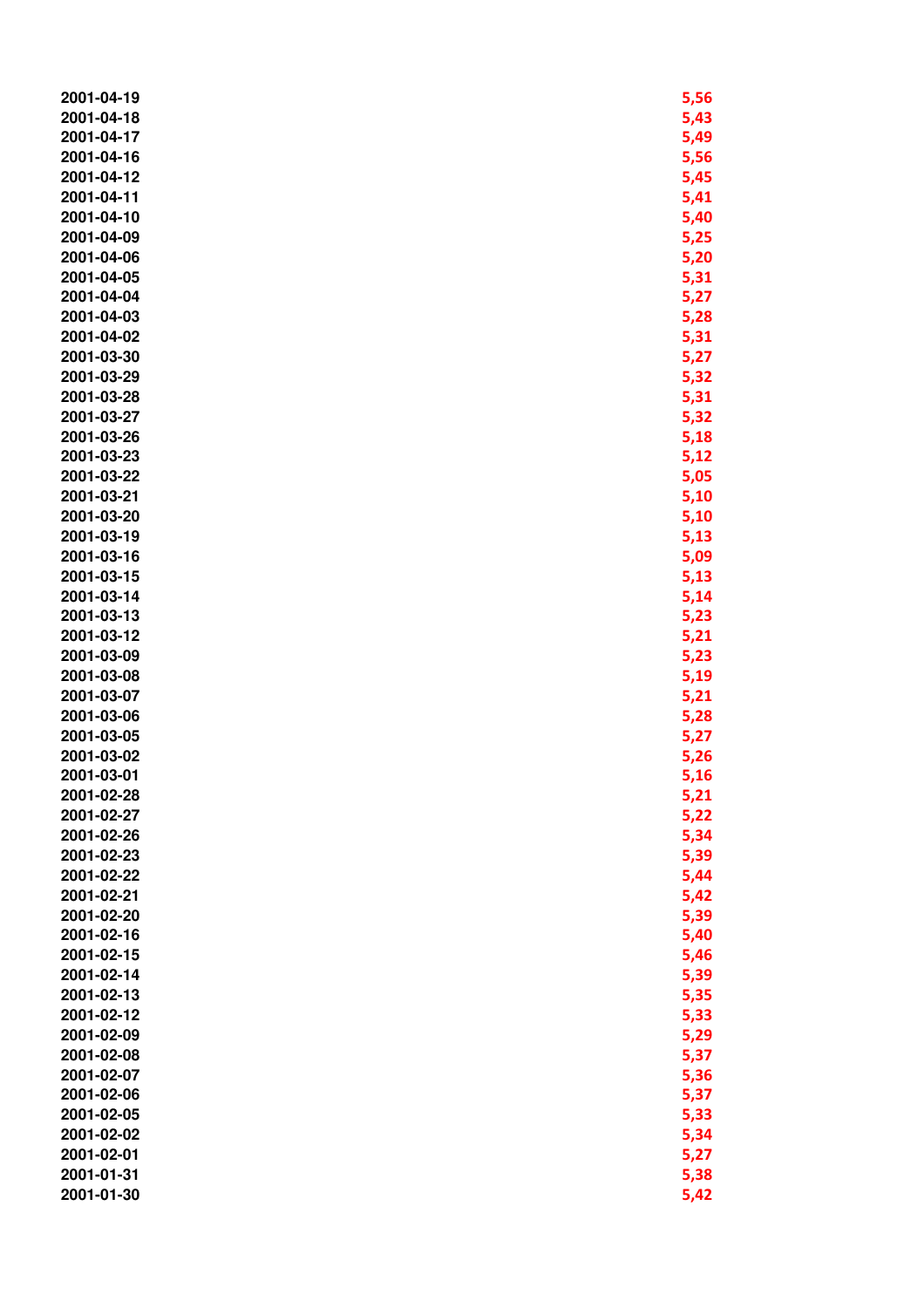| 2001-01-29 | 5,52 |
|------------|------|
| 2001-01-26 | 5,49 |
| 2001-01-25 | 5,48 |
| 2001-01-24 | 5,52 |
| 2001-01-23 | 5,50 |
| 2001-01-22 | 5,45 |
| 2001-01-19 | 5,40 |
| 2001-01-18 | 5,31 |
| 2001-01-17 | 5,38 |
| 2001-01-16 | 5,45 |
|            |      |
| 2001-01-12 | 5,47 |
| 2001-01-11 | 5,39 |
| 2001-01-10 | 5,33 |
| 2001-01-09 | 5,24 |
| 2001-01-08 | 5,21 |
| 2001-01-05 | 5,21 |
| 2001-01-04 | 5,29 |
| 2001-01-03 | 5,37 |
| 2001-01-02 | 5,17 |
| 2000-12-29 | 5,34 |
| 2000-12-28 | 5,35 |
| 2000-12-27 | 5,33 |
| 2000-12-26 | 5,27 |
| 2000-12-22 | 5,24 |
| 2000-12-21 | 5,25 |
| 2000-12-20 | 5,29 |
| 2000-12-19 | 5,36 |
| 2000-12-18 | 5,34 |
| 2000-12-15 | 5,36 |
| 2000-12-14 | 5,38 |
| 2000-12-13 | 5,43 |
| 2000-12-12 | 5,50 |
| 2000-12-11 | 5,51 |
| 2000-12-08 | 5,51 |
| 2000-12-07 | 5,47 |
| 2000-12-06 | 5,47 |
| 2000-12-05 | 5,57 |
| 2000-12-04 | 5,65 |
| 2000-12-01 | 5,63 |
| 2000-11-30 | 5,59 |
| 2000-11-29 | 5,66 |
| 2000-11-28 | 5,69 |
| 2000-11-27 | 5,74 |
| 2000-11-24 | 5,71 |
| 2000-11-22 | 5,71 |
| 2000-11-21 | 5,78 |
| 2000-11-20 | 5,80 |
| 2000-11-17 | 5,82 |
| 2000-11-16 | 5,79 |
| 2000-11-15 | 5,82 |
| 2000-11-14 |      |
|            | 5,86 |
| 2000-11-13 | 5,90 |
| 2000-11-10 | 5,93 |
| 2000-11-09 | 5,93 |
| 2000-11-08 | 5,97 |
| 2000-11-07 | 5,98 |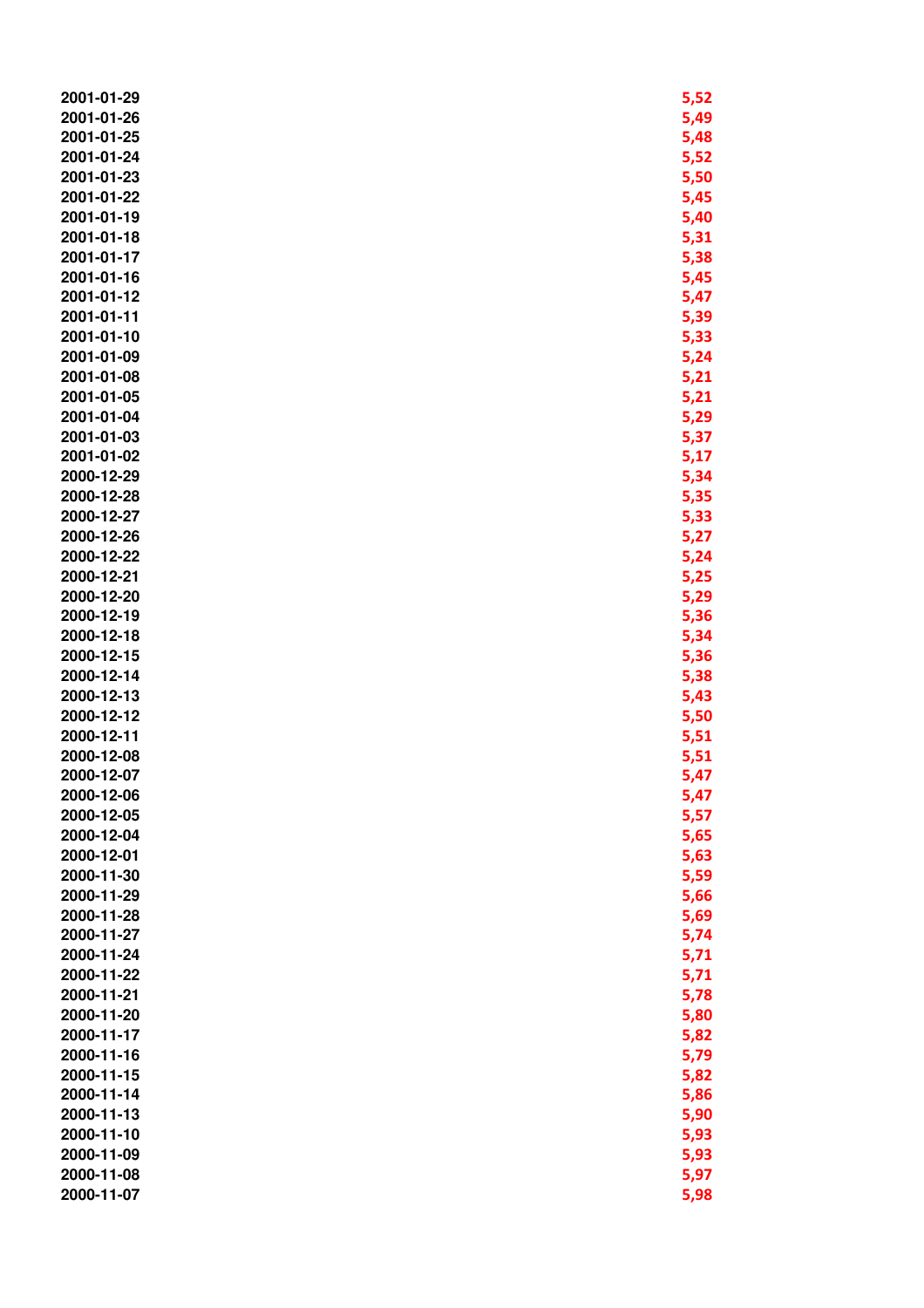| 2000-11-06 | 5,98 |
|------------|------|
| 2000-11-03 | 5,95 |
|            |      |
| 2000-11-02 | 5,86 |
| 2000-11-01 | 5,87 |
| 2000-10-31 | 5,88 |
| 2000-10-30 | 5,84 |
| 2000-10-27 | 5,82 |
| 2000-10-26 | 5,81 |
| 2000-10-25 | 5,81 |
| 2000-10-24 | 5,77 |
| 2000-10-23 |      |
|            | 5,73 |
| 2000-10-20 | 5,78 |
| 2000-10-19 | 5,82 |
| 2000-10-18 | 5,84 |
| 2000-10-17 | 5,84 |
| 2000-10-16 | 5,91 |
| 2000-10-13 | 5,90 |
| 2000-10-12 | 5,90 |
| 2000-10-11 | 5,92 |
| 2000-10-10 | 5,94 |
| 2000-10-06 |      |
|            | 5,97 |
| 2000-10-05 | 6,03 |
| 2000-10-04 | 6,06 |
| 2000-10-03 | 6,05 |
| 2000-10-02 | 6,03 |
| 2000-09-29 | 5,99 |
| 2000-09-28 | 6,00 |
| 2000-09-27 | 6,02 |
| 2000-09-26 | 5,99 |
| 2000-09-25 | 6,03 |
| 2000-09-22 | 6,04 |
| 2000-09-21 |      |
|            | 6,06 |
| 2000-09-20 | 6,10 |
| 2000-09-19 | 6,06 |
| 2000-09-18 | 6,08 |
| 2000-09-15 | 6,04 |
| 2000-09-14 | 5,99 |
| 2000-09-13 | 5,92 |
| 2000-09-12 | 5,96 |
| 2000-09-11 | 5,95 |
| 2000-09-08 | 5,91 |
| 2000-09-07 | 5,94 |
|            |      |
| 2000-09-06 | 5,91 |
| 2000-09-05 | 5,86 |
| 2000-09-01 | 5,86 |
| 2000-08-31 | 5,89 |
| 2000-08-30 | 5,97 |
| 2000-08-29 | 5,98 |
| 2000-08-28 | 5,93 |
| 2000-08-25 | 5,88 |
| 2000-08-24 | 5,88 |
| 2000-08-23 | 5,90 |
| 2000-08-22 |      |
|            | 5,95 |
| 2000-08-21 | 5,95 |
| 2000-08-18 | 5,93 |
| 2000-08-17 | 5,97 |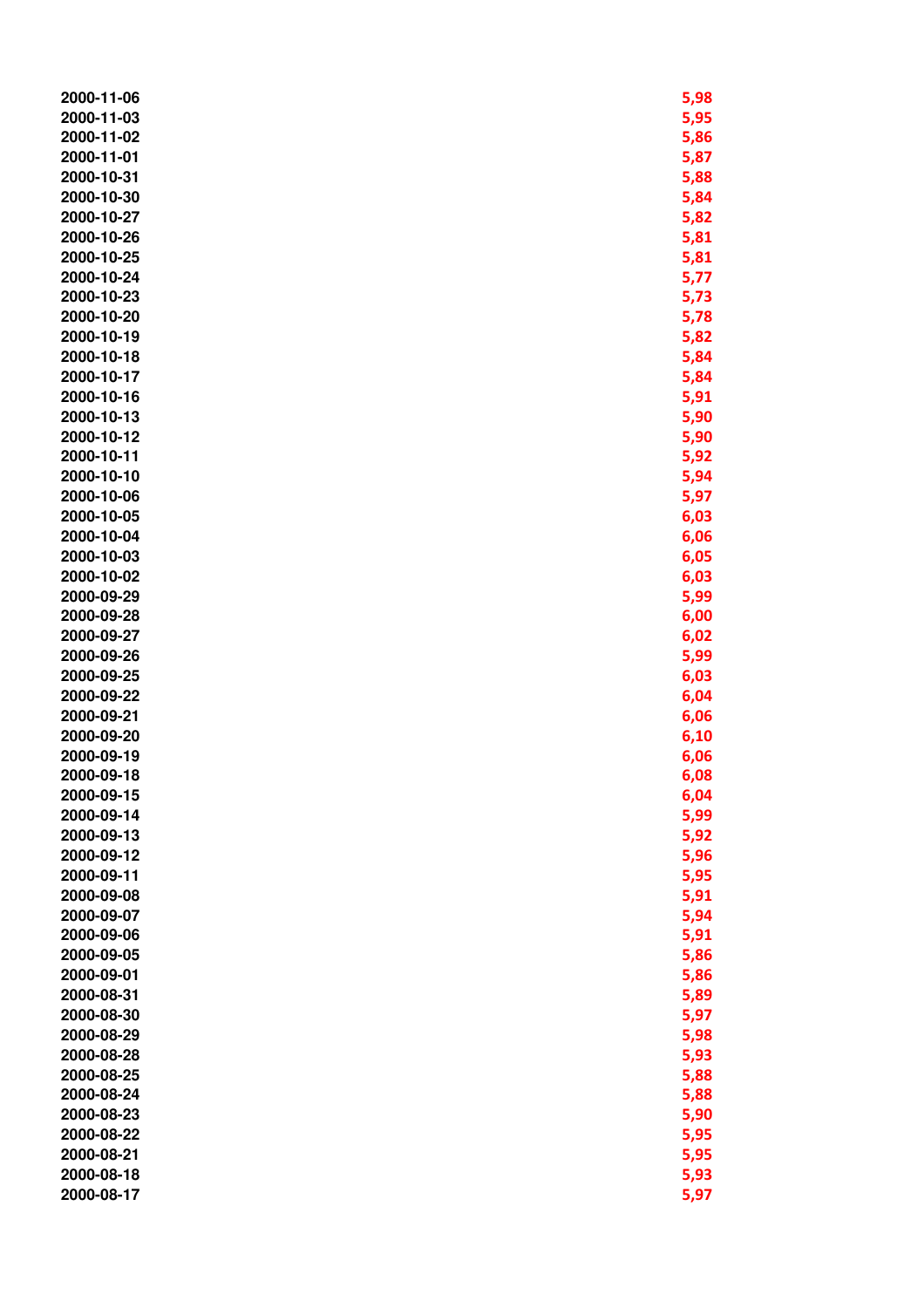| 2000-08-16 | 5,99 |
|------------|------|
| 2000-08-15 | 5,96 |
| 2000-08-14 | 5,94 |
| 2000-08-11 | 5,97 |
| 2000-08-10 | 5,92 |
| 2000-08-09 | 5,96 |
| 2000-08-08 | 5,97 |
| 2000-08-07 | 6,00 |
| 2000-08-04 | 5,96 |
| 2000-08-03 | 6,00 |
| 2000-08-02 | 6,03 |
| 2000-08-01 | 6,04 |
| 2000-07-31 | 6,09 |
| 2000-07-28 | 6,08 |
| 2000-07-27 | 6,05 |
| 2000-07-26 | 6,09 |
| 2000-07-25 | 6,09 |
| 2000-07-24 | 6,09 |
| 2000-07-21 | 6,07 |
| 2000-07-20 | 6,10 |
| 2000-07-19 | 6,25 |
| 2000-07-18 | 6,24 |
| 2000-07-17 | 6,25 |
| 2000-07-14 | 6,18 |
| 2000-07-13 | 6,09 |
| 2000-07-12 | 6,17 |
| 2000-07-11 | 6,15 |
| 2000-07-10 | 6,15 |
| 2000-07-07 | 6,13 |
| 2000-07-06 | 6,18 |
| 2000-07-05 | 6,12 |
| 2000-07-03 | 6,14 |
| 2000-06-30 | 6,17 |
| 2000-06-29 | 6,17 |
| 2000-06-28 | 6,25 |
| 2000-06-27 | 6,23 |
| 2000-06-26 | 6,25 |
| 2000-06-23 | 6,31 |
| 2000-06-22 | 6,25 |
| 2000-06-21 | 6,25 |
| 2000-06-20 | 6,18 |
| 2000-06-19 | 6,16 |
| 2000-06-16 | 6,14 |
| 2000-06-15 | 6,19 |
| 2000-06-14 | 6,18 |
| 2000-06-13 | 6,17 |
| 2000-06-12 | 6,19 |
| 2000-06-09 | 6,22 |
| 2000-06-08 | 6,22 |
| 2000-06-07 | 6,22 |
| 2000-06-06 | 6,25 |
| 2000-06-05 | 6,24 |
| 2000-06-02 |      |
| 2000-06-01 | 6,27 |
| 2000-05-31 | 6,31 |
|            | 6,39 |
| 2000-05-30 | 6,48 |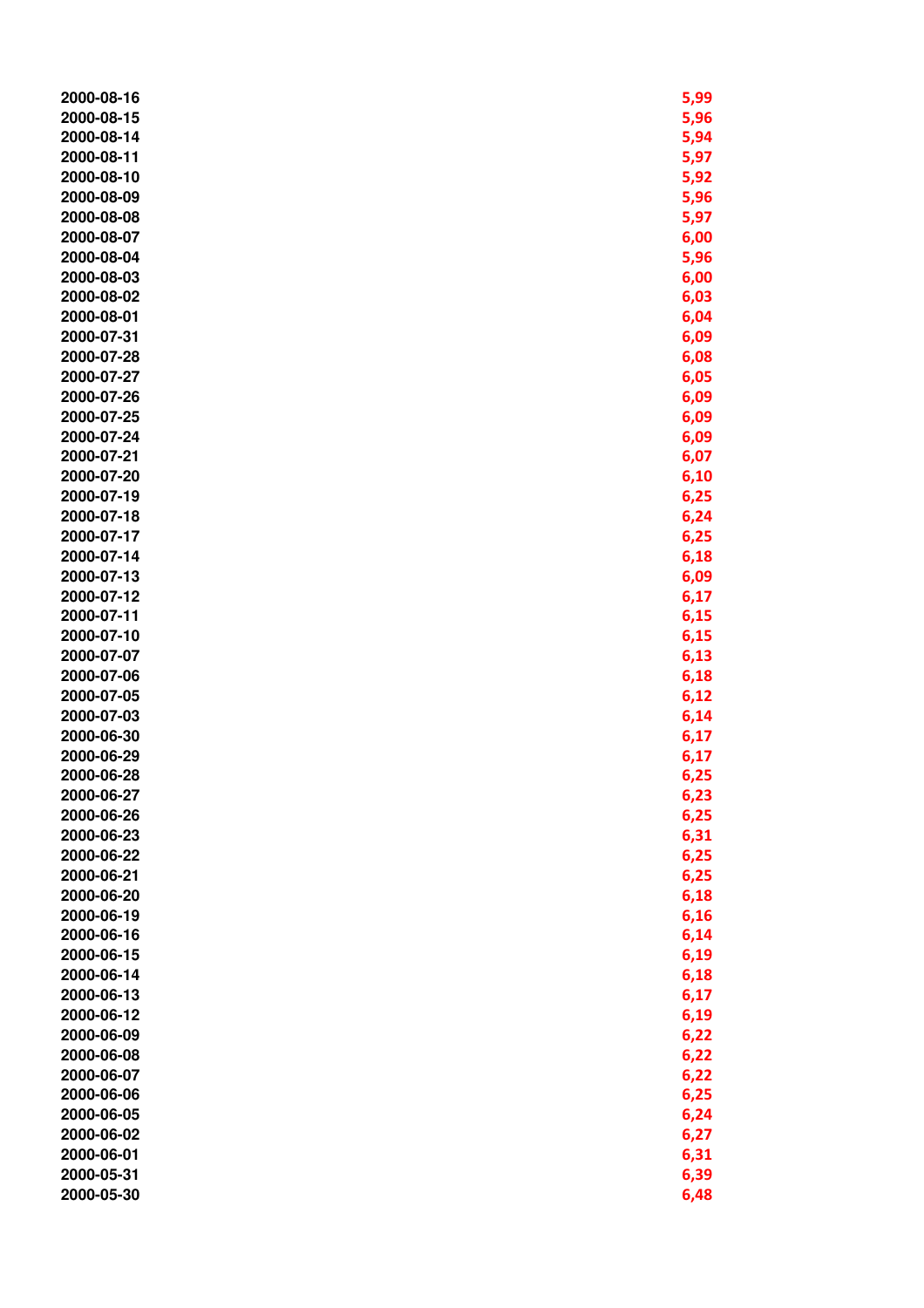| 2000-05-26 | 6,43 |
|------------|------|
| 2000-05-25 | 6,50 |
| 2000-05-24 | 6,60 |
| 2000-05-23 | 6,57 |
|            |      |
| 2000-05-22 | 6,57 |
| 2000-05-19 | 6,64 |
| 2000-05-18 | 6,68 |
| 2000-05-17 | 6,59 |
| 2000-05-16 | 6,53 |
| 2000-05-15 | 6,57 |
| 2000-05-12 | 6,63 |
| 2000-05-11 | 6,54 |
| 2000-05-10 | 6,56 |
| 2000-05-09 | 6,64 |
| 2000-05-08 | 6,69 |
|            |      |
| 2000-05-05 | 6,62 |
| 2000-05-04 | 6,58 |
| 2000-05-03 | 6,50 |
| 2000-05-02 | 6,40 |
| 2000-05-01 | 6,35 |
| 2000-04-28 | 6,31 |
| 2000-04-27 | 6,34 |
| 2000-04-26 | 6,27 |
| 2000-04-25 | 6,27 |
| 2000-04-24 | 6,17 |
| 2000-04-20 | 6,14 |
| 2000-04-19 | 6,15 |
| 2000-04-18 | 6,24 |
| 2000-04-17 | 6,23 |
| 2000-04-14 | 6,07 |
| 2000-04-13 | 6,13 |
| 2000-04-12 |      |
| 2000-04-11 | 6,18 |
|            | 6,10 |
| 2000-04-10 | 6,00 |
| 2000-04-07 | 6,01 |
| 2000-04-06 | 6,08 |
| 2000-04-05 | 6,08 |
| 2000-04-04 | 6,07 |
| 2000-04-03 | 6,16 |
| 2000-03-31 | 6,17 |
| 2000-03-30 | 6,22 |
| 2000-03-29 | 6,33 |
| 2000-03-28 | 6,32 |
| 2000-03-27 | 6,34 |
| 2000-03-24 | 6,35 |
| 2000-03-23 | 6,24 |
| 2000-03-22 | 6,29 |
| 2000-03-21 | 6,28 |
| 2000-03-20 | 6,33 |
| 2000-03-17 | 6,33 |
| 2000-03-16 | 6,39 |
| 2000-03-15 | 6,42 |
|            |      |
| 2000-03-14 | 6,46 |
| 2000-03-13 | 6,53 |
| 2000-03-10 | 6,55 |
| 2000-03-09 | 6,50 |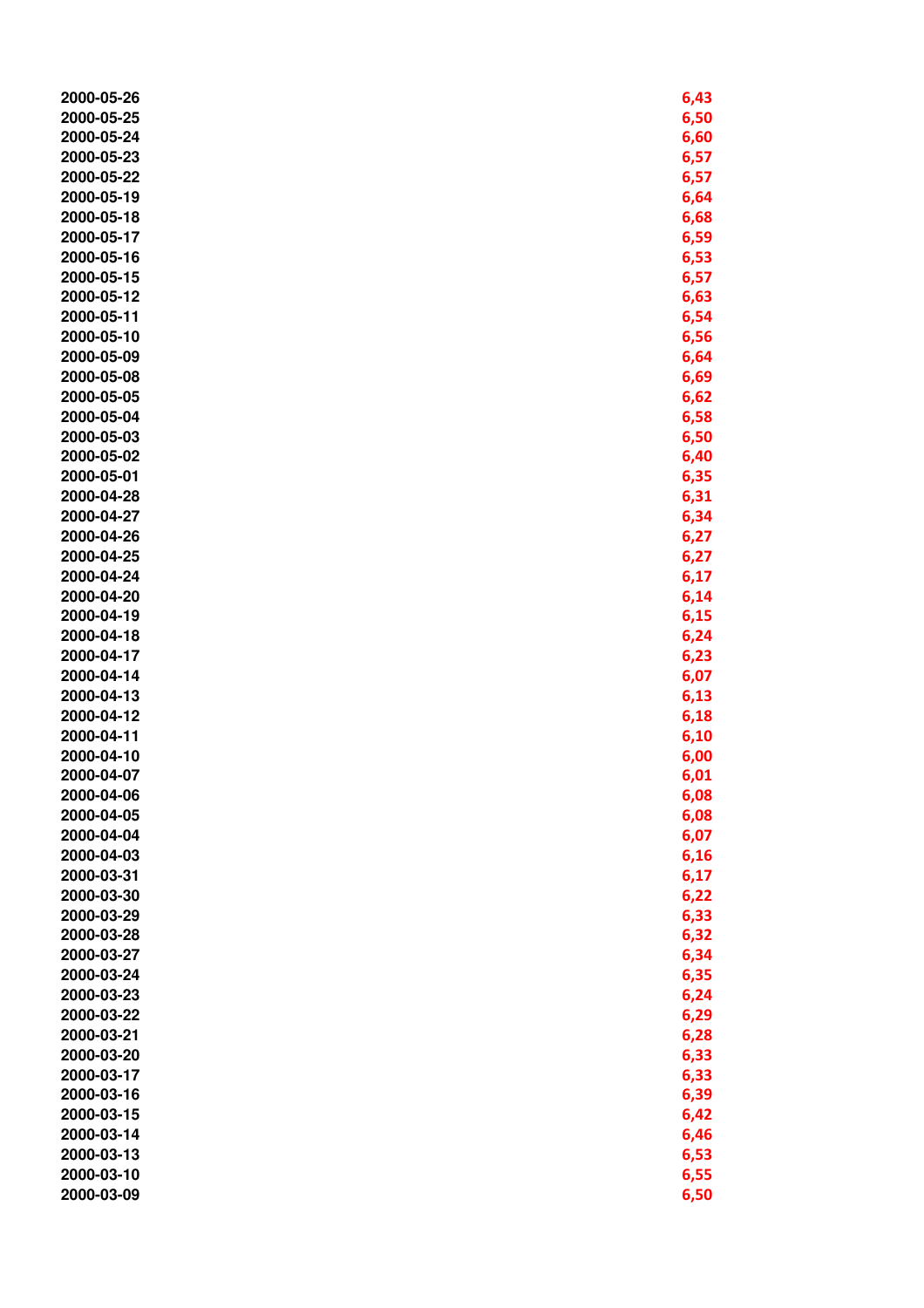| 2000-03-08 | 6,53 |
|------------|------|
| 2000-03-07 | 6,51 |
| 2000-03-06 | 6,51 |
| 2000-03-03 | 6,47 |
| 2000-03-02 | 6,50 |
| 2000-03-01 | 6,52 |
| 2000-02-29 | 6,53 |
| 2000-02-28 | 6,52 |
| 2000-02-25 | 6,51 |
| 2000-02-24 | 6,48 |
| 2000-02-23 |      |
|            | 6,53 |
| 2000-02-22 | 6,46 |
| 2000-02-18 | 6,56 |
| 2000-02-17 | 6,66 |
| 2000-02-16 | 6,67 |
| 2000-02-15 | 6,65 |
| 2000-02-14 | 6,62 |
| 2000-02-11 | 6,71 |
| 2000-02-10 | 6,75 |
| 2000-02-09 | 6,67 |
| 2000-02-08 | 6,58 |
| 2000-02-07 | 6,67 |
| 2000-02-04 | 6,57 |
| 2000-02-03 | 6,55 |
| 2000-02-02 | 6,63 |
| 2000-02-01 | 6,65 |
| 2000-01-31 | 6,69 |
| 2000-01-28 | 6,63 |
| 2000-01-27 | 6,69 |
| 2000-01-26 | 6,72 |
| 2000-01-25 | 6,76 |
| 2000-01-24 | 6,76 |
| 2000-01-21 |      |
|            | 6,83 |
| 2000-01-20 | 6,84 |
| 2000-01-19 | 6,81 |
| 2000-01-18 | 6,84 |
| 2000-01-14 | 6,79 |
| 2000-01-13 | 6,76 |
| 2000-01-12 | 6,87 |
| 2000-01-11 | 6,83 |
| 2000-01-10 | 6,74 |
| 2000-01-07 | 6,71 |
| 2000-01-06 | 6,75 |
| 2000-01-05 | 6,82 |
| 2000-01-04 | 6,71 |
| 2000-01-03 | 6,80 |
| 1999-12-31 | 6,70 |
| 1999-12-30 | 6,65 |
| 1999-12-29 | 6,66 |
| 1999-12-28 | 6,69 |
| 1999-12-27 | 6,67 |
| 1999-12-23 | 6,69 |
| 1999-12-22 | 6,67 |
| 1999-12-21 | 6,67 |
| 1999-12-20 | 6,65 |
| 1999-12-17 | 6,58 |
|            |      |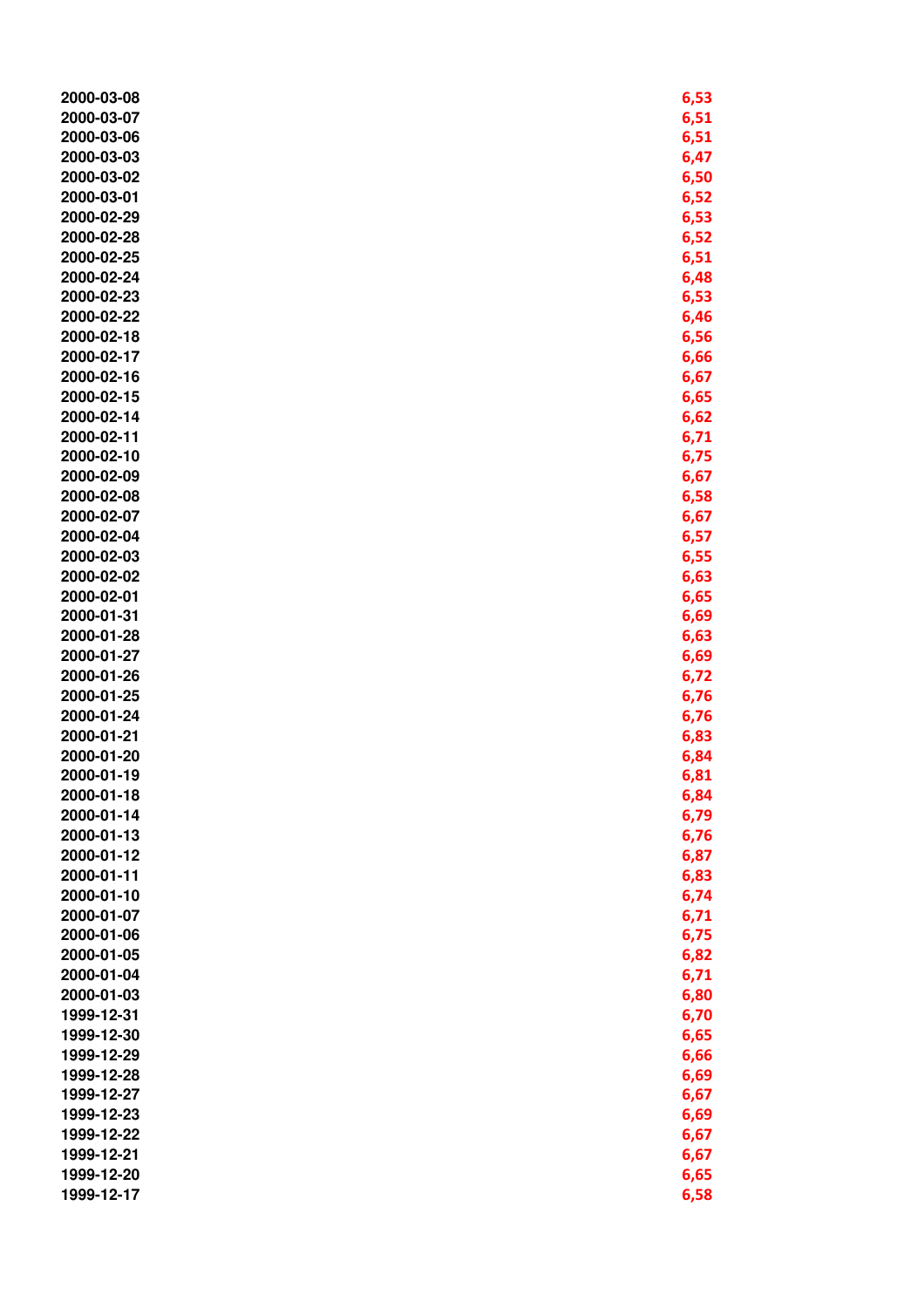| 1999-12-16               | 6,58 |
|--------------------------|------|
| 1999-12-15               | 6,50 |
| 1999-12-14               | 6,46 |
| 1999-12-13               | 6,33 |
| 1999-12-10               | 6,31 |
| 1999-12-09               | 6,39 |
| 1999-12-08               | 6,41 |
| 1999-12-07               | 6,37 |
| 1999-12-06               | 6,42 |
| 1999-12-03               | 6,44 |
| 1999-12-02               | 6,51 |
| 1999-12-01               | 6,49 |
| 1999-11-30               | 6,45 |
| 1999-11-29               | 6,49 |
| 1999-11-26               | 6,40 |
| 1999-11-24               | 6,37 |
| 1999-11-23               | 6,36 |
| 1999-11-22               | 6,36 |
| 1999-11-19               | 6,33 |
| 1999-11-18               | 6,33 |
| 1999-11-17               | 6,29 |
| 1999-11-16               | 6,20 |
| 1999-11-15               | 6,19 |
| 1999-11-12               |      |
| 1999-11-10               | 6,20 |
| 1999-11-09               | 6,26 |
| 1999-11-08               | 6,23 |
| 1999-11-05               | 6,22 |
| 1999-11-04               | 6,22 |
| 1999-11-03               | 6,27 |
| 1999-11-02               | 6,32 |
|                          | 6,33 |
| 1999-11-01               | 6,37 |
| 1999-10-29<br>1999-10-28 | 6,34 |
| 1999-10-27               | 6,46 |
| 1999-10-26               | 6,55 |
|                          | 6,62 |
| 1999-10-25               | 6,60 |
| 1999-10-22               | 6,60 |
| 1999-10-21               | 6,61 |
| 1999-10-20               | 6,58 |
| 1999-10-19               | 6,58 |
| 1999-10-18               | 6,53 |
| 1999-10-15               | 6,50 |
| 1999-10-14               | 6,57 |
| 1999-10-13               | 6,52 |
| 1999-10-12               | 6,45 |
| 1999-10-08               | 6,43 |
| 1999-10-07               | 6,42 |
| 1999-10-06               | 6,42 |
| 1999-10-05               | 6,42 |
| 1999-10-04               | 6,33 |
| 1999-10-01               | 6,39 |
| 1999-09-30               | 6,27 |
| 1999-09-29               | 6,36 |
| 1999-09-28               | 6,28 |
| 1999-09-27               | 6,20 |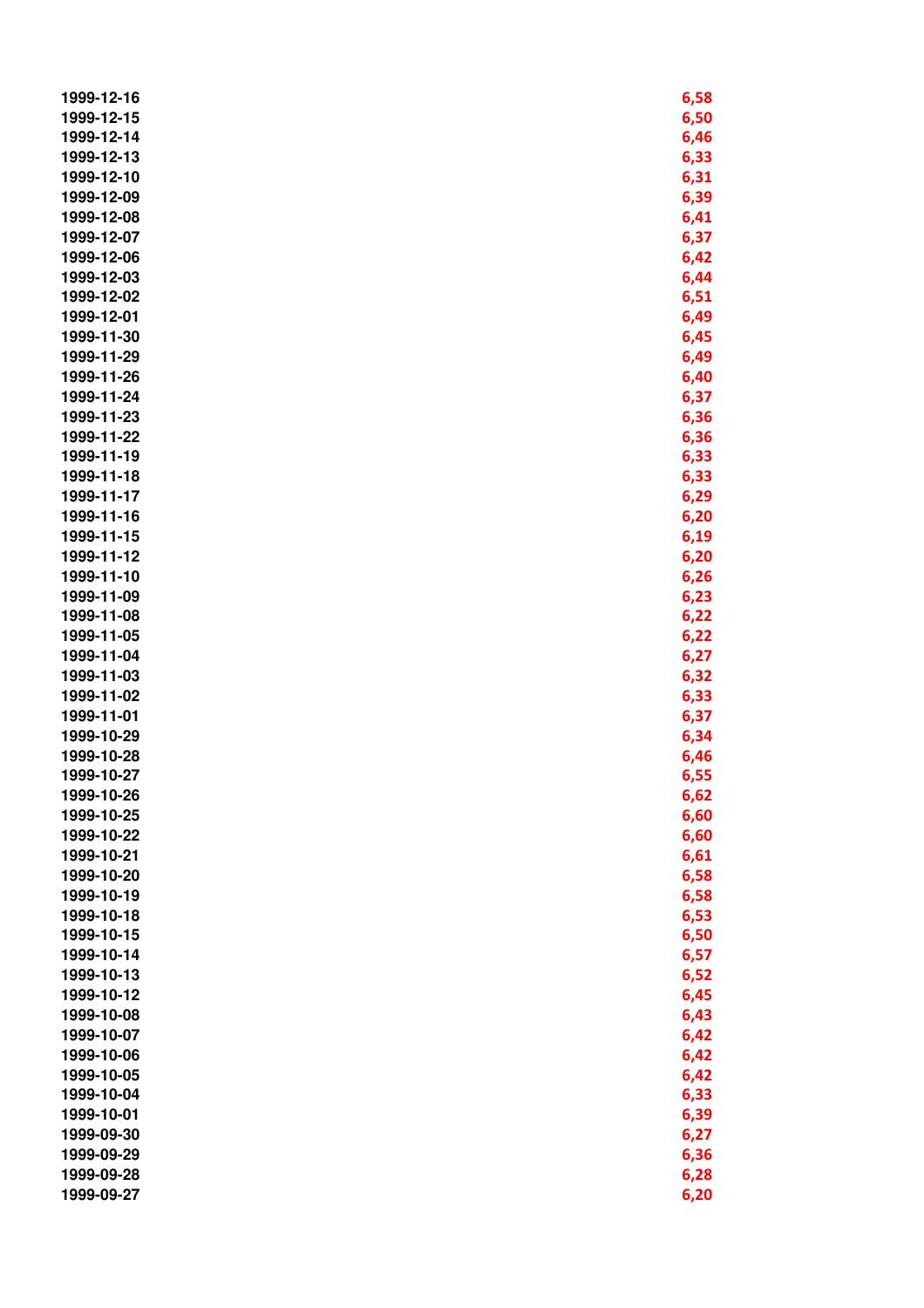| 1999-09-24 | 6,13 |
|------------|------|
| 1999-09-23 | 6,22 |
| 1999-09-22 | 6,31 |
| 1999-09-21 | 6,32 |
| 1999-09-20 | 6,29 |
| 1999-09-17 | 6,25 |
| 1999-09-16 | 6,29 |
| 1999-09-15 | 6,35 |
| 1999-09-14 | 6,38 |
| 1999-09-13 | 6,31 |
| 1999-09-10 | 6,28 |
| 1999-09-09 | 6,36 |
| 1999-09-08 | 6,31 |
| 1999-09-07 | 6,33 |
| 1999-09-03 | 6,26 |
| 1999-09-02 | 6,39 |
| 1999-09-01 | 6,33 |
| 1999-08-31 | 6,32 |
| 1999-08-30 | 6,29 |
| 1999-08-27 | 6,18 |
| 1999-08-26 | 6,08 |
| 1999-08-25 | 6,07 |
| 1999-08-24 | 6,19 |
| 1999-08-23 | 6,22 |
| 1999-08-20 | 6,23 |
| 1999-08-19 | 6,25 |
| 1999-08-18 | 6,22 |
| 1999-08-17 | 6,23 |
| 1999-08-16 | 6,32 |
| 1999-08-13 | 6,31 |
| 1999-08-12 | 6,43 |
| 1999-08-11 | 6,40 |
| 1999-08-10 | 6,43 |
| 1999-08-09 | 6,41 |
| 1999-08-06 | 6,32 |
| 1999-08-05 | 6,19 |
| 1999-08-04 | 6,24 |
| 1999-08-03 | 6,23 |
| 1999-08-02 | 6,22 |
| 1999-07-30 | 6,21 |
| 1999-07-29 | 6,17 |
| 1999-07-28 | 6,09 |
| 1999-07-27 | 6,10 |
| 1999-07-26 | 6,14 |
| 1999-07-23 | 6,13 |
| 1999-07-22 | 6,08 |
| 1999-07-20 | 5,95 |
| 1999-07-19 | 5,96 |
| 1999-07-16 | 5,97 |
| 1999-07-15 | 6,00 |
| 1999-07-14 | 6,01 |
| 1999-07-13 | 5,98 |
| 1999-07-09 | 6,10 |
| 1999-07-08 | 6,10 |
| 1999-07-07 | 6,18 |
| 1999-07-06 | 6,15 |
|            |      |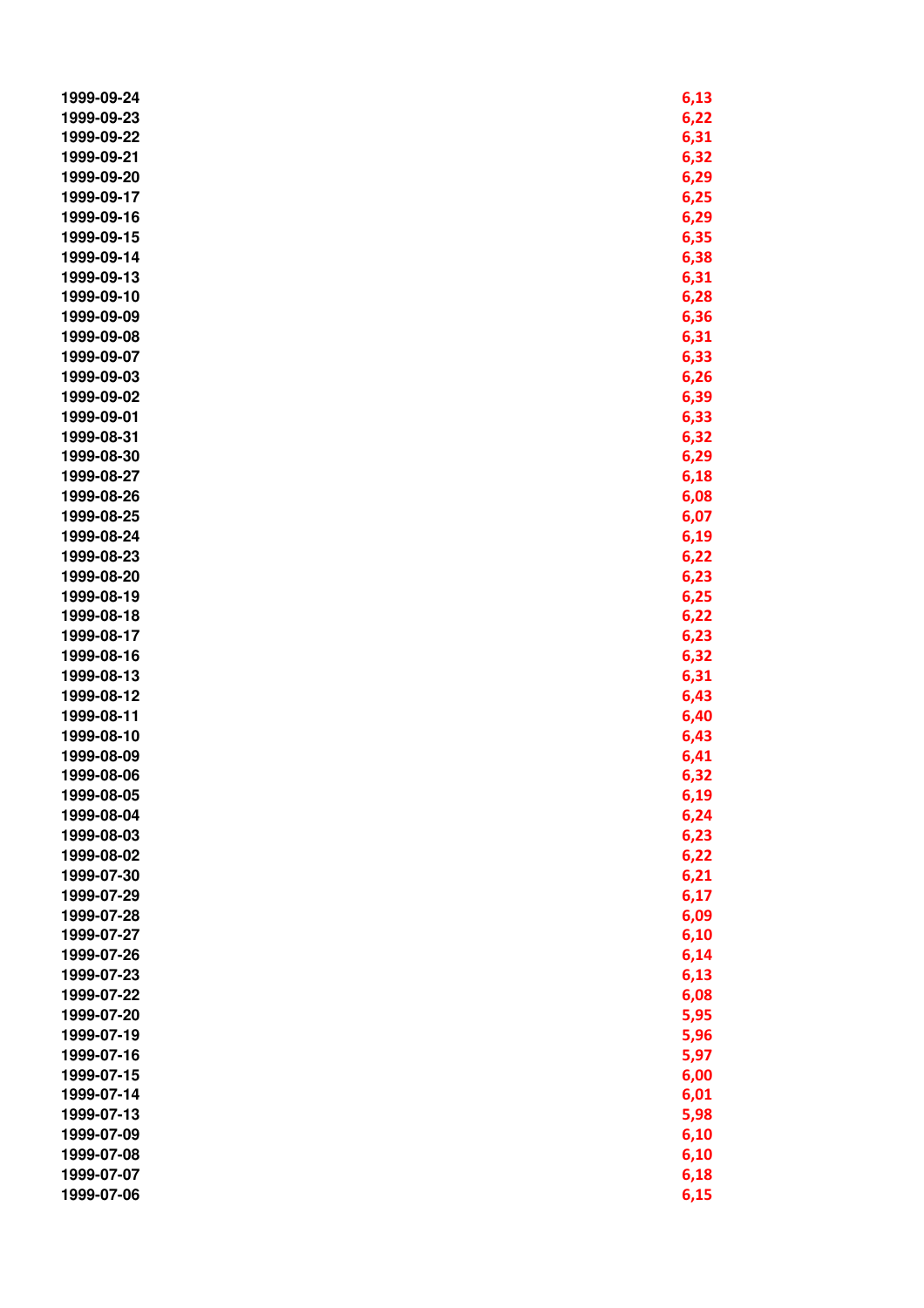| 1999-07-02 | 6,11 |
|------------|------|
| 1999-07-01 | 6,13 |
| 1999-06-30 | 6,10 |
| 1999-06-29 | 6,19 |
| 1999-06-28 | 6,21 |
| 1999-06-25 | 6,28 |
| 1999-06-24 | 6,31 |
| 1999-06-23 | 6,27 |
| 1999-06-22 | 6,21 |
| 1999-06-21 | 6,15 |
| 1999-06-18 | 6,08 |
| 1999-06-17 | 6,06 |
| 1999-06-16 | 6,19 |
| 1999-06-15 | 6,22 |
| 1999-06-14 | 6,22 |
| 1999-06-11 | 6,27 |
| 1999-06-10 | 6,17 |
| 1999-06-09 | 6,11 |
| 1999-06-08 | 6,08 |
| 1999-06-07 | 6,05 |
| 1999-06-04 | 6,08 |
| 1999-06-03 | 6,06 |
| 1999-06-02 | 6,06 |
| 1999-06-01 | 6,07 |
| 1999-05-27 | 5,92 |
| 1999-05-26 | 5,87 |
| 1999-05-25 | 5,81 |
| 1999-05-24 | 5,82 |
| 1999-05-21 | 5,82 |
| 1999-05-20 | 5,88 |
| 1999-05-19 | 5,86 |
| 1999-05-18 | 5,93 |
| 1999-05-17 | 5,92 |
| 1999-05-14 | 5,90 |
| 1999-05-13 | 5,70 |
| 1999-05-12 | 5,81 |
| 1999-05-11 | 5,83 |
| 1999-05-10 | 5,78 |
| 1999-05-07 | 5,81 |
| 1999-05-06 | 5,78 |
| 1999-05-05 | 5,67 |
| 1999-05-04 | 5,69 |
| 1999-05-03 | 5,64 |
| 1999-04-30 | 5,63 |
| 1999-04-29 | 5,46 |
| 1999-04-28 | 5,53 |
| 1999-04-27 | 5,50 |
| 1999-04-26 | 5,53 |
| 1999-04-23 | 5,56 |
| 1999-04-22 | 5,57 |
| 1999-04-21 | 5,48 |
| 1999-04-20 | 5,47 |
| 1999-04-19 | 5,50 |
| 1999-04-16 | 5,53 |
| 1999-04-15 | 5,49 |
| 1999-04-14 | 5,45 |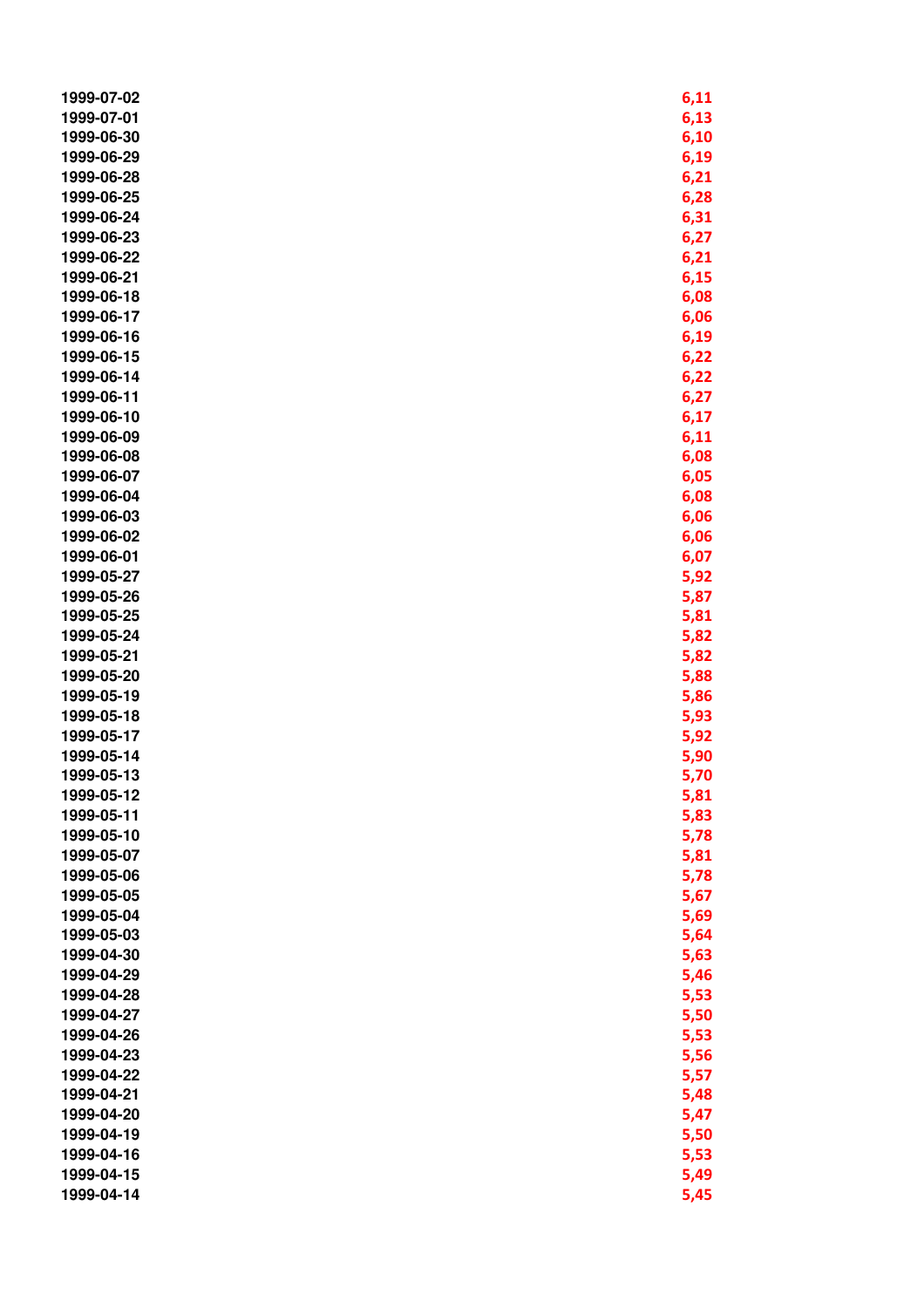| 1999-04-13 | 5,44 |
|------------|------|
| 1999-04-12 | 5,38 |
| 1999-04-09 | 5,39 |
| 1999-04-08 | 5,37 |
| 1999-04-07 | 5,48 |
| 1999-04-06 | 5,47 |
| 1999-04-05 | 5,55 |
| 1999-04-01 | 5,65 |
| 1999-03-31 | 5,61 |
| 1999-03-30 | 5,57 |
| 1999-03-29 | 5,64 |
| 1999-03-26 | 5,59 |
| 1999-03-25 | 5,59 |
| 1999-03-24 | 5,53 |
| 1999-03-23 | 5,57 |
| 1999-03-22 | 5,57 |
| 1999-03-19 | 5,54 |
| 1999-03-18 | 5,47 |
| 1999-03-17 |      |
|            | 5,49 |
| 1999-03-16 | 5,45 |
| 1999-03-15 | 5,50 |
| 1999-03-12 | 5,53 |
| 1999-03-11 | 5,57 |
| 1999-03-10 | 5,57 |
| 1999-03-09 | 5,55 |
| 1999-03-08 | 5,62 |
| 1999-03-05 | 5,64 |
| 1999-03-04 | 5,70 |
| 1999-03-03 | 5,68 |
| 1999-03-02 | 5,61 |
| 1999-03-01 | 5,67 |
| 1999-02-26 | 5,57 |
| 1999-02-25 | 5,62 |
| 1999-02-24 | 5,52 |
| 1999-02-23 | 5,44 |
| 1999-02-22 | 5,37 |
| 1999-02-19 | 5,41 |
| 1999-02-18 | 5,39 |
| 1999-02-17 | 5,32 |
| 1999-02-16 | 5,37 |
| 1999-02-12 | 5,43 |
| 1999-02-11 | 5,26 |
| 1999-02-10 | 5,25 |
| 1999-02-09 | 5,24 |
| 1999-02-08 | 5,28 |
| 1999-02-05 | 5,29 |
| 1999-02-04 | 5,25 |
| 1999-02-03 | 5,18 |
| 1999-02-02 | 5,15 |
| 1999-02-01 | 5,09 |
| 1999-01-29 | 4,98 |
| 1999-01-28 | 4,99 |
| 1999-01-27 | 5,02 |
| 1999-01-26 | 5,03 |
| 1999-01-25 | 5,02 |
| 1999-01-22 | 5,00 |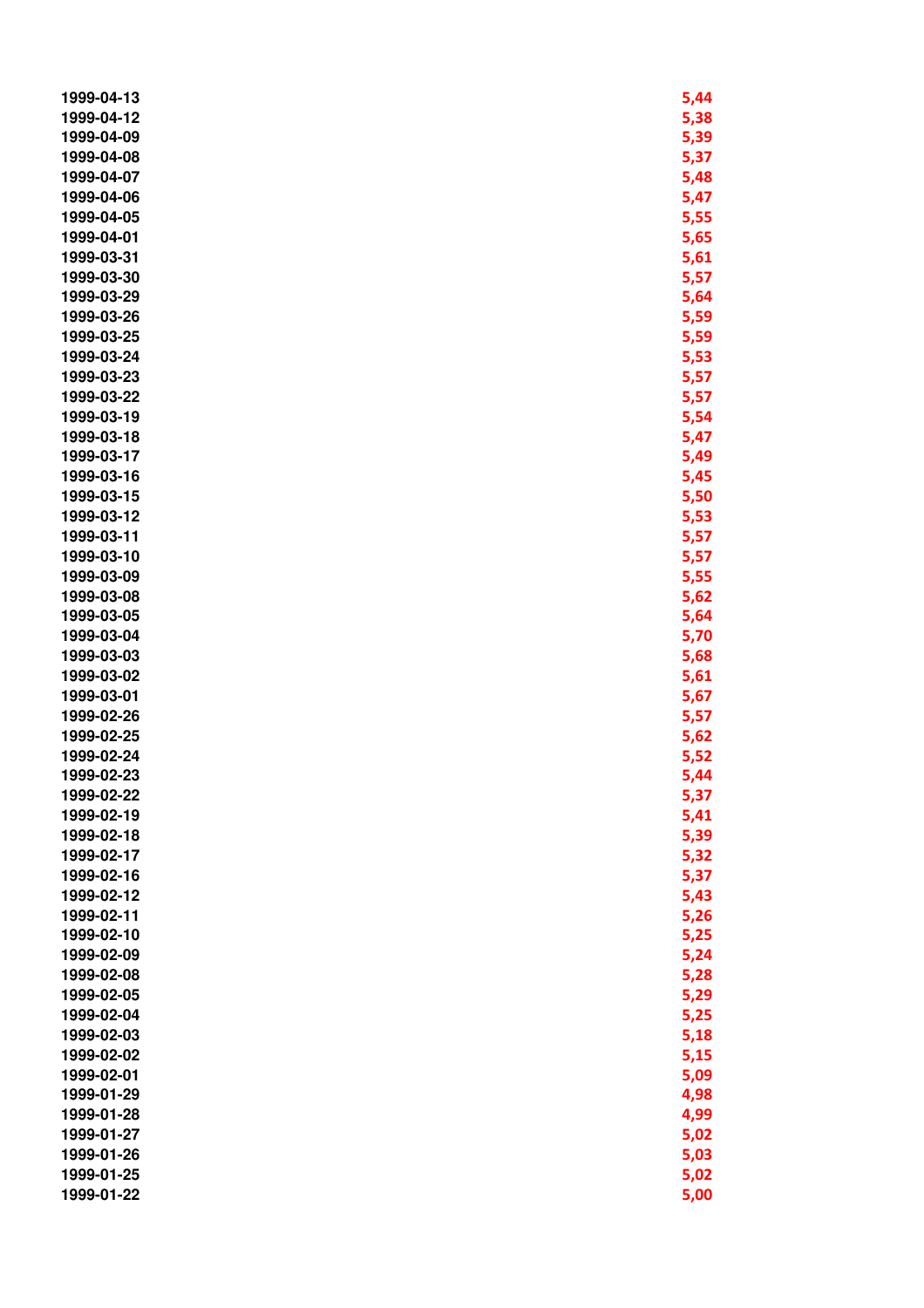| 1999-01-21 | 5,07 |
|------------|------|
| 1999-01-20 | 5,14 |
| 1999-01-19 | 5,10 |
| 1999-01-15 | 5,07 |
| 1999-01-14 | 5,03 |
| 1999-01-13 | 5,12 |
| 1999-01-12 | 5,18 |
| 1999-01-11 | 5,24 |
| 1999-01-08 | 5,20 |
| 1999-01-07 | 5,10 |
| 1999-01-06 | 5,02 |
| 1999-01-05 | 5,08 |
| 1999-01-04 | 5,04 |
| 1998-12-31 | 5,00 |
| 1998-12-30 | 5,00 |
| 1998-12-29 | 5,02 |
| 1998-12-28 | 5,09 |
| 1998-12-24 | 5,18 |
| 1998-12-23 | 5,12 |
| 1998-12-22 | 5,03 |
| 1998-12-21 | 4,96 |
| 1998-12-18 | 4,88 |
| 1998-12-17 | 4,87 |
| 1998-12-16 | 4,86 |
| 1998-12-15 | 4,91 |
| 1998-12-14 | 4,85 |
| 1998-12-11 | 4,88 |
| 1998-12-10 | 4,79 |
| 1998-12-09 | 4,83 |
| 1998-12-08 | 4,87 |
| 1998-12-07 | 4,96 |
| 1998-12-04 | 4,89 |
| 1998-12-03 | 4,84 |
| 1998-12-02 | 4,83 |
| 1998-12-01 | 4,90 |
| 1998-11-30 | 4,94 |
| 1998-11-27 | 5,04 |
| 1998-11-25 | 5,07 |
| 1998-11-24 | 5,09 |
| 1998-11-23 | 5,09 |
| 1998-11-20 | 5,05 |
| 1998-11-19 | 5,09 |
| 1998-11-18 | 5,06 |
| 1998-11-17 | 5,12 |
| 1998-11-16 | 5,09 |
| 1998-11-13 | 5,07 |
| 1998-11-12 | 5,04 |
| 1998-11-10 | 5,07 |
| 1998-11-09 | 5,12 |
| 1998-11-06 | 5,22 |
| 1998-11-05 | 5,11 |
| 1998-11-04 | 5,12 |
| 1998-11-03 | 5,02 |
| 1998-11-02 | 5,03 |
| 1998-10-30 | 4,91 |
| 1998-10-29 | 4,83 |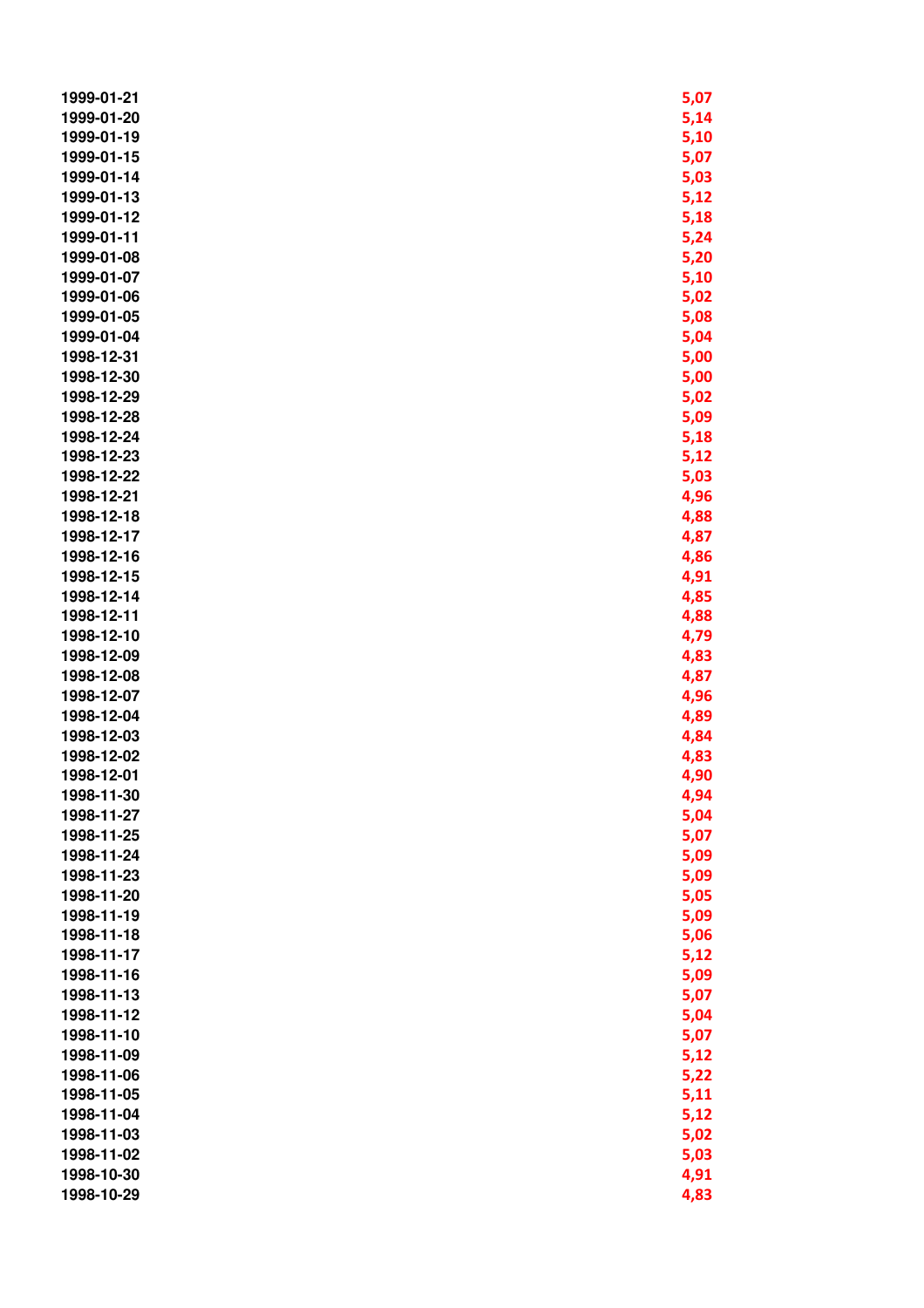| 1998-10-28 | 4,87 |
|------------|------|
| 1998-10-27 | 4,89 |
| 1998-10-26 | 4,97 |
| 1998-10-23 | 5,03 |
| 1998-10-22 | 4,97 |
| 1998-10-21 | 4,94 |
| 1998-10-20 | 4,94 |
| 1998-10-19 | 4,85 |
| 1998-10-16 | 4,82 |
| 1998-10-15 | 4,95 |
| 1998-10-14 | 4,93 |
| 1998-10-13 | 5,09 |
| 1998-10-09 | 5,11 |
| 1998-10-08 | 4,89 |
| 1998-10-07 | 4,66 |
| 1998-10-06 | 4,53 |
| 1998-10-05 | 4,46 |
| 1998-10-02 | 4,57 |
| 1998-10-01 | 4,60 |
| 1998-09-30 | 4,69 |
| 1998-09-29 | 4,82 |
| 1998-09-28 | 4,85 |
| 1998-09-25 | 4,84 |
| 1998-09-24 | 4,87 |
| 1998-09-23 | 4,90 |
| 1998-09-22 | 4,94 |
| 1998-09-21 | 4,91 |
| 1998-09-18 | 4,92 |
| 1998-09-17 | 4,98 |
| 1998-09-16 | 5,04 |
| 1998-09-15 | 5,08 |
| 1998-09-14 | 5,05 |
| 1998-09-11 | 5,04 |
| 1998-09-10 | 4,97 |
| 1998-09-09 | 5,12 |
| 1998-09-08 | 5,20 |
| 1998-09-04 | 5,15 |
| 1998-09-03 | 5,17 |
| 1998-09-02 | 5,23 |
| 1998-09-01 | 5,21 |
| 1998-08-31 | 5,18 |
| 1998-08-28 | 5,23 |
| 1998-08-27 | 5,25 |
| 1998-08-26 | 5,36 |
| 1998-08-25 | 5,32 |
| 1998-08-24 | 5,36 |
| 1998-08-21 | 5,37 |
| 1998-08-20 | 5,43 |
| 1998-08-19 | 5,47 |
| 1998-08-18 | 5,46 |
| 1998-08-17 | 5,46 |
| 1998-08-14 | 5,45 |
| 1998-08-13 | 5,49 |
| 1998-08-12 | 5,46 |
| 1998-08-11 | 5,45 |
| 1998-08-10 | 5,48 |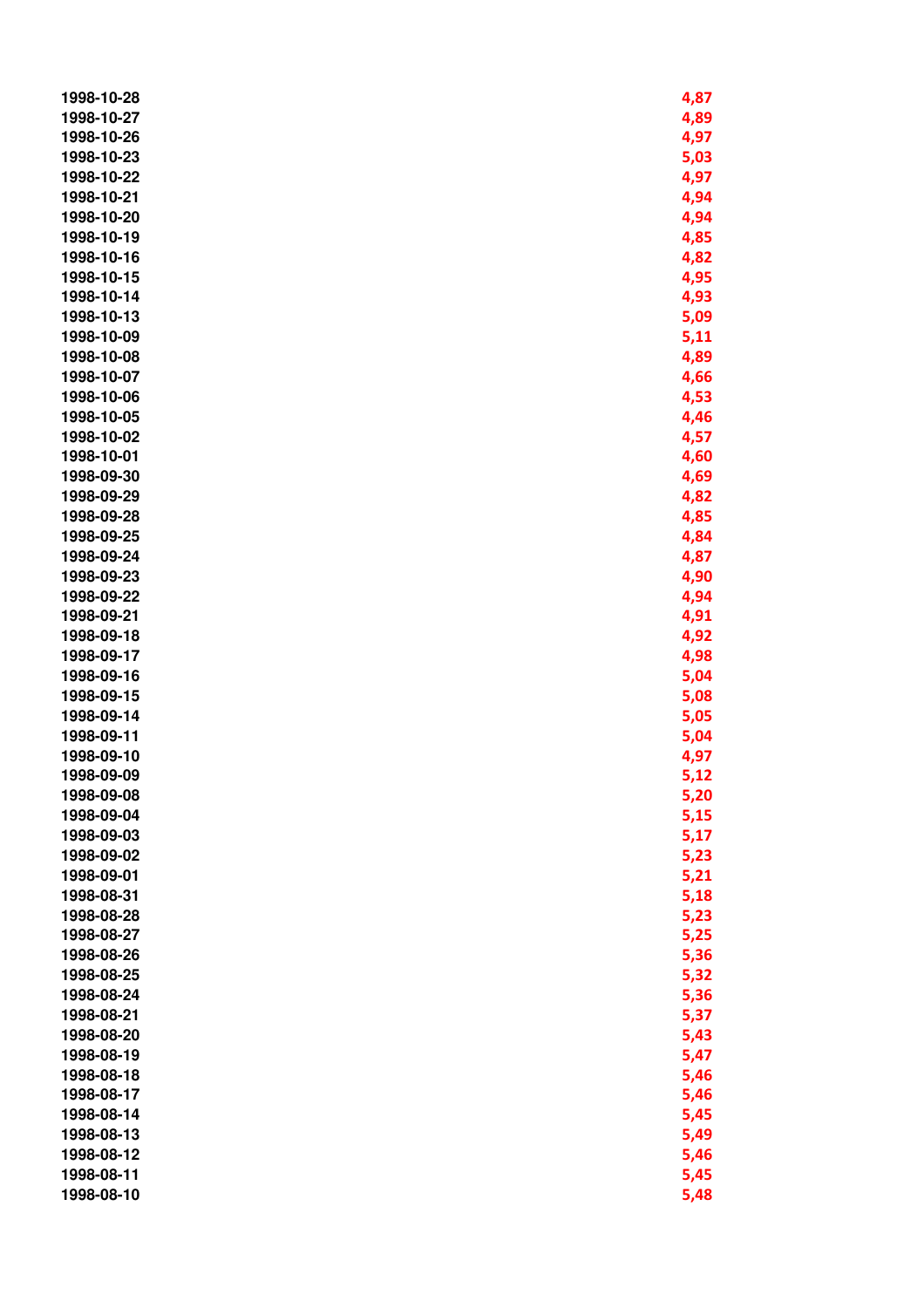| 1998-08-07 | 5,47 |
|------------|------|
| 1998-08-06 | 5,52 |
| 1998-08-05 | 5,51 |
| 1998-08-04 | 5,51 |
| 1998-08-03 | 5,53 |
| 1998-07-31 | 5,59 |
| 1998-07-30 | 5,59 |
| 1998-07-29 | 5,62 |
| 1998-07-28 | 5,60 |
| 1998-07-27 | 5,57 |
| 1998-07-24 | 5,54 |
| 1998-07-23 | 5,54 |
| 1998-07-22 | 5,56 |
| 1998-07-21 | 5,54 |
| 1998-07-20 | 5,58 |
| 1998-07-17 | 5,62 |
| 1998-07-16 | 5,60 |
| 1998-07-15 | 5,58 |
| 1998-07-14 | 5,59 |
| 1998-07-13 | 5,56 |
| 1998-07-10 | 5,51 |
| 1998-07-09 | 5,50 |
| 1998-07-08 | 5,52 |
| 1998-07-07 | 5,50 |
| 1998-07-06 | 5,49 |
| 1998-07-02 | 5,51 |
| 1998-07-01 | 5,54 |
| 1998-06-30 | 5,54 |
| 1998-06-29 | 5,57 |
| 1998-06-26 | 5,55 |
| 1998-06-25 | 5,57 |
| 1998-06-24 | 5,57 |
| 1998-06-23 | 5,55 |
| 1998-06-22 | 5,58 |
| 1998-06-19 | 5,59 |
| 1998-06-18 | 5,61 |
| 1998-06-17 | 5,65 |
| 1998-06-16 | 5,56 |
| 1998-06-15 | 5,49 |
| 1998-06-12 | 5,54 |
| 1998-06-11 | 5,54 |
| 1998-06-10 | 5,61 |
| 1998-06-09 | 5,69 |
| 1998-06-08 | 5,69 |
| 1998-06-05 | 5,69 |
| 1998-06-04 | 5,71 |
| 1998-06-03 | 5,69 |
| 1998-06-02 | 5,68 |
| 1998-06-01 | 5,66 |
| 1998-05-29 | 5,69 |
| 1998-05-28 | 5,69 |
| 1998-05-27 | 5,69 |
| 1998-05-26 | 5,70 |
| 1998-05-22 | 5,74 |
| 1998-05-21 | 5,76 |
| 1998-05-20 | 5,73 |
|            |      |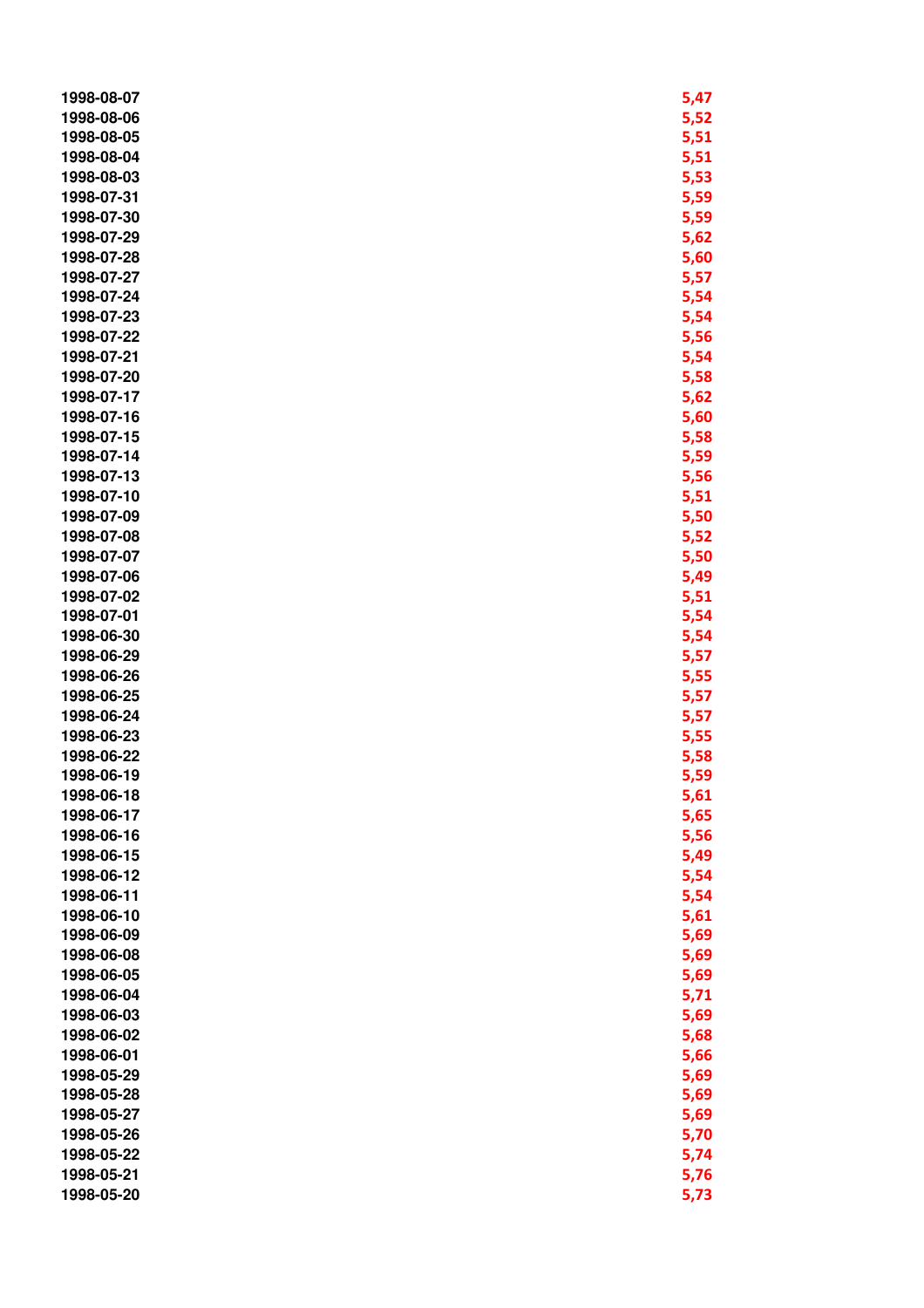| 1998-05-19 | 5,78         |
|------------|--------------|
| 1998-05-18 | 5,74         |
| 1998-05-15 | 5,80         |
| 1998-05-14 | 5,81         |
| 1998-05-13 | 5,78         |
| 1998-05-12 | 5,81         |
| 1998-05-11 | 5,89         |
| 1998-05-08 | 5,82         |
| 1998-05-07 | 5,80         |
| 1998-05-06 | 5,79         |
| 1998-05-05 | 5,82         |
| 1998-05-04 | 5,79         |
| 1998-05-01 | 5,79         |
| 1998-04-30 | 5,81         |
| 1998-04-29 | 5,93         |
| 1998-04-28 | 5,92         |
| 1998-04-27 | 5,91         |
| 1998-04-24 | 5,78         |
| 1998-04-23 | 5,81         |
| 1998-04-22 | 5,80         |
| 1998-04-21 | 5,79         |
| 1998-04-20 | 5,76         |
| 1998-04-17 | 5,71         |
| 1998-04-16 | 5,70         |
| 1998-04-15 | 5,71         |
| 1998-04-14 | 5,72         |
| 1998-04-13 | 5,75         |
| 1998-04-09 | 5,68         |
| 1998-04-08 | 5,69         |
| 1998-04-07 | 5,64         |
| 1998-04-06 | 5,62         |
| 1998-04-03 | 5,59         |
| 1998-04-02 | 5,67         |
| 1998-04-01 | 5,71         |
| 1998-03-31 | 5,76         |
| 1998-03-30 | 5,81         |
| 1998-03-27 | 5,77         |
| 1998-03-26 | 5,76         |
| 1998-03-25 | 5,73         |
| 1998-03-24 | 5,68         |
| 1998-03-23 | 5,69         |
| 1998-03-20 | 5,69         |
| 1998-03-19 | 5,70         |
| 1998-03-18 | 5,71         |
| 1998-03-17 | 5,69         |
| 1998-03-16 | 5,67         |
| 1998-03-13 | 5,70         |
| 1998-03-12 | 5,68         |
| 1998-03-11 | 5,75         |
| 1998-03-10 | 5,79         |
| 1998-03-09 | 5,79         |
| 1998-03-06 | 5,84         |
| 1998-03-05 |              |
| 1998-03-04 | 5,90<br>5,86 |
| 1998-03-03 |              |
|            | 5,88         |
| 1998-03-02 | 5,83         |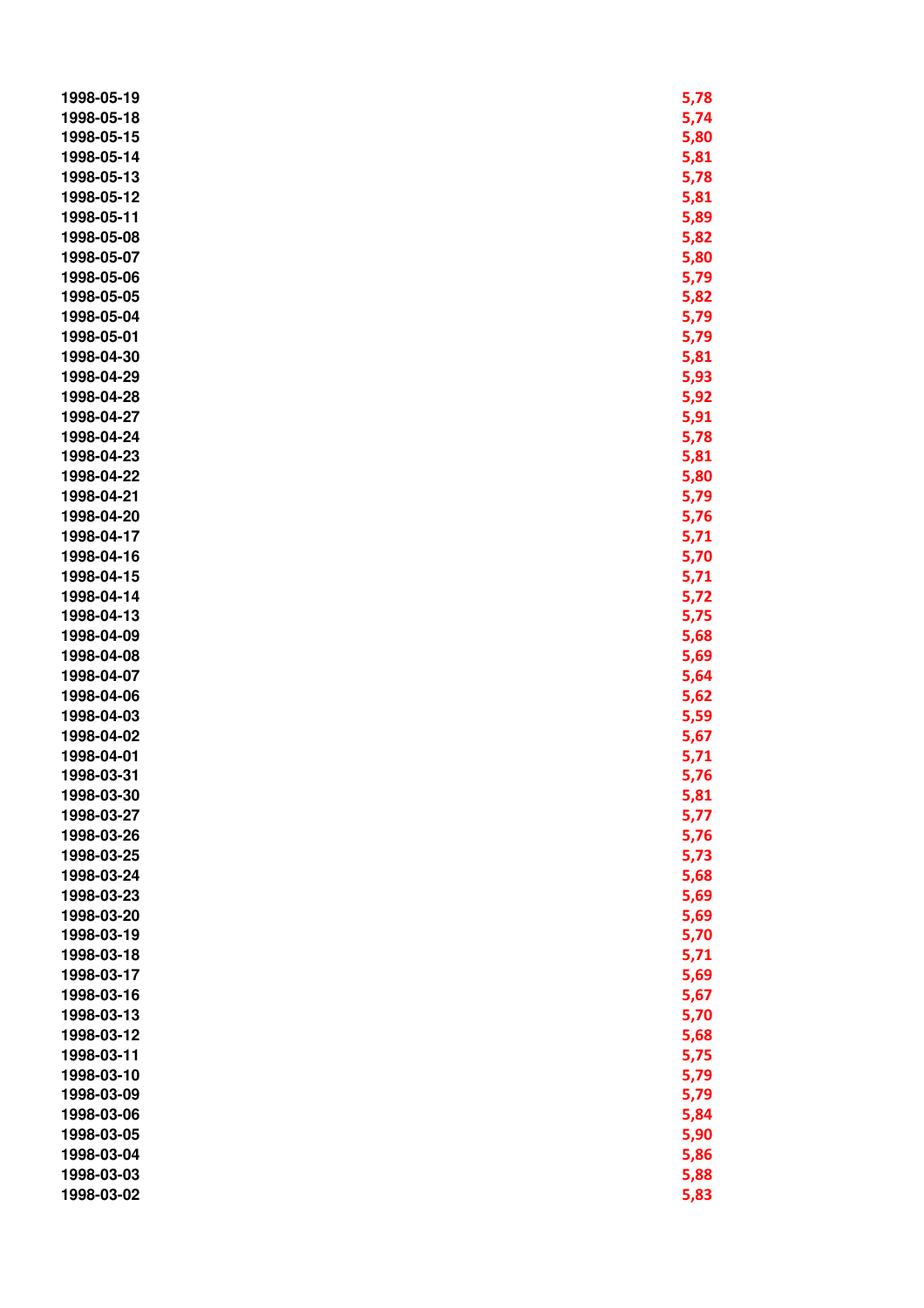| 1998-02-27 | 5,73 |
|------------|------|
| 1998-02-26 | 5,75 |
| 1998-02-25 | 5,73 |
| 1998-02-24 | 5,82 |
| 1998-02-23 | 5,71 |
| 1998-02-20 | 5,67 |
| 1998-02-19 | 5,65 |
| 1998-02-18 | 5,63 |
| 1998-02-17 | 5,59 |
| 1998-02-13 | 5,63 |
| 1998-02-12 | 5,67 |
| 1998-02-11 | 5,66 |
| 1998-02-10 | 5,73 |
| 1998-02-09 | 5,75 |
| 1998-02-06 | 5,72 |
| 1998-02-05 | 5,74 |
| 1998-02-04 | 5,67 |
| 1998-02-03 | 5,66 |
| 1998-02-02 | 5,66 |
| 1998-01-30 | 5,62 |
| 1998-01-29 | 5,64 |
| 1998-01-28 | 5,76 |
| 1998-01-27 | 5,77 |
| 1998-01-26 | 5,72 |
| 1998-01-23 | 5,79 |
| 1998-01-22 | 5,66 |
| 1998-01-21 | 5,62 |
| 1998-01-20 | 5,65 |
| 1998-01-16 | 5,63 |
| 1998-01-15 | 5,57 |
| 1998-01-14 | 5,56 |
| 1998-01-13 | 5,52 |
| 1998-01-12 | 5,50 |
| 1998-01-09 | 5,52 |
| 1998-01-08 | 5,57 |
| 1998-01-07 | 5,62 |
| 1998-01-06 | 5,55 |
| 1998-01-05 | 5,56 |
| 1998-01-02 | 5,69 |
| 1997-12-31 | 5,78 |
| 1997-12-30 | 5,83 |
| 1997-12-29 | 5,78 |
| 1997-12-26 | 5,76 |
| 1997-12-24 | 5,78 |
| 1997-12-23 | 5,75 |
| 1997-12-22 | 5,74 |
| 1997-12-19 | 5,77 |
| 1997-12-18 | 5,79 |
| 1997-12-17 | 5,85 |
| 1997-12-16 | 5,82 |
| 1997-12-15 | 5,83 |
| 1997-12-12 | 5,79 |
| 1997-12-11 | 5,88 |
| 1997-12-10 | 5,94 |
| 1997-12-09 | 5,98 |
| 1997-12-08 | 5,99 |
|            |      |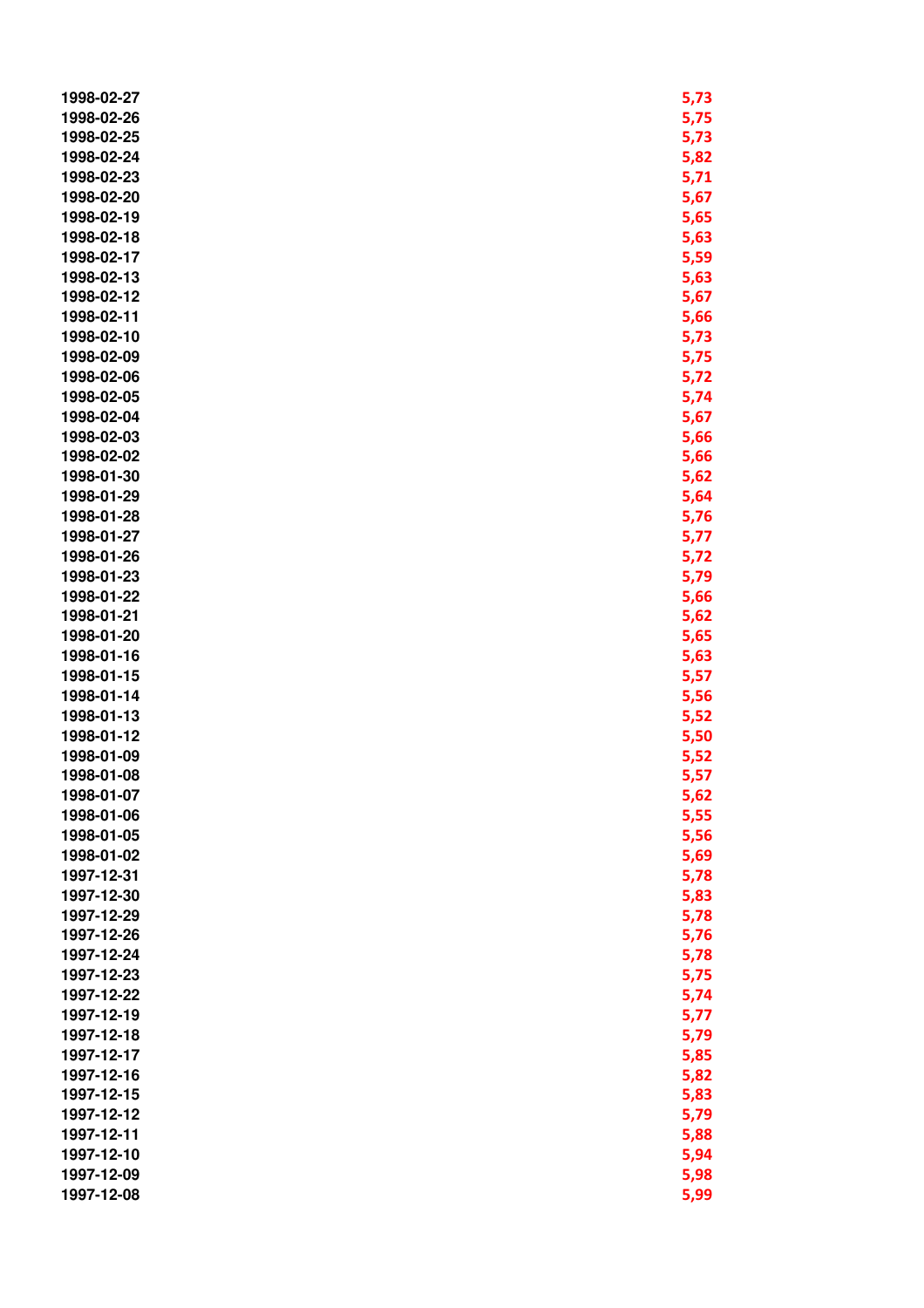| 1997-12-05 | 5,94 |
|------------|------|
| 1997-12-04 | 5,88 |
| 1997-12-03 | 5,87 |
| 1997-12-02 | 5,90 |
| 1997-12-01 | 5,91 |
| 1997-11-28 | 5,89 |
| 1997-11-26 | 5,90 |
| 1997-11-25 | 5,90 |
| 1997-11-24 | 5,91 |
| 1997-11-21 |      |
|            | 5,88 |
| 1997-11-20 | 5,89 |
| 1997-11-19 | 5,87 |
| 1997-11-18 | 5,92 |
| 1997-11-17 | 5,92 |
| 1997-11-14 | 5,94 |
| 1997-11-13 | 5,95 |
| 1997-11-12 | 5,97 |
| 1997-11-10 | 5,98 |
| 1997-11-07 | 5,98 |
| 1997-11-06 | 5,98 |
| 1997-11-05 | 6,03 |
| 1997-11-04 | 6,04 |
| 1997-11-03 | 6,01 |
| 1997-10-31 | 5,94 |
| 1997-10-30 | 5,95 |
| 1997-10-29 | 6,01 |
| 1997-10-28 | 6,08 |
| 1997-10-27 | 6,03 |
| 1997-10-24 | 6,11 |
| 1997-10-23 | 6,14 |
| 1997-10-22 | 6,23 |
| 1997-10-21 | 6,24 |
| 1997-10-20 | 6,25 |
| 1997-10-17 | 6,27 |
| 1997-10-16 | 6,21 |
| 1997-10-15 | 6,21 |
| 1997-10-14 | 6,18 |
| 1997-10-10 | 6,26 |
| 1997-10-09 | 6,19 |
| 1997-10-08 | 6,18 |
| 1997-10-07 | 6,04 |
| 1997-10-06 |      |
| 1997-10-03 | 6,07 |
|            | 6,11 |
| 1997-10-02 | 6,11 |
| 1997-10-01 | 6,14 |
| 1997-09-30 | 6,22 |
| 1997-09-29 | 6,20 |
| 1997-09-26 | 6,18 |
| 1997-09-25 | 6,23 |
| 1997-09-24 | 6,14 |
| 1997-09-23 | 6,19 |
| 1997-09-22 | 6,16 |
| 1997-09-19 | 6,19 |
| 1997-09-18 | 6,20 |
| 1997-09-17 | 6,20 |
| 1997-09-16 | 6,20 |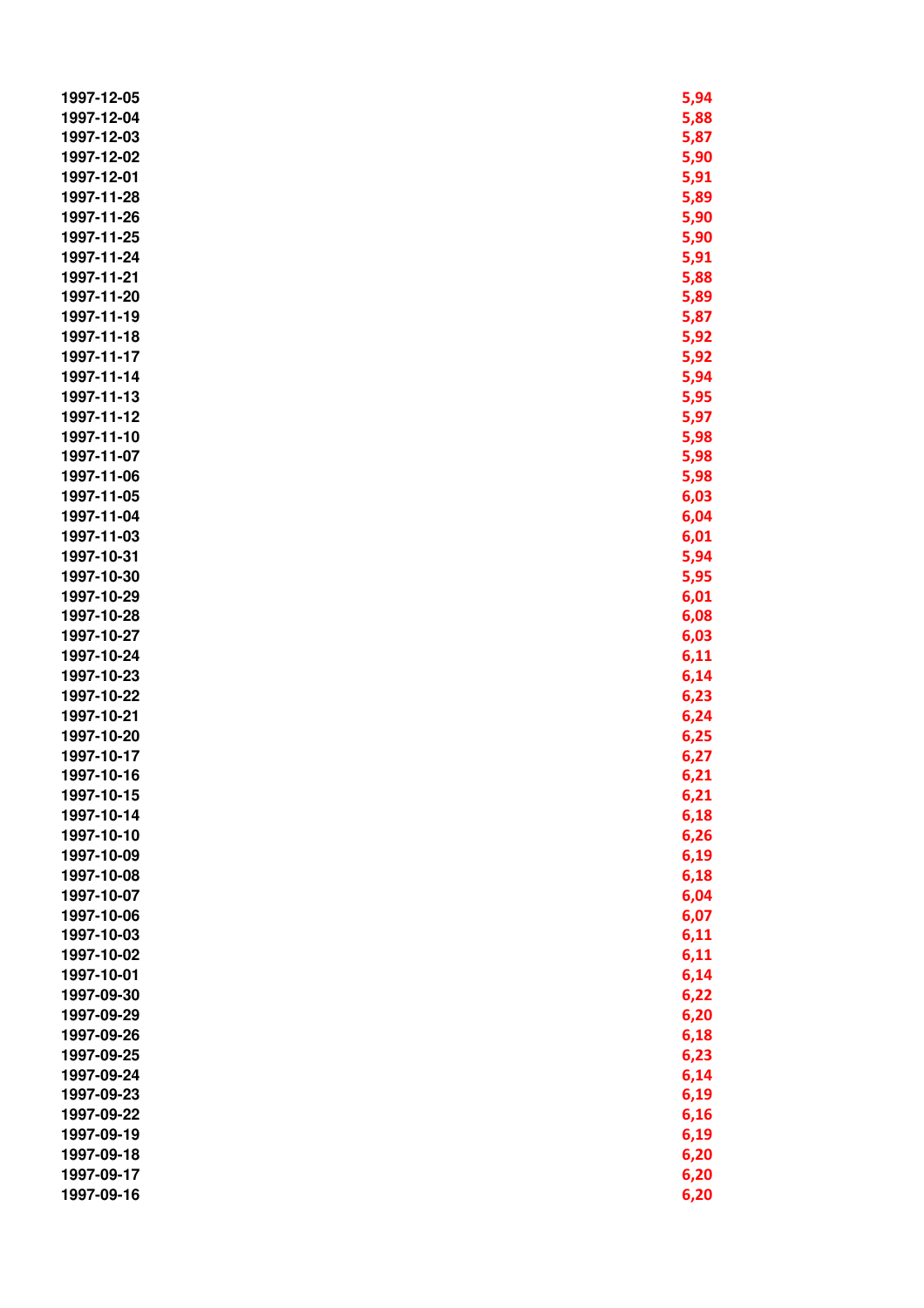| 1997-09-15               | 6,39         |
|--------------------------|--------------|
| 1997-09-12               | 6,40         |
| 1997-09-11               | 6,49         |
| 1997-09-10               | 6,47         |
| 1997-09-09               | 6,44         |
| 1997-09-08               | 6,43         |
| 1997-09-05               | 6,47         |
| 1997-09-04               | 6,43         |
| 1997-09-03               | 6,42         |
| 1997-09-02               | 6,39         |
| 1997-08-29               | 6,43         |
| 1997-08-28               | 6,38         |
| 1997-08-27               | 6,47         |
| 1997-08-26               | 6,48         |
| 1997-08-25               | 6,48         |
| 1997-08-22               | 6,47         |
| 1997-08-21               | 6,39         |
| 1997-08-20               | 6,33         |
| 1997-08-19               | 6,31         |
| 1997-08-18               | 6,32         |
| 1997-08-15               | 6,37         |
| 1997-08-14               | 6,37         |
| 1997-08-13               | 6,45         |
| 1997-08-12               | 6,48         |
| 1997-08-11               | 6,45         |
| 1997-08-08               | 6,45         |
| 1997-08-07               | 6,27         |
| 1997-08-06               | 6,26         |
| 1997-08-05               | 6,28         |
| 1997-08-04               | 6,27         |
| 1997-08-01               | 6,25         |
| 1997-07-31               | 6,08         |
| 1997-07-30               | 6,11         |
| 1997-07-29               | 6,15         |
| 1997-07-28               | 6,21         |
| 1997-07-25               |              |
| 1997-07-24               | 6,23<br>6,21 |
| 1997-07-23               | 6,20         |
| 1997-07-22               | 6,21         |
| 1997-07-21               | 6,32         |
| 1997-07-18               | 6,30         |
| 1997-07-17               | 6,25         |
| 1997-07-16               | 6,25         |
| 1997-07-15               |              |
| 1997-07-14               | 6,31<br>6,31 |
| 1997-07-11               |              |
| 1997-07-10               | 6,29         |
|                          | 6,32         |
| 1997-07-09<br>1997-07-08 | 6,31         |
| 1997-07-07               | 6,34         |
|                          | 6,33         |
| 1997-07-03               | 6,37         |
| 1997-07-02<br>1997-07-01 | 6,48         |
| 1997-06-30               | 6,51         |
| 1997-06-27               | 6,57         |
| 1997-06-26               | 6,56         |
|                          | 6,56         |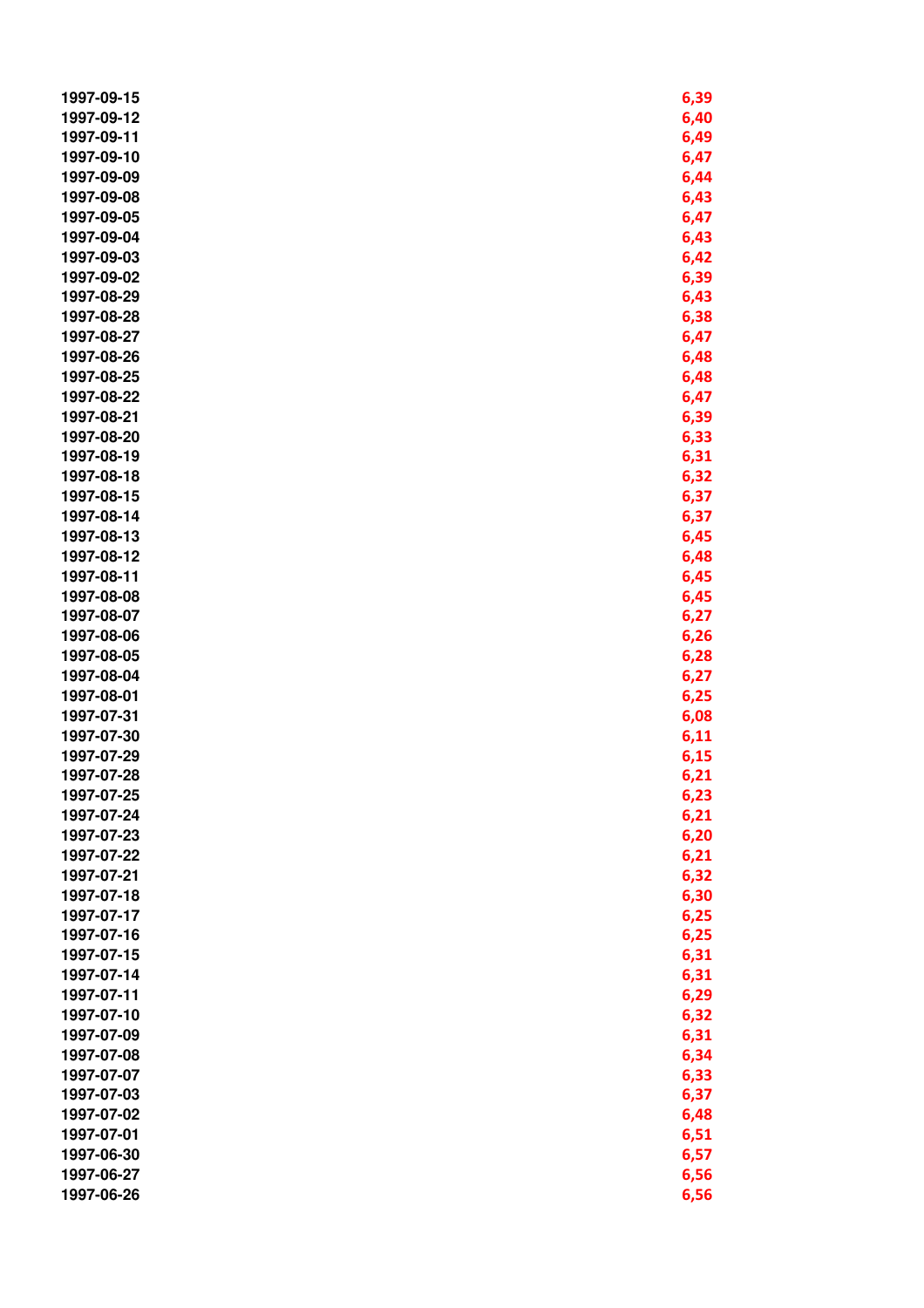| 1997-06-25 | 6,51         |
|------------|--------------|
| 1997-06-24 | 6,47         |
| 1997-06-23 | 6,46         |
| 1997-06-20 | 6,43         |
| 1997-06-19 | 6,46         |
| 1997-06-18 | 6,46         |
| 1997-06-17 | 6,49         |
| 1997-06-16 | 6,46         |
| 1997-06-13 | 6,49         |
| 1997-06-12 | 6,54         |
| 1997-06-11 | 6,61         |
| 1997-06-10 | 6,61         |
| 1997-06-09 | 6,59         |
| 1997-06-06 | 6,53         |
| 1997-06-05 | 6,65         |
| 1997-06-04 | 6,66         |
| 1997-06-03 | 6,67         |
| 1997-06-02 | 6,70         |
| 1997-05-30 | 6,71         |
| 1997-05-29 | 6,78         |
| 1997-05-28 | 6,82         |
| 1997-05-27 | 6,82         |
| 1997-05-23 | 6,73         |
| 1997-05-22 | 6,79         |
| 1997-05-21 | 6,77         |
| 1997-05-20 | 6,72         |
| 1997-05-19 | 6,72         |
| 1997-05-16 | 6,73         |
| 1997-05-15 | 6,70         |
| 1997-05-14 | 6,71         |
| 1997-05-13 | 6,73         |
| 1997-05-12 | 6,68         |
| 1997-05-09 | 6,69         |
| 1997-05-08 | 6,74         |
| 1997-05-07 | 6,78         |
| 1997-05-06 |              |
| 1997-05-05 | 6,70<br>6,70 |
| 1997-05-02 | 6,72         |
| 1997-05-01 | 6,75         |
| 1997-04-30 | 6,76         |
| 1997-04-29 | 6,82         |
| 1997-04-28 | 6,95         |
| 1997-04-25 | 6,98         |
| 1997-04-24 |              |
| 1997-04-23 | 6,97<br>6,93 |
| 1997-04-22 | 6,88         |
| 1997-04-21 |              |
| 1997-04-18 | 6,91<br>6,87 |
| 1997-04-17 | 6,89         |
| 1997-04-16 |              |
| 1997-04-15 | 6,93         |
| 1997-04-14 | 6,91         |
| 1997-04-11 | 7,01         |
| 1997-04-10 | 7,02         |
| 1997-04-09 | 6,94         |
| 1997-04-08 | 6,94         |
|            | 6,94         |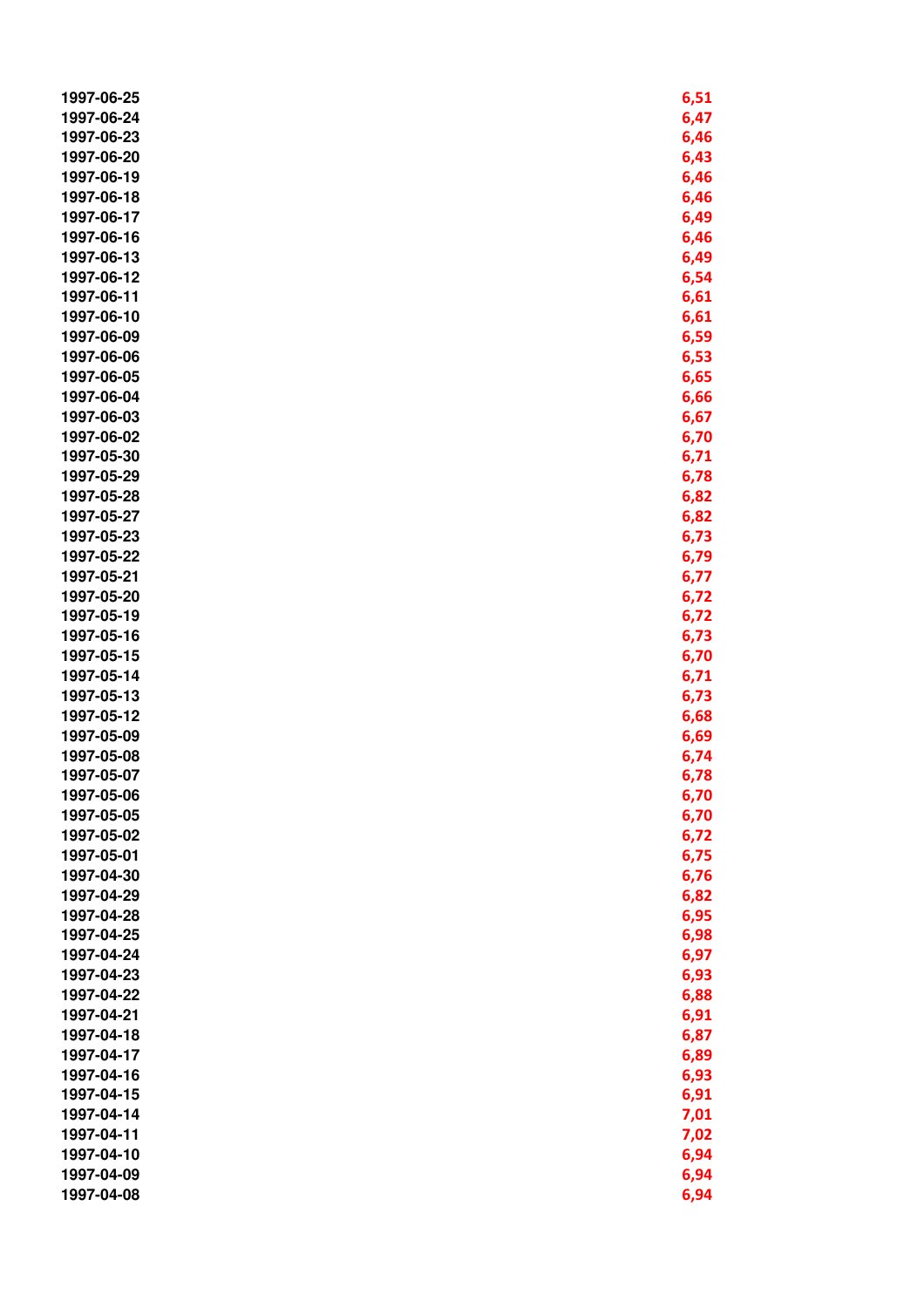| 1997-04-07 | 6,91         |
|------------|--------------|
| 1997-04-04 | 6,97         |
| 1997-04-03 | 6,91         |
| 1997-04-02 | 6,92         |
| 1997-04-01 | 6,94         |
| 1997-03-31 | 6,96         |
| 1997-03-27 | 6,94         |
| 1997-03-26 | 6,82         |
| 1997-03-25 | 6,77         |
| 1997-03-24 | 6,75         |
| 1997-03-21 | 6,78         |
| 1997-03-20 | 6,78         |
| 1997-03-19 | 6,79         |
| 1997-03-18 | 6,77         |
| 1997-03-17 | 6,77         |
| 1997-03-14 | 6,76         |
| 1997-03-13 | 6,78         |
| 1997-03-12 | 6,67         |
| 1997-03-11 | 6,64         |
| 1997-03-10 | 6,63         |
| 1997-03-07 | 6,63         |
| 1997-03-06 | 6,68         |
| 1997-03-05 |              |
| 1997-03-04 | 6,65<br>6,65 |
| 1997-03-03 | 6,62         |
| 1997-02-28 | 6,59         |
| 1997-02-27 | 6,60         |
| 1997-02-26 | 6,59         |
| 1997-02-25 | 6,43         |
| 1997-02-24 | 6,43         |
| 1997-02-21 | 6,40         |
| 1997-02-20 | 6,42         |
| 1997-02-19 | 6,34         |
| 1997-02-18 | 6,32         |
| 1997-02-14 | 6,30         |
| 1997-02-13 | 6,36         |
| 1997-02-11 | 6,44         |
| 1997-02-10 | 6,44         |
| 1997-02-07 | 6,45         |
| 1997-02-06 | 6,50         |
| 1997-02-05 | 6,49         |
| 1997-02-04 | 6,46         |
| 1997-02-03 | 6,48         |
| 1997-01-31 | 6,53         |
| 1997-01-30 | 6,62         |
| 1997-01-29 | 6,64         |
| 1997-01-28 | 6,65         |
| 1997-01-27 | 6,70         |
| 1997-01-24 | 6,65         |
| 1997-01-23 | 6,60         |
| 1997-01-22 | 6,57         |
| 1997-01-21 | 6,52         |
| 1997-01-17 | 6,57         |
| 1997-01-16 | 6,59         |
| 1997-01-15 | 6,54         |
| 1997-01-14 | 6,53         |
|            |              |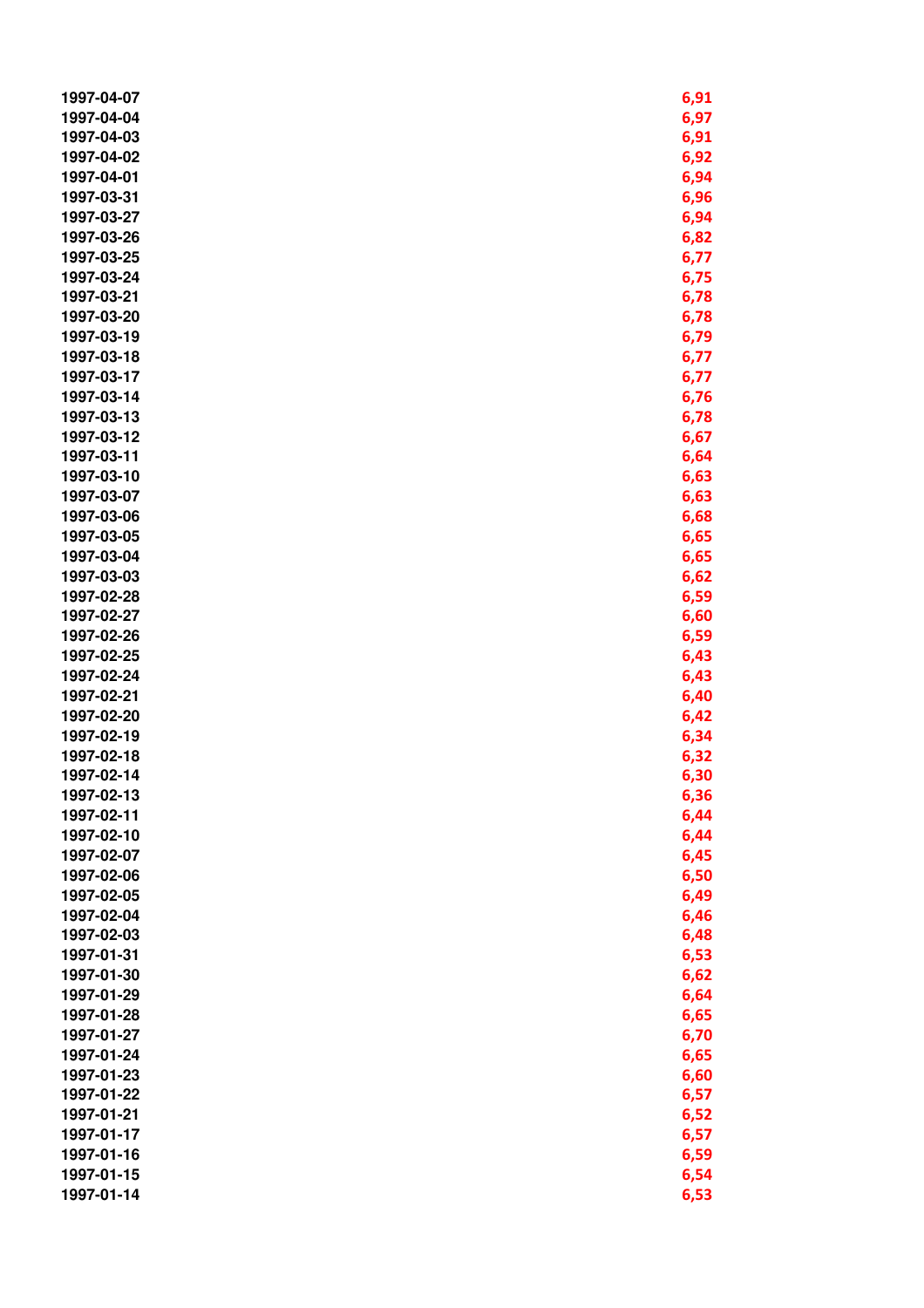| 1997-01-13 | 6,63 |
|------------|------|
| 1997-01-10 | 6,63 |
| 1997-01-09 | 6,52 |
| 1997-01-08 | 6,61 |
| 1997-01-07 | 6,58 |
| 1997-01-06 | 6,56 |
| 1997-01-03 | 6,53 |
| 1997-01-02 | 6,56 |
| 1996-12-31 | 6,44 |
| 1996-12-30 | 6,32 |
| 1996-12-27 |      |
| 1996-12-26 | 6,31 |
|            | 6,36 |
| 1996-12-24 | 6,36 |
| 1996-12-23 | 6,35 |
| 1996-12-20 | 6,36 |
| 1996-12-19 | 6,37 |
| 1996-12-18 | 6,48 |
| 1996-12-17 | 6,45 |
| 1996-12-16 | 6,43 |
| 1996-12-13 | 6,38 |
| 1996-12-12 | 6,44 |
| 1996-12-11 | 6,42 |
| 1996-12-10 | 6,26 |
| 1996-12-09 | 6,27 |
| 1996-12-06 | 6,31 |
| 1996-12-05 | 6,28 |
| 1996-12-04 | 6,15 |
| 1996-12-03 | 6,10 |
| 1996-12-02 | 6,11 |
| 1996-11-29 | 6,10 |
| 1996-11-27 | 6,19 |
| 1996-11-26 | 6,18 |
| 1996-11-25 | 6,17 |
| 1996-11-22 | 6,19 |
| 1996-11-21 | 6,18 |
| 1996-11-20 | 6,17 |
| 1996-11-19 | 6,21 |
| 1996-11-18 | 6,25 |
| 1996-11-15 | 6,24 |
| 1996-11-14 | 6,43 |
| 1996-11-13 | 6,24 |
| 1996-11-12 | 6,23 |
| 1996-11-08 | 6,30 |
| 1996-11-07 | 6,26 |
| 1996-11-06 | 6,33 |
| 1996-11-05 | 6,32 |
| 1996-11-04 | 6,39 |
| 1996-11-01 | 6,42 |
| 1996-10-31 | 6,41 |
| 1996-10-30 | 6,44 |
| 1996-10-29 | 6,44 |
| 1996-10-28 | 6,58 |
| 1996-10-25 | 6,57 |
| 1996-10-24 | 6,60 |
|            |      |
| 1996-10-23 | 6,59 |
| 1996-10-22 | 6,60 |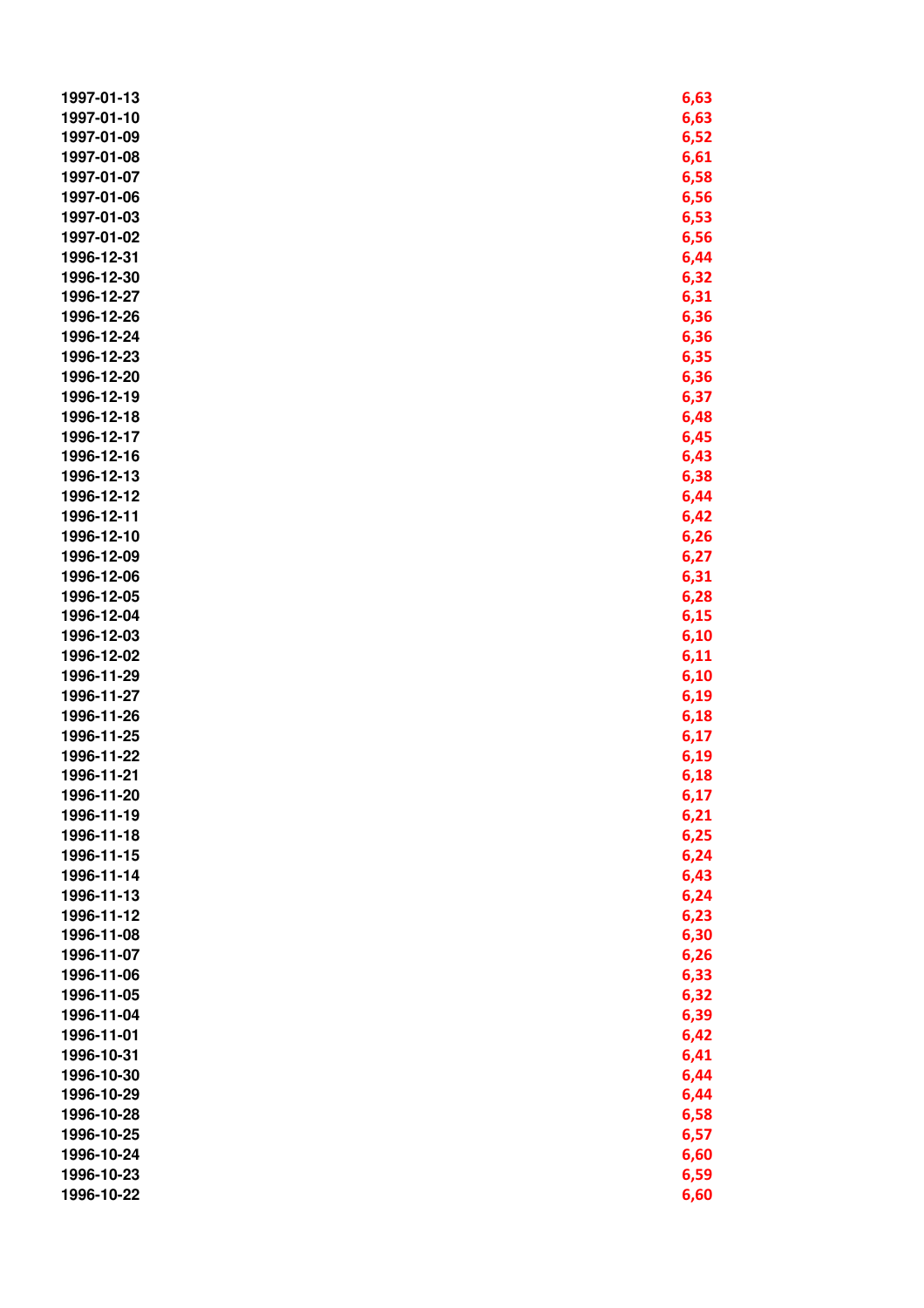| 1996-10-21               | 6,56         |
|--------------------------|--------------|
| 1996-10-18               | 6,54         |
| 1996-10-17               | 6,55         |
| 1996-10-16               | 6,62         |
| 1996-10-15               | 6,61         |
| 1996-10-11               | 6,61         |
| 1996-10-10               | 6,68         |
| 1996-10-09               | 6,62         |
| 1996-10-08               | 6,58         |
| 1996-10-07               | 6,57         |
| 1996-10-04               | 6,53         |
| 1996-10-03               | 6,66         |
| 1996-10-02               | 6,65         |
| 1996-10-01               | 6,69         |
| 1996-09-30               | 6,75         |
| 1996-09-27               | 6,73         |
| 1996-09-26               | 6,69         |
| 1996-09-25               | 6,74         |
| 1996-09-24               | 6,82         |
| 1996-09-23               | 6,87         |
| 1996-09-20               | 6,89         |
| 1996-09-19               | 6,87         |
| 1996-09-18               | 6,87         |
| 1996-09-17               | 6,85         |
| 1996-09-16               | 6,79         |
| 1996-09-13               | 6,80         |
| 1996-09-12               | 6,93         |
| 1996-09-11               | 6,98         |
| 1996-09-10               | 6,99         |
| 1996-09-09               | 6,94         |
| 1996-09-06               | 6,99         |
| 1996-09-05               | 7,02         |
| 1996-09-04               | 6,97         |
| 1996-09-03               | 6,94         |
| 1996-08-30               | 6,99         |
| 1996-08-29               | 6,88         |
| 1996-08-28               | 6,83         |
| 1996-08-27               | 6,81         |
| 1996-08-23               | 6,73         |
| 1996-08-22               | 6,65         |
| 1996-08-21               | 6,63         |
| 1996-08-20               | 6,60         |
| 1996-08-19               | 6,61         |
| 1996-08-16               |              |
| 1996-08-15               | 6,57<br>6,63 |
| 1996-08-14               |              |
|                          | 6,59         |
| 1996-08-13<br>1996-08-12 | 6,58         |
| 1996-08-09               | 6,51         |
| 1996-08-08               | 6,50         |
|                          | 6,56         |
| 1996-08-07               | 6,54         |
| 1996-08-06               | 6,55         |
| 1996-08-05               | 6,53         |
| 1996-08-02               | 6,53         |
| 1996-08-01               | 6,66         |
| 1996-07-31               | 6,80         |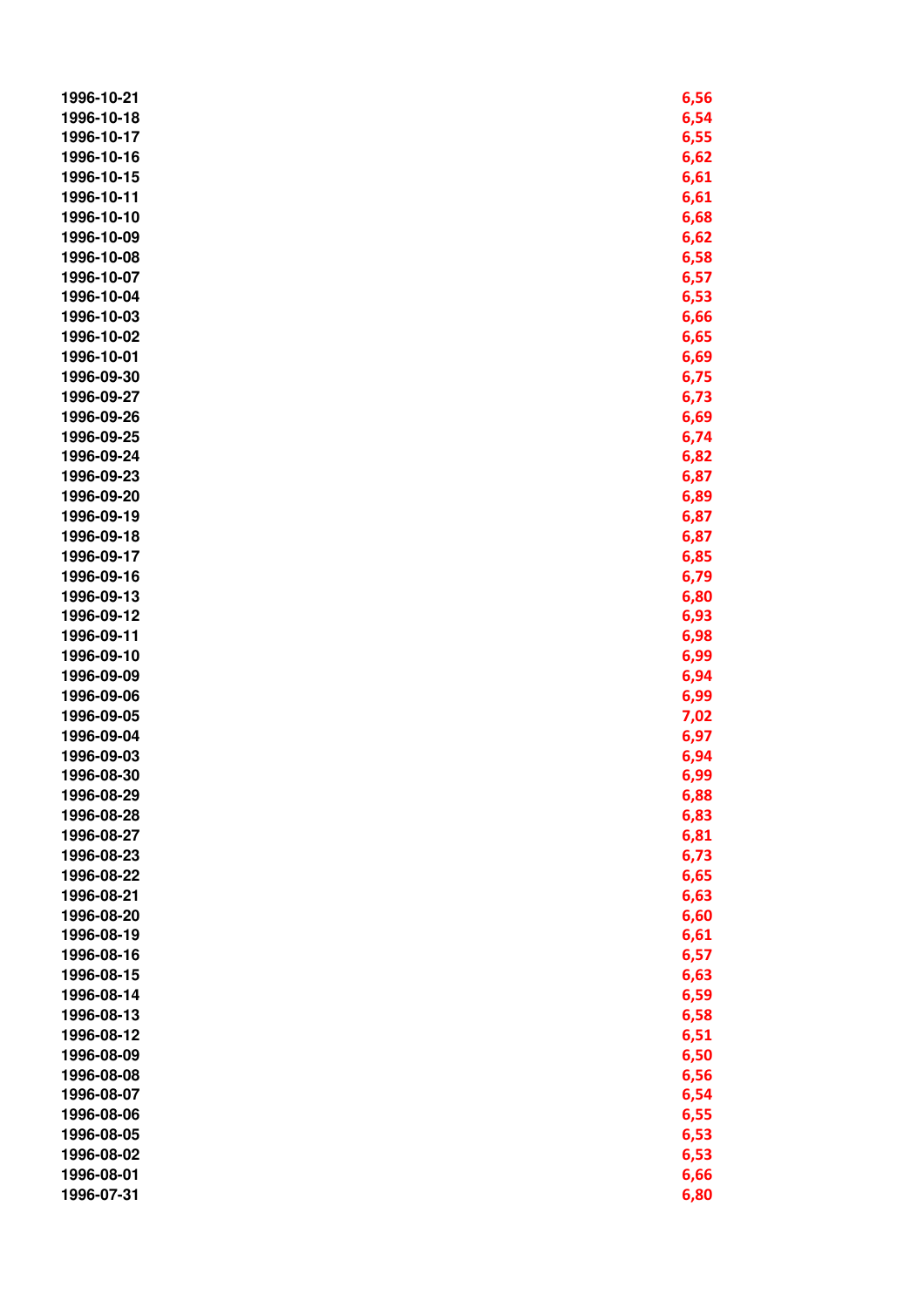| 1996-07-30 | 6,87 |
|------------|------|
| 1996-07-29 | 6,91 |
| 1996-07-26 | 6,84 |
| 1996-07-25 | 6,86 |
| 1996-07-24 | 6,86 |
| 1996-07-23 | 6,81 |
| 1996-07-22 | 6,84 |
| 1996-07-19 | 6,80 |
| 1996-07-18 | 6,73 |
| 1996-07-17 | 6,85 |
| 1996-07-16 | 6,88 |
| 1996-07-15 | 6,90 |
| 1996-07-12 | 6,88 |
| 1996-07-11 | 6,94 |
| 1996-07-10 | 6,96 |
| 1996-07-09 | 7,01 |
| 1996-07-08 | 7,06 |
| 1996-07-05 |      |
|            | 7,05 |
| 1996-07-03 | 6,78 |
| 1996-07-02 | 6,77 |
| 1996-07-01 | 6,73 |
| 1996-06-28 | 6,75 |
| 1996-06-27 | 6,85 |
| 1996-06-26 | 6,91 |
| 1996-06-25 | 6,93 |
| 1996-06-24 | 6,97 |
| 1996-06-21 | 6,99 |
| 1996-06-20 | 7,00 |
| 1996-06-19 | 7,00 |
| 1996-06-18 | 6,98 |
| 1996-06-17 | 6,95 |
| 1996-06-14 | 6,99 |
| 1996-06-13 | 7,06 |
| 1996-06-12 | 7,10 |
| 1996-06-11 | 7,05 |
| 1996-06-10 | 7,00 |
| 1996-06-07 | 6,96 |
| 1996-06-06 | 6,80 |
| 1996-06-05 | 6,86 |
| 1996-06-04 | 6,90 |
| 1996-06-03 | 6,91 |
| 1996-05-31 | 6,89 |
| 1996-05-30 | 6,81 |
| 1996-05-29 | 6,80 |
| 1996-05-28 | 6,72 |
| 1996-05-24 | 6,72 |
| 1996-05-23 | 6,75 |
| 1996-05-22 | 6,70 |
| 1996-05-21 | 6,74 |
| 1996-05-20 | 6,71 |
| 1996-05-17 | 6,73 |
| 1996-05-16 | 6,79 |
| 1996-05-15 | 6,73 |
| 1996-05-14 |      |
|            | 6,75 |
| 1996-05-13 | 6,79 |
| 1996-05-10 | 6,84 |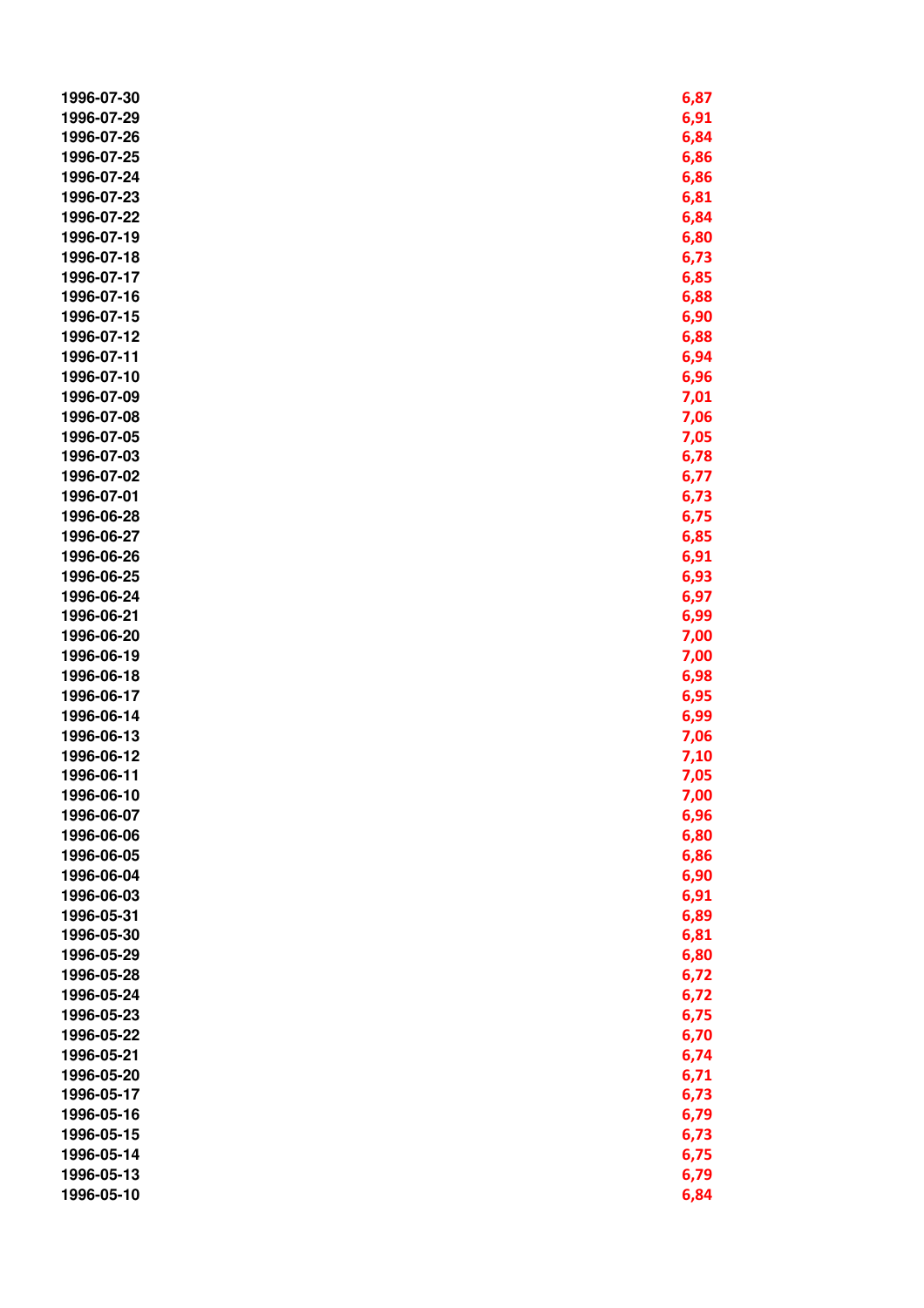| 1996-05-09               | 6,94         |
|--------------------------|--------------|
| 1996-05-08               | 6,91         |
| 1996-05-07               | 6,99         |
| 1996-05-06               | 6,97         |
| 1996-05-03               | 7,00         |
| 1996-05-02               | 6,93         |
| 1996-05-01               | 6,78         |
| 1996-04-30               | 6,75         |
| 1996-04-29               | 6,68         |
| 1996-04-26               | 6,63         |
| 1996-04-25               | 6,66         |
| 1996-04-24               | 6,67         |
| 1996-04-23               | 6,64         |
| 1996-04-22               | 6,62         |
| 1996-04-19               | 6,70         |
| 1996-04-18               | 6,72         |
| 1996-04-17               | 6,68         |
| 1996-04-16               | 6,64         |
| 1996-04-15               | 6,65         |
| 1996-04-12               | 6,71         |
| 1996-04-11               | 6,82         |
| 1996-04-10               | 6,78         |
| 1996-04-09               | 6,72         |
| 1996-04-08               | 6,75         |
| 1996-04-05               | 6,71         |
| 1996-04-04               | 6,49         |
| 1996-04-03               | 6,42         |
| 1996-04-02               | 6,40         |
| 1996-04-01               | 6,45         |
| 1996-03-29               | 6,49         |
| 1996-03-28               | 6,55         |
| 1996-03-27               | 6,47         |
| 1996-03-26               | 6,38         |
| 1996-03-25               | 6,39         |
| 1996-03-22               | 6,47         |
| 1996-03-21               | 6,44         |
| 1996-03-20               | 6,49         |
| 1996-03-19               | 6,53         |
| 1996-03-18               | 6,53         |
| 1996-03-15               | 6,57         |
| 1996-03-14               | 6,53         |
| 1996-03-13               | 6,51         |
| 1996-03-12               | 6,49         |
| 1996-03-11               |              |
| 1996-03-08               | 6,46<br>6,52 |
| 1996-03-07               |              |
|                          | 6,21         |
| 1996-03-06<br>1996-03-05 | 6,19<br>6,11 |
| 1996-03-04               | 6,07         |
| 1996-03-01               |              |
| 1996-02-29               | 6,13         |
| 1996-02-28               | 6,24         |
| 1996-02-27               | 6,23         |
| 1996-02-26               | 6,19         |
| 1996-02-23               | 6,17         |
|                          | 6,14         |
| 1996-02-22               | 6,08         |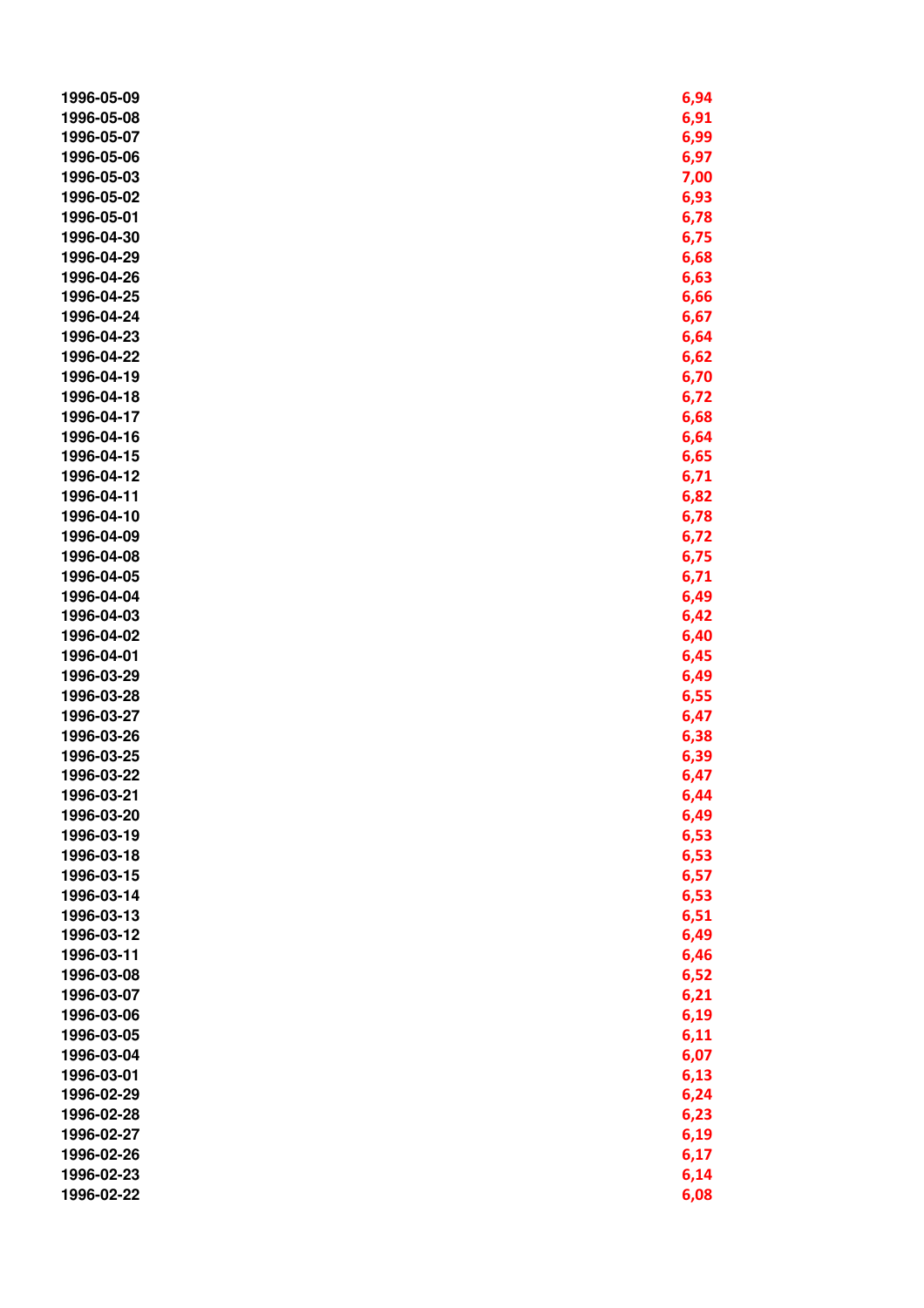| 1996-02-21 | 6,13 |
|------------|------|
| 1996-02-20 | 6,12 |
| 1996-02-16 | 5,90 |
| 1996-02-15 | 5,85 |
| 1996-02-14 | 5,77 |
| 1996-02-13 | 5,72 |
| 1996-02-12 | 5,75 |
| 1996-02-09 | 5,81 |
| 1996-02-08 | 5,81 |
| 1996-02-07 | 5,81 |
| 1996-02-06 | 5,79 |
| 1996-02-05 | 5,82 |
| 1996-02-02 | 5,79 |
| 1996-02-01 | 5,74 |
| 1996-01-31 | 5,72 |
| 1996-01-30 | 5,75 |
| 1996-01-29 | 5,80 |
| 1996-01-26 | 5,77 |
| 1996-01-25 | 5,82 |
| 1996-01-24 | 5,73 |
| 1996-01-23 | 5,79 |
| 1996-01-22 | 5,74 |
| 1996-01-19 | 5,67 |
| 1996-01-18 | 5,66 |
| 1996-01-17 | 5,70 |
| 1996-01-16 | 5,79 |
| 1996-01-12 | 5,87 |
| 1996-01-11 | 5,88 |
| 1996-01-10 | 5,90 |
| 1996-01-09 | 5,78 |
| 1996-01-08 | 5,76 |
| 1996-01-05 | 5,78 |
| 1996-01-04 | 5,75 |
| 1996-01-03 | 5,69 |
| 1996-01-02 | 5,69 |
| 1995-12-29 | 5,68 |
| 1995-12-28 | 5,73 |
| 1995-12-27 | 5,76 |
| 1995-12-26 | 5,79 |
| 1995-12-22 | 5,79 |
| 1995-12-21 | 5,85 |
| 1995-12-20 | 5,84 |
| 1995-12-19 | 5,88 |
| 1995-12-18 | 5,95 |
| 1995-12-15 | 5,84 |
| 1995-12-14 | 5,83 |
| 1995-12-13 | 5,82 |
| 1995-12-12 | 5,81 |
| 1995-12-11 | 5,79 |
| 1995-12-08 | 5,82 |
| 1995-12-07 | 5,80 |
| 1995-12-06 | 5,76 |
| 1995-12-05 | 5,75 |
| 1995-12-04 | 5,73 |
| 1995-12-01 | 5,82 |
| 1995-11-30 | 5,86 |
|            |      |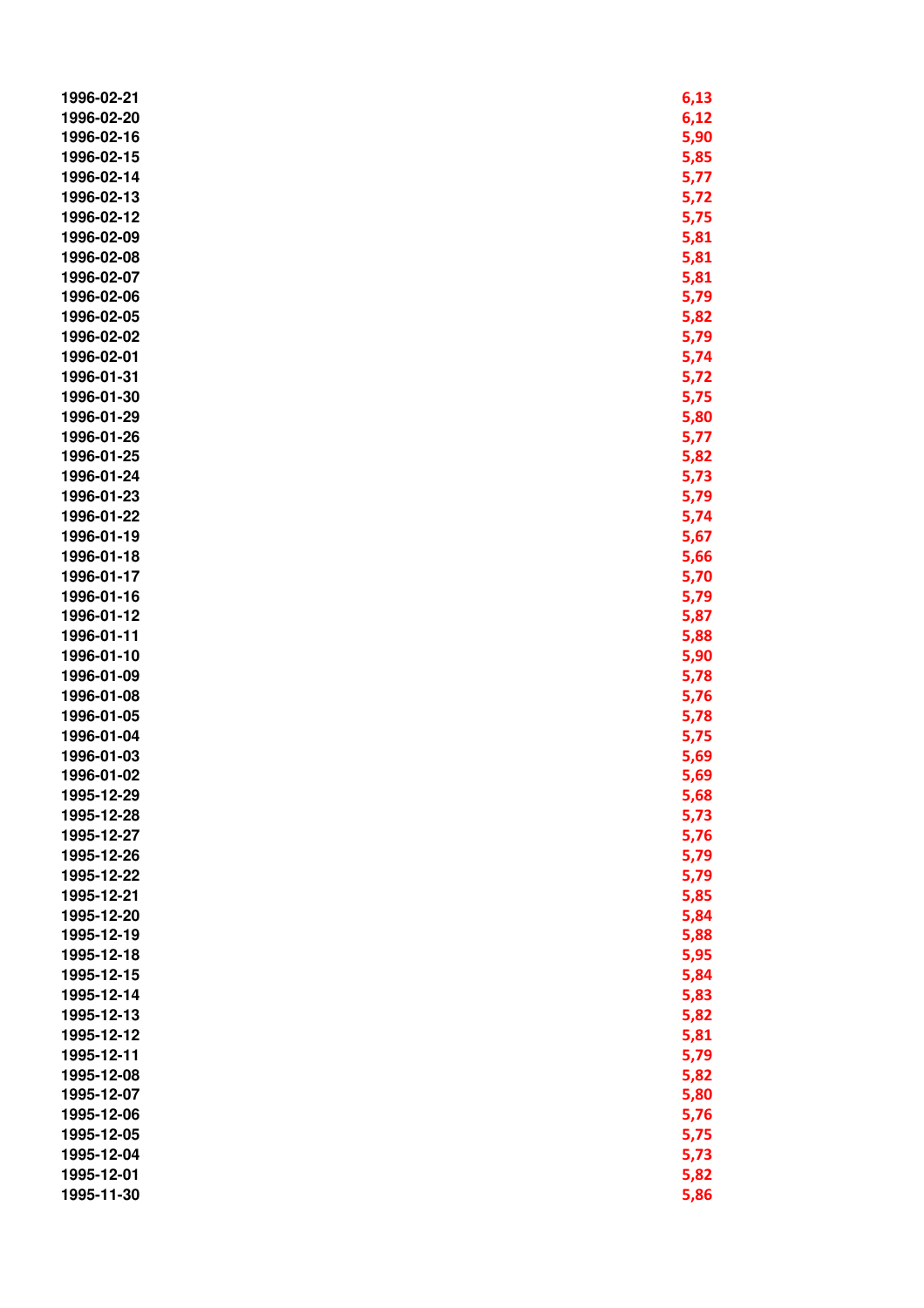| 1995-11-29 | 5,94         |
|------------|--------------|
| 1995-11-28 | 5,98         |
| 1995-11-27 | 5,98         |
| 1995-11-24 | 6,02         |
| 1995-11-22 | 6,03         |
| 1995-11-21 | 6,03         |
| 1995-11-20 | 5,99         |
| 1995-11-17 | 5,98         |
| 1995-11-16 | 5,98         |
| 1995-11-15 | 6,06         |
| 1995-11-14 | 6,03         |
| 1995-11-13 | 6,03         |
| 1995-11-10 | 6,07         |
| 1995-11-09 | 6,03         |
| 1995-11-08 | 5,97         |
| 1995-11-07 | 6,04         |
| 1995-11-06 | 6,01         |
| 1995-11-03 | 5,99         |
| 1995-11-02 | 5,98         |
| 1995-11-01 | 6,04         |
| 1995-10-31 | 6,09         |
| 1995-10-30 | 6,10         |
| 1995-10-27 | 6,08         |
| 1995-10-26 | 6,11         |
| 1995-10-25 | 6,05         |
| 1995-10-24 | 6,05         |
| 1995-10-23 |              |
| 1995-10-20 | 6,12<br>6,11 |
| 1995-10-19 | 6,04         |
| 1995-10-18 | 6,05         |
| 1995-10-17 | 6,02         |
| 1995-10-16 | 6,04         |
| 1995-10-13 | 6,01         |
| 1995-10-12 | 6,13         |
| 1995-10-11 | 6,17         |
| 1995-10-10 | 6,16         |
| 1995-10-06 | 6,15         |
| 1995-10-05 | 6,17         |
| 1995-10-04 | 6,20         |
| 1995-10-03 | 6,22         |
| 1995-10-02 | 6,26         |
| 1995-09-29 | 6,25         |
| 1995-09-28 | 6,37         |
| 1995-09-27 |              |
| 1995-09-26 | 6,42<br>6,38 |
| 1995-09-25 | 6,36         |
| 1995-09-22 |              |
| 1995-09-21 | 6,36<br>6,33 |
| 1995-09-20 | 6,23         |
| 1995-09-19 | 6,27         |
| 1995-09-18 | 6,32         |
| 1995-09-15 | 6,24         |
| 1995-09-14 | 6,22         |
| 1995-09-13 | 6,30         |
| 1995-09-12 | 6,26         |
| 1995-09-11 | 6,34         |
|            |              |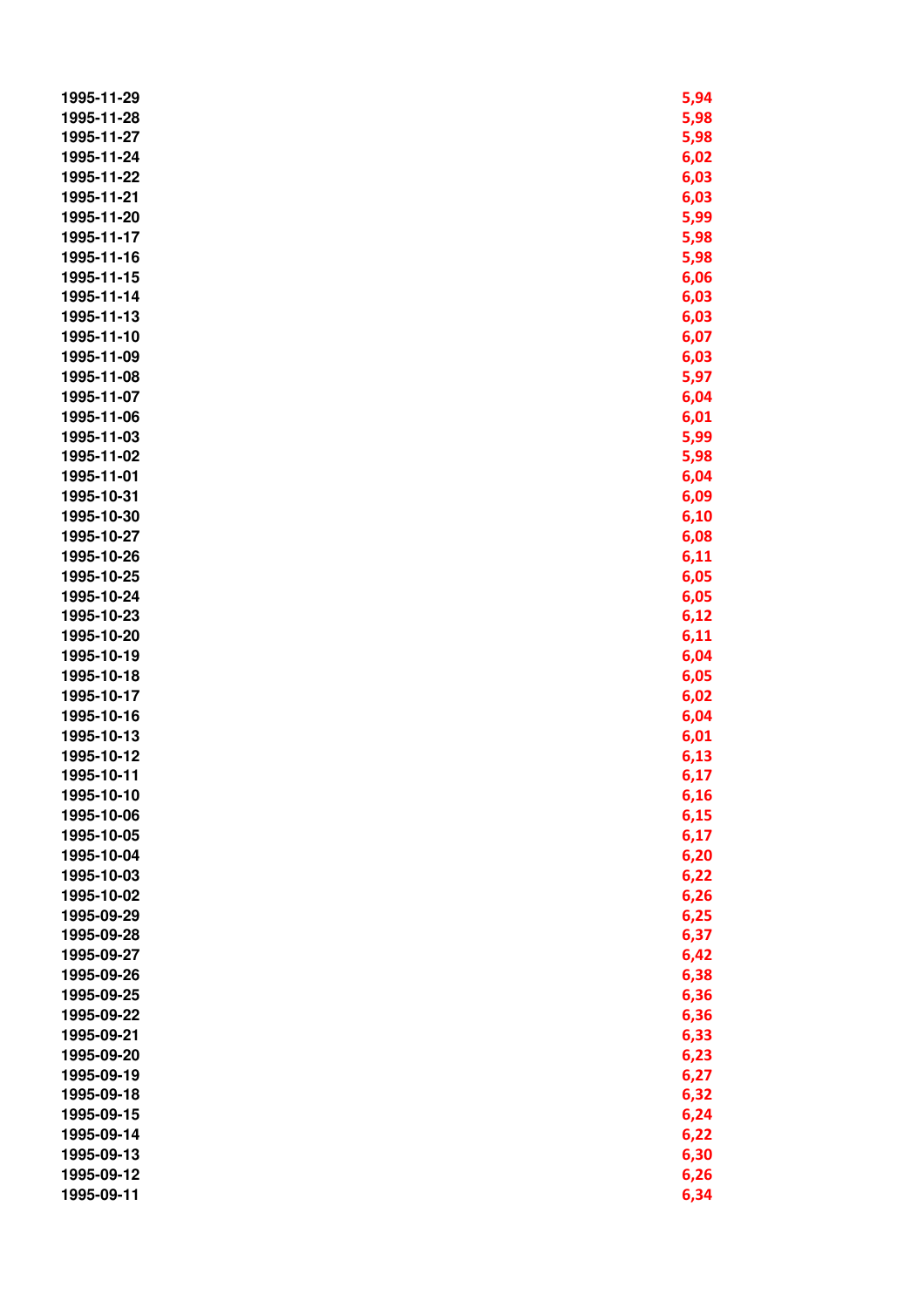| 1995-09-08 | 6,33 |
|------------|------|
| 1995-09-07 | 6,31 |
| 1995-09-06 | 6,28 |
| 1995-09-05 | 6,28 |
| 1995-09-01 | 6,31 |
| 1995-08-31 | 6,38 |
| 1995-08-30 | 6,43 |
| 1995-08-29 | 6,46 |
| 1995-08-28 | 6,45 |
| 1995-08-25 | 6,45 |
| 1995-08-24 | 6,59 |
| 1995-08-23 | 6,67 |
| 1995-08-22 | 6,66 |
| 1995-08-21 | 6,62 |
| 1995-08-18 | 6,66 |
| 1995-08-17 | 6,65 |
| 1995-08-16 | 6,63 |
| 1995-08-15 | 6,66 |
| 1995-08-14 | 6,70 |
| 1995-08-11 | 6,71 |
| 1995-08-10 | 6,62 |
| 1995-08-09 | 6,58 |
| 1995-08-08 | 6,56 |
| 1995-08-07 | 6,57 |
| 1995-08-04 | 6,58 |
| 1995-08-03 | 6,61 |
| 1995-08-02 | 6,53 |
| 1995-08-01 | 6,59 |
| 1995-07-31 | 6,54 |
| 1995-07-28 | 6,58 |
| 1995-07-27 | 6,54 |
| 1995-07-26 | 6,58 |
| 1995-07-25 | 6,51 |
| 1995-07-24 | 6,54 |
| 1995-07-21 | 6,62 |
| 1995-07-20 | 6,53 |
| 1995-07-19 | 6,54 |
| 1995-07-18 | 6,38 |
| 1995-07-17 | 6,33 |
| 1995-07-14 | 6,25 |
| 1995-07-13 | 6,20 |
| 1995-07-12 | 6,19 |
| 1995-07-11 | 6,19 |
| 1995-07-10 | 6,14 |
| 1995-07-07 | 6,14 |
| 1995-07-06 | 6,17 |
| 1995-07-05 | 6,28 |
| 1995-07-03 | 6,31 |
| 1995-06-30 | 6,31 |
| 1995-06-29 | 6,36 |
| 1995-06-28 | 6,21 |
| 1995-06-27 | 6,25 |
| 1995-06-26 | 6,22 |
| 1995-06-23 | 6,18 |
| 1995-06-22 | 6,14 |
| 1995-06-21 | 6,24 |
|            |      |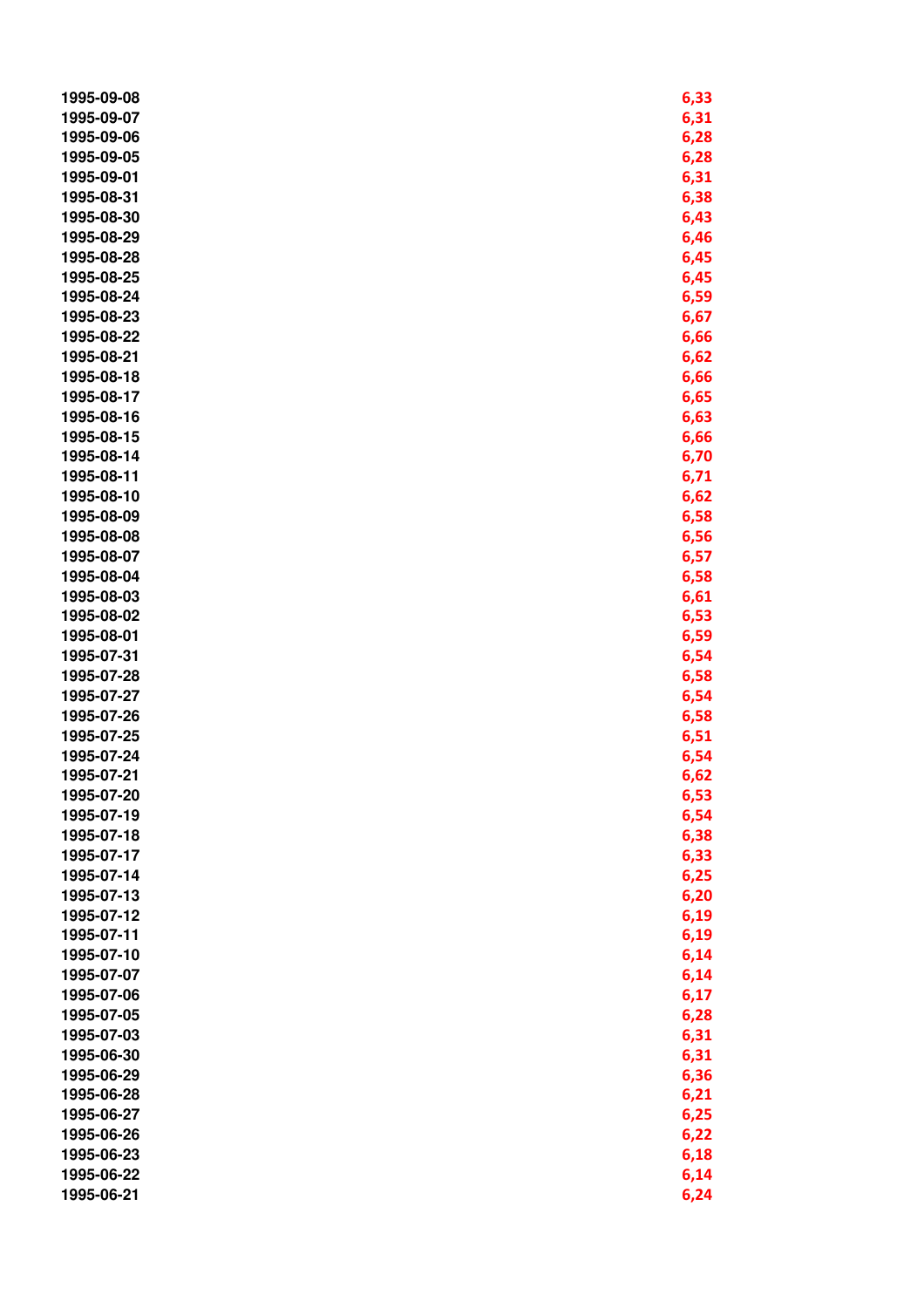| 1995-06-20 | 6,26         |
|------------|--------------|
| 1995-06-19 | 6,23         |
| 1995-06-16 | 6,31         |
| 1995-06-15 | 6,28         |
| 1995-06-14 | 6,25         |
| 1995-06-13 | 6,25         |
| 1995-06-12 | 6,46         |
| 1995-06-09 | 6,46         |
| 1995-06-08 | 6,30         |
| 1995-06-07 | 6,26         |
| 1995-06-06 | 6,20         |
| 1995-06-05 | 6,19         |
| 1995-06-02 | 6,20         |
| 1995-06-01 | 6,30         |
| 1995-05-31 | 6,40         |
| 1995-05-30 | 6,40         |
| 1995-05-26 | 6,49         |
| 1995-05-25 | 6,48         |
| 1995-05-24 | 6,48         |
| 1995-05-23 | 6,62         |
| 1995-05-22 | 6,67         |
| 1995-05-19 | 6,66         |
| 1995-05-18 | 6,66         |
| 1995-05-17 | 6,59         |
| 1995-05-16 | 6,60         |
| 1995-05-15 | 6,67         |
| 1995-05-12 | 6,73         |
| 1995-05-11 | 6,72         |
| 1995-05-10 | 6,71         |
| 1995-05-09 | 6,65         |
| 1995-05-08 | 6,74         |
| 1995-05-05 | 6,72         |
| 1995-05-04 | 6,87         |
| 1995-05-03 | 6,99         |
| 1995-05-02 | 7,07         |
| 1995-05-01 | 7,10         |
| 1995-04-28 | 7,09         |
| 1995-04-27 | 7,07         |
| 1995-04-26 | 7,05         |
| 1995-04-25 | 7,06         |
| 1995-04-24 | 7,05         |
| 1995-04-21 | 7,08         |
| 1995-04-20 | 7,09         |
| 1995-04-19 | 7,12         |
| 1995-04-18 | 7,13         |
| 1995-04-17 | 7,10         |
| 1995-04-13 | 7,09         |
| 1995-04-12 |              |
| 1995-04-11 | 7,13<br>7,15 |
| 1995-04-10 |              |
| 1995-04-07 | 7,18         |
| 1995-04-06 | 7,18         |
| 1995-04-05 | 7,15         |
| 1995-04-04 | 7,18         |
| 1995-04-03 | 7,16         |
|            | 7,21         |
| 1995-03-31 | 7,27         |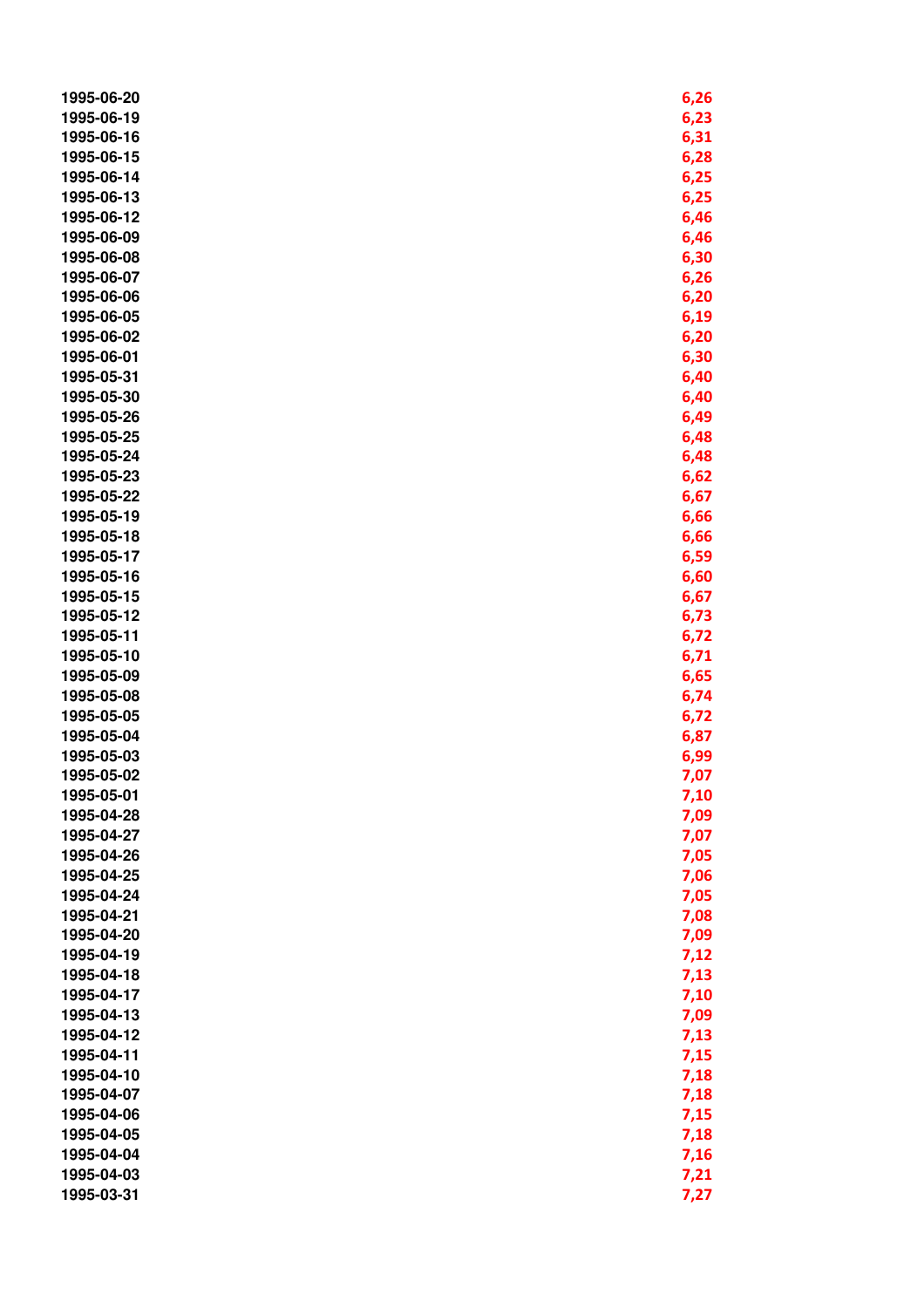| 1995-03-30 | 7,25 |
|------------|------|
| 1995-03-29 | 7,21 |
| 1995-03-28 | 7,20 |
| 1995-03-27 | 7,12 |
| 1995-03-24 | 7,18 |
| 1995-03-23 | 7,28 |
| 1995-03-22 | 7,28 |
| 1995-03-21 | 7,24 |
| 1995-03-17 | 7,17 |
| 1995-03-16 | 7,11 |
| 1995-03-15 | 7,13 |
| 1995-03-14 | 7,11 |
| 1995-03-13 | 7,22 |
| 1995-03-10 | 7,24 |
| 1995-03-09 | 7,33 |
| 1995-03-08 | 7,38 |
| 1995-03-07 | 7,47 |
| 1995-03-06 | 7,44 |
| 1995-03-03 | 7,41 |
| 1995-03-02 | 7,32 |
| 1995-03-01 | 7,27 |
| 1995-02-28 | 7,28 |
| 1995-02-27 | 7,31 |
| 1995-02-24 | 7,39 |
| 1995-02-23 | 7,39 |
| 1995-02-22 | 7,38 |
| 1995-02-21 | 7,45 |
| 1995-02-17 | 7,43 |
| 1995-02-16 | 7,42 |
| 1995-02-14 | 7,51 |
| 1995-02-13 | 7,57 |
| 1995-02-10 | 7,59 |
| 1995-02-09 | 7,52 |
| 1995-02-08 | 7,49 |
| 1995-02-07 | 7,48 |
| 1995-02-06 | 7,47 |
| 1995-02-03 | 7,45 |
| 1995-02-02 | 7,63 |
| 1995-02-01 | 7,62 |
| 1995-01-31 | 7,57 |
| 1995-01-30 | 7,62 |
| 1995-01-27 | 7,63 |
| 1995-01-26 | 7,72 |
| 1995-01-25 | 7,77 |
| 1995-01-24 | 7,85 |
| 1995-01-23 | 7,83 |
| 1995-01-20 | 7,78 |
| 1995-01-19 | 7,75 |
| 1995-01-18 | 7,72 |
| 1995-01-17 | 7,71 |
| 1995-01-13 | 7,67 |
| 1995-01-12 | 7,82 |
| 1995-01-11 | 7,80 |
| 1995-01-10 | 7,83 |
| 1995-01-09 | 7,87 |
| 1995-01-06 | 7,84 |
|            |      |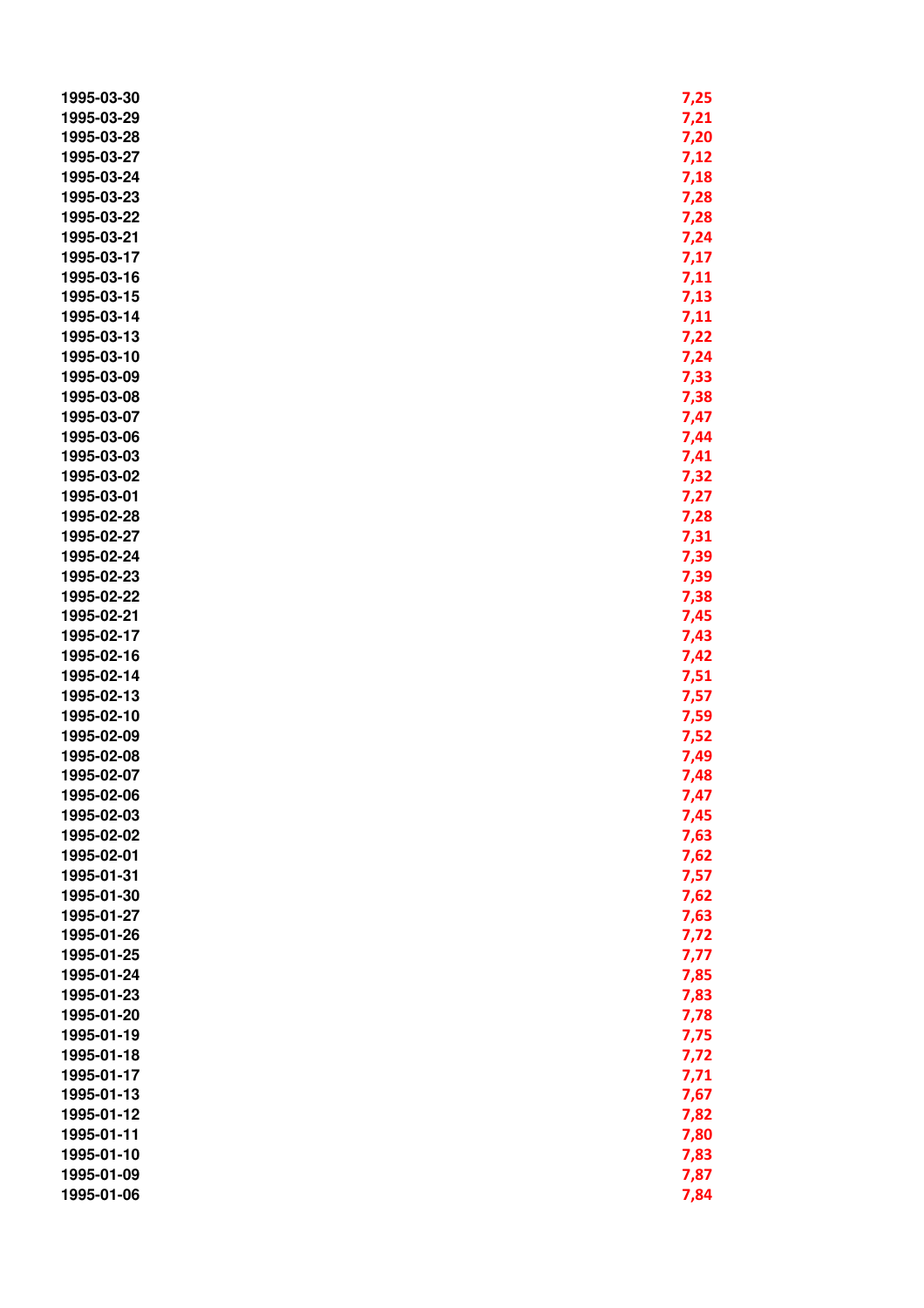| 1995-01-05 | 7,86 |
|------------|------|
| 1995-01-04 | 7,79 |
| 1995-01-03 | 7,87 |
| 1994-12-30 | 7,81 |
| 1994-12-29 | 7,79 |
| 1994-12-28 | 7,74 |
| 1994-12-27 | 7,64 |
| 1994-12-23 | 7,72 |
| 1994-12-22 | 7,74 |
| 1994-12-21 | 7,76 |
| 1994-12-20 | 7,77 |
| 1994-12-19 | 7,77 |
| 1994-12-16 | 7,78 |
| 1994-12-15 | 7,77 |
| 1994-12-14 | 7,76 |
| 1994-12-13 | 7,77 |
| 1994-12-12 | 7,81 |
| 1994-12-09 | 7,75 |
| 1994-12-08 | 7,78 |
| 1994-12-07 | 7,78 |
| 1994-12-06 | 7,70 |
| 1994-12-05 | 7,80 |
| 1994-12-02 | 7,77 |
| 1994-12-01 | 7,88 |
| 1994-11-30 | 7,85 |
| 1994-11-29 | 7,90 |
| 1994-11-28 | 7,82 |
| 1994-11-25 | 7,79 |
| 1994-11-23 | 7,80 |
| 1994-11-22 | 7,98 |
| 1994-11-21 | 8,01 |
| 1994-11-18 | 7,99 |
| 1994-11-17 | 8,02 |
| 1994-11-16 | 7,98 |
| 1994-11-15 | 7,90 |
| 1994-11-14 | 7,96 |
| 1994-11-10 | 7,98 |
| 1994-11-09 | 7,95 |
| 1994-11-08 | 8,01 |
| 1994-11-07 | 8,04 |
| 1994-11-04 | 8,04 |
| 1994-11-03 | 7,97 |
| 1994-11-02 | 7,96 |
| 1994-11-01 | 7,93 |
| 1994-10-31 | 7,83 |
| 1994-10-28 | 7,85 |
| 1994-10-27 | 7,92 |
| 1994-10-26 | 7,93 |
| 1994-10-25 | 7,90 |
| 1994-10-24 | 7,88 |
| 1994-10-21 | 7,84 |
| 1994-10-20 | 7,85 |
| 1994-10-19 | 7,75 |
| 1994-10-18 | 7,70 |
| 1994-10-17 | 7,69 |
| 1994-10-14 | 7,67 |
|            |      |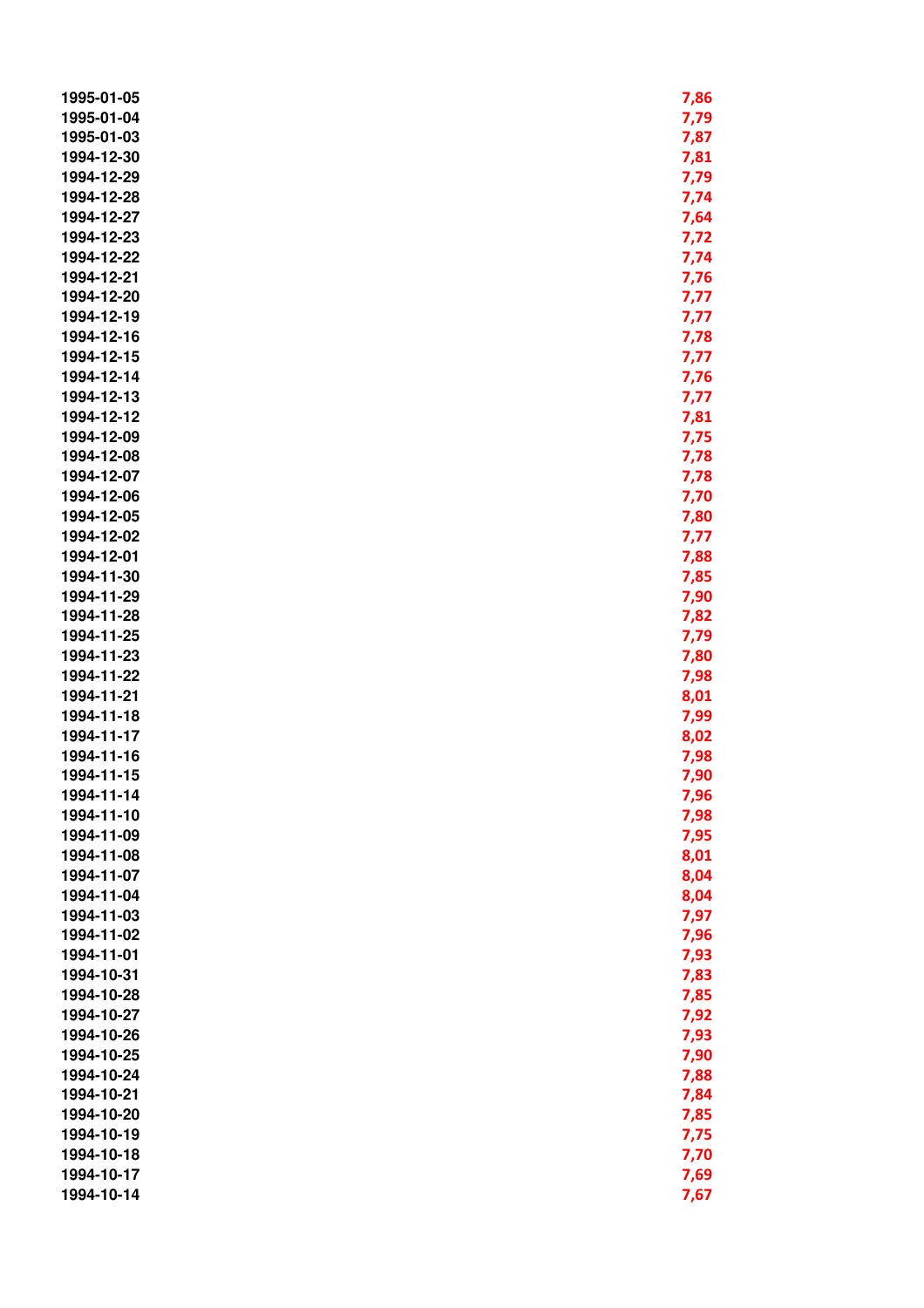| 1994-10-13 | 7,69 |
|------------|------|
| 1994-10-12 | 7,73 |
| 1994-10-11 | 7,70 |
| 1994-10-06 | 7,83 |
| 1994-10-05 | 7,83 |
| 1994-10-04 | 7,76 |
| 1994-10-03 | 7,70 |
| 1994-09-30 | 7,70 |
| 1994-09-29 | 7,73 |
| 1994-09-28 | 7,68 |
| 1994-09-27 | 7,70 |
| 1994-09-26 | 7,67 |
| 1994-09-23 | 7,67 |
| 1994-09-22 | 7,66 |
| 1994-09-21 | 7,67 |
| 1994-09-20 | 7,64 |
| 1994-09-19 | 7,60 |
| 1994-09-16 | 7,63 |
| 1994-09-15 | 7,47 |
| 1994-09-14 | 7,51 |
| 1994-09-13 | 7,54 |
| 1994-09-12 | 7,56 |
| 1994-09-09 | 7,55 |
| 1994-09-08 | 7,39 |
| 1994-09-07 | 7,39 |
| 1994-09-06 | 7,36 |
| 1994-09-02 | 7,29 |
| 1994-09-01 | 7,27 |
| 1994-08-31 | 7,27 |
| 1994-08-30 | 7,29 |
| 1994-08-29 | 7,33 |
| 1994-08-26 | 7,33 |
| 1994-08-25 | 7,39 |
| 1994-08-24 | 7,31 |
| 1994-08-23 | 7,38 |
| 1994-08-22 | 7,40 |
| 1994-08-19 | 7,35 |
| 1994-08-18 | 7,37 |
| 1994-08-17 | 7,24 |
| 1994-08-16 | 7,27 |
| 1994-08-15 | 7,39 |
| 1994-08-12 | 7,48 |
| 1994-08-11 | 7,46 |
| 1994-08-10 | 7,40 |
| 1994-08-09 | 7,41 |
| 1994-08-08 | 7,35 |
| 1994-08-05 | 7,34 |
| 1994-08-04 | 7,22 |
| 1994-08-03 | 7,19 |
| 1994-08-02 | 7,19 |
| 1994-08-01 | 7,22 |
| 1994-07-29 | 7,22 |
| 1994-07-28 | 7,43 |
| 1994-07-27 | 7,43 |
| 1994-07-26 | 7,38 |
| 1994-07-25 | 7,36 |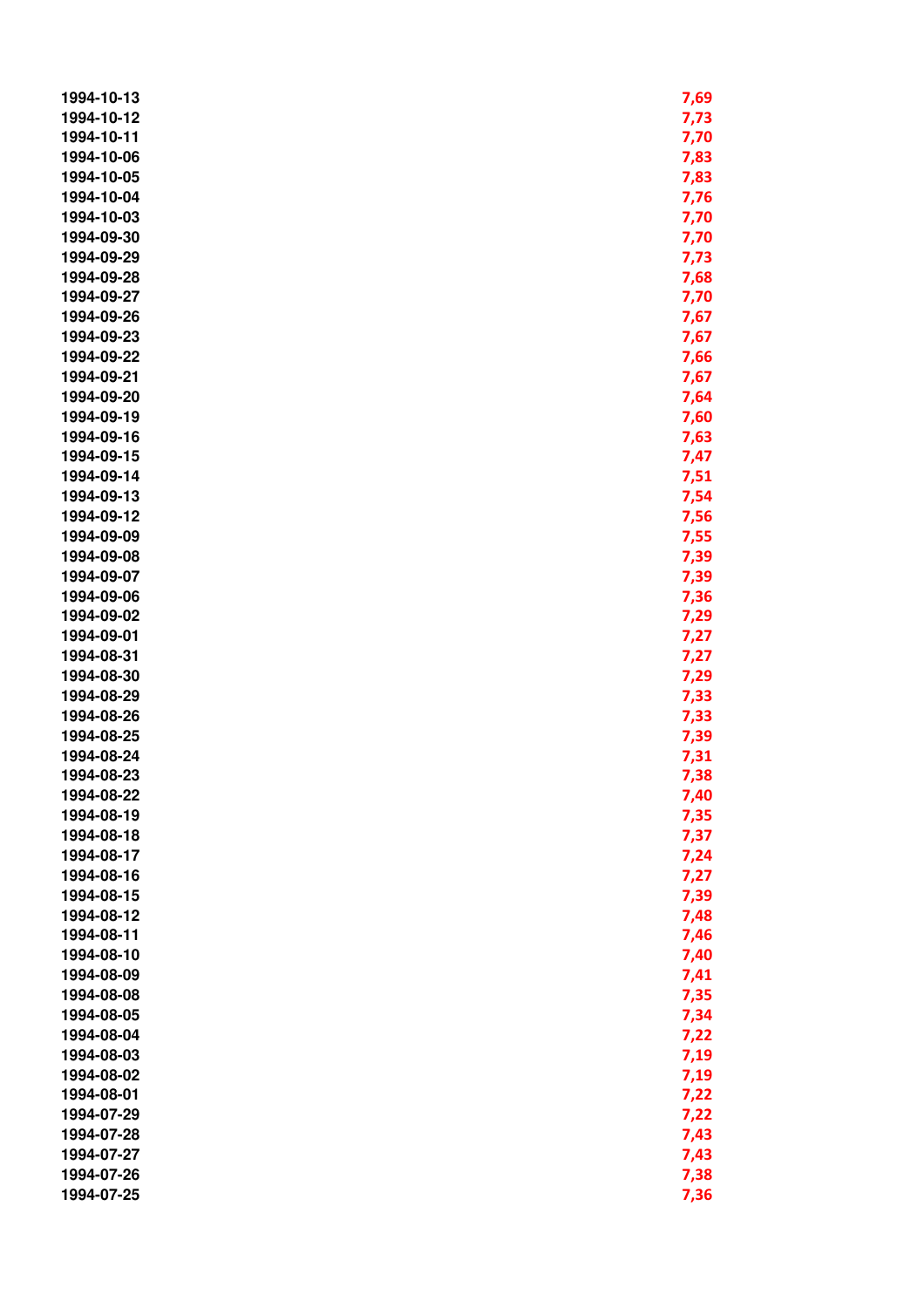| 1994-07-22 | 7,39 |
|------------|------|
| 1994-07-21 | 7,38 |
| 1994-07-20 | 7,36 |
| 1994-07-19 | 7,28 |
| 1994-07-18 | 7,31 |
| 1994-07-15 | 7,37 |
| 1994-07-14 | 7,35 |
| 1994-07-13 | 7,53 |
| 1994-07-12 | 7,55 |
| 1994-07-11 | 7,61 |
| 1994-07-07 | 7,45 |
| 1994-07-06 | 7,48 |
| 1994-07-05 | 7,45 |
| 1994-07-01 | 7,50 |
| 1994-06-30 | 7,52 |
| 1994-06-29 | 7,39 |
| 1994-06-28 | 7,39 |
| 1994-06-27 | 7,29 |
|            |      |
| 1994-06-24 | 7,34 |
| 1994-06-23 | 7,22 |
| 1994-06-22 | 7,22 |
| 1994-06-21 | 7,32 |
| 1994-06-20 | 7,27 |
| 1994-06-17 | 7,26 |
| 1994-06-16 | 7,17 |
| 1994-06-15 | 7,21 |
| 1994-06-14 | 7,09 |
| 1994-06-13 | 7,15 |
| 1994-06-10 | 7,13 |
| 1994-06-09 | 7,07 |
| 1994-06-08 | 7,06 |
| 1994-06-07 | 7,04 |
| 1994-06-06 | 7,00 |
| 1994-06-03 | 7,09 |
| 1994-06-02 | 7,20 |
| 1994-06-01 | 7,25 |
| 1994-05-31 | 7,30 |
| 1994-05-27 | 7,23 |
| 1994-05-26 | 7,21 |
| 1994-05-25 | 7,22 |
| 1994-05-24 | 7,26 |
| 1994-05-23 | 7,30 |
| 1994-05-20 | 7,13 |
| 1994-05-19 | 7,08 |
| 1994-05-18 | 7,16 |
| 1994-05-17 | 7,19 |
| 1994-05-16 | 7,41 |
| 1994-05-13 | 7,47 |
| 1994-05-12 | 7,49 |
| 1994-05-11 | 7,52 |
| 1994-05-10 | 7,38 |
| 1994-05-09 | 7,56 |
| 1994-05-06 | 7,44 |
| 1994-05-05 | 7,21 |
| 1994-05-04 | 7,24 |
| 1994-05-03 | 7,23 |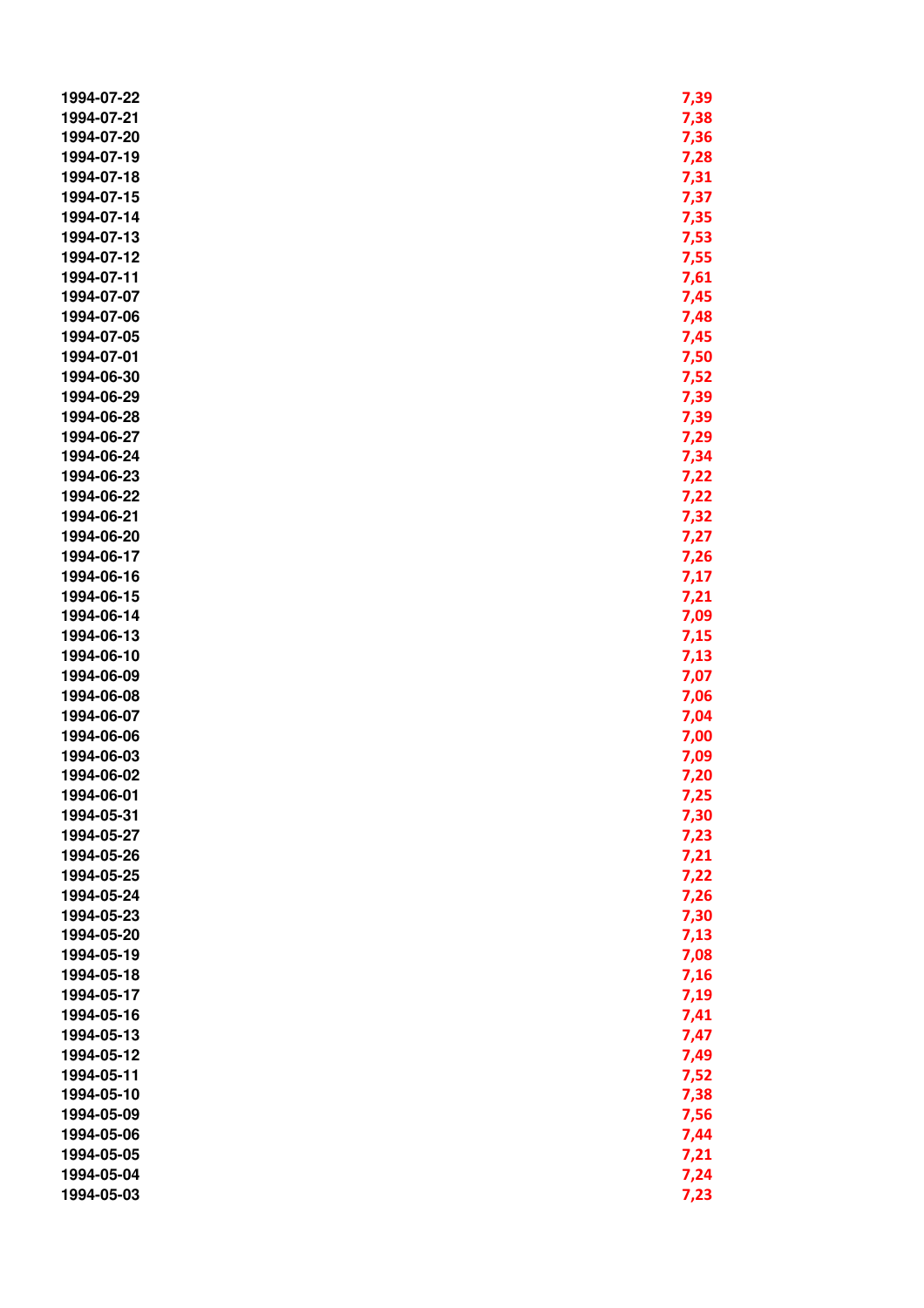| 1994-05-02 | 7,22 |
|------------|------|
| 1994-04-29 | 7,19 |
| 1994-04-28 | 7,14 |
| 1994-04-26 | 6,98 |
| 1994-04-25 | 6,98 |
| 1994-04-22 | 7,08 |
| 1994-04-21 | 7,05 |
| 1994-04-20 | 7,22 |
| 1994-04-19 | 7,26 |
| 1994-04-18 | 7,32 |
| 1994-04-15 | 7,17 |
| 1994-04-14 | 7,21 |
| 1994-04-13 | 7,17 |
| 1994-04-12 | 7,09 |
| 1994-04-11 | 7,14 |
| 1994-04-08 | 7,15 |
| 1994-04-07 | 7,09 |
| 1994-04-06 | 7,13 |
| 1994-04-05 |      |
| 1994-04-04 | 7,16 |
|            | 7,36 |
| 1994-03-31 | 6,98 |
| 1994-03-30 | 6,98 |
| 1994-03-29 | 6,91 |
| 1994-03-28 | 6,82 |
| 1994-03-25 | 6,82 |
| 1994-03-24 | 6,80 |
| 1994-03-23 | 6,64 |
| 1994-03-22 | 6,64 |
| 1994-03-21 | 6,75 |
| 1994-03-18 | 6,71 |
| 1994-03-17 | 6,61 |
| 1994-03-16 | 6,60 |
| 1994-03-15 | 6,69 |
| 1994-03-14 | 6,72 |
| 1994-03-11 | 6,68 |
| 1994-03-10 | 6,72 |
| 1994-03-09 | 6,60 |
| 1994-03-08 | 6,60 |
| 1994-03-07 | 6,56 |
| 1994-03-04 | 6,61 |
| 1994-03-03 | 6,60 |
| 1994-03-02 | 6,55 |
| 1994-03-01 | 6,54 |
| 1994-02-28 | 6,42 |
| 1994-02-25 | 6,46 |
| 1994-02-24 | 6,47 |
| 1994-02-23 | 6,37 |
| 1994-02-22 | 6,30 |
| 1994-02-18 | 6,33 |
| 1994-02-17 | 6,25 |
| 1994-02-16 | 6,15 |
| 1994-02-15 | 6,14 |
| 1994-02-14 | 6,16 |
| 1994-02-11 | 6,13 |
| 1994-02-10 | 6,16 |
| 1994-02-09 | 6,16 |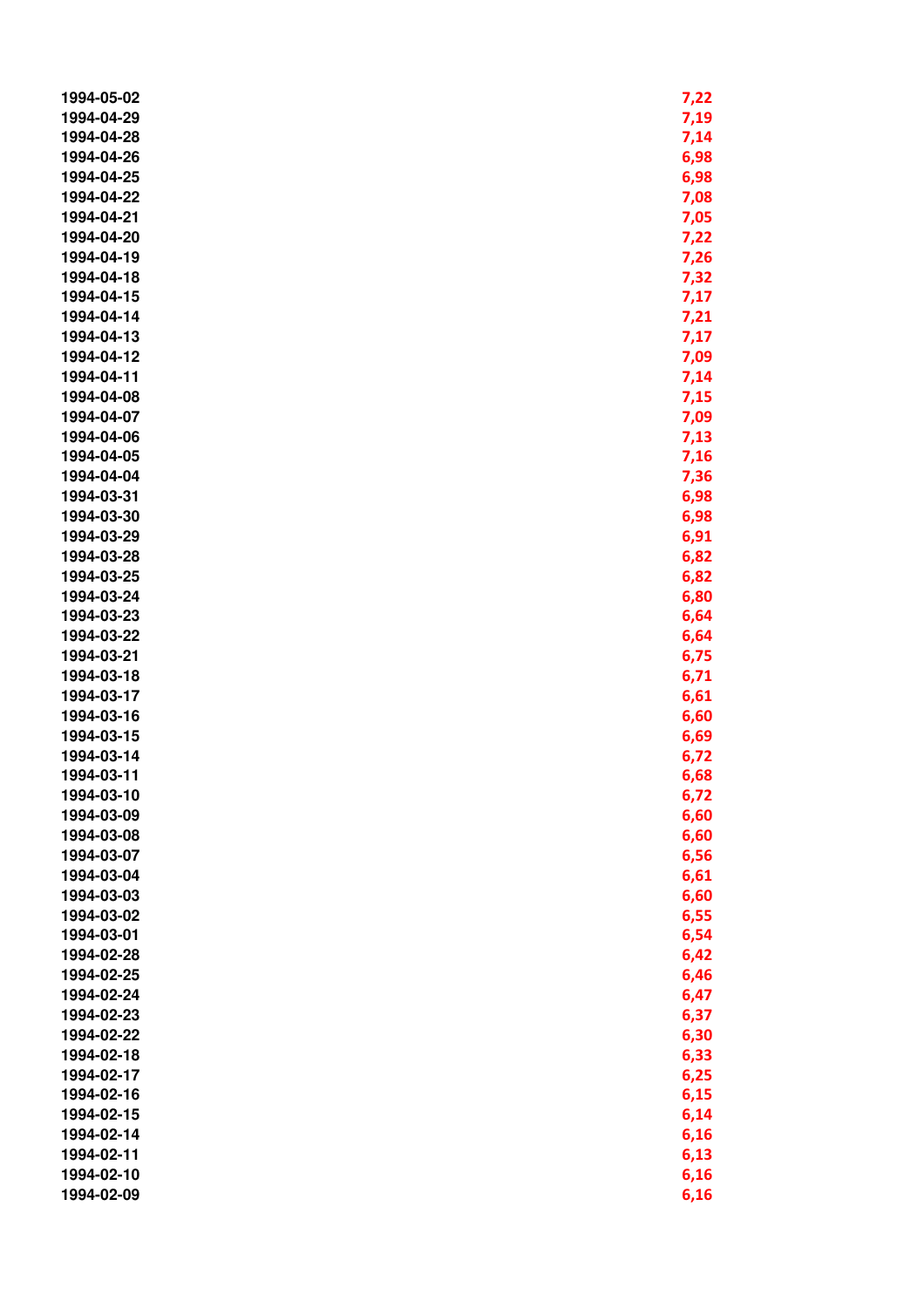| 1994-02-08 | 6,19 |
|------------|------|
| 1994-02-07 | 6,13 |
| 1994-02-04 | 6,12 |
| 1994-02-03 | 5,98 |
| 1994-02-02 | 5,94 |
| 1994-02-01 | 5,94 |
| 1994-01-31 | 5,86 |
| 1994-01-28 | 5,84 |
| 1994-01-27 |      |
|            | 5,90 |
| 1994-01-26 | 5,96 |
| 1994-01-25 | 5,99 |
| 1994-01-24 | 5,95 |
| 1994-01-21 | 5,95 |
| 1994-01-20 | 5,93 |
| 1994-01-18 | 5,97 |
| 1994-01-14 | 6,00 |
| 1994-01-13 | 5,95 |
| 1994-01-12 | 5,84 |
| 1994-01-11 | 5,91 |
| 1994-01-10 | 5,92 |
| 1994-01-07 | 5,93 |
| 1994-01-06 | 6,09 |
| 1994-01-05 | 6,15 |
| 1994-01-04 | 6,12 |
| 1994-01-03 | 6,17 |
| 1993-12-31 | 6,07 |
| 1993-12-30 | 5,98 |
| 1993-12-29 | 5,98 |
| 1993-12-28 | 5,96 |
| 1993-12-27 | 5,96 |
| 1993-12-23 | 5,96 |
| 1993-12-22 | 5,99 |
| 1993-12-21 | 6,09 |
| 1993-12-20 | 6,07 |
| 1993-12-17 | 6,04 |
| 1993-12-16 | 6,08 |
| 1993-12-15 | 6,07 |
|            |      |
| 1993-12-14 | 6,06 |
| 1993-12-13 | 6,01 |
| 1993-12-10 | 5,95 |
| 1993-12-09 | 5,90 |
| 1993-12-08 | 5,93 |
| 1993-12-07 | 5,93 |
| 1993-12-06 | 5,94 |
| 1993-12-03 | 6,03 |
| 1993-12-02 | 6,04 |
| 1993-12-01 | 6,05 |
| 1993-11-30 | 6,06 |
| 1993-11-29 | 6,00 |
| 1993-11-26 | 6,03 |
| 1993-11-24 | 6,08 |
| 1993-11-23 | 6,07 |
| 1993-11-22 | 6,14 |
| 1993-11-19 | 6,08 |
| 1993-11-18 | 5,96 |
| 1993-11-17 | 5,91 |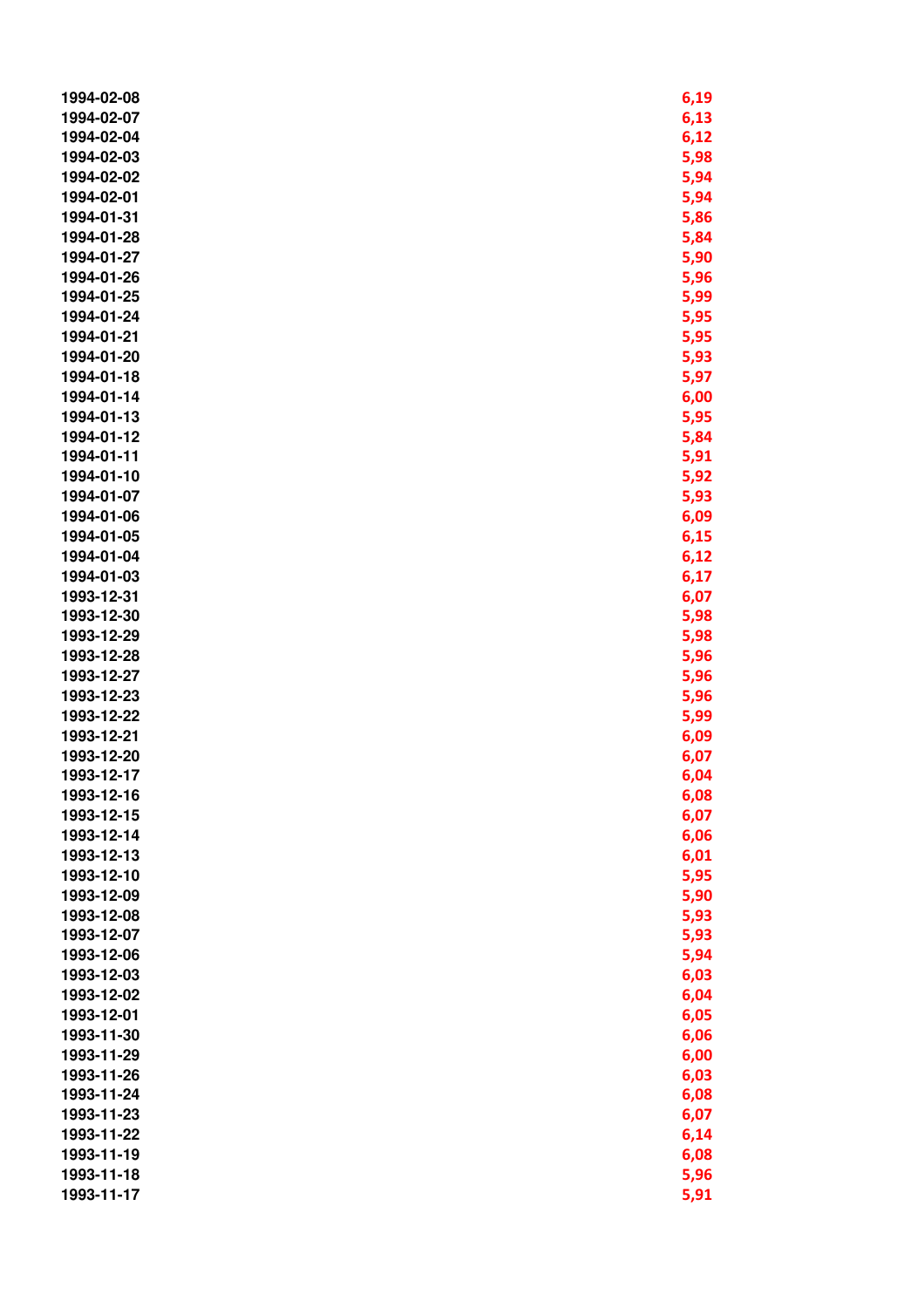| 1993-11-16 | 5,91 |
|------------|------|
| 1993-11-15 | 5,94 |
| 1993-11-12 | 5,92 |
| 1993-11-10 | 5,98 |
| 1993-11-09 | 5,92 |
| 1993-11-08 | 5,97 |
| 1993-11-05 | 6,03 |
| 1993-11-04 | 5,95 |
| 1993-11-03 | 5,91 |
| 1993-11-02 |      |
| 1993-11-01 | 5,90 |
|            | 5,81 |
| 1993-10-29 | 5,71 |
| 1993-10-27 | 5,71 |
| 1993-10-26 | 5,71 |
| 1993-10-25 | 5,75 |
| 1993-10-22 | 5,68 |
| 1993-10-21 | 5,62 |
| 1993-10-20 | 5,50 |
| 1993-10-19 | 5,53 |
| 1993-10-18 | 5,54 |
| 1993-10-15 | 5,45 |
| 1993-10-14 | 5,50 |
| 1993-10-13 | 5,56 |
| 1993-10-12 | 5,55 |
| 1993-10-08 | 5,55 |
| 1993-10-07 | 5,63 |
| 1993-10-06 | 5,64 |
| 1993-10-05 | 5,63 |
| 1993-10-04 | 5,62 |
| 1993-10-01 | 5,62 |
| 1993-09-30 | 5,68 |
| 1993-09-29 | 5,63 |
| 1993-09-28 | 5,59 |
| 1993-09-27 | 5,62 |
| 1993-09-24 | 5,72 |
| 1993-09-23 | 5,73 |
| 1993-09-22 | 5,74 |
| 1993-09-21 | 5,77 |
| 1993-09-20 | 5,70 |
| 1993-09-17 | 5,69 |
| 1993-09-16 | 5,68 |
| 1993-09-15 |      |
|            | 5,69 |
| 1993-09-14 | 5,66 |
| 1993-09-13 | 5,55 |
| 1993-09-10 | 5,57 |
| 1993-09-09 | 5,63 |
| 1993-09-08 | 5,52 |
| 1993-09-07 | 5,55 |
| 1993-09-03 | 5,61 |
| 1993-09-02 | 5,69 |
| 1993-09-01 | 5,74 |
| 1993-08-31 | 5,73 |
| 1993-08-30 | 5,75 |
| 1993-08-26 | 5,74 |
| 1993-08-25 | 5,83 |
| 1993-08-24 | 5,86 |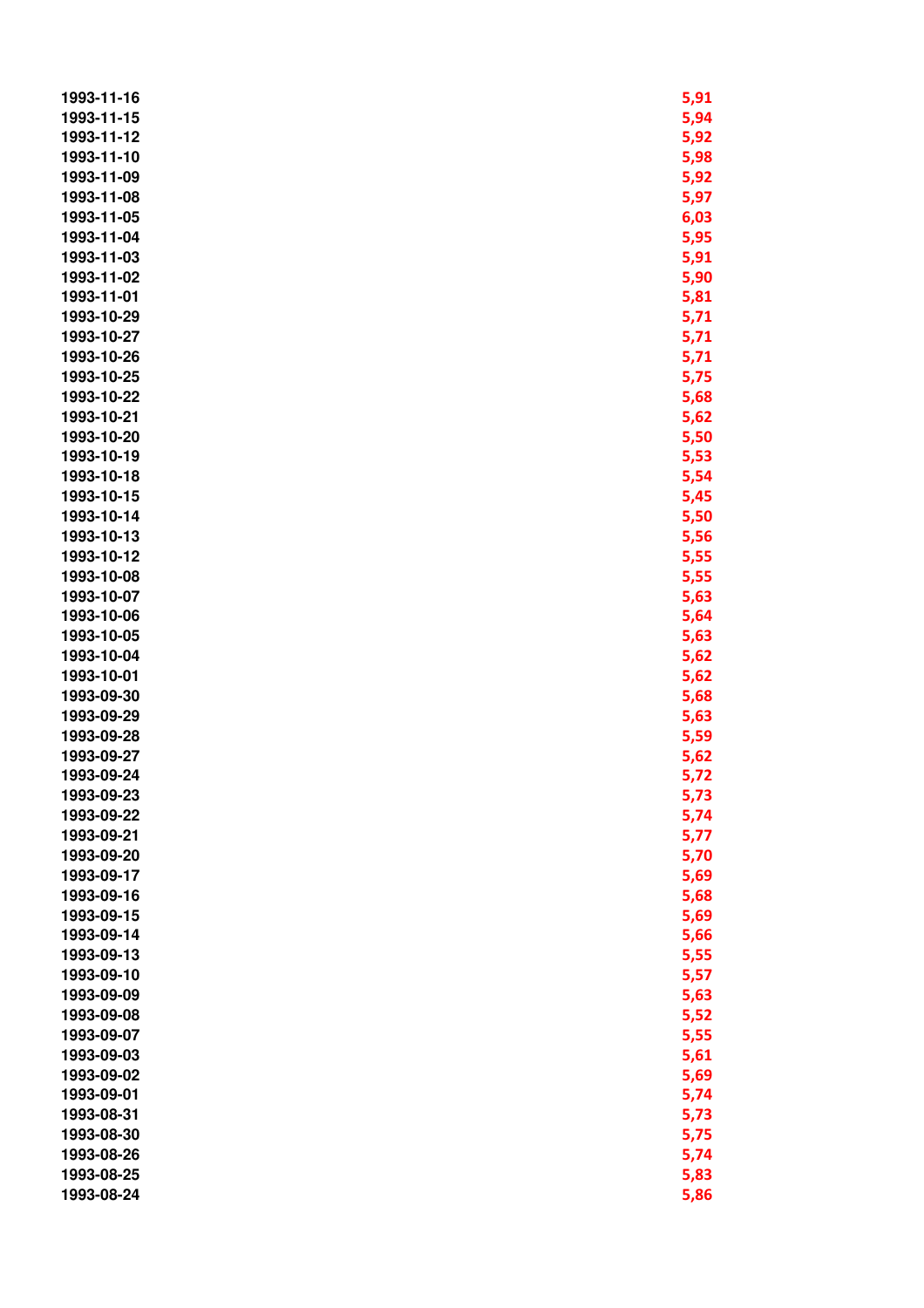| 1993-08-23               | 6,00         |
|--------------------------|--------------|
| 1993-08-20               | 5,91         |
| 1993-08-19               | 5,93         |
| 1993-08-18               | 5,97         |
| 1993-08-17               | 6,00         |
| 1993-08-16               | 5,98         |
| 1993-08-13               | 6,03         |
| 1993-08-12               | 6,05         |
| 1993-08-11               | 6,04         |
| 1993-08-10               | 6,06         |
| 1993-08-09               | 6,07         |
| 1993-08-06               | 6,12         |
| 1993-08-05               | 6,13         |
| 1993-08-04               | 6,10         |
| 1993-08-03               | 6,06         |
| 1993-08-02               | 6,08         |
| 1993-07-30               | 6,07         |
| 1993-07-29               | 6,06         |
| 1993-07-28               | 6,14         |
| 1993-07-27               | 6,17         |
| 1993-07-26               | 6,17         |
| 1993-07-23               | 6,18         |
| 1993-07-22               | 6,14         |
| 1993-07-21               | 6,07         |
| 1993-07-20               | 5,98         |
| 1993-07-19               | 5,95         |
| 1993-07-16               | 5,95         |
| 1993-07-15               | 5,96         |
| 1993-07-14               | 5,98         |
| 1993-07-13               | 6,03         |
| 1993-07-12               | 6,03         |
| 1993-07-09               | 6,05         |
| 1993-07-08               | 6,07         |
| 1993-07-07               | 6,11         |
| 1993-07-06               | 6,10         |
| 1993-07-02               |              |
| 1993-07-01               | 6,07<br>6,11 |
| 1993-06-30               | 6,09         |
| 1993-06-29               | 6,08         |
| 1993-06-28               | 6,08         |
| 1993-06-25               | 6,12         |
| 1993-06-24               | 6,15         |
| 1993-06-23               | 6,18         |
| 1993-06-22               |              |
| 1993-06-21               | 6,19<br>6,20 |
| 1993-06-18               |              |
|                          | 6,24         |
| 1993-06-17               | 6,24         |
| 1993-06-16<br>1993-06-15 | 6,27         |
| 1993-06-14               | 6,26         |
|                          | 6,26         |
| 1993-06-11               | 6,26         |
| 1993-06-10               | 6,35         |
| 1993-06-09               | 6,35         |
| 1993-06-08               | 6,36         |
| 1993-06-07               | 6,35         |
| 1993-06-04               | 6,38         |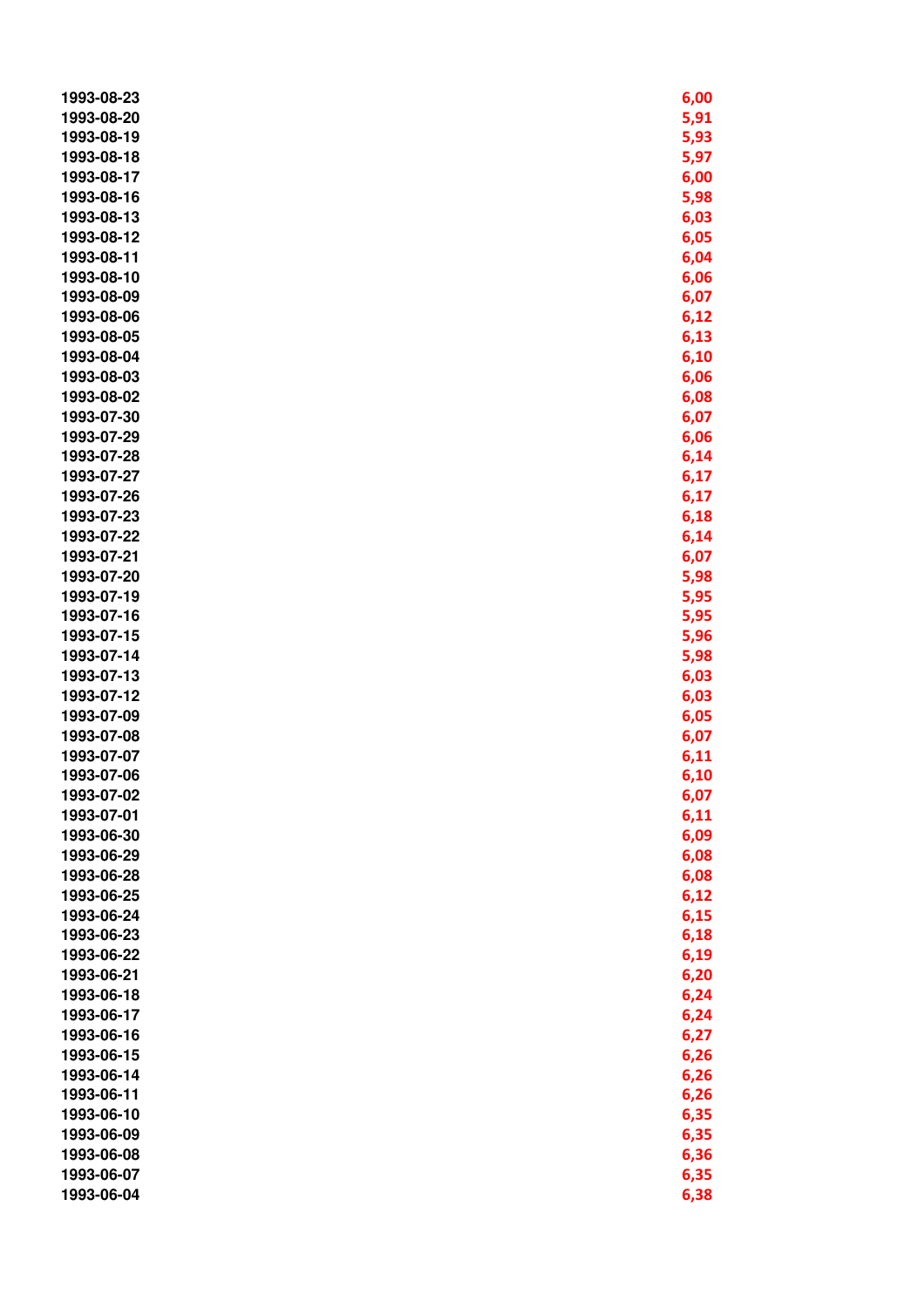| 1993-06-03 | 6,31 |
|------------|------|
| 1993-06-02 | 6,35 |
| 1993-06-01 | 6,38 |
| 1993-05-28 | 6,47 |
| 1993-05-27 | 6,42 |
| 1993-05-26 | 6,45 |
| 1993-05-25 | 6,51 |
| 1993-05-24 | 6,49 |
| 1993-05-21 | 6,53 |
| 1993-05-20 | 6,48 |
| 1993-05-19 | 6,50 |
| 1993-05-18 | 6,54 |
| 1993-05-17 | 6,49 |
| 1993-05-14 | 6,44 |
| 1993-05-13 | 6,45 |
| 1993-05-12 | 6,37 |
| 1993-05-11 | 6,32 |
| 1993-05-10 | 6,33 |
| 1993-05-07 | 6,37 |
| 1993-05-06 | 6,33 |
| 1993-05-05 | 6,35 |
| 1993-05-04 | 6,36 |
| 1993-05-03 | 6,41 |
| 1993-04-29 | 6,45 |
| 1993-04-28 | 6,48 |
| 1993-04-27 | 6,47 |
| 1993-04-26 | 6,39 |
| 1993-04-23 | 6,35 |
| 1993-04-22 | 6,31 |
| 1993-04-21 | 6,32 |
| 1993-04-20 | 6,32 |
| 1993-04-16 | 6,34 |
| 1993-04-15 | 6,31 |
| 1993-04-14 | 6,35 |
| 1993-04-13 | 6,39 |
| 1993-04-12 | 6,37 |
| 1993-04-08 | 6,44 |
| 1993-04-07 | 6,53 |
| 1993-04-06 | 6,55 |
| 1993-04-05 | 6,61 |
| 1993-04-02 | 6,66 |
| 1993-04-01 | 6,55 |
| 1993-03-31 | 6,53 |
| 1993-03-30 | 6,53 |
| 1993-03-29 | 6,54 |
| 1993-03-26 | 6,59 |
| 1993-03-25 | 6,47 |
| 1993-03-24 | 6,45 |
| 1993-03-23 | 6,41 |
| 1993-03-22 | 6,46 |
| 1993-03-19 | 6,45 |
| 1993-03-18 | 6,42 |
| 1993-03-17 | 6,51 |
| 1993-03-16 | 6,53 |
| 1993-03-15 | 6,60 |
| 1993-03-12 | 6,54 |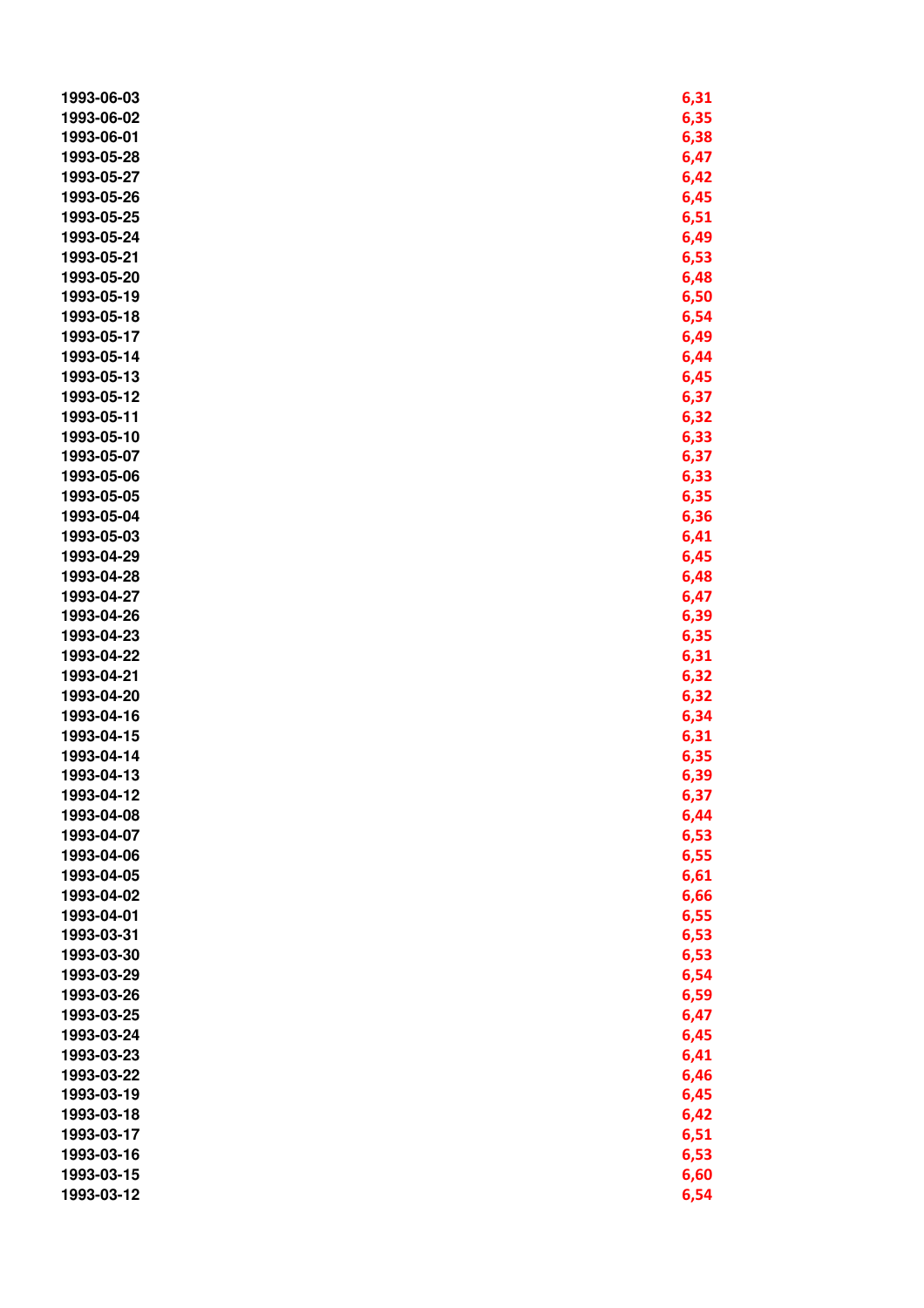| 1993-03-11 | 6,40 |
|------------|------|
| 1993-03-10 | 6,39 |
| 1993-03-09 | 6,35 |
| 1993-03-08 | 6,31 |
| 1993-03-05 | 6,34 |
| 1993-03-04 | 6,29 |
| 1993-03-03 | 6,35 |
| 1993-03-02 | 6,42 |
| 1993-03-01 | 6,42 |
| 1993-02-26 | 6,49 |
| 1993-02-25 | 6,49 |
| 1993-02-24 | 6,47 |
| 1993-02-23 | 6,38 |
| 1993-02-22 | 6,53 |
| 1993-02-19 | 6,60 |
| 1993-02-18 | 6,61 |
| 1993-02-17 | 6,73 |
| 1993-02-16 | 6,78 |
| 1993-02-12 | 6,79 |
| 1993-02-11 | 6,80 |
| 1993-02-10 | 6,84 |
| 1993-02-09 | 6,77 |
| 1993-02-08 | 6,74 |
| 1993-02-05 | 6,71 |
| 1993-02-04 | 6,77 |
| 1993-02-03 | 6,83 |
| 1993-02-02 | 6,85 |
| 1993-02-01 | 6,79 |
| 1993-01-29 | 6,81 |
| 1993-01-28 | 6,85 |
| 1993-01-27 | 6,89 |
| 1993-01-26 | 6,90 |
| 1993-01-25 | 6,88 |
| 1993-01-22 | 6,96 |
| 1993-01-21 | 6,98 |
| 1993-01-19 | 6,98 |
| 1993-01-15 | 7,02 |
| 1993-01-14 | 7,08 |
| 1993-01-13 | 7,11 |
| 1993-01-12 | 7,16 |
| 1993-01-11 | 7,14 |
| 1993-01-08 | 7,16 |
| 1993-01-07 | 7,16 |
| 1993-01-06 | 7,05 |
| 1993-01-05 | 7,03 |
| 1993-01-04 | 7,03 |
| 1992-12-30 | 7,09 |
| 1992-12-29 | 7,09 |
| 1992-12-28 | 7,12 |
| 1992-12-24 | 7,08 |
| 1992-12-23 | 7,07 |
| 1992-12-22 | 7,04 |
| 1992-12-21 | 7,09 |
| 1992-12-16 | 7,14 |
| 1992-12-15 | 7,16 |
| 1992-12-14 | 7,16 |
|            |      |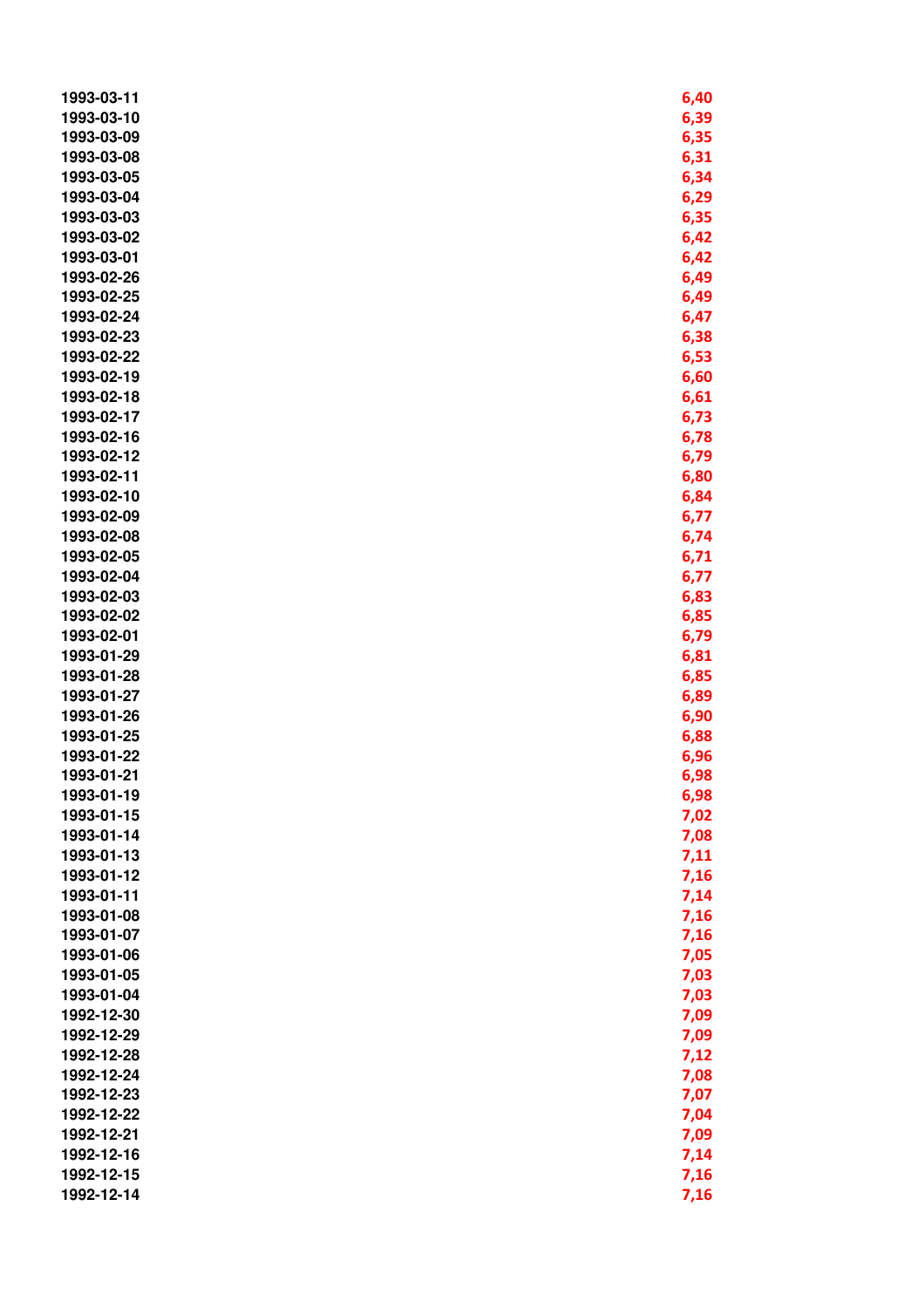| 1992-12-11               | 7,13         |
|--------------------------|--------------|
| 1992-12-10               | 7,12         |
| 1992-12-09               | 7,12         |
| 1992-12-08               | 7,12         |
| 1992-12-07               | 7,15         |
| 1992-12-04               | 7,21         |
| 1992-12-03               | 7,29         |
| 1992-12-02               | 7,29         |
| 1992-12-01               | 7,30         |
| 1992-11-30               | 7,31         |
| 1992-11-27               | 7,31         |
| 1992-11-25               | 7,24         |
| 1992-11-24               | 7,22         |
| 1992-11-23               | 7,25         |
| 1992-11-20               | 7,22         |
| 1992-11-19               | 7,21         |
| 1992-11-18               | 7,17         |
| 1992-11-17               | 7,23         |
| 1992-11-16               | 7,26         |
| 1992-11-13               |              |
| 1992-11-12               | 7,22<br>7,20 |
| 1992-11-10               | 7,30         |
| 1992-11-09               |              |
| 1992-11-06               | 7,39         |
| 1992-11-05               | 7,37         |
| 1992-11-04               | 7,30         |
| 1992-11-03               | 7,29         |
| 1992-11-02               | 7,26         |
| 1992-10-30               | 7,28         |
| 1992-10-29               | 7,22         |
| 1992-10-28               | 7,15         |
|                          | 7,20         |
| 1992-10-27               | 7,19         |
| 1992-10-26<br>1992-10-23 | 7,24         |
| 1992-10-22               | 7,24         |
|                          | 7,20         |
| 1992-10-21               | 7,27         |
| 1992-10-20               | 7,33         |
| 1992-10-19               | 7,21         |
| 1992-10-16               | 7,19         |
| 1992-10-15               | 7,12         |
| 1992-10-14               | 7,11         |
| 1992-10-13               | 7,13         |
| 1992-10-09               | 7,13         |
| 1992-10-08               | 7,08         |
| 1992-10-07               | 7,11         |
| 1992-10-06               | 6,97         |
| 1992-10-05               | 6,90         |
| 1992-10-02               | 6,91         |
| 1992-10-01               | 6,89         |
| 1992-09-30               | 7,00         |
| 1992-09-29               | 7,01         |
| 1992-09-28               | 6,98         |
| 1992-09-25               | 7,03         |
| 1992-09-24               | 7,12         |
| 1992-09-23               | 7,18         |
| 1992-09-22               | 7,12         |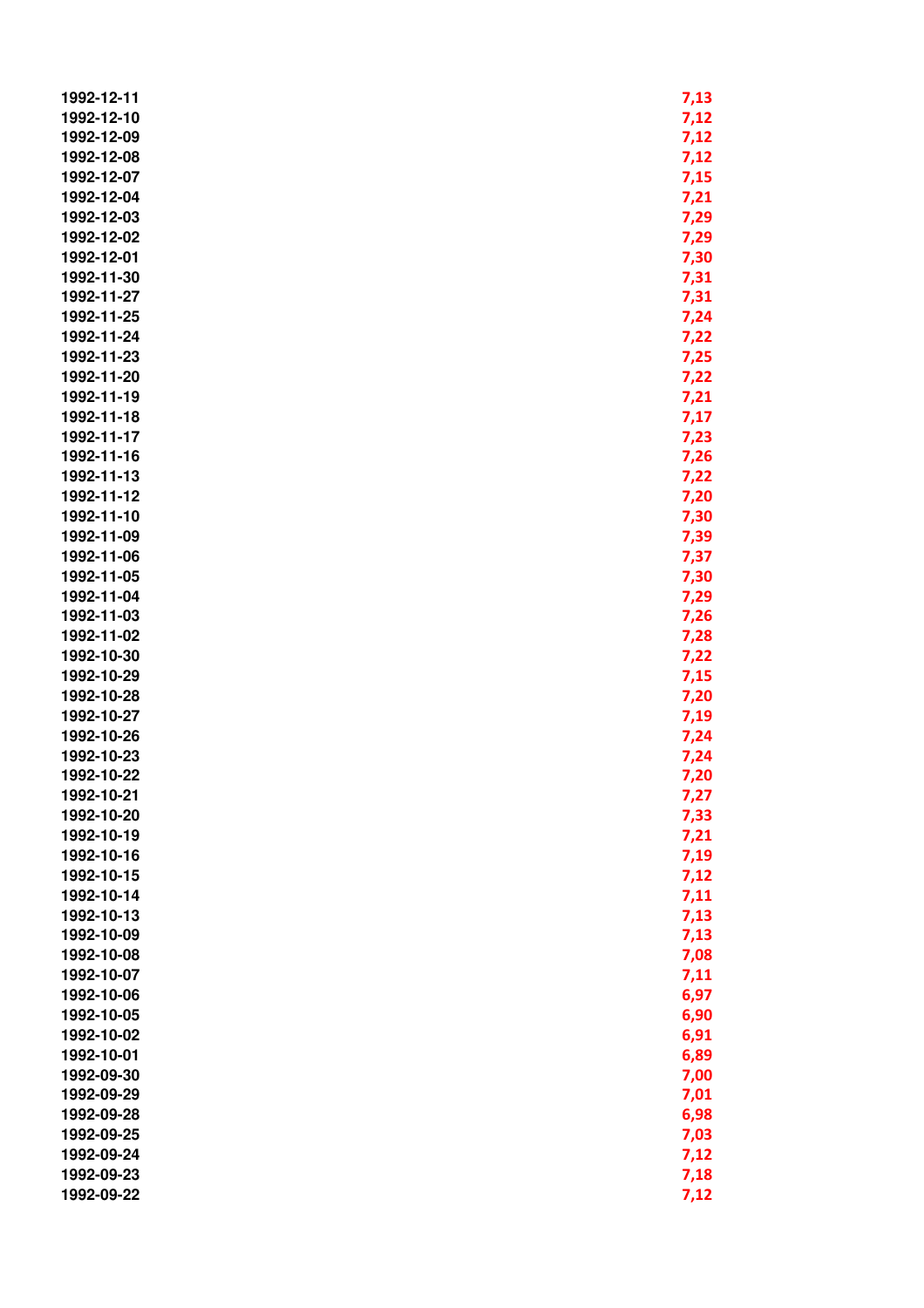| 1992-09-21 | 7,04 |
|------------|------|
| 1992-09-18 | 7,03 |
| 1992-09-17 | 7,03 |
| 1992-09-16 | 7,02 |
| 1992-09-15 | 6,99 |
| 1992-09-14 | 6,92 |
| 1992-09-11 | 6,95 |
| 1992-09-10 | 6,88 |
| 1992-09-09 | 6,87 |
| 1992-09-08 | 6,85 |
| 1992-09-04 | 6,95 |
| 1992-09-03 | 7,08 |
| 1992-09-02 | 7,09 |
| 1992-09-01 | 7,13 |
| 1992-08-31 | 7,19 |
| 1992-08-28 | 7,20 |
| 1992-08-27 | 7,19 |
| 1992-08-26 | 7,22 |
| 1992-08-25 | 7,26 |
| 1992-08-24 | 7,24 |
| 1992-08-21 | 7,09 |
| 1992-08-20 | 7,01 |
| 1992-08-19 | 7,02 |
| 1992-08-18 | 7,03 |
| 1992-08-17 | 7,11 |
| 1992-08-14 | 7,05 |
| 1992-08-13 | 7,07 |
| 1992-08-12 | 6,97 |
| 1992-08-11 | 6,98 |
| 1992-08-10 | 7,02 |
| 1992-08-07 | 7,06 |
| 1992-08-06 | 7,13 |
| 1992-08-05 | 7,11 |
| 1992-08-04 | 7,12 |
| 1992-08-03 | 7,16 |
| 1992-07-31 | 7,15 |
| 1992-07-30 | 7,15 |
| 1992-07-29 | 7,06 |
| 1992-07-28 | 7,08 |
| 1992-07-27 | 7,15 |
| 1992-07-24 | 7,21 |
| 1992-07-23 | 7,20 |
| 1992-07-22 | 7,34 |
| 1992-07-21 | 7,40 |
| 1992-07-20 | 7,42 |
| 1992-07-17 | 7,45 |
| 1992-07-16 | 7,40 |
| 1992-07-15 | 7,43 |
| 1992-07-14 | 7,49 |
| 1992-07-13 | 7,47 |
| 1992-07-10 | 7,42 |
| 1992-07-09 | 7,41 |
| 1992-07-08 |      |
| 1992-07-07 | 7,42 |
| 1992-07-06 | 7,39 |
|            | 7,38 |
| 1992-07-02 | 7,39 |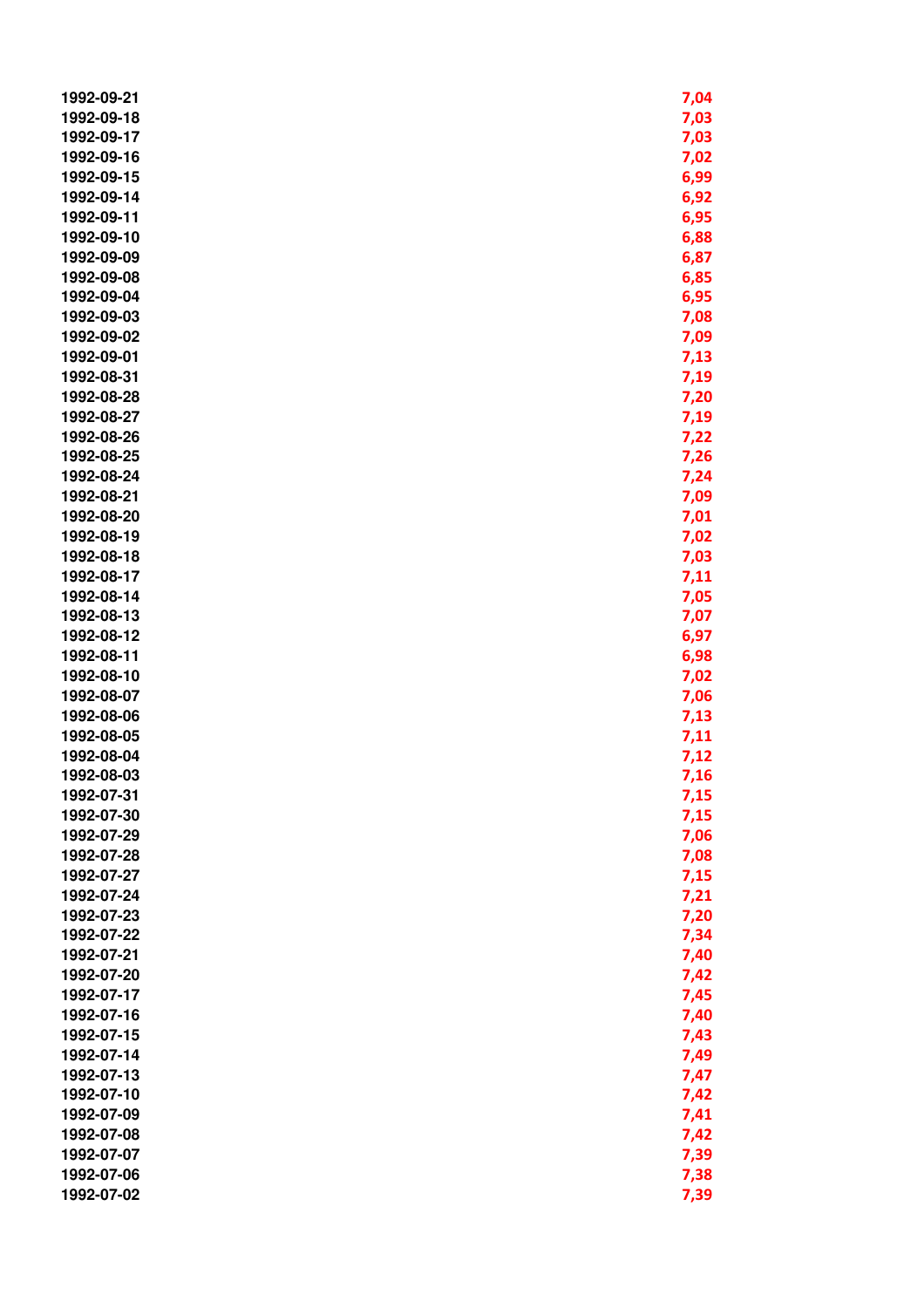| 1992-07-01 | 7,55 |
|------------|------|
| 1992-06-30 | 7,58 |
| 1992-06-29 | 7,56 |
| 1992-06-26 | 7,54 |
| 1992-06-25 | 7,53 |
| 1992-06-24 | 7,61 |
| 1992-06-23 | 7,57 |
| 1992-06-22 | 7,57 |
| 1992-06-19 | 7,56 |
| 1992-06-18 | 7,54 |
| 1992-06-17 |      |
|            | 7,56 |
| 1992-06-16 | 7,59 |
| 1992-06-15 | 7,60 |
| 1992-06-12 | 7,61 |
| 1992-06-11 | 7,66 |
| 1992-06-10 | 7,68 |
| 1992-06-09 | 7,67 |
| 1992-06-08 | 7,60 |
| 1992-06-05 | 7,59 |
| 1992-06-04 | 7,62 |
| 1992-06-03 | 7,63 |
| 1992-06-02 | 7,63 |
| 1992-06-01 | 7,64 |
| 1992-05-29 | 7,62 |
| 1992-05-28 | 7,67 |
| 1992-05-27 | 7,74 |
| 1992-05-26 | 7,73 |
| 1992-05-22 | 7,62 |
| 1992-05-21 | 7,65 |
| 1992-05-20 | 7,55 |
| 1992-05-19 | 7,54 |
| 1992-05-18 | 7,59 |
| 1992-05-15 | 7,61 |
| 1992-05-14 | 7,68 |
| 1992-05-13 | 7,69 |
| 1992-05-12 | 7,68 |
| 1992-05-11 | 7,70 |
| 1992-05-08 |      |
|            | 7,69 |
| 1992-05-07 | 7,76 |
| 1992-05-06 | 7,78 |
| 1992-05-05 | 7,82 |
| 1992-05-04 | 7,84 |
| 1992-05-01 | 7,82 |
| 1992-04-30 | 7,85 |
| 1992-04-29 | 7,85 |
| 1992-04-28 | 7,82 |
| 1992-04-27 | 7,84 |
| 1992-04-24 | 7,81 |
| 1992-04-23 | 7,84 |
| 1992-04-22 | 7,82 |
| 1992-04-21 | 7,83 |
| 1992-04-20 | 7,83 |
| 1992-04-16 | 7,69 |
| 1992-04-15 | 7,67 |
| 1992-04-14 | 7,66 |
| 1992-04-13 | 7,66 |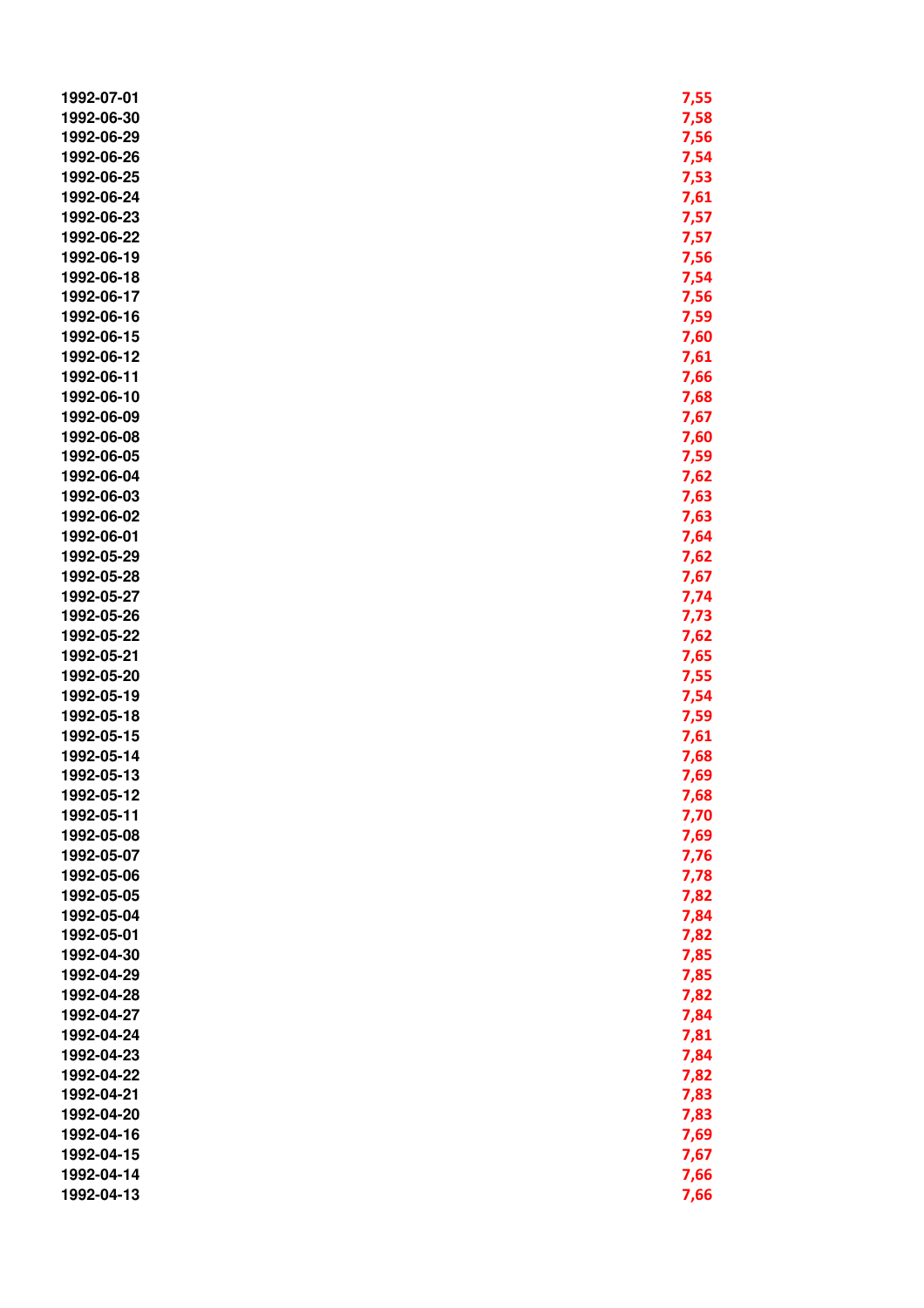| 1992-04-10 | 7,71 |
|------------|------|
| 1992-04-09 | 7,75 |
| 1992-04-08 | 7,80 |
| 1992-04-07 | 7,75 |
| 1992-04-06 | 7,72 |
| 1992-04-03 | 7,72 |
| 1992-04-02 | 7,70 |
| 1992-04-01 | 7,68 |
| 1992-03-31 | 7,76 |
| 1992-03-30 |      |
|            | 7,74 |
| 1992-03-27 | 7,73 |
| 1992-03-26 | 7,76 |
| 1992-03-25 | 7,70 |
| 1992-03-24 | 7,69 |
| 1992-03-23 | 7,80 |
| 1992-03-20 | 7,81 |
| 1992-03-19 | 7,76 |
| 1992-03-18 | 7,80 |
| 1992-03-17 | 7,81 |
| 1992-03-16 | 7,88 |
| 1992-03-13 | 7,88 |
| 1992-03-12 | 7,85 |
| 1992-03-11 | 7,78 |
| 1992-03-10 | 7,67 |
| 1992-03-09 | 7,68 |
| 1992-03-06 | 7,74 |
| 1992-03-05 | 7,78 |
| 1992-03-04 |      |
|            | 7,71 |
| 1992-03-03 | 7,73 |
| 1992-03-02 | 7,71 |
| 1992-02-28 | 7,63 |
| 1992-02-27 | 7,67 |
| 1992-02-26 | 7,66 |
| 1992-02-25 | 7,76 |
| 1992-02-24 | 7,78 |
| 1992-02-21 | 7,73 |
| 1992-02-20 | 7,73 |
| 1992-02-19 | 7,77 |
| 1992-02-18 | 7,82 |
| 1992-02-14 | 7,73 |
| 1992-02-13 | 7,77 |
| 1992-02-12 | 7,69 |
| 1992-02-11 | 7,66 |
| 1992-02-10 | 7,67 |
| 1992-02-07 | 7,63 |
| 1992-02-06 | 7,59 |
| 1992-02-05 | 7,59 |
| 1992-02-04 | 7,64 |
| 1992-02-03 |      |
|            | 7,72 |
| 1992-01-31 | 7,66 |
| 1992-01-30 | 7,64 |
| 1992-01-29 | 7,61 |
| 1992-01-28 | 7,49 |
| 1992-01-27 | 7,59 |
| 1992-01-24 | 7,59 |
| 1992-01-23 | 7,61 |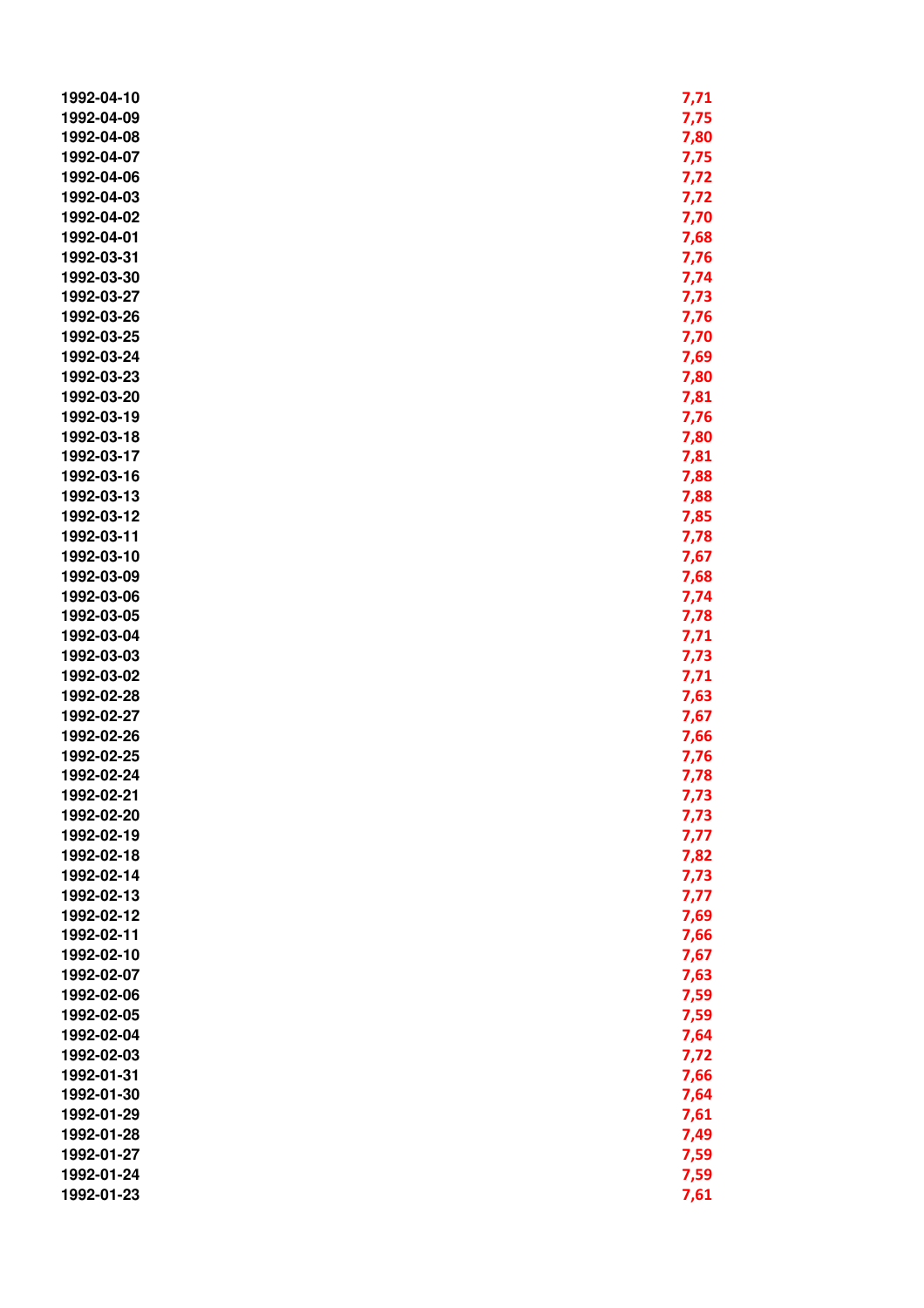| 1992-01-22 | 7,52 |
|------------|------|
| 1992-01-21 | 7,49 |
| 1992-01-17 | 7,56 |
| 1992-01-16 | 7,58 |
| 1992-01-15 | 7,52 |
| 1992-01-14 | 7,51 |
| 1992-01-13 |      |
|            | 7,44 |
| 1992-01-10 | 7,40 |
| 1992-01-09 | 7,32 |
| 1992-01-08 | 7,30 |
| 1992-01-07 | 7,26 |
| 1992-01-06 | 7,32 |
| 1992-01-03 | 7,32 |
| 1992-01-02 | 7,25 |
| 1991-12-31 | 7,13 |
| 1991-12-30 | 7,21 |
| 1991-12-27 | 7,28 |
| 1991-12-26 | 7,31 |
| 1991-12-24 | 7,33 |
| 1991-12-23 | 7,34 |
| 1991-12-20 | 7,45 |
| 1991-12-19 | 7,54 |
| 1991-12-18 | 7,62 |
| 1991-12-17 | 7,60 |
| 1991-12-16 | 7,63 |
| 1991-12-13 | 7,63 |
| 1991-12-12 | 7,58 |
| 1991-12-11 | 7,62 |
| 1991-12-10 | 7,60 |
|            |      |
| 1991-12-09 | 7,58 |
| 1991-12-06 | 7,61 |
| 1991-12-05 | 7,58 |
| 1991-12-04 | 7,55 |
| 1991-12-03 | 7,66 |
| 1991-12-02 | 7,70 |
| 1991-11-29 | 7,76 |
| 1991-11-27 | 7,79 |
| 1991-11-26 | 7,79 |
| 1991-11-25 | 7,82 |
| 1991-11-22 | 7,78 |
| 1991-11-21 | 7,74 |
| 1991-11-20 | 7,72 |
| 1991-11-19 | 7,70 |
| 1991-11-18 | 7,66 |
| 1991-11-15 | 7,65 |
| 1991-11-14 | 7,64 |
| 1991-11-13 | 7,68 |
| 1991-11-12 | 7,65 |
| 1991-11-08 | 7,74 |
| 1991-11-07 | 7,76 |
| 1991-11-06 | 7,86 |
| 1991-11-05 | 7,89 |
| 1991-11-04 | 7,86 |
| 1991-11-01 |      |
|            | 7,81 |
| 1991-10-31 | 7,78 |
| 1991-10-30 | 7,78 |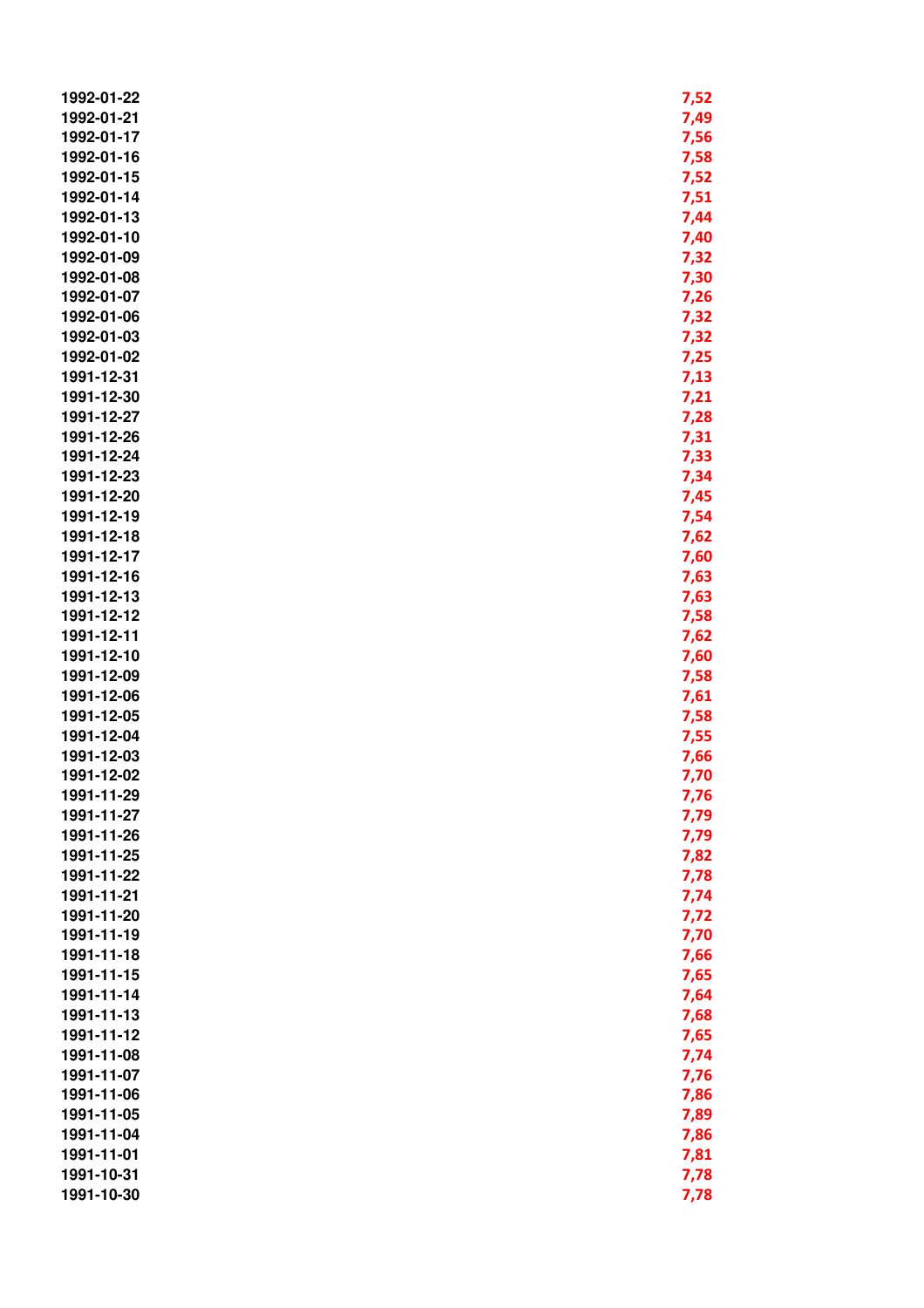| 1991-10-29 | 7,79 |
|------------|------|
| 1991-10-28 | 7,92 |
| 1991-10-25 | 7,95 |
| 1991-10-24 | 7,90 |
| 1991-10-22 | 7,91 |
| 1991-10-21 | 7,85 |
| 1991-10-18 | 7,74 |
| 1991-10-17 | 7,77 |
| 1991-10-16 | 7,66 |
| 1991-10-15 | 7,67 |
| 1991-10-11 | 7,70 |
| 1991-10-10 | 7,81 |
| 1991-10-09 | 7,77 |
| 1991-10-08 | 7,65 |
| 1991-10-07 | 7,61 |
| 1991-10-04 | 7,62 |
| 1991-10-03 | 7,69 |
| 1991-10-02 | 7,69 |
| 1991-10-01 | 7,69 |
| 1991-09-30 | 7,71 |
| 1991-09-27 | 7,74 |
| 1991-09-26 | 7,83 |
| 1991-09-25 | 7,82 |
| 1991-09-24 | 7,79 |
| 1991-09-23 | 7,77 |
| 1991-09-20 | 7,78 |
| 1991-09-19 | 7,81 |
| 1991-09-18 | 7,81 |
| 1991-09-17 | 7,81 |
| 1991-09-16 | 7,84 |
| 1991-09-13 | 7,87 |
| 1991-09-12 | 7,90 |
| 1991-09-11 | 7,97 |
| 1991-09-10 | 7,97 |
| 1991-09-09 | 7,97 |
| 1991-09-06 | 8,02 |
| 1991-09-05 | 8,09 |
| 1991-09-04 | 8,06 |
| 1991-09-03 | 8,05 |
| 1991-08-30 | 8,06 |
| 1991-08-29 | 8,01 |
| 1991-08-28 | 8,08 |
| 1991-08-27 | 8,14 |
| 1991-08-26 | 8,14 |
| 1991-08-23 | 8,07 |
| 1991-08-22 | 8,03 |
| 1991-08-21 | 8,05 |
| 1991-08-20 | 8,08 |
| 1991-08-19 | 8,10 |
| 1991-08-16 | 8,08 |
| 1991-08-15 | 8,09 |
| 1991-08-14 | 8,05 |
| 1991-08-13 | 8,12 |
| 1991-08-12 | 8,16 |
| 1991-08-09 | 8,18 |
| 1991-08-08 | 8,19 |
|            |      |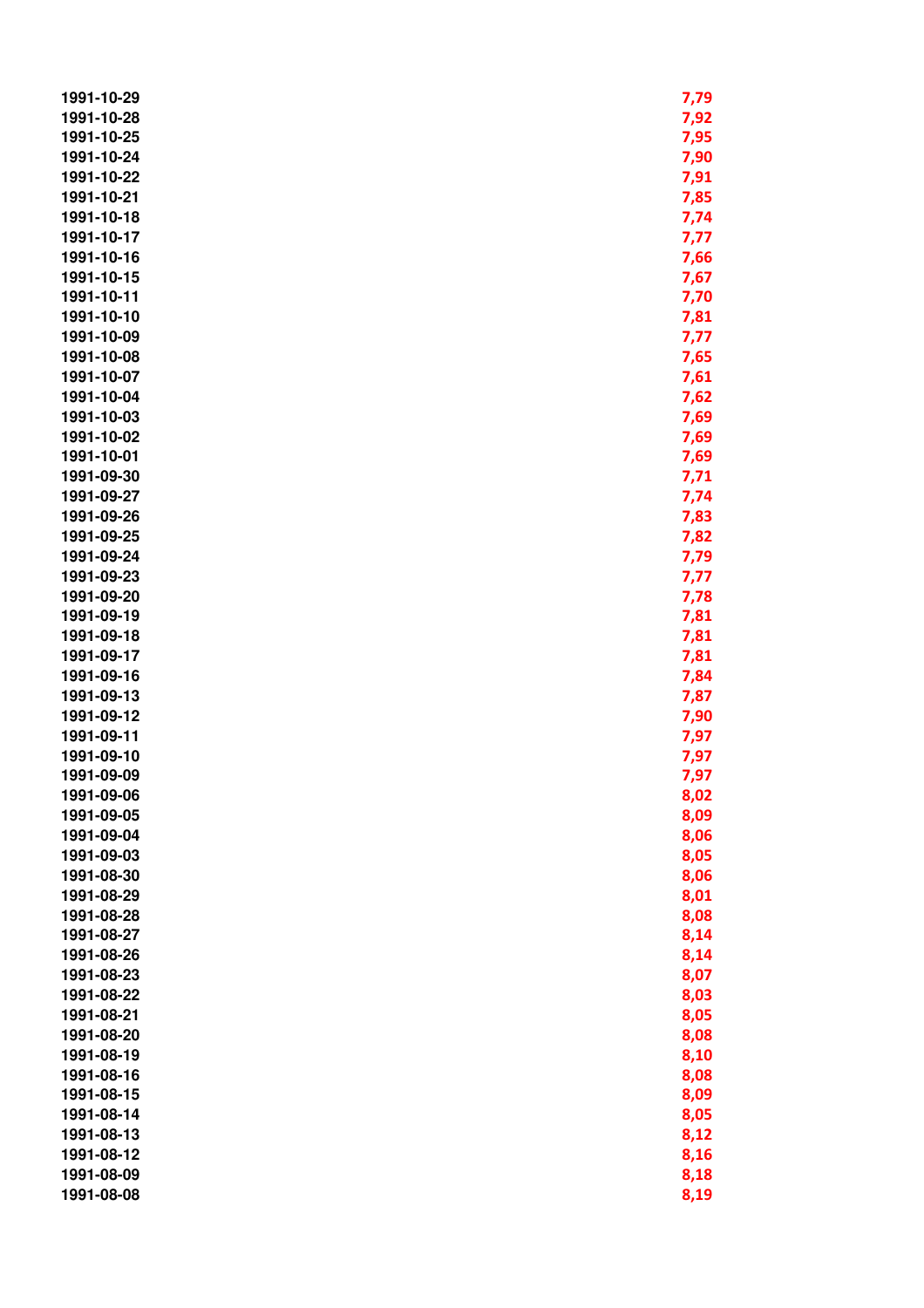| 1991-08-07 | 8,10 |
|------------|------|
| 1991-08-06 | 8,12 |
| 1991-08-05 | 8,17 |
| 1991-08-02 | 8,21 |
| 1991-08-01 | 8,32 |
| 1991-07-31 | 8,30 |
| 1991-07-30 | 8,32 |
| 1991-07-29 | 8,31 |
| 1991-07-26 | 8,32 |
| 1991-07-25 | 8,32 |
| 1991-07-24 | 8,36 |
| 1991-07-23 | 8,42 |
| 1991-07-22 | 8,41 |
| 1991-07-19 | 8,41 |
| 1991-07-18 | 8,42 |
| 1991-07-17 | 8,42 |
| 1991-07-16 | 8,35 |
| 1991-07-15 | 8,35 |
| 1991-07-12 | 8,34 |
| 1991-07-11 | 8,40 |
| 1991-07-10 | 8,48 |
| 1991-07-09 | 8,49 |
| 1991-07-08 | 8,48 |
| 1991-07-05 | 8,47 |
| 1991-07-03 | 8,41 |
| 1991-07-02 | 8,42 |
| 1991-07-01 | 8,39 |
| 1991-06-28 | 8,44 |
| 1991-06-27 | 8,46 |
| 1991-06-26 | 8,48 |
| 1991-06-25 | 8,47 |
| 1991-06-24 | 8,47 |
| 1991-06-21 | 8,47 |
| 1991-06-20 | 8,47 |
| 1991-06-19 | 8,49 |
| 1991-06-18 | 8,47 |
| 1991-06-17 | 8,45 |
| 1991-06-14 | 8,43 |
| 1991-06-13 | 8,50 |
| 1991-06-12 | 8,51 |
| 1991-06-11 | 8,45 |
| 1991-06-10 | 8,46 |
| 1991-06-07 | 8,45 |
| 1991-06-06 | 8,38 |
| 1991-06-05 | 8,34 |
| 1991-06-04 | 8,30 |
| 1991-06-03 | 8,31 |
| 1991-05-31 | 8,24 |
| 1991-05-30 | 8,22 |
| 1991-05-29 | 8,28 |
| 1991-05-28 | 8,28 |
| 1991-05-24 | 8,33 |
| 1991-05-23 | 8,32 |
| 1991-05-22 | 8,29 |
| 1991-05-21 | 8,26 |
| 1991-05-20 | 8,29 |
|            |      |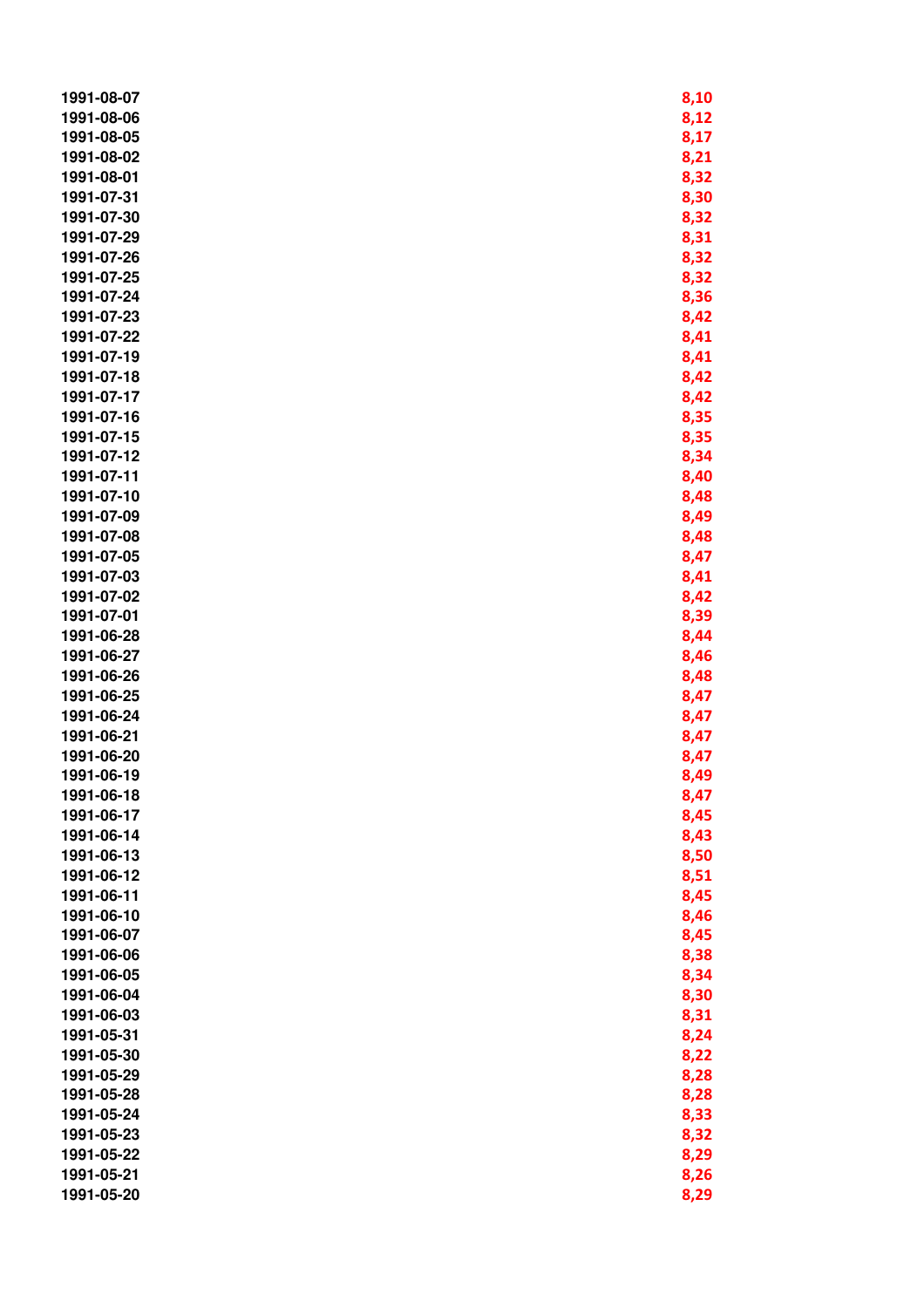| 1991-05-17 | 8,28 |
|------------|------|
| 1991-05-16 | 8,33 |
| 1991-05-15 | 8,34 |
| 1991-05-14 | 8,34 |
| 1991-05-13 | 8,28 |
| 1991-05-10 | 8,32 |
| 1991-05-09 | 8,21 |
| 1991-05-08 | 8,22 |
| 1991-05-07 | 8,24 |
| 1991-05-06 | 8,20 |
| 1991-05-03 |      |
| 1991-05-02 | 8,19 |
|            | 8,10 |
| 1991-05-01 | 8,16 |
| 1991-04-30 | 8,17 |
| 1991-04-29 | 8,23 |
| 1991-04-26 | 8,21 |
| 1991-04-25 | 8,21 |
| 1991-04-24 | 8,19 |
| 1991-04-23 | 8,26 |
| 1991-04-22 | 8,30 |
| 1991-04-19 | 8,26 |
| 1991-04-18 | 8,17 |
| 1991-04-17 | 8,09 |
| 1991-04-16 | 8,11 |
| 1991-04-15 | 8,11 |
| 1991-04-12 | 8,16 |
| 1991-04-11 | 8,25 |
| 1991-04-10 | 8,25 |
| 1991-04-09 | 8,15 |
| 1991-04-08 | 8,11 |
| 1991-04-05 | 8,13 |
| 1991-04-04 | 8,14 |
| 1991-04-03 | 8,17 |
| 1991-04-02 | 8,15 |
| 1991-04-01 | 8,18 |
| 1991-03-28 | 8,17 |
| 1991-03-27 | 8,19 |
| 1991-03-26 | 8,24 |
| 1991-03-25 | 8,24 |
| 1991-03-22 | 8,24 |
| 1991-03-21 | 8,26 |
| 1991-03-20 | 8,30 |
| 1991-03-19 | 8,35 |
| 1991-03-18 | 8,29 |
| 1991-03-15 | 8,24 |
| 1991-03-14 | 8,16 |
| 1991-03-13 | 8,15 |
| 1991-03-12 | 8,21 |
| 1991-03-11 | 8,19 |
| 1991-03-08 | 8,25 |
| 1991-03-07 | 8,19 |
| 1991-03-06 | 8,23 |
| 1991-03-05 | 8,20 |
| 1991-03-04 | 8,22 |
|            |      |
| 1991-03-01 | 8,22 |
| 1991-02-28 | 8,14 |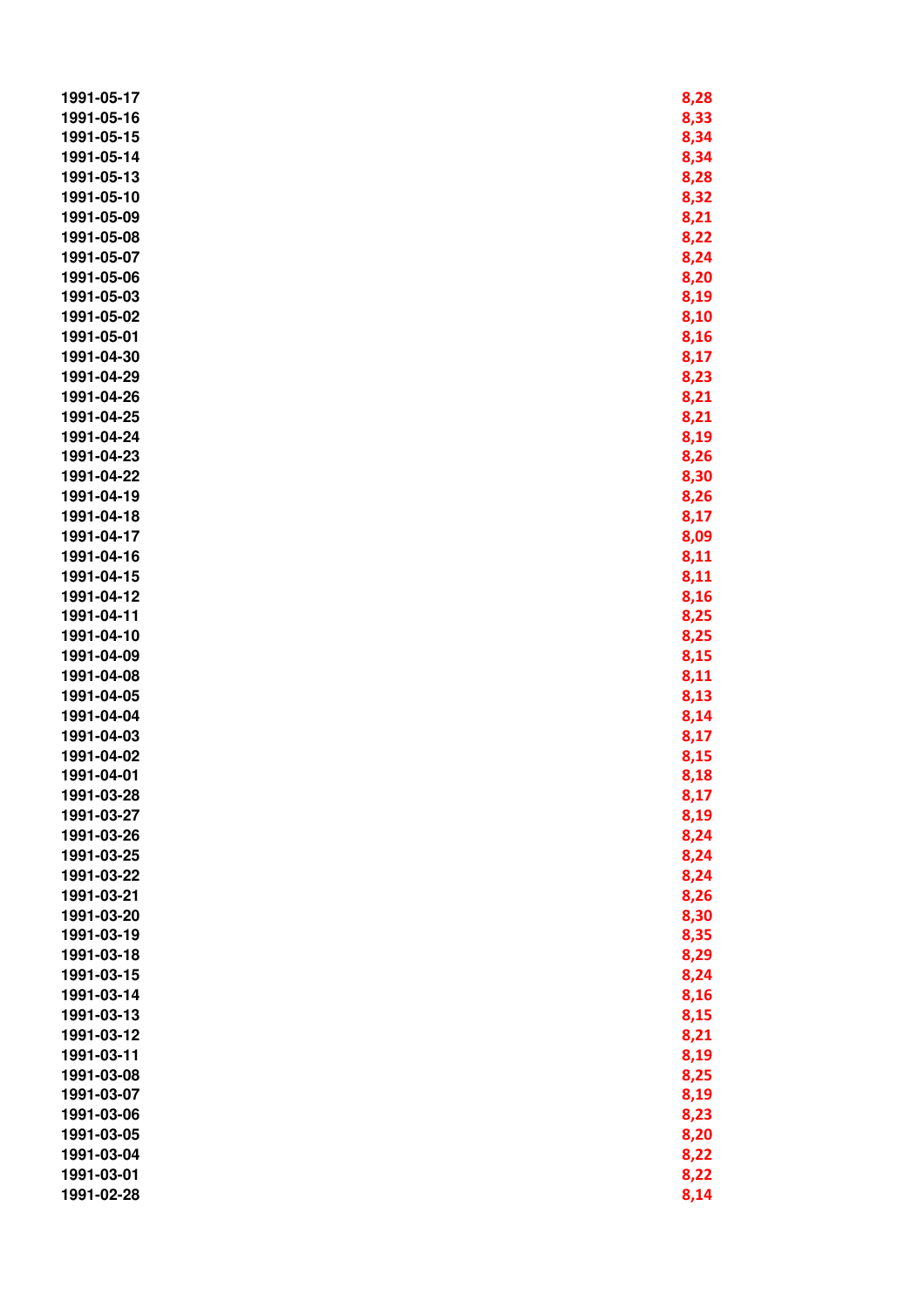| 1991-02-27               | 8,10         |
|--------------------------|--------------|
| 1991-02-26               | 8,08         |
| 1991-02-25               | 8,00         |
| 1991-02-22               | 8,02         |
| 1991-02-21               | 8,01         |
| 1991-02-20               | 7,97         |
| 1991-02-19               | 7,96         |
| 1991-02-15               | 7,94         |
| 1991-02-14               | 7,95         |
| 1991-02-13               | 7,93         |
| 1991-02-12               | 7,93         |
| 1991-02-11               | 7,94         |
| 1991-02-08               | 7,93         |
| 1991-02-07               | 8,00         |
| 1991-02-06               | 7,97         |
| 1991-02-05               | 7,97         |
| 1991-02-04               | 8,00         |
| 1991-02-01               | 8,05         |
| 1991-01-31               | 8,14         |
| 1991-01-30               | 8,15         |
| 1991-01-29               |              |
| 1991-01-28               | 8,14<br>8,16 |
| 1991-01-25               |              |
| 1991-01-24               | 8,17         |
| 1991-01-23               | 8,11         |
| 1991-01-22               | 8,14         |
| 1991-01-18               | 8,16         |
| 1991-01-17               | 8,12         |
|                          | 8,11         |
| 1991-01-16               | 8,36         |
| 1991-01-15               | 8,34         |
| 1991-01-14<br>1991-01-11 | 8,35         |
|                          | 8,33         |
| 1991-01-10               | 8,31         |
| 1991-01-09<br>1991-01-08 | 8,42         |
|                          | 8,30         |
| 1991-01-07               | 8,28         |
| 1991-01-04<br>1991-01-03 | 8,14         |
|                          | 8,06         |
| 1991-01-02               | 8,11         |
| 1990-12-31               | 8,22         |
| 1990-12-28               | 8,28         |
| 1990-12-27               | 8,22         |
| 1990-12-26               | 8,27         |
| 1990-12-24               | 8,35         |
| 1990-12-21               | 8,24         |
| 1990-12-20               | 8,14         |
| 1990-12-19               | 8,06         |
| 1990-12-18               | 8,04         |
| 1990-12-17               | 8,08         |
| 1990-12-14               | 8,11         |
| 1990-12-13               | 8,02         |
| 1990-12-12               | 7,90         |
| 1990-12-11               | 7,94         |
| 1990-12-10               | 7,98         |
| 1990-12-07               | 8,02         |
| 1990-12-06               | 8,19         |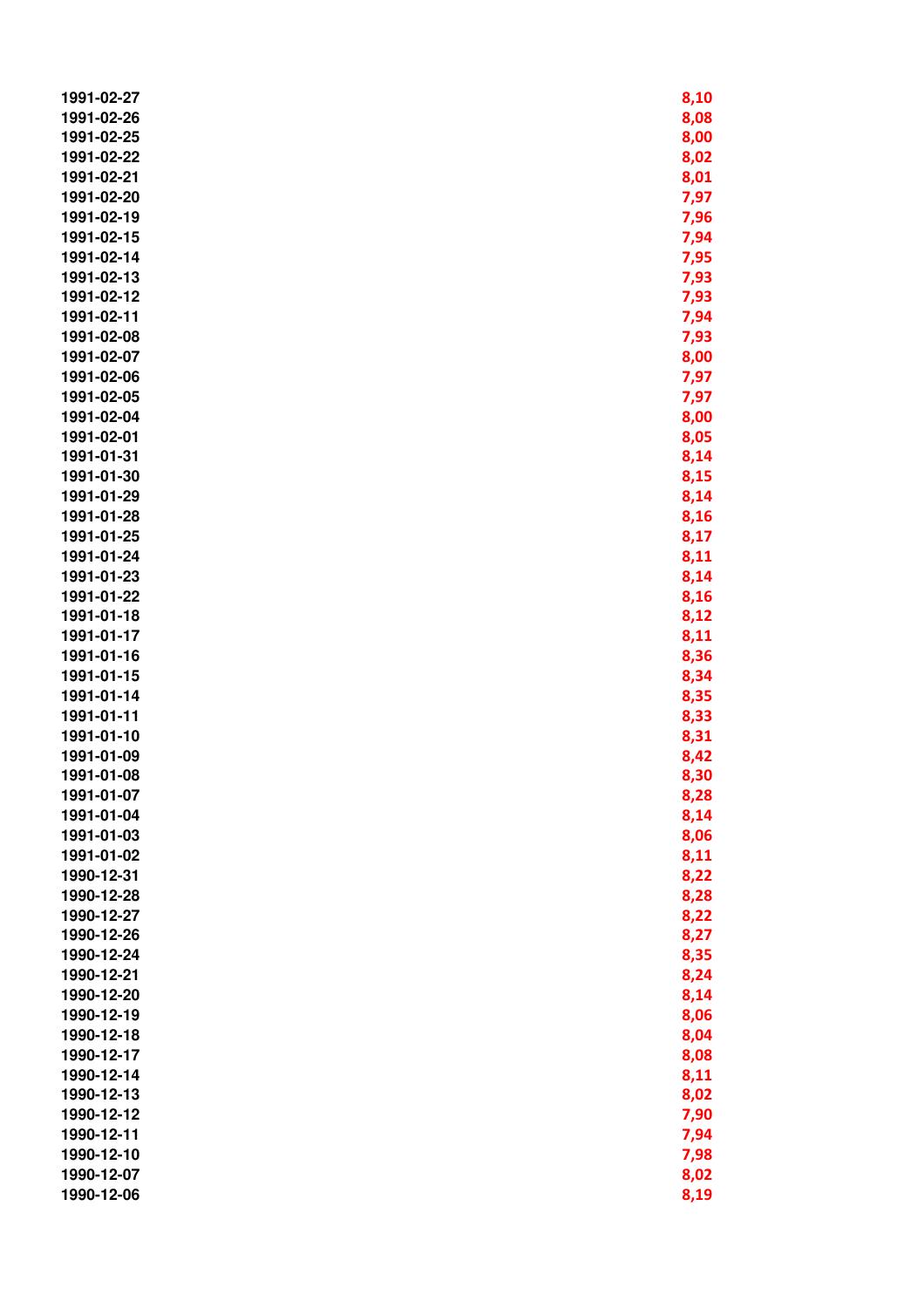| 1990-12-05 | 8,17 |
|------------|------|
| 1990-12-04 | 8,21 |
| 1990-12-03 | 8,23 |
| 1990-11-30 | 8,29 |
| 1990-11-29 | 8,34 |
| 1990-11-28 | 8,33 |
| 1990-11-27 | 8,30 |
| 1990-11-26 | 8,28 |
| 1990-11-23 | 8,30 |
| 1990-11-21 | 8,28 |
| 1990-11-20 | 8,34 |
| 1990-11-19 | 8,38 |
| 1990-11-16 | 8,33 |
| 1990-11-15 | 8,40 |
| 1990-11-14 | 8,37 |
| 1990-11-13 | 8,39 |
| 1990-11-09 | 8,51 |
| 1990-11-08 | 8,62 |
| 1990-11-07 | 8,62 |
| 1990-11-06 | 8,53 |
| 1990-11-05 | 8,52 |
| 1990-11-02 | 8,59 |
| 1990-11-01 | 8,59 |
| 1990-10-31 | 8,68 |
| 1990-10-30 | 8,73 |
| 1990-10-29 | 8,72 |
| 1990-10-26 | 8,64 |
| 1990-10-25 | 8,60 |
| 1990-10-24 | 8,66 |
| 1990-10-23 | 8,64 |
| 1990-10-22 | 8,63 |
| 1990-10-19 | 8,63 |
| 1990-10-18 | 8,73 |
| 1990-10-17 | 8,79 |
| 1990-10-16 | 8,84 |
| 1990-10-15 | 8,86 |
| 1990-10-12 | 8,91 |
| 1990-10-11 | 9,00 |
| 1990-10-10 | 8,94 |
| 1990-10-09 | 8,87 |
| 1990-10-05 | 8,68 |
| 1990-10-04 | 8,71 |
| 1990-10-03 | 8,76 |
| 1990-10-02 | 8,74 |
| 1990-10-01 | 8,75 |
| 1990-09-28 | 8,86 |
| 1990-09-27 | 8,96 |
| 1990-09-26 | 9,03 |
| 1990-09-25 | 9,07 |
| 1990-09-24 | 9,08 |
| 1990-09-21 | 9,04 |
| 1990-09-20 | 8,97 |
| 1990-09-19 | 8,94 |
| 1990-09-18 | 8,95 |
| 1990-09-17 | 8,96 |
| 1990-09-14 | 8,91 |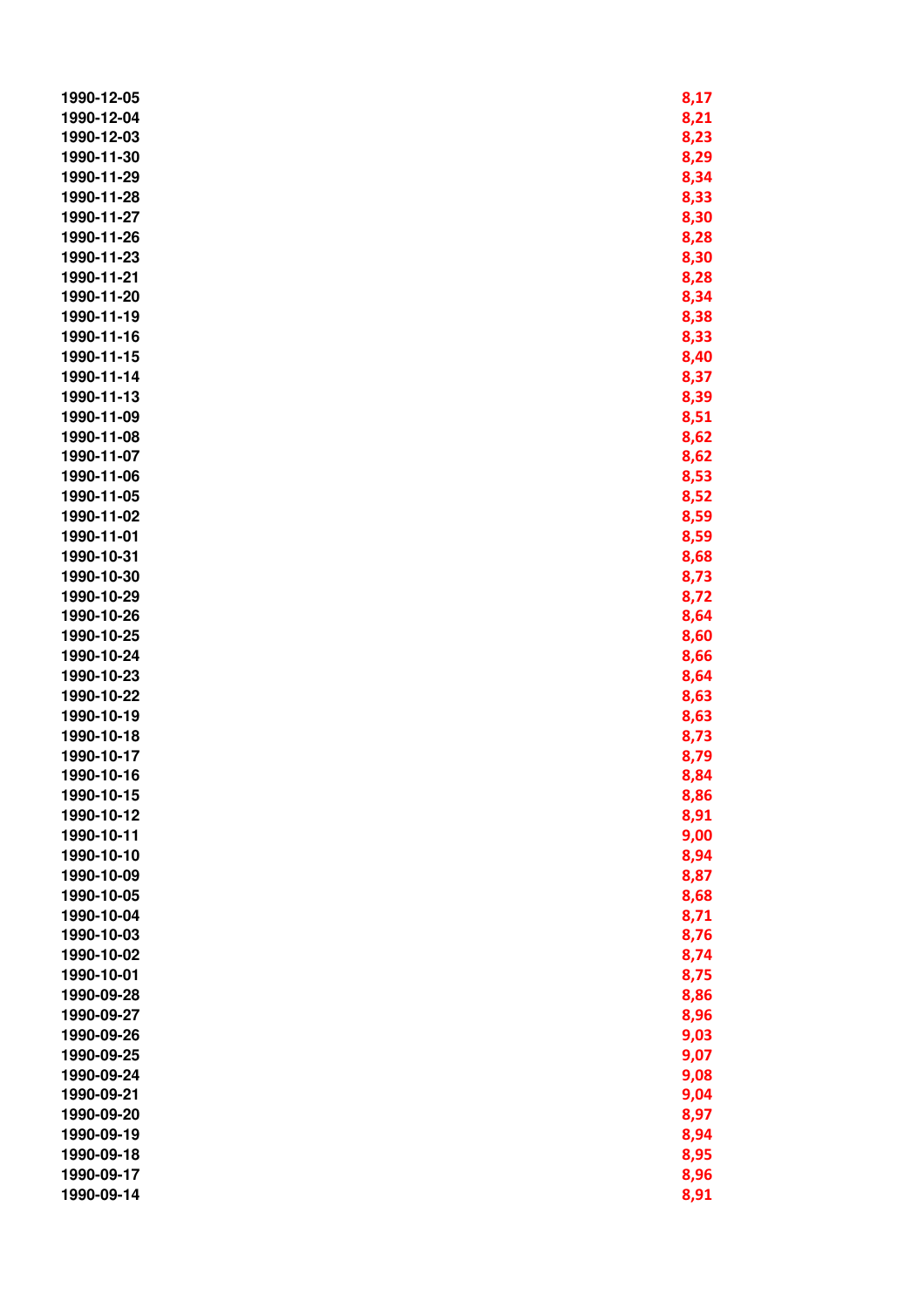| 1990-09-13 | 8,87 |
|------------|------|
| 1990-09-12 | 8,87 |
| 1990-09-11 | 8,87 |
| 1990-09-10 | 8,89 |
| 1990-09-07 | 8,86 |
| 1990-09-06 | 8,89 |
| 1990-09-05 | 8,90 |
| 1990-09-04 | 8,95 |
| 1990-08-31 | 8,89 |
| 1990-08-30 | 8,88 |
| 1990-08-29 | 8,83 |
| 1990-08-28 | 8,94 |
| 1990-08-27 | 8,90 |
| 1990-08-24 | 9,06 |
| 1990-08-23 | 9,01 |
| 1990-08-22 | 8,90 |
| 1990-08-21 | 8,82 |
| 1990-08-20 | 8,81 |
| 1990-08-17 | 8,80 |
| 1990-08-16 | 8,75 |
| 1990-08-15 | 8,65 |
| 1990-08-14 | 8,69 |
| 1990-08-13 | 8,75 |
| 1990-08-10 | 8,70 |
| 1990-08-09 | 8,65 |
| 1990-08-08 | 8,77 |
| 1990-08-07 | 8,77 |
| 1990-08-06 | 8,72 |
| 1990-08-03 | 8,43 |
| 1990-08-02 | 8,35 |
| 1990-08-01 | 8,26 |
| 1990-07-31 | 8,33 |
| 1990-07-30 | 8,31 |
| 1990-07-27 | 8,41 |
| 1990-07-26 | 8,45 |
| 1990-07-25 | 8,46 |
| 1990-07-24 | 8,51 |
| 1990-07-23 | 8,47 |
| 1990-07-20 | 8,46 |
| 1990-07-19 | 8,51 |
| 1990-07-18 | 8,50 |
| 1990-07-17 | 8,42 |
| 1990-07-16 | 8,42 |
| 1990-07-13 | 8,44 |
| 1990-07-12 | 8,47 |
| 1990-07-11 | 8,53 |
| 1990-07-10 | 8,53 |
| 1990-07-09 | 8,53 |
| 1990-07-06 | 8,47 |
| 1990-07-05 | 8,39 |
| 1990-07-03 | 8,40 |
| 1990-07-02 | 8,40 |
| 1990-06-29 | 8,39 |
| 1990-06-28 | 8,45 |
| 1990-06-27 | 8,50 |
| 1990-06-26 | 8,51 |
|            |      |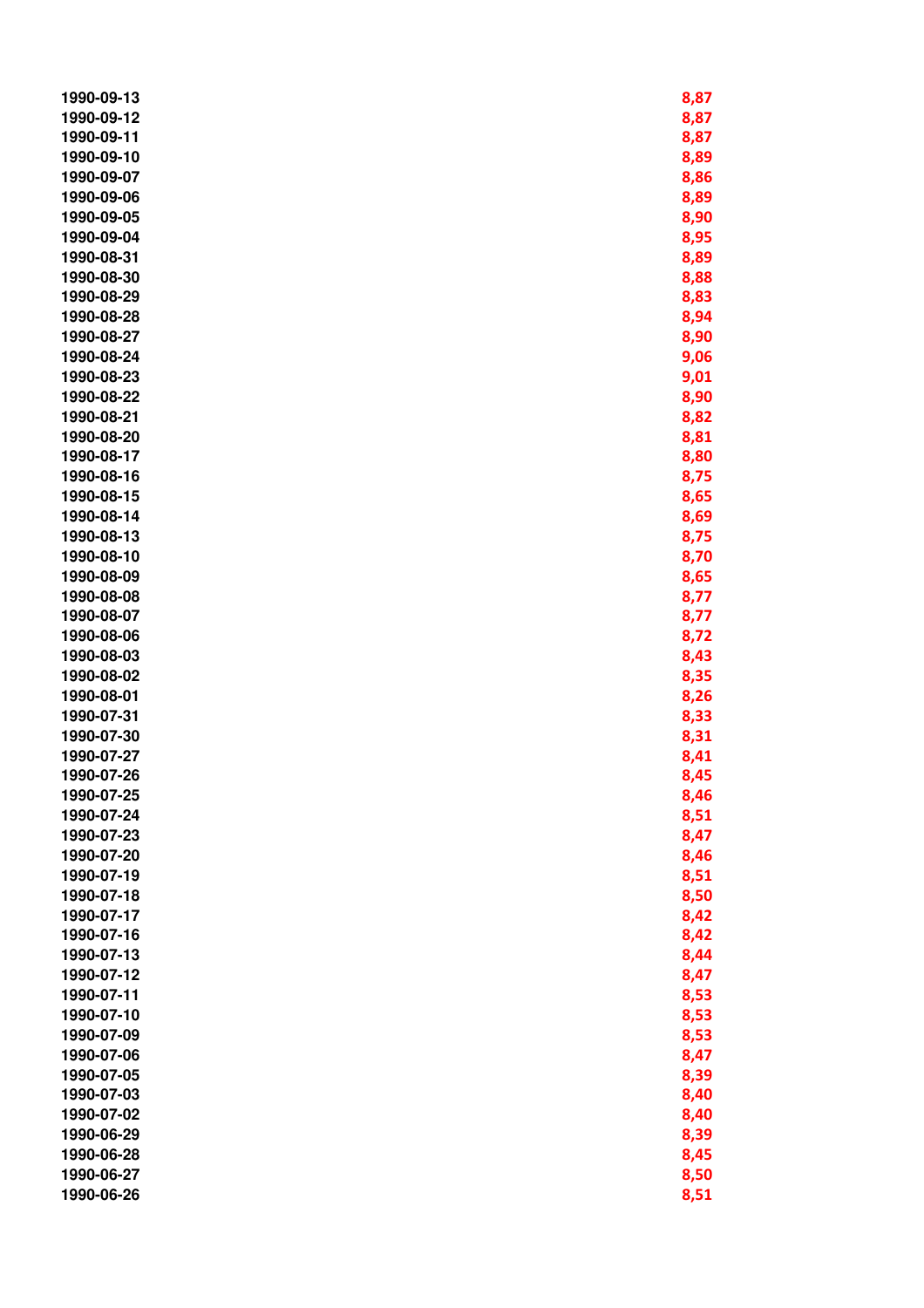| 1990-06-25 | 8,54 |
|------------|------|
| 1990-06-22 | 8,47 |
| 1990-06-21 | 8,48 |
| 1990-06-20 | 8,51 |
| 1990-06-19 | 8,46 |
| 1990-06-18 | 8,44 |
| 1990-06-15 | 8,40 |
| 1990-06-14 | 8,34 |
| 1990-06-13 | 8,36 |
| 1990-06-12 | 8,42 |
| 1990-06-11 | 8,43 |
| 1990-06-08 | 8,42 |
| 1990-06-07 | 8,40 |
| 1990-06-06 | 8,42 |
| 1990-06-05 | 8,42 |
| 1990-06-04 | 8,39 |
| 1990-06-01 | 8,36 |
| 1990-05-31 | 8,52 |
| 1990-05-30 | 8,55 |
| 1990-05-29 | 8,58 |
| 1990-05-25 | 8,60 |
| 1990-05-24 | 8,55 |
| 1990-05-23 | 8,54 |
| 1990-05-22 | 8,57 |
| 1990-05-21 | 8,66 |
| 1990-05-18 | 8,65 |
| 1990-05-17 | 8,60 |
| 1990-05-16 | 8,59 |
| 1990-05-15 | 8,60 |
| 1990-05-14 | 8,56 |
| 1990-05-11 | 8,60 |
| 1990-05-10 | 8,78 |
| 1990-05-09 | 8,85 |
| 1990-05-08 | 8,76 |
| 1990-05-07 | 8,78 |
| 1990-05-04 | 8,75 |
| 1990-05-03 | 8,91 |
| 1990-05-02 | 8,96 |
| 1990-05-01 | 8,95 |
| 1990-04-30 | 8,92 |
| 1990-04-27 | 8,95 |
| 1990-04-26 | 8,94 |
| 1990-04-25 | 8,90 |
| 1990-04-24 | 8,89 |
| 1990-04-23 | 8,87 |
| 1990-04-20 | 8,84 |
| 1990-04-19 | 8,78 |
| 1990-04-18 | 8,77 |
| 1990-04-17 | 8,67 |
| 1990-04-16 | 8,58 |
| 1990-04-12 | 8,53 |
| 1990-04-11 | 8,53 |
| 1990-04-10 | 8,51 |
| 1990-04-09 | 8,50 |
| 1990-04-06 | 8,46 |
| 1990-04-05 | 8,48 |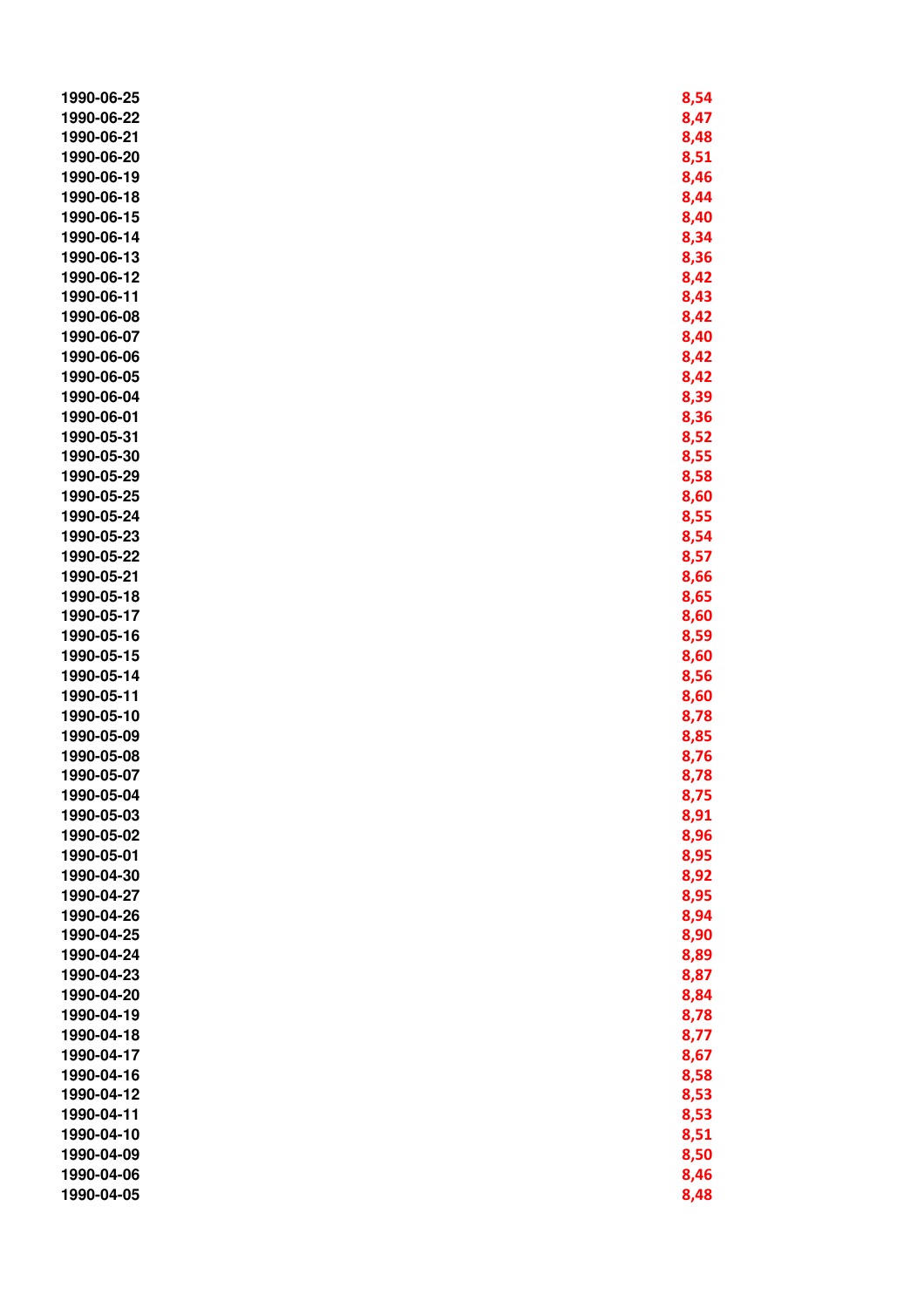| 1990-04-04 | 8,47 |
|------------|------|
| 1990-04-03 | 8,56 |
| 1990-04-02 | 8,57 |
| 1990-03-30 | 8,56 |
| 1990-03-29 | 8,49 |
| 1990-03-28 | 8,43 |
| 1990-03-27 | 8,42 |
| 1990-03-26 | 8,42 |
| 1990-03-23 | 8,43 |
| 1990-03-22 | 8,44 |
| 1990-03-21 | 8,44 |
| 1990-03-20 | 8,44 |
| 1990-03-19 | 8,51 |
| 1990-03-16 | 8,50 |
| 1990-03-15 | 8,57 |
| 1990-03-14 | 8,57 |
| 1990-03-13 | 8,65 |
| 1990-03-12 | 8,57 |
| 1990-03-09 | 8,56 |
| 1990-03-08 | 8,50 |
| 1990-03-07 | 8,52 |
| 1990-03-06 | 8,53 |
| 1990-03-05 | 8,59 |
| 1990-03-02 | 8,48 |
| 1990-03-01 | 8,53 |
| 1990-02-28 | 8,46 |
| 1990-02-27 | 8,36 |
| 1990-02-26 | 8,41 |
| 1990-02-23 | 8,48 |
| 1990-02-22 | 8,48 |
| 1990-02-21 | 8,57 |
| 1990-02-20 | 8,57 |
| 1990-02-16 | 8,38 |
| 1990-02-15 | 8,37 |
| 1990-02-14 | 8,32 |
| 1990-02-13 | 8,32 |
| 1990-02-12 | 8,36 |
| 1990-02-09 | 8,28 |
| 1990-02-08 | 8,43 |
| 1990-02-07 | 8,46 |
| 1990-02-06 | 8,47 |
| 1990-02-05 | 8,42 |
| 1990-02-02 | 8,39 |
| 1990-02-01 | 8,33 |
| 1990-01-31 | 8,36 |
| 1990-01-30 | 8,44 |
| 1990-01-29 | 8,42 |
| 1990-01-26 | 8,43 |
| 1990-01-25 | 8,35 |
| 1990-01-24 | 8,30 |
| 1990-01-23 | 8,19 |
| 1990-01-22 | 8,21 |
| 1990-01-19 | 8,19 |
| 1990-01-18 | 8,25 |
| 1990-01-17 | 8,15 |
| 1990-01-16 | 8,16 |
|            |      |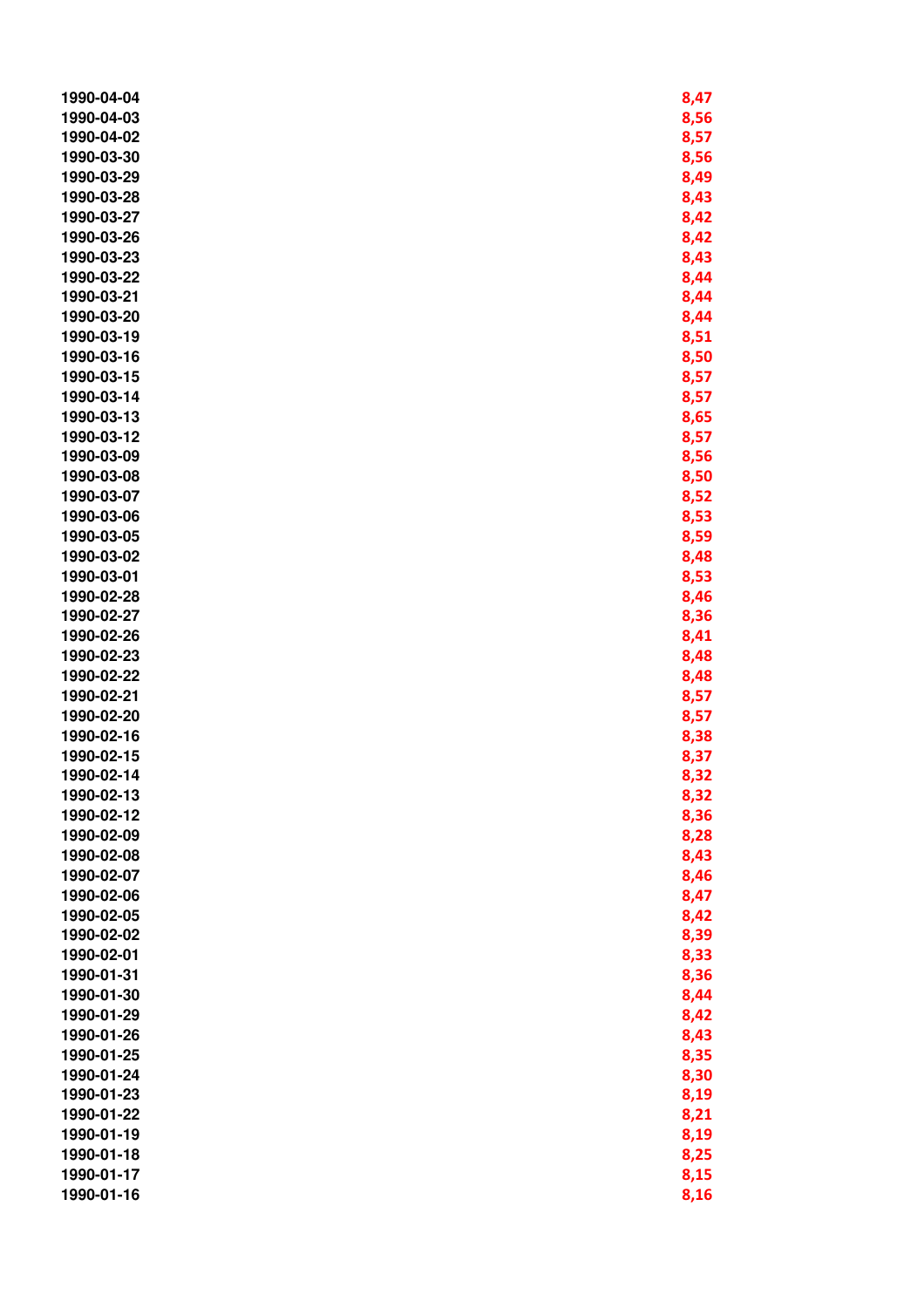| 1990-01-12 | 8,07 |
|------------|------|
| 1990-01-11 | 8,01 |
| 1990-01-10 | 8,02 |
| 1990-01-09 | 8,01 |
| 1990-01-08 | 8,01 |
| 1990-01-05 | 7,99 |
| 1990-01-04 | 7,97 |
| 1990-01-03 | 7,98 |
| 1990-01-02 | 7,94 |
| 1989-12-29 | 7,91 |
| 1989-12-28 | 7,90 |
| 1989-12-27 | 7,92 |
| 1989-12-26 | 7,94 |
| 1989-12-22 | 7,79 |
| 1989-12-21 | 7,75 |
| 1989-12-20 | 7,74 |
| 1989-12-19 | 7,75 |
| 1989-12-18 | 7,73 |
| 1989-12-15 | 7,78 |
| 1989-12-14 | 7,76 |
| 1989-12-13 | 7,78 |
| 1989-12-12 | 7,79 |
| 1989-12-11 | 7,79 |
| 1989-12-08 | 7,78 |
| 1989-12-07 | 7,82 |
| 1989-12-06 | 7,79 |
| 1989-12-05 | 7,77 |
| 1989-12-04 | 7,77 |
| 1989-12-01 | 7,77 |
| 1989-11-30 | 7,80 |
| 1989-11-29 | 7,84 |
| 1989-11-28 | 7,81 |
| 1989-11-27 | 7,82 |
| 1989-11-24 | 7,81 |
| 1989-11-22 | 7,83 |
| 1989-11-21 | 7,85 |
| 1989-11-20 | 7,88 |
| 1989-11-17 | 7,89 |
| 1989-11-16 | 7,82 |
| 1989-11-15 | 7,83 |
| 1989-11-14 | 7,87 |
| 1989-11-13 | 7,89 |
| 1989-11-10 | 7,88 |
| 1989-11-09 | 7,88 |
| 1989-11-08 | 7,85 |
| 1989-11-07 | 7,85 |
| 1989-11-06 | 7,94 |
| 1989-11-03 | 7,88 |
| 1989-11-02 | 7,86 |
| 1989-11-01 | 7,89 |
| 1989-10-31 | 7,91 |
| 1989-10-30 | 7,92 |
| 1989-10-27 | 7,95 |
| 1989-10-26 | 7,90 |
| 1989-10-25 | 7,89 |
| 1989-10-24 | 7,88 |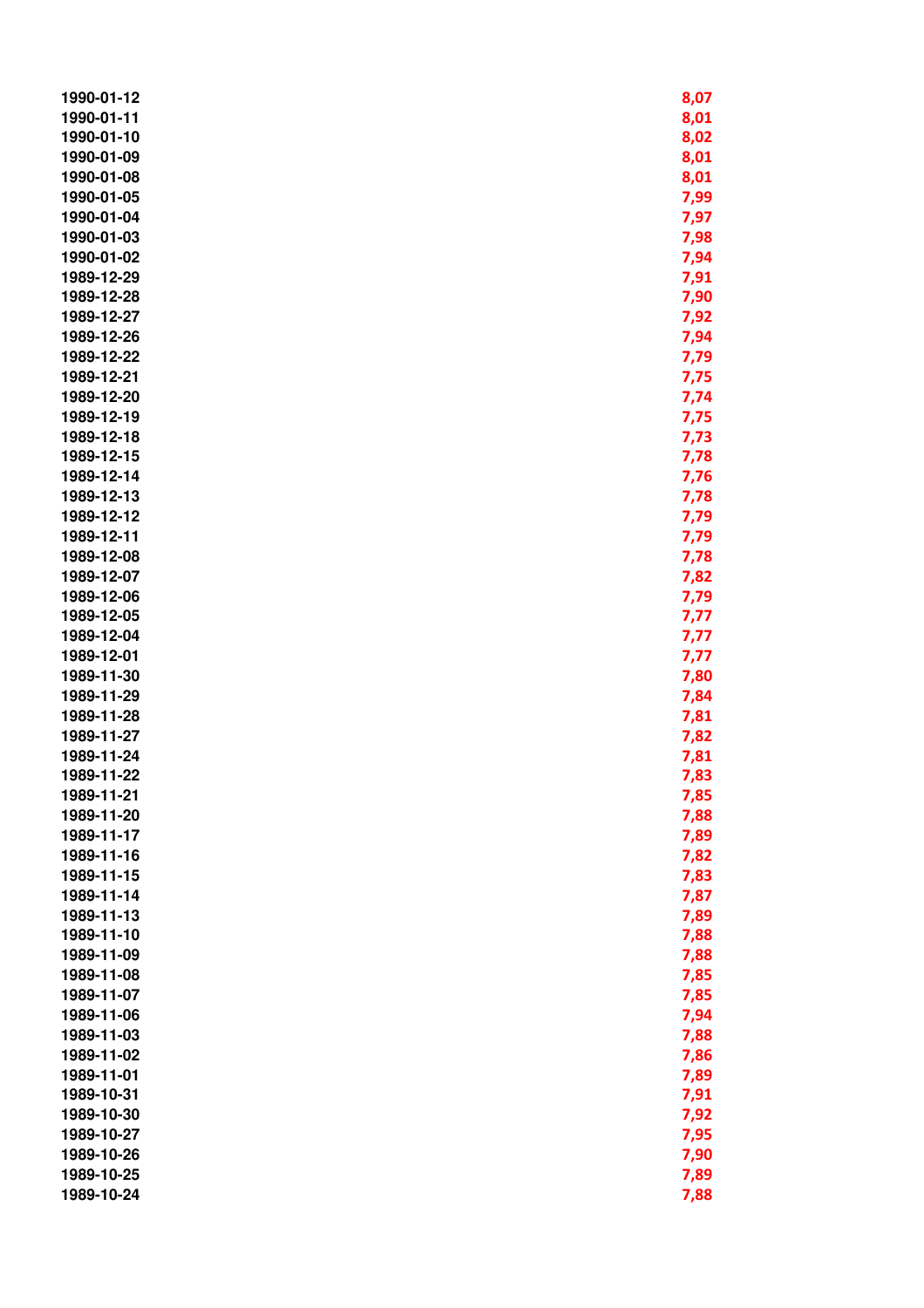| 1989-10-23 | 7,93 |
|------------|------|
| 1989-10-20 | 7,99 |
| 1989-10-19 | 7,99 |
| 1989-10-18 | 8,05 |
| 1989-10-17 | 8,03 |
| 1989-10-16 | 7,99 |
| 1989-10-13 | 8,03 |
| 1989-10-12 | 8,01 |
| 1989-10-11 | 8,04 |
| 1989-10-10 | 8,01 |
| 1989-10-06 | 8,01 |
| 1989-10-05 | 8,10 |
| 1989-10-04 | 8,16 |
| 1989-10-03 | 8,19 |
| 1989-10-02 | 8,21 |
| 1989-09-29 | 8,25 |
| 1989-09-28 | 8,26 |
| 1989-09-27 | 8,24 |
| 1989-09-26 | 8,24 |
| 1989-09-25 | 8,28 |
| 1989-09-22 | 8,17 |
| 1989-09-21 | 8,15 |
| 1989-09-20 | 8,11 |
| 1989-09-19 | 8,06 |
| 1989-09-18 | 8,06 |
| 1989-09-15 | 8,07 |
| 1989-09-14 | 8,11 |
| 1989-09-13 | 8,14 |
| 1989-09-12 | 8,09 |
| 1989-09-11 | 8,09 |
| 1989-09-08 | 8,10 |
| 1989-09-07 | 8,11 |
| 1989-09-06 | 8,10 |
| 1989-09-05 | 8,10 |
| 1989-09-01 | 8,12 |
| 1989-08-31 | 8,19 |
| 1989-08-30 | 8,17 |
| 1989-08-29 | 8,18 |
| 1989-08-28 | 8,21 |
| 1989-08-25 | 8,15 |
| 1989-08-24 | 8,14 |
| 1989-08-23 | 8,18 |
| 1989-08-22 | 8,23 |
| 1989-08-21 | 8,17 |
| 1989-08-18 | 8,11 |
| 1989-08-17 | 8,12 |
| 1989-08-16 | 8,09 |
| 1989-08-15 | 8,16 |
| 1989-08-14 | 8,19 |
| 1989-08-11 | 8,04 |
| 1989-08-10 | 7,97 |
| 1989-08-09 | 7,97 |
| 1989-08-08 | 7,95 |
| 1989-08-07 | 7,95 |
| 1989-08-04 | 7,94 |
| 1989-08-03 | 7,77 |
|            |      |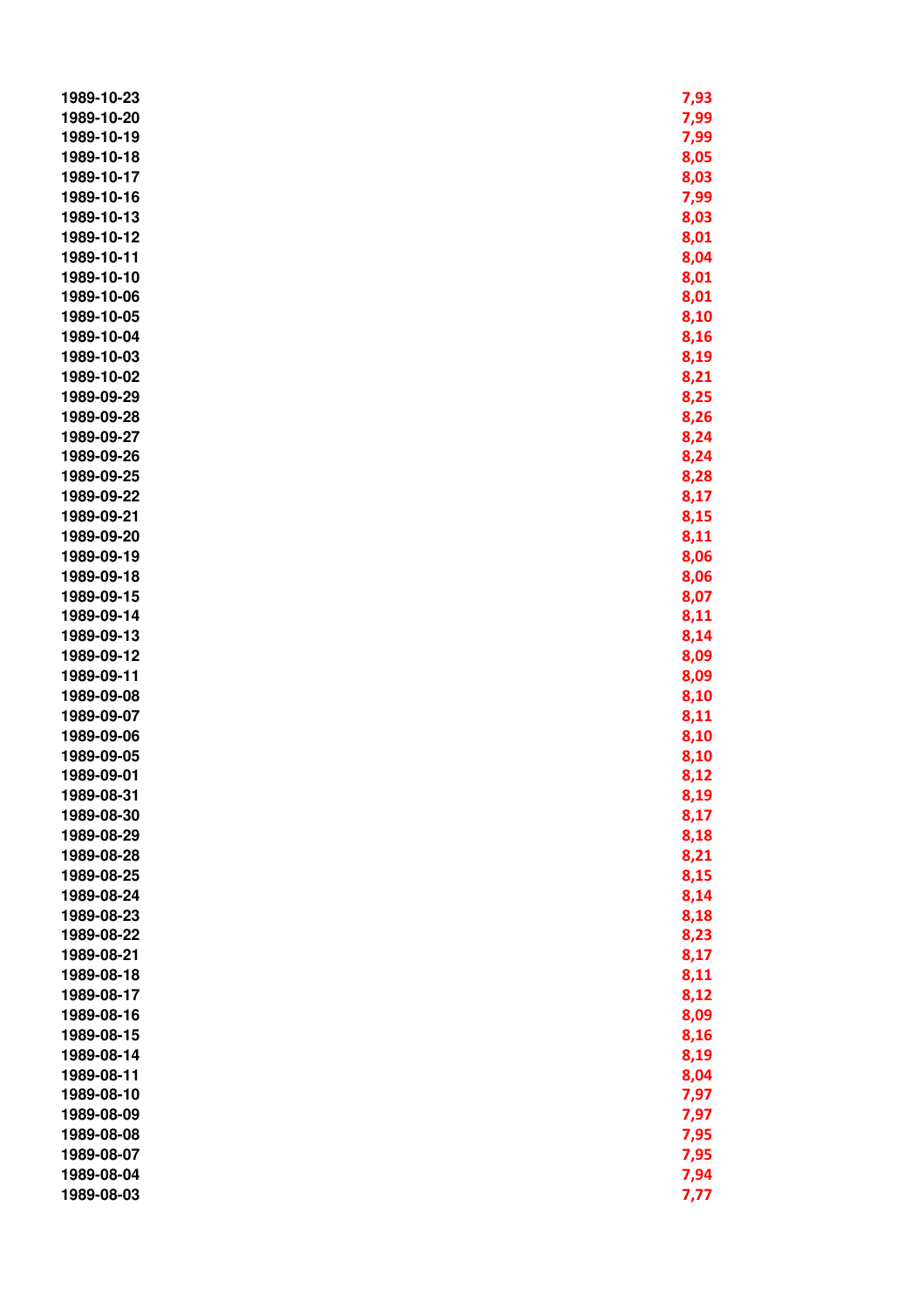| 1989-08-02 | 7,72 |
|------------|------|
| 1989-08-01 | 7,71 |
| 1989-07-31 | 7,78 |
| 1989-07-28 | 7,85 |
| 1989-07-27 | 7,91 |
| 1989-07-26 | 7,97 |
| 1989-07-25 | 7,99 |
| 1989-07-24 | 8,02 |
| 1989-07-21 | 8,02 |
| 1989-07-20 | 7,99 |
| 1989-07-19 | 8,06 |
| 1989-07-18 | 8,09 |
| 1989-07-17 | 8,02 |
| 1989-07-14 | 8,03 |
| 1989-07-13 | 7,98 |
| 1989-07-12 | 8,00 |
| 1989-07-11 | 7,99 |
| 1989-07-10 | 7,98 |
| 1989-07-07 |      |
|            | 8,03 |
| 1989-07-06 | 8,08 |
| 1989-07-05 | 8,13 |
| 1989-07-03 | 8,09 |
| 1989-06-30 | 8,08 |
| 1989-06-29 | 8,09 |
| 1989-06-28 | 8,13 |
| 1989-06-27 | 8,06 |
| 1989-06-26 | 8,14 |
| 1989-06-23 | 8,21 |
| 1989-06-22 | 8,32 |
| 1989-06-21 | 8,29 |
| 1989-06-20 | 8,26 |
| 1989-06-19 | 8,32 |
| 1989-06-16 | 8,30 |
| 1989-06-15 | 8,26 |
| 1989-06-14 | 8,16 |
| 1989-06-13 | 8,19 |
| 1989-06-12 | 8,11 |
| 1989-06-09 | 8,10 |
| 1989-06-08 | 8,24 |
| 1989-06-07 | 8,26 |
| 1989-06-06 | 8,33 |
| 1989-06-05 | 8,35 |
| 1989-06-02 | 8,42 |
| 1989-06-01 | 8,52 |
| 1989-05-31 | 8,52 |
| 1989-05-30 | 8,53 |
| 1989-05-26 | 8,55 |
| 1989-05-25 | 8,56 |
| 1989-05-24 | 8,54 |
| 1989-05-23 | 8,51 |
| 1989-05-22 | 8,48 |
| 1989-05-19 | 8,60 |
| 1989-05-18 | 8,67 |
| 1989-05-17 | 8,71 |
| 1989-05-16 | 8,75 |
| 1989-05-15 | 8,74 |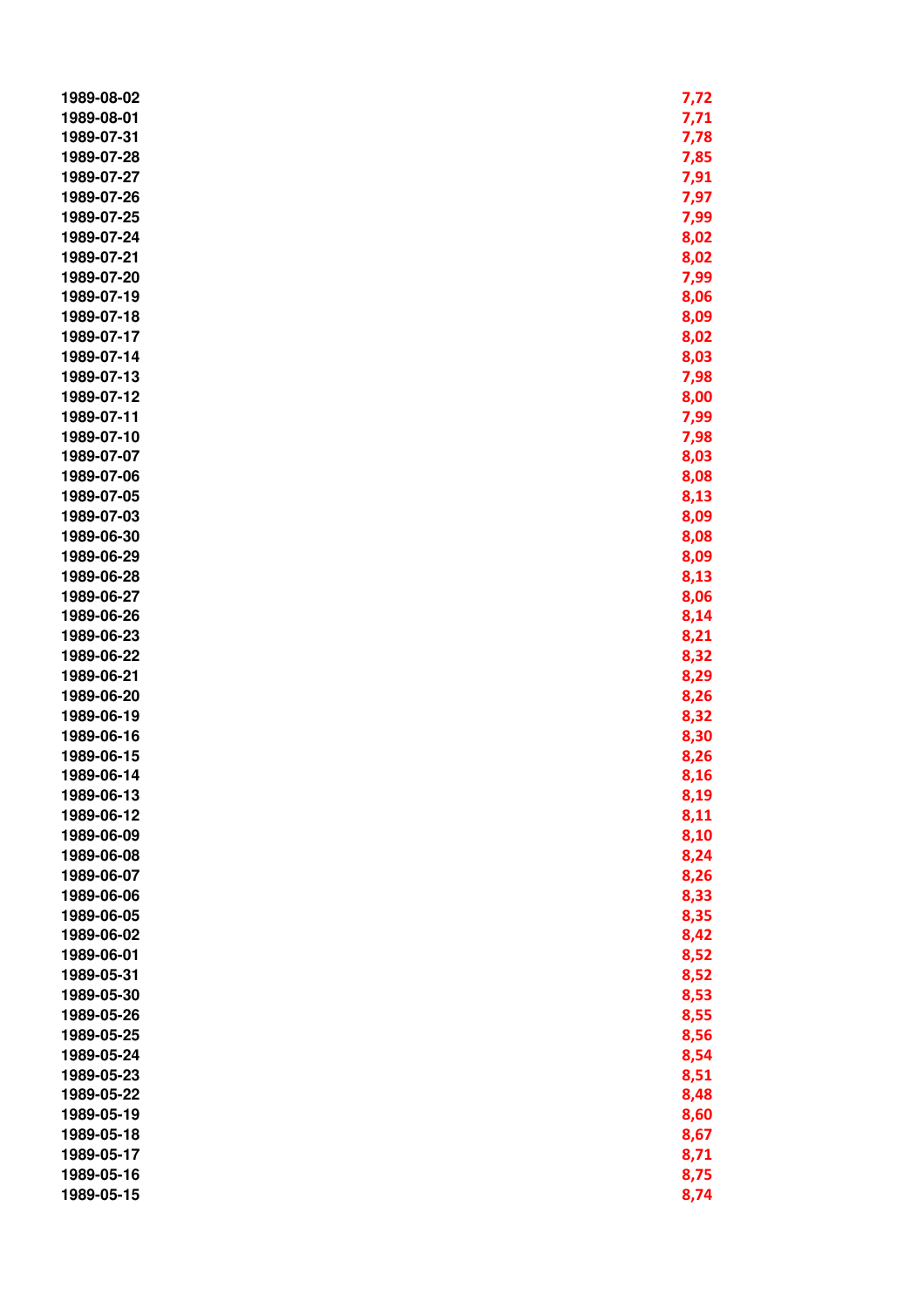| 1989-05-12 | 8,76 |
|------------|------|
| 1989-05-11 | 9,03 |
| 1989-05-10 | 9,07 |
| 1989-05-09 | 9,03 |
| 1989-05-08 | 8,93 |
| 1989-05-05 | 8,87 |
| 1989-05-04 | 8,94 |
| 1989-05-03 | 8,92 |
| 1989-05-02 | 8,96 |
| 1989-05-01 | 9,00 |
| 1989-04-28 | 8,90 |
| 1989-04-27 | 8,92 |
| 1989-04-26 | 8,95 |
| 1989-04-25 | 8,96 |
| 1989-04-24 | 8,97 |
| 1989-04-21 | 8,98 |
| 1989-04-20 | 9,01 |
| 1989-04-19 | 8,91 |
| 1989-04-18 | 8,89 |
| 1989-04-17 | 9,03 |
| 1989-04-14 | 9,00 |
| 1989-04-13 | 9,11 |
| 1989-04-12 | 9,09 |
| 1989-04-11 | 9,09 |
| 1989-04-10 | 9,08 |
| 1989-04-07 | 9,08 |
| 1989-04-06 | 9,01 |
| 1989-04-05 | 8,97 |
| 1989-04-04 | 8,98 |
| 1989-04-03 | 9,02 |
| 1989-03-31 | 9,07 |
| 1989-03-30 | 9,11 |
| 1989-03-29 | 9,12 |
| 1989-03-28 | 9,16 |
| 1989-03-27 | 9,19 |
| 1989-03-23 | 9,20 |
| 1989-03-22 | 9,22 |
| 1989-03-21 | 9,28 |
| 1989-03-20 | 9,28 |
| 1989-03-17 | 9,28 |
| 1989-03-16 | 9,08 |
| 1989-03-15 | 9,10 |
| 1989-03-14 | 9,10 |
| 1989-03-13 | 9,13 |
| 1989-03-10 | 9,13 |
| 1989-03-09 | 9,04 |
| 1989-03-08 | 9,04 |
| 1989-03-07 | 9,07 |
| 1989-03-06 | 9,08 |
| 1989-03-03 | 9,12 |
| 1989-03-02 | 9,14 |
| 1989-03-01 | 9,18 |
| 1989-02-28 | 9,15 |
| 1989-02-27 | 9,19 |
| 1989-02-24 | 9,22 |
| 1989-02-23 | 9,20 |
|            |      |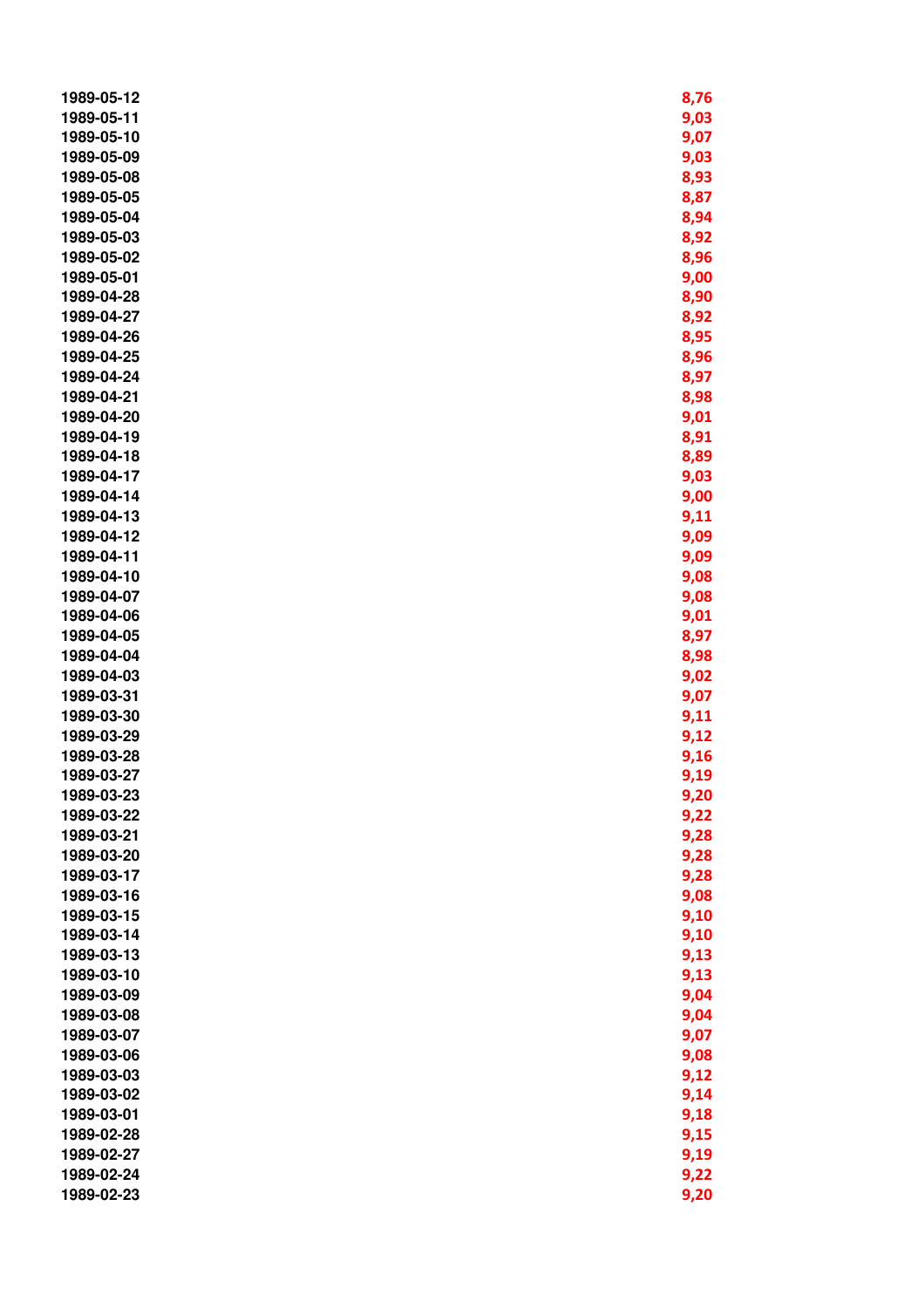| 1989-02-22               | 9,14         |
|--------------------------|--------------|
| 1989-02-21               | 9,07         |
| 1989-02-17               | 9,07         |
| 1989-02-16               | 9,06         |
| 1989-02-15               | 9,07         |
| 1989-02-14               | 9,09         |
| 1989-02-13               | 9,07         |
| 1989-02-10               | 9,06         |
| 1989-02-09               | 9,00         |
| 1989-02-08               | 8,78         |
| 1989-02-07               | 8,77         |
| 1989-02-06               | 8,82         |
| 1989-02-03               | 8,84         |
| 1989-02-02               | 8,83         |
| 1989-02-01               | 8,84         |
| 1989-01-31               | 8,83         |
| 1989-01-30               | 8,84         |
| 1989-01-27               | 8,82         |
| 1989-01-26               | 8,83         |
| 1989-01-25               | 8,84         |
| 1989-01-24               | 8,81         |
| 1989-01-23               | 8,87         |
| 1989-01-20               | 8,88         |
| 1989-01-19               | 8,87         |
| 1989-01-18               | 8,86         |
| 1989-01-17               | 8,93         |
| 1989-01-13               | 8,94         |
| 1989-01-12               | 9,02         |
| 1989-01-11               | 9,12         |
| 1989-01-10               | 9,10         |
| 1989-01-09               | 9,10         |
| 1989-01-06               | 9,10         |
| 1989-01-05               | 9,16         |
| 1989-01-04               | 9,10         |
| 1989-01-03               | 9,10         |
| 1988-12-30               | 9,01         |
| 1988-12-29               | 9,05         |
| 1988-12-28               | 9,06         |
| 1988-12-27               | 8,98         |
| 1988-12-23               | 8,93         |
| 1988-12-22               | 8,94         |
| 1988-12-21               | 8,96         |
| 1988-12-20               | 8,96         |
| 1988-12-19               |              |
| 1988-12-16               | 9,03<br>9,05 |
| 1988-12-15               | 9,06         |
|                          |              |
| 1988-12-14<br>1988-12-13 | 9,05         |
| 1988-12-12               | 9,03<br>8,96 |
| 1988-12-09               |              |
| 1988-12-08               | 8,96         |
| 1988-12-07               | 8,91         |
| 1988-12-06               | 8,88         |
| 1988-12-05               | 8,88<br>9,05 |
| 1988-12-02               | 9,10         |
| 1988-12-01               | 8,96         |
|                          |              |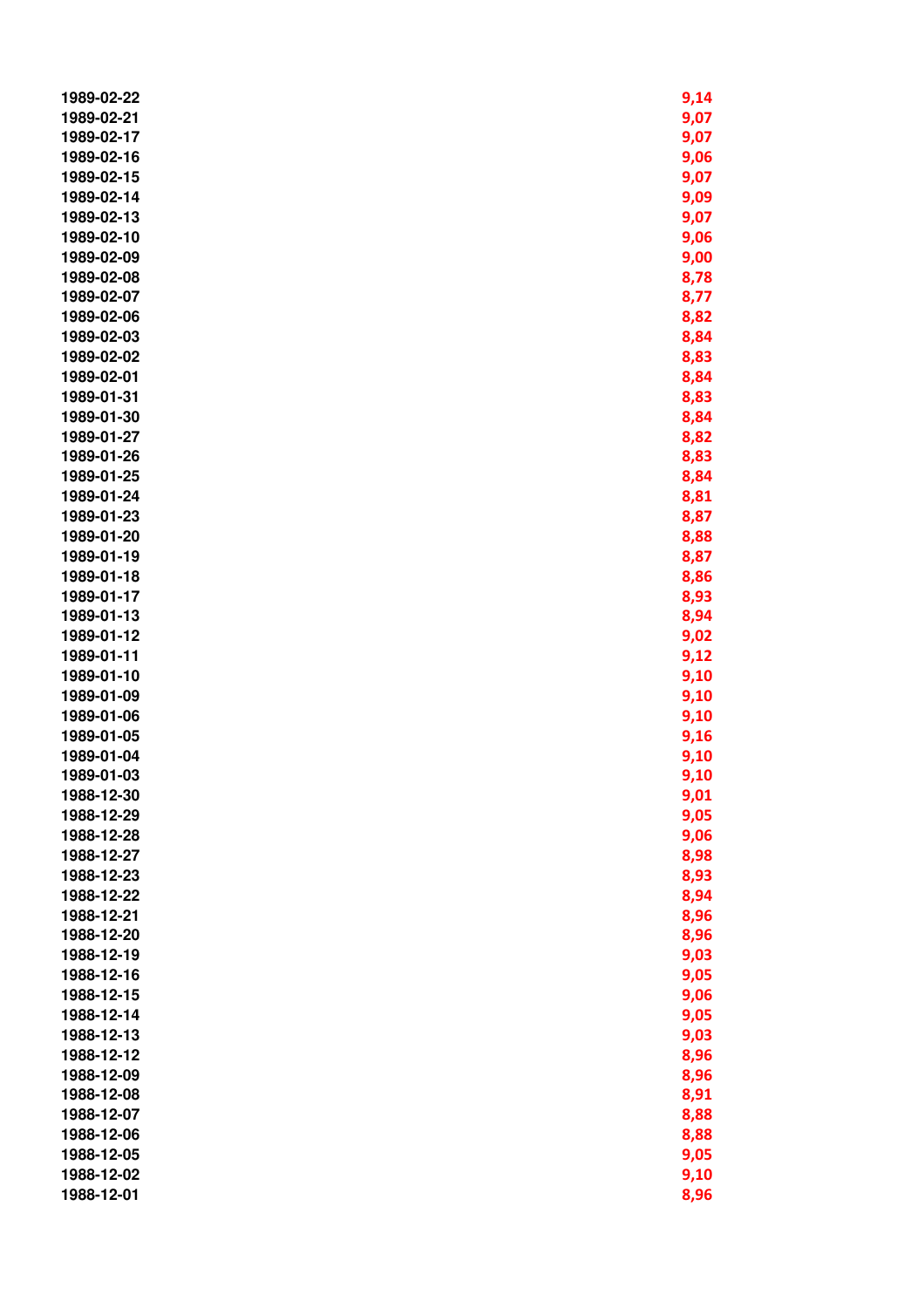| 1988-11-30 | 9,00 |
|------------|------|
| 1988-11-29 | 9,06 |
| 1988-11-28 | 9,08 |
| 1988-11-25 | 9,07 |
| 1988-11-23 | 9,01 |
| 1988-11-22 | 9,01 |
| 1988-11-21 | 8,97 |
| 1988-11-18 | 8,99 |
| 1988-11-17 | 9,00 |
| 1988-11-16 | 8,95 |
| 1988-11-15 | 8,89 |
| 1988-11-14 | 8,89 |
| 1988-11-10 | 8,91 |
| 1988-11-09 | 8,92 |
| 1988-11-08 | 8,89 |
| 1988-11-07 | 8,90 |
| 1988-11-04 | 8,84 |
| 1988-11-03 | 8,69 |
| 1988-11-02 | 8,73 |
| 1988-11-01 | 8,69 |
| 1988-10-31 | 8,68 |
| 1988-10-28 | 8,75 |
| 1988-10-27 | 8,79 |
| 1988-10-26 | 8,87 |
| 1988-10-25 | 8,88 |
| 1988-10-24 | 8,88 |
| 1988-10-21 | 8,88 |
| 1988-10-20 | 8,86 |
| 1988-10-19 | 8,87 |
| 1988-10-18 | 8,82 |
| 1988-10-17 | 8,83 |
| 1988-10-14 | 8,83 |
| 1988-10-13 | 8,87 |
| 1988-10-12 | 8,86 |
| 1988-10-11 | 8,77 |
| 1988-10-07 | 8,71 |
| 1988-10-06 | 8,83 |
| 1988-10-05 | 8,86 |
| 1988-10-04 | 8,88 |
| 1988-10-03 | 8,86 |
| 1988-09-30 | 8,87 |
| 1988-09-29 | 8,96 |
| 1988-09-28 | 9,06 |
| 1988-09-27 | 9,05 |
| 1988-09-26 | 9,01 |
| 1988-09-23 | 8,98 |
| 1988-09-22 | 8,98 |
| 1988-09-21 | 8,95 |
| 1988-09-20 | 8,98 |
| 1988-09-19 | 9,01 |
| 1988-09-16 | 8,97 |
| 1988-09-15 | 8,95 |
| 1988-09-14 | 8,92 |
| 1988-09-13 | 8,98 |
| 1988-09-12 | 9,00 |
| 1988-09-09 | 8,97 |
|            |      |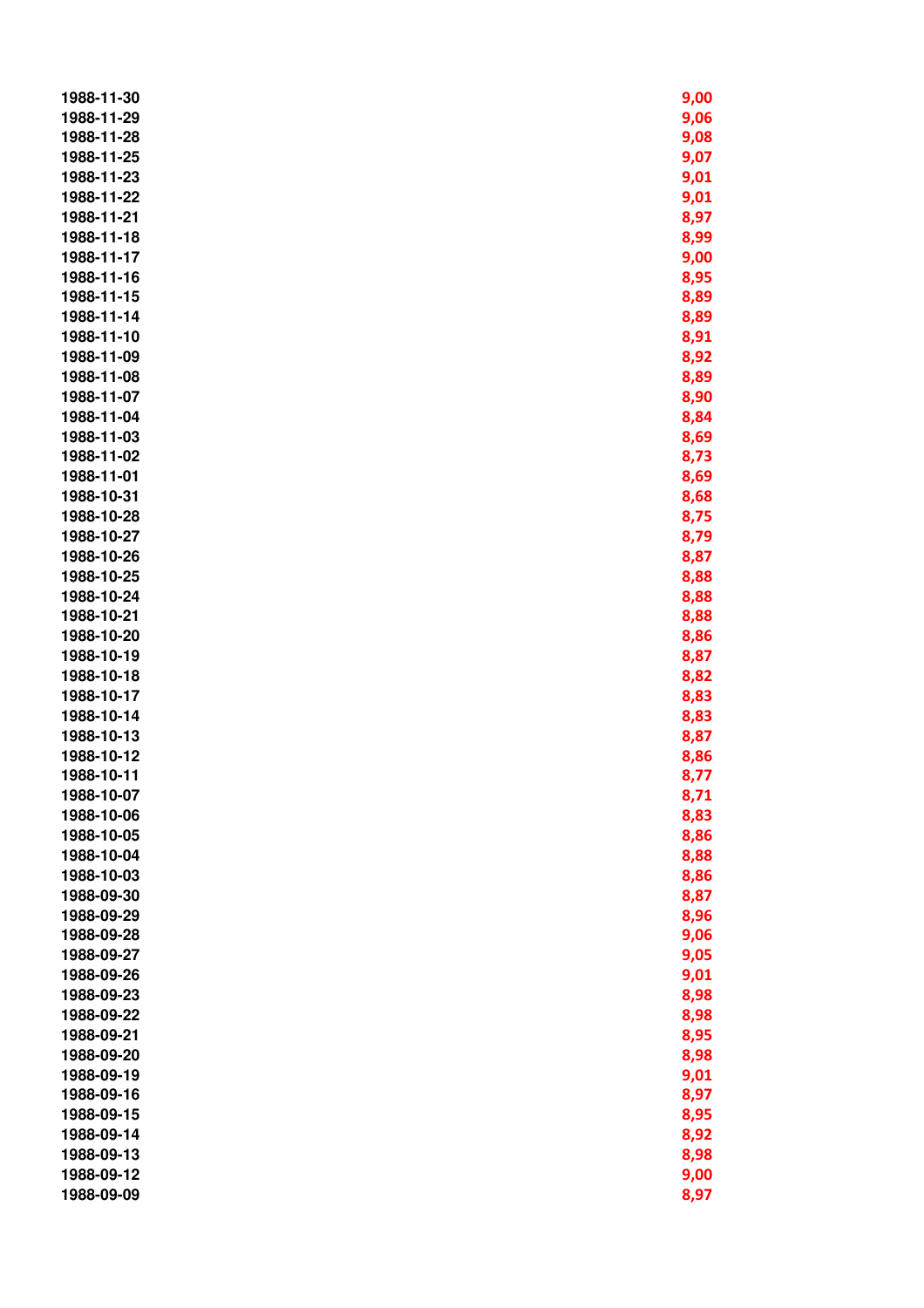| 1988-09-08 | 9,00 |
|------------|------|
| 1988-09-07 | 9,03 |
| 1988-09-06 | 9,00 |
| 1988-09-02 | 8,97 |
| 1988-09-01 | 9,26 |
| 1988-08-31 | 9,24 |
| 1988-08-30 | 9,27 |
| 1988-08-29 | 9,32 |
| 1988-08-26 | 9,40 |
| 1988-08-25 | 9,43 |
| 1988-08-24 | 9,34 |
| 1988-08-23 | 9,32 |
| 1988-08-22 | 9,37 |
| 1988-08-19 | 9,36 |
| 1988-08-18 | 9,38 |
| 1988-08-17 | 9,38 |
| 1988-08-16 | 9,33 |
| 1988-08-15 |      |
|            | 9,38 |
| 1988-08-12 | 9,43 |
| 1988-08-11 | 9,42 |
| 1988-08-10 | 9,38 |
| 1988-08-09 | 9,23 |
| 1988-08-08 | 9,18 |
| 1988-08-05 | 9,20 |
| 1988-08-04 | 9,11 |
| 1988-08-03 | 9,16 |
| 1988-08-02 | 9,11 |
| 1988-08-01 | 9,20 |
| 1988-07-29 | 9,28 |
| 1988-07-28 | 9,33 |
| 1988-07-27 | 9,29 |
| 1988-07-26 | 9,24 |
| 1988-07-25 | 9,24 |
| 1988-07-22 | 9,27 |
| 1988-07-21 | 9,30 |
| 1988-07-20 | 9,24 |
| 1988-07-19 | 9,24 |
| 1988-07-18 | 9,28 |
| 1988-07-15 | 9,19 |
| 1988-07-14 | 9,23 |
| 1988-07-13 | 9,21 |
| 1988-07-12 | 9,19 |
| 1988-07-11 | 9,12 |
| 1988-07-08 | 9,14 |
| 1988-07-07 | 8,93 |
| 1988-07-06 | 8,88 |
| 1988-07-05 | 8,80 |
| 1988-07-01 | 8,87 |
| 1988-06-30 | 8,89 |
| 1988-06-29 | 8,96 |
| 1988-06-28 | 8,96 |
| 1988-06-27 | 9,03 |
| 1988-06-24 | 8,93 |
| 1988-06-23 | 8,96 |
| 1988-06-22 | 8,98 |
| 1988-06-21 | 9,12 |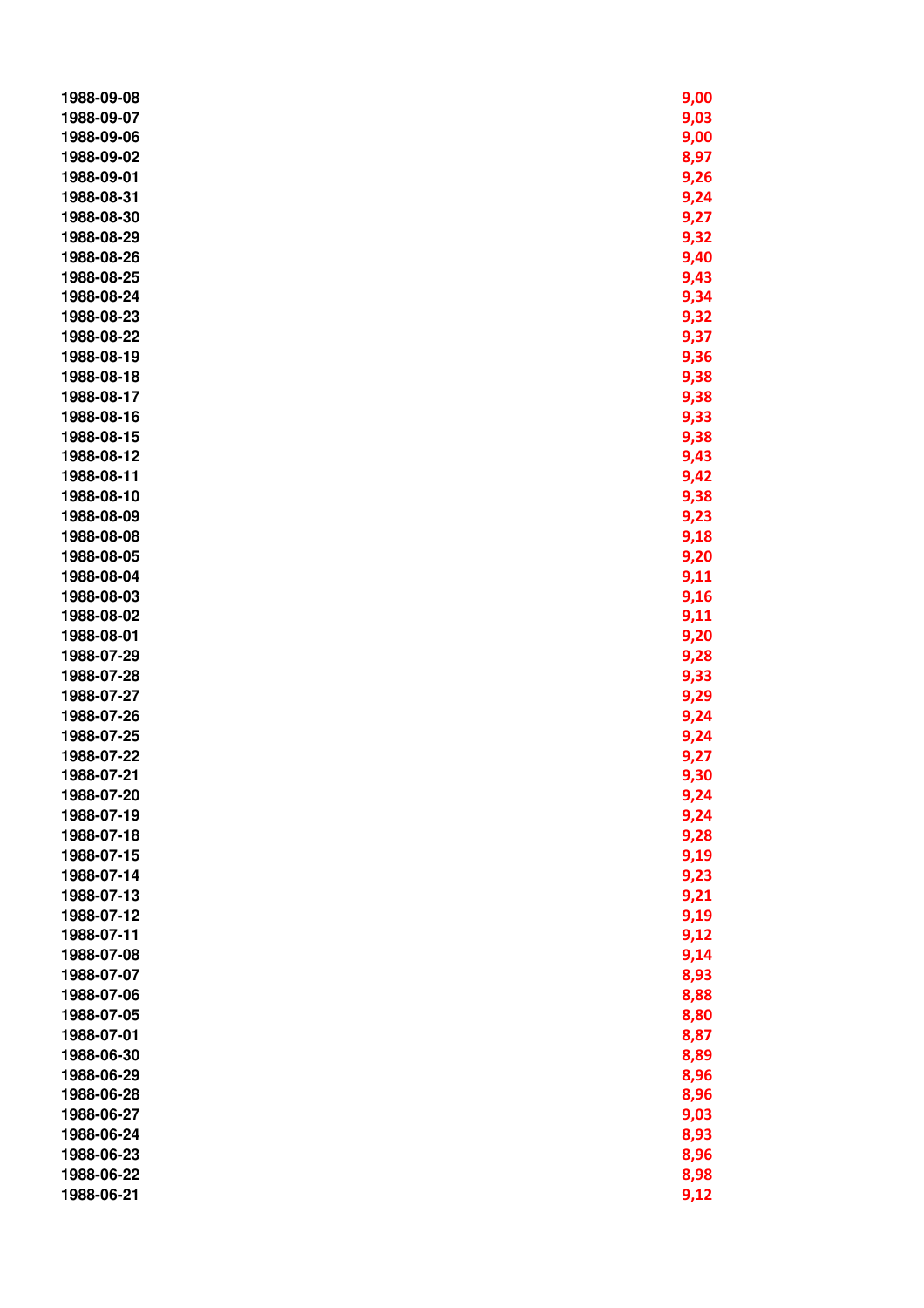| 1988-06-20 | 9,10 |
|------------|------|
| 1988-06-17 | 9,10 |
| 1988-06-16 | 8,97 |
| 1988-06-15 | 8,79 |
| 1988-06-14 | 8,74 |
| 1988-06-13 | 8,95 |
| 1988-06-10 | 8,97 |
| 1988-06-09 | 8,98 |
| 1988-06-08 | 8,98 |
| 1988-06-07 | 9,05 |
| 1988-06-06 | 9,00 |
| 1988-06-03 | 9,00 |
| 1988-06-02 | 9,13 |
| 1988-06-01 | 9,04 |
| 1988-05-31 | 9,28 |
| 1988-05-27 | 9,36 |
| 1988-05-26 | 9,33 |
| 1988-05-25 | 9,35 |
| 1988-05-24 | 9,38 |
| 1988-05-23 | 9,37 |
| 1988-05-20 | 9,34 |
| 1988-05-19 | 9,29 |
| 1988-05-18 | 9,30 |
| 1988-05-17 | 9,25 |
| 1988-05-16 | 9,14 |
| 1988-05-13 | 9,15 |
| 1988-05-12 | 9,23 |
| 1988-05-11 | 9,25 |
| 1988-05-10 | 9,21 |
| 1988-05-09 | 9,17 |
| 1988-05-06 | 9,16 |
| 1988-05-05 | 9,08 |
| 1988-05-04 | 9,07 |
| 1988-05-03 | 9,07 |
| 1988-05-02 | 9,12 |
| 1988-04-29 | 9,07 |
| 1988-04-28 | 9,05 |
| 1988-04-27 | 8,99 |
| 1988-04-26 | 8,98 |
| 1988-04-25 | 8,98 |
| 1988-04-22 | 8,99 |
| 1988-04-21 | 9,05 |
| 1988-04-20 | 9,08 |
| 1988-04-19 | 9,05 |
| 1988-04-18 | 9,04 |
| 1988-04-15 | 8,98 |
| 1988-04-14 | 8,91 |
| 1988-04-13 | 8,75 |
| 1988-04-12 | 8,78 |
| 1988-04-11 | 8,79 |
| 1988-04-08 | 8,71 |
| 1988-04-07 | 8,81 |
| 1988-04-06 | 8,81 |
| 1988-04-05 | 8,86 |
| 1988-04-04 | 8,87 |
| 1988-03-31 | 8,76 |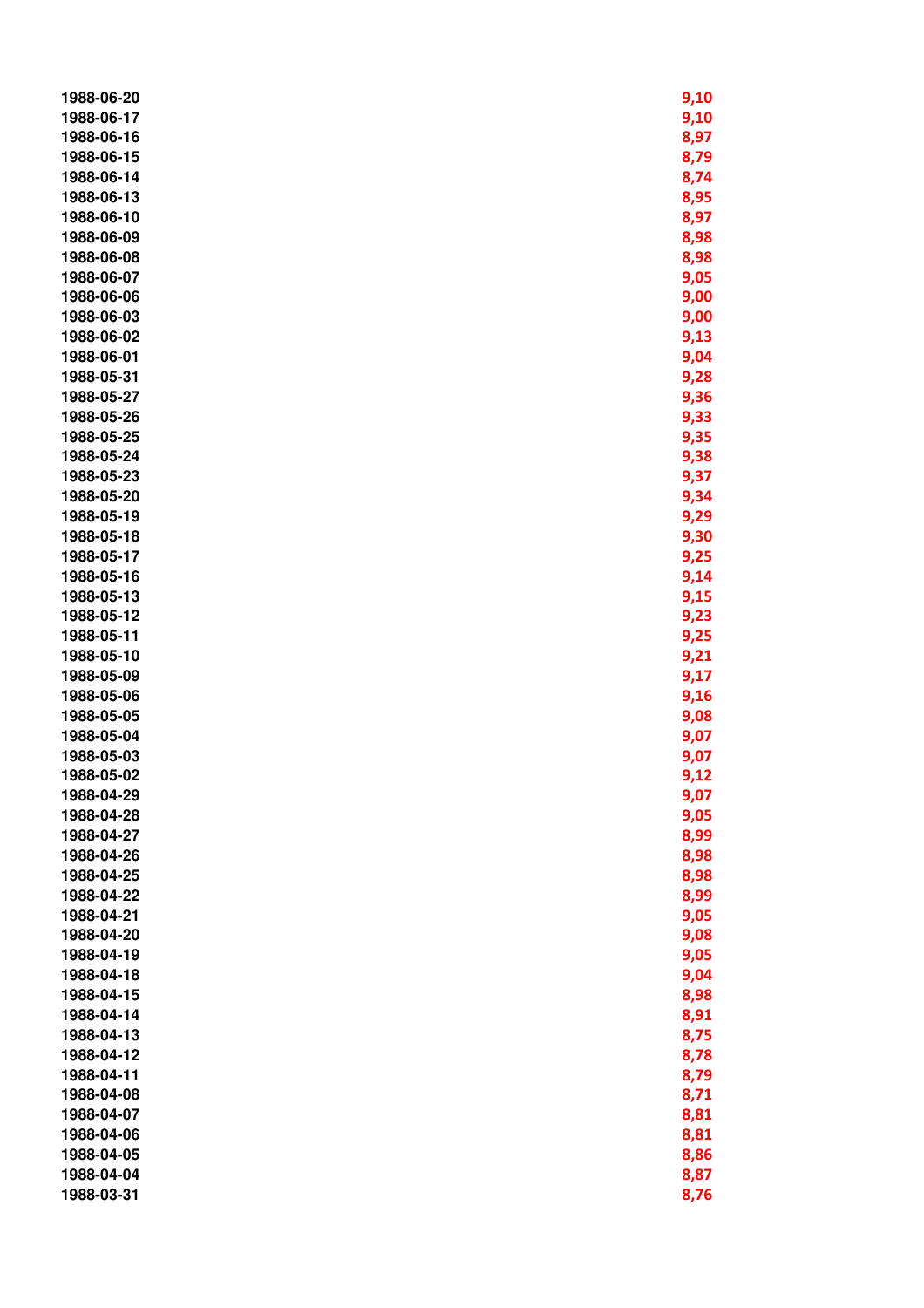| 1988-03-30 | 8,81 |
|------------|------|
| 1988-03-29 | 8,79 |
| 1988-03-28 | 8,78 |
| 1988-03-25 | 8,67 |
| 1988-03-24 | 8,74 |
| 1988-03-23 | 8,71 |
| 1988-03-22 | 8,71 |
| 1988-03-21 | 8,73 |
| 1988-03-18 | 8,69 |
| 1988-03-17 | 8,54 |
| 1988-03-16 | 8,60 |
| 1988-03-15 | 8,52 |
| 1988-03-14 | 8,52 |
| 1988-03-11 | 8,53 |
| 1988-03-10 | 8,59 |
| 1988-03-09 | 8,56 |
| 1988-03-08 | 8,56 |
| 1988-03-07 | 8,51 |
| 1988-03-04 |      |
| 1988-03-03 | 8,51 |
|            | 8,34 |
| 1988-03-02 | 8,35 |
| 1988-03-01 | 8,38 |
| 1988-02-29 | 8,36 |
| 1988-02-26 | 8,41 |
| 1988-02-25 | 8,46 |
| 1988-02-24 | 8,41 |
| 1988-02-23 | 8,40 |
| 1988-02-22 | 8,47 |
| 1988-02-19 | 8,50 |
| 1988-02-18 | 8,51 |
| 1988-02-17 | 8,55 |
| 1988-02-16 | 8,54 |
| 1988-02-12 | 8,51 |
| 1988-02-11 | 8,40 |
| 1988-02-10 | 8,35 |
| 1988-02-09 | 8,40 |
| 1988-02-08 | 8,43 |
| 1988-02-05 | 8,41 |
| 1988-02-04 | 8,49 |
| 1988-02-03 | 8,46 |
| 1988-02-02 | 8,37 |
| 1988-02-01 | 8,49 |
| 1988-01-29 | 8,48 |
| 1988-01-28 | 8,53 |
| 1988-01-27 | 8,56 |
| 1988-01-26 | 8,72 |
| 1988-01-25 | 8,61 |
| 1988-01-22 | 8,65 |
| 1988-01-21 | 8,68 |
| 1988-01-20 | 8,78 |
| 1988-01-19 | 8,80 |
| 1988-01-15 | 8,79 |
| 1988-01-14 | 9,03 |
| 1988-01-13 | 9,04 |
| 1988-01-12 | 9,11 |
| 1988-01-11 | 9,13 |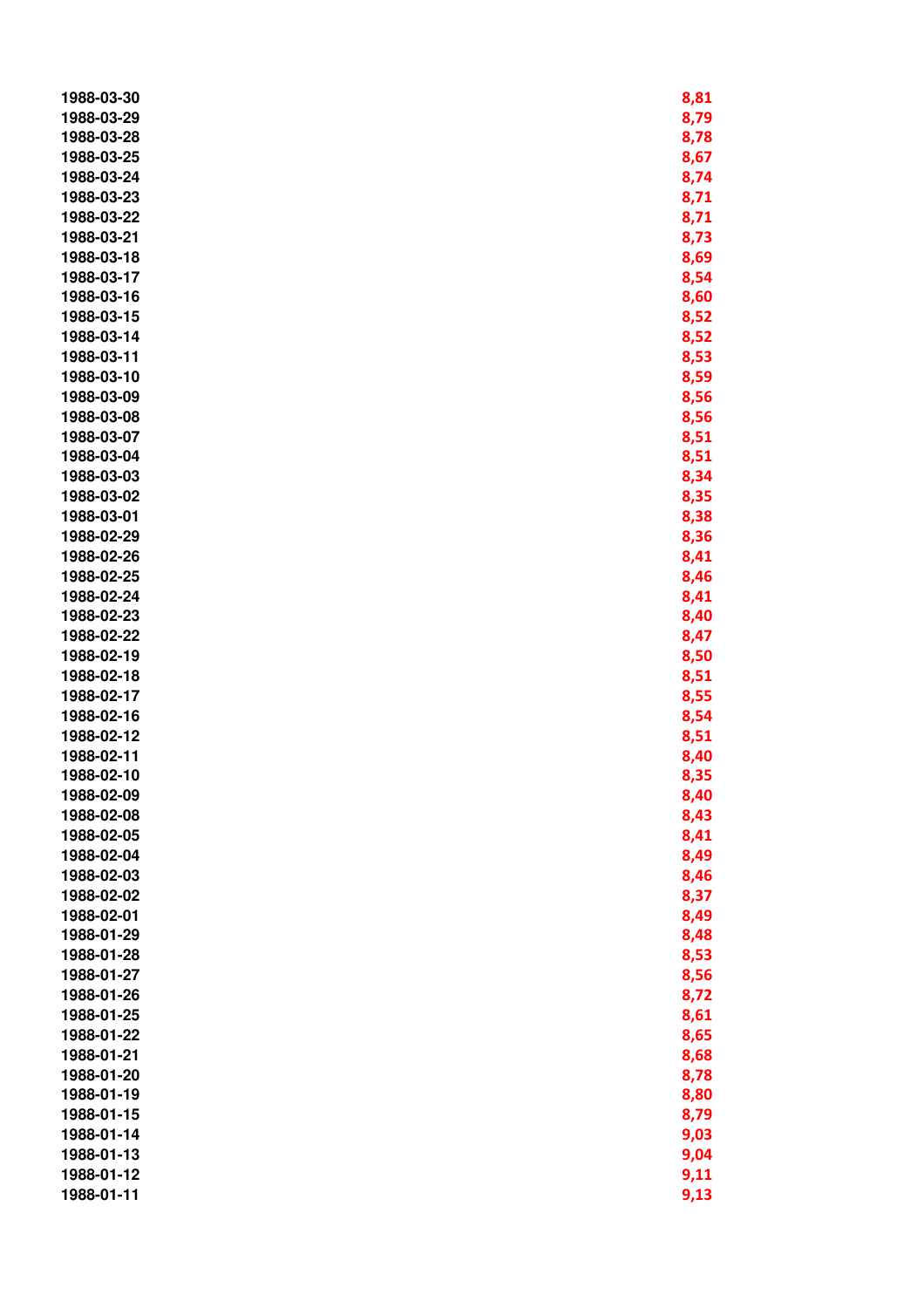| 1988-01-08 | 9,14  |
|------------|-------|
| 1988-01-07 | 9,00  |
| 1988-01-06 | 8,98  |
| 1988-01-05 | 8,89  |
| 1988-01-04 | 8,94  |
| 1987-12-31 | 8,95  |
| 1987-12-30 | 8,87  |
| 1987-12-29 | 8,91  |
| 1987-12-28 | 9,01  |
| 1987-12-24 | 8,87  |
| 1987-12-23 | 8,90  |
| 1987-12-22 | 9,05  |
| 1987-12-21 | 9,00  |
| 1987-12-18 | 8,98  |
| 1987-12-17 | 9,14  |
| 1987-12-16 | 9,11  |
| 1987-12-15 | 9,23  |
| 1987-12-14 | 9,34  |
| 1987-12-11 |       |
| 1987-12-10 | 9,40  |
|            | 9,30  |
| 1987-12-09 | 9,18  |
| 1987-12-08 | 9,20  |
| 1987-12-07 | 9,18  |
| 1987-12-04 | 9,07  |
| 1987-12-03 | 9,06  |
| 1987-12-02 | 9,12  |
| 1987-12-01 | 9,12  |
| 1987-11-30 | 9,06  |
| 1987-11-27 | 9,13  |
| 1987-11-25 | 9,02  |
| 1987-11-24 | 8,94  |
| 1987-11-23 | 8,85  |
| 1987-11-20 | 8,86  |
| 1987-11-19 | 8,91  |
| 1987-11-18 | 8,92  |
| 1987-11-17 | 8,92  |
| 1987-11-16 | 8,88  |
| 1987-11-13 | 8,90  |
| 1987-11-12 | 8,86  |
| 1987-11-10 | 8,84  |
| 1987-11-09 | 8,82  |
| 1987-11-06 | 8,81  |
| 1987-11-05 | 8,75  |
| 1987-11-04 | 8,86  |
| 1987-11-03 | 8,96  |
| 1987-11-02 | 9,05  |
| 1987-10-30 | 8,97  |
| 1987-10-29 | 9,03  |
| 1987-10-28 | 9,08  |
| 1987-10-27 | 8,97  |
| 1987-10-26 | 8,86  |
| 1987-10-23 | 9,03  |
| 1987-10-22 | 9,04  |
| 1987-10-21 | 9,38  |
| 1987-10-20 | 9,42  |
| 1987-10-19 | 10,18 |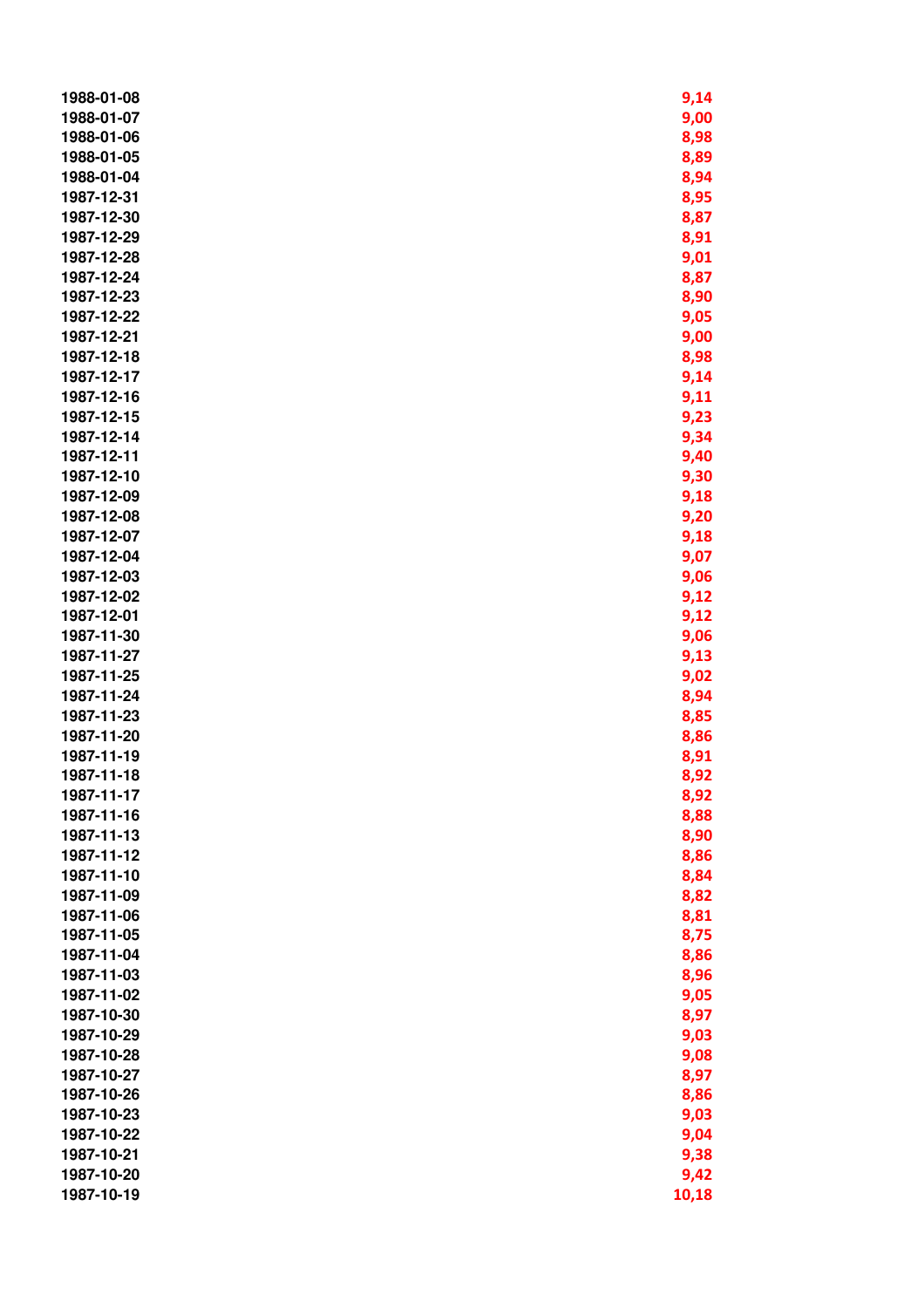| 1987-10-16 | 10,11 |
|------------|-------|
| 1987-10-15 | 10,07 |
| 1987-10-14 | 10,02 |
| 1987-10-13 | 9,83  |
| 1987-10-09 | 9,85  |
| 1987-10-08 | 9,77  |
| 1987-10-07 | 9,67  |
| 1987-10-06 | 9,69  |
| 1987-10-05 | 9,65  |
| 1987-10-02 | 9,57  |
| 1987-10-01 | 9,65  |
| 1987-09-30 | 9,64  |
| 1987-09-29 | 9,63  |
| 1987-09-28 | 9,53  |
| 1987-09-25 | 9,54  |
| 1987-09-24 | 9,54  |
| 1987-09-23 | 9,41  |
| 1987-09-22 | 9,40  |
| 1987-09-21 | 9,49  |
| 1987-09-18 | 9,43  |
| 1987-09-17 | 9,53  |
| 1987-09-16 | 9,56  |
| 1987-09-15 | 9,48  |
| 1987-09-14 | 9,39  |
| 1987-09-11 | 9,38  |
| 1987-09-10 | 9,46  |
| 1987-09-09 | 9,52  |
| 1987-09-08 | 9,50  |
| 1987-09-04 | 9,32  |
| 1987-09-03 | 9,32  |
| 1987-09-02 | 9,28  |
| 1987-09-01 | 9,09  |
| 1987-08-31 | 9,03  |
| 1987-08-28 | 9,05  |
| 1987-08-27 | 8,95  |
| 1987-08-26 | 8,83  |
| 1987-08-25 | 8,79  |
| 1987-08-24 | 8,84  |
| 1987-08-21 | 8,82  |
| 1987-08-20 | 8,81  |
| 1987-08-19 | 8,84  |
| 1987-08-18 | 8,80  |
| 1987-08-17 | 8,62  |
| 1987-08-14 | 8,66  |
| 1987-08-13 | 8,70  |
| 1987-08-12 | 8,79  |
| 1987-08-11 | 8,79  |
| 1987-08-10 | 8,80  |
| 1987-08-07 | 8,77  |
| 1987-08-06 | 8,82  |
| 1987-08-05 | 8,82  |
| 1987-08-04 | 8,90  |
| 1987-08-03 | 8,88  |
| 1987-07-31 | 8,75  |
| 1987-07-30 | 8,71  |
| 1987-07-29 | 8,73  |
|            |       |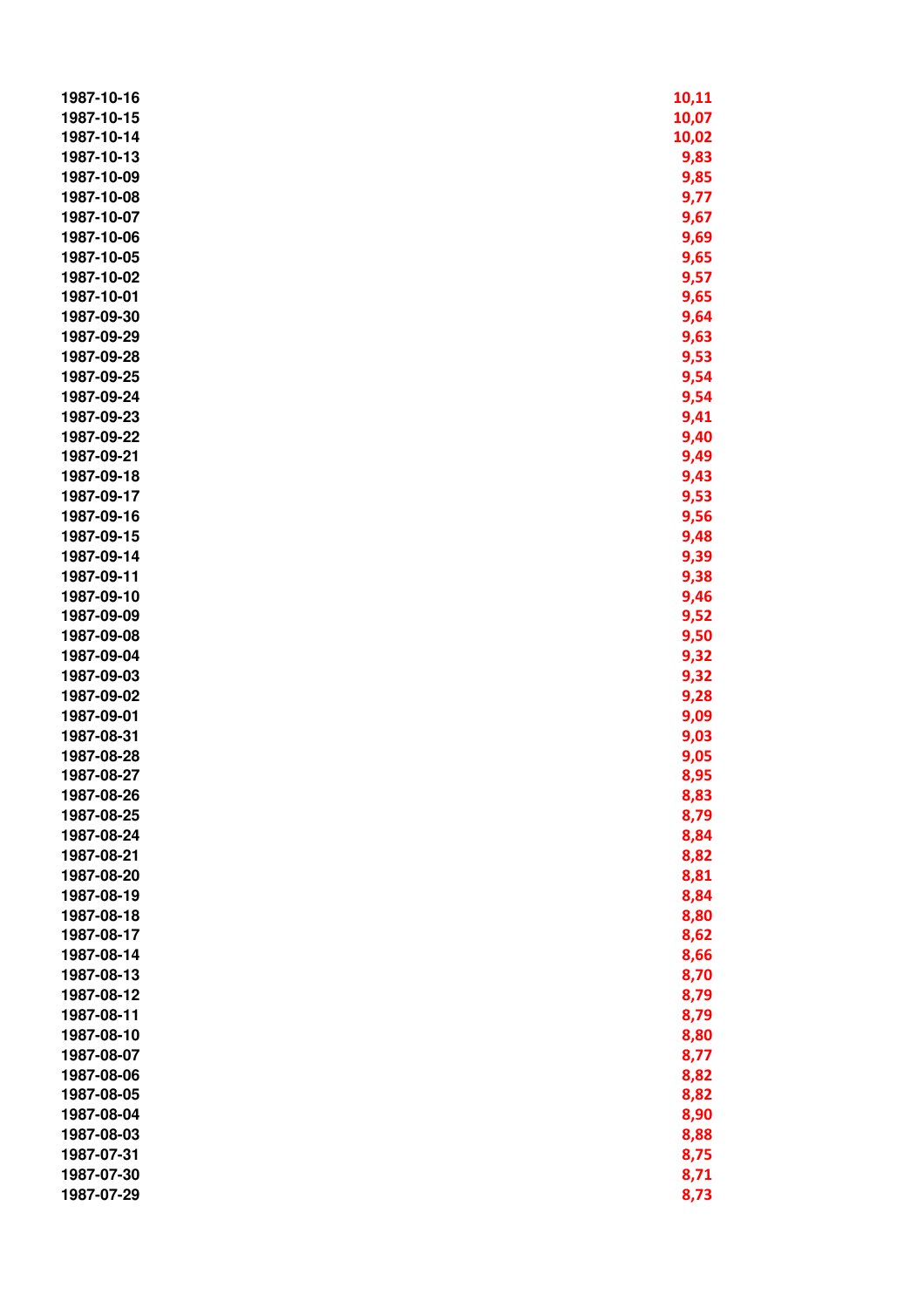| 1987-07-28 | 8,75 |
|------------|------|
| 1987-07-27 | 8,73 |
| 1987-07-24 | 8,72 |
| 1987-07-23 | 8,69 |
| 1987-07-22 | 8,67 |
| 1987-07-21 | 8,61 |
| 1987-07-20 | 8,52 |
| 1987-07-17 | 8,47 |
| 1987-07-16 |      |
|            | 8,53 |
| 1987-07-15 | 8,55 |
| 1987-07-14 | 8,46 |
| 1987-07-13 | 8,51 |
| 1987-07-10 | 8,45 |
| 1987-07-09 | 8,50 |
| 1987-07-08 | 8,43 |
| 1987-07-07 | 8,39 |
| 1987-07-06 | 8,41 |
| 1987-07-02 | 8,42 |
| 1987-07-01 | 8,48 |
| 1987-06-30 | 8,50 |
| 1987-06-29 | 8,47 |
| 1987-06-26 | 8,48 |
| 1987-06-25 | 8,37 |
| 1987-06-24 | 8,41 |
| 1987-06-23 | 8,34 |
| 1987-06-22 | 8,34 |
| 1987-06-19 | 8,40 |
| 1987-06-18 | 8,37 |
| 1987-06-17 | 8,33 |
| 1987-06-16 | 8,37 |
| 1987-06-15 | 8,38 |
| 1987-06-12 | 8,42 |
| 1987-06-11 | 8,62 |
| 1987-06-10 | 8,65 |
| 1987-06-09 | 8,65 |
|            |      |
| 1987-06-08 | 8,62 |
| 1987-06-05 | 8,61 |
| 1987-06-04 | 8,69 |
| 1987-06-03 | 8,72 |
| 1987-06-02 | 8,79 |
| 1987-06-01 | 8,52 |
| 1987-05-29 | 8,55 |
| 1987-05-28 | 8,64 |
| 1987-05-27 | 8,65 |
| 1987-05-26 | 8,59 |
| 1987-05-22 | 8,87 |
| 1987-05-21 | 8,94 |
| 1987-05-20 | 8,99 |
| 1987-05-19 | 8,97 |
| 1987-05-18 | 8,78 |
| 1987-05-15 | 8,82 |
| 1987-05-14 | 8,64 |
| 1987-05-13 | 8,62 |
| 1987-05-12 | 8,63 |
| 1987-05-11 | 8,62 |
| 1987-05-08 | 8,51 |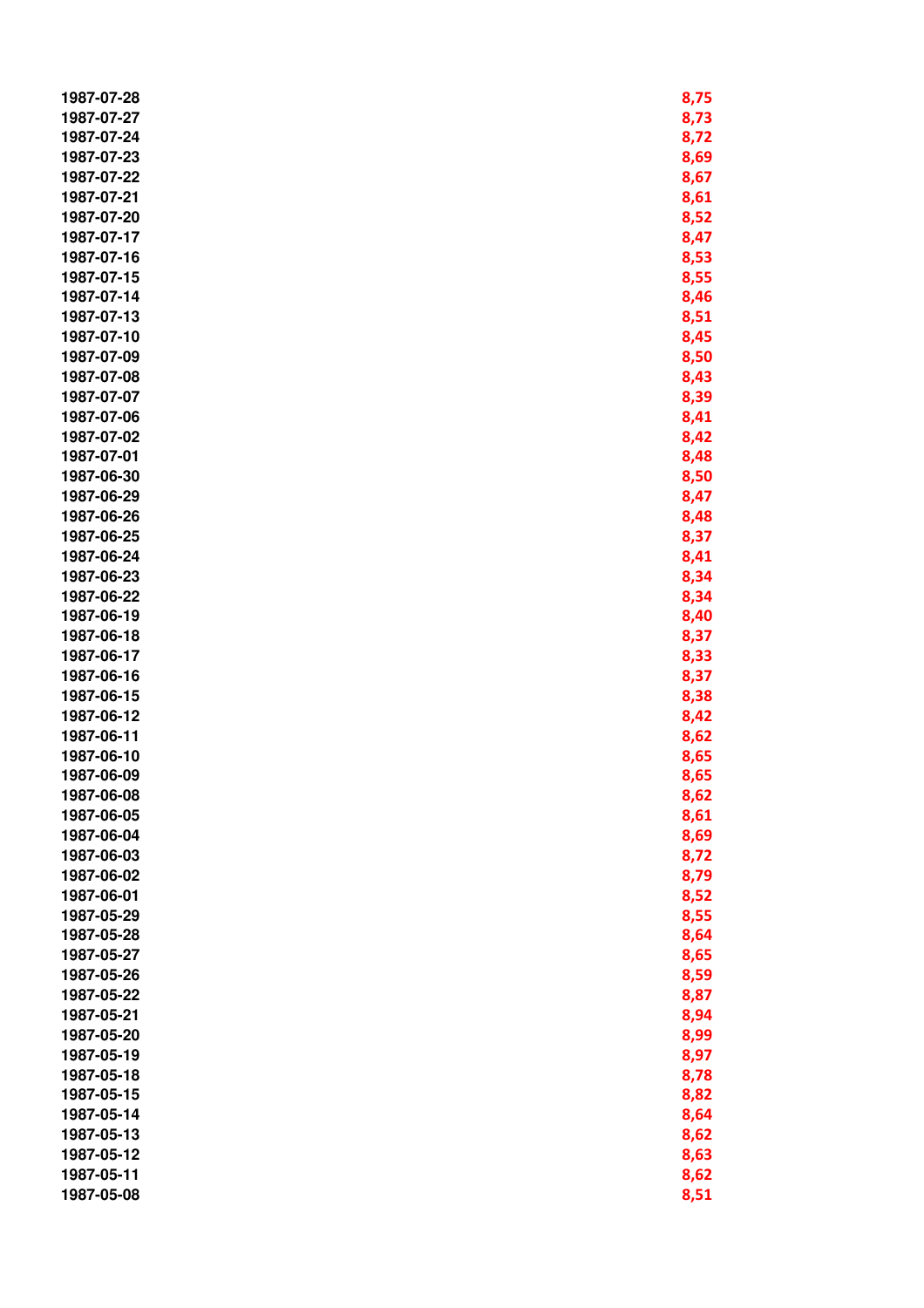| 1987-05-07 | 8,54 |
|------------|------|
| 1987-05-06 | 8,63 |
| 1987-05-05 | 8,57 |
| 1987-05-04 | 8,61 |
| 1987-05-01 | 8,48 |
| 1987-04-30 | 8,36 |
| 1987-04-29 | 8,49 |
| 1987-04-28 | 8,45 |
| 1987-04-27 | 8,54 |
| 1987-04-24 | 8,62 |
| 1987-04-23 | 8,49 |
| 1987-04-22 | 8,36 |
| 1987-04-21 | 8,31 |
| 1987-04-20 | 8,30 |
| 1987-04-16 | 8,16 |
| 1987-04-15 | 8,23 |
| 1987-04-14 | 8,35 |
| 1987-04-13 | 8,17 |
| 1987-04-10 |      |
|            | 8,08 |
| 1987-04-09 | 7,92 |
| 1987-04-08 | 7,77 |
| 1987-04-07 | 7,77 |
| 1987-04-06 | 7,70 |
| 1987-04-03 | 7,75 |
| 1987-04-02 | 7,74 |
| 1987-04-01 | 7,74 |
| 1987-03-31 | 7,66 |
| 1987-03-30 | 7,70 |
| 1987-03-27 | 7,50 |
| 1987-03-26 | 7,42 |
| 1987-03-25 | 7,44 |
| 1987-03-24 | 7,45 |
| 1987-03-23 | 7,43 |
| 1987-03-20 | 7,40 |
| 1987-03-19 | 7,39 |
| 1987-03-18 | 7,39 |
| 1987-03-17 | 7,39 |
| 1987-03-16 | 7,40 |
| 1987-03-13 | 7,39 |
| 1987-03-12 | 7,41 |
| 1987-03-11 | 7,42 |
| 1987-03-10 | 7,42 |
| 1987-03-09 | 7,41 |
| 1987-03-06 | 7,40 |
| 1987-03-05 | 7,34 |
| 1987-03-04 | 7,33 |
| 1987-03-03 | 7,39 |
| 1987-03-02 | 7,36 |
| 1987-02-27 | 7,39 |
| 1987-02-26 | 7,41 |
| 1987-02-25 | 7,42 |
| 1987-02-24 | 7,40 |
| 1987-02-23 | 7,46 |
| 1987-02-20 | 7,48 |
| 1987-02-19 | 7,48 |
| 1987-02-18 | 7,53 |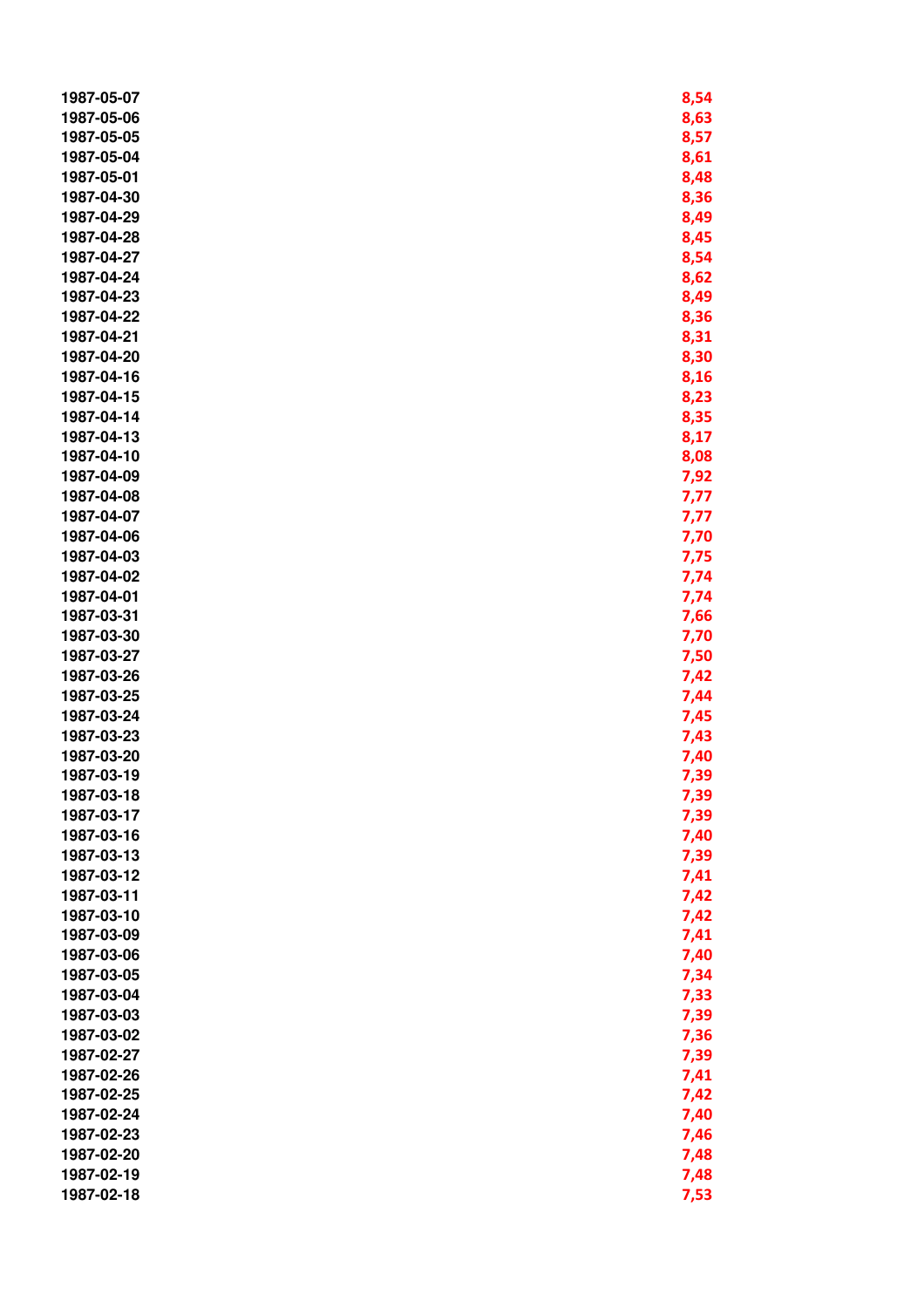| 1987-02-17 | 7,56 |
|------------|------|
| 1987-02-13 | 7,51 |
| 1987-02-12 | 7,55 |
| 1987-02-11 | 7,61 |
| 1987-02-10 | 7,57 |
| 1987-02-09 |      |
|            | 7,48 |
| 1987-02-06 | 7,42 |
| 1987-02-05 | 7,44 |
| 1987-02-04 | 7,49 |
| 1987-02-03 | 7,51 |
| 1987-02-02 | 7,50 |
| 1987-01-30 | 7,46 |
| 1987-01-29 | 7,42 |
| 1987-01-28 | 7,43 |
| 1987-01-27 | 7,47 |
| 1987-01-26 | 7,48 |
| 1987-01-23 | 7,37 |
| 1987-01-22 | 7,34 |
| 1987-01-21 | 7,31 |
| 1987-01-20 | 7,31 |
| 1987-01-16 | 7,35 |
| 1987-01-15 | 7,40 |
| 1987-01-14 | 7,42 |
| 1987-01-13 | 7,39 |
| 1987-01-12 | 7,34 |
| 1987-01-09 | 7,31 |
| 1987-01-08 | 7,35 |
| 1987-01-07 | 7,37 |
| 1987-01-06 | 7,40 |
| 1987-01-05 |      |
|            | 7,40 |
| 1987-01-02 | 7,51 |
| 1986-12-31 | 7,56 |
| 1986-12-30 | 7,53 |
| 1986-12-29 | 7,47 |
| 1986-12-26 | 7,38 |
| 1986-12-24 | 7,39 |
| 1986-12-23 | 7,40 |
| 1986-12-22 | 7,43 |
| 1986-12-19 | 7,45 |
| 1986-12-18 | 7,46 |
| 1986-12-17 | 7,47 |
| 1986-12-16 | 7,49 |
| 1986-12-15 | 7,52 |
| 1986-12-12 | 7,51 |
| 1986-12-11 | 7,49 |
| 1986-12-10 | 7,43 |
| 1986-12-09 | 7,44 |
| 1986-12-08 | 7,44 |
| 1986-12-05 | 7,46 |
| 1986-12-04 | 7,37 |
| 1986-12-03 | 7,41 |
| 1986-12-02 | 7,46 |
| 1986-12-01 | 7,55 |
| 1986-11-28 | 7,53 |
| 1986-11-26 | 7,54 |
| 1986-11-25 | 7,54 |
|            |      |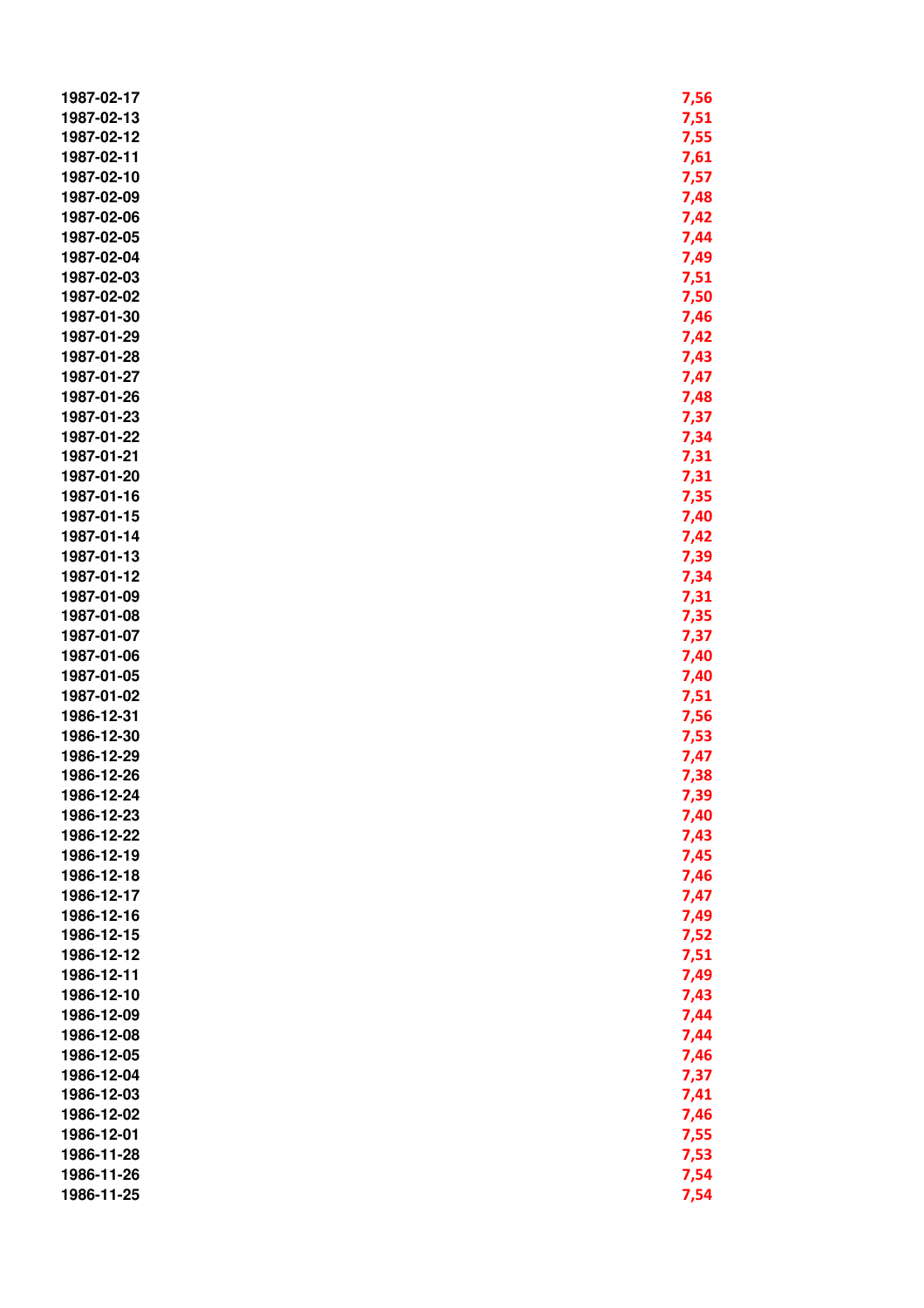| 1986-11-24 | 7,49 |
|------------|------|
| 1986-11-21 | 7,53 |
| 1986-11-20 | 7,54 |
| 1986-11-19 | 7,56 |
| 1986-11-18 | 7,62 |
| 1986-11-17 | 7,61 |
| 1986-11-14 | 7,72 |
| 1986-11-13 | 7,76 |
| 1986-11-12 | 7,81 |
| 1986-11-10 | 7,85 |
| 1986-11-07 | 7,84 |
| 1986-11-06 | 7,73 |
| 1986-11-05 | 7,66 |
| 1986-11-04 | 7,66 |
| 1986-11-03 | 7,66 |
| 1986-10-31 | 7,71 |
| 1986-10-30 | 7,70 |
| 1986-10-29 | 7,82 |
| 1986-10-28 | 7,86 |
| 1986-10-27 | 7,84 |
| 1986-10-24 | 7,89 |
| 1986-10-23 | 7,86 |
| 1986-10-22 | 7,94 |
| 1986-10-21 | 8,02 |
| 1986-10-20 | 8,11 |
| 1986-10-17 | 8,03 |
| 1986-10-16 | 8,00 |
| 1986-10-15 | 7,98 |
| 1986-10-14 | 7,96 |
| 1986-10-10 | 7,84 |
| 1986-10-09 | 7,81 |
| 1986-10-08 | 7,78 |
| 1986-10-07 | 7,74 |
| 1986-10-06 | 7,71 |
| 1986-10-03 | 7,73 |
| 1986-10-02 | 7,88 |
| 1986-10-01 | 7,84 |
| 1986-09-30 | 7,91 |
| 1986-09-29 | 7,99 |
| 1986-09-26 | 7,94 |
| 1986-09-25 | 7,93 |
| 1986-09-24 | 7,95 |
| 1986-09-23 |      |
| 1986-09-22 | 8,06 |
| 1986-09-19 | 8,11 |
| 1986-09-18 | 8,16 |
|            | 8,05 |
| 1986-09-17 | 7,94 |
| 1986-09-16 | 8,02 |
| 1986-09-15 | 8,02 |
| 1986-09-12 | 8,09 |
| 1986-09-11 | 8,02 |
| 1986-09-10 | 7,79 |
| 1986-09-09 | 7,80 |
| 1986-09-08 | 7,84 |
| 1986-09-05 | 7,75 |
| 1986-09-04 | 7,61 |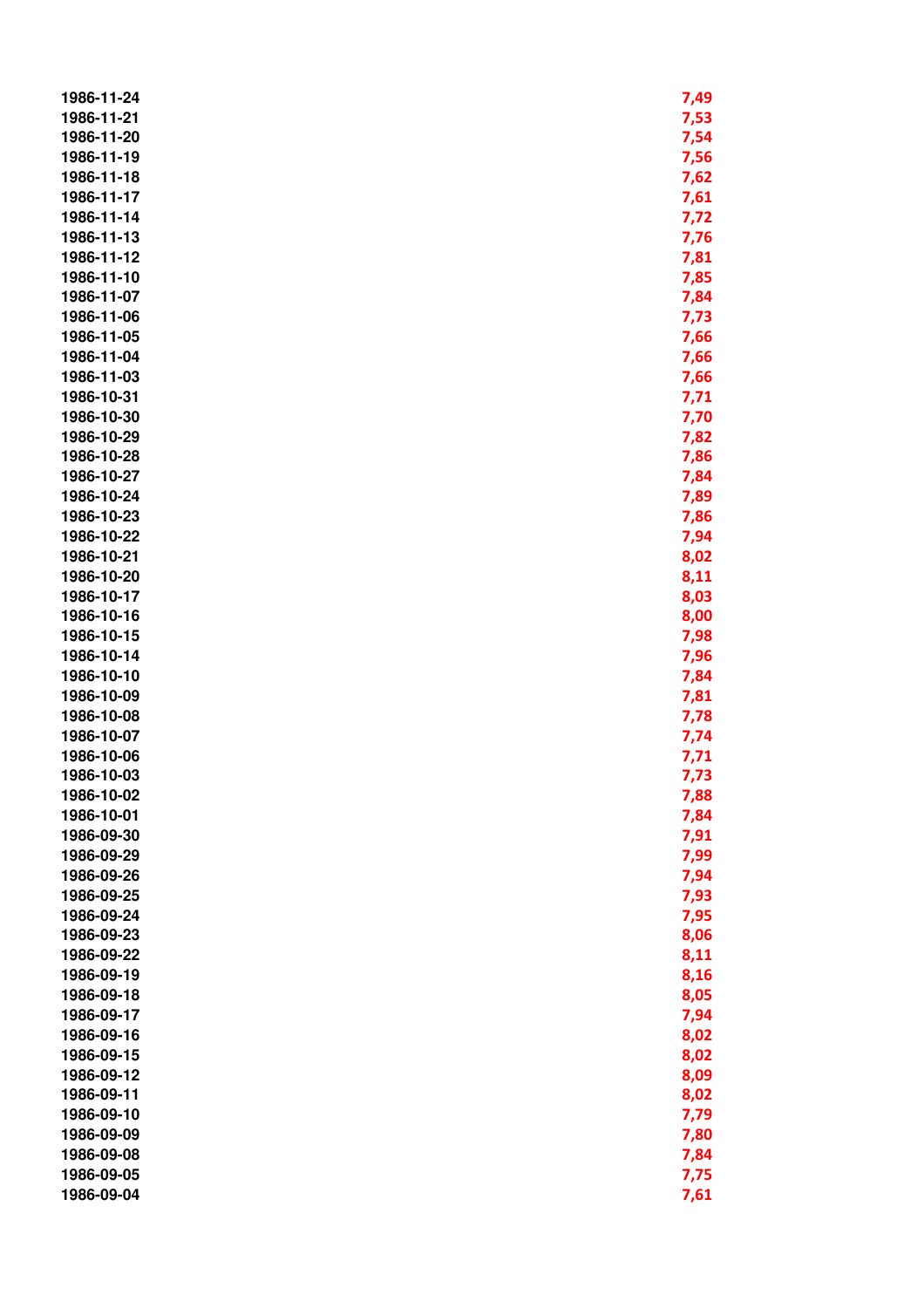| 1986-09-03 | 7,63         |
|------------|--------------|
| 1986-09-02 | 7,40         |
| 1986-08-29 | 7,36         |
| 1986-08-28 | 7,45         |
| 1986-08-27 | 7,45         |
| 1986-08-26 | 7,38         |
| 1986-08-25 | 7,48         |
| 1986-08-22 | 7,50         |
| 1986-08-21 | 7,37         |
| 1986-08-20 | 7,38         |
| 1986-08-19 | 7,40         |
| 1986-08-18 | 7,52         |
| 1986-08-15 | 7,51         |
| 1986-08-14 | 7,53         |
| 1986-08-13 | 7,55         |
| 1986-08-12 | 7,62         |
| 1986-08-11 | 7,65         |
| 1986-08-08 | 7,74         |
| 1986-08-07 | 7,89         |
| 1986-08-06 | 7,93         |
| 1986-08-05 |              |
| 1986-08-04 | 7,86         |
| 1986-08-01 | 7,79         |
| 1986-07-31 | 7,81         |
| 1986-07-30 | 7,82         |
| 1986-07-29 | 7,91<br>7,92 |
| 1986-07-28 | 8,03         |
| 1986-07-25 | 7,84         |
| 1986-07-24 | 7,84         |
| 1986-07-23 | 7,77         |
| 1986-07-22 | 7,68         |
| 1986-07-21 | 7,67         |
| 1986-07-18 | 7,62         |
| 1986-07-17 | 7,63         |
| 1986-07-16 | 7,58         |
| 1986-07-15 | 7,57         |
| 1986-07-14 | 7,66         |
| 1986-07-11 | 7,72         |
| 1986-07-10 | 7,70         |
| 1986-07-09 | 7,69         |
| 1986-07-08 | 7,79         |
| 1986-07-07 | 7,67         |
| 1986-07-03 | 7,69         |
| 1986-07-02 | 7,74         |
| 1986-07-01 | 7,77         |
| 1986-06-30 | 7,74         |
| 1986-06-27 | 7,78         |
| 1986-06-26 | 7,81         |
| 1986-06-25 | 7,80         |
| 1986-06-24 | 7,82         |
| 1986-06-23 | 7,91         |
| 1986-06-20 | 7,98         |
| 1986-06-19 | 8,06         |
| 1986-06-18 | 7,94         |
| 1986-06-17 | 7,96         |
| 1986-06-16 | 7,99         |
|            |              |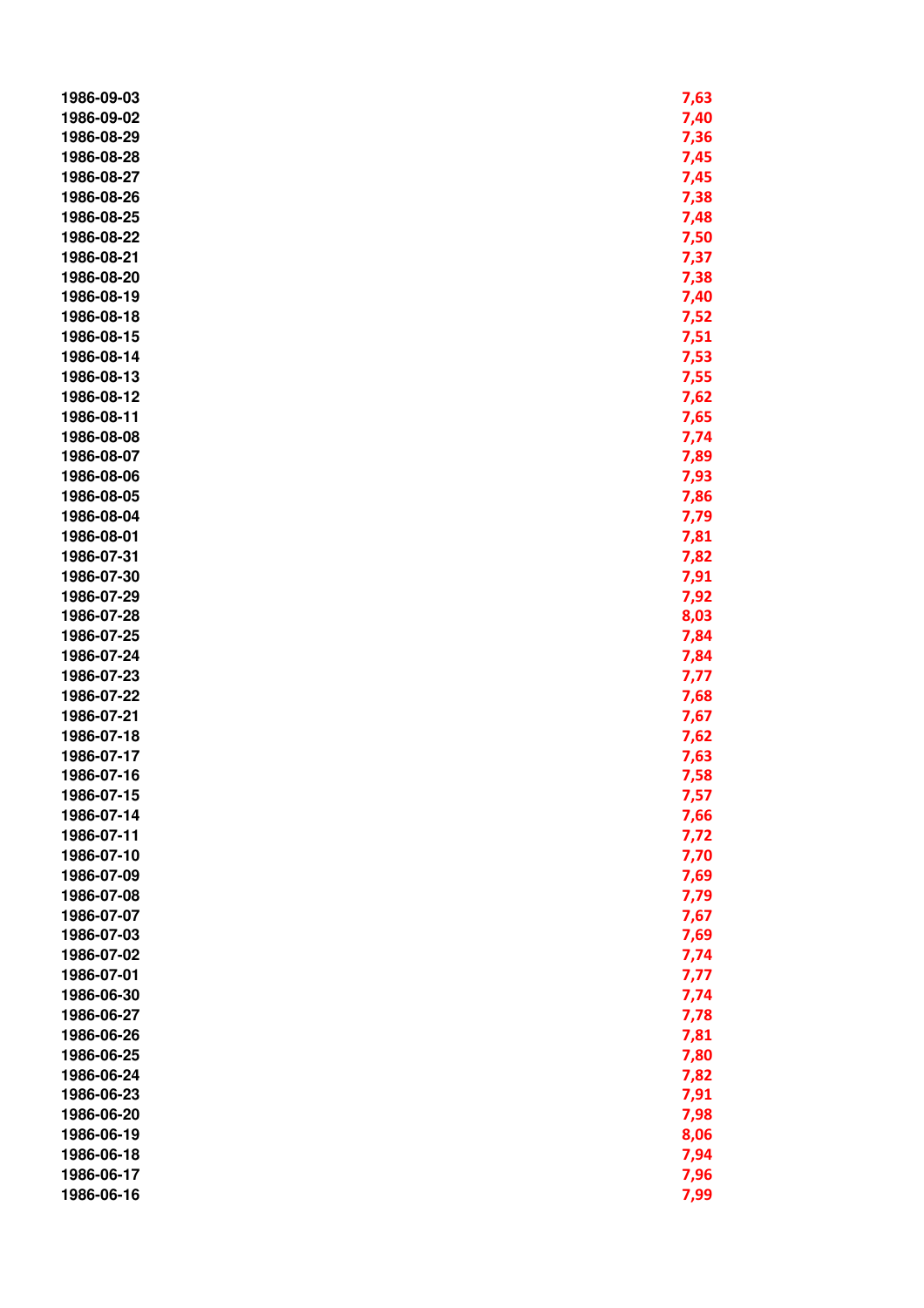| 1986-06-13 | 8,12 |
|------------|------|
| 1986-06-12 | 8,33 |
| 1986-06-11 | 8,40 |
| 1986-06-10 | 8,44 |
| 1986-06-09 | 8,41 |
| 1986-06-06 | 8,29 |
| 1986-06-05 | 8,57 |
| 1986-06-04 | 8,63 |
| 1986-06-03 | 8,50 |
| 1986-06-02 | 8,53 |
| 1986-05-30 | 8,29 |
| 1986-05-29 | 8,21 |
| 1986-05-28 | 7,97 |
| 1986-05-27 | 8,02 |
| 1986-05-23 | 8,11 |
| 1986-05-22 | 8,14 |
| 1986-05-21 | 8,16 |
| 1986-05-20 | 8,15 |
| 1986-05-19 | 8,21 |
| 1986-05-16 | 8,22 |
| 1986-05-15 | 8,02 |
| 1986-05-14 | 7,90 |
| 1986-05-13 | 7,94 |
| 1986-05-12 | 7,88 |
| 1986-05-09 | 7,73 |
| 1986-05-08 | 7,67 |
| 1986-05-07 | 7,68 |
| 1986-05-06 | 7,62 |
| 1986-05-05 | 7,64 |
| 1986-05-02 | 7,70 |
| 1986-05-01 | 7,61 |
| 1986-04-30 | 7,57 |
| 1986-04-29 | 7,59 |
| 1986-04-28 | 7,68 |
| 1986-04-25 | 7,71 |
| 1986-04-24 | 7,68 |
| 1986-04-23 | 7,58 |
| 1986-04-22 | 7,41 |
| 1986-04-21 | 7,25 |
| 1986-04-18 | 7,27 |
| 1986-04-17 | 7,23 |
| 1986-04-16 | 7,21 |
| 1986-04-15 | 7,40 |
| 1986-04-14 | 7,39 |
| 1986-04-11 | 7,46 |
| 1986-04-10 | 7,42 |
| 1986-04-09 | 7,46 |
| 1986-04-08 | 7,51 |
| 1986-04-07 | 7,64 |
| 1986-04-04 | 7,61 |
| 1986-04-03 | 7,52 |
| 1986-04-02 | 7,49 |
| 1986-04-01 | 7,48 |
| 1986-03-31 | 7,51 |
| 1986-03-27 | 7,64 |
| 1986-03-26 | 7,85 |
|            |      |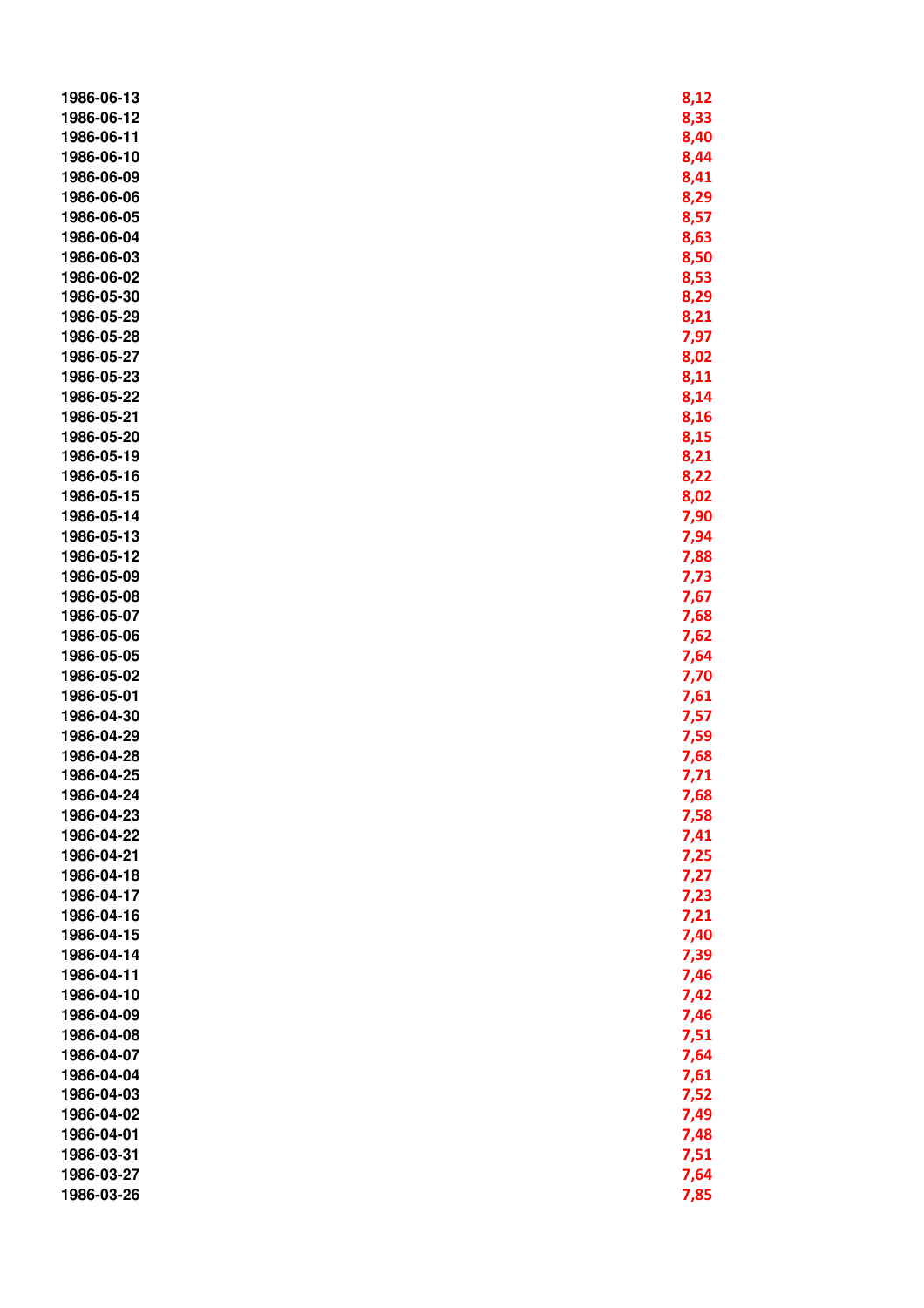| 1986-03-25               | 7,92         |
|--------------------------|--------------|
| 1986-03-24               | 7,92         |
| 1986-03-21               | 8,00         |
| 1986-03-20               | 7,99         |
| 1986-03-19               | 8,03         |
| 1986-03-18               | 8,06         |
| 1986-03-17               | 7,96         |
| 1986-03-14               | 7,92         |
| 1986-03-13               | 7,96         |
| 1986-03-12               | 7,90         |
| 1986-03-11               | 7,94         |
| 1986-03-10               | 8,04         |
| 1986-03-07               | 8,20         |
| 1986-03-06               | 8,22         |
| 1986-03-05               | 8,27         |
| 1986-03-04               | 8,05         |
| 1986-03-03               | 8,13         |
| 1986-02-28               | 8,22         |
| 1986-02-27               | 8,26         |
| 1986-02-26               | 8,48         |
| 1986-02-25               | 8,55         |
| 1986-02-24               | 8,56         |
| 1986-02-21               | 8,68         |
| 1986-02-20               | 8,86         |
| 1986-02-19               | 8,89         |
| 1986-02-18               | 8,88         |
| 1986-02-14               | 8,92         |
| 1986-02-13               | 9,10         |
| 1986-02-12               | 9,17         |
| 1986-02-11               | 9,20         |
| 1986-02-10               | 9,29         |
| 1986-02-07               | 9,36         |
| 1986-02-06               | 9,29         |
| 1986-02-05               | 9,25         |
| 1986-02-04               | 9,18         |
| 1986-02-03               | 9,25         |
| 1986-01-31               | 9,30         |
| 1986-01-30               | 9,32         |
| 1986-01-29               |              |
| 1986-01-28               | 9,29<br>9,26 |
| 1986-01-27               | 9,35         |
| 1986-01-24               | 9,42         |
|                          |              |
| 1986-01-23               | 9,42         |
| 1986-01-22               | 9,45         |
| 1986-01-21<br>1986-01-17 | 9,40         |
|                          | 9,41         |
| 1986-01-16               | 9,48         |
| 1986-01-15               | 9,46         |
| 1986-01-14               | 9,56         |
| 1986-01-13               | 9,62         |
| 1986-01-10               | 9,48         |
| 1986-01-09               | 9,41         |
| 1986-01-08               | 9,29         |
| 1986-01-07               | 9,12         |
| 1986-01-06               | 9,23         |
| 1986-01-03               | 9,21         |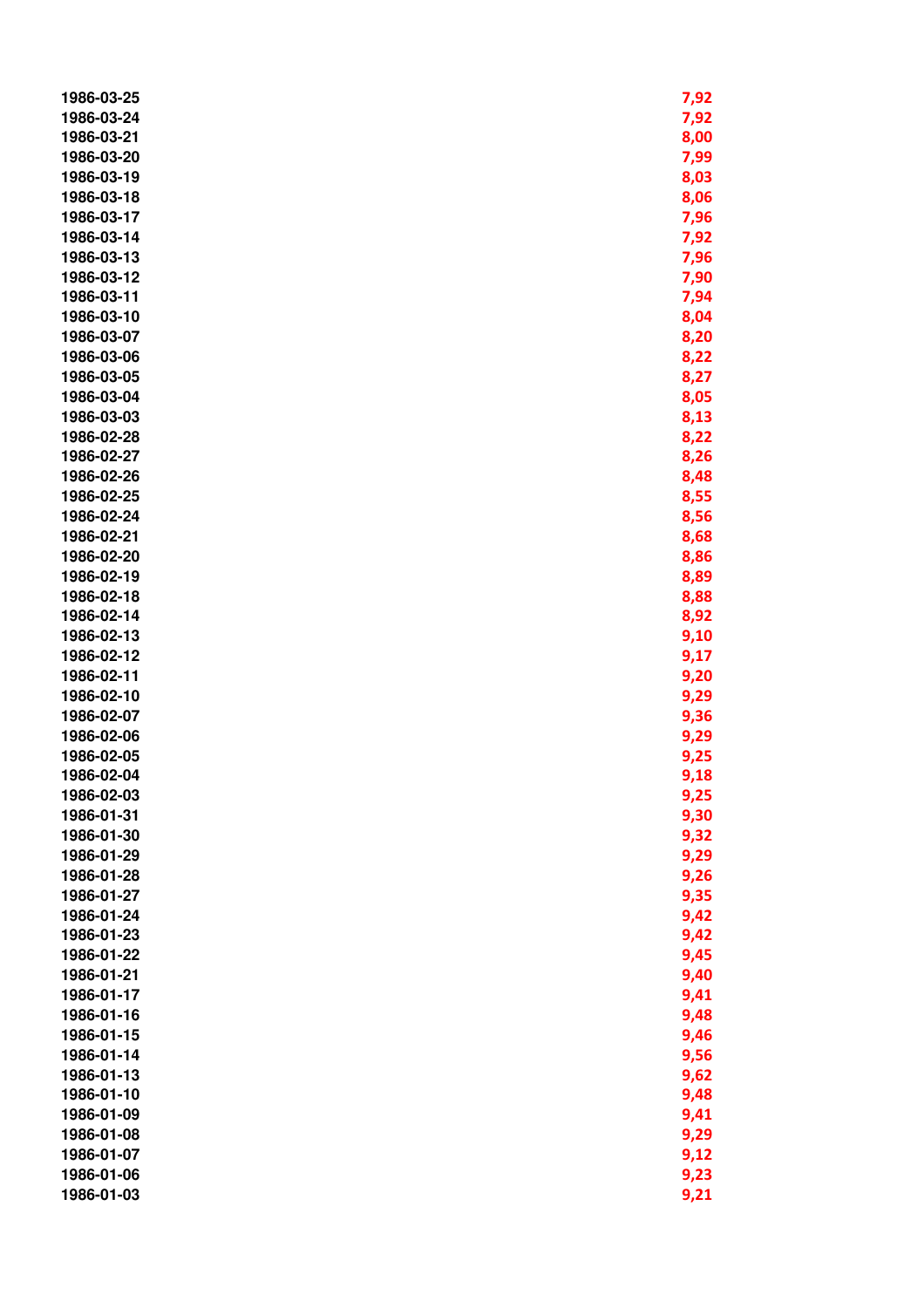| 1986-01-02 | 9,21  |
|------------|-------|
| 1985-12-31 | 9,18  |
| 1985-12-30 | 9,18  |
| 1985-12-27 | 9,18  |
| 1985-12-26 | 9,23  |
| 1985-12-24 | 9,26  |
| 1985-12-23 | 9,27  |
| 1985-12-20 | 9,27  |
| 1985-12-19 | 9,29  |
| 1985-12-18 | 9,30  |
| 1985-12-17 | 9,27  |
| 1985-12-16 | 9,40  |
| 1985-12-13 | 9,45  |
| 1985-12-12 | 9,52  |
| 1985-12-11 | 9,45  |
| 1985-12-10 | 9,59  |
| 1985-12-09 | 9,71  |
| 1985-12-06 | 9,85  |
| 1985-12-05 | 9,83  |
| 1985-12-04 | 9,85  |
| 1985-12-03 | 9,90  |
| 1985-12-02 | 9,89  |
| 1985-11-29 | 9,79  |
| 1985-11-27 | 9,85  |
| 1985-11-26 | 9,90  |
| 1985-11-25 | 9,90  |
| 1985-11-22 | 9,83  |
| 1985-11-21 | 9,77  |
| 1985-11-20 | 9,85  |
| 1985-11-19 | 9,86  |
| 1985-11-18 | 9,87  |
| 1985-11-15 | 10,03 |
| 1985-11-14 | 9,96  |
| 1985-11-13 | 9,92  |
| 1985-11-12 | 9,90  |
| 1985-11-08 | 10,02 |
| 1985-11-07 | 10,07 |
| 1985-11-06 | 10,09 |
| 1985-11-05 | 10,08 |
| 1985-11-04 | 10,13 |
| 1985-11-01 | 10,14 |
| 1985-10-31 | 10,16 |
| 1985-10-30 | 10,15 |
| 1985-10-29 | 10,25 |
| 1985-10-28 | 10,41 |
| 1985-10-25 | 10,35 |
| 1985-10-24 | 10,28 |
| 1985-10-23 | 10,27 |
| 1985-10-22 | 10,26 |
| 1985-10-21 | 10,32 |
| 1985-10-18 | 10,31 |
| 1985-10-17 | 10,36 |
| 1985-10-16 | 10,42 |
| 1985-10-15 | 10,45 |
| 1985-10-11 | 10,49 |
| 1985-10-10 | 10,51 |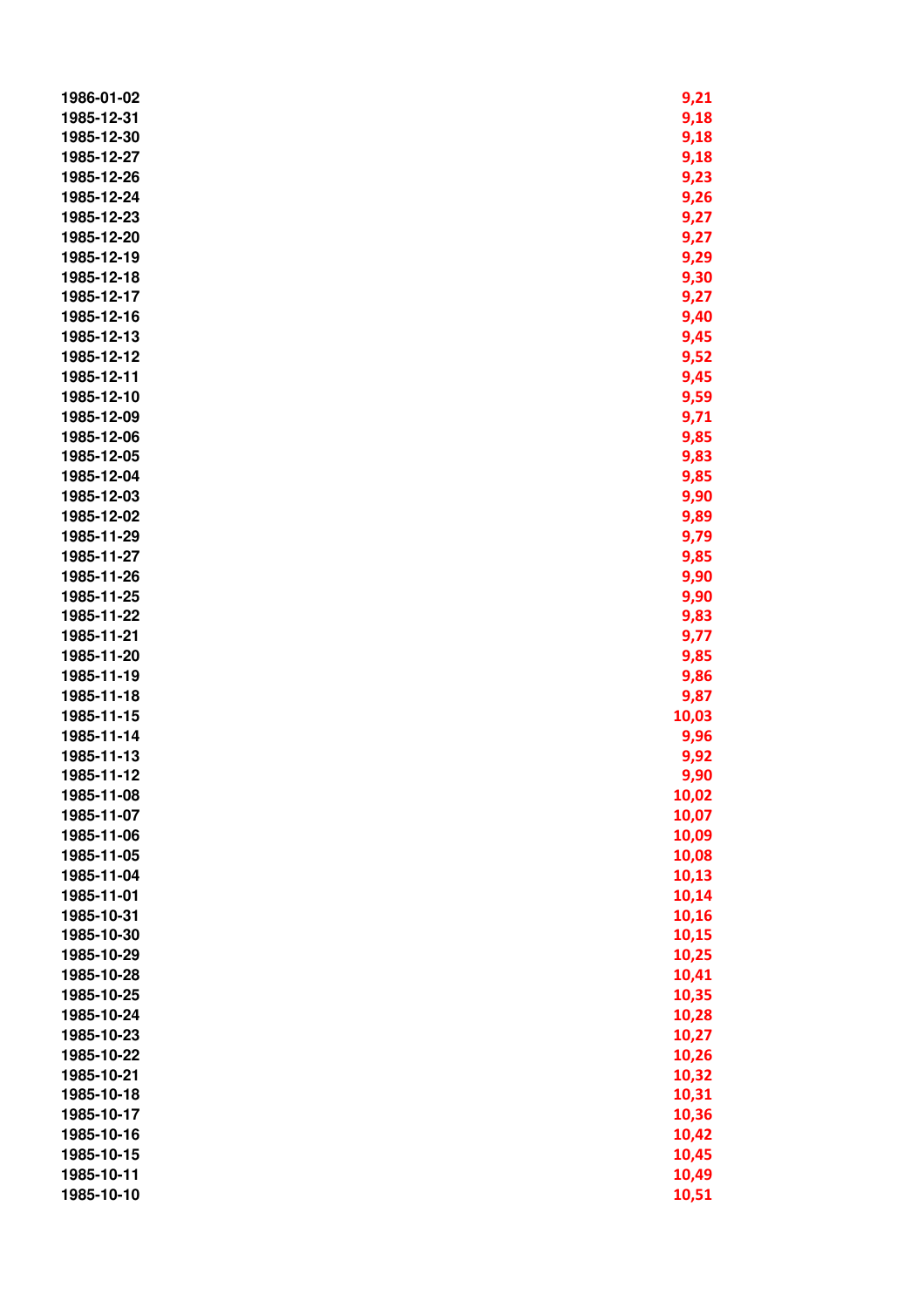| 1985-10-09               | 10,52          |
|--------------------------|----------------|
| 1985-10-08               | 10,52          |
| 1985-10-07               | 10,56          |
| 1985-10-04               | 10,48          |
| 1985-10-03               | 10,46          |
| 1985-10-02               | 10,44          |
| 1985-10-01               | 10,43          |
| 1985-09-30               | 10,45          |
| 1985-09-26               | 10,40          |
| 1985-09-25               | 10,46          |
| 1985-09-24               | 10,49          |
| 1985-09-23               | 10,53          |
| 1985-09-20               | 10,49          |
| 1985-09-19               | 10,57          |
| 1985-09-18               | 10,57          |
| 1985-09-17               | 10,55          |
| 1985-09-16               | 10,49          |
| 1985-09-13               | 10,56          |
| 1985-09-12               | 10,64          |
| 1985-09-11               | 10,64          |
| 1985-09-10               | 10,60          |
| 1985-09-09               | 10,62          |
| 1985-09-06               | 10,62          |
| 1985-09-05               | 10,39          |
| 1985-09-04               | 10,30          |
| 1985-09-03               | 10,37          |
| 1985-08-30               | 10,37          |
| 1985-08-29               | 10,26          |
| 1985-08-28               | 10,28          |
| 1985-08-27               |                |
| 1985-08-26               | 10,25<br>10,31 |
| 1985-08-23               |                |
| 1985-08-22               | 10,29<br>10,26 |
| 1985-08-21               | 10,29          |
| 1985-08-20               |                |
|                          | 10,35          |
| 1985-08-19               | 10,40          |
| 1985-08-16<br>1985-08-15 | 10,41          |
|                          | 10,51          |
| 1985-08-14               | 10,55          |
| 1985-08-13               | 10,59          |
| 1985-08-12               | 10,52          |
| 1985-08-09               | 10,51          |
| 1985-08-08               | 10,54          |
| 1985-08-07               | 10,64          |
| 1985-08-06               | 10,69          |
| 1985-08-05               | 10,68          |
| 1985-08-02               | 10,69          |
| 1985-08-01               | 10,58          |
| 1985-07-31               | 10,67          |
| 1985-07-30               | 10,74          |
| 1985-07-29               | 10,75          |
| 1985-07-26               | 10,68          |
| 1985-07-25               | 10,61          |
| 1985-07-24               | 10,56          |
| 1985-07-23               | 10,53          |
| 1985-07-22               | 10,51          |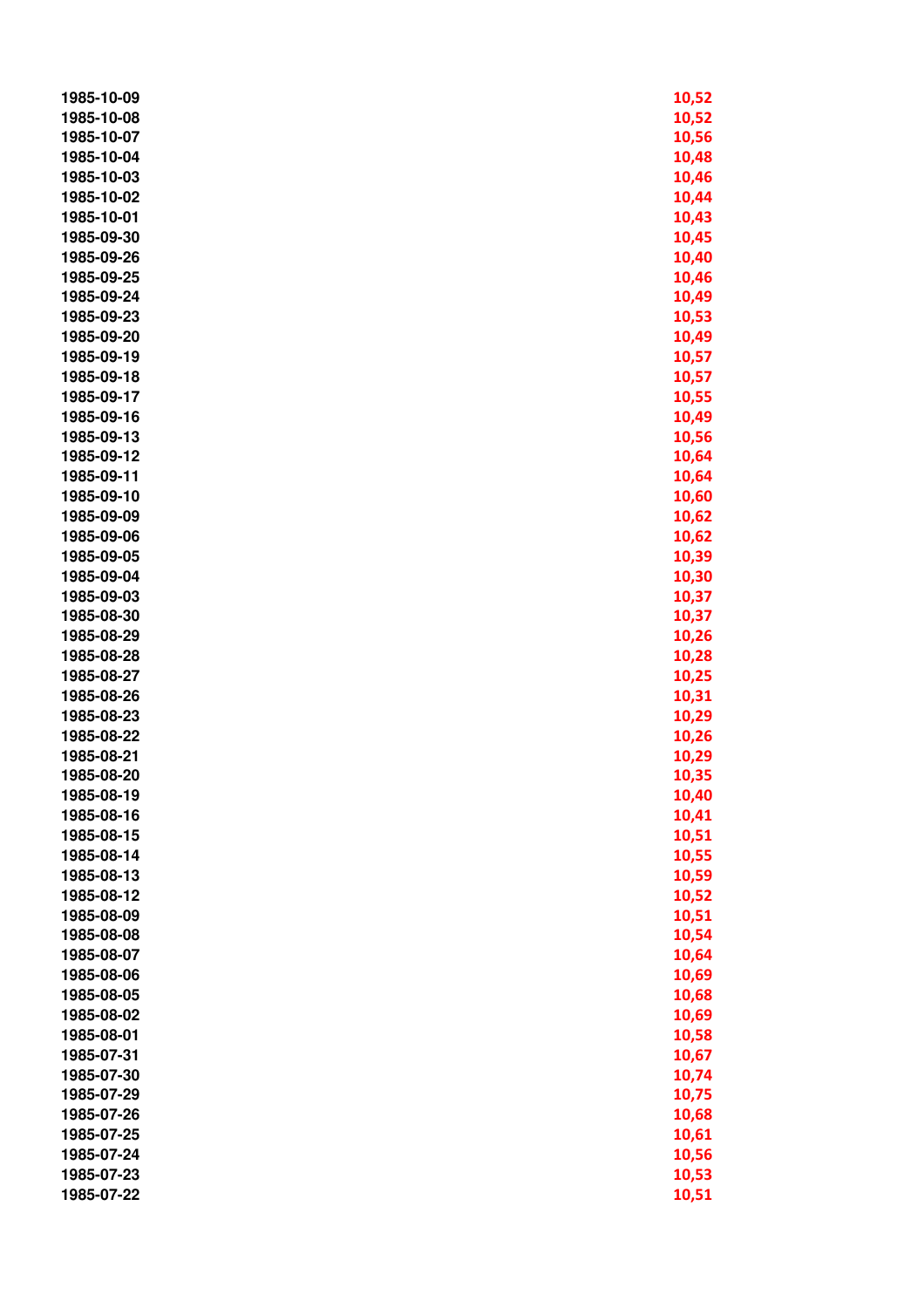| 1985-07-19 | 10,42 |
|------------|-------|
| 1985-07-18 | 10,41 |
| 1985-07-17 | 10,23 |
| 1985-07-16 | 10,26 |
| 1985-07-15 | 10,32 |
| 1985-07-12 | 10,33 |
| 1985-07-11 | 10,32 |
| 1985-07-10 | 10,19 |
| 1985-07-09 | 10,18 |
| 1985-07-08 | 10,17 |
| 1985-07-05 | 10,11 |
| 1985-07-03 | 10,31 |
| 1985-07-02 | 10,29 |
| 1985-07-01 | 10,28 |
| 1985-06-28 | 10,34 |
| 1985-06-27 | 10,46 |
| 1985-06-26 | 10,59 |
| 1985-06-25 | 10,56 |
| 1985-06-24 | 10,51 |
| 1985-06-21 | 10,39 |
| 1985-06-20 | 10,24 |
| 1985-06-19 | 10,14 |
| 1985-06-18 | 10,03 |
| 1985-06-17 | 10,09 |
| 1985-06-14 | 10,14 |
| 1985-06-13 | 10,29 |
| 1985-06-12 | 10,20 |
| 1985-06-11 | 10,16 |
| 1985-06-10 | 10,23 |
| 1985-06-07 | 10,26 |
| 1985-06-06 | 10,01 |
| 1985-06-05 | 9,96  |
| 1985-06-04 | 10,11 |
| 1985-06-03 | 10,10 |
| 1985-05-31 | 10,34 |
| 1985-05-30 | 10,45 |
| 1985-05-29 | 10,52 |
| 1985-05-28 | 10,50 |
| 1985-05-24 | 10,68 |
| 1985-05-23 | 10,74 |
| 1985-05-22 | 10,72 |
| 1985-05-21 | 10,70 |
| 1985-05-20 | 10,66 |
| 1985-05-17 | 10,92 |
| 1985-05-16 | 10,91 |
| 1985-05-15 | 10,96 |
| 1985-05-14 | 10,96 |
| 1985-05-13 | 11,09 |
| 1985-05-10 | 11,10 |
| 1985-05-09 | 11,24 |
| 1985-05-08 | 11,29 |
| 1985-05-07 | 11,22 |
| 1985-05-06 | 11,22 |
| 1985-05-03 | 11,23 |
| 1985-05-02 | 11,30 |
| 1985-05-01 | 11,32 |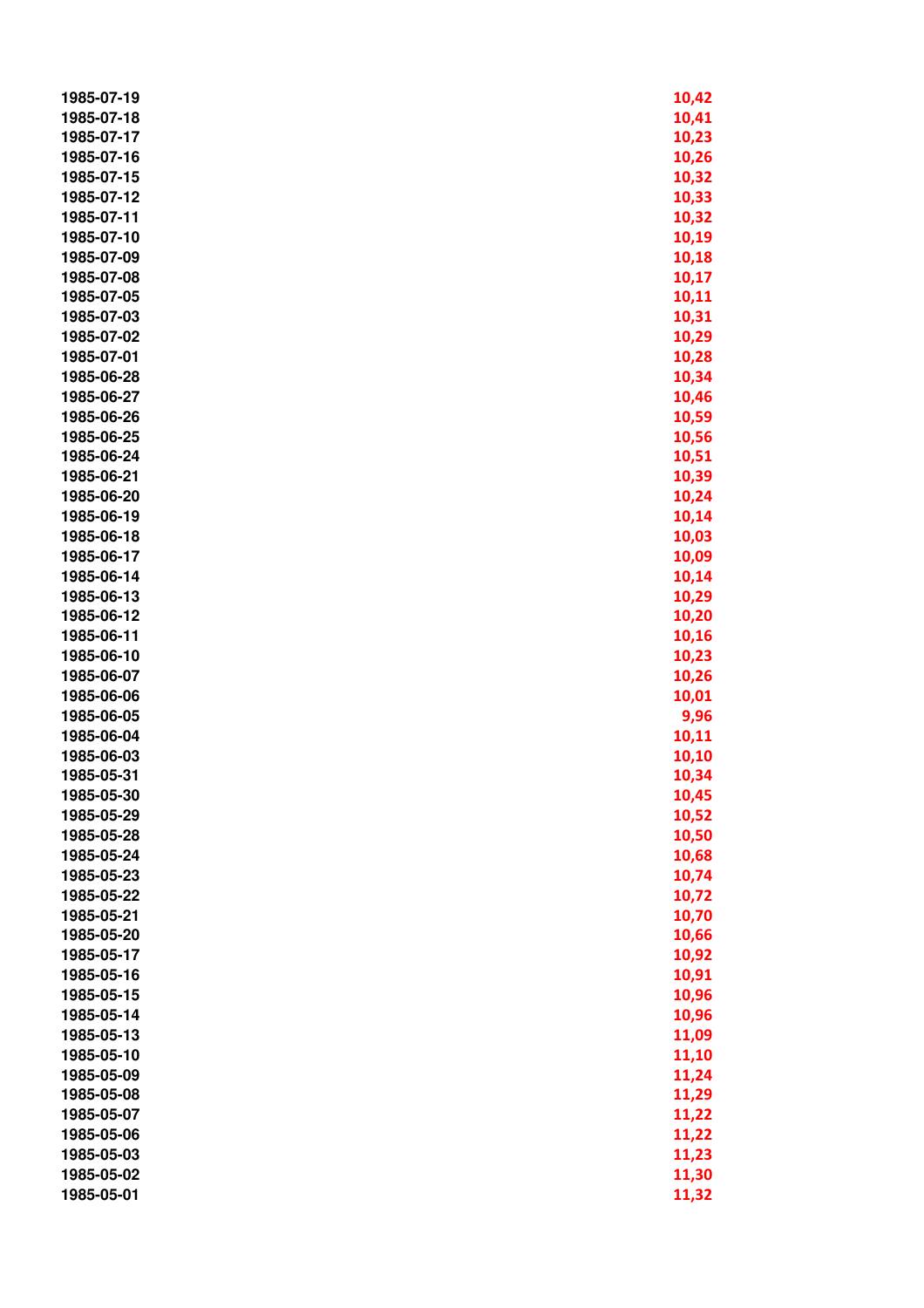| 1985-04-30 | 11,44          |
|------------|----------------|
| 1985-04-29 | 11,45          |
| 1985-04-26 | 11,37          |
| 1985-04-25 | 11,37          |
| 1985-04-24 | 11,27          |
| 1985-04-23 | 11,25          |
| 1985-04-22 | 11,15          |
| 1985-04-19 | 11,16          |
| 1985-04-18 | 11,15          |
| 1985-04-17 | 11,25          |
| 1985-04-16 | 11,26          |
| 1985-04-15 | 11,34          |
| 1985-04-12 | 11,39          |
| 1985-04-11 | 11,38          |
| 1985-04-10 | 11,50          |
| 1985-04-09 | 11,61          |
| 1985-04-08 | 11,69          |
| 1985-04-04 | 11,68          |
| 1985-04-03 | 11,66          |
| 1985-04-02 | 11,63          |
| 1985-04-01 | 11,60          |
| 1985-03-29 | 11,60          |
| 1985-03-28 | 11,70          |
| 1985-03-27 | 11,75          |
| 1985-03-26 | 11,69          |
| 1985-03-25 | 11,77          |
| 1985-03-22 | 11,76          |
| 1985-03-21 | 11,71          |
| 1985-03-20 | 11,76          |
| 1985-03-19 |                |
| 1985-03-18 | 11,84<br>11,87 |
| 1985-03-15 |                |
| 1985-03-14 | 11,78          |
| 1985-03-13 | 11,76          |
|            | 11,74          |
| 1985-03-12 | 11,65          |
| 1985-03-11 | 11,62          |
| 1985-03-08 | 11,62          |
| 1985-03-07 | 11,79          |
| 1985-03-06 | 11,76          |
| 1985-03-05 | 11,71          |
| 1985-03-04 | 11,81          |
| 1985-03-01 | 11,76          |
| 1985-02-28 | 11,79          |
| 1985-02-27 | 11,78          |
| 1985-02-26 | 11,59          |
| 1985-02-25 | 11,65          |
| 1985-02-22 | 11,62          |
| 1985-02-21 | 11,53          |
| 1985-02-20 | 11,43          |
| 1985-02-19 | 11,29          |
| 1985-02-15 | 11,31          |
| 1985-02-14 | 11,22          |
| 1985-02-13 | 11,28          |
| 1985-02-11 | 11,30          |
| 1985-02-08 | 11,28          |
| 1985-02-07 | 11,28          |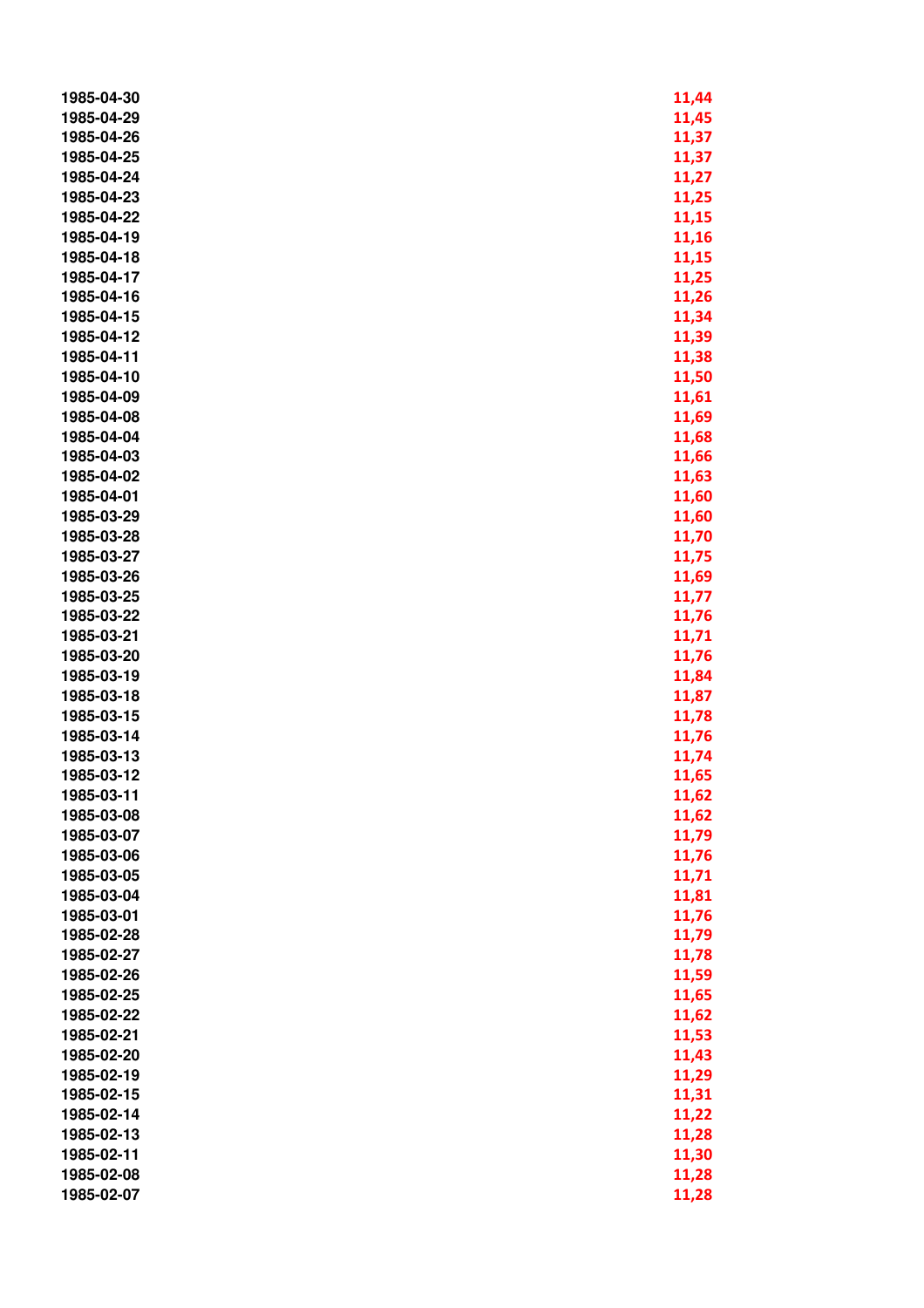| 1985-02-06 | 11,24 |
|------------|-------|
| 1985-02-05 | 11,16 |
| 1985-02-04 | 11,20 |
| 1985-02-01 | 11,13 |
| 1985-01-31 | 11,04 |
| 1985-01-30 | 10,97 |
| 1985-01-29 | 11,01 |
| 1985-01-28 | 11,05 |
| 1985-01-25 | 11,03 |
| 1985-01-24 | 10,99 |
| 1985-01-23 | 11,19 |
| 1985-01-22 | 11,25 |
| 1985-01-18 | 11,36 |
| 1985-01-17 | 11,42 |
| 1985-01-16 | 11,48 |
| 1985-01-15 | 11,48 |
| 1985-01-14 | 11,59 |
| 1985-01-11 | 11,53 |
| 1985-01-10 | 11,46 |
| 1985-01-09 | 11,40 |
| 1985-01-08 | 11,42 |
| 1985-01-07 | 11,48 |
| 1985-01-04 | 11,62 |
| 1985-01-03 | 11,59 |
| 1985-01-02 | 11,63 |
| 1984-12-31 | 11,48 |
| 1984-12-28 | 11,39 |
| 1984-12-27 | 11,39 |
| 1984-12-26 | 11,39 |
| 1984-12-24 | 11,27 |
| 1984-12-21 | 11,29 |
| 1984-12-20 | 11,30 |
| 1984-12-19 | 11,30 |
| 1984-12-18 | 11,26 |
| 1984-12-17 | 11,40 |
| 1984-12-14 | 11,46 |
| 1984-12-13 | 11,57 |
| 1984-12-12 | 11,42 |
| 1984-12-11 | 11,44 |
| 1984-12-10 | 11,52 |
| 1984-12-07 | 11,54 |
| 1984-12-06 | 11,46 |
| 1984-12-05 | 11,36 |
| 1984-12-04 | 11,35 |
| 1984-12-03 | 11,37 |
| 1984-11-30 | 11,42 |
| 1984-11-29 | 11,25 |
| 1984-11-28 | 11,23 |
| 1984-11-27 | 11,11 |
| 1984-11-26 | 11,12 |
| 1984-11-23 | 11,09 |
| 1984-11-21 | 11,26 |
| 1984-11-20 | 11,40 |
| 1984-11-19 | 11,46 |
| 1984-11-16 | 11,53 |
| 1984-11-15 | 11,57 |
|            |       |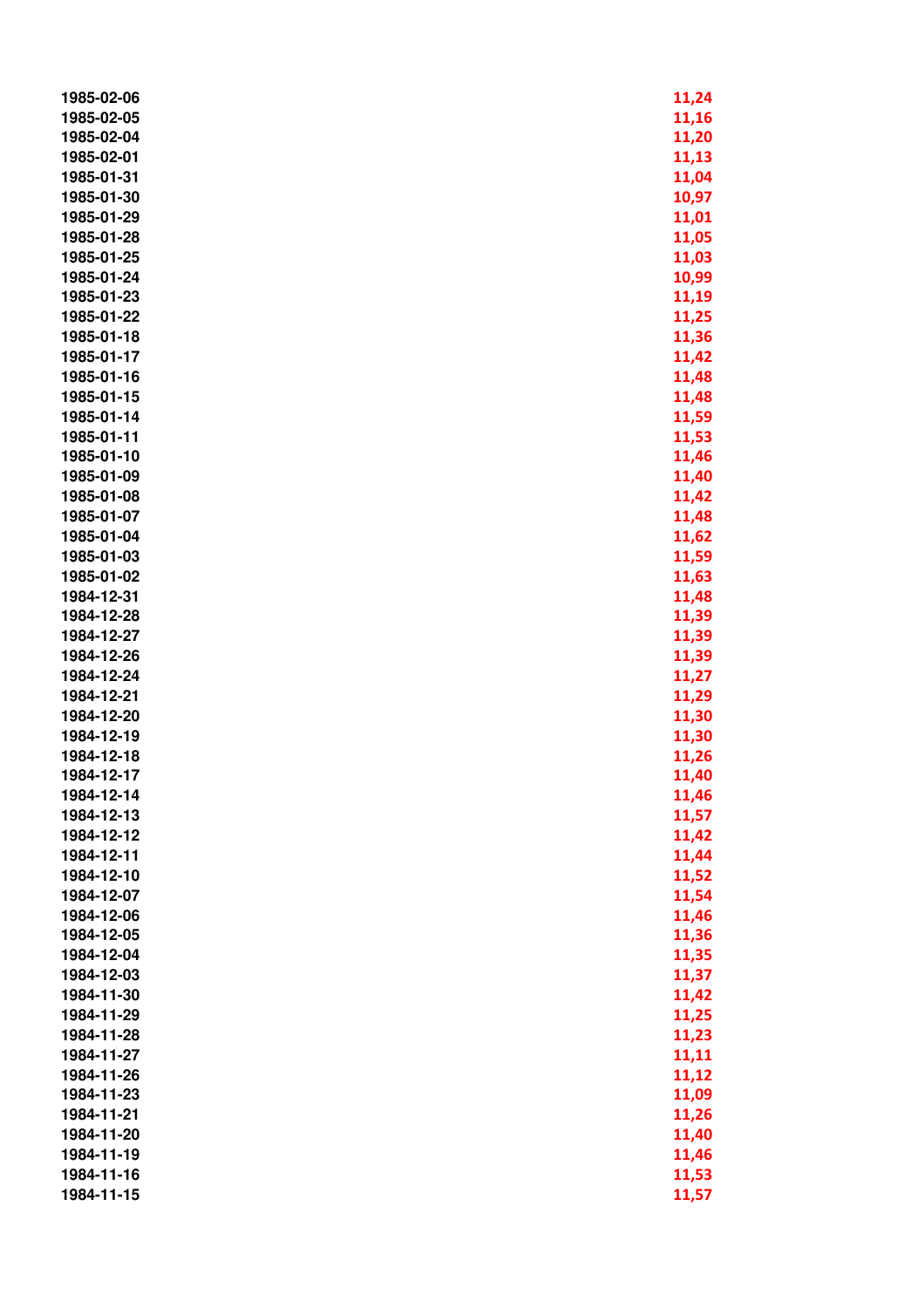| 1984-11-14 | 11,63 |
|------------|-------|
| 1984-11-13 | 11,59 |
| 1984-11-09 | 11,52 |
| 1984-11-08 | 11,61 |
| 1984-11-07 | 11,50 |
| 1984-11-05 | 11,37 |
| 1984-11-02 | 11,42 |
| 1984-11-01 | 11,40 |
| 1984-10-31 | 11,48 |
| 1984-10-30 | 11,45 |
| 1984-10-29 | 11,62 |
| 1984-10-26 | 11,63 |
| 1984-10-25 | 11,51 |
| 1984-10-24 | 11,45 |
| 1984-10-23 | 11,47 |
| 1984-10-22 | 11,55 |
| 1984-10-19 | 11,60 |
| 1984-10-18 | 11,72 |
| 1984-10-17 | 11,93 |
| 1984-10-16 | 11,97 |
| 1984-10-15 | 11,96 |
| 1984-10-12 | 11,91 |
| 1984-10-11 | 11,94 |
| 1984-10-10 | 11,97 |
| 1984-10-09 | 11,93 |
| 1984-10-05 | 12,01 |
| 1984-10-04 | 12,12 |
| 1984-10-03 | 12,15 |
| 1984-10-02 | 12,16 |
| 1984-10-01 | 12,15 |
| 1984-09-28 | 12,09 |
| 1984-09-27 | 11,95 |
| 1984-09-26 | 12,10 |
| 1984-09-25 | 12,14 |
| 1984-09-24 | 12,12 |
| 1984-09-21 | 12,04 |
| 1984-09-20 | 11,88 |
| 1984-09-19 | 11,88 |
| 1984-09-18 | 11,96 |
| 1984-09-17 | 12,01 |
| 1984-09-14 | 12,01 |
| 1984-09-13 | 12,03 |
| 1984-09-12 | 12,16 |
| 1984-09-11 | 12,14 |
| 1984-09-10 | 12,22 |
| 1984-09-07 | 12,27 |
| 1984-09-06 | 12,39 |
| 1984-09-05 | 12,49 |
| 1984-09-04 | 12,44 |
| 1984-08-31 | 12,41 |
| 1984-08-30 | 12,44 |
| 1984-08-29 | 12,44 |
| 1984-08-28 | 12,43 |
| 1984-08-27 | 12,45 |
| 1984-08-24 | 12,31 |
| 1984-08-23 | 12,33 |
|            |       |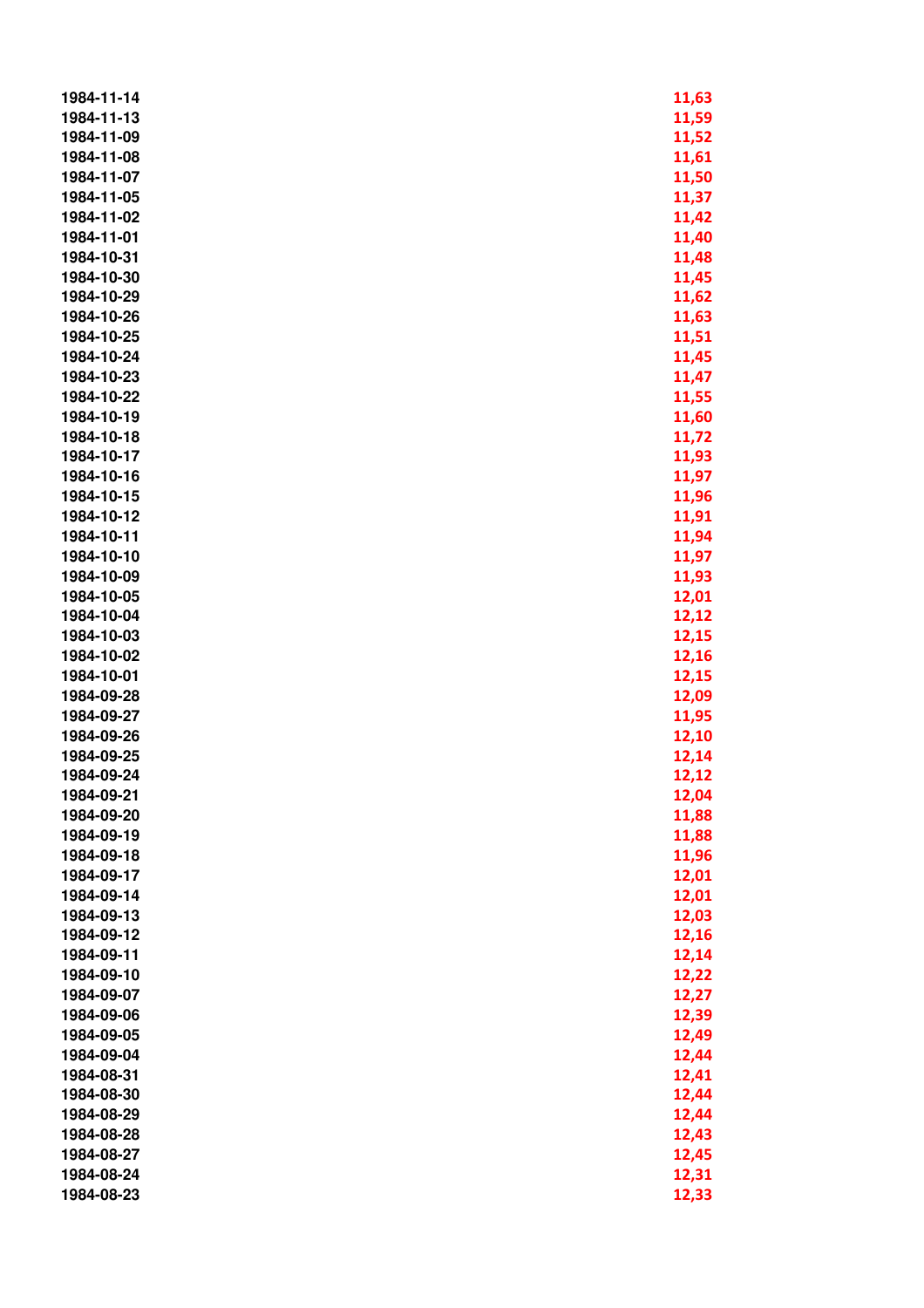| 1984-08-22 | 12,28          |
|------------|----------------|
| 1984-08-21 | 12,28          |
| 1984-08-20 | 12,33          |
| 1984-08-17 | 12,34          |
| 1984-08-16 | 12,36          |
| 1984-08-15 | 12,43          |
| 1984-08-14 | 12,36          |
| 1984-08-13 | 12,40          |
| 1984-08-10 | 12,32          |
| 1984-08-09 | 12,32          |
| 1984-08-08 | 12,37          |
| 1984-08-07 | 12,38          |
| 1984-08-06 | 12,41          |
| 1984-08-03 | 12,29          |
| 1984-08-02 | 12,43          |
| 1984-08-01 | 12,49          |
| 1984-07-31 | 12,60          |
| 1984-07-30 | 12,73          |
| 1984-07-27 | 12,62          |
| 1984-07-26 | 12,59          |
| 1984-07-25 | 12,73          |
| 1984-07-24 | 13,00          |
| 1984-07-23 |                |
| 1984-07-20 | 13,03<br>13,04 |
| 1984-07-19 | 12,91          |
| 1984-07-18 | 12,97          |
| 1984-07-17 | 13,04          |
| 1984-07-16 | 12,97          |
| 1984-07-13 | 12,97          |
| 1984-07-12 | 13,09          |
| 1984-07-11 | 13,20          |
| 1984-07-10 | 13,16          |
| 1984-07-09 | 13,16          |
| 1984-07-06 | 13,45          |
| 1984-07-05 | 13,44          |
| 1984-07-03 | 13,45          |
| 1984-07-02 | 13,51          |
| 1984-06-29 | 13,46          |
| 1984-06-28 | 13,42          |
| 1984-06-27 | 13,34          |
| 1984-06-26 | 13,38          |
| 1984-06-25 | 13,34          |
| 1984-06-22 | 13,37          |
| 1984-06-21 | 13,31          |
| 1984-06-20 | 13,24          |
| 1984-06-19 | 13,02          |
| 1984-06-18 | 12,92          |
| 1984-06-15 | 12,94          |
| 1984-06-14 | 13,09          |
| 1984-06-13 | 13,15          |
| 1984-06-12 | 13,22          |
| 1984-06-11 | 13,27          |
| 1984-06-08 | 13,19          |
| 1984-06-07 | 13,24          |
| 1984-06-06 | 13,22          |
| 1984-06-05 | 13,08          |
|            |                |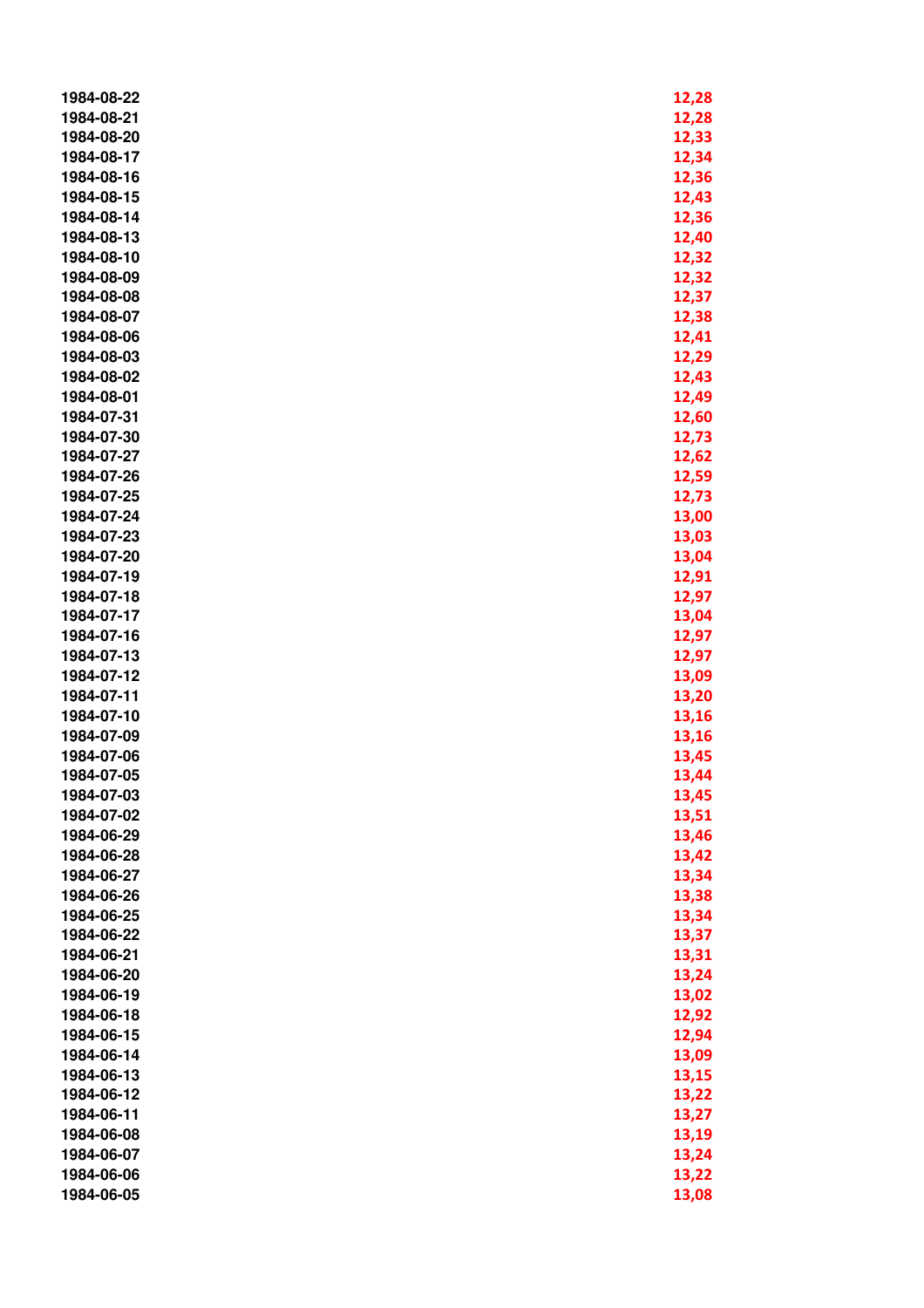| 1984-06-04 | 13,14 |
|------------|-------|
| 1984-06-01 | 13,30 |
| 1984-05-31 | 13,57 |
| 1984-05-30 | 13,59 |
| 1984-05-29 | 13,50 |
| 1984-05-25 | 13,41 |
| 1984-05-24 | 13,36 |
| 1984-05-23 | 13,17 |
| 1984-05-22 | 13,18 |
| 1984-05-21 | 13,09 |
| 1984-05-18 | 13,15 |
| 1984-05-17 | 13,20 |
| 1984-05-16 | 13,12 |
| 1984-05-15 | 13,18 |
| 1984-05-14 | 13,27 |
| 1984-05-11 | 13,13 |
| 1984-05-10 | 12,93 |
| 1984-05-09 | 12,85 |
| 1984-05-08 | 12,80 |
| 1984-05-07 | 12,83 |
| 1984-05-04 | 12,77 |
| 1984-05-03 | 12,63 |
| 1984-05-02 | 12,61 |
| 1984-05-01 | 12,57 |
| 1984-04-30 | 12,54 |
| 1984-04-27 | 12,54 |
| 1984-04-26 | 12,44 |
| 1984-04-25 | 12,46 |
| 1984-04-24 | 12,53 |
| 1984-04-23 | 12,55 |
| 1984-04-19 | 12,53 |
| 1984-04-18 | 12,45 |
| 1984-04-17 | 12,34 |
| 1984-04-16 | 12,37 |
| 1984-04-13 | 12,30 |
| 1984-04-12 | 12,21 |
| 1984-04-11 | 12,28 |
| 1984-04-10 | 12,27 |
| 1984-04-09 | 12,23 |
| 1984-04-06 | 12,28 |
| 1984-04-05 | 12,39 |
| 1984-04-04 | 12,38 |
| 1984-04-03 | 12,34 |
| 1984-04-02 | 12,29 |
| 1984-03-30 | 12,24 |
| 1984-03-29 | 12,19 |
| 1984-03-28 | 12,21 |
| 1984-03-27 | 12,22 |
| 1984-03-26 | 12,23 |
| 1984-03-23 | 12,23 |
| 1984-03-22 | 12,24 |
| 1984-03-21 | 12,21 |
| 1984-03-20 | 12,23 |
| 1984-03-19 | 12,22 |
| 1984-03-16 | 12,12 |
| 1984-03-15 | 12,12 |
|            |       |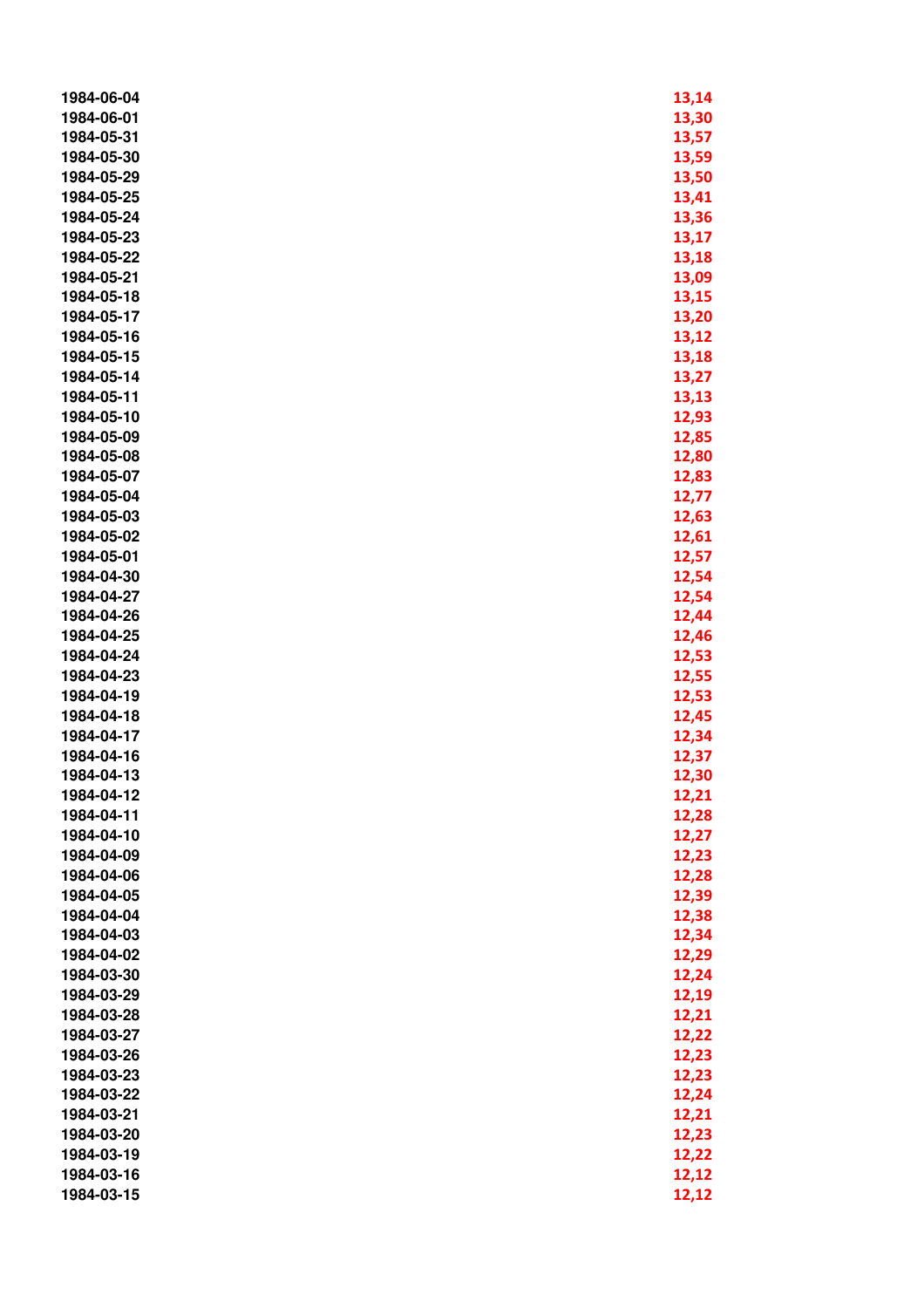| 1984-03-14 | 12,12 |
|------------|-------|
| 1984-03-13 | 12,07 |
| 1984-03-12 | 12,08 |
| 1984-03-09 | 12,09 |
| 1984-03-08 | 12,07 |
| 1984-03-07 | 12,05 |
| 1984-03-06 | 11,92 |
| 1984-03-05 | 11,88 |
| 1984-03-02 | 11,82 |
| 1984-03-01 | 11,88 |
| 1984-02-29 | 11,83 |
| 1984-02-28 | 11,87 |
| 1984-02-27 | 11,82 |
| 1984-02-24 | 11,77 |
| 1984-02-23 | 11,79 |
| 1984-02-22 | 11,70 |
| 1984-02-21 | 11,69 |
| 1984-02-17 | 11,67 |
| 1984-02-16 | 11,62 |
| 1984-02-15 | 11,62 |
| 1984-02-14 | 11,64 |
| 1984-02-10 | 11,61 |
| 1984-02-09 | 11,55 |
| 1984-02-08 | 11,52 |
| 1984-02-07 | 11,50 |
| 1984-02-06 | 11,47 |
| 1984-02-03 | 11,43 |
| 1984-02-02 | 11,43 |
| 1984-02-01 | 11,48 |
| 1984-01-31 | 11,48 |
| 1984-01-30 | 11,47 |
| 1984-01-27 | 11,45 |
| 1984-01-26 | 11,45 |
| 1984-01-25 | 11,45 |
| 1984-01-24 | 11,44 |
| 1984-01-23 | 11,44 |
| 1984-01-20 | 11,45 |
| 1984-01-19 | 11,44 |
| 1984-01-18 | 11,44 |
| 1984-01-17 | 11,42 |
| 1984-01-16 | 11,39 |
| 1984-01-13 | 11,43 |
| 1984-01-12 | 11,58 |
| 1984-01-11 | 11,58 |
| 1984-01-10 | 11,58 |
| 1984-01-09 | 11,61 |
| 1984-01-06 | 11,61 |
| 1984-01-05 | 11,63 |
| 1984-01-04 | 11,63 |
| 1984-01-03 | 11,69 |
| 1983-12-30 | 11,64 |
| 1983-12-29 | 11,63 |
| 1983-12-28 | 11,64 |
| 1983-12-27 | 11,61 |
| 1983-12-23 | 11,63 |
| 1983-12-22 | 11,62 |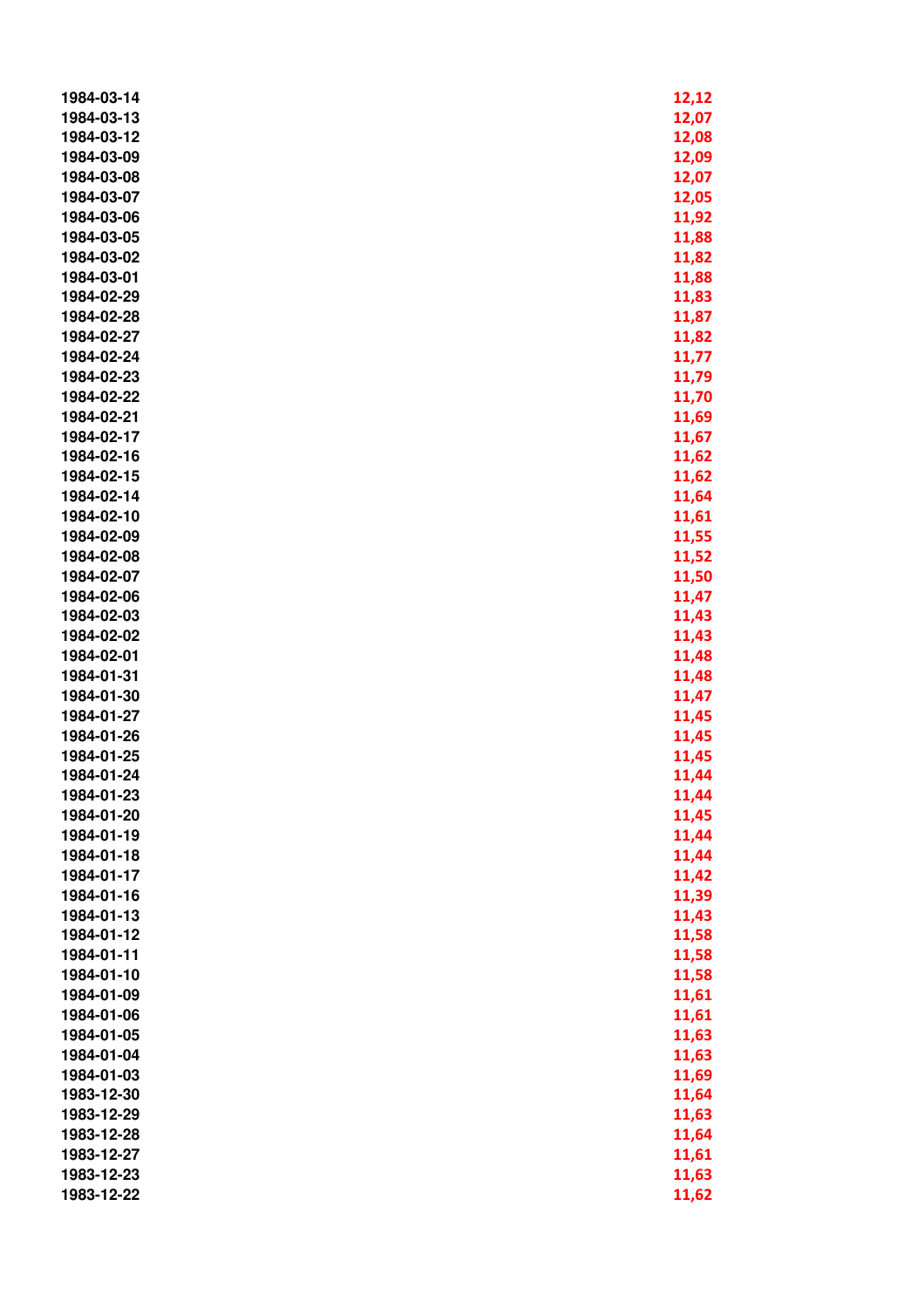| 1983-12-21 | 11,69 |
|------------|-------|
| 1983-12-20 |       |
|            | 11,70 |
| 1983-12-19 | 11,71 |
| 1983-12-16 | 11,72 |
| 1983-12-15 | 11,77 |
| 1983-12-14 | 11,79 |
| 1983-12-13 | 11,76 |
| 1983-12-12 | 11,70 |
| 1983-12-09 | 11,71 |
| 1983-12-08 | 11,68 |
| 1983-12-07 | 11,60 |
| 1983-12-06 | 11,58 |
| 1983-12-05 | 11,59 |
| 1983-12-02 | 11,56 |
| 1983-12-01 | 11,46 |
| 1983-11-30 | 11,45 |
| 1983-11-29 | 11,44 |
| 1983-11-28 | 11,46 |
| 1983-11-25 | 11,43 |
| 1983-11-23 | 11,45 |
| 1983-11-22 | 11,43 |
| 1983-11-21 | 11,52 |
| 1983-11-18 | 11,57 |
| 1983-11-17 | 11,57 |
| 1983-11-16 | 11,54 |
| 1983-11-15 | 11,54 |
| 1983-11-14 | 11,53 |
| 1983-11-10 | 11,61 |
| 1983-11-09 | 11,70 |
| 1983-11-07 |       |
|            | 11,71 |
| 1983-11-04 | 11,70 |
| 1983-11-03 | 11,62 |
| 1983-11-02 | 11,57 |
| 1983-11-01 | 11,58 |
| 1983-10-31 | 11,60 |
| 1983-10-28 | 11,59 |
| 1983-10-27 | 11,57 |
| 1983-10-26 | 11,60 |
| 1983-10-25 | 11,60 |
| 1983-10-24 | 11,56 |
| 1983-10-21 | 11,38 |
| 1983-10-20 | 11,42 |
| 1983-10-19 | 11,43 |
| 1983-10-18 | 11,45 |
| 1983-10-17 | 11,42 |
| 1983-10-14 | 11,52 |
| 1983-10-13 | 11,57 |
| 1983-10-12 | 11,50 |
| 1983-10-11 | 11,49 |
| 1983-10-07 | 11,26 |
| 1983-10-06 | 11,26 |
| 1983-10-05 | 11,26 |
| 1983-10-04 | 11,36 |
| 1983-10-03 | 11,36 |
| 1983-09-30 | 11,35 |
| 1983-09-29 | 11,40 |
|            |       |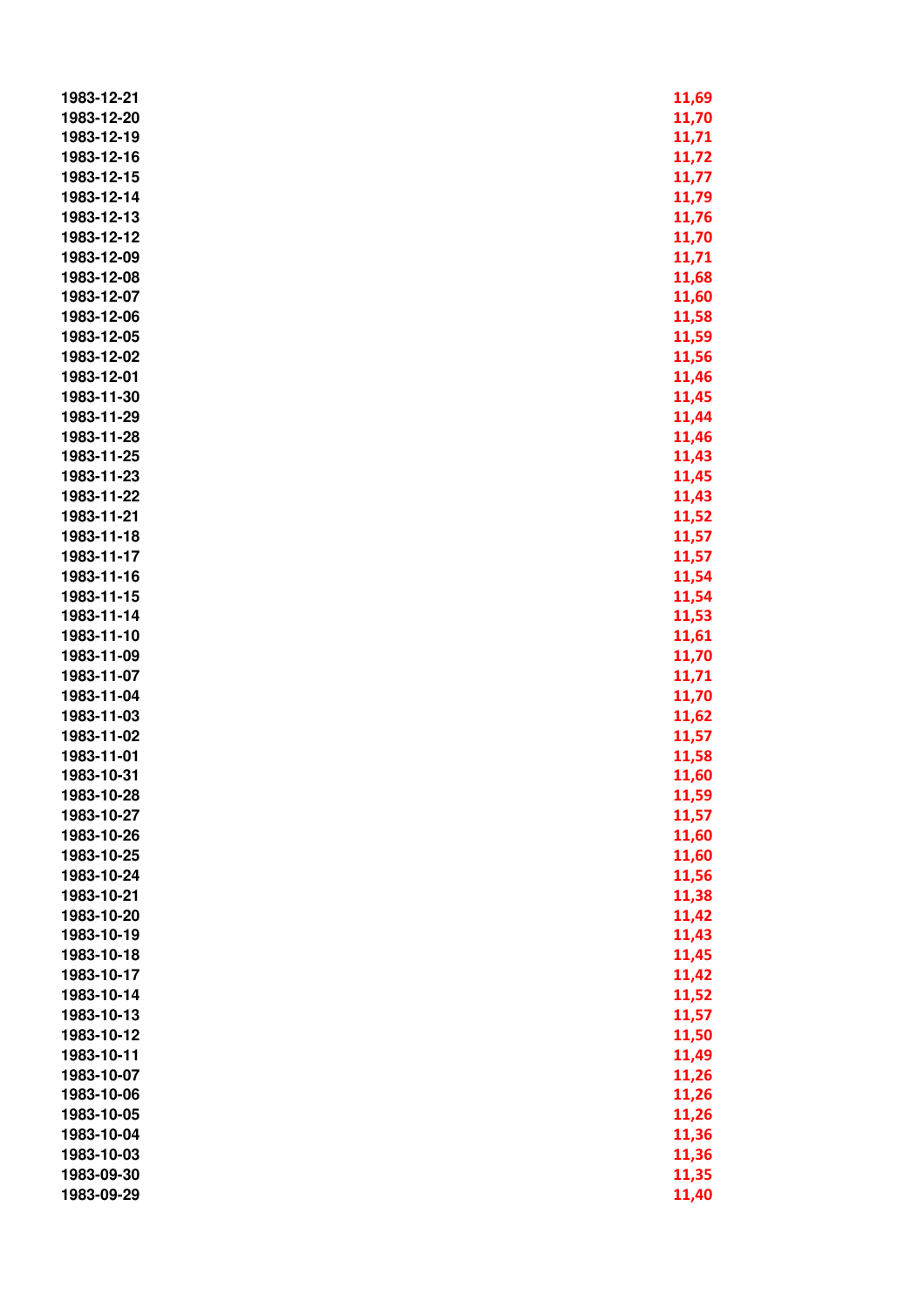| 1983-09-28 | 11,39 |
|------------|-------|
| 1983-09-27 | 11,36 |
| 1983-09-26 | 11,34 |
| 1983-09-23 | 11,40 |
| 1983-09-22 | 11,48 |
| 1983-09-21 | 11,51 |
| 1983-09-20 | 11,48 |
| 1983-09-19 | 11,54 |
| 1983-09-16 | 11,57 |
| 1983-09-15 | 11,67 |
| 1983-09-14 | 11,61 |
|            |       |
| 1983-09-13 | 11,50 |
| 1983-09-12 | 11,43 |
| 1983-09-09 | 11,60 |
| 1983-09-08 | 11,62 |
| 1983-09-07 | 11,59 |
| 1983-09-06 | 11,70 |
| 1983-09-02 | 11,84 |
| 1983-09-01 | 11,80 |
| 1983-08-31 | 11,81 |
| 1983-08-30 | 11,73 |
| 1983-08-29 | 11,69 |
| 1983-08-26 | 11,50 |
| 1983-08-25 | 11,46 |
| 1983-08-24 | 11,42 |
| 1983-08-23 | 11,44 |
| 1983-08-22 | 11,41 |
| 1983-08-19 | 11,59 |
| 1983-08-18 | 11,54 |
| 1983-08-17 | 11,50 |
| 1983-08-16 | 11,58 |
| 1983-08-15 | 11,61 |
| 1983-08-12 | 11,79 |
| 1983-08-11 | 11,92 |
| 1983-08-10 | 12,00 |
| 1983-08-09 | 11,95 |
| 1983-08-08 | 12,00 |
| 1983-08-05 | 11,91 |
| 1983-08-04 | 11,89 |
| 1983-08-03 | 11,76 |
| 1983-08-02 | 11,73 |
| 1983-08-01 | 11,77 |
| 1983-07-29 | 11,69 |
| 1983-07-28 |       |
| 1983-07-27 | 11,60 |
|            | 11,47 |
| 1983-07-26 | 11,45 |
| 1983-07-25 | 11,37 |
| 1983-07-22 | 11,41 |
| 1983-07-21 | 11,29 |
| 1983-07-20 | 11,24 |
| 1983-07-19 | 11,31 |
| 1983-07-18 | 11,34 |
| 1983-07-15 | 11,44 |
| 1983-07-14 | 11,34 |
| 1983-07-13 | 11,36 |
| 1983-07-12 | 11,37 |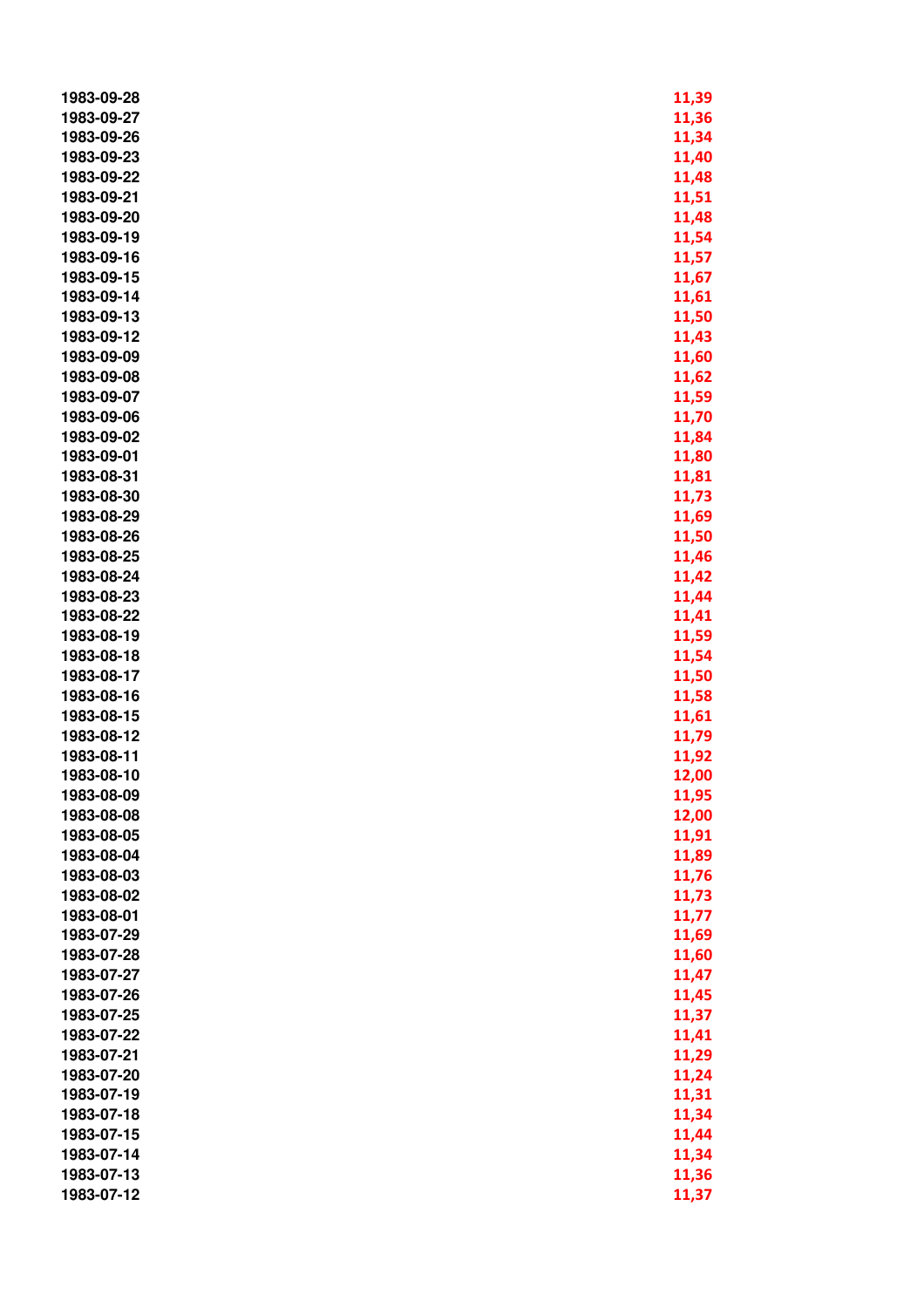| 1983-07-11 | 11,22 |
|------------|-------|
| 1983-07-08 | 11,28 |
| 1983-07-07 | 11,23 |
| 1983-07-06 | 11,09 |
| 1983-07-05 | 11,12 |
| 1983-07-01 | 10,90 |
| 1983-06-30 | 10,91 |
| 1983-06-29 | 10,91 |
| 1983-06-28 | 10,96 |
| 1983-06-27 | 10,97 |
| 1983-06-24 | 10,88 |
| 1983-06-23 | 10,80 |
| 1983-06-22 | 10,74 |
| 1983-06-21 | 10,69 |
| 1983-06-20 | 10,73 |
| 1983-06-17 | 10,65 |
| 1983-06-16 | 10,63 |
| 1983-06-15 | 10,73 |
| 1983-06-14 | 10,80 |
| 1983-06-13 |       |
|            | 10,78 |
| 1983-06-10 | 10,87 |
| 1983-06-09 | 10,85 |
| 1983-06-08 | 10,89 |
| 1983-06-07 | 10,84 |
| 1983-06-06 | 10,79 |
| 1983-06-03 | 10,79 |
| 1983-06-02 | 10,72 |
| 1983-06-01 | 10,73 |
| 1983-05-31 | 10,77 |
| 1983-05-27 | 10,61 |
| 1983-05-26 | 10,68 |
| 1983-05-25 | 10,63 |
| 1983-05-24 | 10,62 |
| 1983-05-23 | 10,63 |
| 1983-05-20 | 10,59 |
| 1983-05-19 | 10,56 |
| 1983-05-18 | 10,48 |
| 1983-05-17 | 10,44 |
| 1983-05-16 | 10,42 |
| 1983-05-13 | 10,25 |
| 1983-05-12 | 10,27 |
| 1983-05-11 | 10,24 |
| 1983-05-10 | 10,23 |
| 1983-05-09 | 10,29 |
| 1983-05-06 | 10,21 |
| 1983-05-05 | 10,23 |
| 1983-05-04 | 10,21 |
| 1983-05-03 | 10,26 |
| 1983-05-02 | 10,28 |
| 1983-04-29 | 10,31 |
| 1983-04-28 | 10,34 |
| 1983-04-27 | 10,32 |
| 1983-04-26 | 10,41 |
| 1983-04-25 | 10,43 |
| 1983-04-22 | 10,44 |
| 1983-04-21 | 10,44 |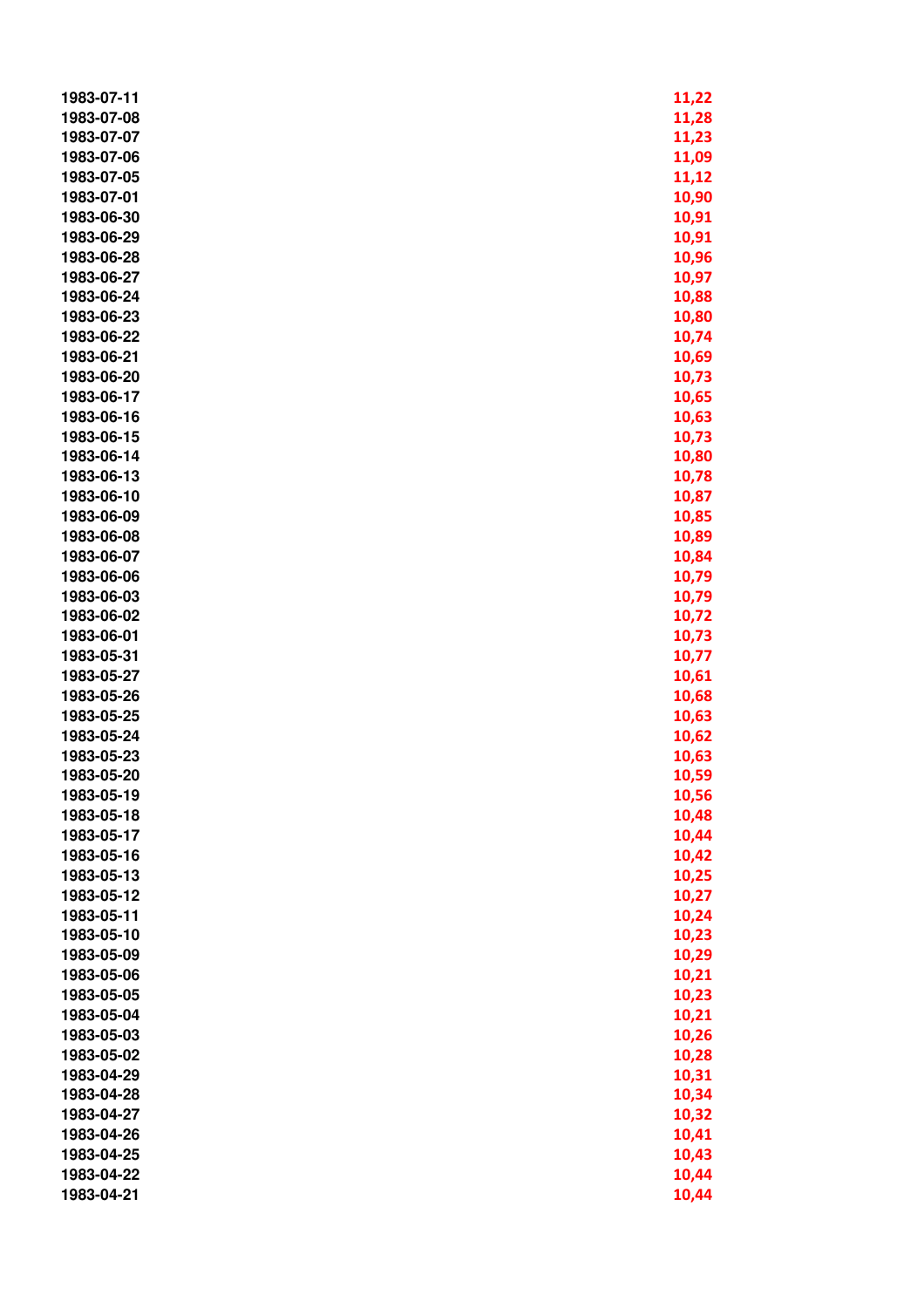| 1983-04-20 | 10,42 |
|------------|-------|
| 1983-04-19 | 10,42 |
| 1983-04-18 | 10,32 |
| 1983-04-15 | 10,33 |
| 1983-04-14 | 10,31 |
| 1983-04-13 | 10,40 |
| 1983-04-12 | 10,43 |
| 1983-04-11 | 10,44 |
| 1983-04-08 | 10,53 |
| 1983-04-07 | 10,53 |
| 1983-04-06 | 10,50 |
| 1983-04-05 | 10,52 |
| 1983-04-04 | 10,61 |
| 1983-03-31 | 10,61 |
| 1983-03-30 |       |
| 1983-03-29 | 10,59 |
|            | 10,62 |
| 1983-03-28 | 10,63 |
| 1983-03-25 | 10,63 |
| 1983-03-24 | 10,55 |
| 1983-03-23 | 10,54 |
| 1983-03-22 | 10,59 |
| 1983-03-21 | 10,57 |
| 1983-03-18 | 10,59 |
| 1983-03-17 | 10,58 |
| 1983-03-16 | 10,57 |
| 1983-03-15 | 10,52 |
| 1983-03-14 | 10,57 |
| 1983-03-11 | 10,64 |
| 1983-03-10 | 10,59 |
| 1983-03-09 | 10,56 |
| 1983-03-08 | 10,56 |
| 1983-03-07 | 10,45 |
| 1983-03-04 | 10,35 |
| 1983-03-03 | 10,29 |
| 1983-03-02 | 10,30 |
| 1983-03-01 | 10,27 |
| 1983-02-28 | 10,35 |
| 1983-02-25 | 10,32 |
| 1983-02-24 | 10,47 |
| 1983-02-23 | 10,46 |
| 1983-02-22 | 10,47 |
| 1983-02-18 | 10,61 |
| 1983-02-17 | 10,74 |
| 1983-02-16 | 10,82 |
| 1983-02-15 | 10,88 |
| 1983-02-14 | 10,84 |
| 1983-02-11 | 10,84 |
| 1983-02-10 | 10,88 |
| 1983-02-09 | 11,02 |
| 1983-02-08 | 11,01 |
| 1983-02-07 | 11,00 |
| 1983-02-04 | 11,02 |
| 1983-02-03 | 10,95 |
| 1983-02-02 | 10,92 |
| 1983-02-01 | 10,92 |
| 1983-01-31 | 10,91 |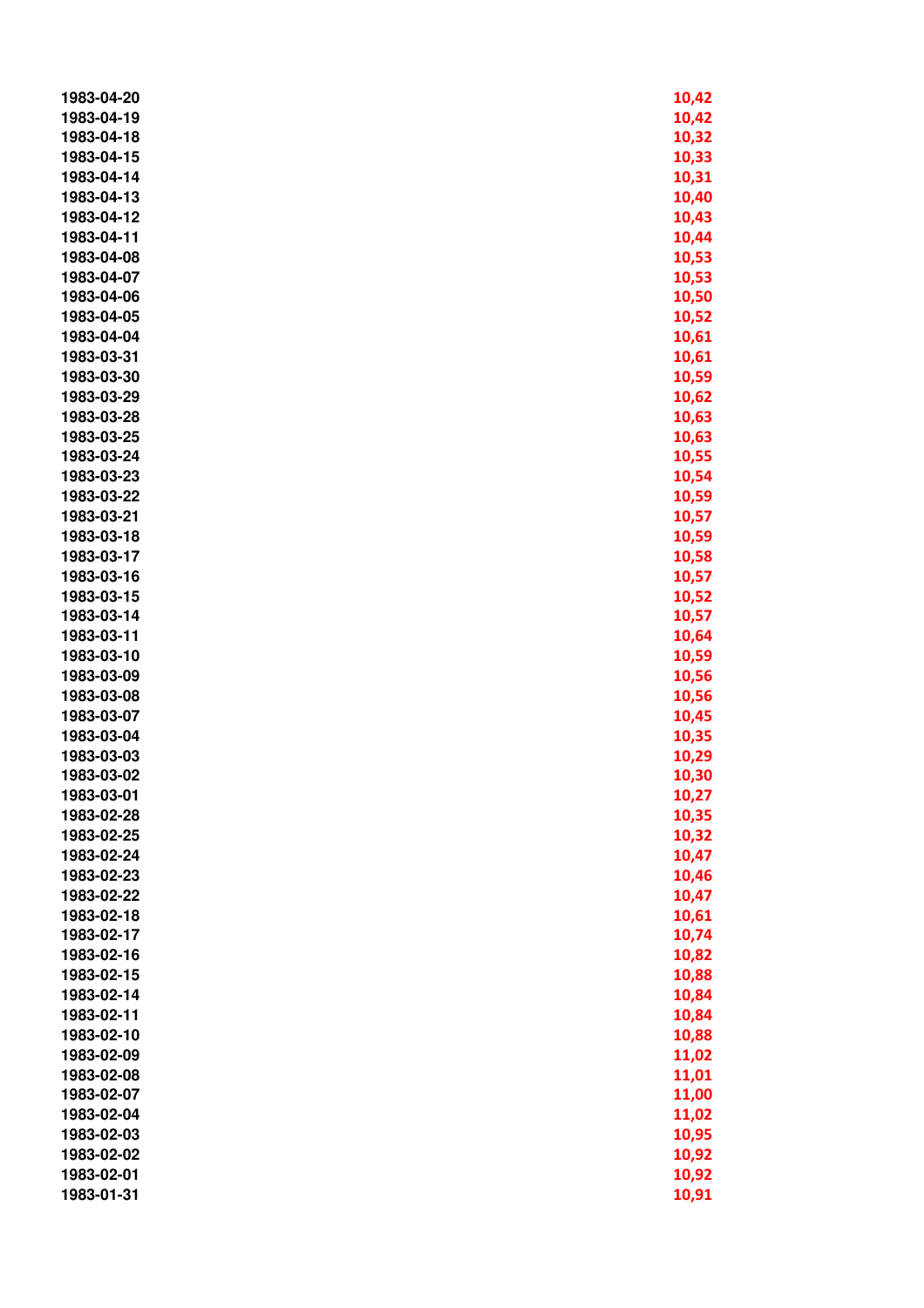| 1983-01-28 | 10,83 |
|------------|-------|
| 1983-01-27 | 10,80 |
| 1983-01-26 | 10,82 |
| 1983-01-25 | 10,73 |
| 1983-01-24 | 10,77 |
| 1983-01-21 | 10,70 |
| 1983-01-20 | 10,54 |
| 1983-01-19 | 10,53 |
| 1983-01-18 | 10,45 |
|            |       |
| 1983-01-17 | 10,43 |
| 1983-01-14 | 10,41 |
| 1983-01-13 | 10,41 |
| 1983-01-12 | 10,45 |
| 1983-01-11 | 10,47 |
| 1983-01-10 | 10,49 |
| 1983-01-07 | 10,46 |
| 1983-01-06 | 10,49 |
| 1983-01-05 | 10,45 |
| 1983-01-04 | 10,47 |
| 1983-01-03 | 10,42 |
| 1982-12-31 | 10,49 |
| 1982-12-30 | 10,53 |
| 1982-12-29 | 10,53 |
| 1982-12-28 | 10,44 |
| 1982-12-27 | 10,45 |
|            |       |
| 1982-12-23 | 10,48 |
| 1982-12-22 | 10,55 |
| 1982-12-21 | 10,51 |
| 1982-12-20 | 10,70 |
| 1982-12-17 | 10,66 |
| 1982-12-16 | 10,65 |
| 1982-12-15 | 10,57 |
| 1982-12-14 | 10,54 |
| 1982-12-13 | 10,58 |
| 1982-12-10 | 10,63 |
| 1982-12-09 | 10,57 |
| 1982-12-08 | 10,55 |
| 1982-12-07 | 10,44 |
| 1982-12-06 | 10,43 |
| 1982-12-03 | 10,57 |
| 1982-12-02 | 10,78 |
| 1982-12-01 | 10,83 |
| 1982-11-30 | 10,83 |
| 1982-11-29 | 10,77 |
| 1982-11-26 |       |
|            | 10,61 |
| 1982-11-24 | 10,66 |
| 1982-11-23 | 10,61 |
| 1982-11-22 | 10,52 |
| 1982-11-19 | 10,51 |
| 1982-11-18 | 10,55 |
| 1982-11-17 | 10,61 |
| 1982-11-16 | 10,68 |
| 1982-11-15 | 10,62 |
| 1982-11-12 | 10,50 |
| 1982-11-10 | 10,44 |
| 1982-11-09 | 10,46 |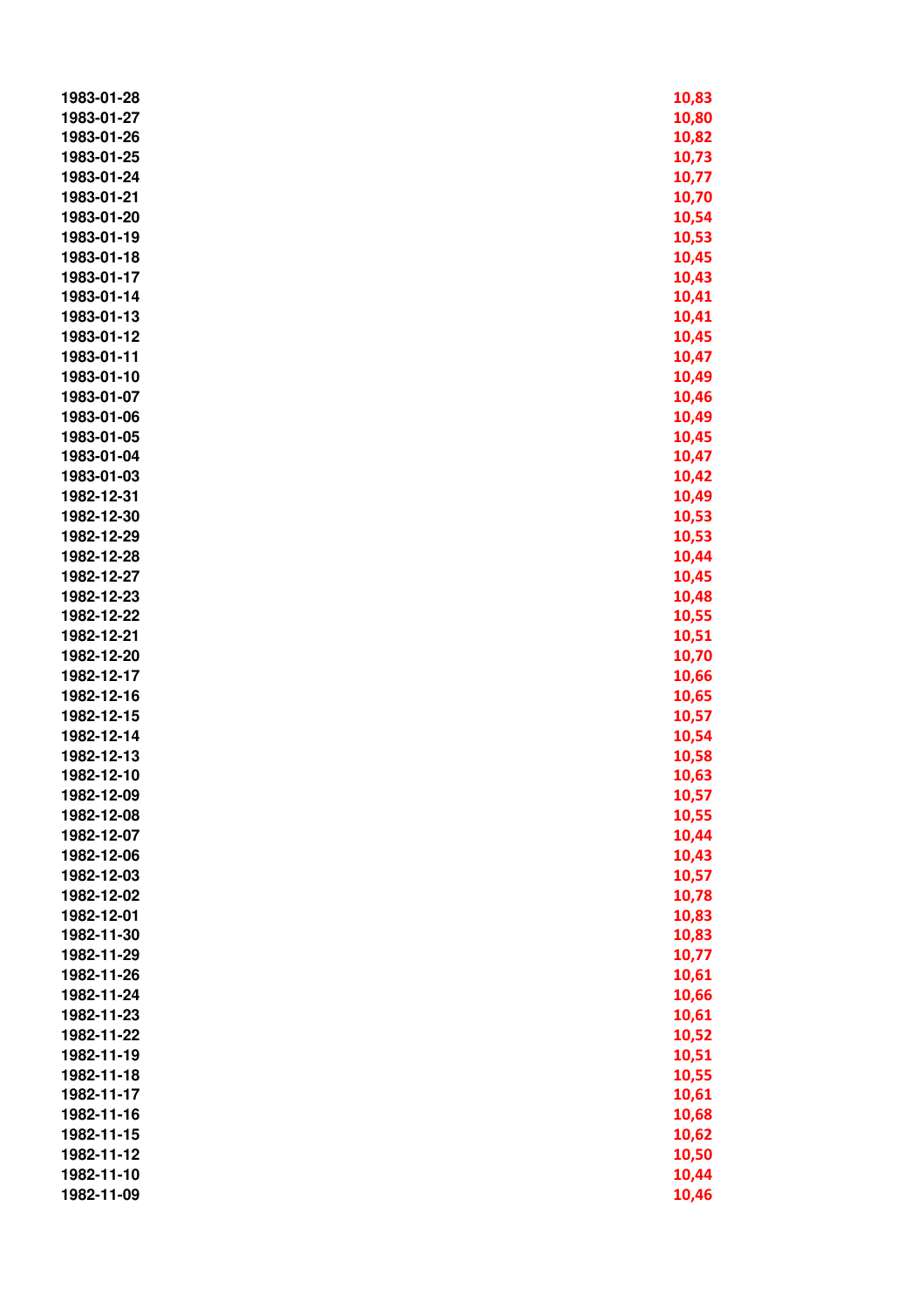| 1982-11-08 | 10,48 |
|------------|-------|
| 1982-11-05 | 10,39 |
| 1982-11-04 | 10,34 |
| 1982-11-03 | 10,36 |
| 1982-11-01 | 10,53 |
| 1982-10-29 |       |
|            | 10,68 |
| 1982-10-28 | 10,77 |
| 1982-10-27 | 10,87 |
| 1982-10-26 | 10,84 |
| 1982-10-25 | 10,96 |
| 1982-10-22 | 10,72 |
| 1982-10-21 | 10,65 |
| 1982-10-20 | 10,65 |
| 1982-10-19 | 10,57 |
| 1982-10-18 | 10,64 |
| 1982-10-15 | 10,73 |
| 1982-10-14 | 10,56 |
| 1982-10-13 | 10,52 |
| 1982-10-12 | 10,56 |
| 1982-10-08 | 10,92 |
| 1982-10-07 | 11,00 |
| 1982-10-06 | 11,40 |
| 1982-10-05 | 11,58 |
| 1982-10-04 | 11,64 |
| 1982-10-01 | 11,49 |
| 1982-09-30 | 11,62 |
| 1982-09-29 | 11,61 |
| 1982-09-28 | 11,56 |
| 1982-09-27 |       |
|            | 11,64 |
| 1982-09-24 | 11,69 |
| 1982-09-23 | 11,57 |
| 1982-09-22 | 11,57 |
| 1982-09-21 | 11,66 |
| 1982-09-20 | 11,89 |
| 1982-09-17 | 11,96 |
| 1982-09-16 | 12,00 |
| 1982-09-15 | 12,01 |
| 1982-09-14 | 12,03 |
| 1982-09-13 | 12,05 |
| 1982-09-10 | 12,20 |
| 1982-09-09 | 11,93 |
| 1982-09-08 | 11,91 |
| 1982-09-07 | 12,00 |
| 1982-09-03 | 11,92 |
| 1982-09-02 | 12,06 |
| 1982-09-01 | 12,18 |
| 1982-08-31 | 12,23 |
| 1982-08-30 | 12,24 |
| 1982-08-27 | 12,28 |
| 1982-08-26 | 11,97 |
| 1982-08-25 | 11,91 |
| 1982-08-24 | 11,88 |
| 1982-08-23 | 11,96 |
| 1982-08-20 |       |
|            | 11,74 |
| 1982-08-19 | 11,90 |
| 1982-08-18 | 12,07 |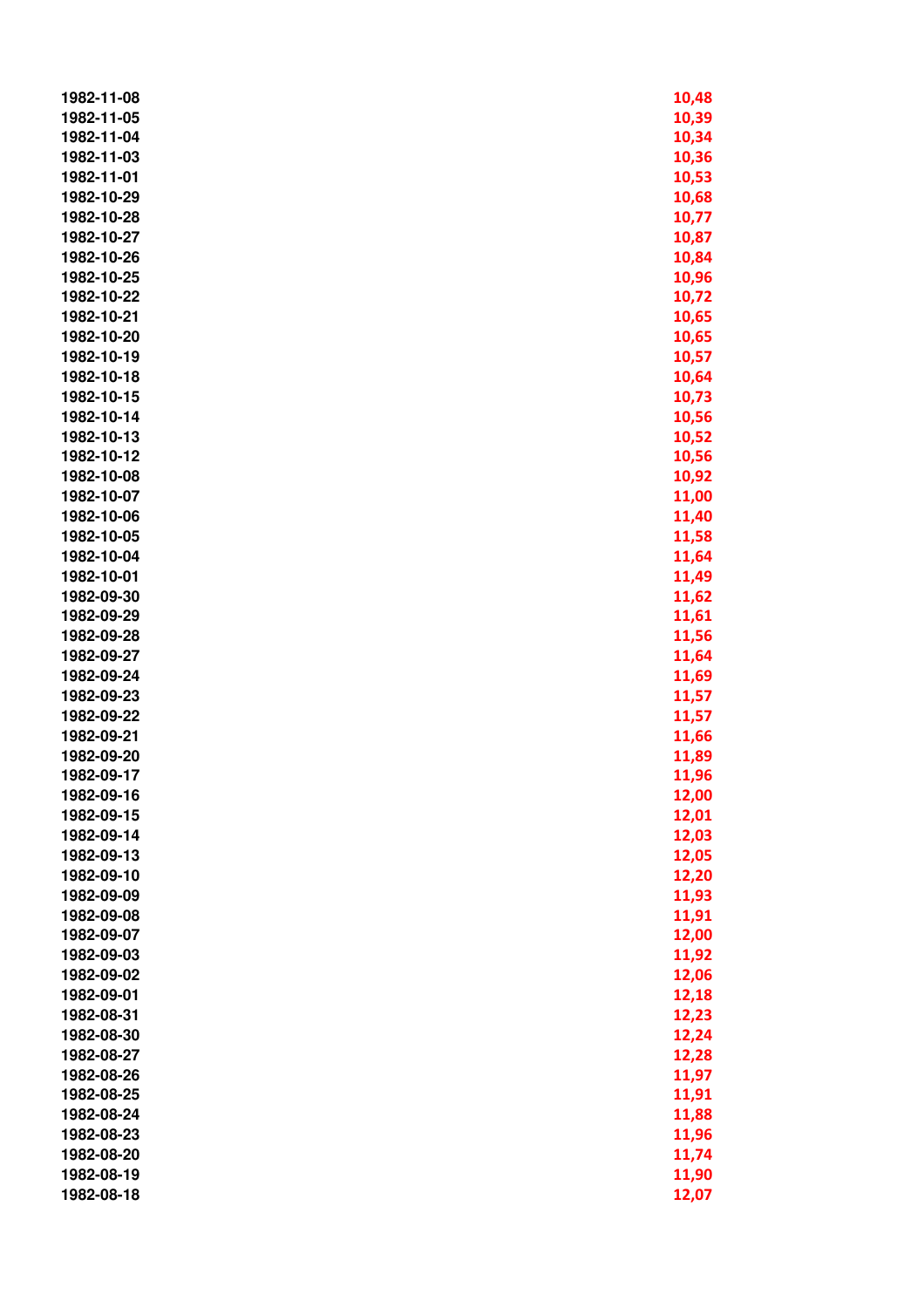| 1982-08-17 | 12,23 |
|------------|-------|
| 1982-08-16 | 12,54 |
| 1982-08-13 | 12,67 |
| 1982-08-12 | 12,98 |
| 1982-08-11 | 13,10 |
| 1982-08-10 | 13,09 |
| 1982-08-09 | 13,10 |
| 1982-08-06 | 13,24 |
| 1982-08-05 | 13,03 |
| 1982-08-04 | 13,01 |
| 1982-08-03 | 12,98 |
| 1982-08-02 | 12,89 |
| 1982-07-30 | 13,12 |
| 1982-07-29 | 13,24 |
| 1982-07-28 | 13,33 |
| 1982-07-27 | 13,26 |
| 1982-07-26 | 13,22 |
| 1982-07-23 | 12,98 |
| 1982-07-22 | 12,90 |
| 1982-07-21 | 12,96 |
| 1982-07-20 | 12,92 |
| 1982-07-19 | 13,01 |
| 1982-07-16 | 13,12 |
| 1982-07-15 | 13,26 |
| 1982-07-14 | 13,35 |
| 1982-07-13 | 13,26 |
| 1982-07-12 | 13,15 |
| 1982-07-09 | 13,28 |
| 1982-07-08 | 13,40 |
| 1982-07-07 | 13,64 |
| 1982-07-06 | 13,60 |
| 1982-07-02 | 13,60 |
| 1982-07-01 | 13,53 |
| 1982-06-30 | 13,59 |
| 1982-06-29 | 13,73 |
| 1982-06-28 | 13,82 |
| 1982-06-25 | 13,85 |
| 1982-06-24 | 13,84 |
| 1982-06-23 | 13,83 |
| 1982-06-22 | 13,82 |
| 1982-06-21 | 13,74 |
| 1982-06-18 | 13,81 |
| 1982-06-17 | 13,72 |
| 1982-06-16 | 13,53 |
| 1982-06-15 | 13,47 |
| 1982-06-14 | 13,53 |
| 1982-06-11 | 13,28 |
| 1982-06-10 | 13,37 |
| 1982-06-09 | 13,34 |
| 1982-06-08 | 13,35 |
| 1982-06-07 | 13,31 |
| 1982-06-04 | 13,36 |
| 1982-06-03 | 13,28 |
| 1982-06-02 | 13,23 |
| 1982-06-01 | 13,29 |
| 1982-05-28 | 13,07 |
|            |       |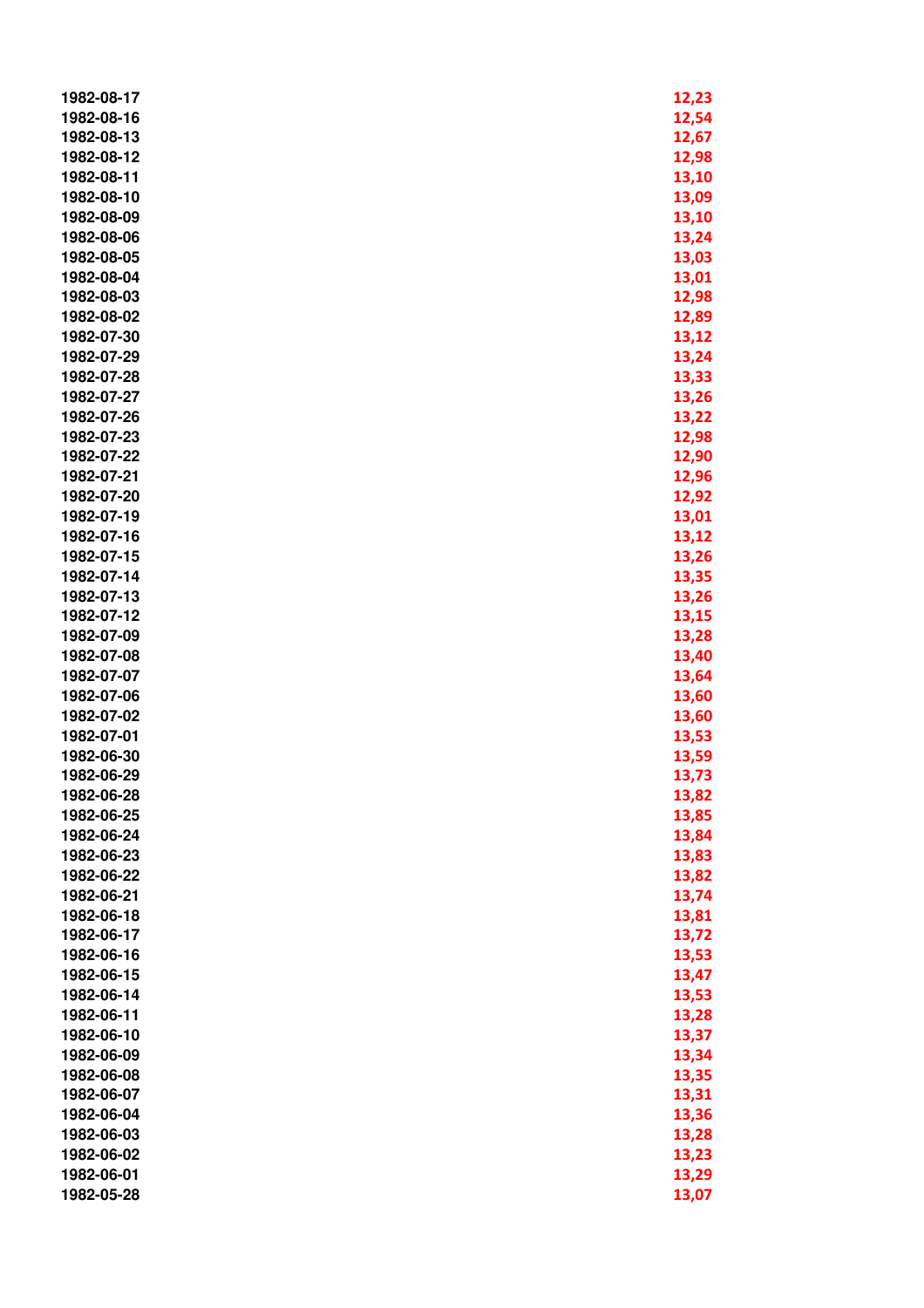| 1982-05-27 | 13,06 |
|------------|-------|
| 1982-05-26 | 13,04 |
| 1982-05-25 | 12,92 |
| 1982-05-24 | 12,90 |
| 1982-05-21 | 12,85 |
| 1982-05-20 | 12,85 |
| 1982-05-19 | 12,94 |
| 1982-05-18 | 12,92 |
| 1982-05-17 | 12,96 |
| 1982-05-14 | 12,74 |
| 1982-05-13 | 12,86 |
| 1982-05-12 | 12,86 |
| 1982-05-11 | 12,71 |
| 1982-05-10 | 12,74 |
| 1982-05-07 | 12,73 |
| 1982-05-06 | 12,84 |
| 1982-05-05 | 12,98 |
| 1982-05-04 | 13,02 |
| 1982-05-03 |       |
|            | 13,09 |
| 1982-04-30 | 13,02 |
| 1982-04-29 | 13,04 |
| 1982-04-28 | 12,91 |
| 1982-04-27 | 12,86 |
| 1982-04-26 | 12,86 |
| 1982-04-23 | 12,86 |
| 1982-04-22 | 12,89 |
| 1982-04-21 | 12,89 |
| 1982-04-20 | 12,89 |
| 1982-04-19 | 12,81 |
| 1982-04-16 | 12,84 |
| 1982-04-15 | 13,03 |
| 1982-04-14 | 13,06 |
| 1982-04-13 | 12,99 |
| 1982-04-12 | 13,06 |
| 1982-04-08 | 13,14 |
| 1982-04-07 | 13,35 |
| 1982-04-06 | 13,36 |
| 1982-04-05 | 13,36 |
| 1982-04-02 | 13,32 |
| 1982-04-01 | 13,32 |
| 1982-03-31 | 13,37 |
| 1982-03-30 | 13,40 |
| 1982-03-29 | 13,41 |
| 1982-03-26 | 13,22 |
| 1982-03-25 | 13,13 |
| 1982-03-24 | 13,05 |
| 1982-03-23 | 12,92 |
| 1982-03-22 | 12,99 |
| 1982-03-19 | 13,13 |
| 1982-03-18 | 13,12 |
| 1982-03-17 | 13,14 |
| 1982-03-16 | 13,22 |
| 1982-03-15 | 13,23 |
| 1982-03-12 | 13,25 |
| 1982-03-11 | 13,24 |
| 1982-03-10 | 13,09 |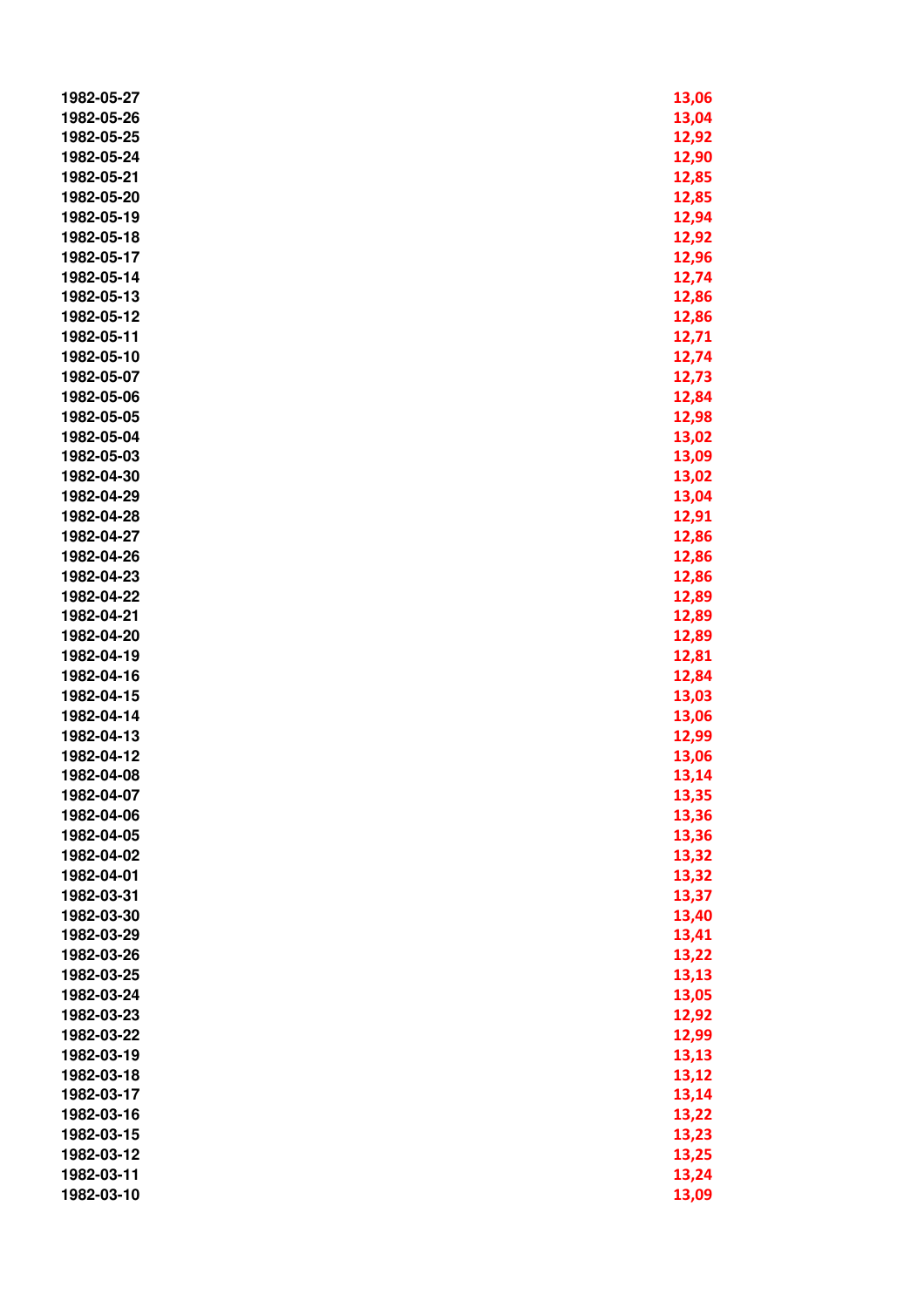| 1982-03-09 | 13,11 |
|------------|-------|
| 1982-03-08 | 13,06 |
| 1982-03-05 | 12,99 |
| 1982-03-04 | 12,97 |
| 1982-03-03 | 13,05 |
| 1982-03-02 | 13,14 |
| 1982-03-01 | 13,28 |
| 1982-02-26 | 13,42 |
| 1982-02-25 | 13,30 |
| 1982-02-24 | 13,23 |
| 1982-02-23 | 13,30 |
| 1982-02-22 | 13,29 |
| 1982-02-19 | 13,54 |
| 1982-02-18 | 13,62 |
| 1982-02-17 | 13,82 |
| 1982-02-16 | 13,94 |
| 1982-02-11 | 14,02 |
| 1982-02-10 | 14,23 |
| 1982-02-09 | 14,30 |
| 1982-02-08 | 14,15 |
| 1982-02-05 | 14,04 |
| 1982-02-04 | 14,11 |
| 1982-02-03 | 14,03 |
| 1982-02-02 | 13,87 |
| 1982-02-01 | 13,93 |
| 1982-01-29 | 13,65 |
| 1982-01-28 | 13,77 |
| 1982-01-27 | 13,89 |
| 1982-01-26 | 13,87 |
| 1982-01-25 | 13,98 |
| 1982-01-22 | 14,00 |
| 1982-01-21 |       |
| 1982-01-20 | 13,99 |
| 1982-01-19 | 14,17 |
|            | 14,21 |
| 1982-01-18 | 14,09 |
| 1982-01-15 | 14,19 |
| 1982-01-14 | 14,14 |
| 1982-01-13 | 14,25 |
| 1982-01-12 | 14,13 |
| 1982-01-11 | 14,29 |
| 1982-01-08 | 13,95 |
| 1982-01-07 | 14,11 |
| 1982-01-06 | 14,02 |
| 1982-01-05 | 13,85 |
| 1982-01-04 | 13,66 |
| 1981-12-31 | 13,51 |
| 1981-12-30 | 13,64 |
| 1981-12-29 | 13,57 |
| 1981-12-28 | 13,43 |
| 1981-12-24 | 13,46 |
| 1981-12-23 | 13,47 |
| 1981-12-22 | 13,34 |
| 1981-12-21 | 13,20 |
| 1981-12-18 | 13,01 |
| 1981-12-17 | 13,13 |
| 1981-12-16 | 13,03 |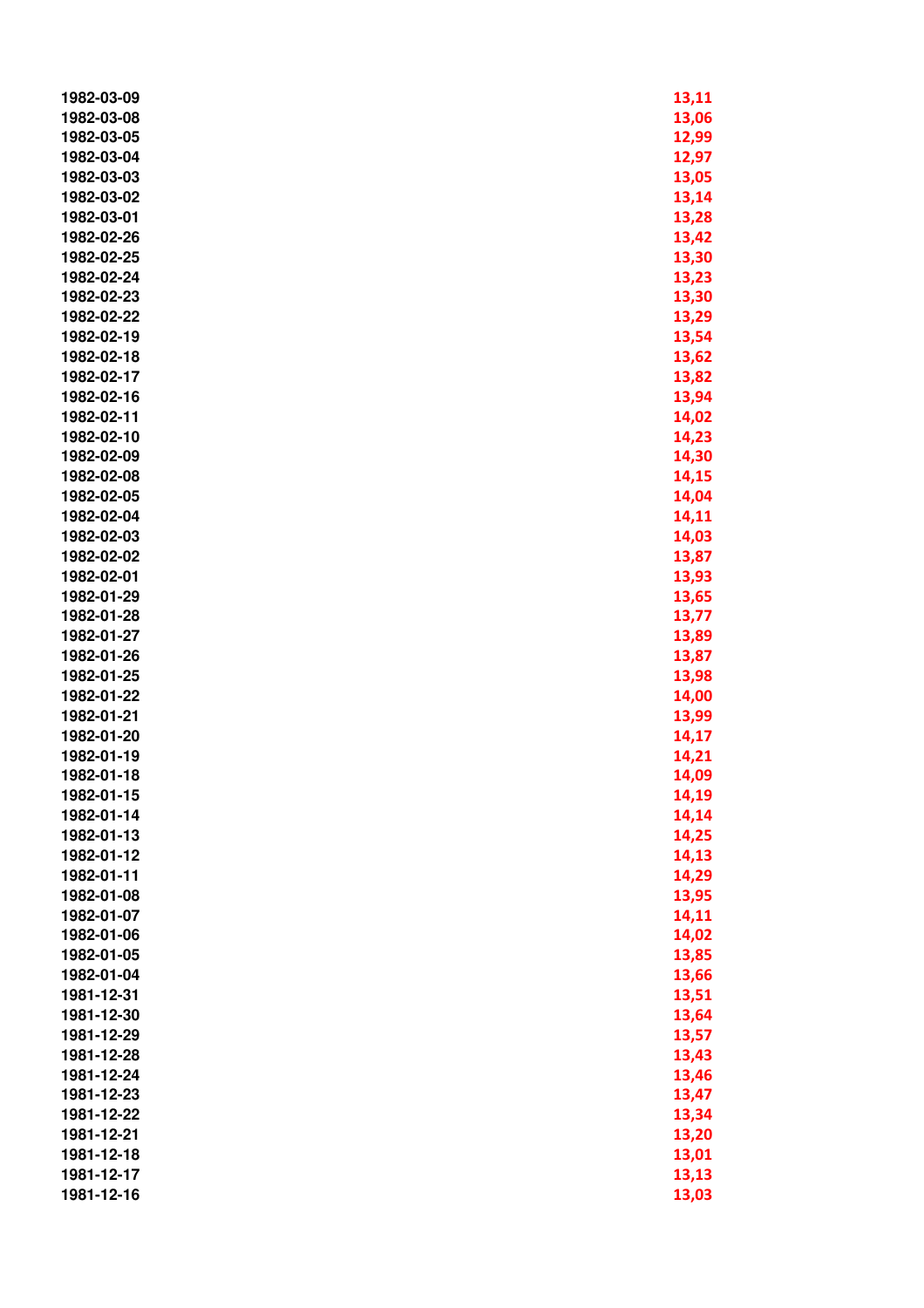| 1981-12-15 | 13,04 |
|------------|-------|
| 1981-12-14 | 13,13 |
| 1981-12-11 | 13,23 |
| 1981-12-10 | 13,21 |
| 1981-12-09 | 13,08 |
| 1981-12-08 | 12,92 |
| 1981-12-07 | 12,86 |
| 1981-12-04 | 12,62 |
| 1981-12-03 | 12,88 |
| 1981-12-02 | 12,83 |
| 1981-12-01 | 12,79 |
| 1981-11-30 | 12,49 |
| 1981-11-27 | 12,46 |
| 1981-11-25 | 12,50 |
| 1981-11-24 |       |
|            | 12,67 |
| 1981-11-23 | 12,88 |
| 1981-11-20 | 12,58 |
| 1981-11-19 | 12,51 |
| 1981-11-18 | 12,50 |
| 1981-11-17 | 12,61 |
| 1981-11-16 | 12,49 |
| 1981-11-13 | 12,65 |
| 1981-11-12 | 12,90 |
| 1981-11-10 | 12,96 |
| 1981-11-09 | 13,02 |
| 1981-11-06 | 13,37 |
| 1981-11-05 | 13,54 |
| 1981-11-04 | 13,47 |
| 1981-11-02 | 13,89 |
| 1981-10-30 | 14,14 |
| 1981-10-29 | 14,37 |
| 1981-10-28 | 14,64 |
| 1981-10-27 | 14,68 |
| 1981-10-26 | 14,69 |
| 1981-10-23 | 14,46 |
| 1981-10-22 | 14,51 |
| 1981-10-21 | 14,52 |
| 1981-10-20 | 14,27 |
| 1981-10-19 | 14,20 |
| 1981-10-16 | 14,20 |
| 1981-10-15 |       |
| 1981-10-14 | 14,13 |
|            | 14,12 |
| 1981-10-13 | 14,12 |
| 1981-10-09 | 13,98 |
| 1981-10-08 | 14,16 |
| 1981-10-07 | 14,21 |
| 1981-10-06 | 14,37 |
| 1981-10-05 | 14,55 |
| 1981-10-02 | 14,60 |
| 1981-10-01 | 14,86 |
| 1981-09-30 | 14,89 |
| 1981-09-29 | 14,93 |
| 1981-09-28 | 14,80 |
| 1981-09-25 | 14,94 |
| 1981-09-24 | 14,40 |
| 1981-09-23 | 14,30 |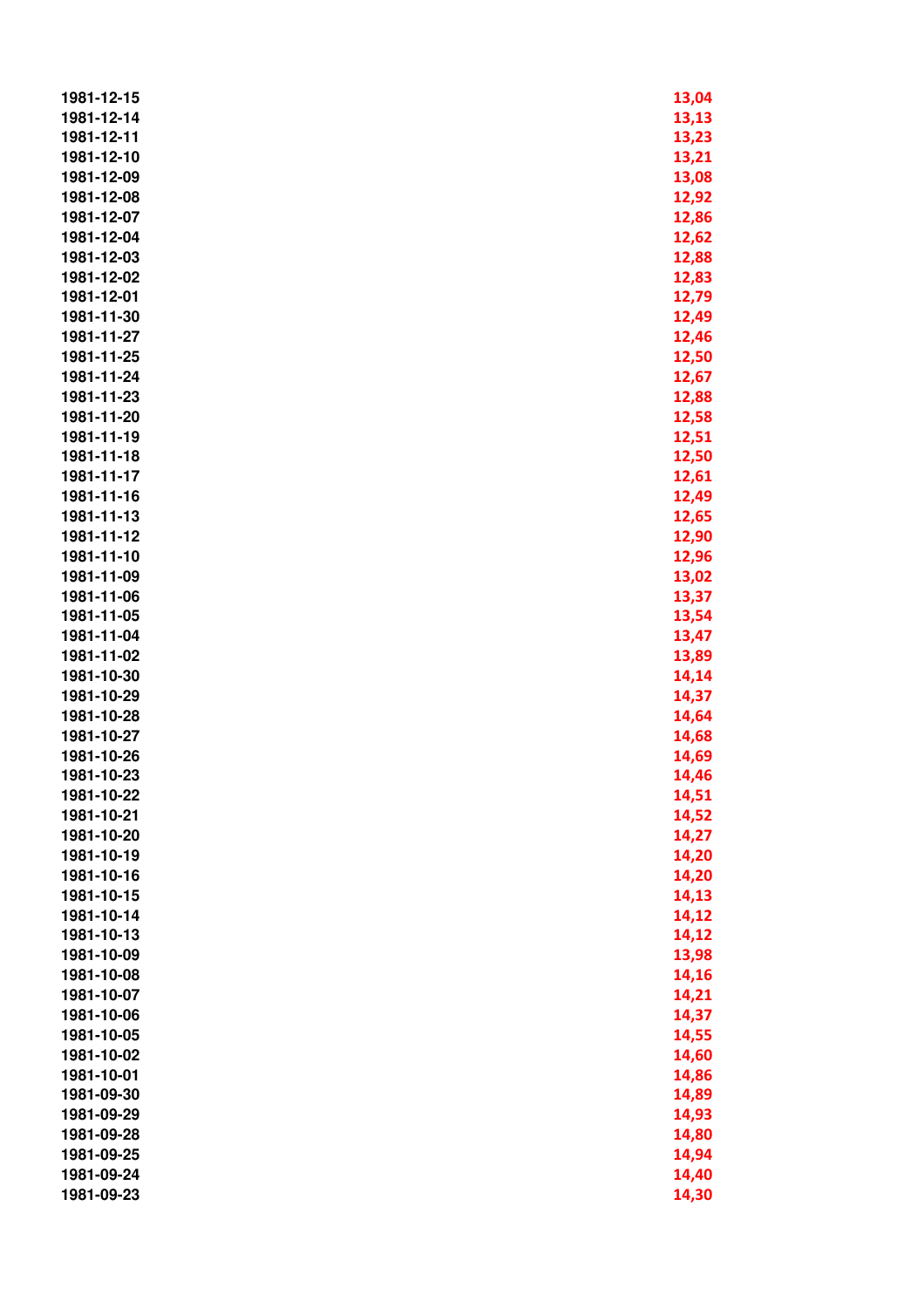| 1981-09-22 | 14,09 |
|------------|-------|
| 1981-09-21 | 13,87 |
| 1981-09-18 | 13,95 |
| 1981-09-17 | 14,05 |
| 1981-09-16 | 14,14 |
| 1981-09-15 | 14,14 |
| 1981-09-14 | 14,35 |
| 1981-09-11 | 14,22 |
| 1981-09-10 | 14,43 |
| 1981-09-09 | 14,51 |
| 1981-09-08 | 14,63 |
| 1981-09-04 | 14,54 |
| 1981-09-03 |       |
|            | 14,52 |
| 1981-09-02 | 14,40 |
| 1981-09-01 | 14,40 |
| 1981-08-31 | 14,45 |
| 1981-08-28 | 14,24 |
| 1981-08-27 | 14,29 |
| 1981-08-26 | 14,26 |
| 1981-08-25 | 14,27 |
| 1981-08-24 | 14,16 |
| 1981-08-21 | 13,83 |
| 1981-08-20 | 13,78 |
| 1981-08-19 | 13,65 |
| 1981-08-18 | 13,66 |
| 1981-08-17 | 13,60 |
| 1981-08-14 | 13,60 |
| 1981-08-13 | 13,53 |
| 1981-08-12 | 13,49 |
| 1981-08-11 | 13,38 |
| 1981-08-10 | 13,67 |
| 1981-08-07 | 13,79 |
| 1981-08-06 | 13,81 |
| 1981-08-05 | 13,90 |
| 1981-08-04 | 13,89 |
| 1981-08-03 | 13,95 |
| 1981-07-31 | 13,64 |
| 1981-07-30 | 13,69 |
| 1981-07-29 | 13,60 |
| 1981-07-28 | 13,53 |
| 1981-07-27 | 13,42 |
| 1981-07-24 | 13,44 |
| 1981-07-23 | 13,56 |
| 1981-07-22 | 13,56 |
| 1981-07-21 | 13,58 |
| 1981-07-20 | 13,47 |
| 1981-07-17 | 13,14 |
| 1981-07-16 | 13,16 |
| 1981-07-15 | 13,12 |
| 1981-07-14 | 13,20 |
| 1981-07-13 | 13,09 |
| 1981-07-10 | 13,11 |
| 1981-07-09 | 13,25 |
| 1981-07-08 | 13,29 |
| 1981-07-07 | 13,22 |
| 1981-07-06 | 12,99 |
|            |       |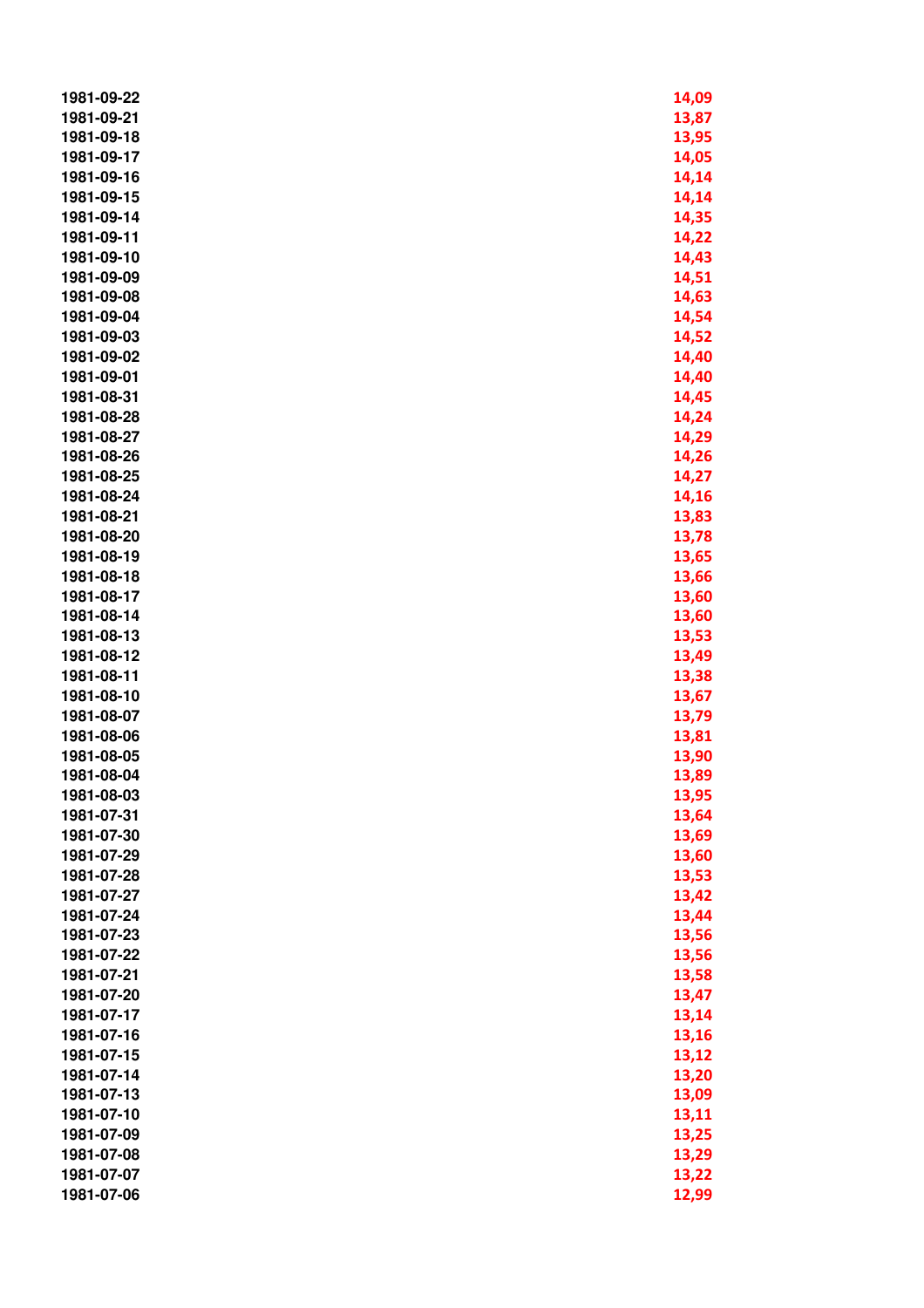| 1981-07-02 | 13,10 |
|------------|-------|
| 1981-07-01 | 13,18 |
| 1981-06-30 | 13,06 |
| 1981-06-29 | 12,83 |
| 1981-06-26 | 12,85 |
| 1981-06-25 | 12,82 |
| 1981-06-24 | 12,77 |
| 1981-06-23 | 12,58 |
| 1981-06-22 | 12,59 |
| 1981-06-19 | 12,64 |
| 1981-06-18 | 12,57 |
| 1981-06-17 | 12,41 |
| 1981-06-16 | 12,34 |
| 1981-06-15 | 12,35 |
| 1981-06-12 |       |
|            | 12,60 |
| 1981-06-11 | 12,59 |
| 1981-06-10 | 12,56 |
| 1981-06-09 | 12,60 |
| 1981-06-08 | 12,61 |
| 1981-06-05 | 12,74 |
| 1981-06-04 | 12,71 |
| 1981-06-03 | 12,70 |
| 1981-06-02 | 12,74 |
| 1981-06-01 | 12,69 |
| 1981-05-29 | 12,70 |
| 1981-05-28 | 12,79 |
| 1981-05-27 | 12,89 |
| 1981-05-26 | 12,87 |
| 1981-05-22 | 13,04 |
| 1981-05-21 | 13,12 |
| 1981-05-20 | 13,12 |
| 1981-05-19 | 13,10 |
| 1981-05-18 | 12,96 |
| 1981-05-15 | 13,16 |
| 1981-05-14 | 13,36 |
| 1981-05-13 | 13,53 |
| 1981-05-12 | 13,54 |
| 1981-05-11 | 13,47 |
| 1981-05-08 | 13,35 |
| 1981-05-07 | 13,49 |
| 1981-05-06 | 13,65 |
| 1981-05-05 | 13,88 |
| 1981-05-04 | 13,64 |
| 1981-05-01 | 13,29 |
| 1981-04-30 | 13,36 |
| 1981-04-29 | 13,23 |
| 1981-04-28 | 13,16 |
| 1981-04-27 | 13,17 |
| 1981-04-24 | 13,10 |
| 1981-04-23 | 13,03 |
| 1981-04-22 | 13,02 |
| 1981-04-21 | 12,93 |
| 1981-04-20 | 12,94 |
| 1981-04-16 | 13,11 |
| 1981-04-15 | 13,09 |
| 1981-04-14 | 12,95 |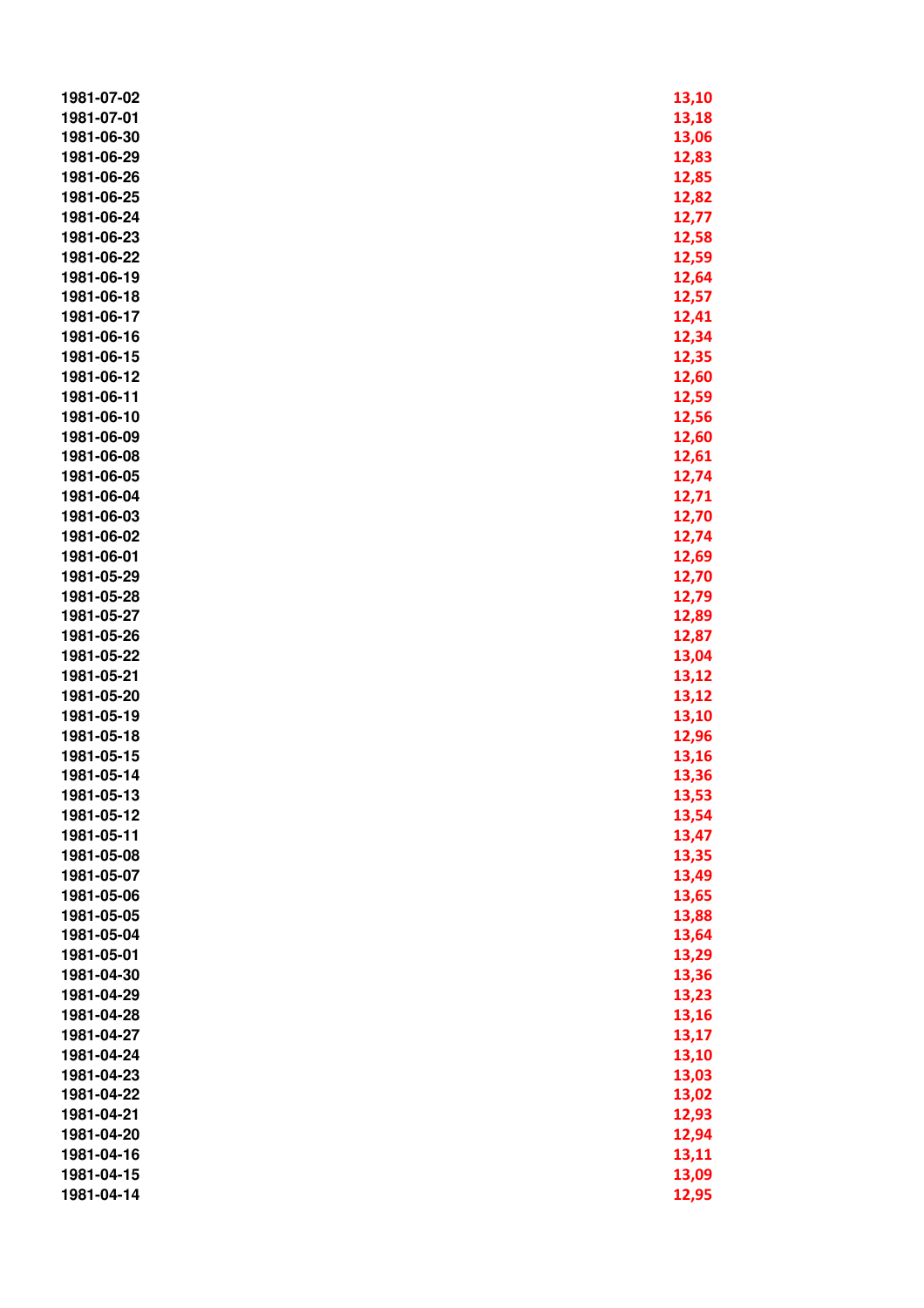| 1981-04-13 | 13,00 |
|------------|-------|
| 1981-04-10 | 13,06 |
| 1981-04-09 | 12,98 |
| 1981-04-08 | 13,10 |
| 1981-04-07 | 12,95 |
| 1981-04-06 | 13,23 |
| 1981-04-03 | 12,88 |
| 1981-04-02 | 12,78 |
| 1981-04-01 | 12,65 |
| 1981-03-31 | 12,84 |
| 1981-03-30 | 12,86 |
| 1981-03-27 | 12,88 |
| 1981-03-26 | 12,86 |
| 1981-03-25 | 12,78 |
| 1981-03-24 | 12,83 |
| 1981-03-23 | 12,69 |
| 1981-03-20 | 12,34 |
| 1981-03-19 | 12,27 |
| 1981-03-18 | 12,18 |
| 1981-03-17 | 12,40 |
| 1981-03-16 | 12,43 |
| 1981-03-13 | 12,45 |
| 1981-03-12 | 12,58 |
| 1981-03-11 | 12,61 |
| 1981-03-10 | 12,53 |
| 1981-03-09 | 12,66 |
| 1981-03-06 | 12,78 |
| 1981-03-05 | 12,84 |
| 1981-03-04 | 12,86 |
| 1981-03-03 | 12,81 |
| 1981-03-02 | 12,99 |
| 1981-02-27 | 12,82 |
| 1981-02-26 | 12,84 |
| 1981-02-25 | 12,69 |
| 1981-02-24 | 12,65 |
| 1981-02-23 | 12,60 |
| 1981-02-20 | 12,29 |
| 1981-02-19 | 12,45 |
| 1981-02-18 | 12,61 |
| 1981-02-17 | 12,63 |
| 1981-02-13 | 12,87 |
| 1981-02-11 | 12,72 |
| 1981-02-10 | 12,60 |
| 1981-02-09 | 12,49 |
| 1981-02-06 | 12,40 |
| 1981-02-05 | 12,28 |
| 1981-02-04 | 12,25 |
| 1981-02-03 | 12,31 |
| 1981-02-02 | 12,16 |
| 1981-01-30 | 12,03 |
| 1981-01-29 | 12,10 |
| 1981-01-28 | 12,07 |
| 1981-01-27 | 12,03 |
| 1981-01-26 | 12,01 |
| 1981-01-23 | 12,13 |
| 1981-01-22 | 12,15 |
|            |       |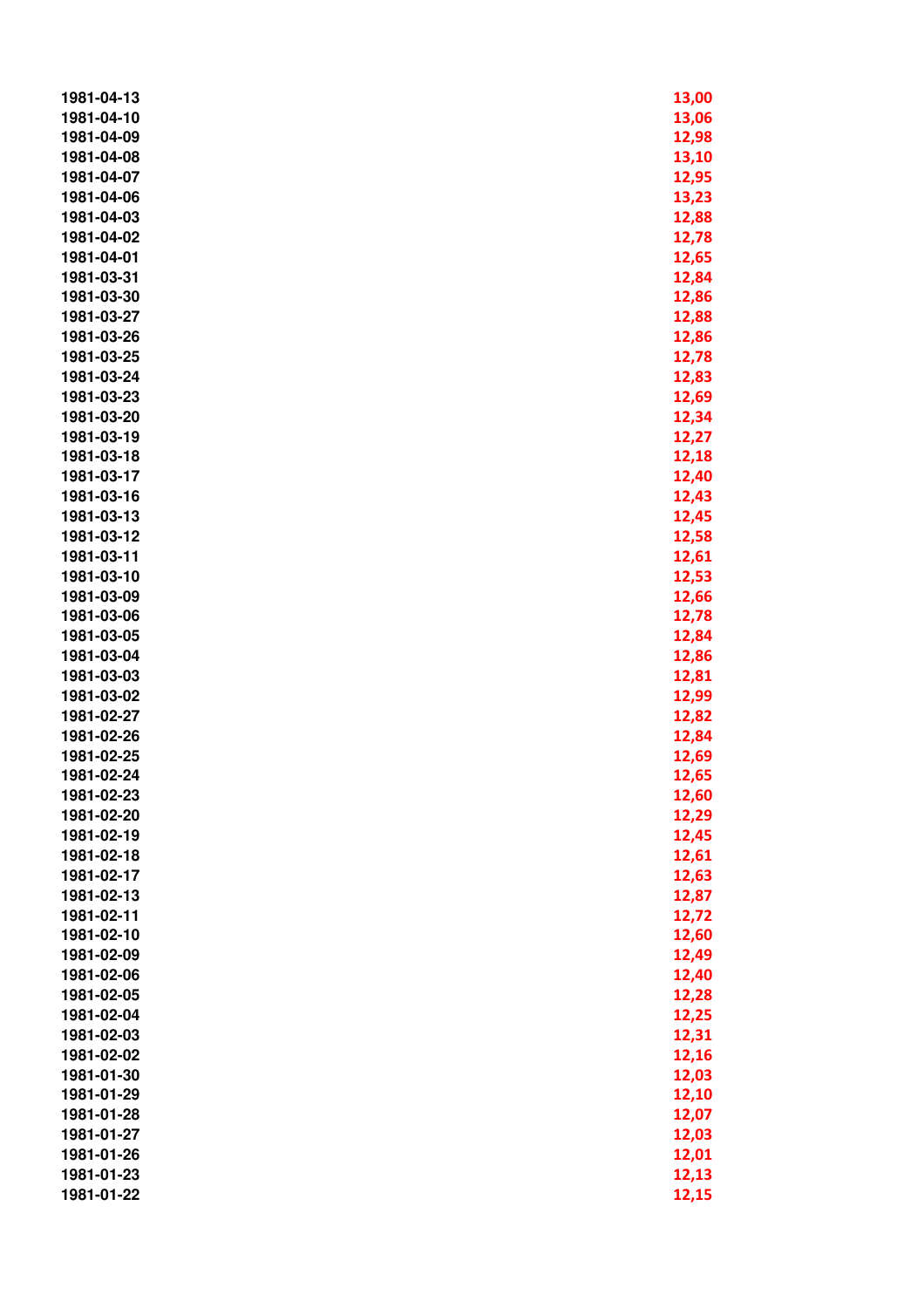| 1981-01-21 | 12,05 |
|------------|-------|
| 1981-01-20 | 11,82 |
| 1981-01-19 | 12,02 |
| 1981-01-16 | 11,89 |
| 1981-01-15 | 11,97 |
| 1981-01-14 | 11,87 |
| 1981-01-13 | 11,88 |
| 1981-01-12 | 11,82 |
| 1981-01-09 | 11,95 |
| 1981-01-08 | 11,73 |
| 1981-01-07 |       |
|            | 11,69 |
| 1981-01-06 | 11,56 |
| 1981-01-05 | 11,60 |
| 1981-01-02 | 11,88 |
| 1980-12-31 | 11,84 |
| 1980-12-30 | 11,78 |
| 1980-12-29 | 11,60 |
| 1980-12-26 | 11,65 |
| 1980-12-24 | 11,80 |
| 1980-12-23 | 11,64 |
| 1980-12-22 | 11,42 |
| 1980-12-19 | 11,84 |
| 1980-12-18 | 12,27 |
| 1980-12-17 | 12,43 |
| 1980-12-16 | 12,69 |
| 1980-12-15 | 12,52 |
| 1980-12-12 | 12,58 |
| 1980-12-11 | 12,84 |
| 1980-12-10 | 12,40 |
| 1980-12-09 | 12,35 |
| 1980-12-08 | 12,14 |
| 1980-12-05 | 12,10 |
| 1980-12-04 | 12,18 |
| 1980-12-03 | 12,17 |
| 1980-12-02 | 12,23 |
| 1980-12-01 | 12,18 |
| 1980-11-28 | 12,04 |
| 1980-11-26 | 11,97 |
| 1980-11-25 | 12,05 |
| 1980-11-24 | 12,10 |
| 1980-11-21 | 12,14 |
| 1980-11-20 | 11,94 |
| 1980-11-19 | 11,85 |
| 1980-11-18 | 11,93 |
| 1980-11-17 | 12,24 |
| 1980-11-14 |       |
|            | 12,15 |
| 1980-11-13 | 11,94 |
| 1980-11-12 | 11,93 |
| 1980-11-10 | 12,28 |
| 1980-11-07 | 12,25 |
| 1980-11-06 | 12,42 |
| 1980-11-05 | 12,13 |
| 1980-11-03 | 12,01 |
| 1980-10-31 | 12,04 |
| 1980-10-30 | 12,03 |
| 1980-10-29 | 12,05 |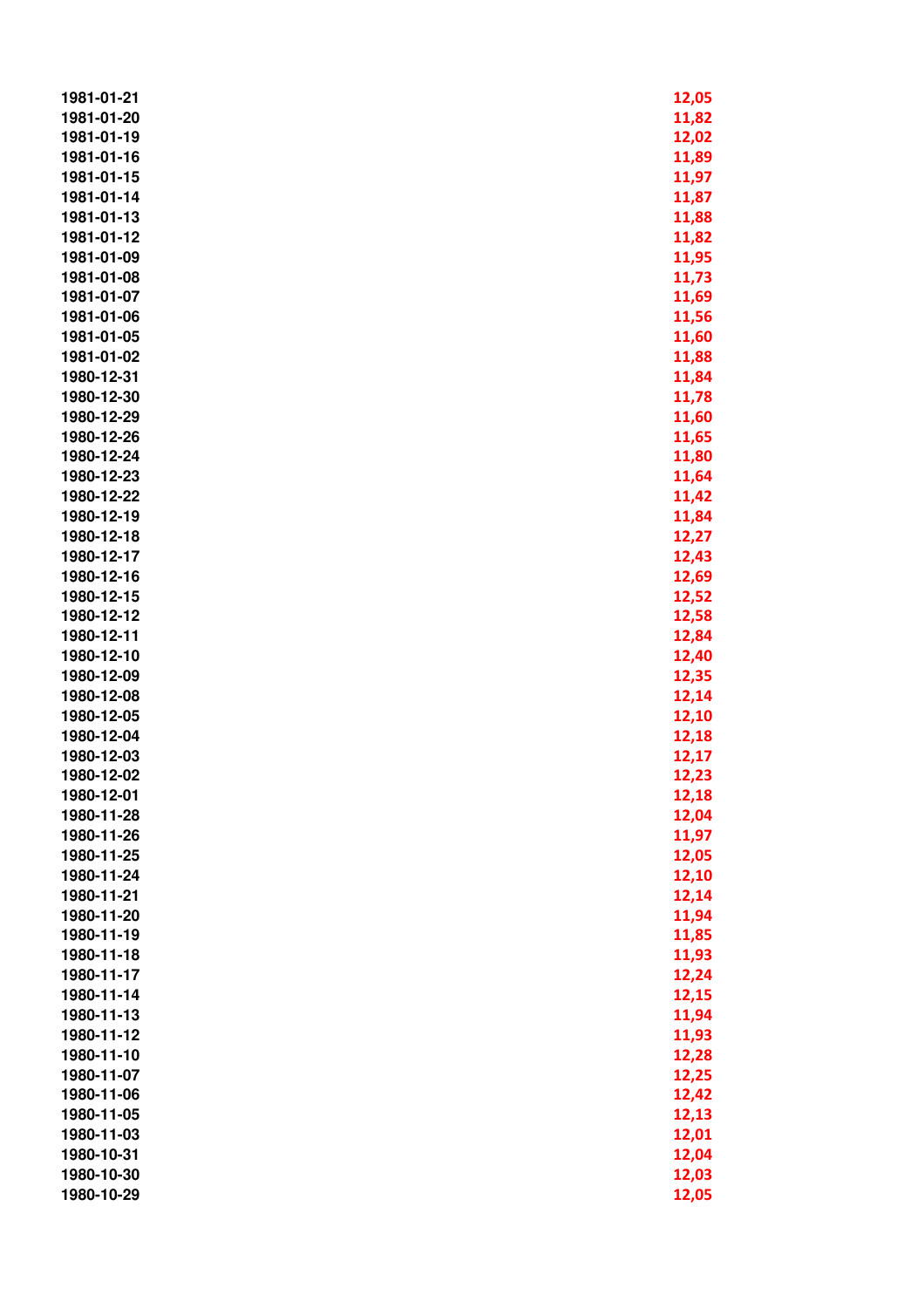| 1980-10-28 | 11,95 |
|------------|-------|
| 1980-10-27 | 11,74 |
| 1980-10-24 | 11,40 |
| 1980-10-23 | 11,45 |
| 1980-10-22 | 11,44 |
| 1980-10-21 | 11,36 |
| 1980-10-20 | 11,27 |
| 1980-10-17 | 11,27 |
| 1980-10-16 | 11,12 |
| 1980-10-15 | 10,99 |
| 1980-10-14 | 11,07 |
| 1980-10-10 | 11,18 |
| 1980-10-09 | 11,13 |
| 1980-10-08 | 11,24 |
| 1980-10-07 | 11,15 |
| 1980-10-06 | 11,14 |
| 1980-10-03 | 11,16 |
| 1980-10-02 | 11,49 |
| 1980-10-01 | 11,43 |
| 1980-09-30 | 11,52 |
| 1980-09-29 | 11,74 |
| 1980-09-26 | 11,61 |
| 1980-09-25 | 11,55 |
| 1980-09-24 | 11,36 |
| 1980-09-23 | 11,36 |
| 1980-09-22 | 11,37 |
| 1980-09-19 | 11,07 |
| 1980-09-18 | 11,18 |
| 1980-09-17 | 11,20 |
| 1980-09-16 | 11,22 |
| 1980-09-15 | 11,24 |
| 1980-09-12 | 11,04 |
| 1980-09-11 | 11,01 |
| 1980-09-10 | 10,88 |
| 1980-09-09 | 10,91 |
| 1980-09-08 | 10,97 |
| 1980-09-05 | 10,86 |
| 1980-09-04 | 10,83 |
| 1980-09-03 | 10,79 |
| 1980-09-02 | 10,94 |
| 1980-08-29 | 11,00 |
| 1980-08-28 | 11,28 |
| 1980-08-27 | 11,20 |
| 1980-08-26 | 11,05 |
| 1980-08-25 | 11,04 |
| 1980-08-22 | 10,81 |
| 1980-08-21 | 10,92 |
| 1980-08-20 | 10,87 |
| 1980-08-19 | 10,93 |
| 1980-08-18 | 10,85 |
| 1980-08-15 | 10,70 |
| 1980-08-14 | 10,72 |
| 1980-08-13 | 10,76 |
| 1980-08-12 | 10,77 |
| 1980-08-11 | 10,77 |
| 1980-08-08 | 10,64 |
|            |       |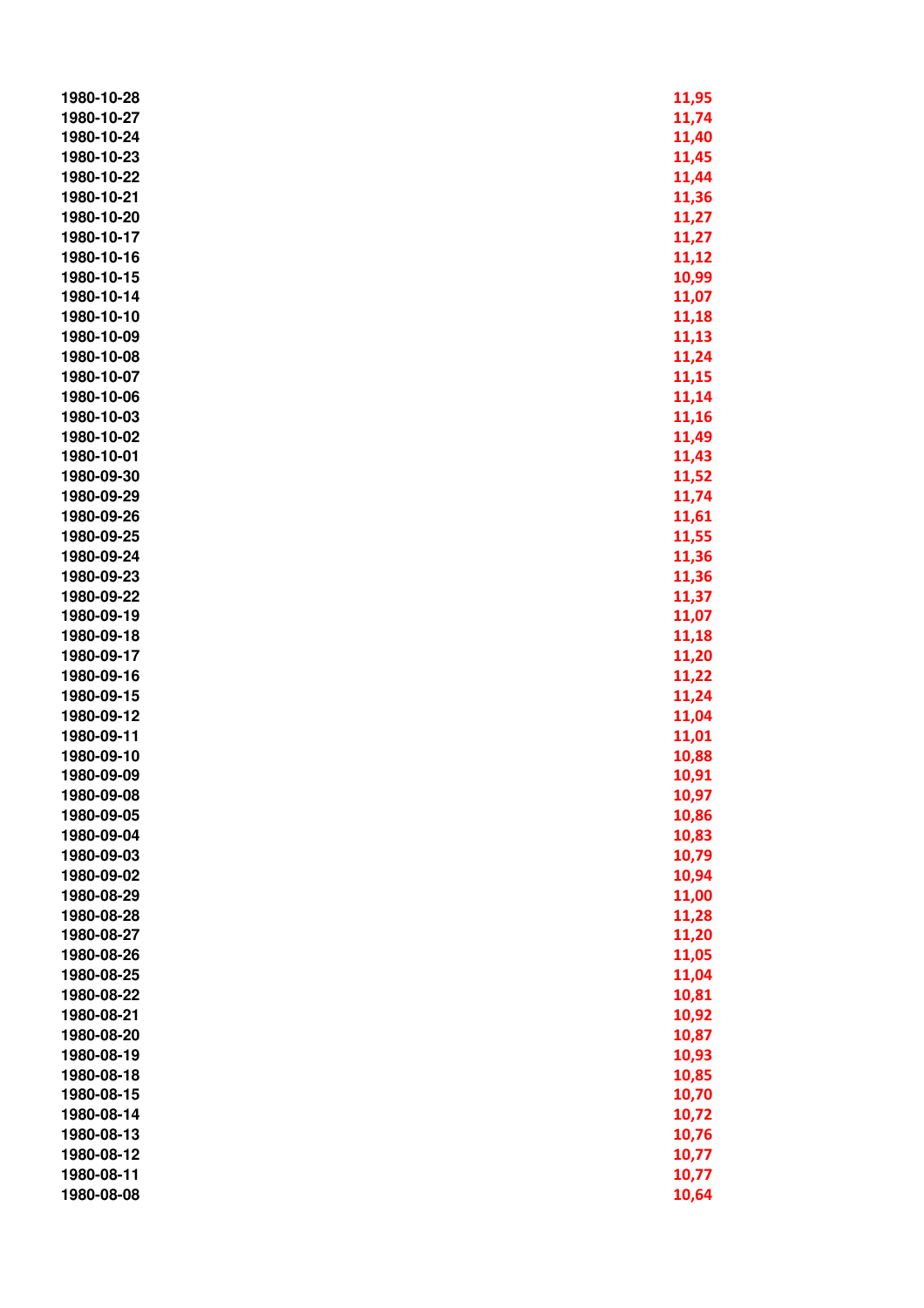| 1980-08-07 | 10,52        |
|------------|--------------|
| 1980-08-06 | 10,55        |
| 1980-08-05 | 10,41        |
| 1980-08-04 | 10,40        |
| 1980-08-01 | 10,43        |
| 1980-07-31 | 10,44        |
| 1980-07-30 | 10,26        |
| 1980-07-29 | 10,16        |
| 1980-07-28 | 10,15        |
| 1980-07-25 | 10,06        |
| 1980-07-24 | 9,97         |
| 1980-07-23 | 9,86         |
| 1980-07-22 | 9,91         |
| 1980-07-21 | 9,87         |
| 1980-07-18 | 9,94         |
| 1980-07-17 | 9,95         |
| 1980-07-16 | 9,83         |
| 1980-07-15 | 9,93         |
| 1980-07-14 | 10,08        |
| 1980-07-11 | 10,01        |
| 1980-07-10 | 9,93         |
| 1980-07-09 | 9,84         |
| 1980-07-08 |              |
| 1980-07-07 | 9,84         |
| 1980-07-03 | 9,92<br>9,77 |
| 1980-07-02 | 9,94         |
| 1980-07-01 | 9,89         |
| 1980-06-30 | 9,80         |
| 1980-06-27 | 9,72         |
| 1980-06-26 | 9,58         |
| 1980-06-25 | 9,56         |
| 1980-06-24 | 9,44         |
| 1980-06-23 | 9,39         |
| 1980-06-20 | 9,29         |
| 1980-06-19 | 9,32         |
| 1980-06-18 | 9,37         |
| 1980-06-17 | 9,26         |
| 1980-06-16 | 9,24         |
| 1980-06-13 | 9,29         |
| 1980-06-12 | 9,41         |
| 1980-06-11 | 9,54         |
| 1980-06-10 | 9,64         |
| 1980-06-09 | 9,56         |
| 1980-06-06 | 9,68         |
| 1980-06-05 | 9,91         |
| 1980-06-04 | 9,97         |
| 1980-06-03 | 10,06        |
| 1980-06-02 | 10,22        |
| 1980-05-30 | 10,13        |
| 1980-05-29 | 10,14        |
| 1980-05-28 | 10,00        |
| 1980-05-27 | 9,92         |
| 1980-05-23 | 9,88         |
| 1980-05-22 | 10,07        |
| 1980-05-21 | 10,09        |
| 1980-05-20 | 10,22        |
|            |              |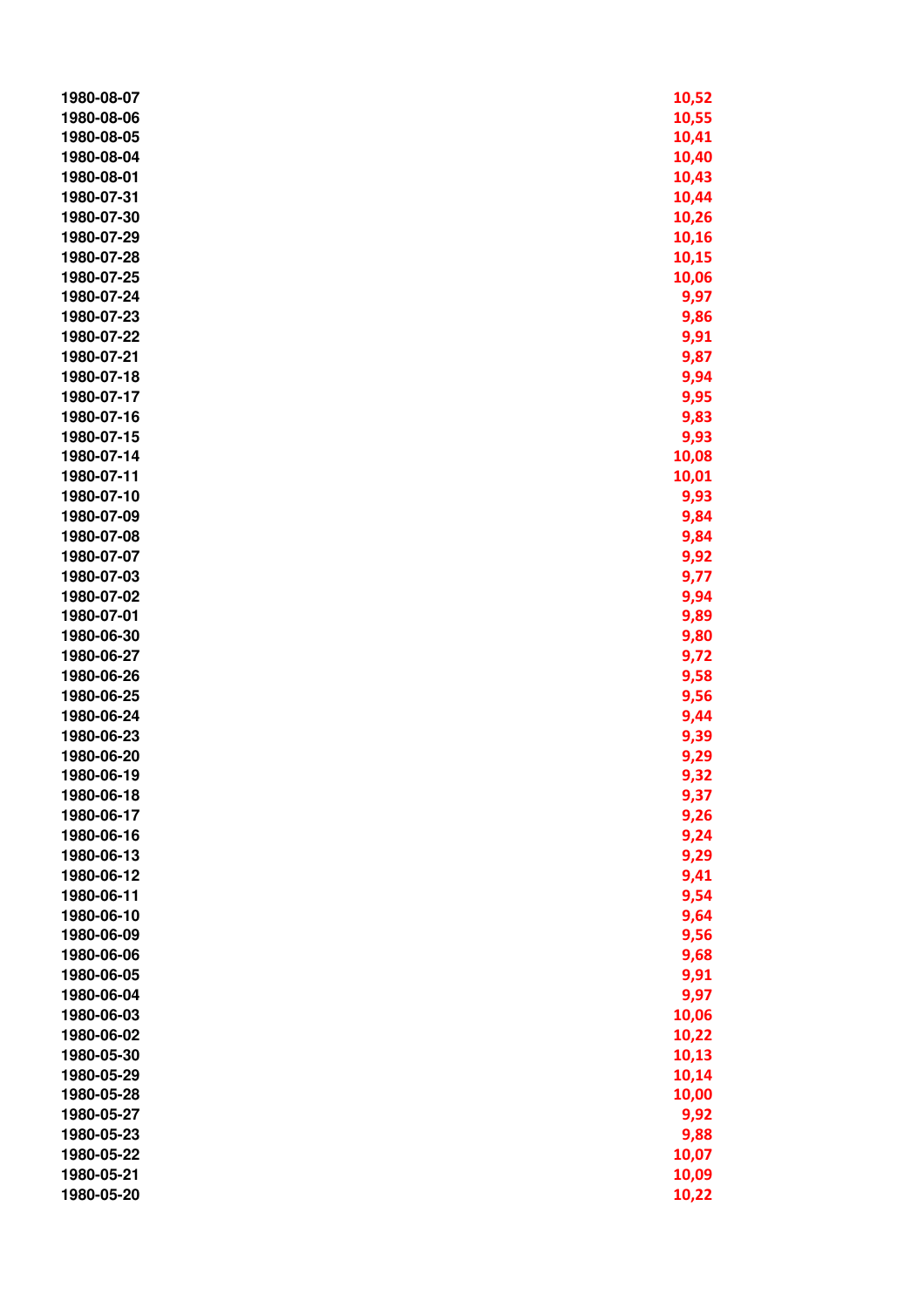| 1980-05-19 | 10,42 |
|------------|-------|
| 1980-05-16 | 10,24 |
| 1980-05-15 | 10,18 |
| 1980-05-14 | 10,04 |
| 1980-05-13 | 10,10 |
| 1980-05-12 | 10,15 |
| 1980-05-09 | 10,17 |
| 1980-05-08 | 9,97  |
| 1980-05-07 | 9,80  |
| 1980-05-06 | 9,81  |
| 1980-05-05 | 10,03 |
| 1980-05-02 | 10,07 |
| 1980-05-01 | 10,32 |
| 1980-04-30 | 10,54 |
| 1980-04-29 | 10,53 |
| 1980-04-28 | 10,50 |
| 1980-04-25 | 10,73 |
| 1980-04-24 | 10,69 |
| 1980-04-23 | 10,57 |
| 1980-04-22 | 10,43 |
| 1980-04-21 | 10,39 |
| 1980-04-18 | 10,54 |
| 1980-04-17 | 10,63 |
| 1980-04-16 | 10,74 |
| 1980-04-15 | 11,16 |
| 1980-04-14 | 11,14 |
| 1980-04-11 | 11,17 |
| 1980-04-10 | 11,45 |
| 1980-04-09 | 11,43 |
| 1980-04-08 | 11,46 |
| 1980-04-07 | 11,47 |
| 1980-04-03 | 11,80 |
| 1980-04-02 | 11,89 |
| 1980-04-01 | 12,01 |
| 1980-03-31 | 11,91 |
| 1980-03-28 | 11,82 |
| 1980-03-27 | 12,12 |
| 1980-03-26 | 12,10 |
| 1980-03-25 | 12,21 |
| 1980-03-24 | 12,25 |
| 1980-03-21 | 11,92 |
| 1980-03-20 | 11,79 |
| 1980-03-19 | 11,63 |
| 1980-03-18 | 11,67 |
| 1980-03-17 | 11,80 |
| 1980-03-14 | 11,72 |
| 1980-03-13 | 11,72 |
| 1980-03-12 | 11,86 |
| 1980-03-11 | 11,66 |
| 1980-03-10 | 11,78 |
| 1980-03-07 | 11,96 |
| 1980-03-06 | 12,20 |
| 1980-03-05 | 12,13 |
| 1980-03-04 | 12,12 |
| 1980-03-03 | 12,11 |
| 1980-02-29 | 12,01 |
|            |       |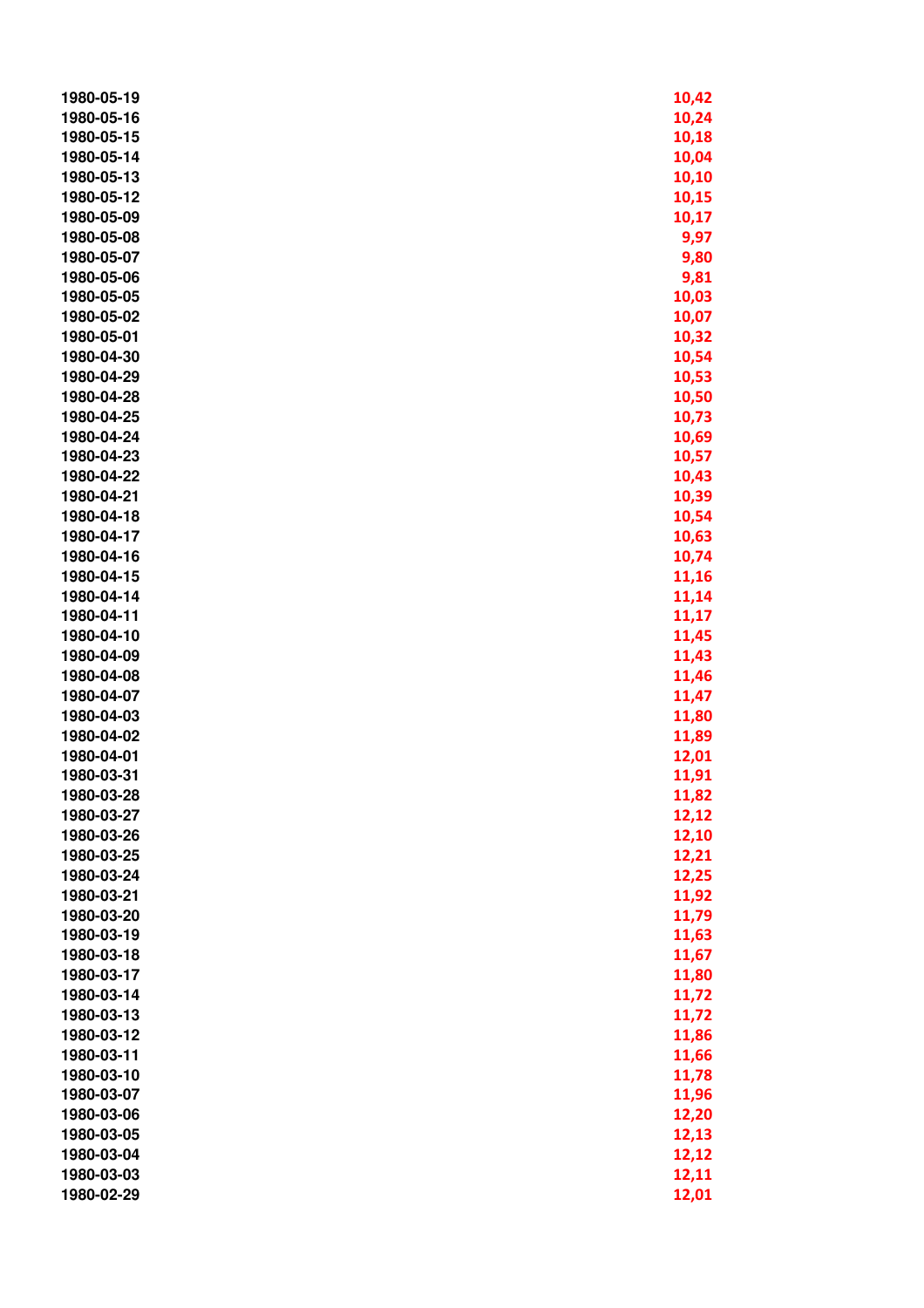| 1980-02-28               | 12,10          |
|--------------------------|----------------|
| 1980-02-27               | 12,65          |
| 1980-02-26               | 12,75          |
| 1980-02-25               | 12,51          |
| 1980-02-22               | 12,33          |
| 1980-02-21               | 12,53          |
| 1980-02-20               | 12,22          |
| 1980-02-19               | 12,24          |
| 1980-02-15               | 11,73          |
| 1980-02-14               | 11,54          |
| 1980-02-13               | 11,49          |
| 1980-02-11               | 11,55          |
| 1980-02-08               | 11,42          |
| 1980-02-07               | 11,38          |
| 1980-02-06               | 11,51          |
| 1980-02-05               | 11,36          |
| 1980-02-04               | 11,05          |
| 1980-02-01               | 10,94          |
| 1980-01-31               | 10,80          |
| 1980-01-30               | 10,85          |
| 1980-01-29               | 10,86          |
| 1980-01-28               | 10,80          |
| 1980-01-25               | 10,73          |
| 1980-01-24               | 10,67          |
| 1980-01-23               | 10,50          |
| 1980-01-22               | 10,54          |
| 1980-01-21               | 10,64          |
| 1980-01-18               | 10,48          |
| 1980-01-17               | 10,37          |
| 1980-01-16               | 10,30          |
| 1980-01-15               | 10,30          |
| 1980-01-14               |                |
| 1980-01-11               | 10,31<br>10,30 |
| 1980-01-10               | 10,13          |
| 1980-01-09               |                |
|                          | 10,18          |
| 1980-01-08<br>1980-01-07 | 10,17          |
| 1980-01-04               | 10,21          |
|                          | 10,23          |
| 1980-01-03               | 10,19          |
| 1980-01-02<br>1979-12-31 | 10,10          |
|                          | 9,96           |
| 1979-12-28               | 10,02          |
| 1979-12-27               | 10,06          |
| 1979-12-26               | 10,05          |
| 1979-12-24               | 10,04          |
| 1979-12-21               | 10,02          |
| 1979-12-20               | 9,99           |
| 1979-12-19               | 9,96           |
| 1979-12-18               | 9,98           |
| 1979-12-17               | 10,02          |
| 1979-12-14               | 10,02          |
| 1979-12-13               | 10,12          |
| 1979-12-12               | 10,16          |
| 1979-12-11               | 10,07          |
| 1979-12-10               | 9,91           |
| 1979-12-07               | 9,91           |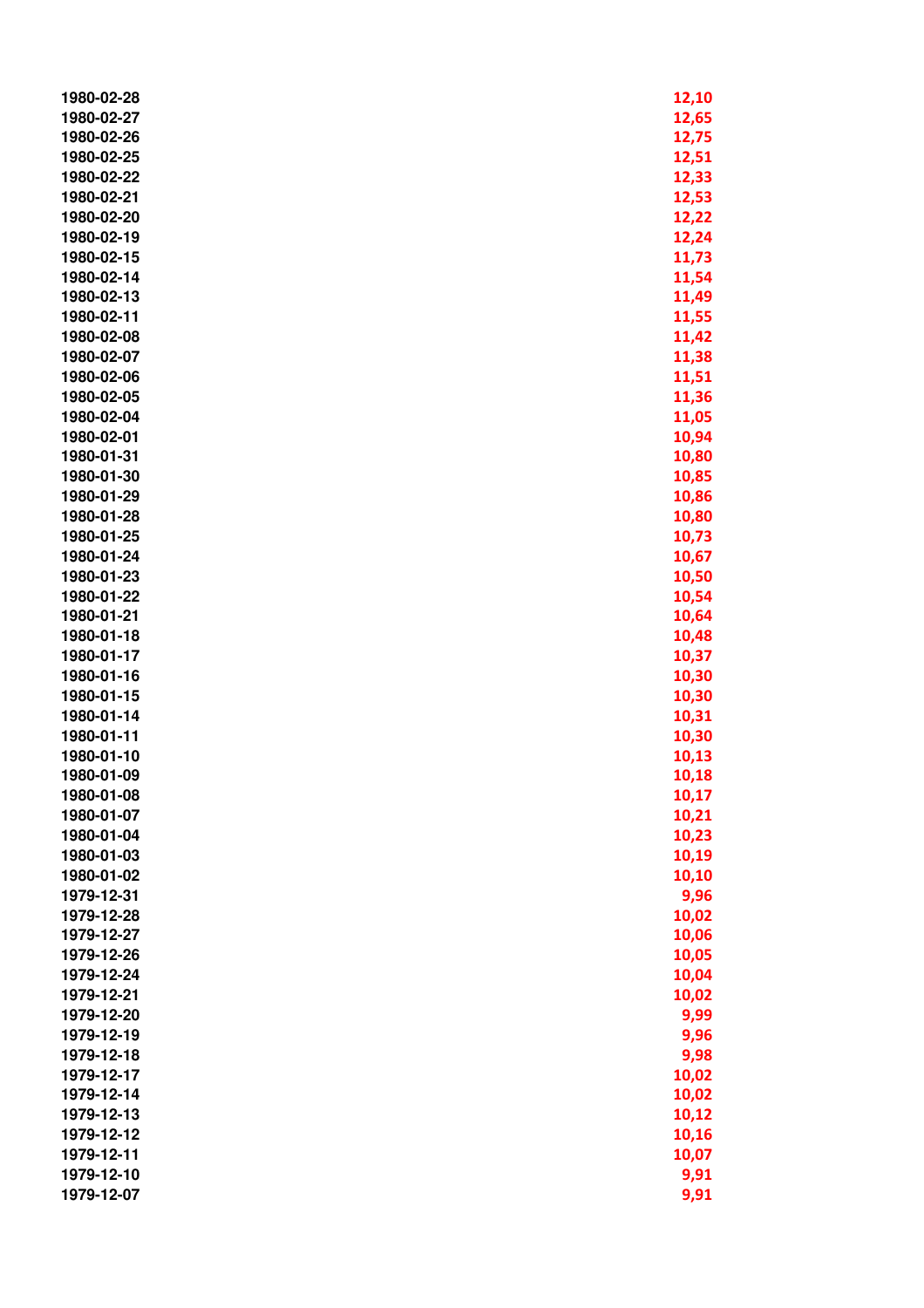| 1979-12-06               | 9,79           |
|--------------------------|----------------|
| 1979-12-05               | 9,87           |
| 1979-12-04               | 9,91           |
| 1979-12-03               | 10,00          |
| 1979-11-30               | 9,94           |
| 1979-11-29               | 9,92           |
| 1979-11-28               | 9,93           |
| 1979-11-27               | 9,84           |
| 1979-11-26               | 9,92           |
| 1979-11-23               | 10,06          |
| 1979-11-21               | 10,22          |
| 1979-11-20               | 10,26          |
| 1979-11-19               | 10,31          |
| 1979-11-16               | 10,30          |
| 1979-11-15               | 10,18          |
| 1979-11-14               | 10,29          |
| 1979-11-13               | 10,17          |
| 1979-11-09               | 10,20          |
| 1979-11-08               | 10,40          |
| 1979-11-07               | 10,44          |
| 1979-11-05               | 10,34          |
| 1979-11-02               | 10,36          |
| 1979-11-01               | 10,33          |
| 1979-10-31               |                |
| 1979-10-30               | 10,26          |
| 1979-10-29               | 10,28<br>10,27 |
| 1979-10-26               |                |
| 1979-10-25               | 10,16          |
| 1979-10-24               | 10,38          |
| 1979-10-23               | 10,24          |
| 1979-10-22               | 10,36          |
| 1979-10-19               | 10,36          |
| 1979-10-18               | 10,15<br>9,97  |
| 1979-10-17               |                |
| 1979-10-16               | 9,80           |
| 1979-10-15               | 9,85           |
| 1979-10-12               | 9,87           |
| 1979-10-11               | 9,74<br>9,75   |
|                          |                |
| 1979-10-10               | 9,70           |
| 1979-10-09<br>1979-10-05 | 9,57           |
| 1979-10-04               | 9,25           |
|                          | 9,22           |
| 1979-10-03<br>1979-10-02 | 9,14           |
|                          | 9,13           |
| 1979-10-01               | 9,14           |
| 1979-09-28               | 9,08           |
| 1979-09-27               | 9,08           |
| 1979-09-26               | 9,01           |
| 1979-09-25               | 8,97           |
| 1979-09-24               | 8,97           |
| 1979-09-21               | 8,93           |
| 1979-09-20               | 8,95           |
| 1979-09-19               | 8,96           |
| 1979-09-18               | 8,99           |
| 1979-09-17               | 8,99           |
| 1979-09-14               | 8,92           |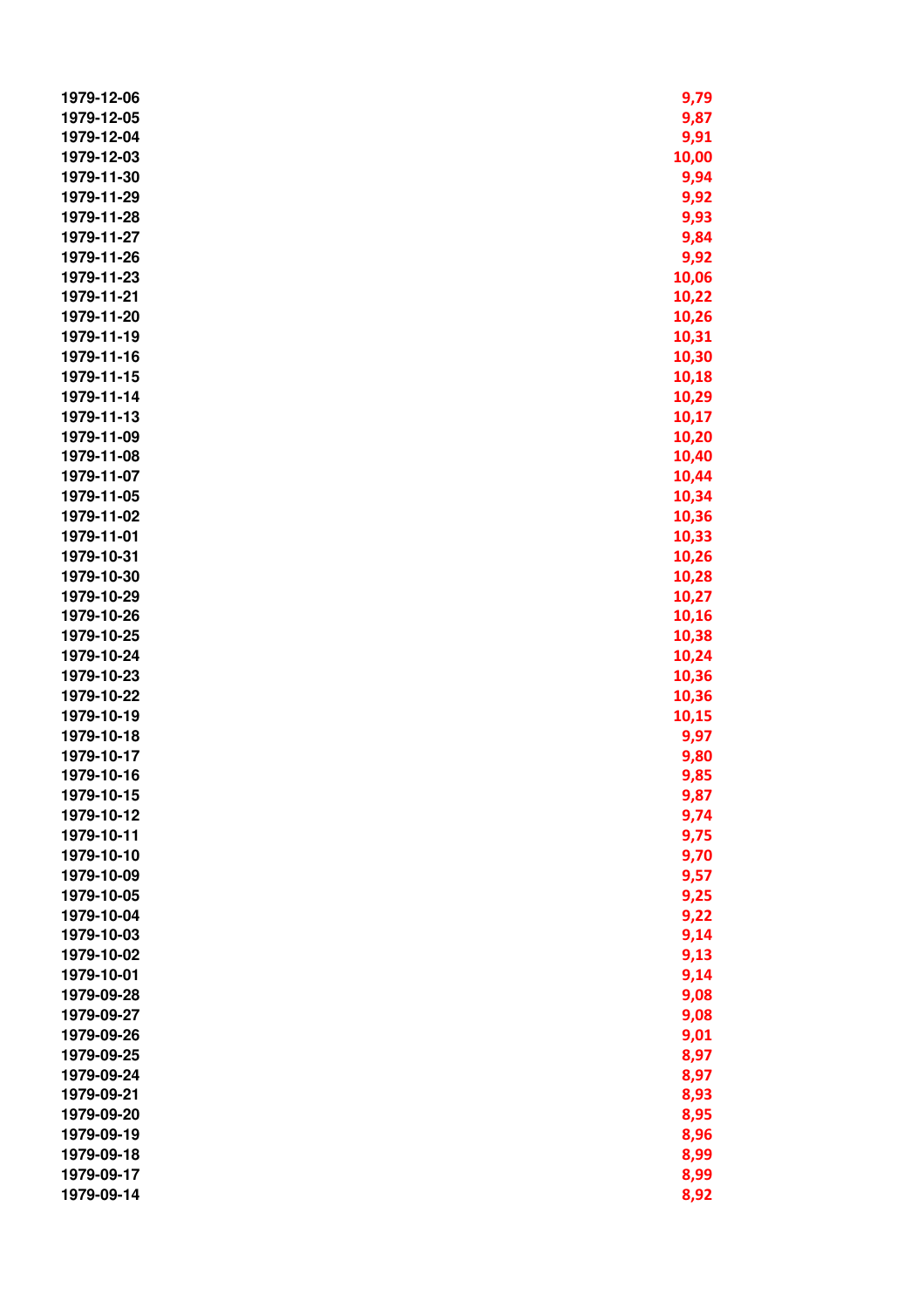| 1979-09-13 | 8,96 |
|------------|------|
| 1979-09-12 | 8,92 |
| 1979-09-11 | 8,87 |
| 1979-09-10 | 8,99 |
| 1979-09-07 | 8,98 |
| 1979-09-06 | 8,97 |
| 1979-09-05 | 8,96 |
| 1979-09-04 | 8,96 |
| 1979-08-31 | 8,89 |
| 1979-08-30 | 8,85 |
| 1979-08-29 | 8,80 |
| 1979-08-28 | 8,80 |
| 1979-08-27 | 8,78 |
| 1979-08-24 | 8,79 |
| 1979-08-23 | 8,73 |
| 1979-08-22 | 8,72 |
| 1979-08-21 | 8,71 |
| 1979-08-20 | 8,69 |
| 1979-08-17 | 8,68 |
| 1979-08-16 | 8,67 |
| 1979-08-15 | 8,67 |
| 1979-08-14 | 8,65 |
| 1979-08-13 | 8,67 |
| 1979-08-10 | 8,67 |
| 1979-08-09 | 8,63 |
| 1979-08-08 | 8,61 |
| 1979-08-07 | 8,59 |
| 1979-08-06 | 8,60 |
| 1979-08-03 | 8,61 |
| 1979-08-02 | 8,60 |
| 1979-08-01 | 8,65 |
| 1979-07-31 | 8,67 |
| 1979-07-30 | 8,68 |
| 1979-07-27 | 8,69 |
| 1979-07-26 | 8,63 |
| 1979-07-25 | 8,65 |
| 1979-07-24 | 8,67 |
| 1979-07-23 | 8,65 |
| 1979-07-20 | 8,62 |
| 1979-07-19 | 8,63 |
| 1979-07-18 | 8,61 |
| 1979-07-17 | 8,61 |
| 1979-07-16 | 8,59 |
| 1979-07-13 | 8,55 |
| 1979-07-12 | 8,56 |
| 1979-07-11 | 8,57 |
| 1979-07-10 | 8,54 |
| 1979-07-09 | 8,52 |
| 1979-07-06 | 8,48 |
| 1979-07-05 | 8,46 |
| 1979-07-03 | 8,46 |
| 1979-07-02 | 8,44 |
| 1979-06-29 | 8,47 |
| 1979-06-28 | 8,47 |
| 1979-06-27 | 8,45 |
| 1979-06-26 | 8,52 |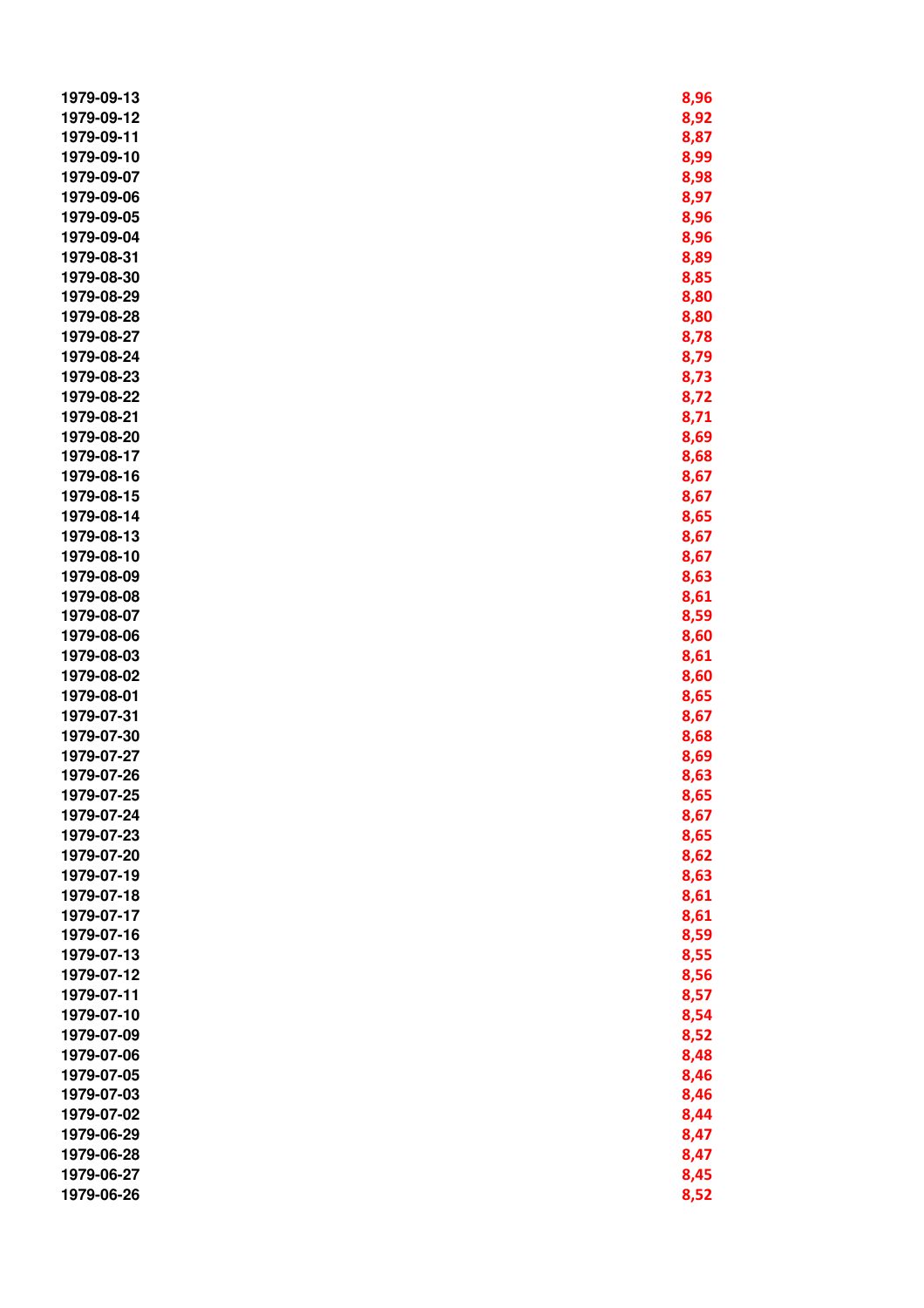| 1979-06-25 | 8,62         |
|------------|--------------|
| 1979-06-22 | 8,65         |
| 1979-06-21 | 8,61         |
| 1979-06-20 | 8,61         |
| 1979-06-19 | 8,62         |
| 1979-06-18 | 8,62         |
| 1979-06-15 | 8,64         |
| 1979-06-14 | 8,56         |
| 1979-06-13 | 8,53         |
| 1979-06-12 | 8,50         |
| 1979-06-11 | 8,60         |
| 1979-06-08 | 8,58         |
| 1979-06-07 | 8,57         |
| 1979-06-06 | 8,64         |
| 1979-06-05 | 8,69         |
| 1979-06-04 | 8,71         |
| 1979-06-01 | 8,71         |
| 1979-05-31 | 8,71         |
| 1979-05-29 | 8,67         |
| 1979-05-25 | 8,66         |
| 1979-05-24 | 8,69         |
| 1979-05-23 | 8,70         |
| 1979-05-22 | 8,81         |
| 1979-05-21 | 8,87         |
| 1979-05-18 | 8,86         |
| 1979-05-17 | 8,88         |
| 1979-05-16 | 8,92         |
| 1979-05-15 |              |
| 1979-05-14 | 8,94         |
| 1979-05-11 | 8,92         |
| 1979-05-10 | 8,95         |
| 1979-05-09 | 8,97         |
| 1979-05-08 | 8,97<br>8,98 |
| 1979-05-07 | 8,99         |
| 1979-05-04 | 9,00         |
| 1979-05-03 | 8,96         |
| 1979-05-02 | 8,95         |
| 1979-05-01 | 8,95         |
| 1979-04-30 | 8,95         |
| 1979-04-27 | 8,93         |
| 1979-04-26 | 8,91         |
| 1979-04-25 | 8,88         |
| 1979-04-24 | 8,89         |
| 1979-04-23 | 8,88         |
| 1979-04-20 | 8,87         |
| 1979-04-19 |              |
| 1979-04-18 | 8,83<br>8,82 |
| 1979-04-17 |              |
| 1979-04-16 | 8,83<br>8,86 |
| 1979-04-12 | 8,87         |
| 1979-04-11 | 8,86         |
| 1979-04-10 | 8,83         |
| 1979-04-09 | 8,80         |
| 1979-04-06 | 8,78         |
| 1979-04-05 |              |
| 1979-04-04 | 8,75<br>8,77 |
|            |              |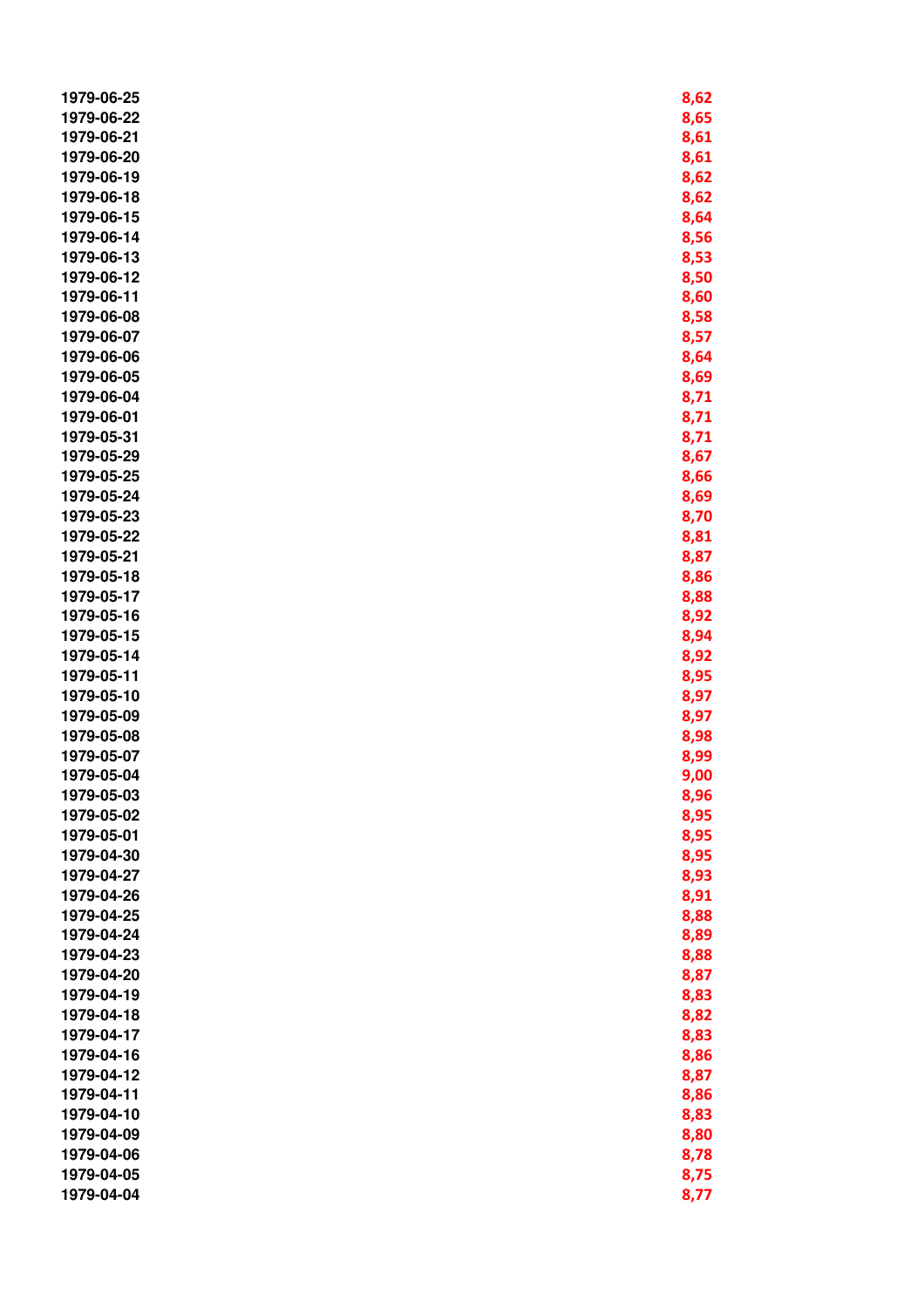| 1979-04-03 | 8,78 |
|------------|------|
| 1979-04-02 | 8,79 |
| 1979-03-30 | 8,79 |
| 1979-03-29 | 8,74 |
| 1979-03-28 | 8,75 |
| 1979-03-27 | 8,77 |
| 1979-03-26 | 8,78 |
| 1979-03-23 | 8,78 |
| 1979-03-22 | 8,78 |
| 1979-03-21 | 8,78 |
| 1979-03-20 | 8,78 |
| 1979-03-19 |      |
|            | 8,77 |
| 1979-03-16 | 8,78 |
| 1979-03-15 | 8,78 |
| 1979-03-14 | 8,78 |
| 1979-03-13 | 8,76 |
| 1979-03-12 | 8,76 |
| 1979-03-09 | 8,78 |
| 1979-03-08 | 8,75 |
| 1979-03-07 | 8,76 |
| 1979-03-06 | 8,78 |
| 1979-03-05 | 8,77 |
| 1979-03-02 | 8,83 |
| 1979-03-01 | 8,83 |
| 1979-02-28 | 8,83 |
| 1979-02-27 | 8,84 |
| 1979-02-26 | 8,84 |
| 1979-02-23 | 8,85 |
| 1979-02-22 | 8,84 |
| 1979-02-21 | 8,77 |
| 1979-02-20 | 8,75 |
| 1979-02-16 | 8,73 |
| 1979-02-15 | 8,74 |
| 1979-02-14 | 8,73 |
| 1979-02-13 | 8,74 |
| 1979-02-09 | 8,73 |
| 1979-02-08 | 8,71 |
| 1979-02-07 | 8,68 |
| 1979-02-06 | 8,60 |
| 1979-02-05 | 8,54 |
| 1979-02-02 | 8,46 |
| 1979-02-01 | 8,55 |
| 1979-01-31 |      |
| 1979-01-30 | 8,57 |
| 1979-01-29 | 8,57 |
|            | 8,59 |
| 1979-01-26 | 8,58 |
| 1979-01-25 | 8,61 |
| 1979-01-24 | 8,71 |
| 1979-01-23 | 8,73 |
| 1979-01-22 | 8,76 |
| 1979-01-19 | 8,80 |
| 1979-01-18 | 8,82 |
| 1979-01-17 | 8,81 |
| 1979-01-16 | 8,80 |
| 1979-01-15 | 8,80 |
| 1979-01-12 | 8,79 |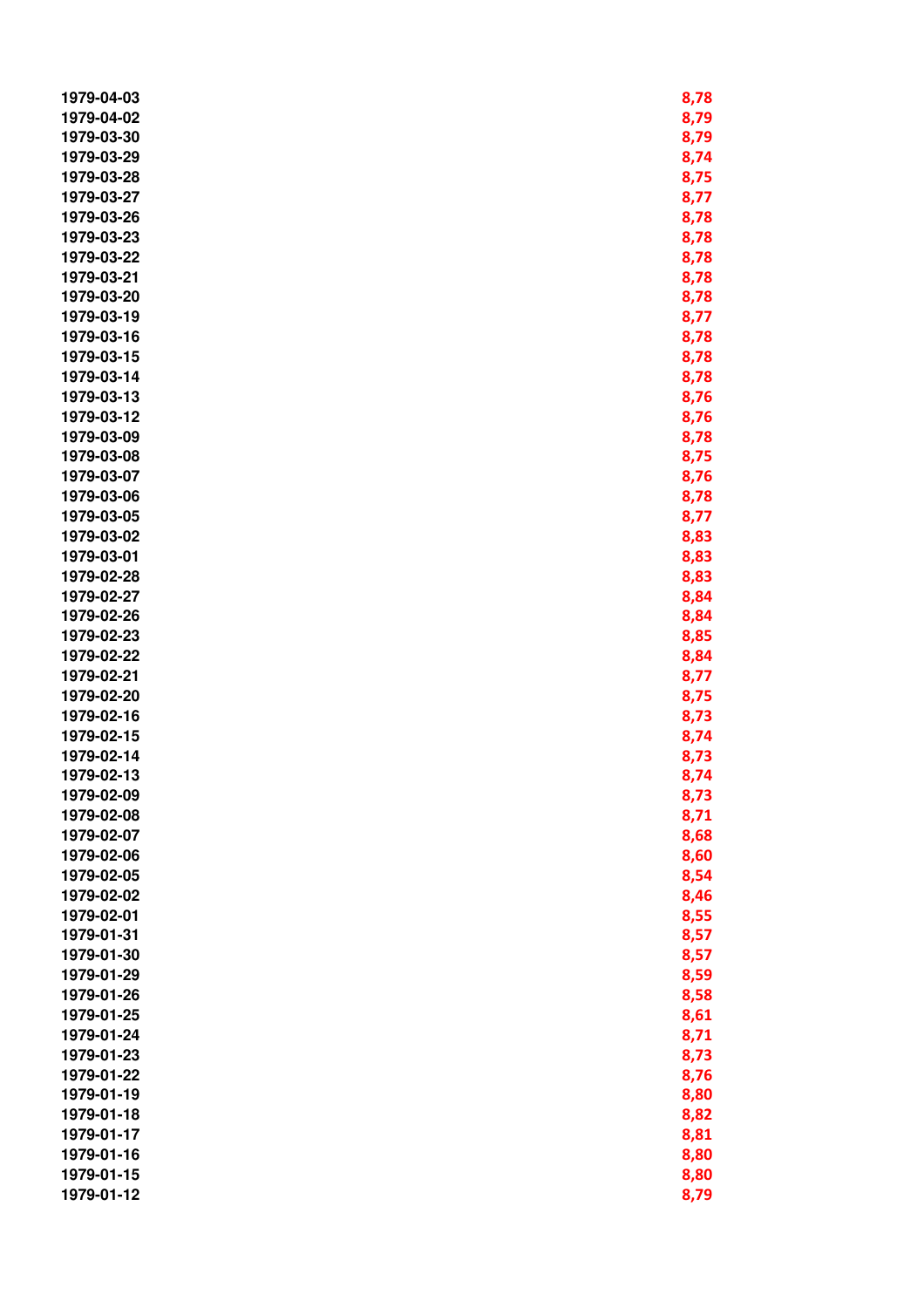| 1979-01-11 | 8,80 |
|------------|------|
| 1979-01-10 | 8,80 |
| 1979-01-09 | 8,79 |
| 1979-01-08 | 8,79 |
| 1979-01-05 | 8,76 |
| 1979-01-04 | 8,76 |
| 1979-01-03 | 8,80 |
| 1979-01-02 | 8,81 |
| 1978-12-29 | 8,79 |
| 1978-12-28 | 8,80 |
| 1978-12-27 | 8,76 |
| 1978-12-26 | 8,77 |
| 1978-12-22 | 8,77 |
| 1978-12-21 | 8,80 |
| 1978-12-20 | 8,79 |
| 1978-12-19 | 8,75 |
| 1978-12-18 | 8,75 |
| 1978-12-15 | 8,65 |
| 1978-12-14 | 8,62 |
| 1978-12-13 | 8,63 |
| 1978-12-12 | 8,56 |
| 1978-12-11 | 8,55 |
| 1978-12-08 | 8,55 |
| 1978-12-07 | 8,54 |
| 1978-12-06 | 8,51 |
| 1978-12-05 | 8,51 |
| 1978-12-04 | 8,49 |
| 1978-12-01 | 8,46 |
| 1978-11-30 | 8,51 |
| 1978-11-29 | 8,51 |
| 1978-11-28 | 8,50 |
| 1978-11-27 | 8,50 |
| 1978-11-24 | 8,52 |
| 1978-11-22 | 8,42 |
| 1978-11-21 | 8,41 |
| 1978-11-20 | 8,38 |
| 1978-11-17 | 8,37 |
| 1978-11-16 | 8,37 |
| 1978-11-15 | 8,39 |
| 1978-11-14 | 8,45 |
| 1978-11-13 | 8,46 |
| 1978-11-10 | 8,48 |
| 1978-11-09 | 8,49 |
| 1978-11-08 | 8,47 |
| 1978-11-06 | 8,47 |
| 1978-11-03 | 8,45 |
| 1978-11-02 | 8,44 |
| 1978-11-01 | 8,43 |
| 1978-10-31 | 8,69 |
| 1978-10-30 | 8,62 |
| 1978-10-27 | 8,51 |
| 1978-10-26 | 8,42 |
| 1978-10-25 | 8,36 |
| 1978-10-24 | 8,33 |
| 1978-10-23 | 8,34 |
| 1978-10-20 | 8,35 |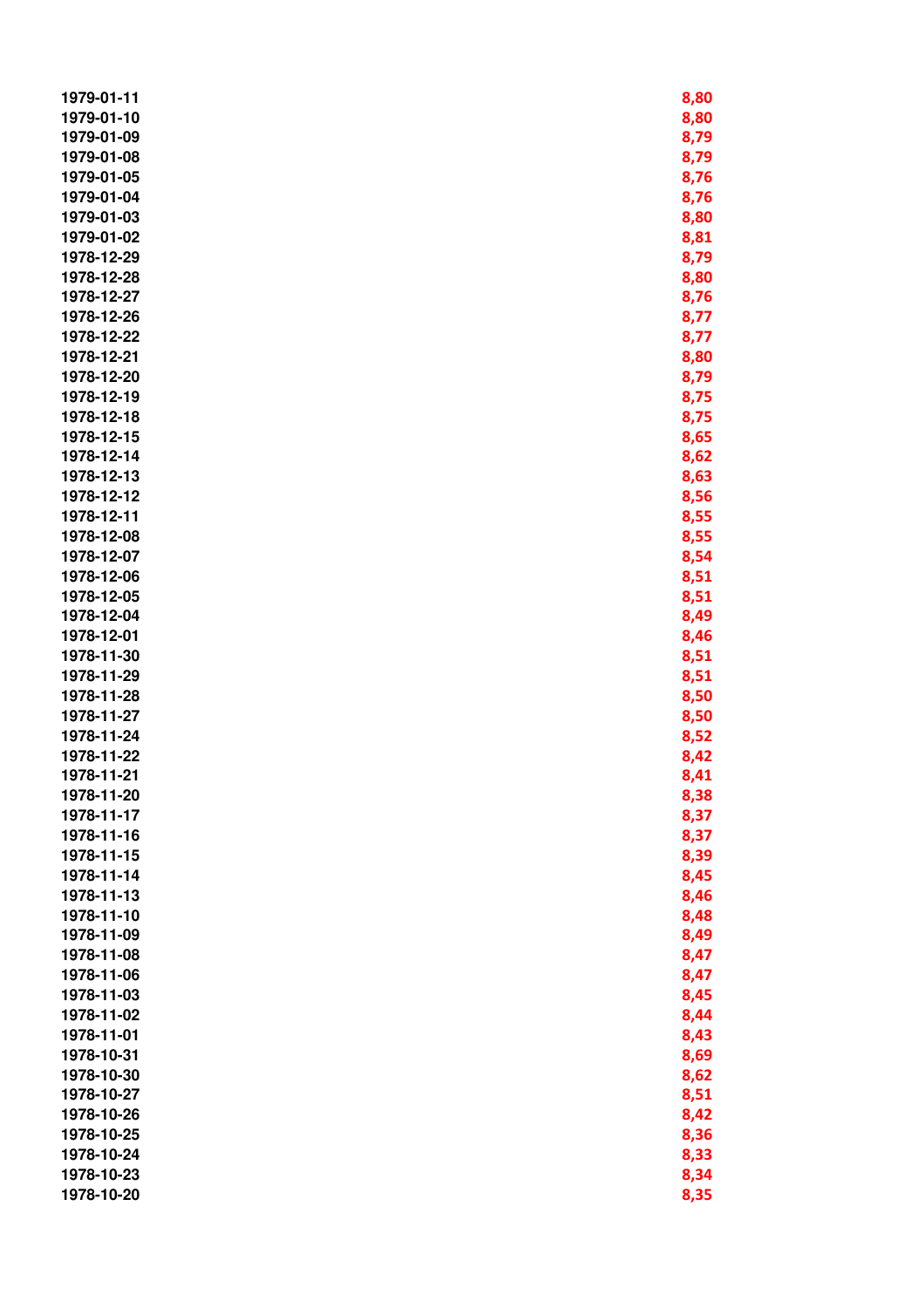| 1978-10-19 | 8,32 |
|------------|------|
| 1978-10-18 | 8,31 |
| 1978-10-17 | 8,29 |
| 1978-10-16 | 8,30 |
| 1978-10-13 | 8,24 |
| 1978-10-12 | 8,24 |
| 1978-10-11 | 8,26 |
| 1978-10-10 | 8,27 |
| 1978-10-06 | 8,26 |
| 1978-10-05 | 8,27 |
| 1978-10-04 | 8,27 |
| 1978-10-03 | 8,27 |
| 1978-10-02 | 8,27 |
| 1978-09-29 | 8,25 |
| 1978-09-28 | 8,24 |
| 1978-09-27 | 8,25 |
| 1978-09-26 | 8,25 |
| 1978-09-25 | 8,27 |
| 1978-09-22 | 8,25 |
| 1978-09-21 | 8,22 |
| 1978-09-20 | 8,19 |
| 1978-09-19 | 8,15 |
| 1978-09-18 | 8,14 |
| 1978-09-15 | 8,12 |
| 1978-09-14 | 8,10 |
| 1978-09-13 | 8,09 |
| 1978-09-12 | 8,10 |
| 1978-09-11 | 8,10 |
| 1978-09-08 | 8,13 |
| 1978-09-07 | 8,13 |
| 1978-09-06 | 8,13 |
| 1978-09-05 | 8,15 |
| 1978-09-01 | 8,17 |
| 1978-08-31 | 8,18 |
| 1978-08-30 | 8,19 |
| 1978-08-29 | 8,15 |
| 1978-08-28 | 8,13 |
| 1978-08-25 | 8,13 |
| 1978-08-24 | 8,13 |
| 1978-08-23 | 8,11 |
| 1978-08-22 | 8,17 |
| 1978-08-21 | 8,16 |
| 1978-08-18 | 8,23 |
| 1978-08-17 | 8,24 |
| 1978-08-16 | 8,28 |
| 1978-08-15 | 8,17 |
| 1978-08-14 | 8,15 |
| 1978-08-11 | 8,14 |
| 1978-08-10 | 8,15 |
| 1978-08-09 | 8,07 |
| 1978-08-08 | 8,08 |
| 1978-08-07 | 8,11 |
| 1978-08-04 | 8,12 |
| 1978-08-03 | 8,16 |
| 1978-08-02 | 8,21 |
| 1978-08-01 | 8,30 |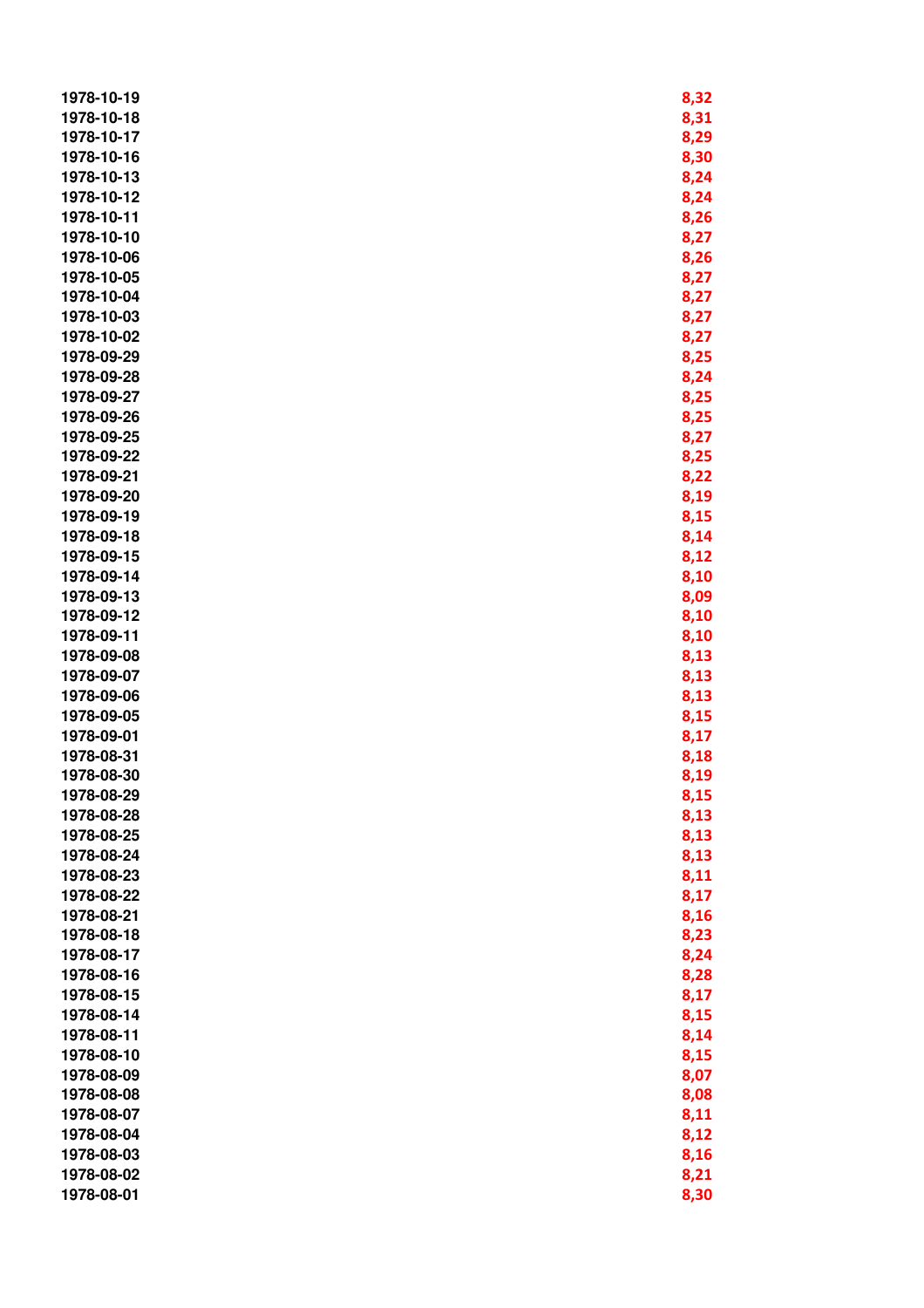| 1978-07-31 | 8,31 |
|------------|------|
| 1978-07-28 | 8,30 |
| 1978-07-27 | 8,36 |
| 1978-07-26 | 8,42 |
| 1978-07-25 | 8,44 |
| 1978-07-24 | 8,45 |
| 1978-07-21 | 8,45 |
| 1978-07-20 | 8,43 |
| 1978-07-19 | 8,40 |
| 1978-07-18 | 8,41 |
| 1978-07-17 | 8,41 |
| 1978-07-14 | 8,44 |
| 1978-07-13 | 8,45 |
| 1978-07-12 | 8,44 |
| 1978-07-11 | 8,44 |
| 1978-07-10 | 8,44 |
| 1978-07-07 |      |
| 1978-07-06 | 8,42 |
| 1978-07-05 | 8,39 |
| 1978-07-03 | 8,38 |
| 1978-06-30 | 8,36 |
| 1978-06-29 | 8,38 |
| 1978-06-28 | 8,34 |
|            | 8,34 |
| 1978-06-27 | 8,36 |
| 1978-06-26 | 8,37 |
| 1978-06-23 | 8,35 |
| 1978-06-22 | 8,31 |
| 1978-06-21 | 8,31 |
| 1978-06-20 | 8,25 |
| 1978-06-19 | 8,21 |
| 1978-06-16 | 8,19 |
| 1978-06-15 | 8,17 |
| 1978-06-14 | 8,17 |
| 1978-06-13 | 8,17 |
| 1978-06-12 | 8,16 |
| 1978-06-09 | 8,17 |
| 1978-06-08 | 8,15 |
| 1978-06-07 | 8,14 |
| 1978-06-06 | 8,12 |
| 1978-06-05 | 8,13 |
| 1978-06-02 | 8,14 |
| 1978-06-01 | 8,15 |
| 1978-05-31 | 8,15 |
| 1978-05-26 | 8,14 |
| 1978-05-25 | 8,13 |
| 1978-05-24 | 8,11 |
| 1978-05-23 | 8,09 |
| 1978-05-22 | 8,09 |
| 1978-05-19 | 8,10 |
| 1978-05-18 | 8,11 |
| 1978-05-17 | 8,06 |
| 1978-05-16 | 8,08 |
| 1978-05-15 | 8,09 |
| 1978-05-12 | 8,10 |
| 1978-05-11 | 8,08 |
| 1978-05-10 | 8,07 |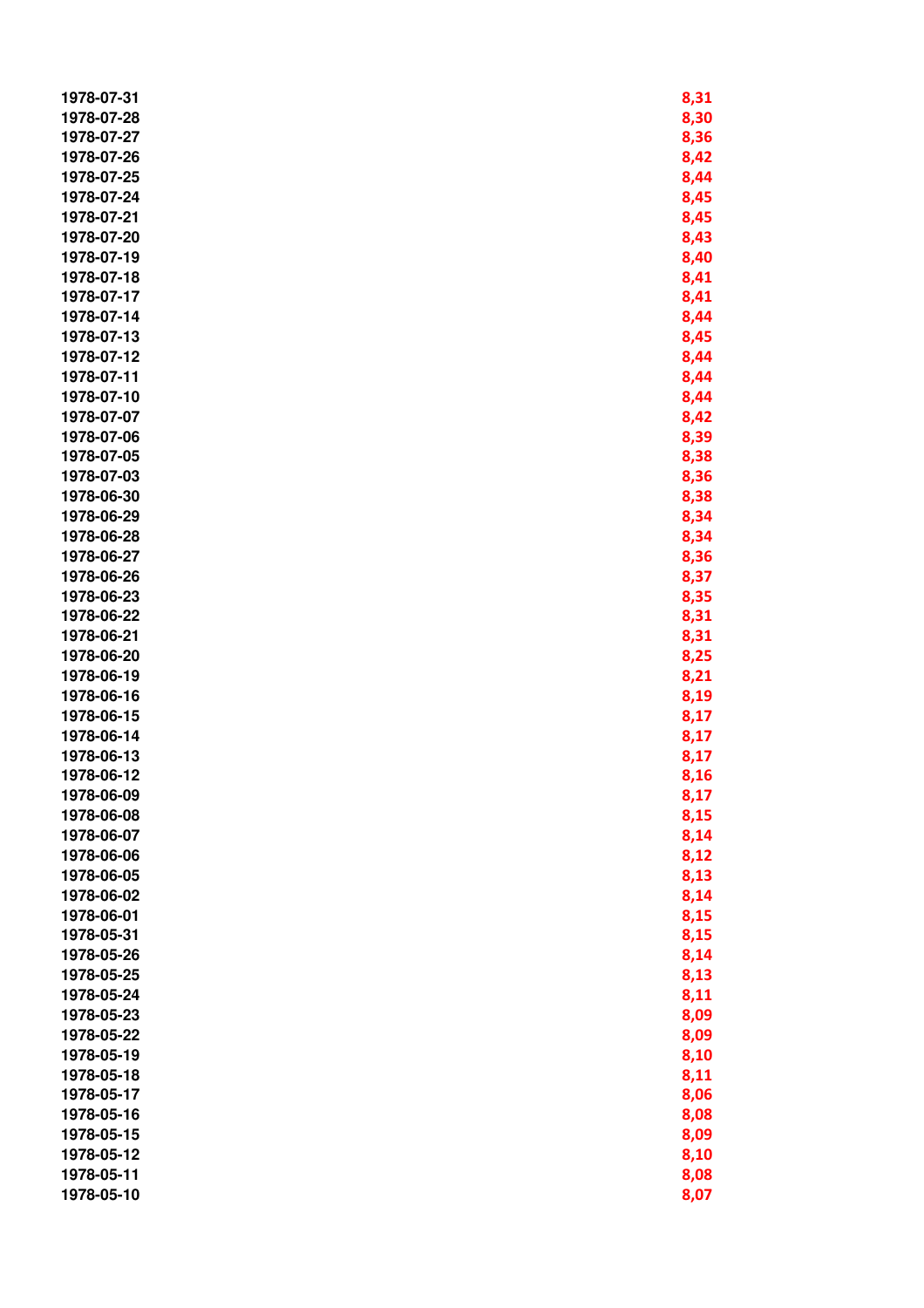| 1978-05-09 | 8,08         |
|------------|--------------|
| 1978-05-08 | 8,09         |
| 1978-05-05 | 8,06         |
| 1978-05-04 | 7,99         |
| 1978-05-03 | 8,00         |
| 1978-05-02 | 7,99         |
| 1978-05-01 | 7,99         |
| 1978-04-28 | 8,01         |
| 1978-04-27 | 8,00         |
| 1978-04-26 | 8,01         |
| 1978-04-25 | 7,99         |
| 1978-04-24 | 7,99         |
| 1978-04-21 | 7,98         |
| 1978-04-20 | 7,96         |
| 1978-04-19 | 7,95         |
| 1978-04-18 | 7,89         |
| 1978-04-17 | 7,90         |
| 1978-04-14 | 7,93         |
| 1978-04-13 | 7,96         |
| 1978-04-12 | 7,97         |
| 1978-04-11 | 7,97         |
| 1978-04-10 | 7,96         |
| 1978-04-07 |              |
| 1978-04-06 | 7,95<br>7,96 |
| 1978-04-05 | 7,95         |
| 1978-04-04 | 7,93         |
| 1978-04-03 |              |
| 1978-03-31 | 7,95<br>7,95 |
| 1978-03-30 | 7,94         |
| 1978-03-29 | 7,95         |
| 1978-03-28 | 7,95         |
| 1978-03-27 | 7,94         |
| 1978-03-23 | 7,87         |
| 1978-03-22 | 7,84         |
| 1978-03-21 | 7,82         |
| 1978-03-20 | 7,82         |
| 1978-03-17 | 7,84         |
| 1978-03-16 | 7,85         |
| 1978-03-15 | 7,85         |
| 1978-03-14 | 7,86         |
| 1978-03-13 | 7,85         |
| 1978-03-10 | 7,86         |
| 1978-03-09 | 7,89         |
| 1978-03-08 | 7,89         |
| 1978-03-07 | 7,90         |
| 1978-03-06 | 7,92         |
| 1978-03-03 | 7,92         |
| 1978-03-02 | 7,91         |
| 1978-03-01 | 7,92         |
| 1978-02-28 | 7,91         |
| 1978-02-27 | 7,90         |
| 1978-02-24 | 7,92         |
| 1978-02-23 | 7,94         |
| 1978-02-22 | 7,96         |
| 1978-02-21 | 7,95         |
| 1978-02-17 | 7,94         |
|            |              |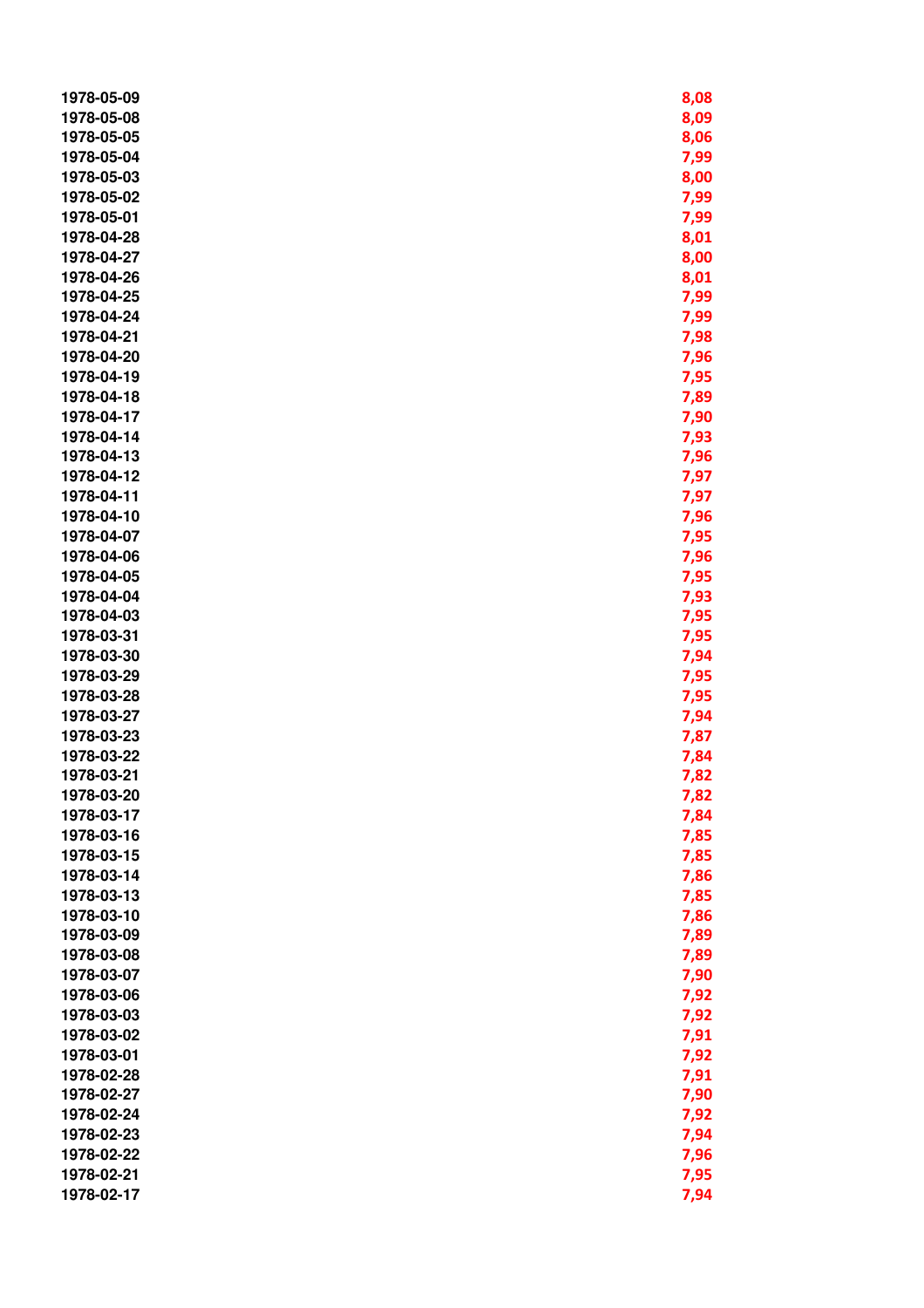| 1978-02-16               | 7,96         |
|--------------------------|--------------|
| 1978-02-15               | 7,94         |
| 1978-02-14               | 7,92         |
| 1978-02-10               | 7,89         |
| 1978-02-09               | 7,89         |
| 1978-02-08               | 7,88         |
| 1978-02-07               | 7,88         |
| 1978-02-06               | 7,88         |
| 1978-02-03               | 7,86         |
| 1978-02-02               | 7,85         |
| 1978-02-01               | 7,84         |
| 1978-01-31               | 7,83         |
| 1978-01-30               | 7,85         |
| 1978-01-27               | 7,85         |
| 1978-01-26               | 7,86         |
| 1978-01-25               | 7,88         |
| 1978-01-24               | 7,86         |
| 1978-01-23               | 7,85         |
| 1978-01-19               | 7,85         |
| 1978-01-18               | 7,86         |
| 1978-01-17               |              |
| 1978-01-16               | 7,87<br>7,88 |
| 1978-01-13               |              |
| 1978-01-12               | 7,86         |
| 1978-01-11               | 7,90         |
| 1978-01-10               | 7,89         |
| 1978-01-09               | 7,88         |
| 1978-01-06               | 7,88         |
| 1978-01-05               | 7,75         |
| 1978-01-04               | 7,71         |
| 1978-01-03               | 7,71         |
| 1977-12-30               | 7,70         |
| 1977-12-29               | 7,68         |
| 1977-12-28               | 7,72<br>7,69 |
| 1977-12-27               | 7,66         |
| 1977-12-23               | 7,63         |
| 1977-12-22               | 7,63         |
| 1977-12-21               | 7,62         |
| 1977-12-20               | 7,63         |
| 1977-12-19               | 7,58         |
| 1977-12-16               | 7,55         |
| 1977-12-15               | 7,55         |
| 1977-12-14               | 7,55         |
| 1977-12-13               | 7,54         |
| 1977-12-12               |              |
| 1977-12-09               | 7,52         |
|                          | 7,52         |
| 1977-12-08               | 7,52         |
| 1977-12-07<br>1977-12-06 | 7,52         |
| 1977-12-05               | 7,50         |
|                          | 7,48         |
| 1977-12-02<br>1977-12-01 | 7,47         |
| 1977-11-30               | 7,44         |
| 1977-11-29               | 7,40         |
|                          | 7,42         |
| 1977-11-28               | 7,41         |
| 1977-11-25               | 7,40         |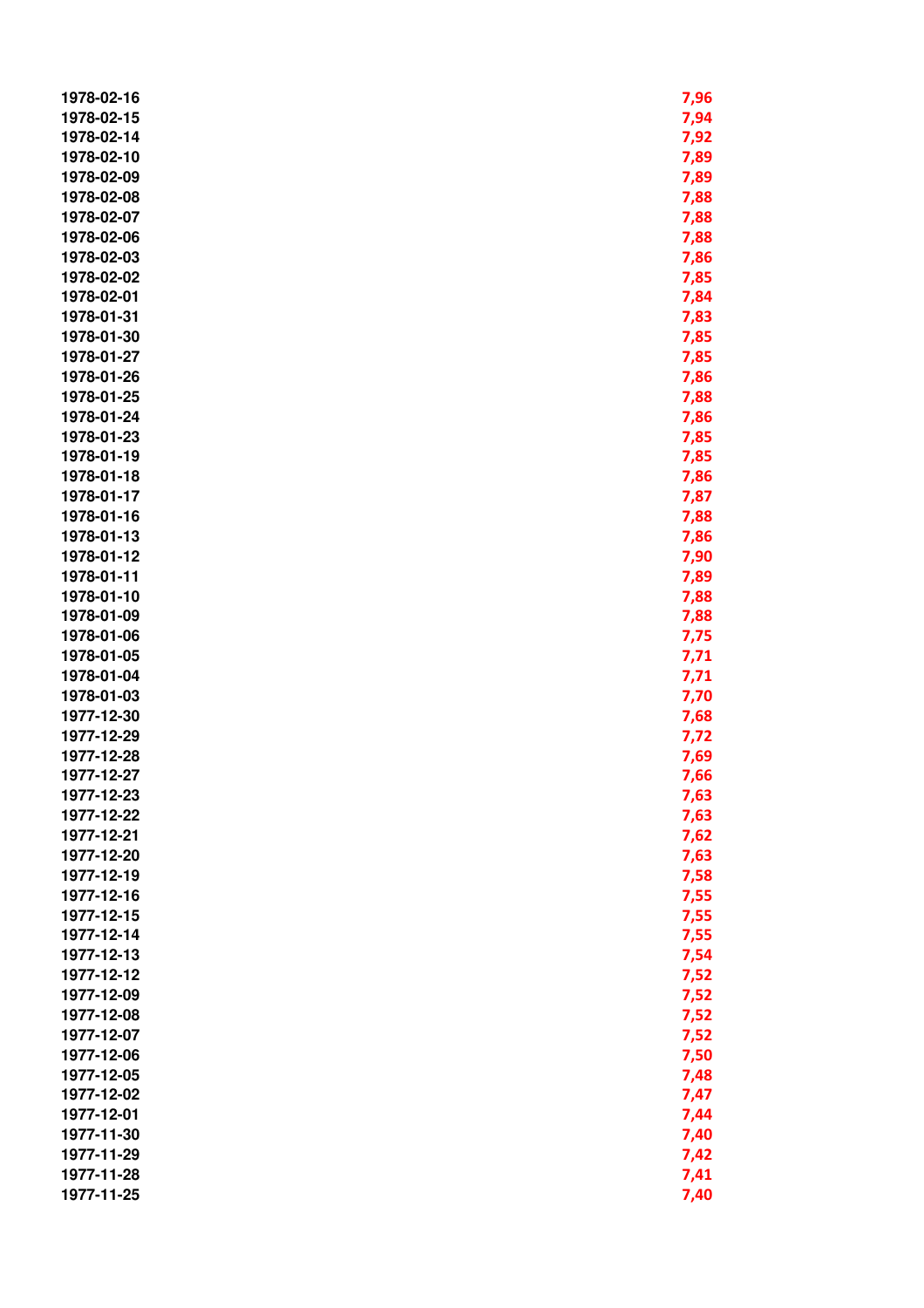| 1977-11-23 | 7,40 |
|------------|------|
| 1977-11-22 | 7,41 |
| 1977-11-21 | 7,42 |
| 1977-11-18 | 7,42 |
| 1977-11-17 | 7,43 |
| 1977-11-16 | 7,44 |
| 1977-11-15 | 7,44 |
| 1977-11-14 | 7,44 |
| 1977-11-10 | 7,45 |
| 1977-11-09 |      |
|            | 7,47 |
| 1977-11-07 | 7,49 |
| 1977-11-04 | 7,50 |
| 1977-11-03 | 7,52 |
| 1977-11-02 | 7,50 |
| 1977-11-01 | 7,48 |
| 1977-10-31 | 7,42 |
| 1977-10-28 | 7,42 |
| 1977-10-27 | 7,43 |
| 1977-10-26 | 7,42 |
| 1977-10-25 | 7,42 |
| 1977-10-24 | 7,39 |
| 1977-10-21 | 7,39 |
| 1977-10-20 | 7,38 |
| 1977-10-19 |      |
|            | 7,38 |
| 1977-10-18 | 7,40 |
| 1977-10-17 | 7,37 |
| 1977-10-14 | 7,41 |
| 1977-10-13 | 7,42 |
| 1977-10-12 | 7,43 |
| 1977-10-11 | 7,41 |
| 1977-10-07 | 7,38 |
| 1977-10-06 | 7,34 |
| 1977-10-05 | 7,31 |
| 1977-10-04 | 7,31 |
| 1977-10-03 | 7,31 |
| 1977-09-30 | 7,27 |
| 1977-09-29 | 7,26 |
| 1977-09-28 | 7,27 |
| 1977-09-27 | 7,28 |
| 1977-09-26 | 7,28 |
| 1977-09-23 | 7,26 |
| 1977-09-22 | 7,26 |
| 1977-09-21 |      |
|            | 7,25 |
| 1977-09-20 | 7,24 |
| 1977-09-19 | 7,24 |
| 1977-09-16 | 7,24 |
| 1977-09-15 | 7,23 |
| 1977-09-14 | 7,24 |
| 1977-09-13 | 7,25 |
| 1977-09-12 | 7,26 |
| 1977-09-09 | 7,28 |
| 1977-09-08 | 7,21 |
| 1977-09-07 | 7,19 |
| 1977-09-06 | 7,17 |
| 1977-09-02 | 7,17 |
| 1977-09-01 | 7,20 |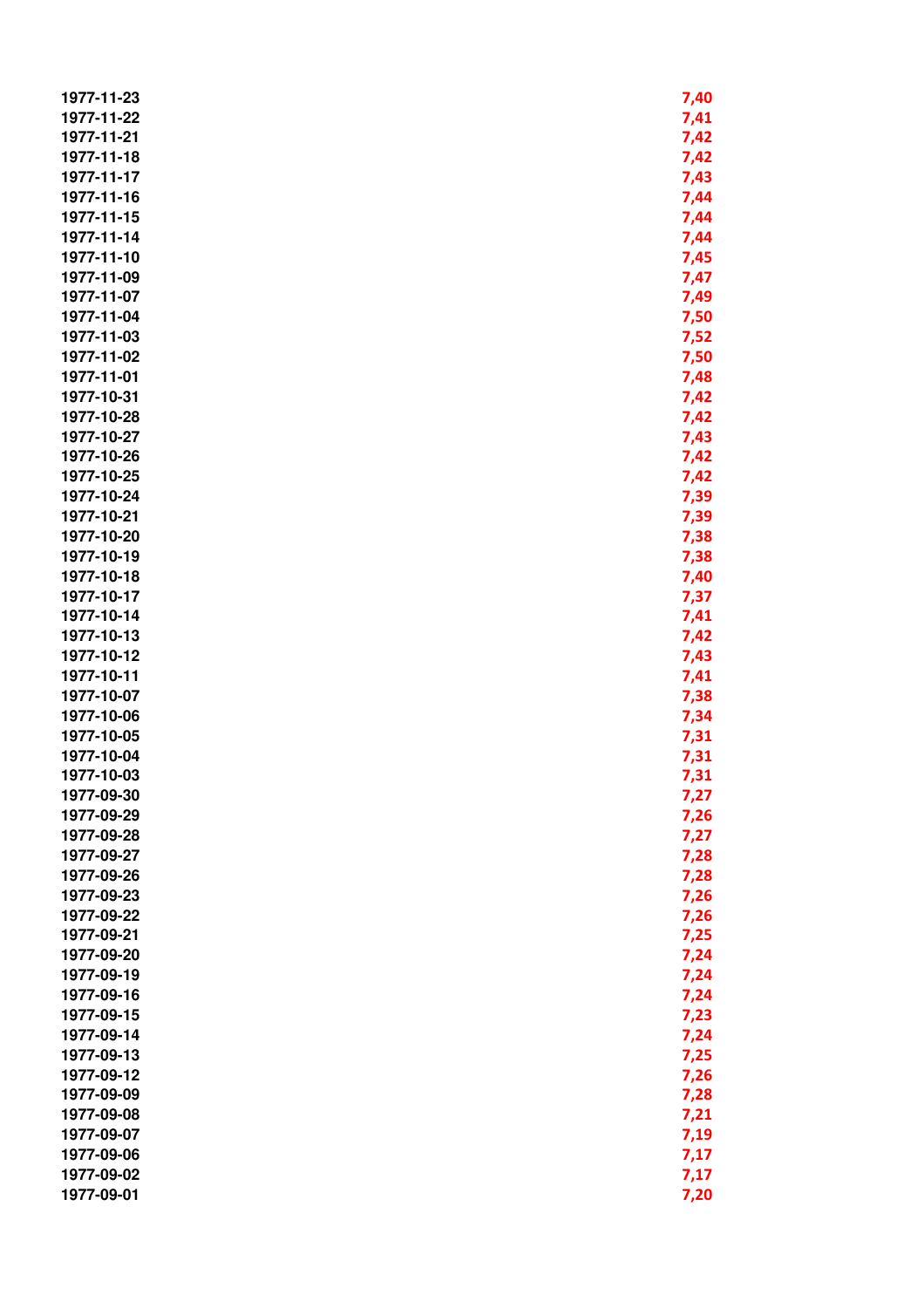| 1977-08-31 | 7,19 |
|------------|------|
| 1977-08-30 | 7,17 |
| 1977-08-29 | 7,17 |
| 1977-08-26 | 7,17 |
| 1977-08-25 | 7,22 |
| 1977-08-24 | 7,23 |
| 1977-08-23 |      |
| 1977-08-22 | 7,23 |
|            | 7,26 |
| 1977-08-19 | 7,26 |
| 1977-08-18 | 7,26 |
| 1977-08-17 | 7,25 |
| 1977-08-16 | 7,29 |
| 1977-08-15 | 7,31 |
| 1977-08-12 | 7,30 |
| 1977-08-11 | 7,31 |
| 1977-08-10 | 7,32 |
| 1977-08-09 | 7,31 |
| 1977-08-08 | 7,28 |
| 1977-08-05 | 7,29 |
| 1977-08-04 | 7,31 |
| 1977-08-03 | 7,29 |
| 1977-08-02 | 7,32 |
| 1977-08-01 | 7,30 |
| 1977-07-29 | 7,30 |
| 1977-07-28 | 7,32 |
| 1977-07-27 | 7,27 |
| 1977-07-26 | 7,22 |
| 1977-07-25 | 7,22 |
| 1977-07-22 | 7,23 |
| 1977-07-21 |      |
|            | 7,24 |
| 1977-07-20 | 7,25 |
| 1977-07-19 | 7,25 |
| 1977-07-18 | 7,26 |
| 1977-07-15 | 7,24 |
| 1977-07-13 | 7,22 |
| 1977-07-12 | 7,24 |
| 1977-07-11 | 7,26 |
| 1977-07-08 | 7,26 |
| 1977-07-07 | 7,26 |
| 1977-07-06 | 7,25 |
| 1977-07-05 | 7,22 |
| 1977-07-01 | 7,20 |
| 1977-06-30 | 7,18 |
| 1977-06-29 | 7,17 |
| 1977-06-28 | 7,15 |
| 1977-06-27 | 7,17 |
| 1977-06-24 | 7,17 |
| 1977-06-23 | 7,23 |
| 1977-06-22 | 7,21 |
| 1977-06-21 | 7,23 |
| 1977-06-20 | 7,24 |
| 1977-06-17 | 7,21 |
| 1977-06-16 | 7,21 |
| 1977-06-15 | 7,20 |
| 1977-06-14 |      |
|            | 7,17 |
| 1977-06-13 | 7,23 |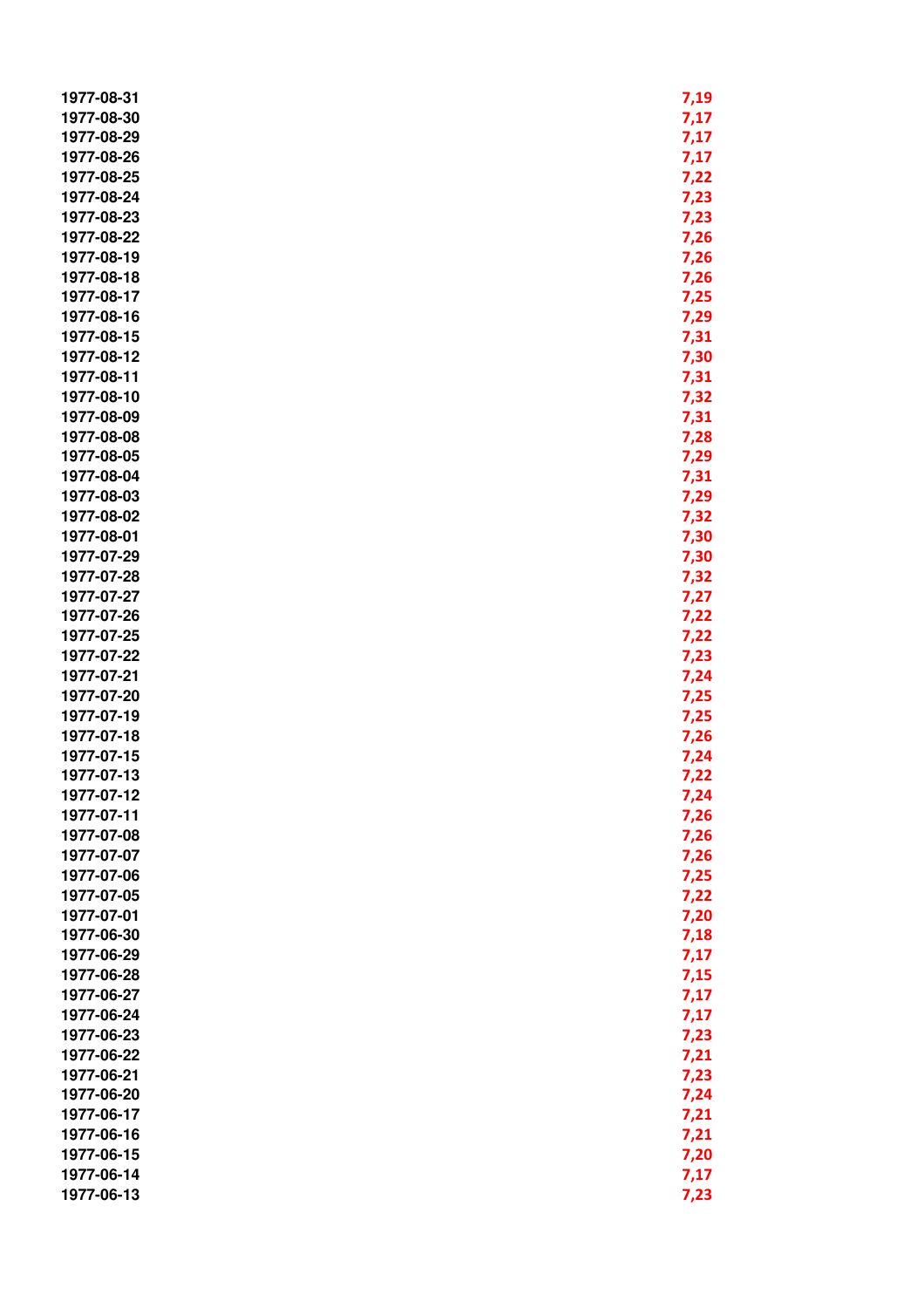| 1977-06-10               | 7,25 |
|--------------------------|------|
| 1977-06-09               | 7,31 |
| 1977-06-08               | 7,32 |
| 1977-06-07               | 7,32 |
| 1977-06-06               | 7,32 |
| 1977-06-03               | 7,32 |
| 1977-06-02               | 7,34 |
| 1977-06-01               | 7,34 |
| 1977-05-31               | 7,33 |
| 1977-05-27               | 7,34 |
| 1977-05-26               |      |
|                          | 7,35 |
| 1977-05-25               | 7,32 |
| 1977-05-24               | 7,35 |
| 1977-05-23               | 7,37 |
| 1977-05-20               | 7,39 |
| 1977-05-19               | 7,40 |
| 1977-05-18               | 7,35 |
| 1977-05-17               | 7,35 |
| 1977-05-16               | 7,38 |
| 1977-05-13               | 7,39 |
| 1977-05-12               | 7,43 |
| 1977-05-11               | 7,45 |
| 1977-05-10               | 7,43 |
| 1977-05-09               | 7,41 |
| 1977-05-06               | 7,42 |
| 1977-05-05               | 7,40 |
| 1977-05-04               | 7,37 |
| 1977-05-03               | 7,37 |
| 1977-05-02               | 7,36 |
| 1977-04-29               | 7,35 |
| 1977-04-28               | 7,30 |
| 1977-04-27               | 7,24 |
| 1977-04-26               | 7,25 |
| 1977-04-25               | 7,27 |
| 1977-04-22               | 7,25 |
| 1977-04-21               | 7,23 |
| 1977-04-20               | 7,21 |
| 1977-04-19               |      |
|                          | 7,22 |
| 1977-04-18<br>1977-04-15 | 7,21 |
|                          | 7,22 |
| 1977-04-14               | 7,22 |
| 1977-04-13               | 7,29 |
| 1977-04-12               | 7,30 |
| 1977-04-11               | 7,30 |
| 1977-04-07               | 7,34 |
| 1977-04-06               | 7,35 |
| 1977-04-05               | 7,35 |
| 1977-04-04               | 7,34 |
| 1977-04-01               | 7,34 |
| 1977-03-31               | 7,34 |
| 1977-03-30               | 7,34 |
| 1977-03-29               | 7,34 |
| 1977-03-28               | 7,34 |
| 1977-03-25               | 7,34 |
| 1977-03-24               | 7,33 |
| 1977-03-23               | 7,31 |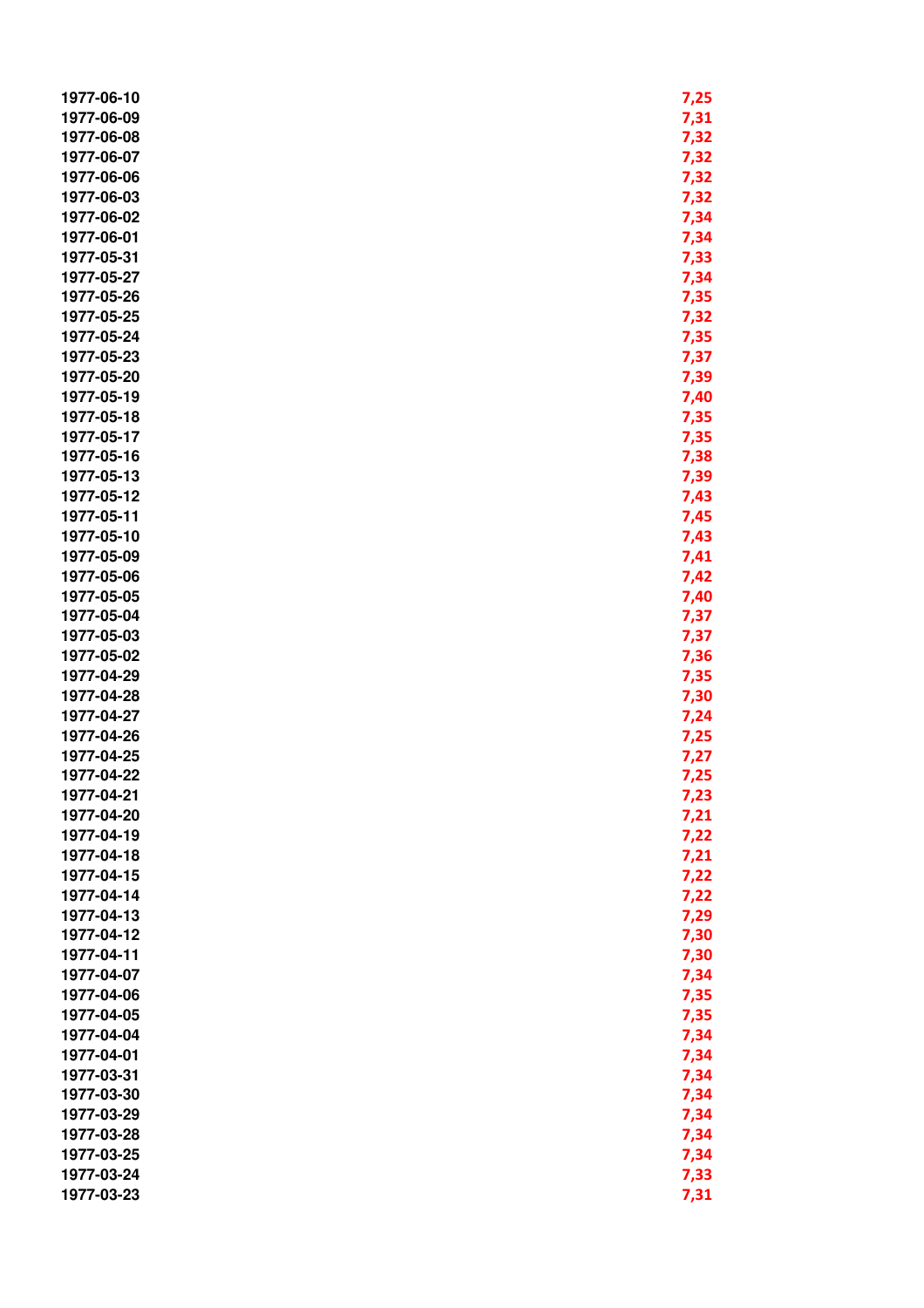| 1977-03-22 | 7,29 |
|------------|------|
| 1977-03-21 | 7,30 |
| 1977-03-18 | 7,31 |
| 1977-03-17 | 7,32 |
| 1977-03-16 | 7,29 |
| 1977-03-15 | 7,30 |
| 1977-03-14 | 7,33 |
| 1977-03-11 | 7,33 |
| 1977-03-10 | 7,36 |
| 1977-03-09 | 7,37 |
|            |      |
| 1977-03-08 | 7,38 |
| 1977-03-07 | 7,37 |
| 1977-03-04 | 7,36 |
| 1977-03-03 | 7,32 |
| 1977-03-02 | 7,34 |
| 1977-03-01 | 7,37 |
| 1977-02-28 | 7,32 |
| 1977-02-25 | 7,34 |
| 1977-02-24 | 7,34 |
| 1977-02-23 | 7,31 |
| 1977-02-22 | 7,28 |
| 1977-02-18 | 7,27 |
| 1977-02-17 | 7,18 |
| 1977-02-16 | 7,21 |
| 1977-02-15 | 7,25 |
| 1977-02-14 |      |
|            | 7,27 |
| 1977-02-11 | 7,24 |
| 1977-02-10 | 7,24 |
| 1977-02-09 | 7,22 |
| 1977-02-08 | 7,23 |
| 1977-02-07 | 7,22 |
| 1977-02-04 | 7,15 |
| 1977-02-03 | 7,27 |
| 1977-02-02 | 7,31 |
| 1977-02-01 | 7,25 |
| 1977-01-31 | 7,23 |
| 1977-01-28 | 7,24 |
| 1977-01-27 | 7,25 |
| 1977-01-26 | 7,18 |
| 1977-01-25 | 7,16 |
| 1977-01-24 | 7,18 |
| 1977-01-21 | 7,13 |
| 1977-01-20 | 7,11 |
| 1977-01-19 | 7,12 |
| 1977-01-18 | 7,17 |
| 1977-01-17 |      |
|            | 7,11 |
| 1977-01-14 | 7,09 |
| 1977-01-13 | 7,04 |
| 1977-01-12 | 7,12 |
| 1977-01-11 | 7,14 |
| 1977-01-10 | 7,09 |
| 1977-01-07 | 6,95 |
| 1977-01-06 | 6,83 |
| 1977-01-05 | 6,80 |
| 1977-01-04 | 6,80 |
| 1977-01-03 | 6,76 |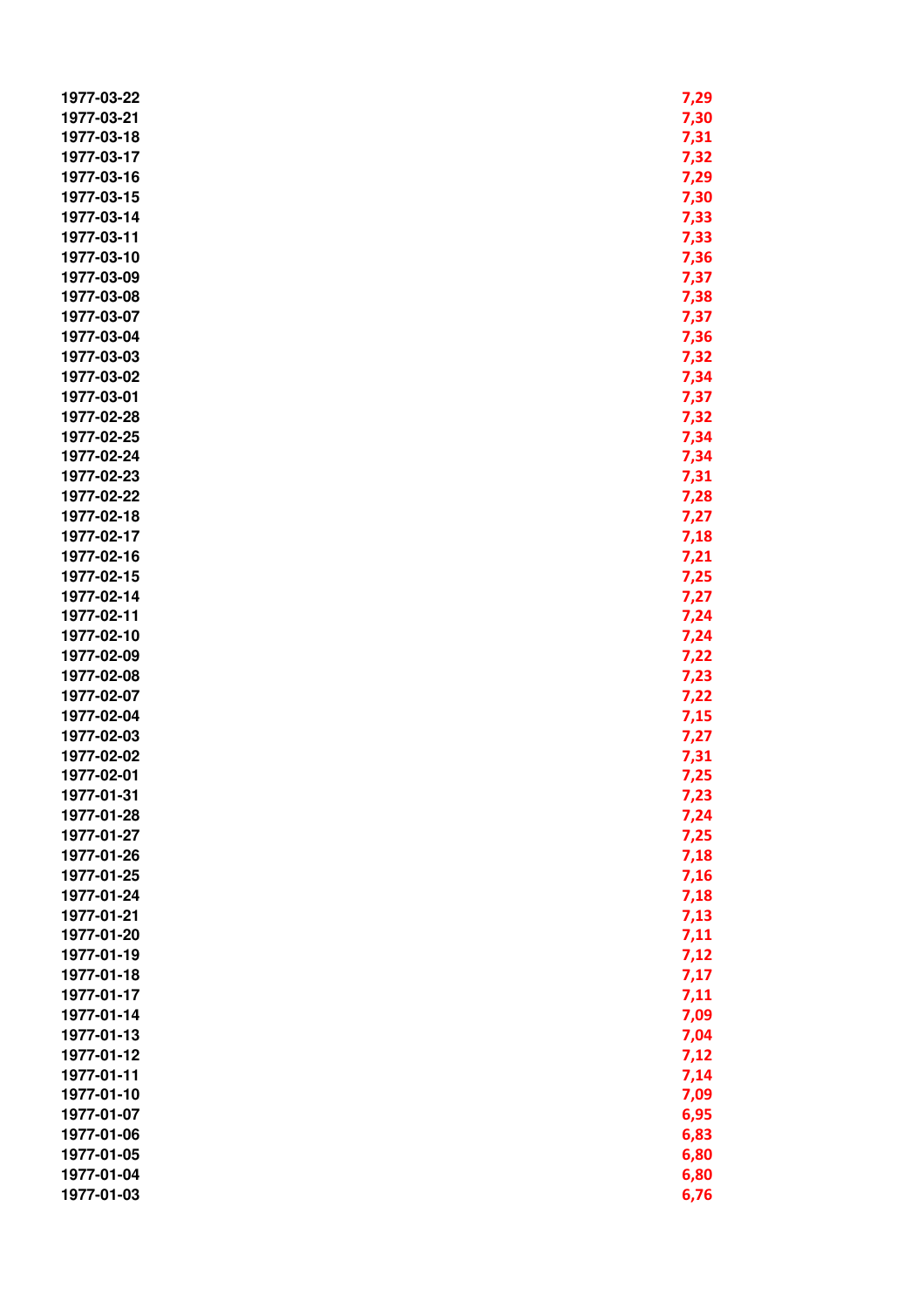| 1976-12-31               | 6,73         |
|--------------------------|--------------|
| 1976-12-30               | 6,73         |
| 1976-12-29               | 6,80         |
| 1976-12-28               | 6,82         |
| 1976-12-27               | 6,82         |
| 1976-12-23               | 6,80         |
| 1976-12-22               | 6,83         |
| 1976-12-21               | 6,84         |
| 1976-12-20               | 6,82         |
| 1976-12-17               | 6,84         |
| 1976-12-16               | 6,86         |
| 1976-12-15               | 6,86         |
| 1976-12-14               | 6,86         |
| 1976-12-13               | 6,87         |
| 1976-12-10               | 6,82         |
| 1976-12-09               | 6,88         |
| 1976-12-08               | 6,87         |
| 1976-12-07               | 6,84         |
| 1976-12-06               | 6,85         |
| 1976-12-03               |              |
| 1976-12-02               | 6,87         |
| 1976-12-01               | 6,92<br>6,97 |
| 1976-11-30               |              |
| 1976-11-29               | 7,02         |
| 1976-11-26               | 7,02         |
| 1976-11-24               | 7,01         |
| 1976-11-23               | 7,14         |
| 1976-11-22               | 7,16         |
| 1976-11-19               | 7,18         |
| 1976-11-18               | 7,24         |
| 1976-11-17               | 7,30         |
| 1976-11-16               | 7,27         |
| 1976-11-15               | 7,29         |
| 1976-11-12               | 7,30<br>7,31 |
| 1976-11-10               | 7,34         |
| 1976-11-09               | 7,34         |
| 1976-11-08               | 7,35         |
| 1976-11-05               | 7,30         |
| 1976-11-04               | 7,29         |
| 1976-11-03               | 7,34         |
| 1976-11-01               | 7,28         |
| 1976-10-29               | 7,32         |
| 1976-10-28               | 7,33         |
| 1976-10-27               | 7,36         |
| 1976-10-26               |              |
| 1976-10-25               | 7,39         |
|                          | 7,40         |
| 1976-10-22               | 7,35         |
| 1976-10-21<br>1976-10-20 | 7,32         |
| 1976-10-19               | 7,34         |
|                          | 7,34         |
| 1976-10-18<br>1976-10-15 | 7,32         |
| 1976-10-14               | 7,34         |
| 1976-10-13               | 7,36         |
|                          | 7,38         |
| 1976-10-12               | 7,38         |
| 1976-10-08               | 7,38         |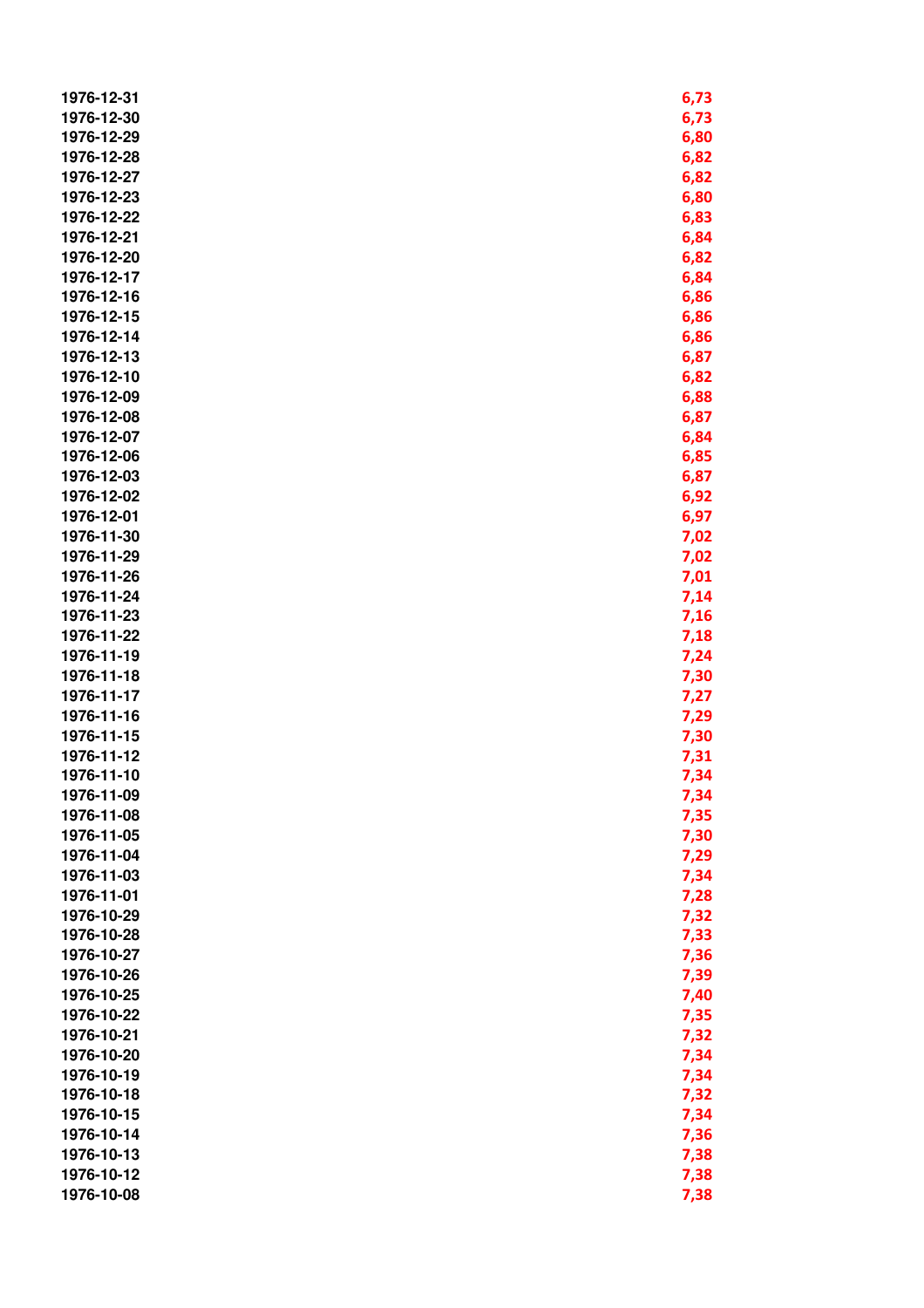| 1976-10-07 | 7,41 |
|------------|------|
| 1976-10-06 | 7,42 |
| 1976-10-05 | 7,43 |
| 1976-10-04 | 7,43 |
| 1976-10-01 | 7,42 |
| 1976-09-30 | 7,46 |
| 1976-09-29 | 7,49 |
| 1976-09-28 | 7,49 |
| 1976-09-27 | 7,52 |
| 1976-09-24 | 7,52 |
| 1976-09-23 |      |
|            | 7,45 |
| 1976-09-22 | 7,45 |
| 1976-09-21 | 7,42 |
| 1976-09-20 | 7,43 |
| 1976-09-17 | 7,42 |
| 1976-09-16 | 7,46 |
| 1976-09-15 | 7,48 |
| 1976-09-14 | 7,49 |
| 1976-09-13 | 7,51 |
| 1976-09-10 | 7,49 |
| 1976-09-09 | 7,51 |
| 1976-09-08 | 7,50 |
| 1976-09-07 | 7,49 |
| 1976-09-03 | 7,48 |
| 1976-09-02 | 7,48 |
| 1976-09-01 | 7,48 |
| 1976-08-31 | 7,54 |
| 1976-08-30 | 7,54 |
| 1976-08-27 | 7,57 |
| 1976-08-26 | 7,53 |
| 1976-08-25 | 7,55 |
| 1976-08-24 | 7,54 |
| 1976-08-23 | 7,57 |
| 1976-08-20 | 7,59 |
| 1976-08-19 | 7,60 |
| 1976-08-18 | 7,60 |
| 1976-08-17 | 7,61 |
| 1976-08-16 | 7,60 |
| 1976-08-13 | 7,60 |
| 1976-08-12 | 7,61 |
| 1976-08-11 | 7,61 |
| 1976-08-10 | 7,62 |
| 1976-08-09 |      |
| 1976-08-06 | 7,60 |
|            | 7,61 |
| 1976-08-05 | 7,61 |
| 1976-08-04 | 7,60 |
| 1976-08-03 | 7,61 |
| 1976-08-02 | 7,64 |
| 1976-07-30 | 7,65 |
| 1976-07-29 | 7,64 |
| 1976-07-28 | 7,67 |
| 1976-07-27 | 7,66 |
| 1976-07-26 | 7,68 |
| 1976-07-23 | 7,66 |
| 1976-07-22 | 7,66 |
| 1976-07-21 | 7,65 |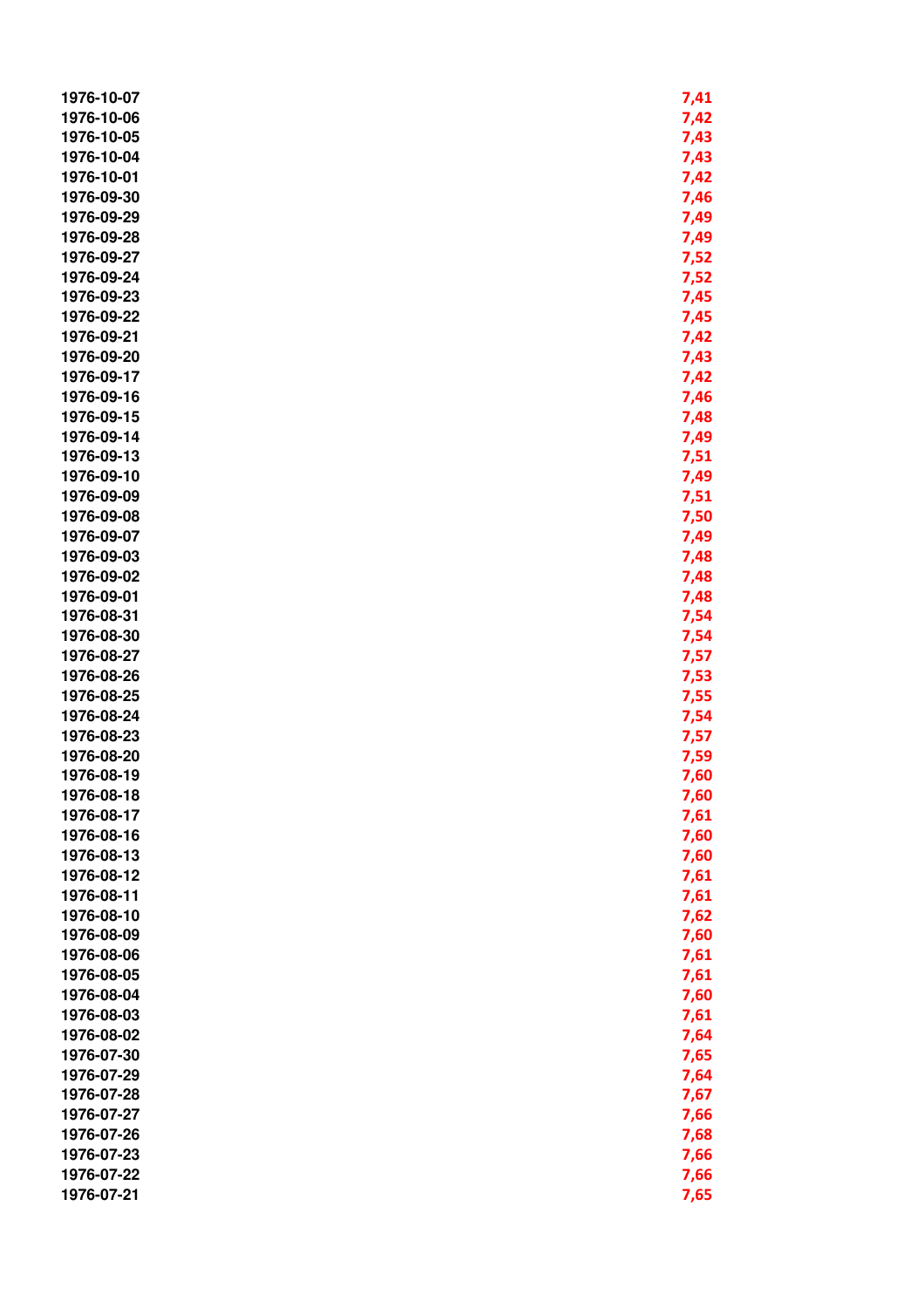| 1976-07-20 |      |
|------------|------|
|            | 7,66 |
| 1976-07-19 | 7,66 |
| 1976-07-16 | 7,61 |
| 1976-07-15 | 7,58 |
| 1976-07-14 | 7,62 |
| 1976-07-13 | 7,62 |
| 1976-07-12 | 7,61 |
| 1976-07-09 | 7,62 |
| 1976-07-08 | 7,66 |
| 1976-07-07 | 7,66 |
| 1976-07-06 | 7,65 |
| 1976-07-02 | 7,63 |
| 1976-07-01 | 7,67 |
|            |      |
| 1976-06-30 | 7,66 |
| 1976-06-29 | 7,64 |
| 1976-06-28 | 7,64 |
| 1976-06-25 | 7,63 |
| 1976-06-24 | 7,60 |
| 1976-06-23 | 7,60 |
| 1976-06-22 | 7,61 |
| 1976-06-21 | 7,60 |
| 1976-06-18 | 7,63 |
| 1976-06-17 | 7,64 |
| 1976-06-16 | 7,65 |
| 1976-06-15 | 7,65 |
| 1976-06-14 | 7,65 |
| 1976-06-11 | 7,65 |
| 1976-06-10 | 7,66 |
| 1976-06-09 | 7,69 |
|            |      |
| 1976-06-08 | 7,68 |
| 1976-06-07 | 7,67 |
| 1976-06-04 | 7,67 |
| 1976-06-03 | 7,71 |
| 1976-06-02 | 7,70 |
| 1976-06-01 | 7,69 |
| 1976-05-28 | 7,73 |
| 1976-05-27 | 7,75 |
| 1976-05-26 | 7,74 |
| 1976-05-25 | 7,71 |
| 1976-05-24 | 7,74 |
| 1976-05-21 | 7,76 |
| 1976-05-20 | 7,73 |
| 1976-05-19 | 7,69 |
| 1976-05-18 | 7,70 |
| 1976-05-17 | 7,71 |
| 1976-05-14 | 7,67 |
| 1976-05-13 |      |
|            | 7,64 |
| 1976-05-12 | 7,65 |
| 1976-05-11 | 7,63 |
| 1976-05-10 | 7,62 |
| 1976-05-07 | 7,62 |
| 1976-05-06 | 7,54 |
| 1976-05-05 | 7,54 |
| 1976-05-04 | 7,50 |
| 1976-05-03 | 7,53 |
| 1976-04-30 | 7,50 |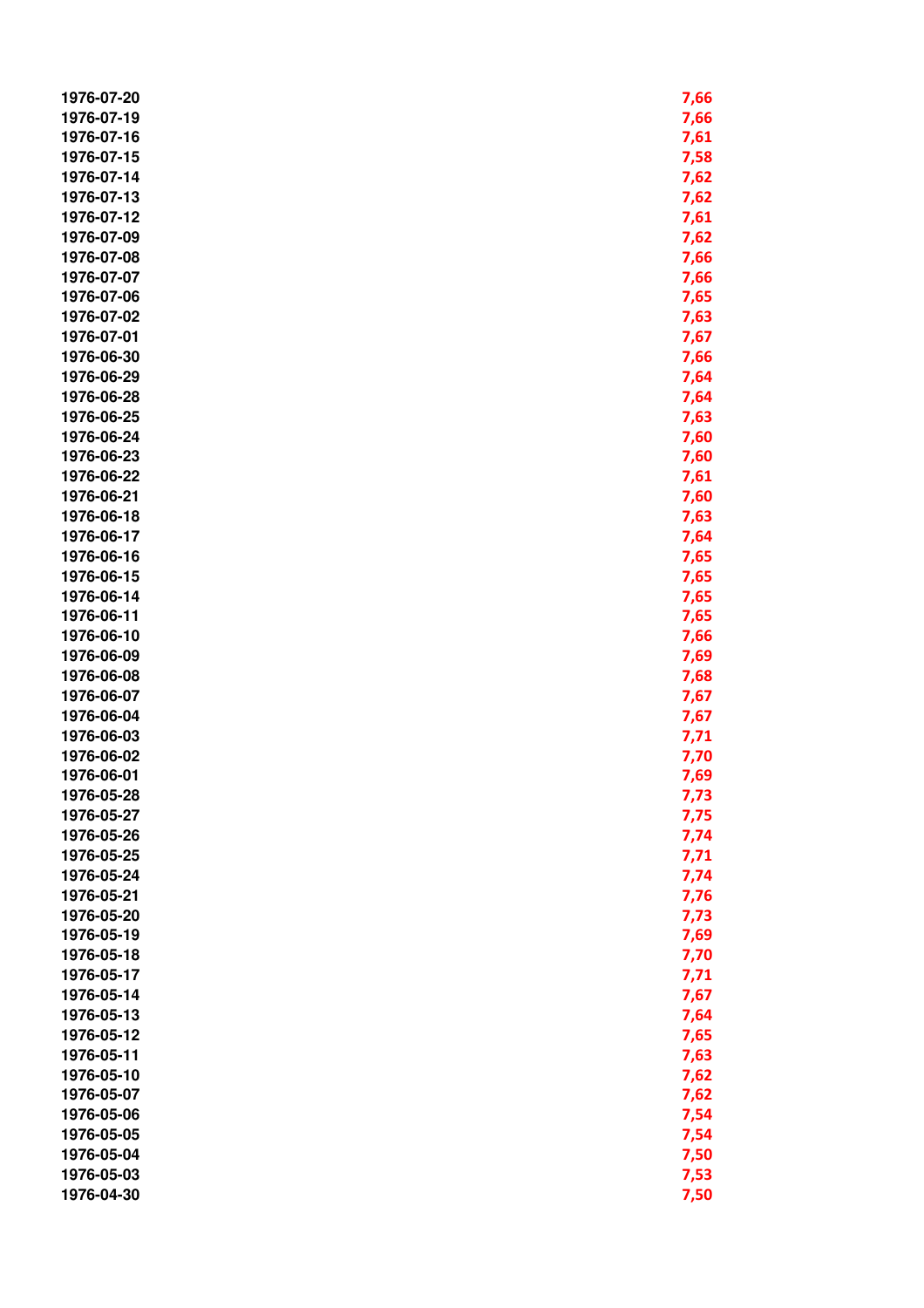| 1976-04-29 | 7,44 |
|------------|------|
| 1976-04-28 | 7,45 |
| 1976-04-27 | 7,47 |
| 1976-04-26 | 7,46 |
| 1976-04-23 | 7,42 |
| 1976-04-22 | 7,43 |
| 1976-04-21 | 7,40 |
| 1976-04-20 |      |
|            | 7,39 |
| 1976-04-19 | 7,40 |
| 1976-04-15 | 7,37 |
| 1976-04-14 | 7,36 |
| 1976-04-13 | 7,40 |
| 1976-04-12 | 7,42 |
| 1976-04-09 | 7,43 |
| 1976-04-08 | 7,44 |
| 1976-04-07 | 7,45 |
| 1976-04-06 | 7,47 |
| 1976-04-05 | 7,49 |
| 1976-04-02 | 7,51 |
| 1976-04-01 | 7,53 |
| 1976-03-31 | 7,51 |
| 1976-03-30 | 7,50 |
| 1976-03-29 | 7,50 |
| 1976-03-26 | 7,52 |
| 1976-03-25 | 7,50 |
| 1976-03-24 | 7,52 |
| 1976-03-23 | 7,54 |
| 1976-03-22 | 7,57 |
| 1976-03-19 | 7,59 |
| 1976-03-18 | 7,58 |
| 1976-03-17 |      |
|            | 7,61 |
| 1976-03-16 | 7,60 |
| 1976-03-15 | 7,57 |
| 1976-03-12 | 7,57 |
| 1976-03-11 | 7,61 |
| 1976-03-10 | 7,61 |
| 1976-03-09 | 7,61 |
| 1976-03-08 | 7,59 |
| 1976-03-05 | 7,60 |
| 1976-03-04 | 7,64 |
| 1976-03-03 | 7,61 |
| 1976-03-02 | 7,61 |
| 1976-03-01 | 7,64 |
| 1976-02-27 | 7,55 |
| 1976-02-26 | 7,51 |
| 1976-02-25 | 7,51 |
| 1976-02-24 | 7,53 |
| 1976-02-23 | 7,55 |
| 1976-02-20 | 7,58 |
| 1976-02-19 | 7,60 |
| 1976-02-18 | 7,61 |
| 1976-02-17 | 7,61 |
| 1976-02-13 | 7,63 |
| 1976-02-11 | 7,64 |
| 1976-02-10 | 7,67 |
| 1976-02-09 | 7,66 |
|            |      |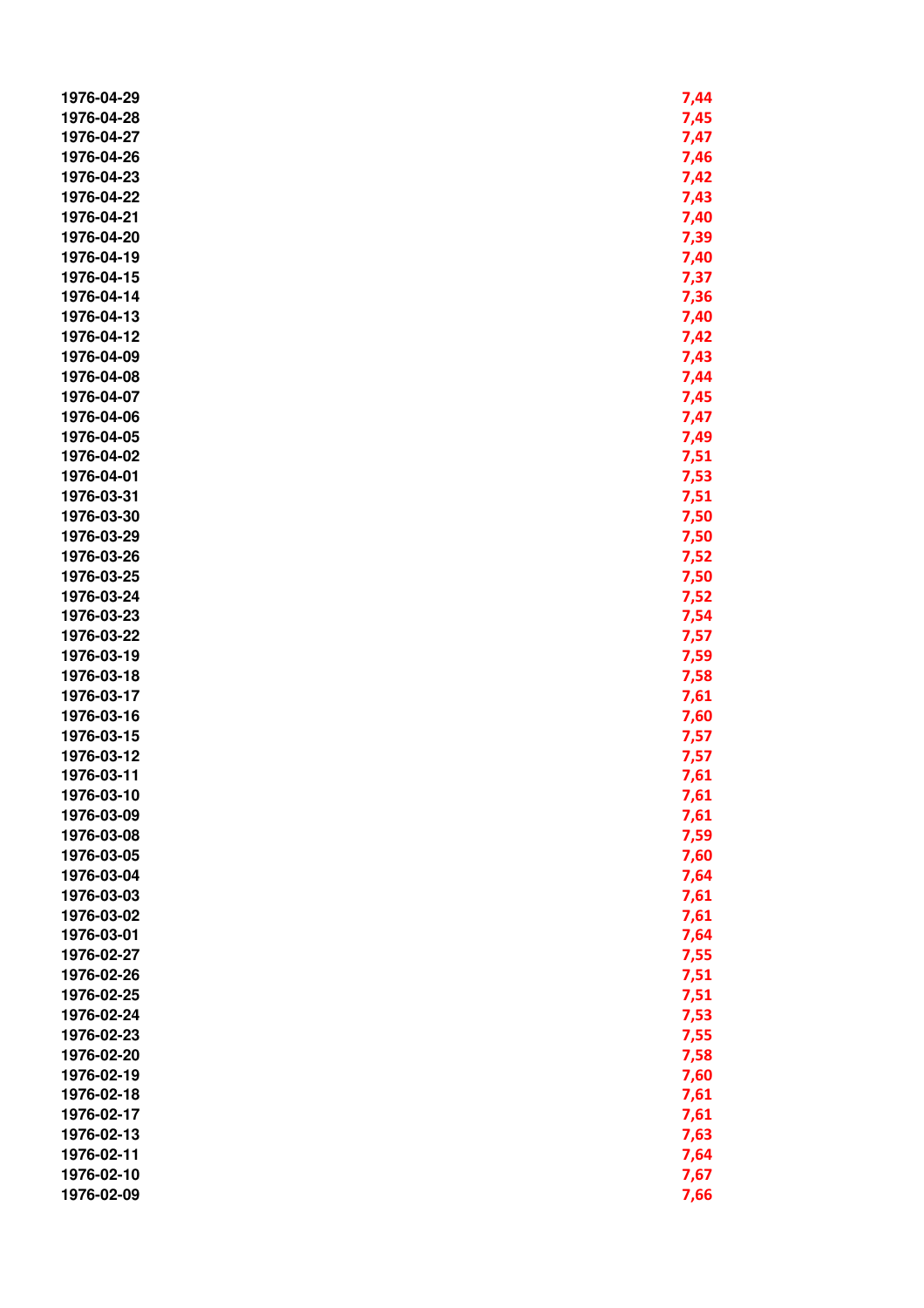| 1976-02-06               | 7,66         |
|--------------------------|--------------|
| 1976-02-05               | 7,63         |
| 1976-02-04               | 7,68         |
| 1976-02-03               | 7,66         |
| 1976-02-02               | 7,67         |
| 1976-01-30               | 7,67         |
| 1976-01-29               | 7,69         |
| 1976-01-28               | 7,71         |
| 1976-01-27               | 7,65         |
| 1976-01-26               | 7,65         |
| 1976-01-23               | 7,62         |
| 1976-01-22               | 7,64         |
| 1976-01-21               | 7,63         |
| 1976-01-20               | 7,64         |
| 1976-01-19               | 7,61         |
| 1976-01-16               | 7,61         |
| 1976-01-15               | 7,60         |
| 1976-01-14               | 7,56         |
| 1976-01-13               | 7,50         |
| 1976-01-12               |              |
| 1976-01-09               | 7,51         |
| 1976-01-08               | 7,56         |
| 1976-01-07               | 7,57         |
| 1976-01-06               | 7,55         |
| 1976-01-05               | 7,53         |
| 1976-01-02               | 7,60         |
| 1975-12-31               | 7,64         |
| 1975-12-30               | 7,65         |
| 1975-12-29               | 7,60         |
| 1975-12-26               | 7,58         |
| 1975-12-24               | 7,61         |
| 1975-12-23               | 7,61         |
| 1975-12-22               | 7,65         |
| 1975-12-19               | 7,69<br>7,67 |
| 1975-12-18               | 7,71         |
| 1975-12-17               |              |
| 1975-12-16               | 7,72<br>7,78 |
| 1975-12-15               | 7,82         |
| 1975-12-12               | 7,86         |
| 1975-12-11               | 7,91         |
| 1975-12-10               | 7,95         |
| 1975-12-09               | 7,94         |
| 1975-12-08               | 7,91         |
| 1975-12-05               | 7,87         |
| 1975-12-04               |              |
| 1975-12-03               | 7,88         |
|                          | 7,88         |
| 1975-12-02               | 7,91         |
| 1975-12-01<br>1975-11-28 | 7,91         |
| 1975-11-26               | 7,93         |
|                          | 7,93         |
| 1975-11-25               | 7,93         |
| 1975-11-24<br>1975-11-21 | 7,94         |
| 1975-11-20               | 7,96         |
|                          | 7,92         |
| 1975-11-19               | 7,95         |
| 1975-11-18               | 7,94         |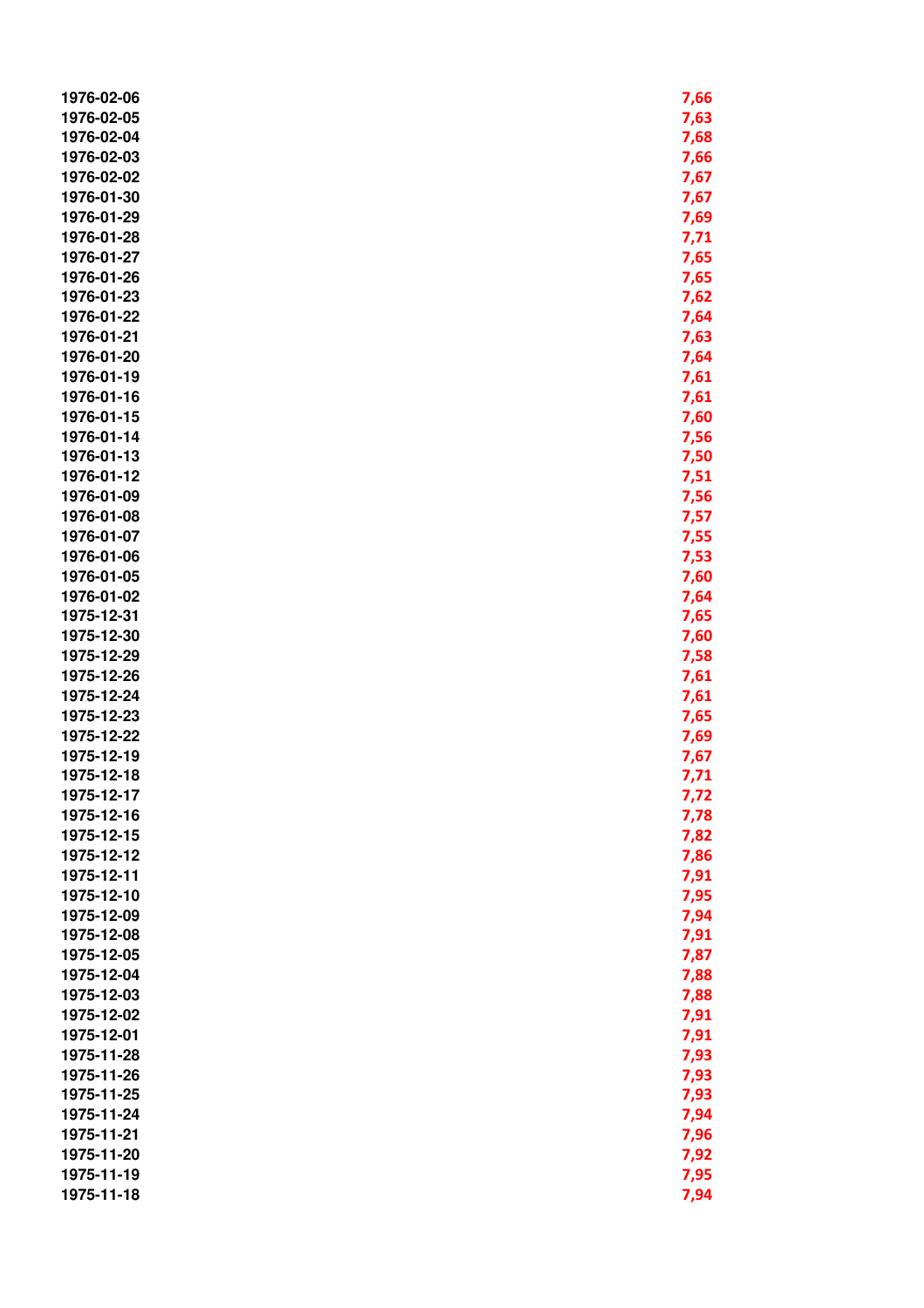| 1975-11-17 | 7,90 |
|------------|------|
| 1975-11-14 | 7,88 |
| 1975-11-13 | 7,82 |
| 1975-11-12 | 7,81 |
| 1975-11-10 | 7,81 |
| 1975-11-07 | 7,79 |
| 1975-11-06 | 7,79 |
| 1975-11-05 | 7,78 |
| 1975-11-03 | 7,79 |
| 1975-10-31 | 7,76 |
|            |      |
| 1975-10-30 | 7,77 |
| 1975-10-29 | 7,86 |
| 1975-10-28 | 7,88 |
| 1975-10-27 | 7,88 |
| 1975-10-24 | 7,87 |
| 1975-10-23 | 7,86 |
| 1975-10-22 | 7,89 |
| 1975-10-21 | 7,88 |
| 1975-10-20 | 7,88 |
| 1975-10-17 | 7,87 |
| 1975-10-16 | 7,88 |
| 1975-10-15 | 7,95 |
| 1975-10-14 | 7,93 |
| 1975-10-10 | 7,93 |
| 1975-10-09 |      |
|            | 7,96 |
| 1975-10-08 | 8,00 |
| 1975-10-07 | 8,04 |
| 1975-10-06 | 8,04 |
| 1975-10-03 | 8,10 |
| 1975-10-02 | 8,14 |
| 1975-10-01 | 8,15 |
| 1975-09-30 | 8,15 |
| 1975-09-29 | 8,13 |
| 1975-09-26 | 8,09 |
| 1975-09-25 | 8,06 |
| 1975-09-24 | 8,02 |
| 1975-09-23 | 8,04 |
| 1975-09-22 | 8,05 |
| 1975-09-19 | 8,05 |
| 1975-09-18 | 8,09 |
| 1975-09-17 | 8,12 |
| 1975-09-16 | 8,14 |
| 1975-09-15 | 8,12 |
| 1975-09-12 | 8,11 |
| 1975-09-11 | 8,09 |
|            |      |
| 1975-09-10 | 8,05 |
| 1975-09-09 | 8,01 |
| 1975-09-08 | 7,98 |
| 1975-09-05 | 7,94 |
| 1975-09-04 | 7,92 |
| 1975-09-03 | 7,92 |
| 1975-09-02 | 7,91 |
| 1975-08-29 | 7,90 |
| 1975-08-28 | 7,94 |
| 1975-08-27 | 7,99 |
| 1975-08-26 | 8,02 |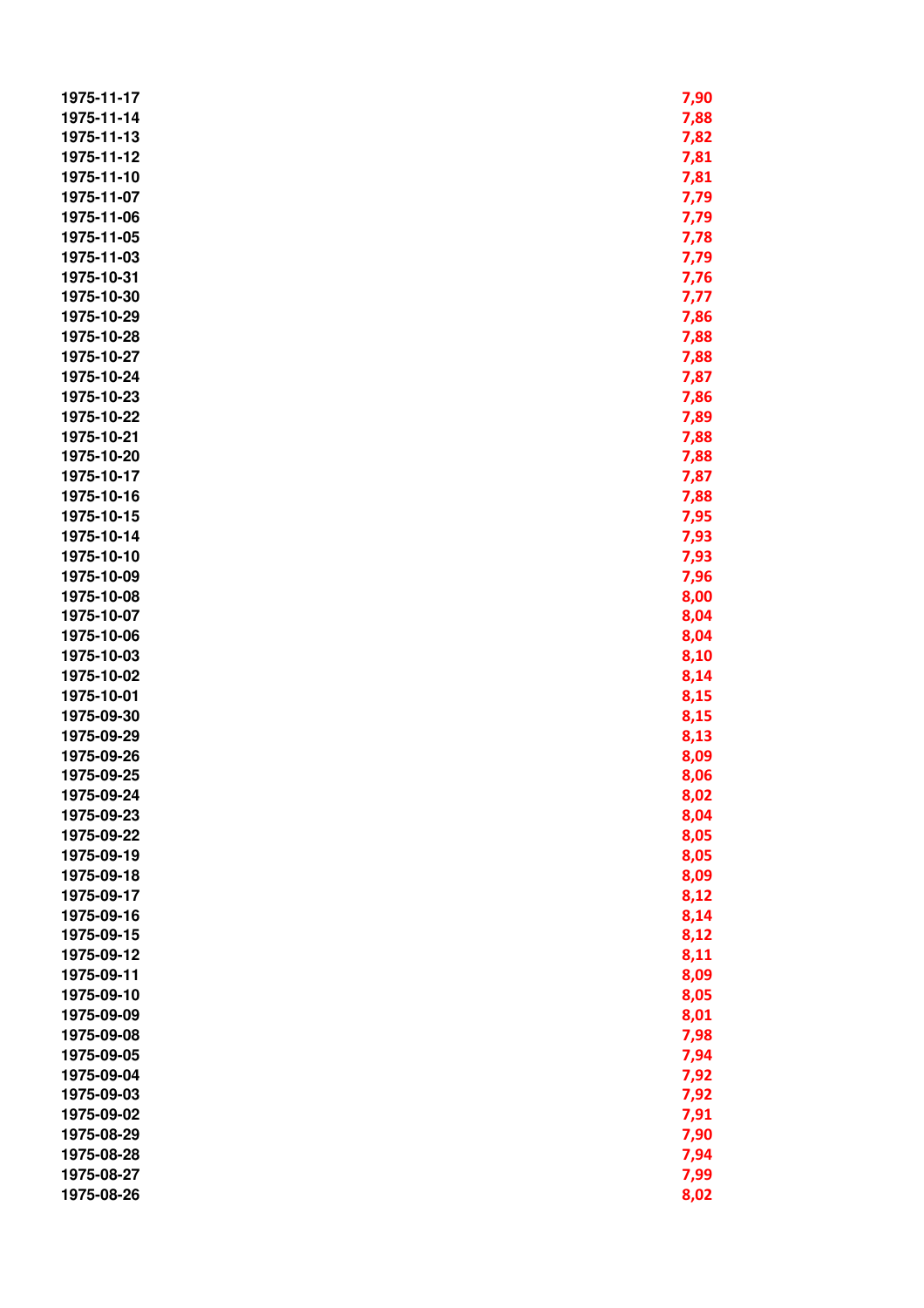| 1975-08-25               | 8,04 |
|--------------------------|------|
| 1975-08-22               | 8,04 |
| 1975-08-21               | 8,03 |
| 1975-08-20               | 8,01 |
| 1975-08-19               | 7,99 |
| 1975-08-18               | 7,97 |
| 1975-08-15               | 8,00 |
| 1975-08-14               | 7,92 |
| 1975-08-13               | 7,90 |
| 1975-08-12               | 7,88 |
| 1975-08-11               | 7,86 |
| 1975-08-08               | 7,91 |
| 1975-08-07               | 7,93 |
| 1975-08-06               | 7,87 |
| 1975-08-05               | 7,82 |
| 1975-08-04               | 7,82 |
| 1975-08-01               | 7,74 |
| 1975-07-31               | 7,71 |
| 1975-07-30               | 7,69 |
| 1975-07-29               | 7,70 |
| 1975-07-28               | 7,69 |
| 1975-07-25               | 7,69 |
| 1975-07-24               |      |
| 1975-07-23               | 7,68 |
| 1975-07-22               | 7,68 |
| 1975-07-21               | 7,69 |
| 1975-07-18               | 7,68 |
| 1975-07-17               | 7,66 |
| 1975-07-16               | 7,64 |
| 1975-07-15               | 7,63 |
| 1975-07-14               | 7,61 |
|                          | 7,62 |
| 1975-07-11               | 7,63 |
| 1975-07-10<br>1975-07-09 | 7,66 |
| 1975-07-08               | 7,66 |
|                          | 7,66 |
| 1975-07-07               | 7,66 |
| 1975-07-03               | 7,65 |
| 1975-07-02               | 7,64 |
| 1975-07-01               | 7,62 |
| 1975-06-30               | 7,62 |
| 1975-06-27               | 7,65 |
| 1975-06-26               | 7,62 |
| 1975-06-25               | 7,60 |
| 1975-06-24               | 7,56 |
| 1975-06-23               | 7,57 |
| 1975-06-20               | 7,55 |
| 1975-06-19               | 7,50 |
| 1975-06-18               | 7,52 |
| 1975-06-17               | 7,52 |
| 1975-06-16               | 7,48 |
| 1975-06-13               | 7,48 |
| 1975-06-12               | 7,47 |
| 1975-06-11               | 7,45 |
| 1975-06-10               | 7,50 |
| 1975-06-09               | 7,49 |
| 1975-06-06               | 7,58 |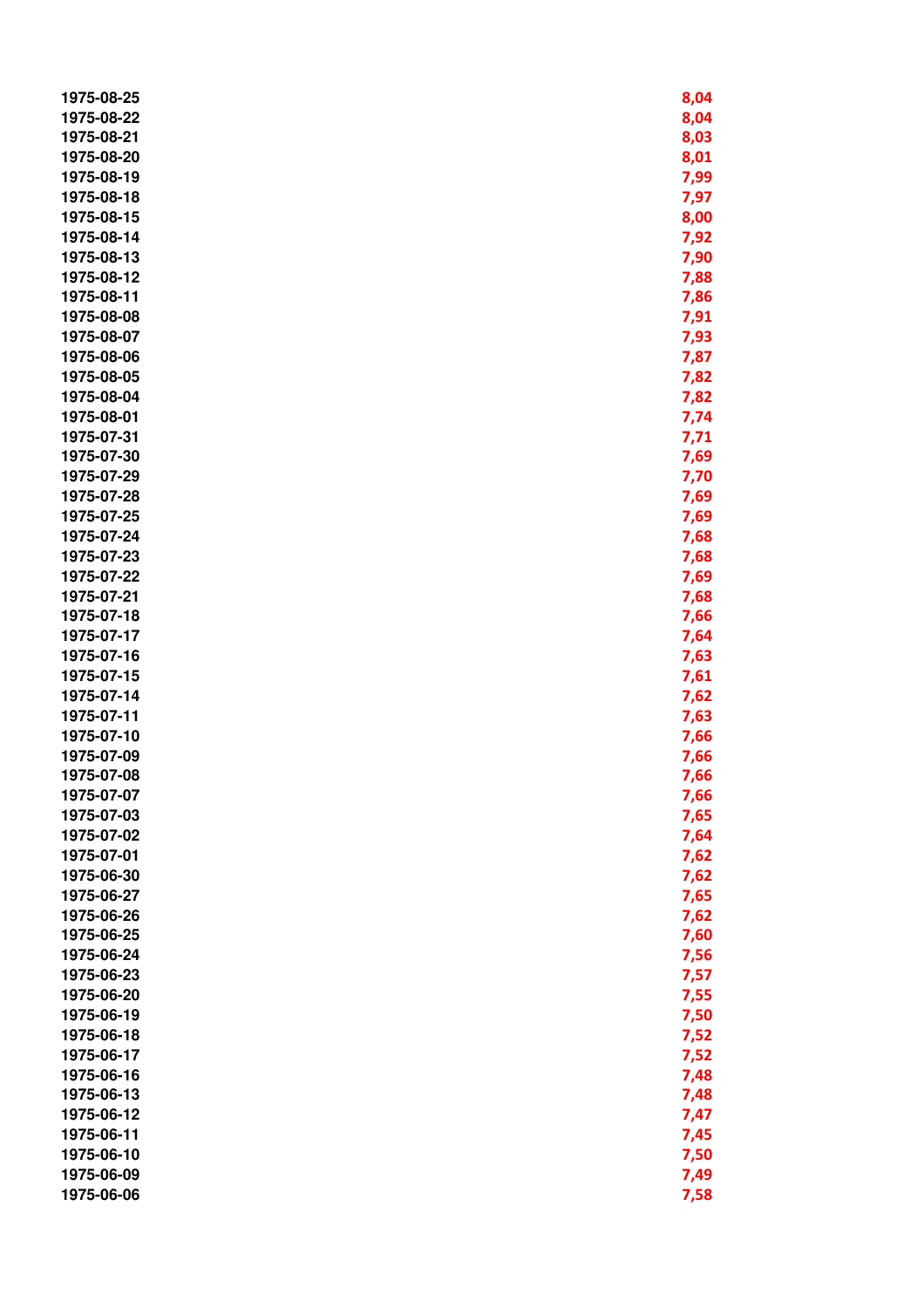| 1975-06-05 | 7,62 |
|------------|------|
| 1975-06-04 | 7,64 |
| 1975-06-03 | 7,67 |
| 1975-06-02 | 7,68 |
| 1975-05-30 | 7,69 |
| 1975-05-29 | 7,73 |
| 1975-05-28 | 7,71 |
| 1975-05-27 | 7,71 |
| 1975-05-23 | 7,68 |
| 1975-05-22 | 7,68 |
| 1975-05-21 |      |
|            | 7,66 |
| 1975-05-20 | 7,65 |
| 1975-05-19 | 7,65 |
| 1975-05-16 | 7,67 |
| 1975-05-15 | 7,70 |
| 1975-05-14 | 7,66 |
| 1975-05-13 | 7,70 |
| 1975-05-12 | 7,74 |
| 1975-05-09 | 7,74 |
| 1975-05-08 | 7,74 |
| 1975-05-07 | 7,77 |
| 1975-05-06 | 7,80 |
| 1975-05-05 | 7,79 |
| 1975-05-02 | 7,82 |
| 1975-05-01 | 7,97 |
| 1975-04-30 | 7,97 |
| 1975-04-29 | 7,96 |
| 1975-04-28 | 7,99 |
| 1975-04-25 | 7,92 |
| 1975-04-24 | 7,91 |
| 1975-04-23 | 7,92 |
| 1975-04-22 | 7,95 |
| 1975-04-21 | 7,95 |
| 1975-04-18 | 7,88 |
| 1975-04-17 | 7,83 |
| 1975-04-16 | 7,78 |
| 1975-04-15 | 7,78 |
| 1975-04-14 |      |
|            | 7,78 |
| 1975-04-11 | 7,81 |
| 1975-04-10 | 7,81 |
| 1975-04-09 | 7,79 |
| 1975-04-08 | 7,82 |
| 1975-04-07 | 7,86 |
| 1975-04-04 | 7,67 |
| 1975-04-03 | 7,68 |
| 1975-04-02 | 7,67 |
| 1975-04-01 | 7,48 |
| 1975-03-31 | 7,44 |
| 1975-03-27 | 7,44 |
| 1975-03-26 | 7,45 |
| 1975-03-25 | 7,43 |
| 1975-03-24 | 7,44 |
| 1975-03-21 | 7,40 |
| 1975-03-20 | 7,39 |
| 1975-03-19 | 7,39 |
| 1975-03-18 | 7,33 |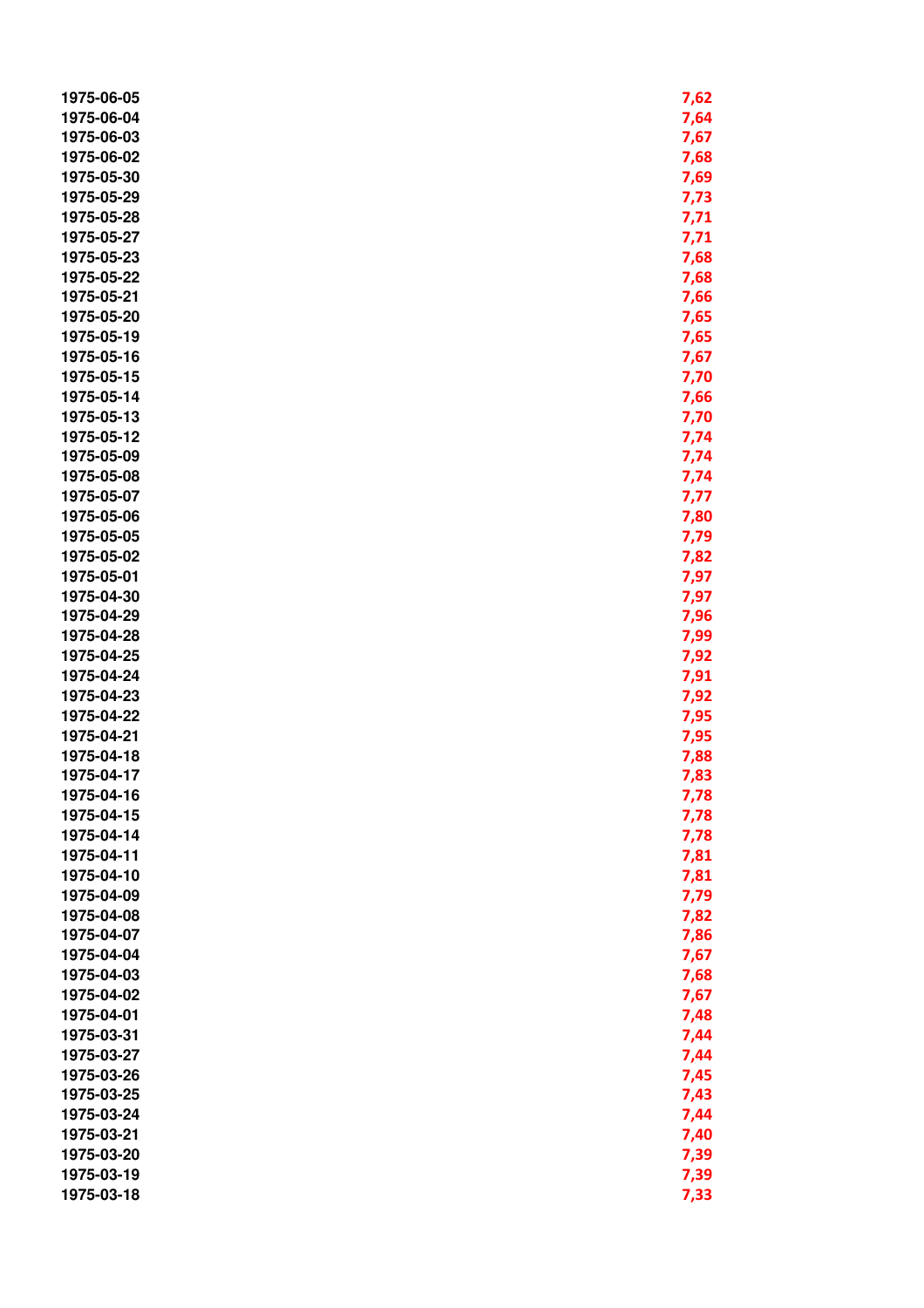| 1975-03-17 | 7,31 |
|------------|------|
| 1975-03-14 | 7,28 |
| 1975-03-13 | 7,28 |
| 1975-03-12 | 7,28 |
| 1975-03-11 | 7,26 |
| 1975-03-10 | 7,25 |
| 1975-03-07 | 7,24 |
| 1975-03-06 | 7,22 |
| 1975-03-05 | 7,24 |
| 1975-03-04 | 7,25 |
| 1975-03-03 | 7,23 |
| 1975-02-28 |      |
|            | 7,21 |
| 1975-02-27 | 7,21 |
| 1975-02-26 | 7,24 |
| 1975-02-25 | 7,21 |
| 1975-02-24 | 7,18 |
| 1975-02-21 | 7,17 |
| 1975-02-20 | 7,17 |
| 1975-02-19 | 7,16 |
| 1975-02-18 | 7,13 |
| 1975-02-14 | 7,18 |
| 1975-02-13 | 7,22 |
| 1975-02-11 | 7,20 |
| 1975-02-10 | 7,21 |
| 1975-02-07 | 7,19 |
| 1975-02-06 | 7,18 |
| 1975-02-05 |      |
| 1975-02-04 | 7,18 |
|            | 7,23 |
| 1975-02-03 | 7,25 |
| 1975-01-31 | 7,28 |
| 1975-01-30 | 7,28 |
| 1975-01-29 | 7,32 |
| 1975-01-28 | 7,34 |
| 1975-01-27 | 7,37 |
| 1975-01-24 | 7,38 |
| 1975-01-23 | 7,39 |
| 1975-01-22 | 7,31 |
| 1975-01-21 | 7,30 |
| 1975-01-20 | 7,31 |
| 1975-01-17 | 7,25 |
| 1975-01-16 | 7,26 |
| 1975-01-15 | 7,24 |
| 1975-01-14 | 7,20 |
| 1975-01-13 | 7,18 |
| 1975-01-10 | 7,15 |
| 1975-01-09 | 7,12 |
| 1975-01-08 | 7,16 |
|            |      |
| 1975-01-07 | 7,17 |
| 1975-01-06 | 7,14 |
| 1975-01-03 | 7,17 |
| 1975-01-02 | 7,17 |
| 1974-12-31 | 7,16 |
| 1974-12-30 | 7,12 |
| 1974-12-27 | 7,09 |
| 1974-12-26 | 7,08 |
| 1974-12-24 | 7,11 |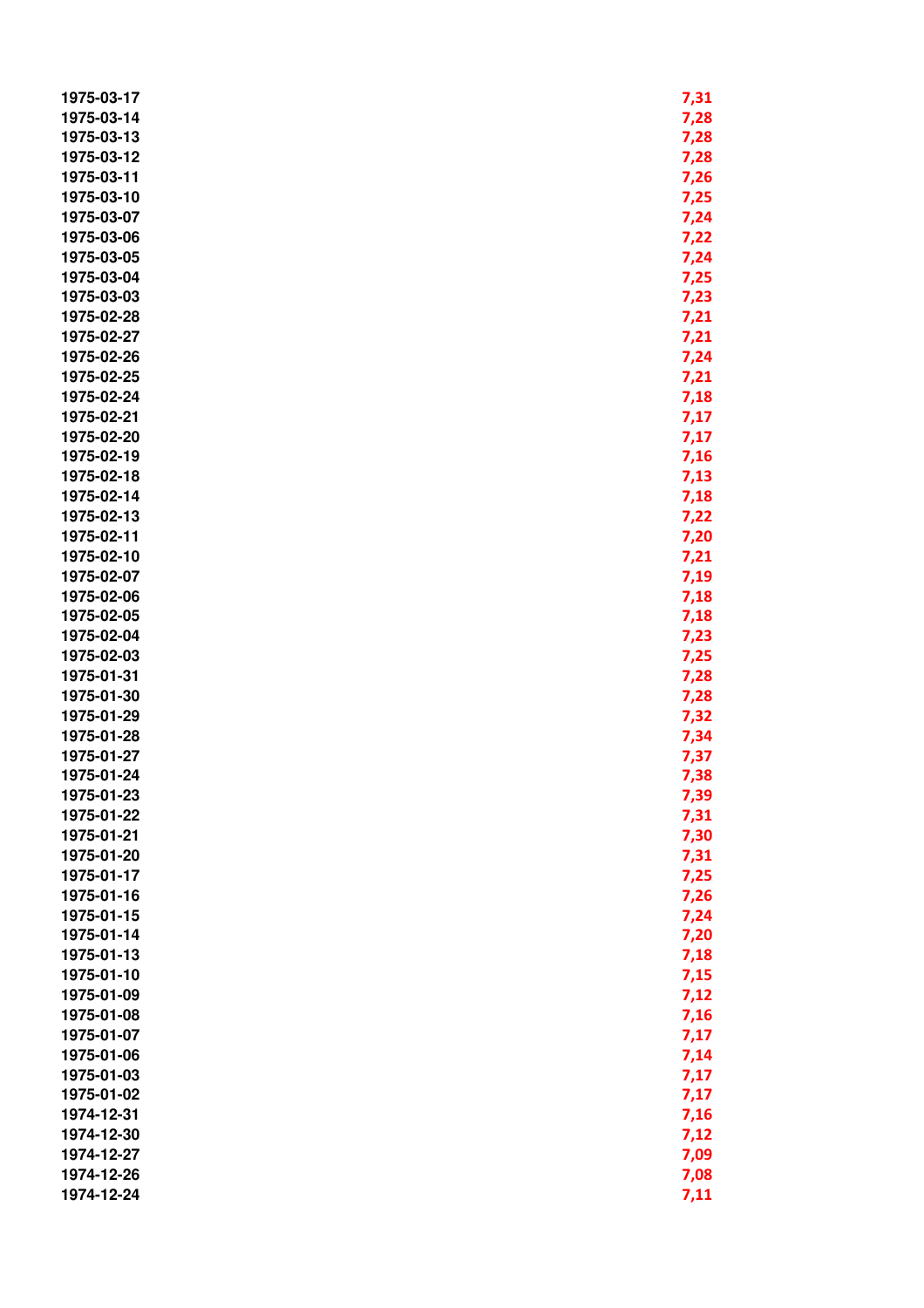| 1974-12-23               | 7,12 |
|--------------------------|------|
| 1974-12-20               | 7,01 |
| 1974-12-19               | 7,02 |
| 1974-12-18               | 7,03 |
| 1974-12-17               | 7,08 |
| 1974-12-16               |      |
| 1974-12-13               | 7,14 |
|                          | 7,17 |
| 1974-12-12               | 7,19 |
| 1974-12-11               | 7,19 |
| 1974-12-10               | 7,23 |
| 1974-12-09               | 7,21 |
| 1974-12-06               | 7,36 |
| 1974-12-05               | 7,41 |
| 1974-12-04               | 7,44 |
| 1974-12-03               | 7,47 |
| 1974-12-02               | 7,44 |
| 1974-11-29               | 7,31 |
| 1974-11-27               | 7,30 |
| 1974-11-26               | 7,32 |
| 1974-11-25               | 7,33 |
| 1974-11-22               | 7,34 |
| 1974-11-21               | 7,35 |
| 1974-11-20               | 7,35 |
| 1974-11-19               | 7,35 |
| 1974-11-18               | 7,36 |
| 1974-11-15               | 7,36 |
| 1974-11-14               | 7,37 |
| 1974-11-13               | 7,42 |
| 1974-11-12               | 7,44 |
| 1974-11-08               | 7,47 |
| 1974-11-07               | 7,47 |
| 1974-11-06               | 7,47 |
| 1974-11-04               | 7,50 |
| 1974-11-01               | 7,50 |
| 1974-10-31               | 7,48 |
|                          |      |
| 1974-10-30<br>1974-10-29 | 7,55 |
|                          | 7,53 |
| 1974-10-28               | 7,52 |
| 1974-10-25               | 7,50 |
| 1974-10-24               | 7,50 |
| 1974-10-23               | 7,49 |
| 1974-10-22               | 7,46 |
| 1974-10-21               | 7,47 |
| 1974-10-18               | 7,49 |
| 1974-10-17               | 7,52 |
| 1974-10-16               | 7,51 |
| 1974-10-15               | 7,49 |
| 1974-10-11               | 7,50 |
| 1974-10-10               | 7,56 |
| 1974-10-09               | 7,56 |
| 1974-10-08               | 7,57 |
| 1974-10-07               | 7,63 |
| 1974-10-04               | 7,63 |
| 1974-10-03               | 7,64 |
| 1974-10-02               | 7,82 |
| 1974-10-01               | 7,81 |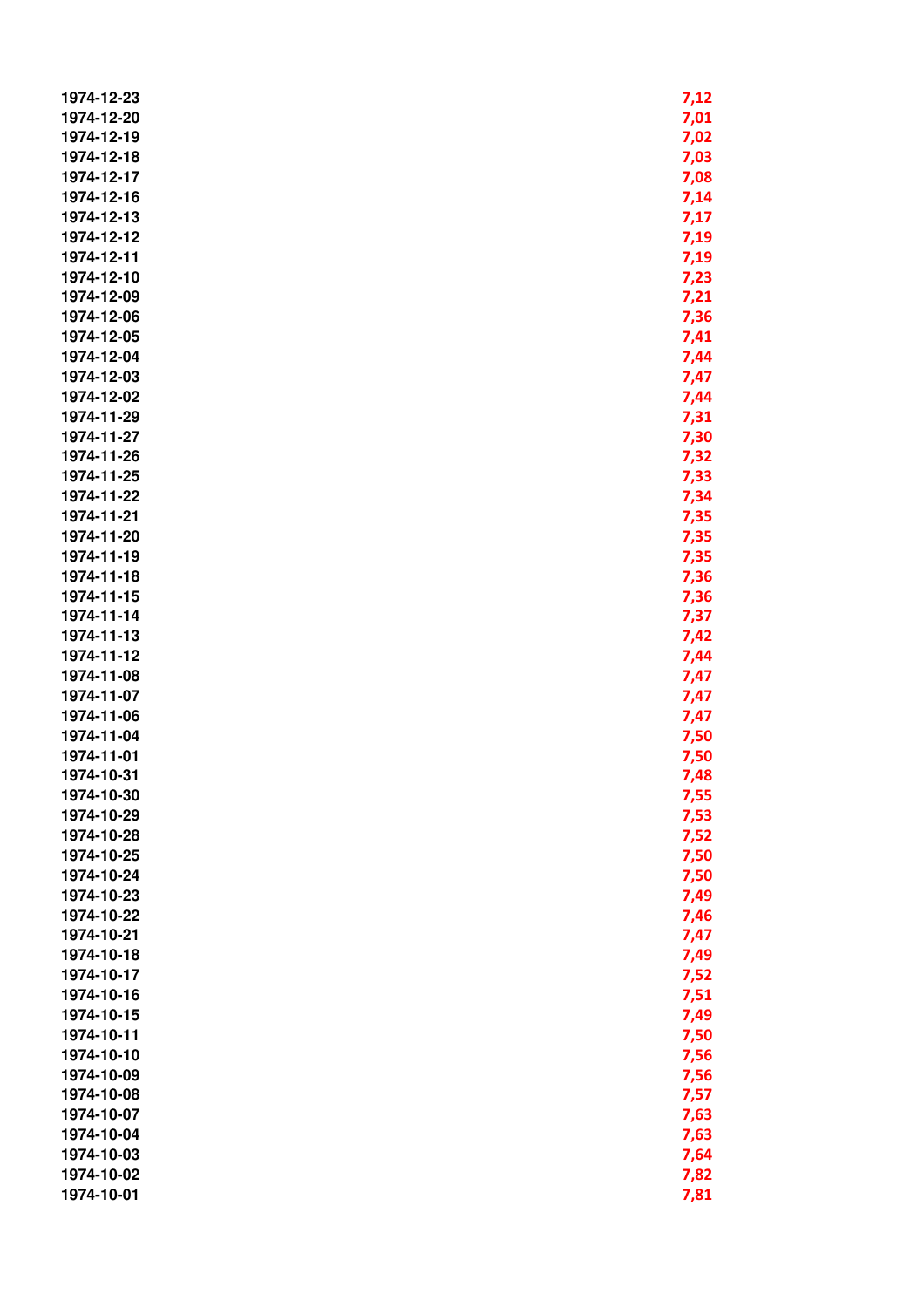| 1974-09-30 | 7,82 |
|------------|------|
| 1974-09-27 | 7,82 |
| 1974-09-26 | 7,86 |
| 1974-09-25 | 7,89 |
| 1974-09-24 | 7,88 |
| 1974-09-23 | 7,87 |
| 1974-09-20 | 7,95 |
| 1974-09-19 | 8,00 |
| 1974-09-18 | 8,04 |
| 1974-09-17 | 8,12 |
| 1974-09-16 | 8,10 |
| 1974-09-13 | 8,13 |
| 1974-09-12 | 8,17 |
| 1974-09-11 | 8,11 |
| 1974-09-10 | 8,11 |
| 1974-09-09 | 8,08 |
| 1974-09-06 |      |
| 1974-09-05 | 8,10 |
| 1974-09-04 | 8,09 |
| 1974-09-03 | 8,11 |
| 1974-08-30 | 8,10 |
| 1974-08-29 | 8,08 |
|            | 8,11 |
| 1974-08-28 | 8,14 |
| 1974-08-27 | 8,15 |
| 1974-08-26 | 8,16 |
| 1974-08-23 | 8,13 |
| 1974-08-22 | 8,13 |
| 1974-08-21 | 8,18 |
| 1974-08-20 | 8,15 |
| 1974-08-19 | 8,14 |
| 1974-08-16 | 8,15 |
| 1974-08-15 | 8,14 |
| 1974-08-14 | 8,13 |
| 1974-08-13 | 8,13 |
| 1974-08-12 | 8,10 |
| 1974-08-09 | 8,10 |
| 1974-08-08 | 8,07 |
| 1974-08-07 | 8,09 |
| 1974-08-06 | 8,06 |
| 1974-08-05 | 8,10 |
| 1974-08-02 | 7,78 |
| 1974-08-01 | 7,72 |
| 1974-07-31 | 7,68 |
| 1974-07-30 | 7,67 |
| 1974-07-29 | 7,82 |
| 1974-07-26 | 7,80 |
| 1974-07-25 | 7,75 |
| 1974-07-24 | 7,77 |
| 1974-07-23 | 7,82 |
| 1974-07-22 | 7,57 |
| 1974-07-19 | 7,67 |
| 1974-07-18 | 7,71 |
| 1974-07-17 | 7,72 |
| 1974-07-16 | 7,73 |
| 1974-07-15 | 7,69 |
| 1974-07-12 | 7,71 |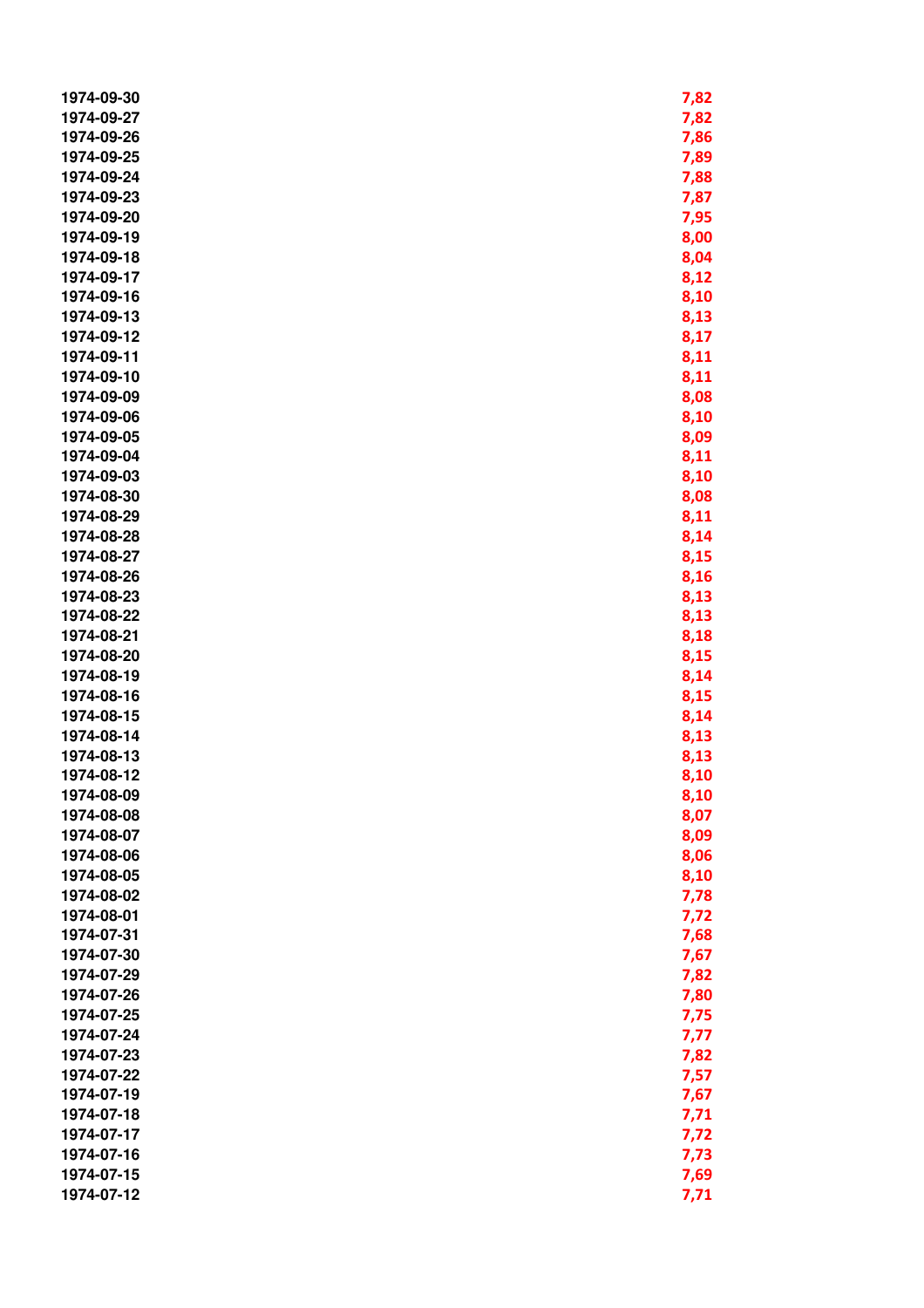| 1974-07-11 | 7,70 |
|------------|------|
| 1974-07-10 | 7,66 |
| 1974-07-09 | 7,66 |
| 1974-07-08 | 7,62 |
| 1974-07-05 | 7,55 |
| 1974-07-03 | 7,55 |
| 1974-07-02 | 7,76 |
| 1974-07-01 | 7,64 |
| 1974-06-28 | 7,72 |
| 1974-06-27 |      |
|            | 7,61 |
| 1974-06-26 | 7,69 |
| 1974-06-25 | 7,66 |
| 1974-06-24 | 7,71 |
| 1974-06-21 | 7,61 |
| 1974-06-20 | 7,64 |
| 1974-06-19 | 7,63 |
| 1974-06-18 | 7,63 |
| 1974-06-17 | 7,61 |
| 1974-06-14 | 7,62 |
| 1974-06-13 | 7,64 |
| 1974-06-12 | 7,61 |
| 1974-06-11 | 7,57 |
| 1974-06-10 | 7,55 |
| 1974-06-07 | 7,54 |
| 1974-06-06 | 7,60 |
| 1974-06-05 | 7,62 |
| 1974-06-04 | 7,62 |
| 1974-06-03 | 7,64 |
| 1974-05-31 | 7,64 |
| 1974-05-30 | 7,63 |
| 1974-05-29 | 7,69 |
| 1974-05-28 | 7,70 |
| 1974-05-24 | 7,61 |
| 1974-05-23 | 7,62 |
| 1974-05-22 | 7,68 |
| 1974-05-21 | 7,65 |
| 1974-05-20 | 7,50 |
| 1974-05-17 | 7,53 |
| 1974-05-16 | 7,44 |
| 1974-05-15 | 7,44 |
| 1974-05-14 | 7,54 |
| 1974-05-13 |      |
|            | 7,54 |
| 1974-05-10 | 7,61 |
| 1974-05-09 | 7,69 |
| 1974-05-08 | 7,71 |
| 1974-05-07 | 7,71 |
| 1974-05-06 | 7,75 |
| 1974-05-03 | 7,72 |
| 1974-05-02 | 7,65 |
| 1974-05-01 | 7,65 |
| 1974-04-30 | 7,70 |
| 1974-04-29 | 7,70 |
| 1974-04-26 | 7,69 |
| 1974-04-25 | 7,62 |
| 1974-04-24 | 7,55 |
| 1974-04-23 | 7,54 |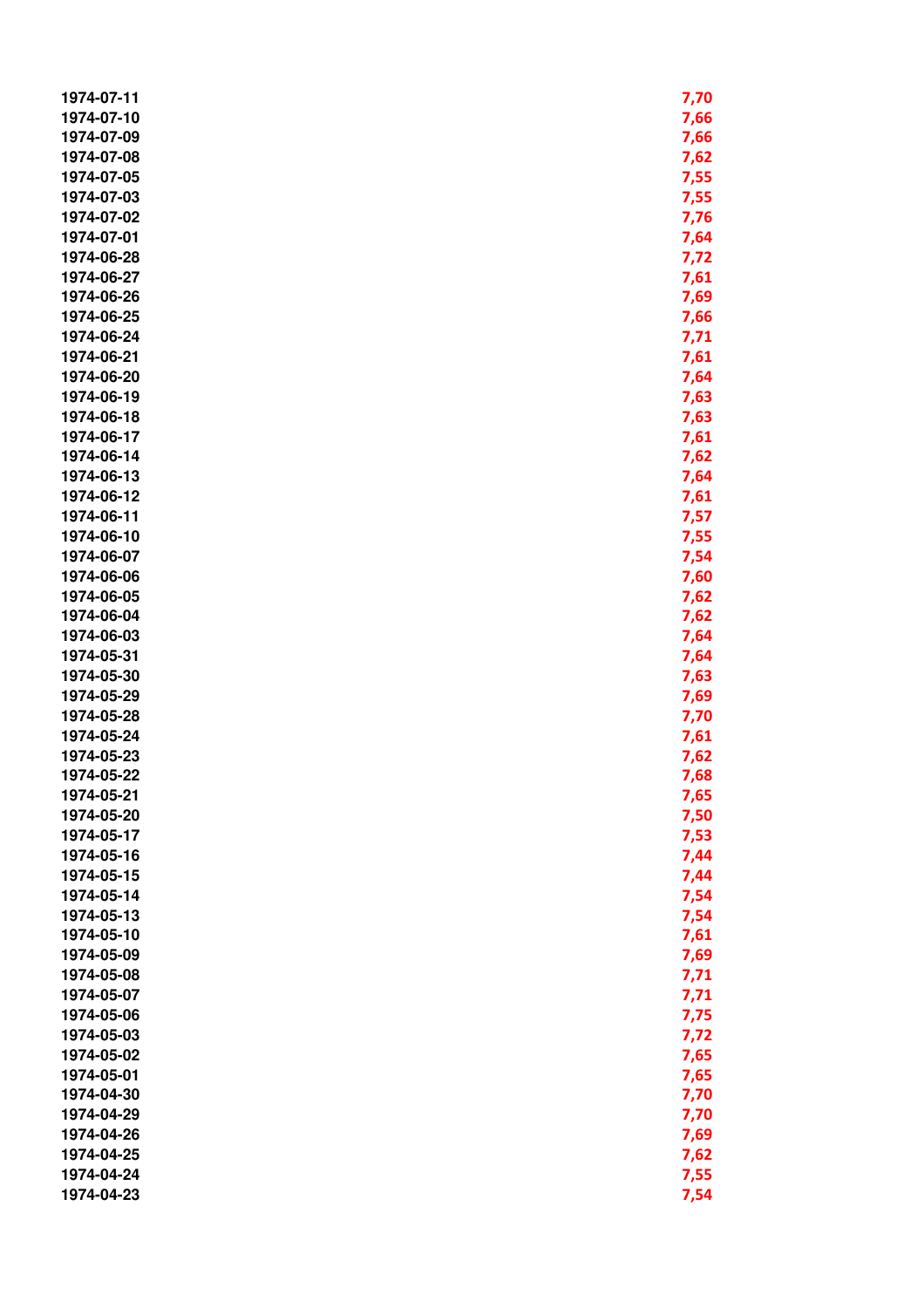| 1974-04-22 | 7,52 |
|------------|------|
| 1974-04-19 | 7,49 |
| 1974-04-18 | 7,51 |
| 1974-04-17 | 7,45 |
| 1974-04-16 | 7,46 |
| 1974-04-15 | 7,40 |
| 1974-04-11 | 7,45 |
| 1974-04-10 | 7,45 |
| 1974-04-09 | 7,48 |
| 1974-04-08 | 7,46 |
| 1974-04-05 |      |
|            | 7,50 |
| 1974-04-04 | 7,46 |
| 1974-04-03 | 7,42 |
| 1974-04-02 | 7,40 |
| 1974-04-01 | 7,37 |
| 1974-03-29 | 7,34 |
| 1974-03-28 | 7,34 |
| 1974-03-27 | 7,29 |
| 1974-03-26 | 7,30 |
| 1974-03-25 | 7,33 |
| 1974-03-22 | 7,30 |
| 1974-03-21 | 7,21 |
| 1974-03-20 | 7,17 |
| 1974-03-19 | 7,15 |
| 1974-03-18 | 7,15 |
| 1974-03-15 | 7,08 |
| 1974-03-14 | 7,02 |
| 1974-03-13 | 7,03 |
| 1974-03-12 | 7,00 |
| 1974-03-11 | 6,99 |
| 1974-03-08 | 6,95 |
| 1974-03-07 | 6,91 |
| 1974-03-06 | 6,95 |
| 1974-03-05 | 6,98 |
| 1974-03-04 | 6,97 |
| 1974-03-01 | 6,96 |
| 1974-02-28 | 6,88 |
| 1974-02-27 | 6,90 |
| 1974-02-26 | 6,88 |
| 1974-02-25 | 6,86 |
| 1974-02-22 | 6,86 |
| 1974-02-21 |      |
|            | 6,85 |
| 1974-02-20 | 6,84 |
| 1974-02-19 | 6,82 |
| 1974-02-15 | 6,83 |
| 1974-02-14 | 6,87 |
| 1974-02-13 | 6,87 |
| 1974-02-11 | 6,88 |
| 1974-02-08 | 6,88 |
| 1974-02-07 | 6,88 |
| 1974-02-06 | 6,87 |
| 1974-02-05 | 6,87 |
| 1974-02-04 | 6,89 |
| 1974-02-01 | 6,89 |
| 1974-01-31 | 6,92 |
| 1974-01-30 | 6,93 |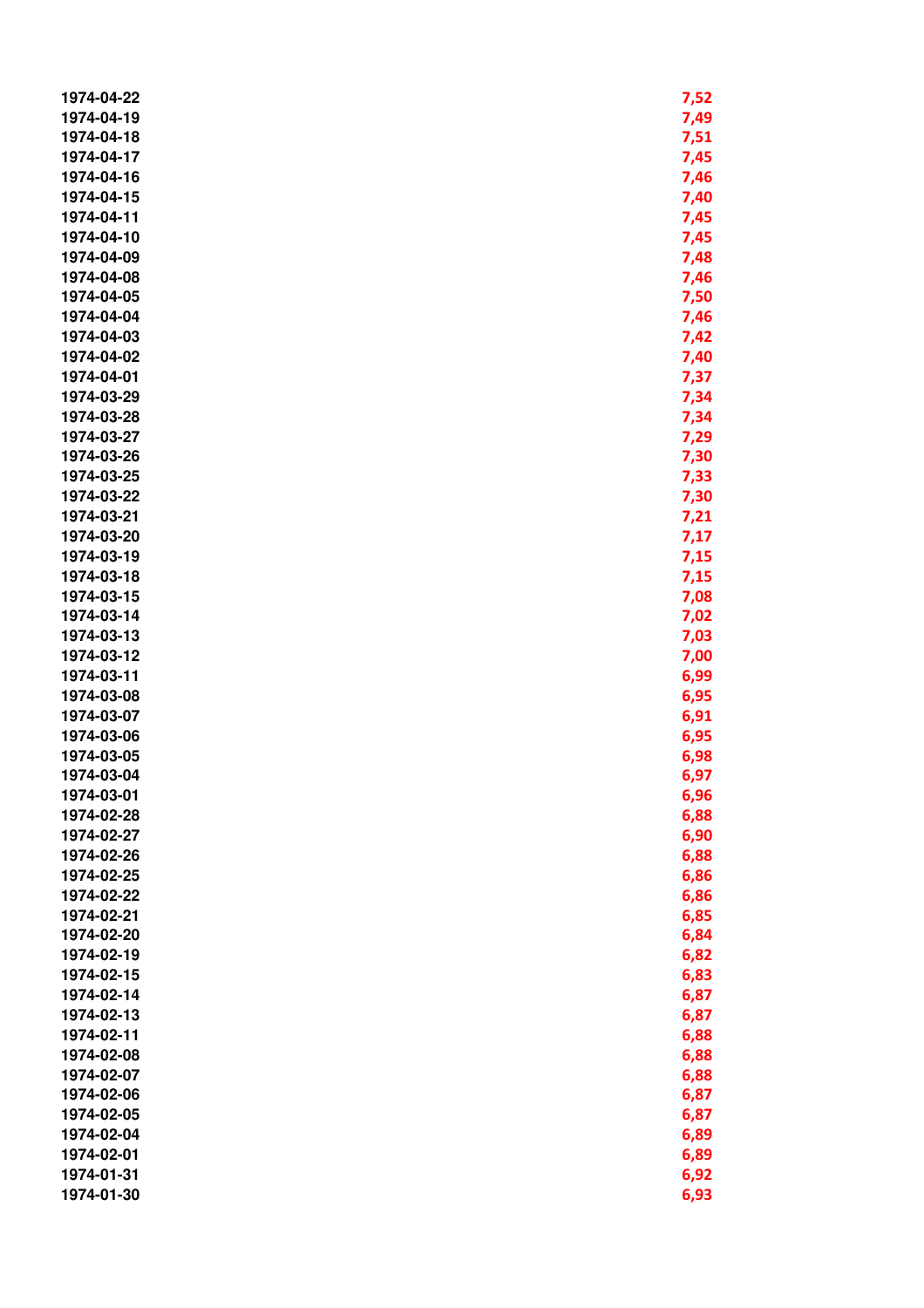| 1974-01-29 | 6,91 |
|------------|------|
| 1974-01-28 | 6,90 |
| 1974-01-25 | 6,89 |
| 1974-01-24 | 6,88 |
| 1974-01-23 | 6,88 |
| 1974-01-22 | 6,86 |
| 1974-01-21 | 6,85 |
| 1974-01-18 | 6,82 |
| 1974-01-17 | 6,83 |
| 1974-01-16 | 6,85 |
| 1974-01-15 |      |
|            | 6,84 |
| 1974-01-14 | 6,83 |
| 1974-01-11 | 6,82 |
| 1974-01-10 | 6,82 |
| 1974-01-09 | 6,78 |
| 1974-01-08 | 6,78 |
| 1974-01-07 | 6,77 |
| 1974-01-04 | 6,74 |
| 1974-01-03 | 6,74 |
| 1974-01-02 | 6,77 |
| 1973-12-31 | 6,74 |
| 1973-12-28 | 6,73 |
| 1973-12-27 | 6,74 |
| 1973-12-26 | 6,73 |
| 1973-12-21 | 6,70 |
| 1973-12-20 | 6,65 |
| 1973-12-19 | 6,65 |
| 1973-12-18 | 6,63 |
| 1973-12-17 | 6,64 |
| 1973-12-14 | 6,48 |
| 1973-12-13 | 6,49 |
| 1973-12-12 | 6,48 |
| 1973-12-11 | 6,51 |
| 1973-12-10 | 6,49 |
| 1973-12-07 | 6,61 |
| 1973-12-06 | 6,62 |
| 1973-12-05 | 6,62 |
| 1973-12-04 | 6,57 |
| 1973-12-03 | 6,56 |
| 1973-11-30 | 6,52 |
| 1973-11-29 | 6,55 |
| 1973-11-28 | 6,56 |
| 1973-11-27 |      |
|            | 6,55 |
| 1973-11-26 | 6,52 |
| 1973-11-23 | 6,57 |
| 1973-11-21 | 6,57 |
| 1973-11-20 | 6,63 |
| 1973-11-19 | 6,67 |
| 1973-11-16 | 6,74 |
| 1973-11-15 | 6,76 |
| 1973-11-14 | 6,78 |
| 1973-11-13 | 6,76 |
| 1973-11-12 | 6,72 |
| 1973-11-09 | 6,68 |
| 1973-11-08 | 6,68 |
| 1973-11-07 | 6,72 |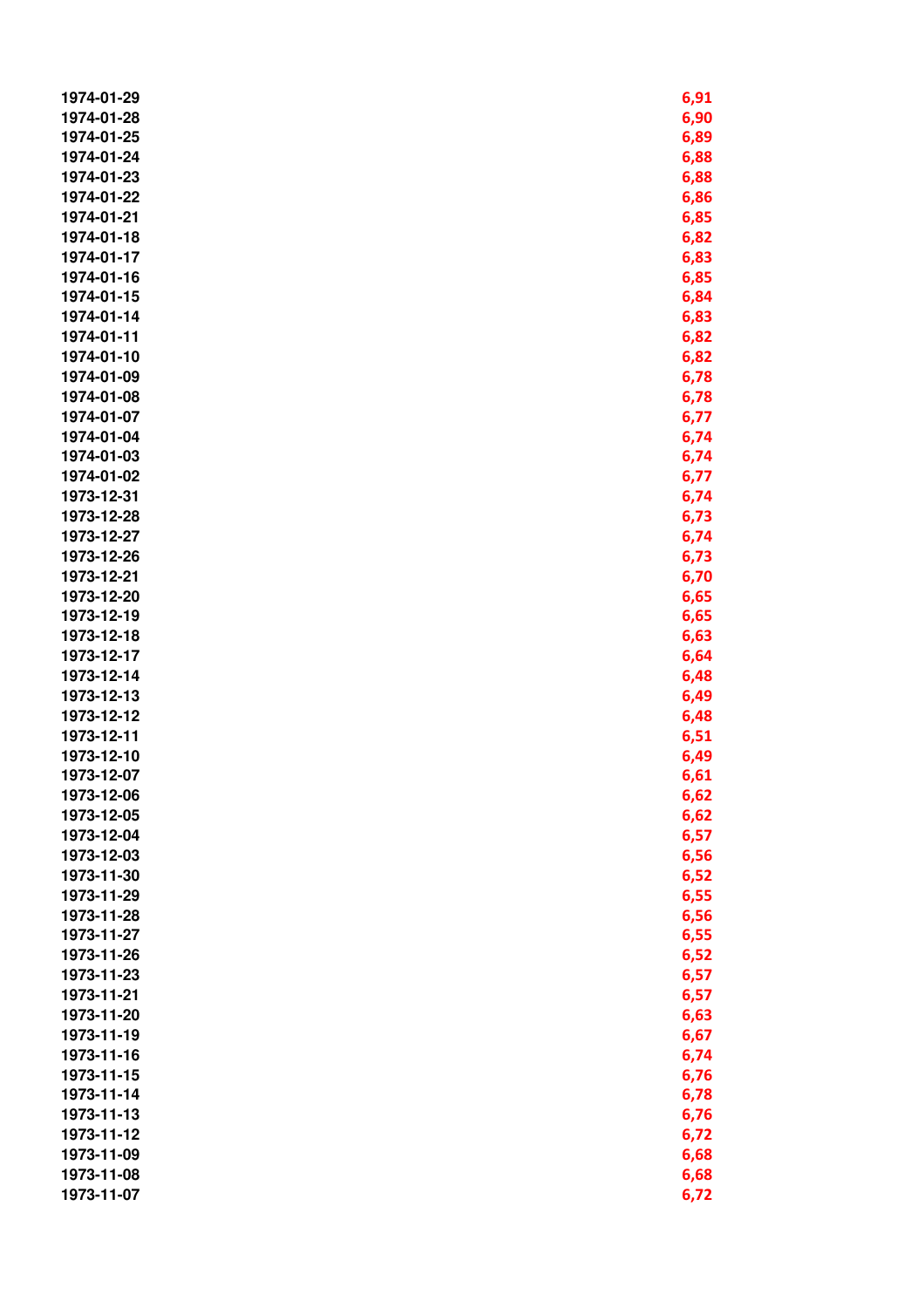| 1973-11-05 | 6,71 |
|------------|------|
| 1973-11-02 | 6,65 |
| 1973-11-01 | 6,63 |
| 1973-10-31 | 6,63 |
| 1973-10-30 | 6,62 |
| 1973-10-29 | 6,62 |
| 1973-10-26 | 6,63 |
| 1973-10-25 | 6,65 |
| 1973-10-24 | 6,67 |
| 1973-10-23 | 6,69 |
| 1973-10-19 |      |
| 1973-10-18 | 6,69 |
|            | 6,70 |
| 1973-10-17 | 6,71 |
| 1973-10-16 | 6,68 |
| 1973-10-15 | 6,65 |
| 1973-10-12 | 6,63 |
| 1973-10-11 | 6,65 |
| 1973-10-10 | 6,66 |
| 1973-10-09 | 6,67 |
| 1973-10-05 | 6,72 |
| 1973-10-04 | 6,75 |
| 1973-10-03 | 6,76 |
| 1973-10-02 | 6,77 |
| 1973-10-01 | 6,77 |
| 1973-09-28 | 6,76 |
| 1973-09-27 | 6,79 |
| 1973-09-26 | 6,83 |
| 1973-09-25 | 6,82 |
| 1973-09-24 | 6,87 |
| 1973-09-21 | 6,88 |
| 1973-09-20 | 6,93 |
| 1973-09-19 | 6,93 |
| 1973-09-18 | 6,91 |
| 1973-09-17 | 6,97 |
| 1973-09-14 | 6,99 |
| 1973-09-13 | 6,99 |
| 1973-09-12 | 6,97 |
| 1973-09-11 | 6,95 |
| 1973-09-10 | 6,89 |
| 1973-09-07 | 6,88 |
| 1973-09-06 | 6,86 |
| 1973-09-05 | 6,88 |
| 1973-09-04 | 6,94 |
| 1973-08-31 | 6,98 |
| 1973-08-30 | 6,97 |
| 1973-08-29 | 6,98 |
| 1973-08-28 | 7,01 |
| 1973-08-27 | 6,99 |
| 1973-08-24 | 6,96 |
| 1973-08-23 | 7,03 |
| 1973-08-22 | 7,09 |
| 1973-08-21 | 7,09 |
| 1973-08-20 | 7,09 |
| 1973-08-17 | 7,02 |
|            |      |
| 1973-08-16 | 7,09 |
| 1973-08-15 | 7,16 |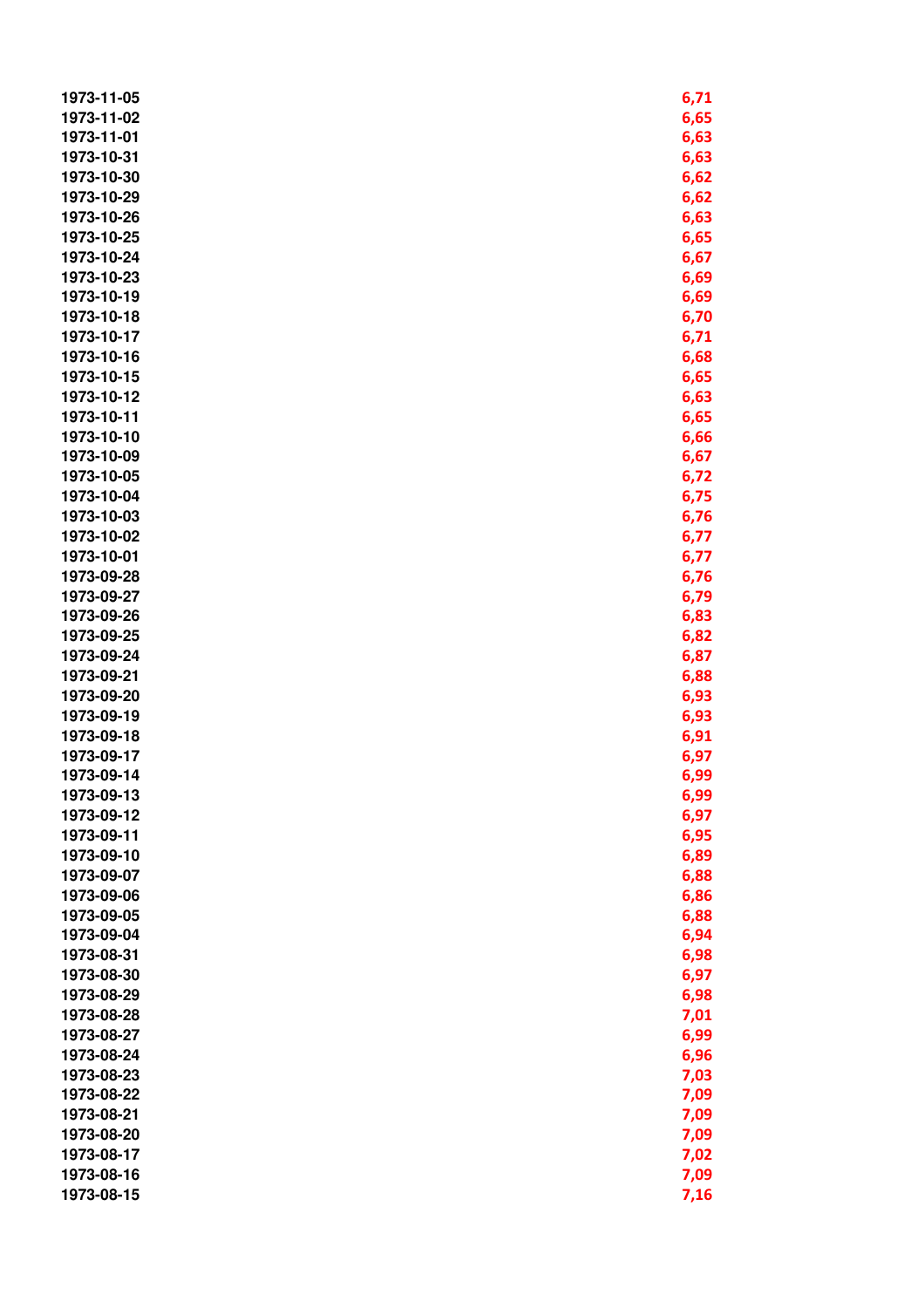| 1973-08-14 | 7,18 |
|------------|------|
| 1973-08-13 | 7,18 |
| 1973-08-10 | 7,23 |
| 1973-08-09 | 7,25 |
| 1973-08-08 | 7,24 |
| 1973-08-07 | 7,28 |
| 1973-08-06 | 7,26 |
| 1973-08-03 | 7,26 |
| 1973-08-02 | 7,25 |
| 1973-08-01 | 7,31 |
| 1973-07-31 |      |
|            | 7,31 |
| 1973-07-30 | 7,28 |
| 1973-07-27 | 7,24 |
| 1973-07-26 | 7,16 |
| 1973-07-25 | 7,05 |
| 1973-07-24 | 7,03 |
| 1973-07-23 | 7,00 |
| 1973-07-20 | 7,01 |
| 1973-07-19 | 6,94 |
| 1973-07-18 | 6,86 |
| 1973-07-17 | 6,87 |
| 1973-07-16 | 6,85 |
| 1973-07-13 | 6,83 |
| 1973-07-12 | 6,81 |
| 1973-07-11 | 6,81 |
| 1973-07-10 | 6,79 |
| 1973-07-09 | 6,82 |
| 1973-07-06 | 6,76 |
| 1973-07-05 | 6,73 |
| 1973-07-03 | 6,74 |
| 1973-07-02 | 6,73 |
| 1973-06-29 | 6,67 |
| 1973-06-28 | 6,66 |
| 1973-06-27 | 6,62 |
| 1973-06-26 | 6,62 |
| 1973-06-25 | 6,61 |
| 1973-06-22 | 6,59 |
| 1973-06-21 | 6,56 |
| 1973-06-20 | 6,56 |
| 1973-06-19 | 6,55 |
| 1973-06-18 | 6,55 |
| 1973-06-15 | 6,55 |
|            |      |
| 1973-06-14 | 6,54 |
| 1973-06-13 | 6,53 |
| 1973-06-12 | 6,53 |
| 1973-06-11 | 6,55 |
| 1973-06-08 | 6,53 |
| 1973-06-07 | 6,55 |
| 1973-06-06 | 6,52 |
| 1973-06-05 | 6,60 |
| 1973-06-04 | 6,66 |
| 1973-06-01 | 6,65 |
| 1973-05-31 | 6,63 |
| 1973-05-30 | 6,64 |
| 1973-05-29 | 6,65 |
| 1973-05-25 | 6,65 |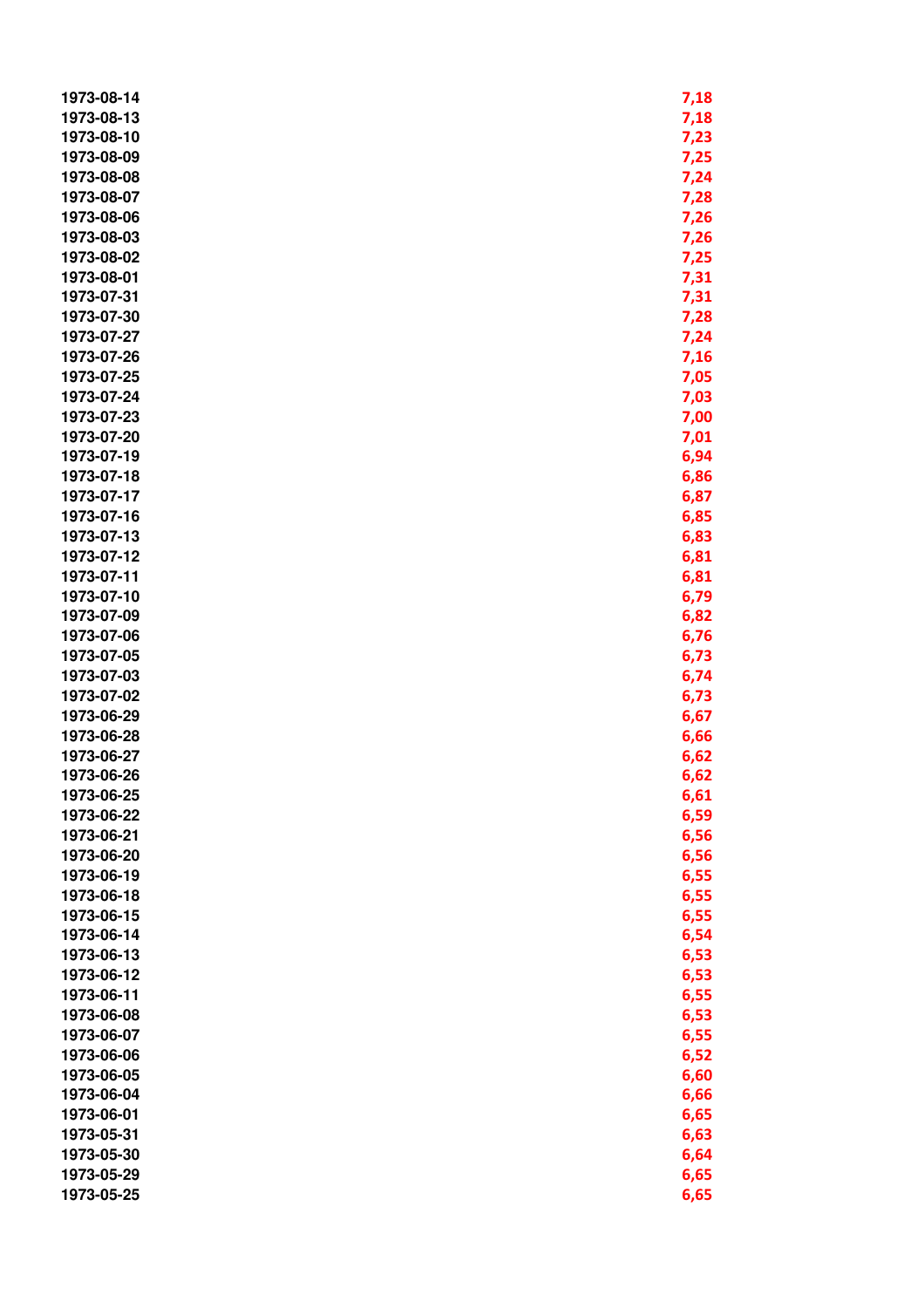| 1973-05-24 | 6,65 |
|------------|------|
| 1973-05-23 | 6,68 |
| 1973-05-22 | 6,69 |
| 1973-05-21 | 6,69 |
| 1973-05-18 | 6,66 |
| 1973-05-17 | 6,65 |
| 1973-05-16 |      |
|            | 6,63 |
| 1973-05-15 | 6,64 |
| 1973-05-14 | 6,62 |
| 1973-05-11 | 6,63 |
| 1973-05-10 | 6,62 |
| 1973-05-09 | 6,62 |
| 1973-05-08 | 6,63 |
| 1973-05-07 | 6,64 |
| 1973-05-04 | 6,64 |
| 1973-05-03 | 6,62 |
| 1973-05-02 | 6,61 |
| 1973-05-01 | 6,60 |
| 1973-04-30 | 6,59 |
| 1973-04-27 | 6,58 |
| 1973-04-26 | 6,56 |
| 1973-04-25 | 6,54 |
| 1973-04-24 | 6,54 |
| 1973-04-23 | 6,55 |
| 1973-04-19 | 6,54 |
| 1973-04-18 | 6,52 |
| 1973-04-17 | 6,51 |
| 1973-04-16 | 6,47 |
| 1973-04-13 | 6,46 |
| 1973-04-12 | 6,51 |
| 1973-04-11 | 6,51 |
| 1973-04-10 | 6,48 |
| 1973-04-09 | 6,46 |
| 1973-04-06 | 6,47 |
| 1973-04-05 | 6,53 |
| 1973-04-04 | 6,54 |
| 1973-04-03 | 6,57 |
| 1973-04-02 | 6,58 |
| 1973-03-30 | 6,58 |
| 1973-03-29 | 6,52 |
| 1973-03-28 | 6,53 |
| 1973-03-27 |      |
|            | 6,56 |
| 1973-03-26 | 6,59 |
| 1973-03-23 | 6,60 |
| 1973-03-22 | 6,61 |
| 1973-03-21 | 6,62 |
| 1973-03-20 | 6,62 |
| 1973-03-19 | 6,58 |
| 1973-03-16 | 6,63 |
| 1973-03-15 | 6,59 |
| 1973-03-14 | 6,57 |
| 1973-03-13 | 6,54 |
| 1973-03-12 | 6,52 |
| 1973-03-09 | 6,51 |
| 1973-03-08 | 6,51 |
| 1973-03-07 | 6,51 |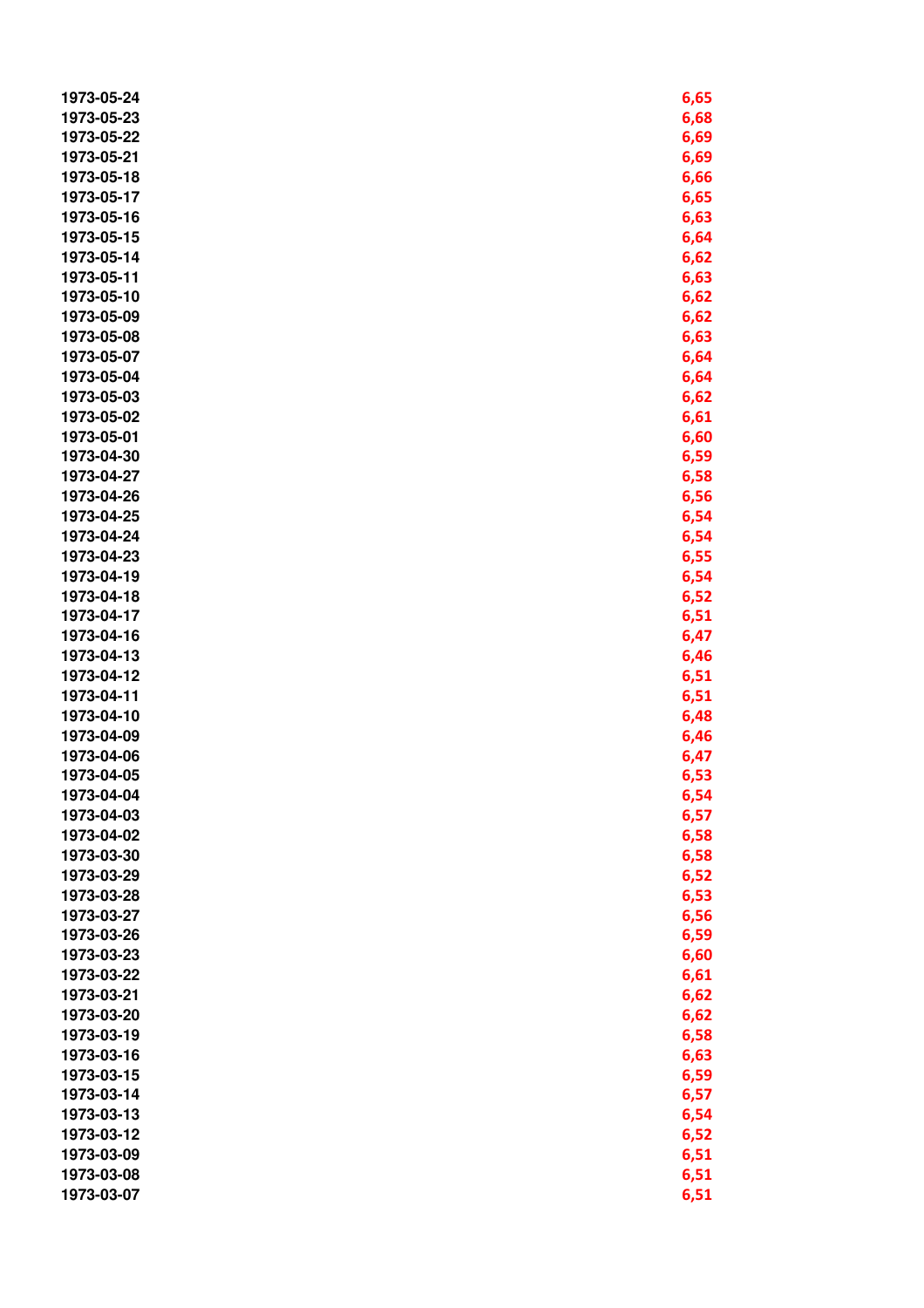| 1973-03-06 | 6,52 |
|------------|------|
| 1973-03-05 | 6,52 |
| 1973-03-02 | 6,51 |
| 1973-03-01 | 6,49 |
| 1973-02-28 | 6,50 |
| 1973-02-27 | 6,50 |
| 1973-02-26 | 6,49 |
| 1973-02-23 | 6,46 |
| 1973-02-22 | 6,49 |
| 1973-02-21 | 6,50 |
| 1973-02-20 | 6,51 |
| 1973-02-16 | 6,48 |
| 1973-02-15 | 6,47 |
| 1973-02-14 | 6,47 |
| 1973-02-13 | 6,47 |
| 1973-02-09 | 6,47 |
| 1973-02-08 |      |
| 1973-02-07 | 6,50 |
| 1973-02-06 | 6,50 |
| 1973-02-05 | 6,49 |
| 1973-02-02 | 6,49 |
| 1973-02-01 | 6,49 |
|            | 6,46 |
| 1973-01-31 | 6,39 |
| 1973-01-30 | 6,39 |
| 1973-01-29 | 6,39 |
| 1973-01-26 | 6,37 |
| 1973-01-25 | 6,38 |
| 1973-01-24 | 6,36 |
| 1973-01-23 | 6,33 |
| 1973-01-22 | 6,35 |
| 1973-01-19 | 6,34 |
| 1973-01-18 | 6,30 |
| 1973-01-17 | 6,28 |
| 1973-01-16 | 6,29 |
| 1973-01-15 | 6,28 |
| 1973-01-12 | 6,29 |
| 1973-01-11 | 6,28 |
| 1973-01-10 | 6,28 |
| 1973-01-09 | 6,28 |
| 1973-01-08 | 6,29 |
| 1973-01-05 | 6,27 |
| 1973-01-04 | 6,25 |
| 1973-01-03 | 6,28 |
| 1973-01-02 | 6,28 |
| 1972-12-29 | 6,28 |
| 1972-12-28 | 6,27 |
| 1972-12-27 | 6,26 |
| 1972-12-26 | 6,26 |
| 1972-12-22 | 6,27 |
| 1972-12-21 | 6,26 |
| 1972-12-20 | 6,29 |
| 1972-12-19 | 6,28 |
| 1972-12-18 | 6,27 |
| 1972-12-15 | 6,23 |
| 1972-12-14 | 6,23 |
| 1972-12-13 | 6,24 |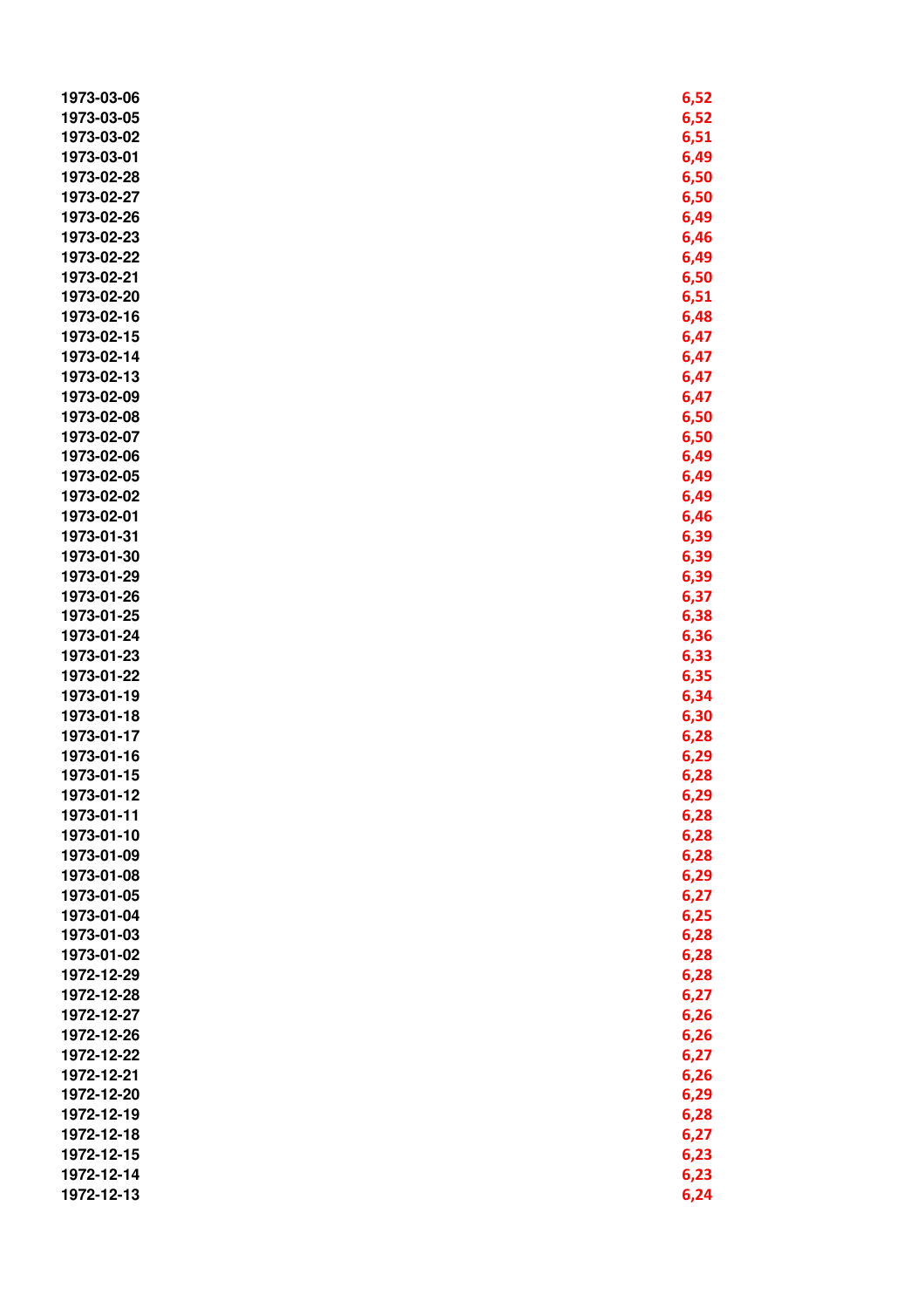| 1972-12-12 | 6,24 |
|------------|------|
| 1972-12-11 | 6,24 |
|            |      |
| 1972-12-08 | 6,23 |
| 1972-12-07 | 6,22 |
| 1972-12-06 | 6,23 |
| 1972-12-05 | 6,24 |
| 1972-12-04 | 6,23 |
| 1972-12-01 | 6,23 |
| 1972-11-30 | 6,22 |
| 1972-11-29 | 6,22 |
| 1972-11-28 | 6,24 |
| 1972-11-27 | 6,24 |
| 1972-11-24 | 6,23 |
| 1972-11-22 | 6,23 |
| 1972-11-21 | 6,23 |
| 1972-11-20 |      |
|            | 6,21 |
| 1972-11-17 | 6,20 |
| 1972-11-16 | 6,20 |
| 1972-11-15 | 6,19 |
| 1972-11-14 | 6,21 |
| 1972-11-13 | 6,23 |
| 1972-11-10 | 6,24 |
| 1972-11-09 | 6,23 |
| 1972-11-08 | 6,23 |
| 1972-11-06 | 6,20 |
| 1972-11-03 | 6,23 |
| 1972-11-02 | 6,25 |
| 1972-11-01 | 6,28 |
| 1972-10-31 | 6,29 |
| 1972-10-30 | 6,30 |
| 1972-10-27 | 6,29 |
| 1972-10-26 | 6,28 |
| 1972-10-25 | 6,29 |
| 1972-10-24 | 6,28 |
| 1972-10-20 |      |
|            | 6,30 |
| 1972-10-19 | 6,31 |
| 1972-10-18 | 6,32 |
| 1972-10-17 | 6,30 |
| 1972-10-16 | 6,31 |
| 1972-10-13 | 6,32 |
| 1972-10-12 | 6,32 |
| 1972-10-11 | 6,30 |
| 1972-10-10 | 6,31 |
| 1972-10-06 | 6,31 |
| 1972-10-05 | 6,36 |
| 1972-10-04 | 6,36 |
| 1972-10-03 | 6,37 |
| 1972-10-02 | 6,36 |
| 1972-09-29 | 6,34 |
| 1972-09-28 | 6,38 |
| 1972-09-27 | 6,42 |
| 1972-09-26 | 6,44 |
| 1972-09-25 | 6,45 |
| 1972-09-22 | 6,46 |
| 1972-09-21 | 6,46 |
| 1972-09-20 |      |
|            | 6,44 |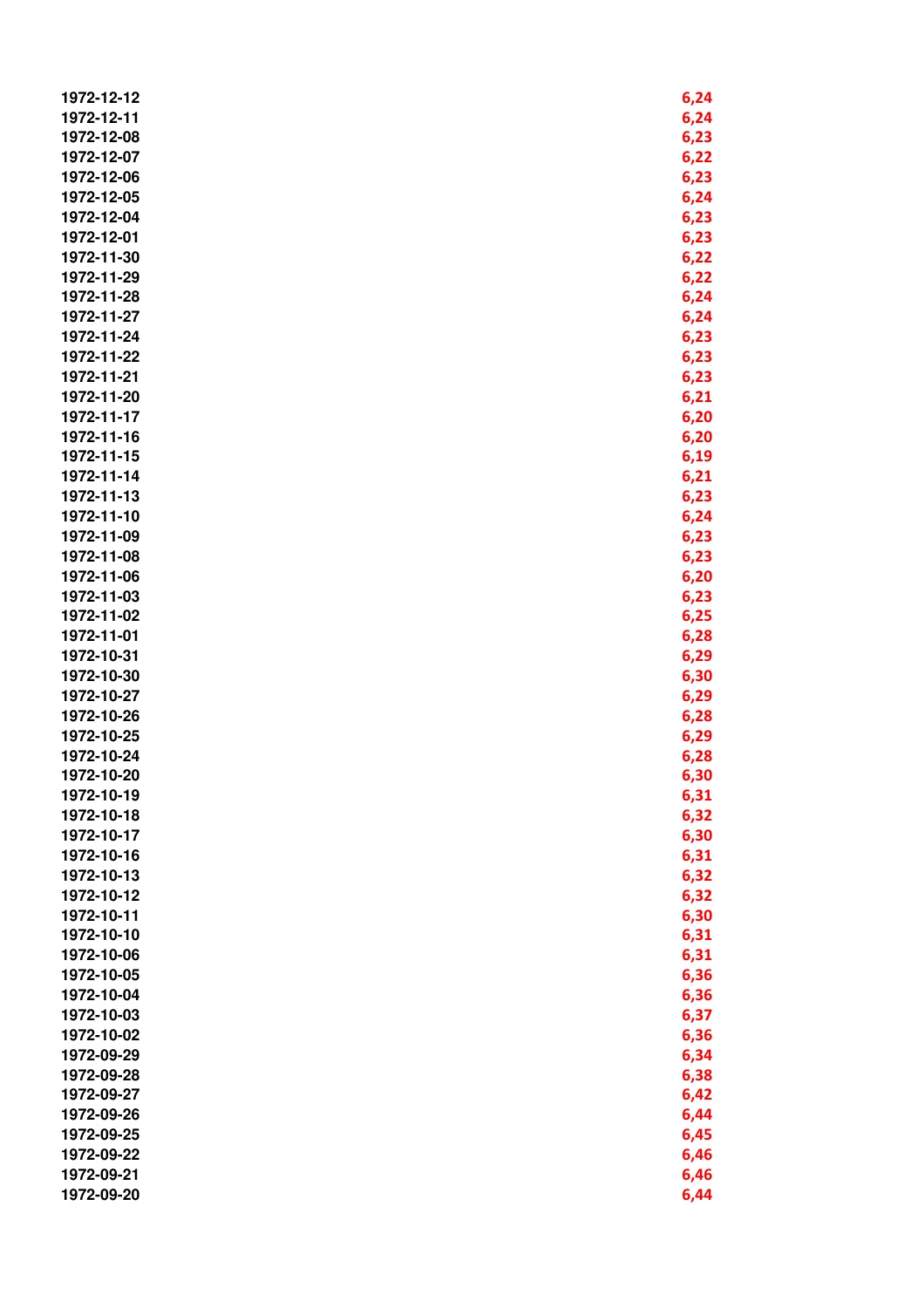| 1972-09-19 | 6,44 |
|------------|------|
| 1972-09-18 | 6,45 |
| 1972-09-15 | 6,48 |
| 1972-09-14 | 6,49 |
| 1972-09-13 | 6,49 |
| 1972-09-12 | 6,48 |
| 1972-09-11 | 6,49 |
| 1972-09-08 | 6,50 |
| 1972-09-07 | 6,46 |
| 1972-09-06 | 6,42 |
| 1972-09-05 |      |
|            | 6,40 |
| 1972-09-01 | 6,36 |
| 1972-08-31 | 6,36 |
| 1972-08-30 | 6,37 |
| 1972-08-29 | 6,33 |
| 1972-08-28 | 6,32 |
| 1972-08-25 | 6,29 |
| 1972-08-24 | 6,26 |
| 1972-08-23 | 6,24 |
| 1972-08-22 | 6,22 |
| 1972-08-21 | 6,23 |
| 1972-08-18 | 6,24 |
| 1972-08-17 | 6,22 |
| 1972-08-16 | 6,22 |
| 1972-08-15 | 6,22 |
| 1972-08-14 | 6,17 |
| 1972-08-11 | 6,16 |
| 1972-08-10 | 6,16 |
| 1972-08-09 | 6,14 |
| 1972-08-08 | 6,16 |
| 1972-08-07 | 6,17 |
| 1972-08-04 | 6,17 |
| 1972-08-03 | 6,17 |
| 1972-08-02 | 6,17 |
| 1972-08-01 | 6,15 |
| 1972-07-31 | 6,14 |
| 1972-07-28 | 6,15 |
| 1972-07-27 | 6,19 |
|            |      |
| 1972-07-26 | 6,11 |
| 1972-07-25 | 6,10 |
| 1972-07-24 | 6,12 |
| 1972-07-21 | 6,11 |
| 1972-07-20 | 6,08 |
| 1972-07-19 | 6,06 |
| 1972-07-18 | 6,08 |
| 1972-07-17 | 6,07 |
| 1972-07-14 | 6,06 |
| 1972-07-13 | 6,08 |
| 1972-07-12 | 6,10 |
| 1972-07-11 | 6,10 |
| 1972-07-10 | 6,10 |
| 1972-07-07 | 6,11 |
| 1972-07-06 | 6,09 |
| 1972-07-05 | 6,10 |
| 1972-07-03 | 6,12 |
| 1972-06-30 | 6,12 |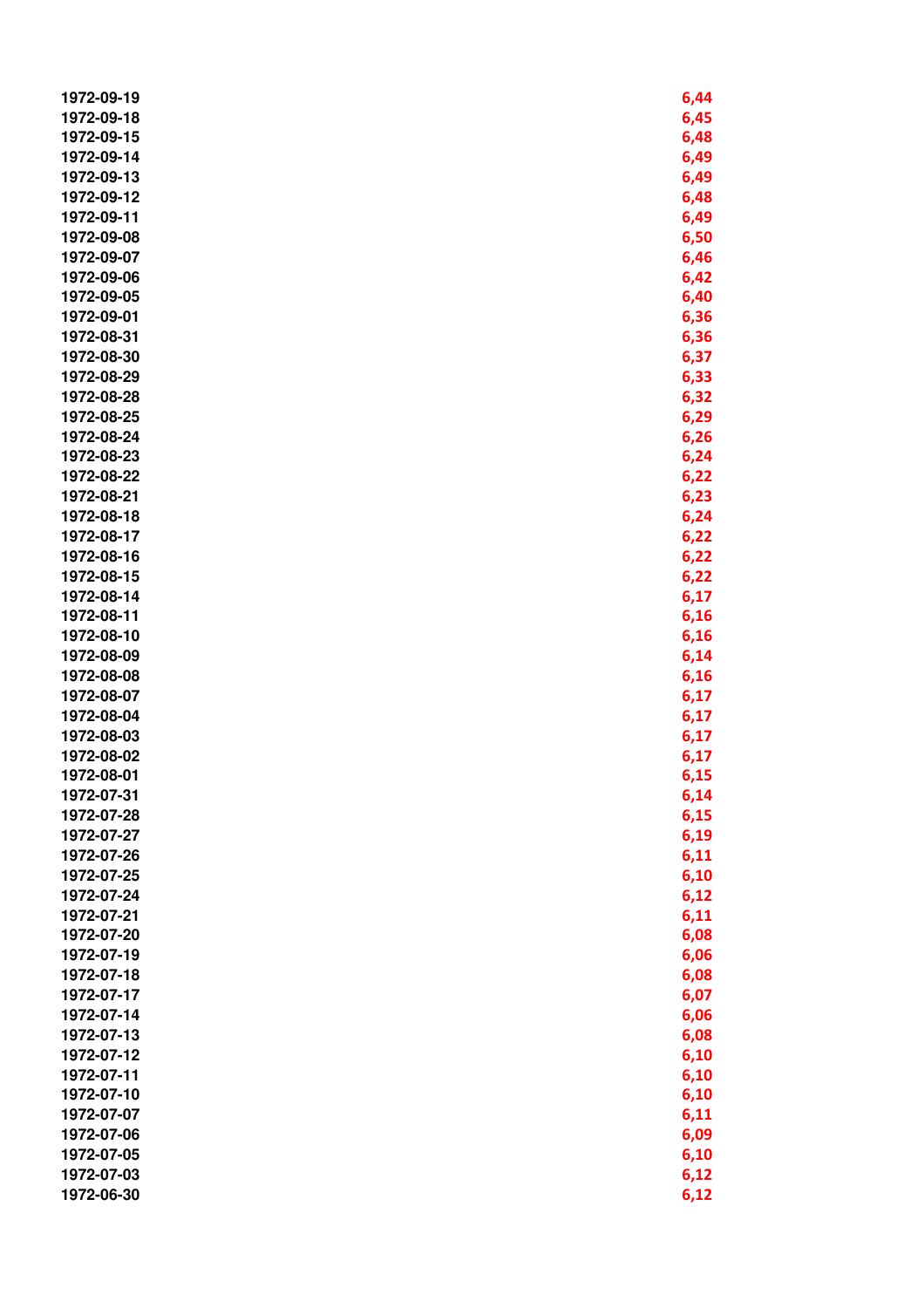| 1972-06-29 | 6,13 |
|------------|------|
| 1972-06-28 | 6,12 |
| 1972-06-27 | 6,13 |
| 1972-06-26 | 6,13 |
| 1972-06-23 | 6,14 |
| 1972-06-22 | 6,15 |
| 1972-06-21 |      |
|            | 6,14 |
| 1972-06-20 | 6,12 |
| 1972-06-19 | 6,11 |
| 1972-06-16 | 6,13 |
| 1972-06-15 | 6,12 |
| 1972-06-14 | 6,13 |
| 1972-06-13 | 6,15 |
| 1972-06-12 | 6,15 |
| 1972-06-09 | 6,16 |
| 1972-06-08 | 6,17 |
| 1972-06-07 | 6,17 |
| 1972-06-06 | 6,18 |
| 1972-06-05 | 6,16 |
| 1972-06-02 | 6,16 |
| 1972-06-01 | 6,14 |
| 1972-05-31 | 6,13 |
| 1972-05-30 | 6,13 |
| 1972-05-26 | 6,14 |
| 1972-05-25 | 6,15 |
| 1972-05-24 | 6,14 |
| 1972-05-23 | 6,13 |
| 1972-05-22 | 6,14 |
| 1972-05-19 | 6,15 |
| 1972-05-18 | 6,17 |
| 1972-05-17 | 6,13 |
| 1972-05-16 | 6,13 |
| 1972-05-15 | 6,12 |
| 1972-05-12 | 6,13 |
| 1972-05-11 | 6,16 |
| 1972-05-10 | 6,17 |
| 1972-05-09 | 6,19 |
| 1972-05-08 | 6,17 |
| 1972-05-05 |      |
| 1972-05-04 | 6,18 |
| 1972-05-03 | 6,18 |
|            | 6,18 |
| 1972-05-02 | 6,17 |
| 1972-05-01 | 6,14 |
| 1972-04-28 | 6,15 |
| 1972-04-27 | 6,17 |
| 1972-04-26 | 6,30 |
| 1972-04-25 | 6,32 |
| 1972-04-24 | 6,32 |
| 1972-04-21 | 6,31 |
| 1972-04-20 | 6,29 |
| 1972-04-19 | 6,29 |
| 1972-04-18 | 6,30 |
| 1972-04-17 | 6,30 |
| 1972-04-14 | 6,32 |
| 1972-04-13 | 6,34 |
| 1972-04-12 | 6,33 |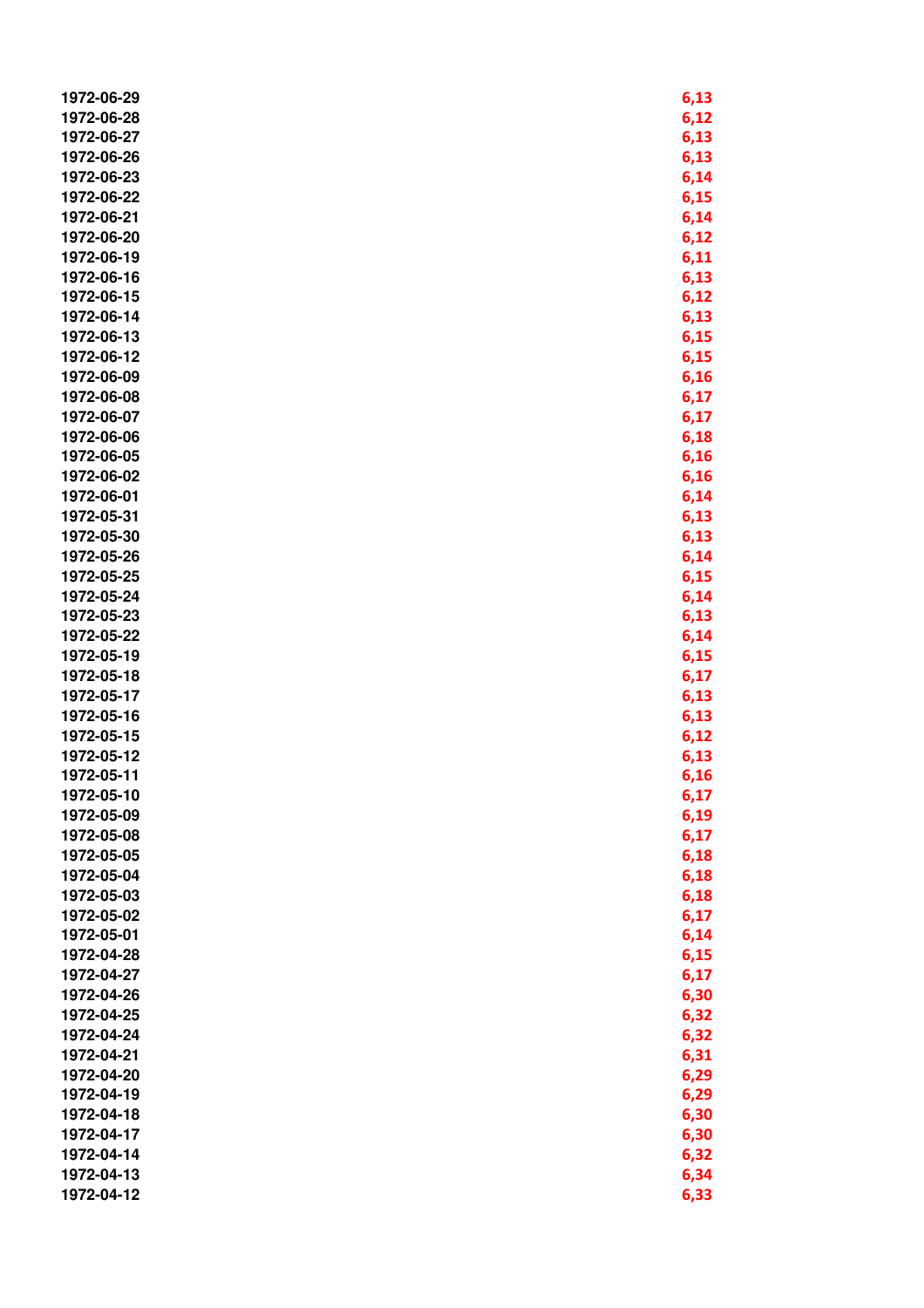| 1972-04-11 | 6,30 |
|------------|------|
| 1972-04-10 | 6,26 |
| 1972-04-07 | 6,29 |
| 1972-04-06 | 6,29 |
| 1972-04-05 | 6,28 |
| 1972-04-04 | 6,29 |
| 1972-04-03 | 6,21 |
| 1972-03-30 | 6,18 |
| 1972-03-29 | 6,17 |
| 1972-03-28 | 6,15 |
| 1972-03-27 |      |
|            | 6,13 |
| 1972-03-24 | 6,15 |
| 1972-03-23 | 6,13 |
| 1972-03-22 | 6,13 |
| 1972-03-21 | 6,14 |
| 1972-03-20 | 6,16 |
| 1972-03-17 | 6,16 |
| 1972-03-16 | 6,17 |
| 1972-03-15 | 6,18 |
| 1972-03-14 | 6,16 |
| 1972-03-13 | 6,20 |
| 1972-03-10 | 6,16 |
| 1972-03-09 | 6,15 |
| 1972-03-08 | 6,14 |
| 1972-03-07 | 6,15 |
| 1972-03-06 | 6,14 |
| 1972-03-03 | 6,13 |
| 1972-03-02 | 6,13 |
| 1972-03-01 | 6,14 |
| 1972-02-29 | 6,14 |
| 1972-02-28 | 6,14 |
| 1972-02-25 | 6,15 |
| 1972-02-24 | 6,15 |
| 1972-02-23 | 6,16 |
| 1972-02-22 | 6,15 |
| 1972-02-18 | 6,14 |
| 1972-02-17 | 6,14 |
| 1972-02-16 | 6,16 |
| 1972-02-15 | 6,11 |
| 1972-02-14 | 6,08 |
| 1972-02-11 | 6,13 |
| 1972-02-10 | 6,11 |
| 1972-02-09 |      |
|            | 6,13 |
| 1972-02-08 | 6,13 |
| 1972-02-07 | 6,12 |
| 1972-02-04 | 6,10 |
| 1972-02-03 | 6,13 |
| 1972-02-02 | 6,14 |
| 1972-02-01 | 6,14 |
| 1972-01-31 | 6,15 |
| 1972-01-28 | 6,17 |
| 1972-01-27 | 6,14 |
| 1972-01-26 | 6,07 |
| 1972-01-25 | 6,07 |
| 1972-01-24 | 6,10 |
| 1972-01-21 | 6,11 |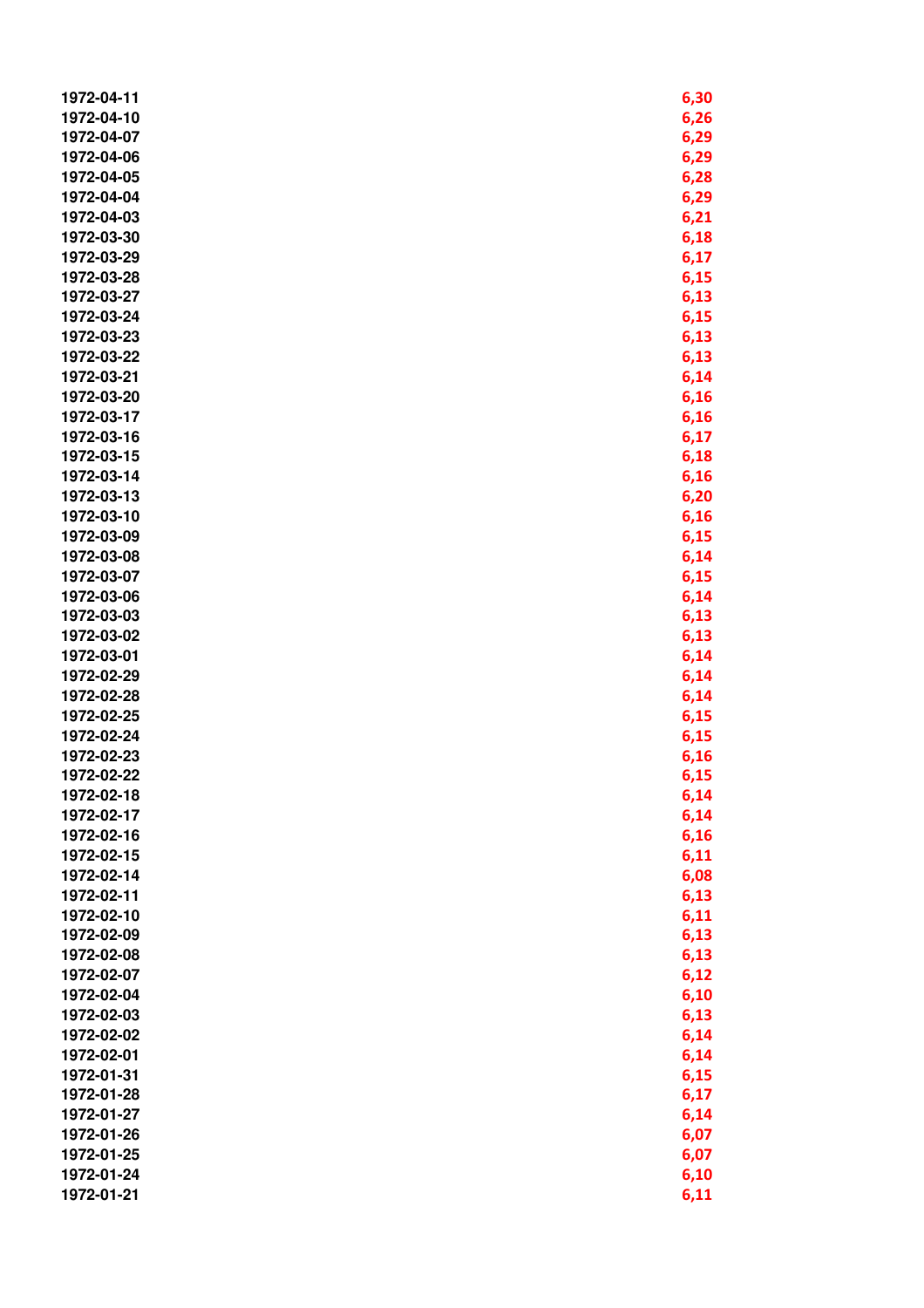| 1972-01-20 | 6,10 |
|------------|------|
| 1972-01-19 | 6,08 |
| 1972-01-18 | 6,04 |
| 1972-01-17 | 6,02 |
| 1972-01-14 | 5,97 |
|            |      |
| 1972-01-13 | 5,97 |
| 1972-01-12 | 5,97 |
| 1972-01-11 | 5,96 |
| 1972-01-10 | 5,98 |
| 1972-01-07 | 6,01 |
| 1972-01-06 | 6,03 |
| 1972-01-05 | 6,05 |
| 1972-01-04 | 6,02 |
| 1972-01-03 | 6,01 |
| 1971-12-31 | 5,97 |
| 1971-12-30 | 5,98 |
| 1971-12-29 | 5,98 |
| 1971-12-28 | 5,96 |
| 1971-12-27 | 6,01 |
| 1971-12-23 | 6,05 |
| 1971-12-22 | 6,09 |
| 1971-12-21 | 6,09 |
| 1971-12-20 | 6,07 |
| 1971-12-17 | 6,06 |
| 1971-12-16 | 6,08 |
| 1971-12-15 | 6,09 |
| 1971-12-14 |      |
|            | 6,06 |
| 1971-12-13 | 6,03 |
| 1971-12-10 | 6,06 |
| 1971-12-09 | 6,06 |
| 1971-12-08 | 6,04 |
| 1971-12-07 | 6,05 |
| 1971-12-06 | 6,01 |
| 1971-12-03 | 6,03 |
| 1971-12-02 | 6,06 |
| 1971-12-01 | 6,07 |
| 1971-11-30 | 6,08 |
| 1971-11-29 | 6,08 |
| 1971-11-26 | 6,06 |
| 1971-11-24 | 6,12 |
| 1971-11-23 | 6,07 |
| 1971-11-22 | 6,00 |
| 1971-11-19 | 5,97 |
| 1971-11-18 | 5,94 |
| 1971-11-17 | 5,93 |
| 1971-11-16 | 5,94 |
| 1971-11-15 | 5,94 |
| 1971-11-12 | 5,88 |
| 1971-11-11 | 5,92 |
| 1971-11-10 | 5,94 |
|            |      |
| 1971-11-09 | 5,91 |
| 1971-11-08 | 5,89 |
| 1971-11-05 | 5,84 |
| 1971-11-04 | 5,87 |
| 1971-11-03 | 5,89 |
| 1971-11-01 | 5,82 |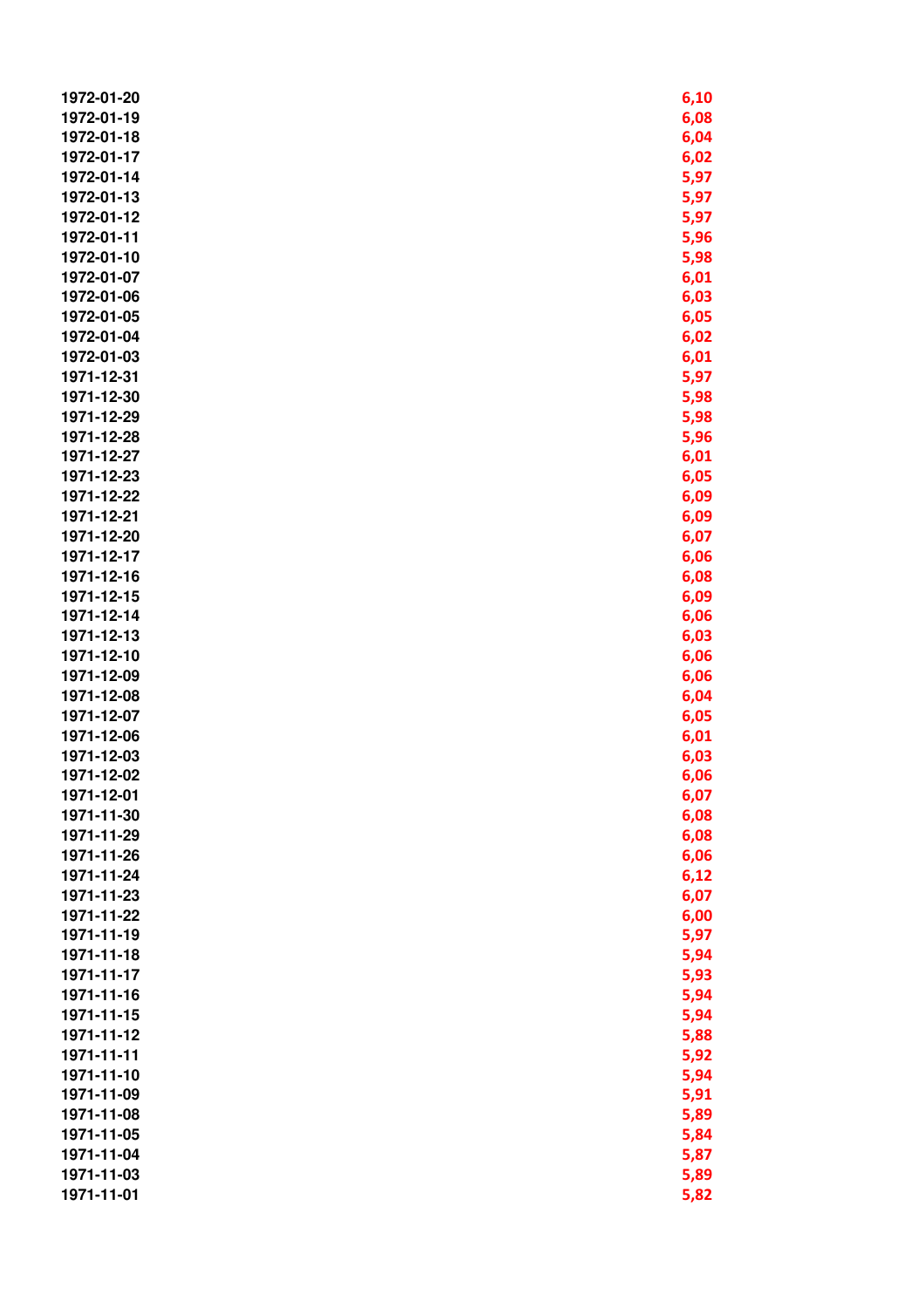| 1971-10-29 | 5,95 |
|------------|------|
| 1971-10-28 | 6,01 |
| 1971-10-27 | 5,96 |
| 1971-10-26 | 5,92 |
| 1971-10-22 | 5,89 |
| 1971-10-21 | 5,89 |
| 1971-10-20 | 5,88 |
| 1971-10-19 |      |
|            | 5,94 |
| 1971-10-18 | 6,03 |
| 1971-10-15 | 5,90 |
| 1971-10-14 | 5,98 |
| 1971-10-13 | 5,93 |
| 1971-10-12 | 5,90 |
| 1971-10-08 | 5,93 |
| 1971-10-07 | 5,94 |
| 1971-10-06 | 5,95 |
| 1971-10-05 | 5,96 |
| 1971-10-04 | 5,94 |
| 1971-10-01 | 6,10 |
| 1971-09-30 | 6,10 |
| 1971-09-29 | 6,19 |
| 1971-09-28 | 6,24 |
| 1971-09-27 | 6,23 |
| 1971-09-24 | 6,24 |
| 1971-09-23 | 6,28 |
| 1971-09-22 | 6,27 |
| 1971-09-21 | 6,24 |
| 1971-09-20 | 6,21 |
| 1971-09-17 | 6,12 |
| 1971-09-16 | 6,22 |
| 1971-09-15 |      |
|            | 6,24 |
| 1971-09-14 | 6,20 |
| 1971-09-13 | 6,27 |
| 1971-09-10 | 6,19 |
| 1971-09-09 | 6,19 |
| 1971-09-08 | 6,11 |
| 1971-09-07 | 6,09 |
| 1971-09-03 | 6,10 |
| 1971-09-02 | 6,12 |
| 1971-09-01 | 6,22 |
| 1971-08-31 | 6,19 |
| 1971-08-30 | 6,31 |
| 1971-08-27 | 6,29 |
| 1971-08-26 | 6,31 |
| 1971-08-25 | 6,35 |
| 1971-08-24 | 6,34 |
| 1971-08-23 | 6,44 |
| 1971-08-20 | 6,33 |
| 1971-08-19 | 6,37 |
| 1971-08-18 | 6,40 |
| 1971-08-17 | 6,13 |
| 1971-08-16 | 6,30 |
| 1971-08-13 |      |
| 1971-08-12 |      |
| 1971-08-11 |      |
| 1971-08-10 |      |
|            |      |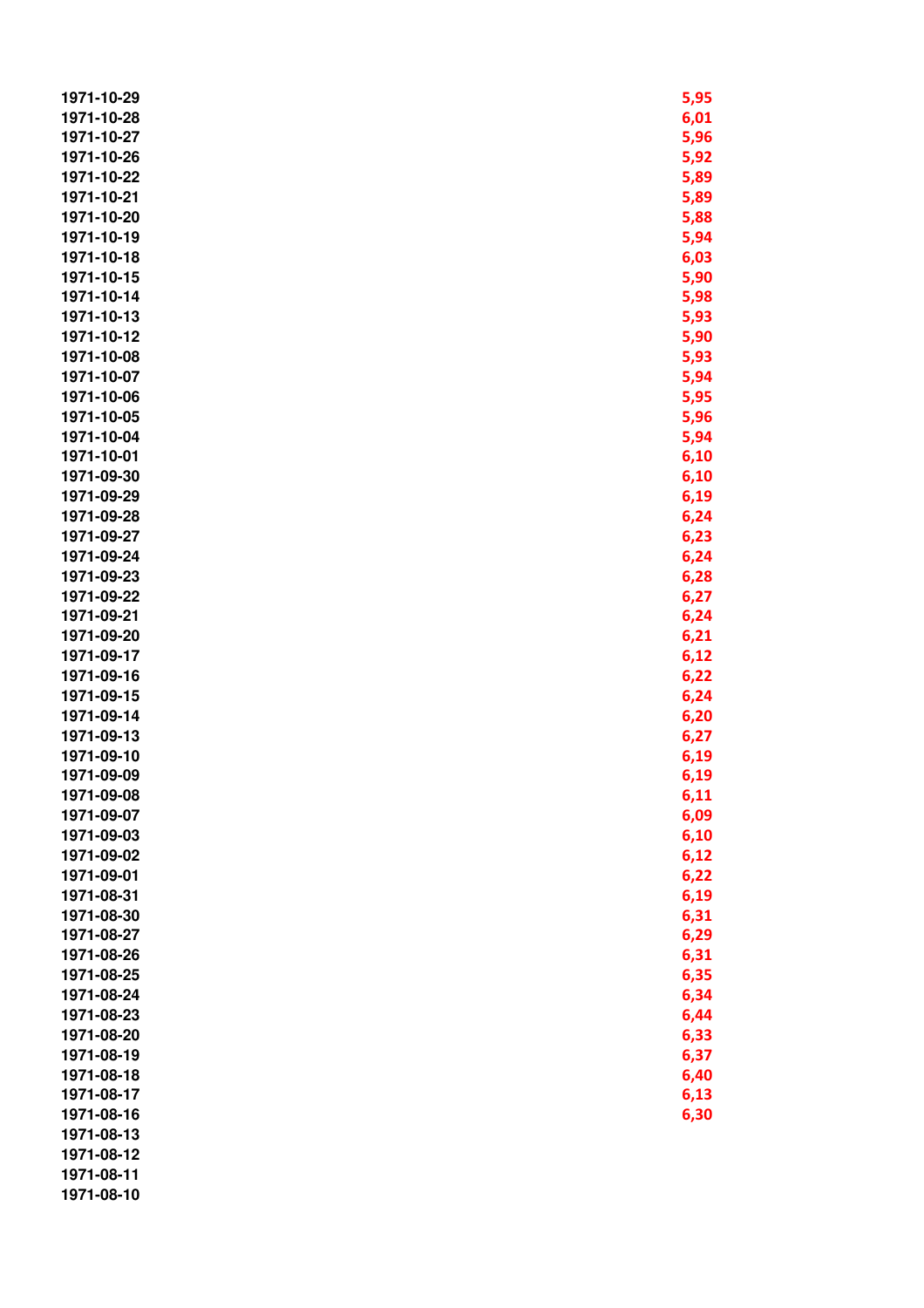**1971-08-09 1971-08-06 1971-08-05 1971-08-04 1971-08-03 1971-08-02 1971-07-30 1971-07-29 1971-07-28 1971-07-27 1971-07-26 1971-07-23 1971-07-22 1971-07-21 1971-07-20 1971-07-19 1971-07-16 1971-07-15 1971-07-14 1971-07-13 1971-07-12 1971-07-09 1971-07-08 1971-07-07 1971-07-06 1971-07-02 1971-07-01 1971-06-30 1971-06-29 1971-06-28 1971-06-25 1971-06-24 1971-06-23 1971-06-22 1971-06-21 1971-06-18 1971-06-17 1971-06-16 1971-06-15 1971-06-14 1971-06-11 1971-06-10 1971-06-09 1971-06-08 1971-06-07 1971-06-04 1971-06-03 1971-06-02 1971-06-01 1971-05-28 1971-05-27 1971-05-26 1971-05-25 1971-05-24 1971-05-21 1971-05-20**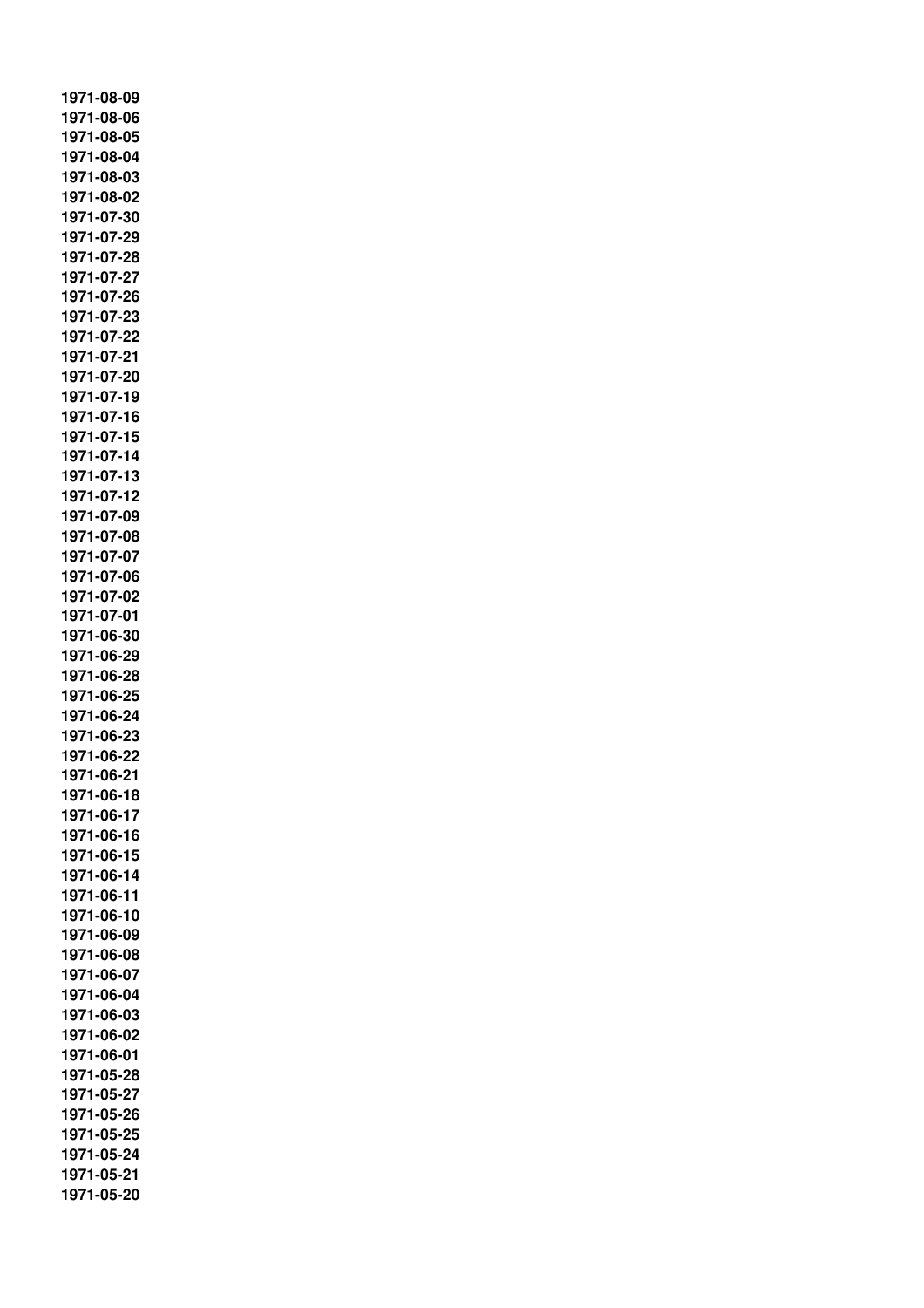**1971-05-19 1971-05-18 1971-05-17 1971-05-14 1971-05-13 1971-05-12 1971-05-11 1971-05-10 1971-05-07 1971-05-06 1971-05-05 1971-05-04 1971-05-03 1971-04-30 1971-04-29 1971-04-28 1971-04-27 1971-04-26 1971-04-23 1971-04-22 1971-04-21 1971-04-20 1971-04-19 1971-04-16 1971-04-15 1971-04-14 1971-04-13 1971-04-12 1971-04-08 1971-04-07 1971-04-06 1971-04-05 1971-04-02 1971-04-01 1971-03-31 1971-03-30 1971-03-29 1971-03-26 1971-03-25 1971-03-24 1971-03-23 1971-03-22 1971-03-19 1971-03-18 1971-03-17 1971-03-16 1971-03-15 1971-03-12 1971-03-11 1971-03-10 1971-03-09 1971-03-08 1971-03-05 1971-03-04 1971-03-03 1971-03-02**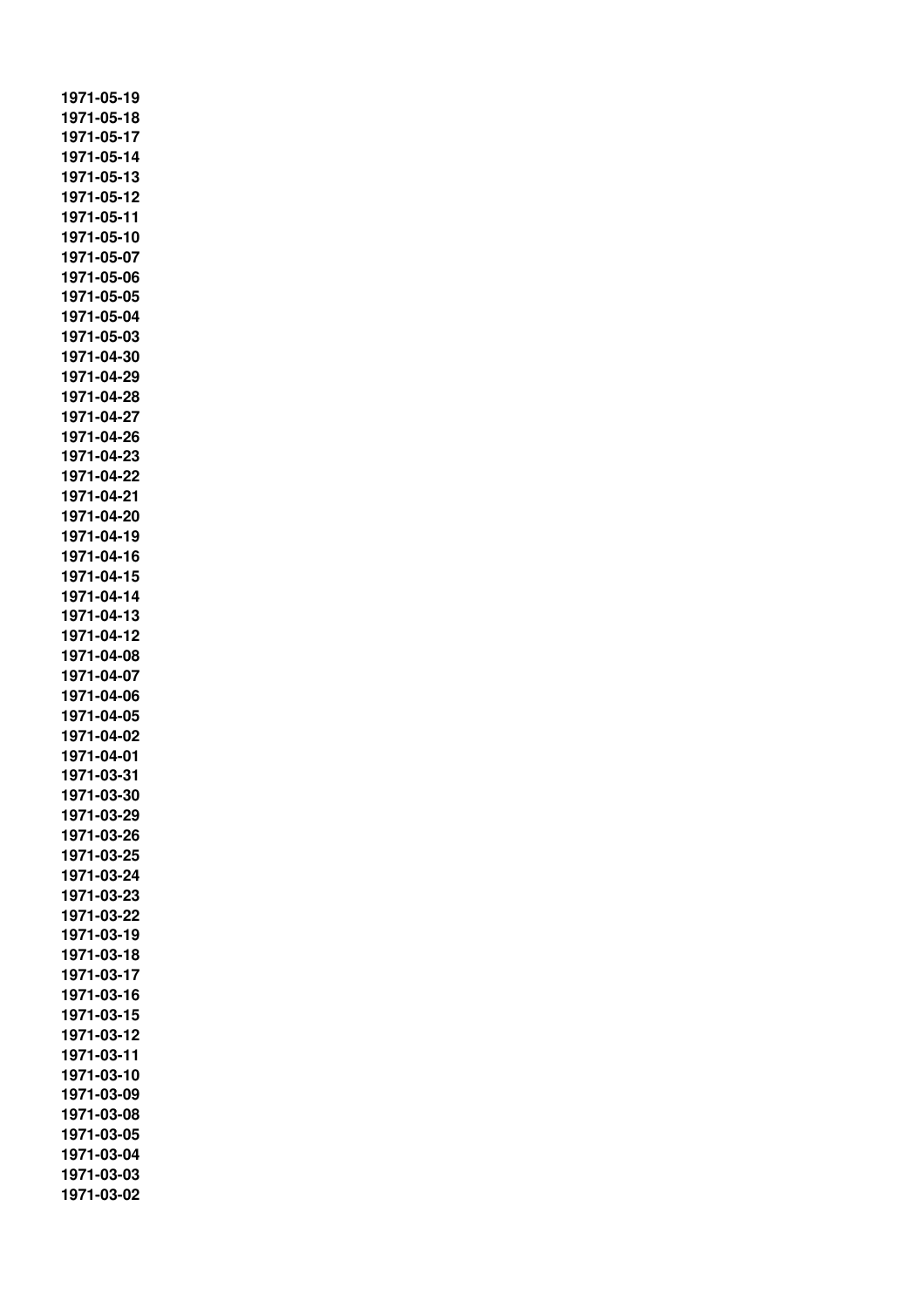**1971-03-01 1971-02-26 1971-02-25 1971-02-24 1971-02-23 1971-02-22 1971-02-19 1971-02-18 1971-02-17 1971-02-16 1971-02-11 1971-02-10 1971-02-09 1971-02-08 1971-02-05 1971-02-04 1971-02-03 1971-02-02 1971-02-01 1971-01-29 1971-01-28 1971-01-27 1971-01-26 1971-01-25 1971-01-22 1971-01-21 1971-01-20 1971-01-19 1971-01-18 1971-01-15 1971-01-14 1971-01-13 1971-01-12 1971-01-11 1971-01-08 1971-01-07 1971-01-06 1971-01-05 1971-01-04 1970-12-31 1970-12-30 1970-12-29 1970-12-28 1970-12-24 1970-12-23 1970-12-22 1970-12-21 1970-12-18 1970-12-17 1970-12-16 1970-12-15 1970-12-14 1970-12-11 1970-12-10 1970-12-09 1970-12-08**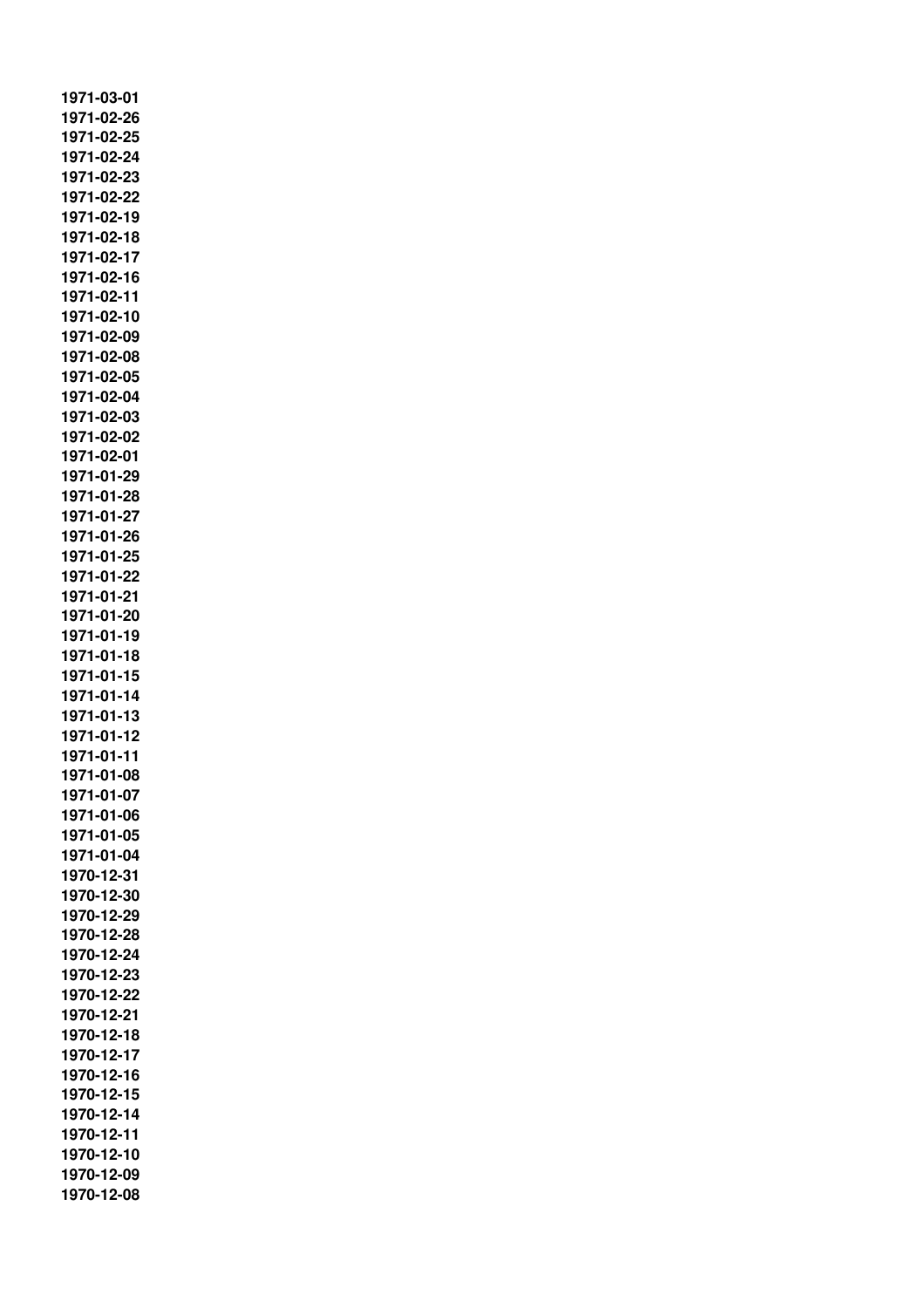**1970-12-07 1970-12-04 1970-12-03 1970-12-02 1970-12-01 1970-11-30 1970-11-27 1970-11-25 1970-11-24 1970-11-23 1970-11-20 1970-11-19 1970-11-18 1970-11-17 1970-11-16 1970-11-13 1970-11-12 1970-11-10 1970-11-09 1970-11-06 1970-11-05 1970-11-04 1970-11-02 1970-10-30 1970-10-29 1970-10-28 1970-10-27 1970-10-26 1970-10-23 1970-10-22 1970-10-21 1970-10-20 1970-10-19 1970-10-16 1970-10-15 1970-10-14 1970-10-13 1970-10-09 1970-10-08 1970-10-07 1970-10-06 1970-10-05 1970-10-02 1970-10-01 1970-09-30 1970-09-29 1970-09-28 1970-09-25 1970-09-24 1970-09-23 1970-09-22 1970-09-21 1970-09-18 1970-09-17 1970-09-16 1970-09-15**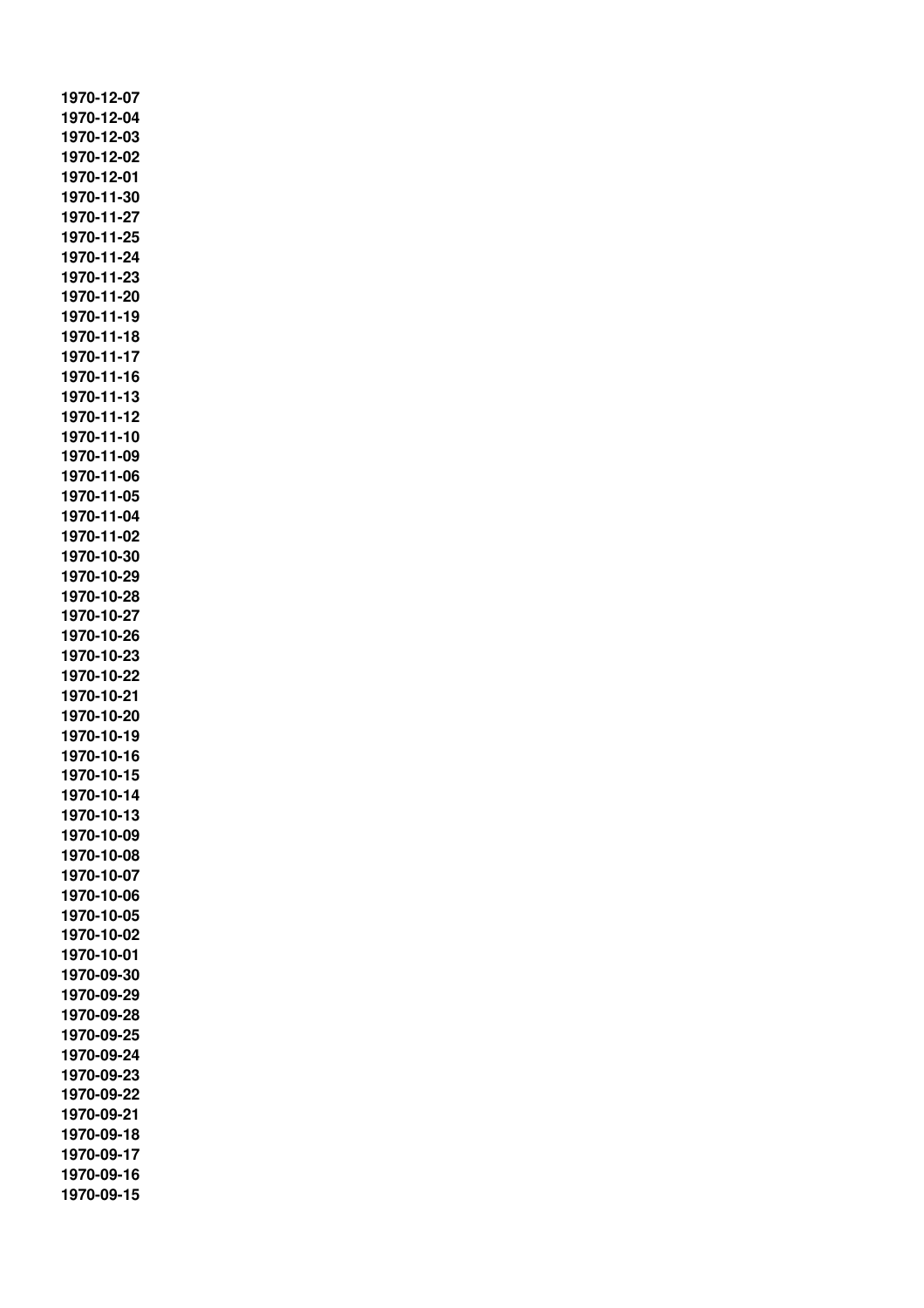**1970-09-14 1970-09-11 1970-09-10 1970-09-09 1970-09-08 1970-09-04 1970-09-03 1970-09-02 1970-09-01 1970-08-31 1970-08-28 1970-08-27 1970-08-26 1970-08-25 1970-08-24 1970-08-21 1970-08-20 1970-08-19 1970-08-18 1970-08-17 1970-08-14 1970-08-13 1970-08-12 1970-08-11 1970-08-10 1970-08-07 1970-08-06 1970-08-05 1970-08-04 1970-08-03 1970-07-31 1970-07-30 1970-07-29 1970-07-28 1970-07-27 1970-07-24 1970-07-23 1970-07-22 1970-07-21 1970-07-20 1970-07-17 1970-07-16 1970-07-15 1970-07-14 1970-07-13 1970-07-10 1970-07-09 1970-07-08 1970-07-07 1970-07-06 1970-07-02 1970-07-01 1970-06-30 1970-06-29 1970-06-26 1970-06-25**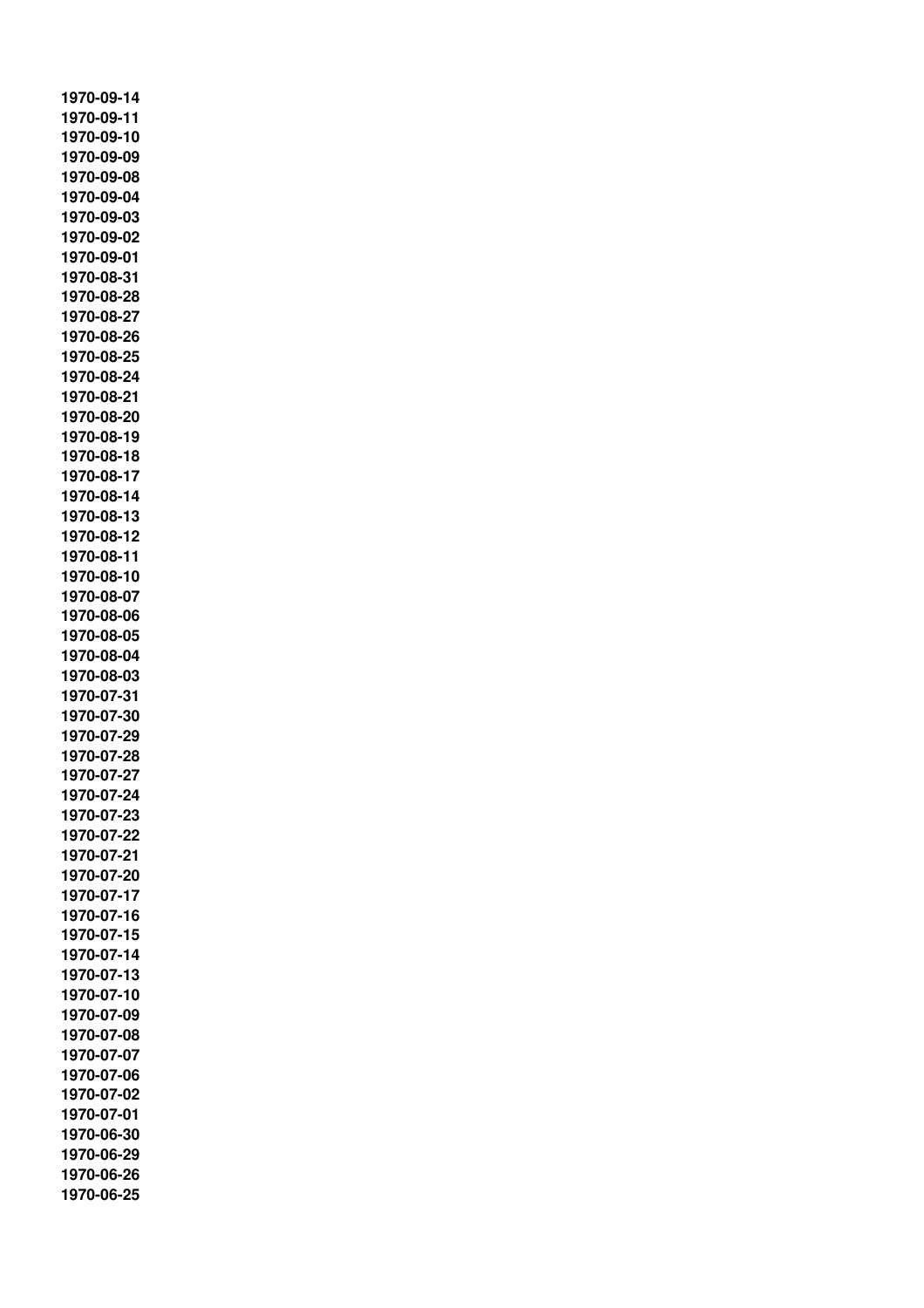**1970-06-24 1970-06-23 1970-06-22 1970-06-19 1970-06-18 1970-06-17 1970-06-16 1970-06-15 1970-06-12 1970-06-11 1970-06-10 1970-06-09 1970-06-08 1970-06-05 1970-06-04 1970-06-03 1970-06-02 1970-06-01 1970-05-29 1970-05-28 1970-05-27 1970-05-26 1970-05-25 1970-05-22 1970-05-21 1970-05-20 1970-05-19 1970-05-18 1970-05-15 1970-05-14 1970-05-13 1970-05-12 1970-05-11 1970-05-08 1970-05-07 1970-05-06 1970-05-05 1970-05-04 1970-05-01 1970-04-30 1970-04-29 1970-04-28 1970-04-27 1970-04-24 1970-04-23 1970-04-22 1970-04-21 1970-04-20 1970-04-17 1970-04-16 1970-04-15 1970-04-14 1970-04-13 1970-04-10 1970-04-09 1970-04-08**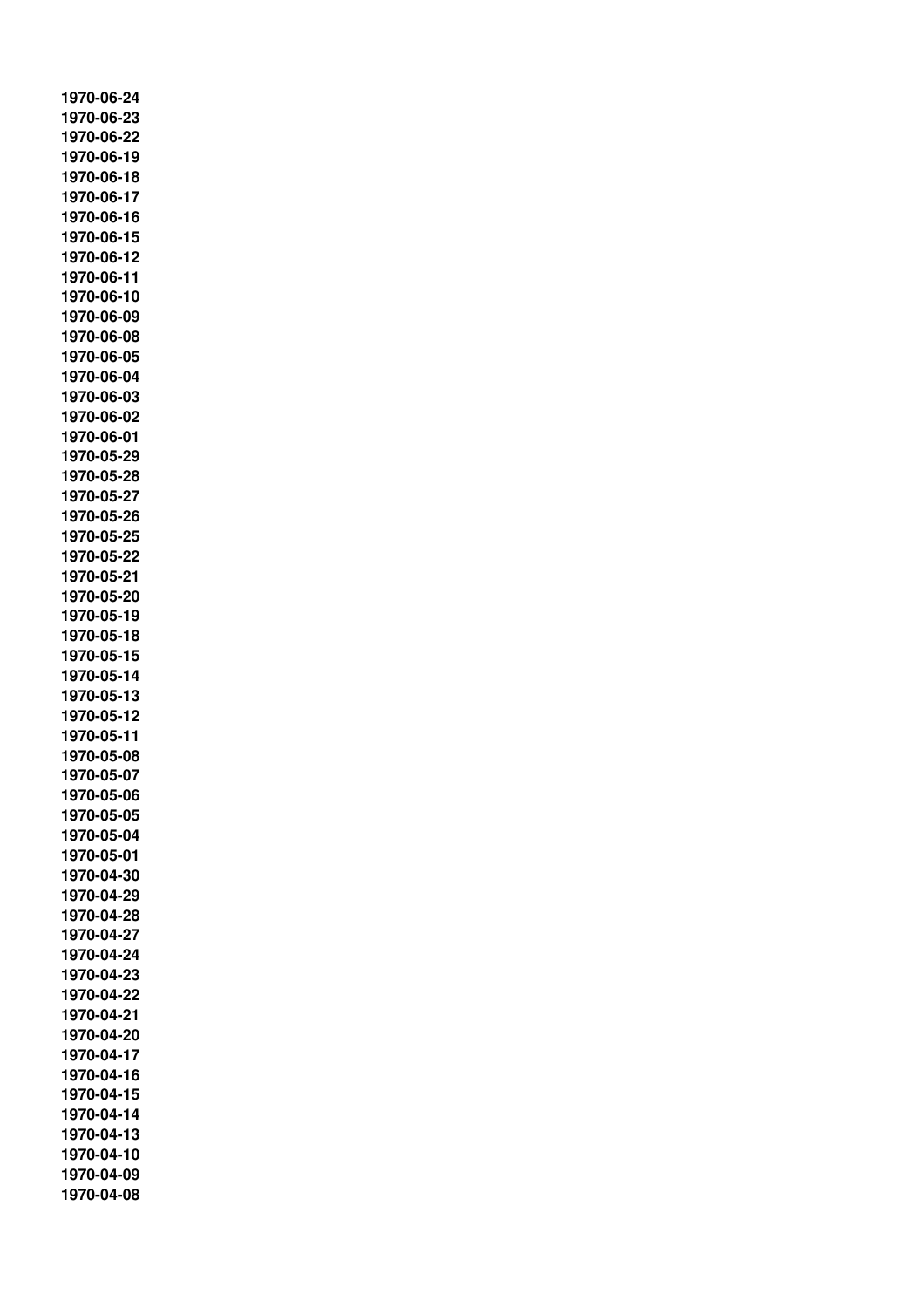**1970-04-07 1970-04-06 1970-04-03 1970-04-02 1970-04-01 1970-03-31 1970-03-30 1970-03-26 1970-03-25 1970-03-24 1970-03-23 1970-03-20 1970-03-19 1970-03-18 1970-03-17 1970-03-16 1970-03-13 1970-03-12 1970-03-11 1970-03-10 1970-03-09 1970-03-06 1970-03-05 1970-03-04 1970-03-03 1970-03-02 1970-02-27 1970-02-26 1970-02-25 1970-02-24 1970-02-20 1970-02-19 1970-02-18 1970-02-17 1970-02-16 1970-02-13 1970-02-11 1970-02-10 1970-02-09 1970-02-06 1970-02-05 1970-02-04 1970-02-03 1970-02-02 1970-01-30 1970-01-29 1970-01-28 1970-01-27 1970-01-26 1970-01-23 1970-01-22 1970-01-21 1970-01-20 1970-01-19 1970-01-16 1970-01-15**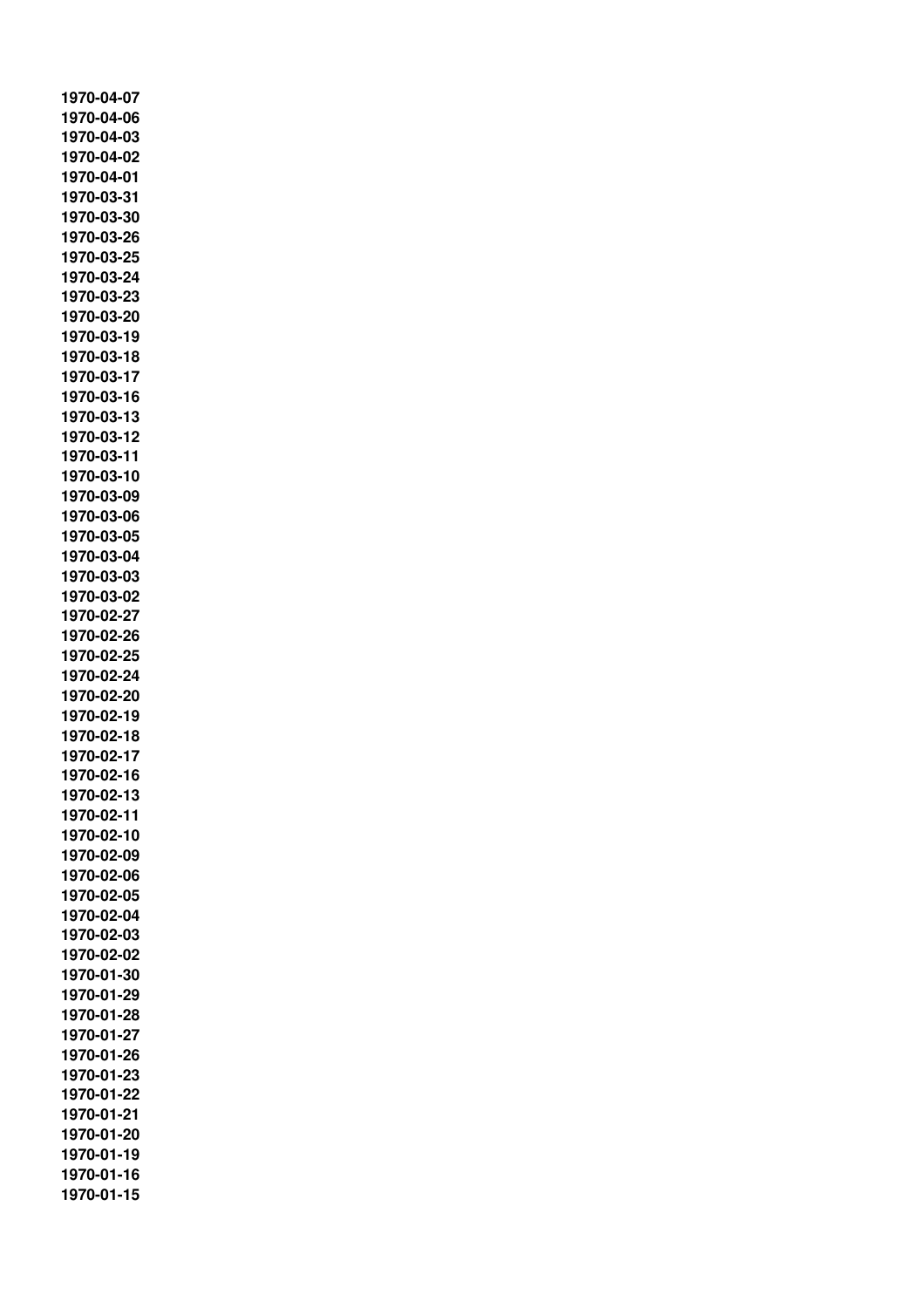**1970-01-14 1970-01-13 1970-01-12 1970-01-09 1970-01-08 1970-01-07 1970-01-06 1970-01-05 1970-01-02 1969-12-31 1969-12-30 1969-12-29 1969-12-26 1969-12-24 1969-12-23 1969-12-22 1969-12-19 1969-12-18 1969-12-17 1969-12-16 1969-12-15 1969-12-12 1969-12-11 1969-12-10 1969-12-09 1969-12-08 1969-12-05 1969-12-04 1969-12-03 1969-12-02 1969-12-01 1969-11-28 1969-11-26 1969-11-25 1969-11-24 1969-11-21 1969-11-20 1969-11-19 1969-11-18 1969-11-17 1969-11-14 1969-11-13 1969-11-12 1969-11-10 1969-11-07 1969-11-06 1969-11-05 1969-11-03 1969-10-31 1969-10-30 1969-10-29 1969-10-28 1969-10-27 1969-10-24 1969-10-23 1969-10-22**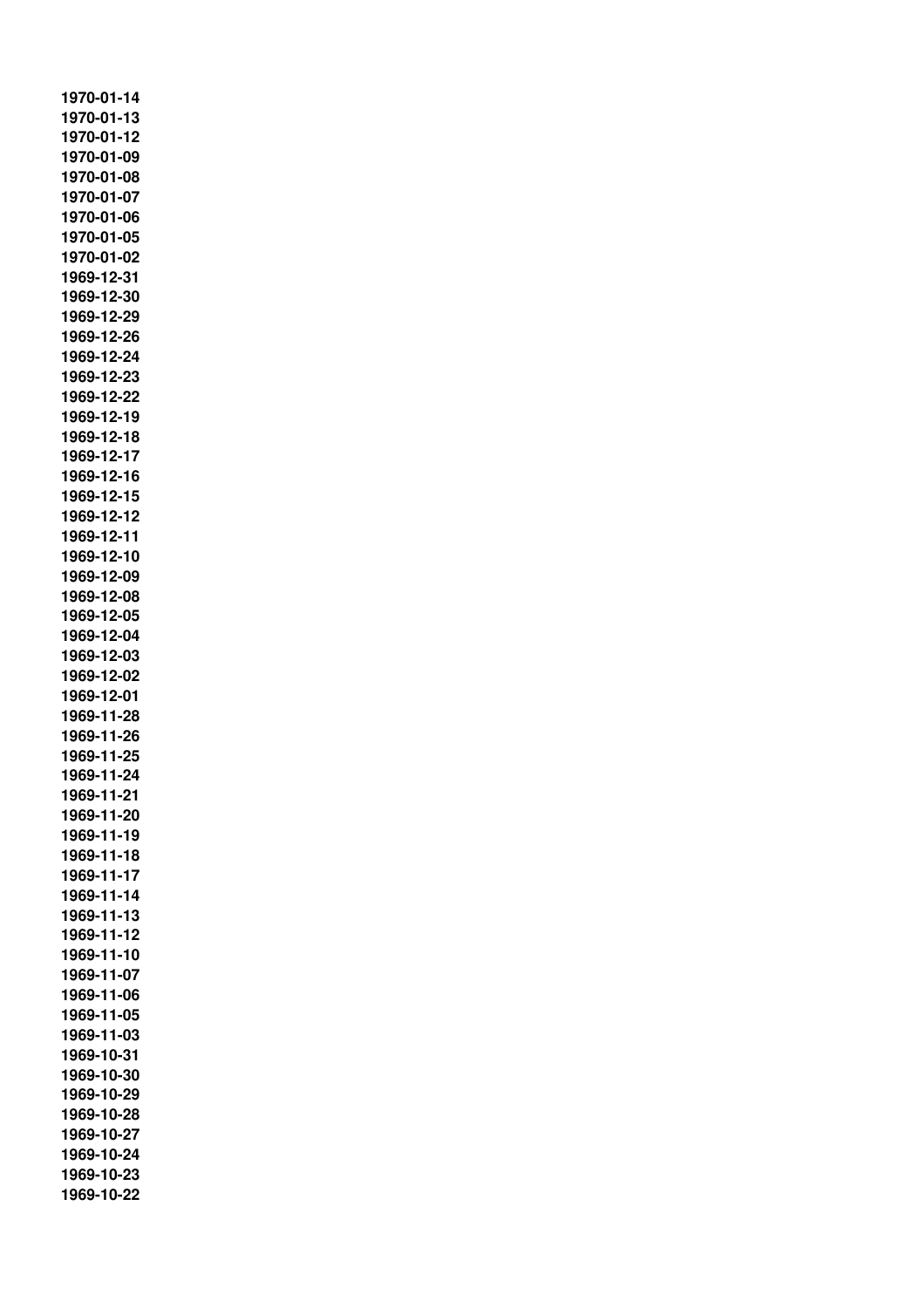**1969-10-21 1969-10-20 1969-10-17 1969-10-16 1969-10-15 1969-10-14 1969-10-10 1969-10-09 1969-10-08 1969-10-07 1969-10-06 1969-10-03 1969-10-02 1969-10-01 1969-09-30 1969-09-29 1969-09-26 1969-09-25 1969-09-24 1969-09-23 1969-09-22 1969-09-19 1969-09-18 1969-09-17 1969-09-16 1969-09-15 1969-09-12 1969-09-11 1969-09-10 1969-09-09 1969-09-08 1969-09-05 1969-09-04 1969-09-03 1969-09-02 1969-08-29 1969-08-28 1969-08-27 1969-08-26 1969-08-25 1969-08-22 1969-08-21 1969-08-20 1969-08-19 1969-08-18 1969-08-15 1969-08-14 1969-08-13 1969-08-12 1969-08-11 1969-08-08 1969-08-07 1969-08-06 1969-08-05 1969-08-04 1969-08-01**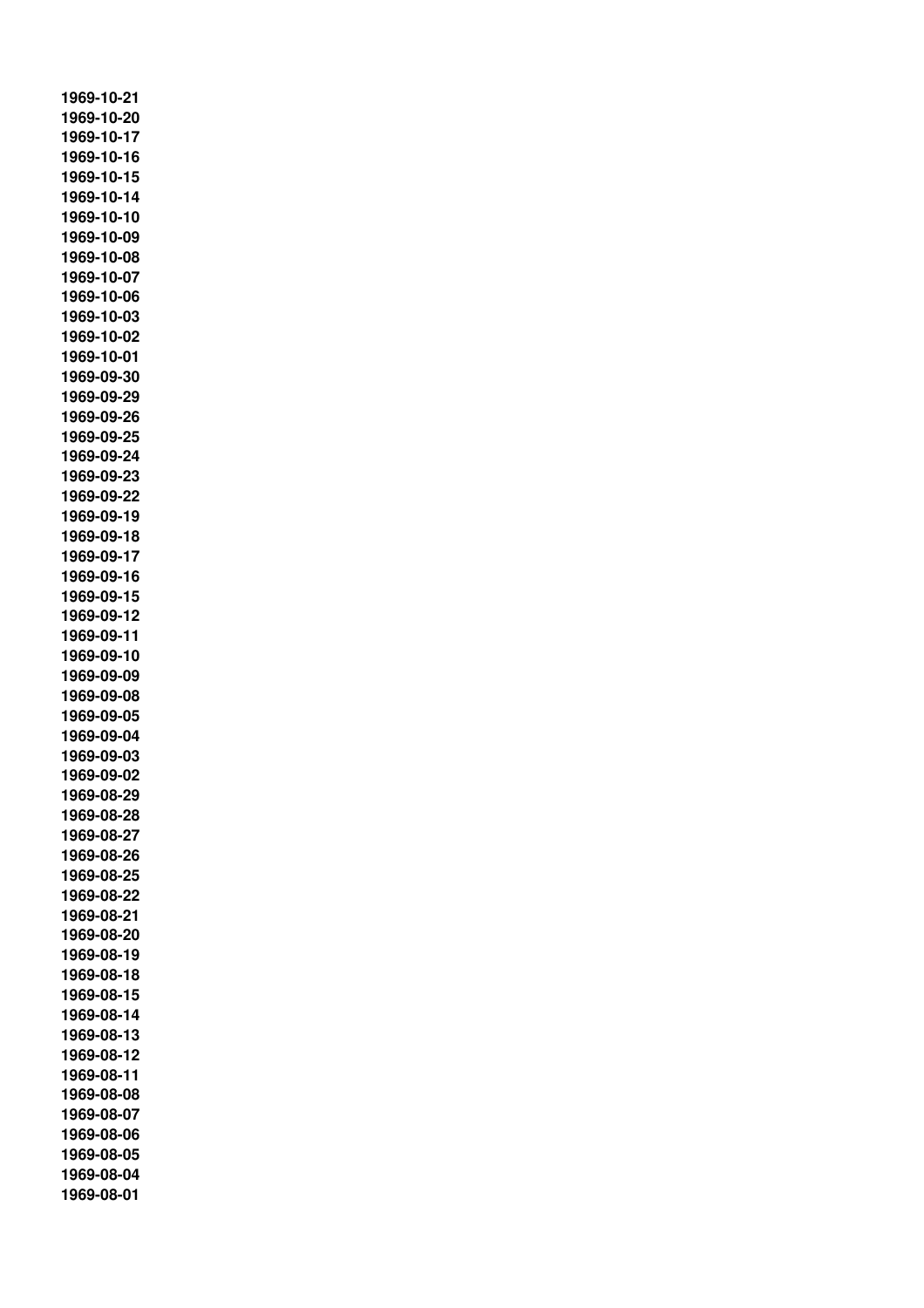**1969-07-31 1969-07-30 1969-07-29 1969-07-28 1969-07-25 1969-07-24 1969-07-23 1969-07-22 1969-07-18 1969-07-17 1969-07-16 1969-07-15 1969-07-14 1969-07-11 1969-07-10 1969-07-09 1969-07-08 1969-07-07 1969-07-03 1969-07-02 1969-07-01 1969-06-30 1969-06-27 1969-06-26 1969-06-25 1969-06-24 1969-06-23 1969-06-20 1969-06-19 1969-06-18 1969-06-17 1969-06-16 1969-06-13 1969-06-12 1969-06-11 1969-06-10 1969-06-09 1969-06-06 1969-06-05 1969-06-04 1969-06-03 1969-06-02 1969-05-29 1969-05-28 1969-05-27 1969-05-26 1969-05-23 1969-05-22 1969-05-21 1969-05-20 1969-05-19 1969-05-16 1969-05-15 1969-05-14 1969-05-13 1969-05-12**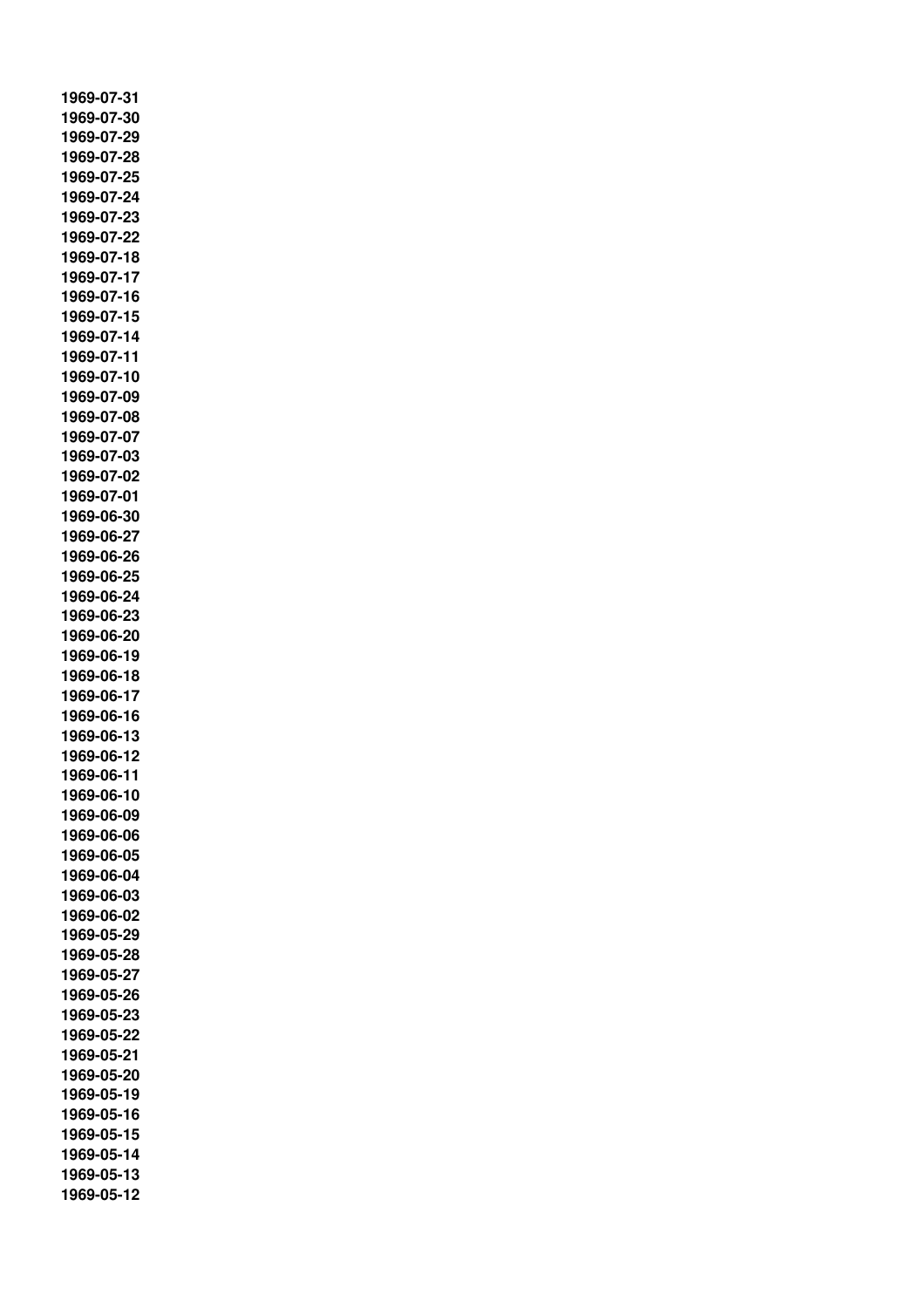**1969-05-09 1969-05-08 1969-05-07 1969-05-06 1969-05-05 1969-05-02 1969-05-01 1969-04-30 1969-04-29 1969-04-28 1969-04-25 1969-04-24 1969-04-23 1969-04-22 1969-04-21 1969-04-18 1969-04-17 1969-04-16 1969-04-15 1969-04-14 1969-04-11 1969-04-10 1969-04-09 1969-04-08 1969-04-07 1969-04-03 1969-04-02 1969-04-01 1969-03-28 1969-03-27 1969-03-26 1969-03-25 1969-03-24 1969-03-21 1969-03-20 1969-03-19 1969-03-18 1969-03-17 1969-03-14 1969-03-13 1969-03-12 1969-03-11 1969-03-10 1969-03-07 1969-03-06 1969-03-05 1969-03-04 1969-03-03 1969-02-28 1969-02-27 1969-02-26 1969-02-25 1969-02-24 1969-02-21 1969-02-20 1969-02-19**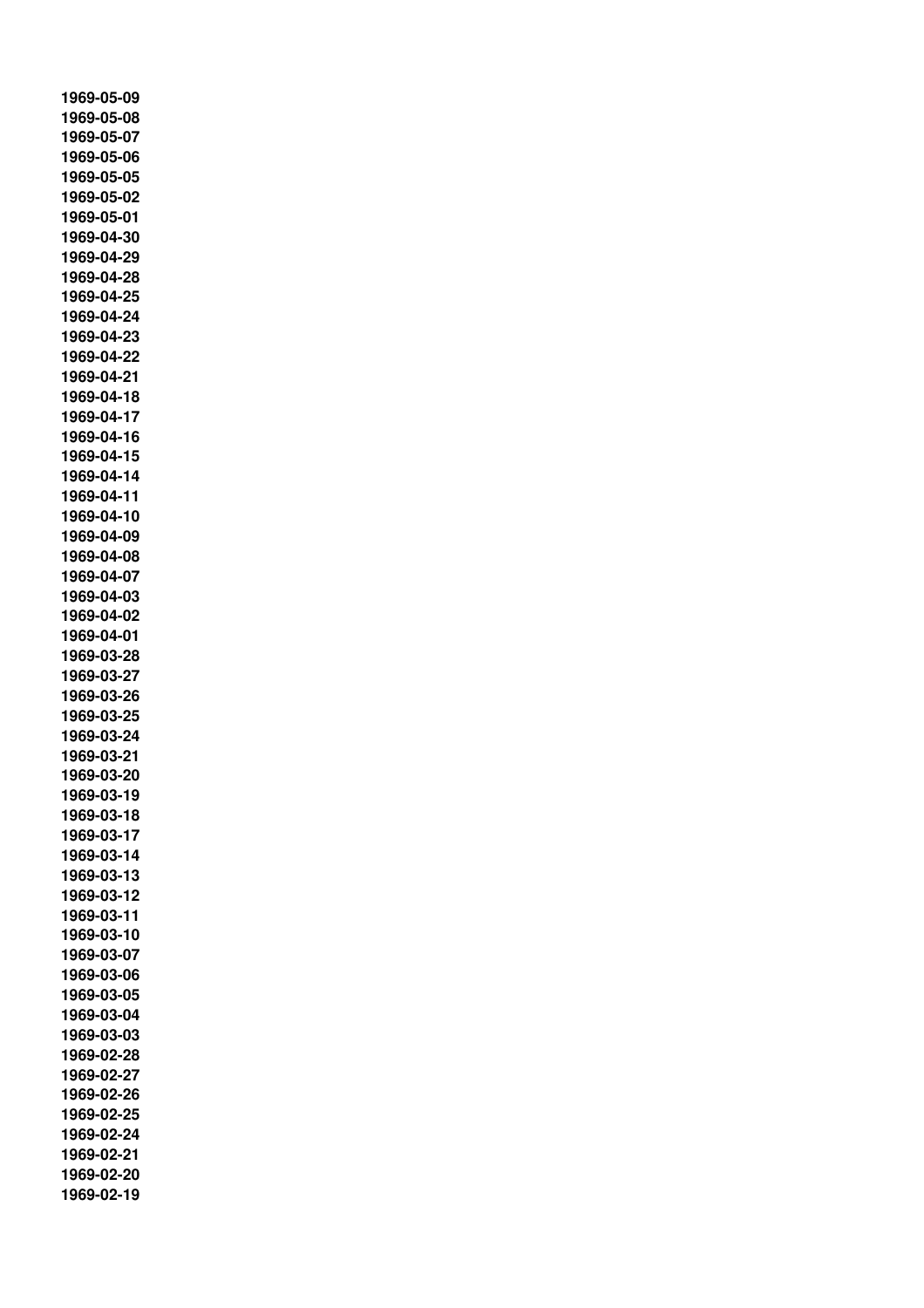**1969-02-18 1969-02-17 1969-02-14 1969-02-13 1969-02-11 1969-02-10 1969-02-07 1969-02-06 1969-02-05 1969-02-04 1969-02-03 1969-01-31 1969-01-30 1969-01-29 1969-01-28 1969-01-27 1969-01-24 1969-01-23 1969-01-22 1969-01-21 1969-01-20 1969-01-17 1969-01-16 1969-01-15 1969-01-14 1969-01-13 1969-01-10 1969-01-09 1969-01-08 1969-01-07 1969-01-06 1969-01-03 1969-01-02 1968-12-31 1968-12-30 1968-12-27 1968-12-26 1968-12-24 1968-12-23 1968-12-20 1968-12-19 1968-12-18 1968-12-17 1968-12-16 1968-12-13 1968-12-12 1968-12-11 1968-12-10 1968-12-09 1968-12-06 1968-12-05 1968-12-04 1968-12-03 1968-12-02 1968-11-29 1968-11-27**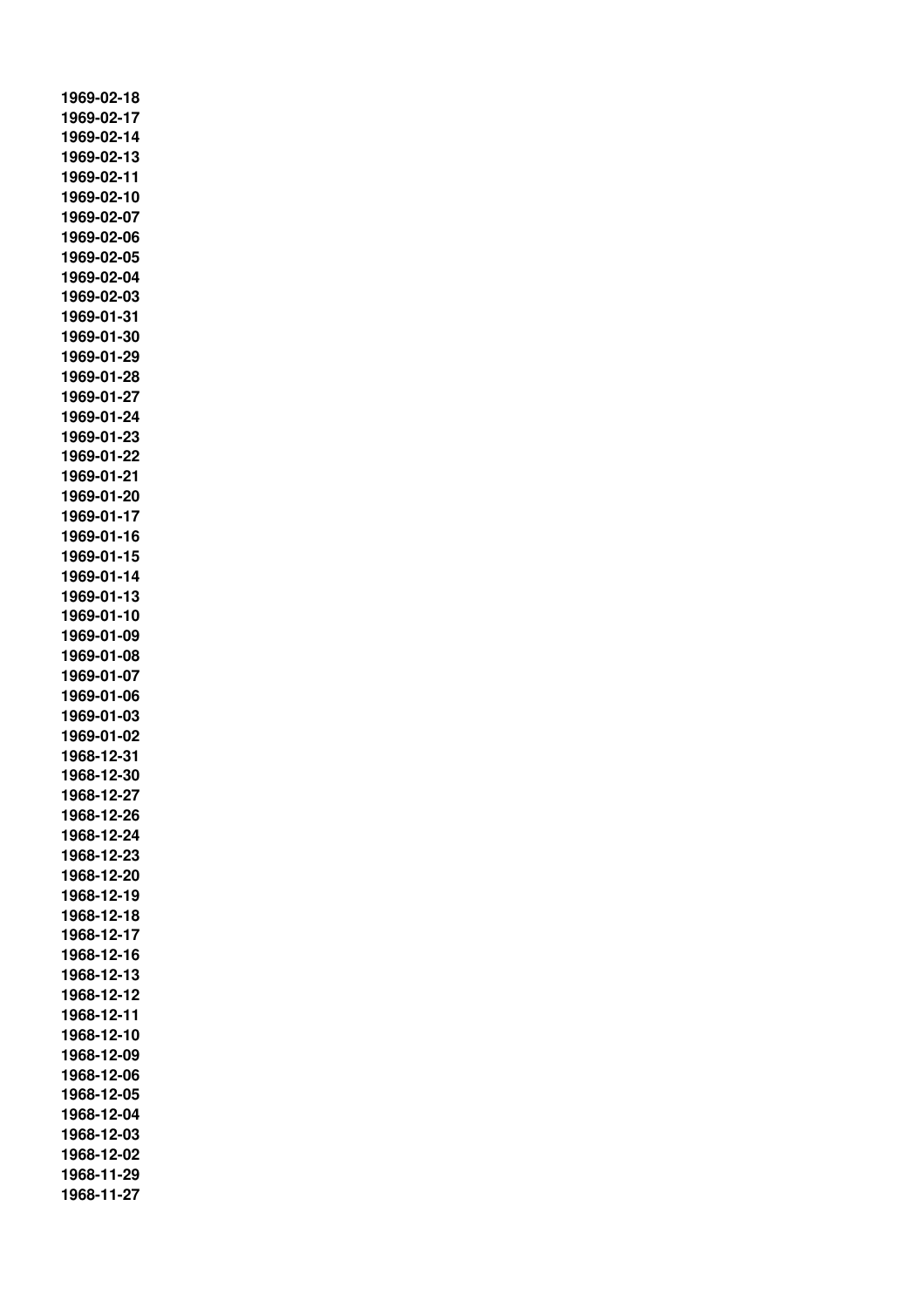**1968-11-26 1968-11-25 1968-11-22 1968-11-21 1968-11-20 1968-11-19 1968-11-18 1968-11-15 1968-11-14 1968-11-13 1968-11-12 1968-11-08 1968-11-07 1968-11-06 1968-11-04 1968-11-01 1968-10-31 1968-10-30 1968-10-29 1968-10-28 1968-10-25 1968-10-24 1968-10-23 1968-10-22 1968-10-21 1968-10-18 1968-10-17 1968-10-16 1968-10-15 1968-10-14 1968-10-11 1968-10-10 1968-10-09 1968-10-08 1968-10-07 1968-10-04 1968-10-03 1968-10-02 1968-10-01 1968-09-30 1968-09-27 1968-09-26 1968-09-25 1968-09-24 1968-09-23 1968-09-20 1968-09-19 1968-09-18 1968-09-17 1968-09-16 1968-09-13 1968-09-12 1968-09-11 1968-09-10 1968-09-09 1968-09-06**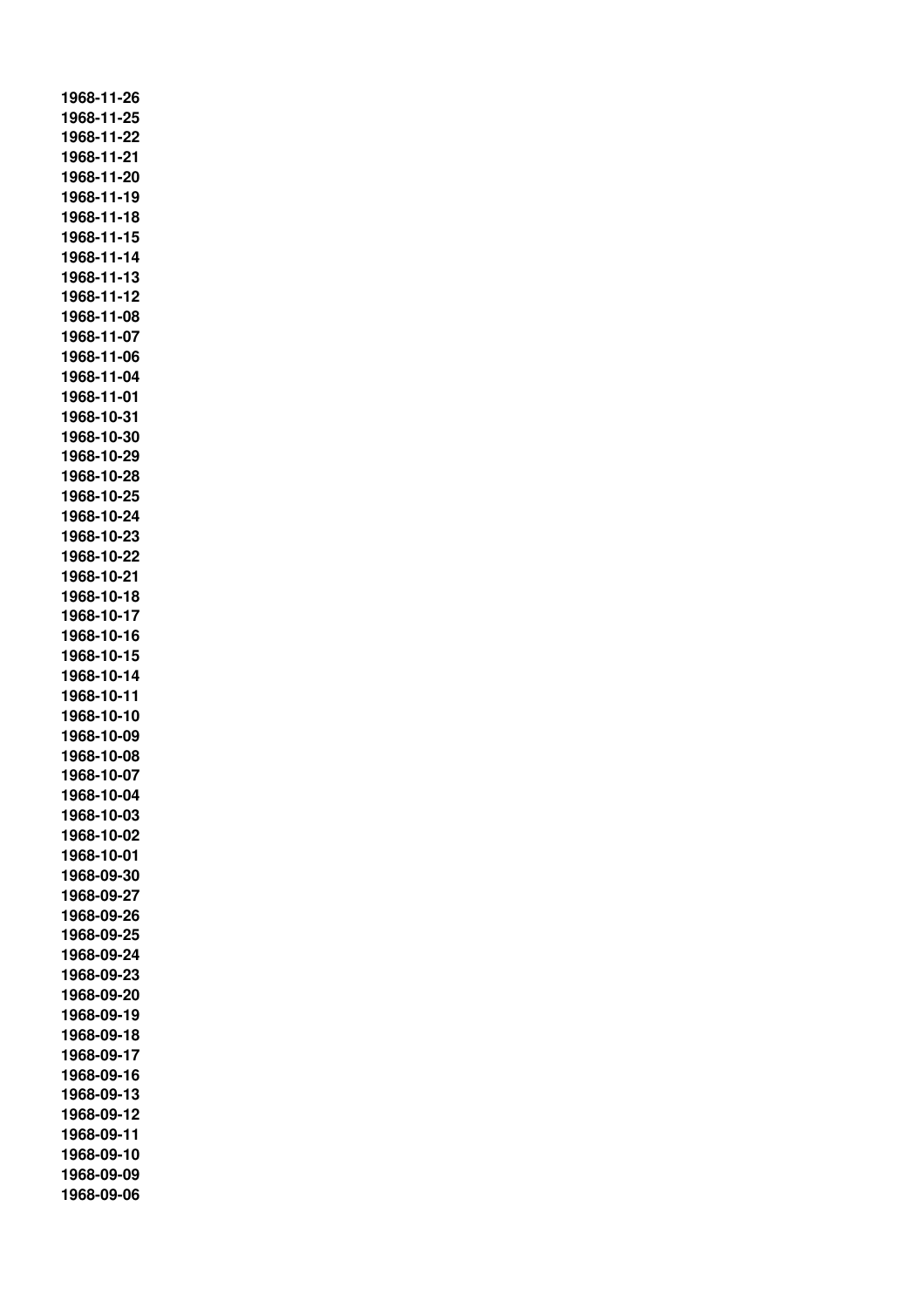**1968-09-05 1968-09-04 1968-09-03 1968-08-30 1968-08-29 1968-08-28 1968-08-27 1968-08-26 1968-08-23 1968-08-22 1968-08-21 1968-08-20 1968-08-19 1968-08-16 1968-08-15 1968-08-14 1968-08-13 1968-08-12 1968-08-09 1968-08-08 1968-08-07 1968-08-06 1968-08-05 1968-08-02 1968-08-01 1968-07-31 1968-07-30 1968-07-29 1968-07-26 1968-07-25 1968-07-24 1968-07-23 1968-07-22 1968-07-19 1968-07-18 1968-07-17 1968-07-16 1968-07-15 1968-07-12 1968-07-11 1968-07-10 1968-07-09 1968-07-08 1968-07-05 1968-07-03 1968-07-02 1968-07-01 1968-06-28 1968-06-27 1968-06-26 1968-06-25 1968-06-24 1968-06-21 1968-06-20 1968-06-19 1968-06-18**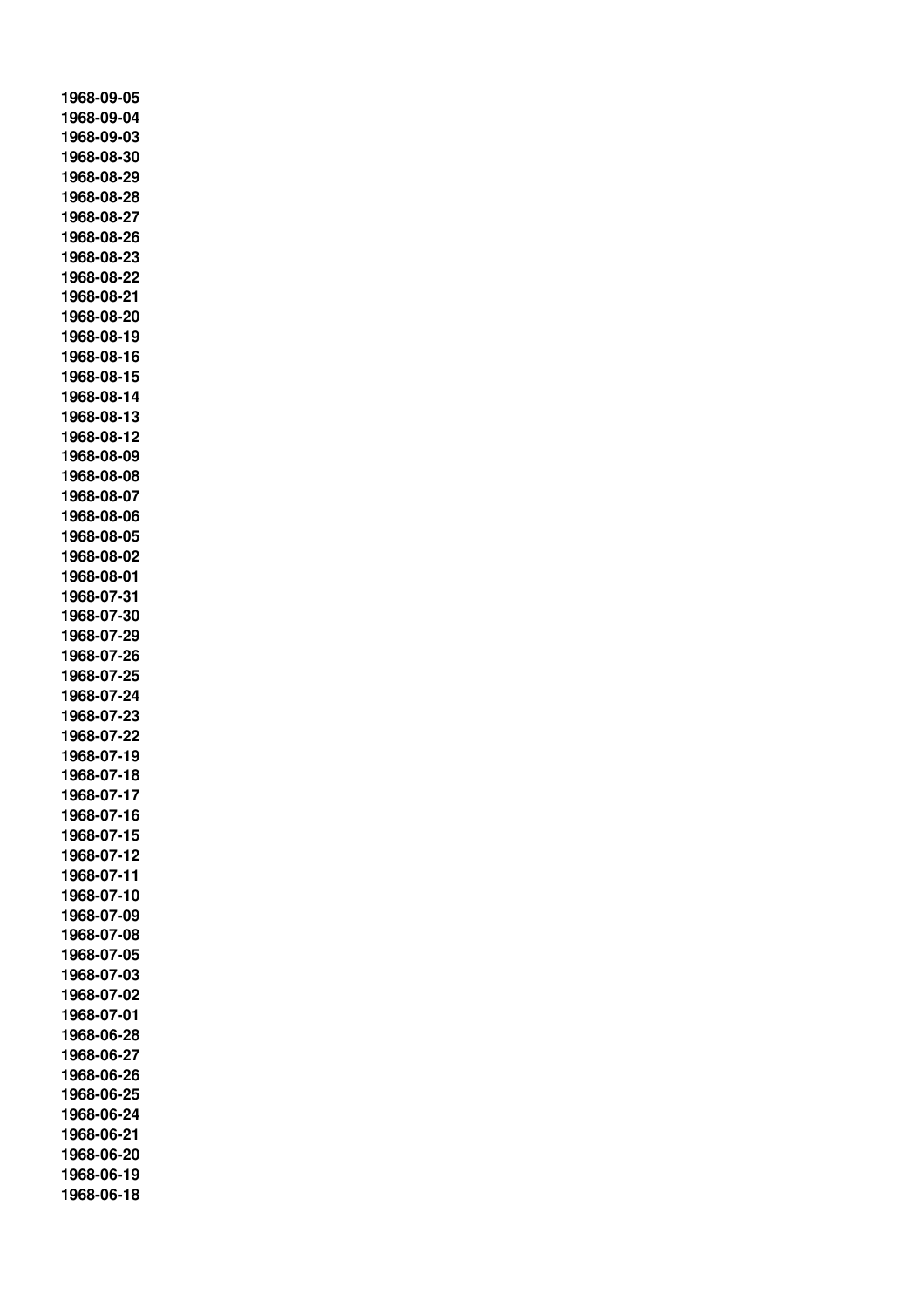**1968-06-17 1968-06-14 1968-06-13 1968-06-12 1968-06-11 1968-06-10 1968-06-07 1968-06-06 1968-06-05 1968-06-04 1968-06-03 1968-05-31 1968-05-29 1968-05-28 1968-05-27 1968-05-24 1968-05-23 1968-05-22 1968-05-21 1968-05-20 1968-05-17 1968-05-16 1968-05-15 1968-05-14 1968-05-13 1968-05-10 1968-05-09 1968-05-08 1968-05-07 1968-05-06 1968-05-03 1968-05-02 1968-05-01 1968-04-30 1968-04-29 1968-04-26 1968-04-25 1968-04-24 1968-04-23 1968-04-22 1968-04-19 1968-04-18 1968-04-17 1968-04-16 1968-04-15 1968-04-11 1968-04-10 1968-04-08 1968-04-05 1968-04-04 1968-04-03 1968-04-02 1968-04-01 1968-03-29 1968-03-28 1968-03-27**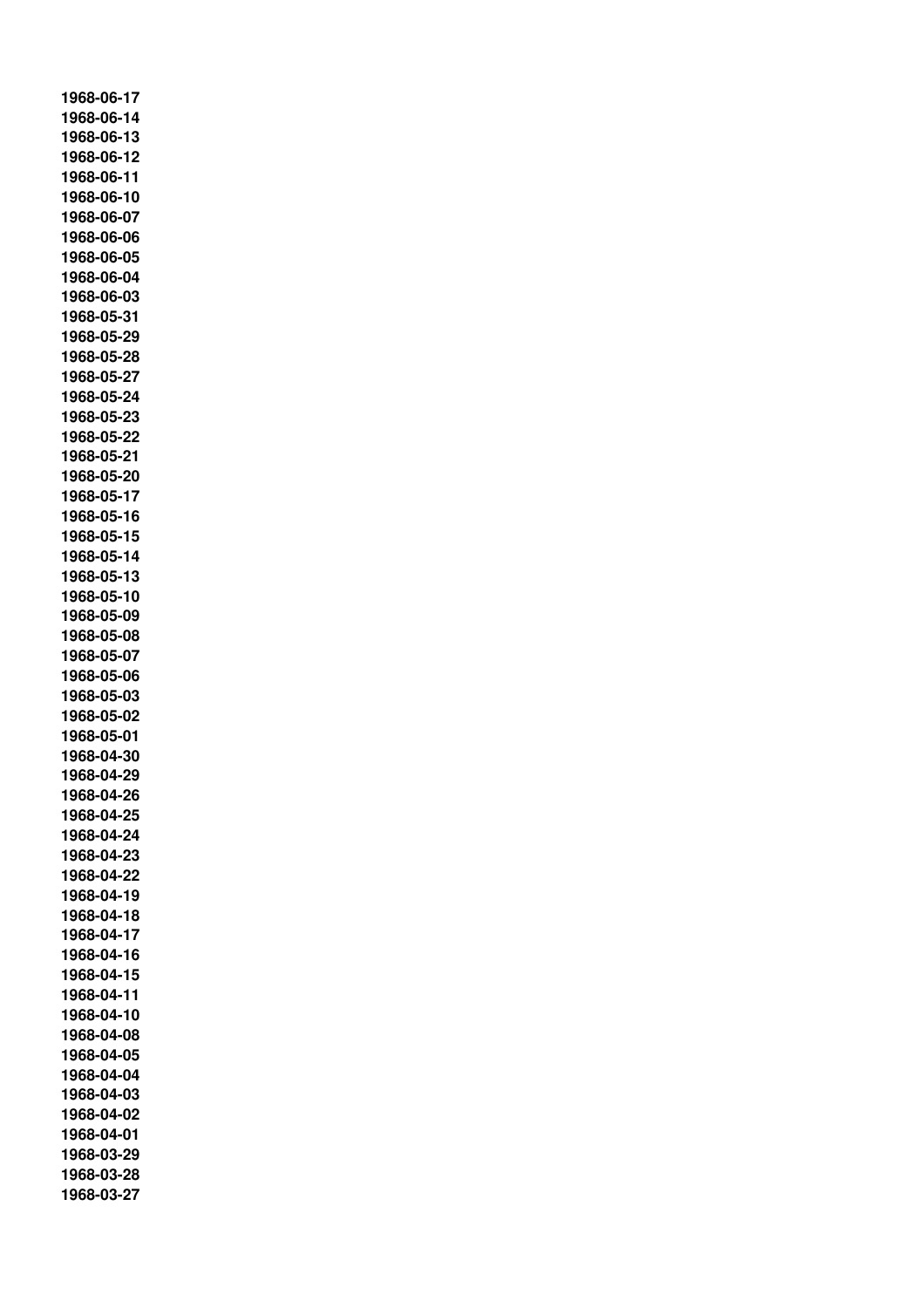**1968-03-26 1968-03-25 1968-03-22 1968-03-21 1968-03-20 1968-03-19 1968-03-18 1968-03-15 1968-03-14 1968-03-13 1968-03-12 1968-03-11 1968-03-08 1968-03-07 1968-03-06 1968-03-05 1968-03-04 1968-03-01 1968-02-29 1968-02-28 1968-02-27 1968-02-26 1968-02-23 1968-02-21 1968-02-20 1968-02-19 1968-02-16 1968-02-15 1968-02-14 1968-02-13 1968-02-09 1968-02-08 1968-02-07 1968-02-06 1968-02-05 1968-02-02 1968-02-01 1968-01-31 1968-01-30 1968-01-29 1968-01-26 1968-01-25 1968-01-24 1968-01-23 1968-01-22 1968-01-19 1968-01-18 1968-01-17 1968-01-16 1968-01-15 1968-01-12 1968-01-11 1968-01-10 1968-01-09 1968-01-08 1968-01-05**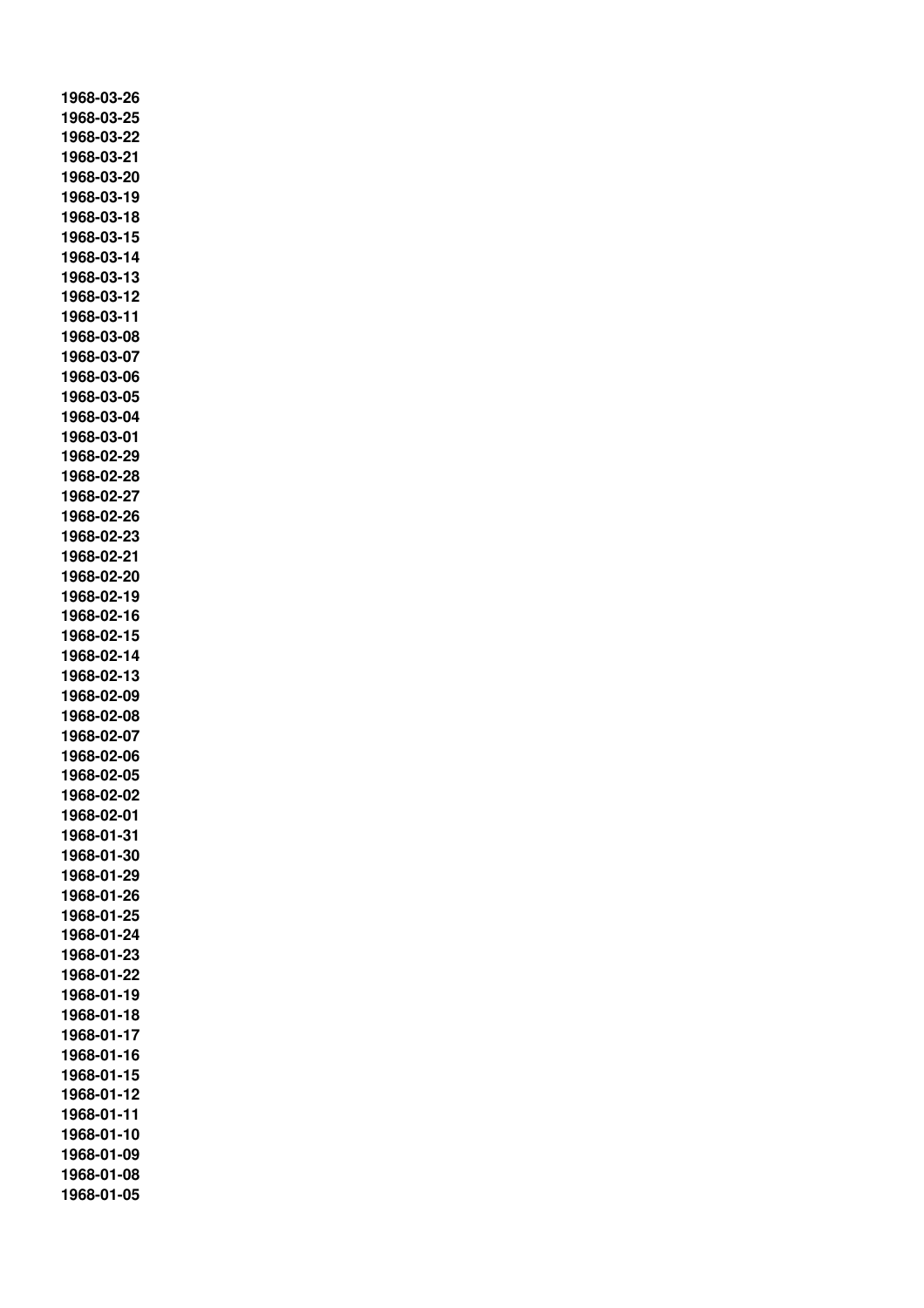**1968-01-04 1968-01-03 1968-01-02 1967-12-29 1967-12-28 1967-12-27 1967-12-26 1967-12-22 1967-12-21 1967-12-20 1967-12-19 1967-12-18 1967-12-15 1967-12-14 1967-12-13 1967-12-12 1967-12-11 1967-12-08 1967-12-07 1967-12-06 1967-12-05 1967-12-04 1967-12-01 1967-11-30 1967-11-29 1967-11-28 1967-11-27 1967-11-24 1967-11-22 1967-11-21 1967-11-20 1967-11-17 1967-11-16 1967-11-15 1967-11-14 1967-11-13 1967-11-10 1967-11-09 1967-11-08 1967-11-06 1967-11-03 1967-11-02 1967-11-01 1967-10-31 1967-10-30 1967-10-27 1967-10-26 1967-10-25 1967-10-24 1967-10-23 1967-10-20 1967-10-19 1967-10-18 1967-10-17 1967-10-16 1967-10-13**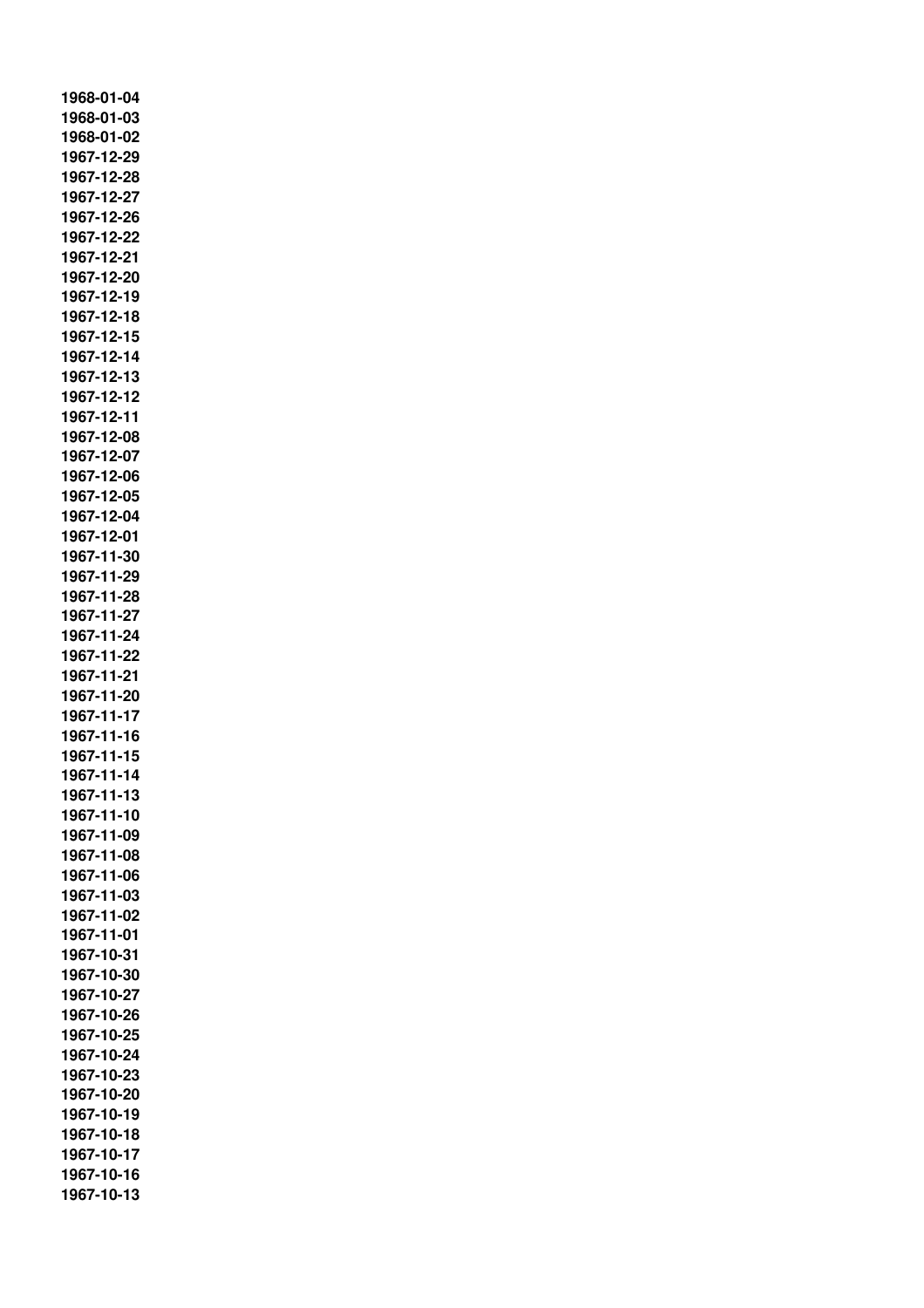**1967-10-11 1967-10-10 1967-10-09 1967-10-06 1967-10-05 1967-10-04 1967-10-03 1967-10-02 1967-09-29 1967-09-28 1967-09-27 1967-09-26 1967-09-25 1967-09-22 1967-09-21 1967-09-20 1967-09-19 1967-09-18 1967-09-15 1967-09-14 1967-09-13 1967-09-12 1967-09-11 1967-09-08 1967-09-07 1967-09-06 1967-09-05 1967-09-01 1967-08-31 1967-08-30 1967-08-29 1967-08-28 1967-08-25 1967-08-24 1967-08-23 1967-08-22 1967-08-21 1967-08-18 1967-08-17 1967-08-16 1967-08-15 1967-08-14 1967-08-11 1967-08-10 1967-08-09 1967-08-08 1967-08-07 1967-08-04 1967-08-03 1967-08-02 1967-08-01 1967-07-31 1967-07-28 1967-07-27 1967-07-26 1967-07-25**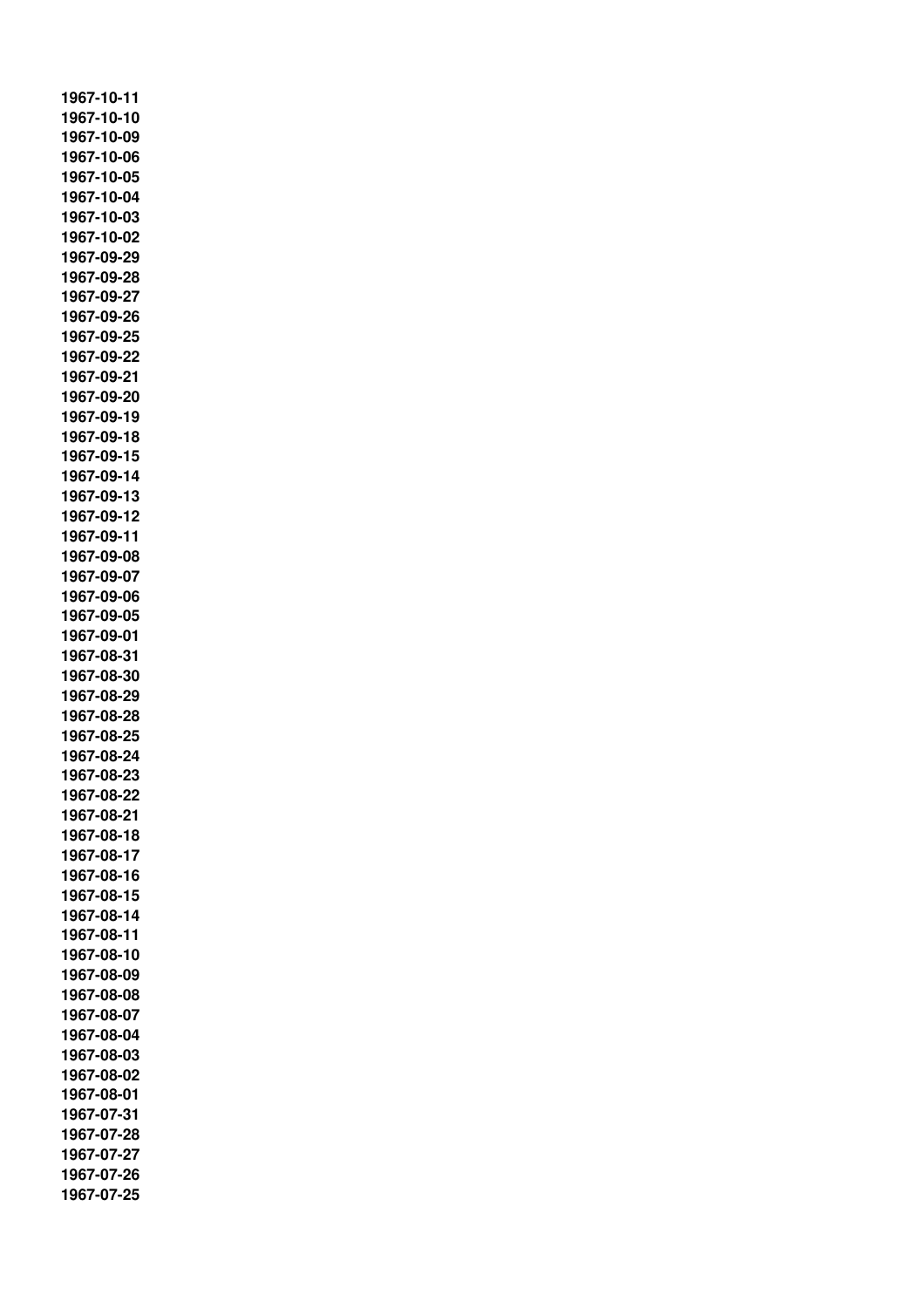**1967-07-24 1967-07-21 1967-07-20 1967-07-19 1967-07-18 1967-07-17 1967-07-14 1967-07-13 1967-07-12 1967-07-11 1967-07-10 1967-07-07 1967-07-06 1967-07-05 1967-07-03 1967-06-30 1967-06-29 1967-06-28 1967-06-27 1967-06-26 1967-06-23 1967-06-22 1967-06-21 1967-06-20 1967-06-19 1967-06-16 1967-06-15 1967-06-14 1967-06-13 1967-06-12 1967-06-09 1967-06-08 1967-06-07 1967-06-06 1967-06-05 1967-06-02 1967-06-01 1967-05-31 1967-05-29 1967-05-26 1967-05-25 1967-05-24 1967-05-23 1967-05-22 1967-05-19 1967-05-18 1967-05-17 1967-05-16 1967-05-15 1967-05-12 1967-05-11 1967-05-10 1967-05-09 1967-05-08 1967-05-05 1967-05-04**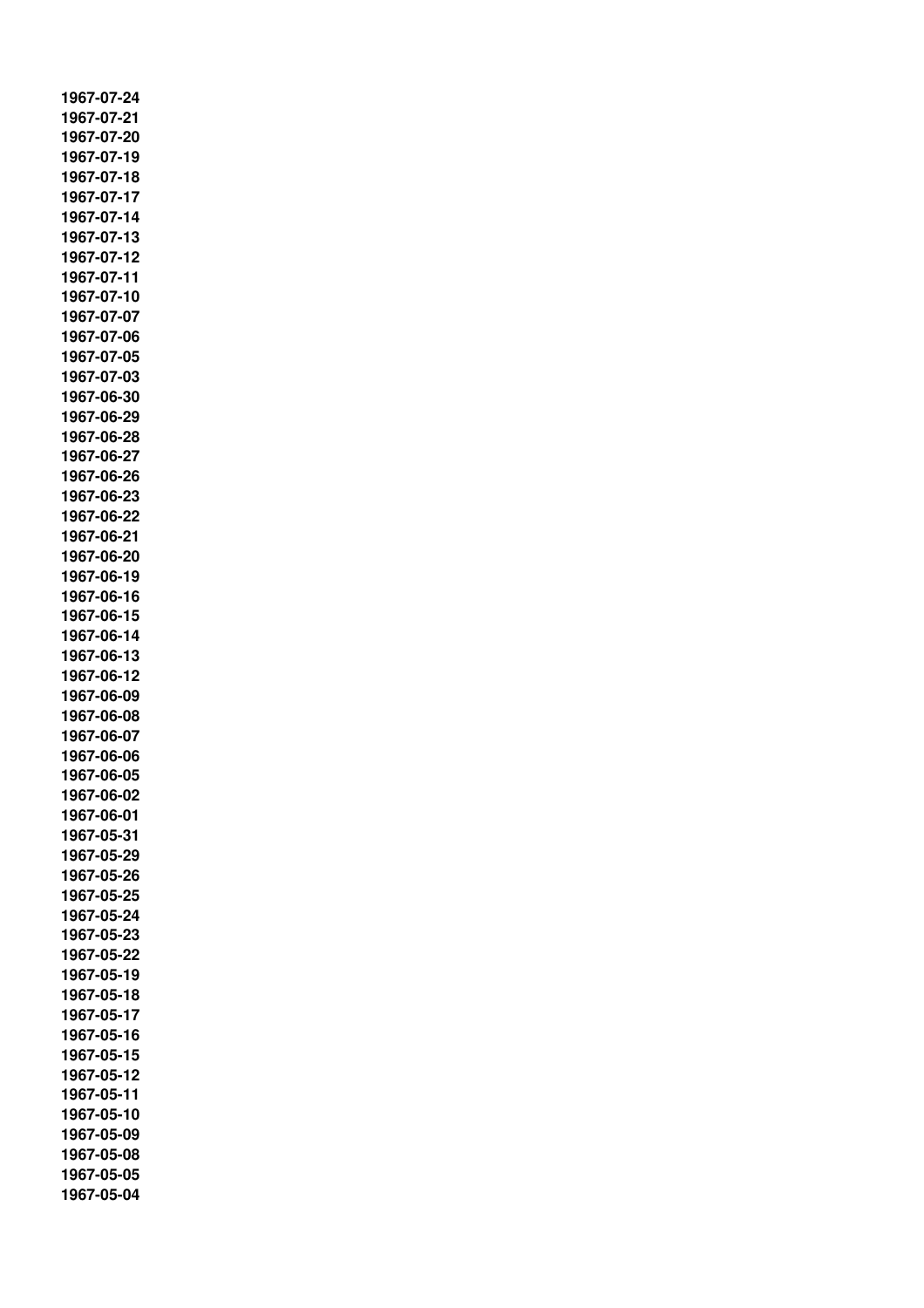**1967-05-03 1967-05-02 1967-05-01 1967-04-28 1967-04-27 1967-04-26 1967-04-25 1967-04-24 1967-04-21 1967-04-20 1967-04-19 1967-04-18 1967-04-17 1967-04-14 1967-04-13 1967-04-12 1967-04-11 1967-04-10 1967-04-07 1967-04-06 1967-04-05 1967-04-04 1967-04-03 1967-03-31 1967-03-30 1967-03-29 1967-03-28 1967-03-27 1967-03-23 1967-03-22 1967-03-21 1967-03-20 1967-03-17 1967-03-16 1967-03-15 1967-03-14 1967-03-13 1967-03-10 1967-03-09 1967-03-08 1967-03-07 1967-03-06 1967-03-03 1967-03-02 1967-03-01 1967-02-28 1967-02-27 1967-02-24 1967-02-23 1967-02-21 1967-02-20 1967-02-17 1967-02-16 1967-02-15 1967-02-14 1967-02-10**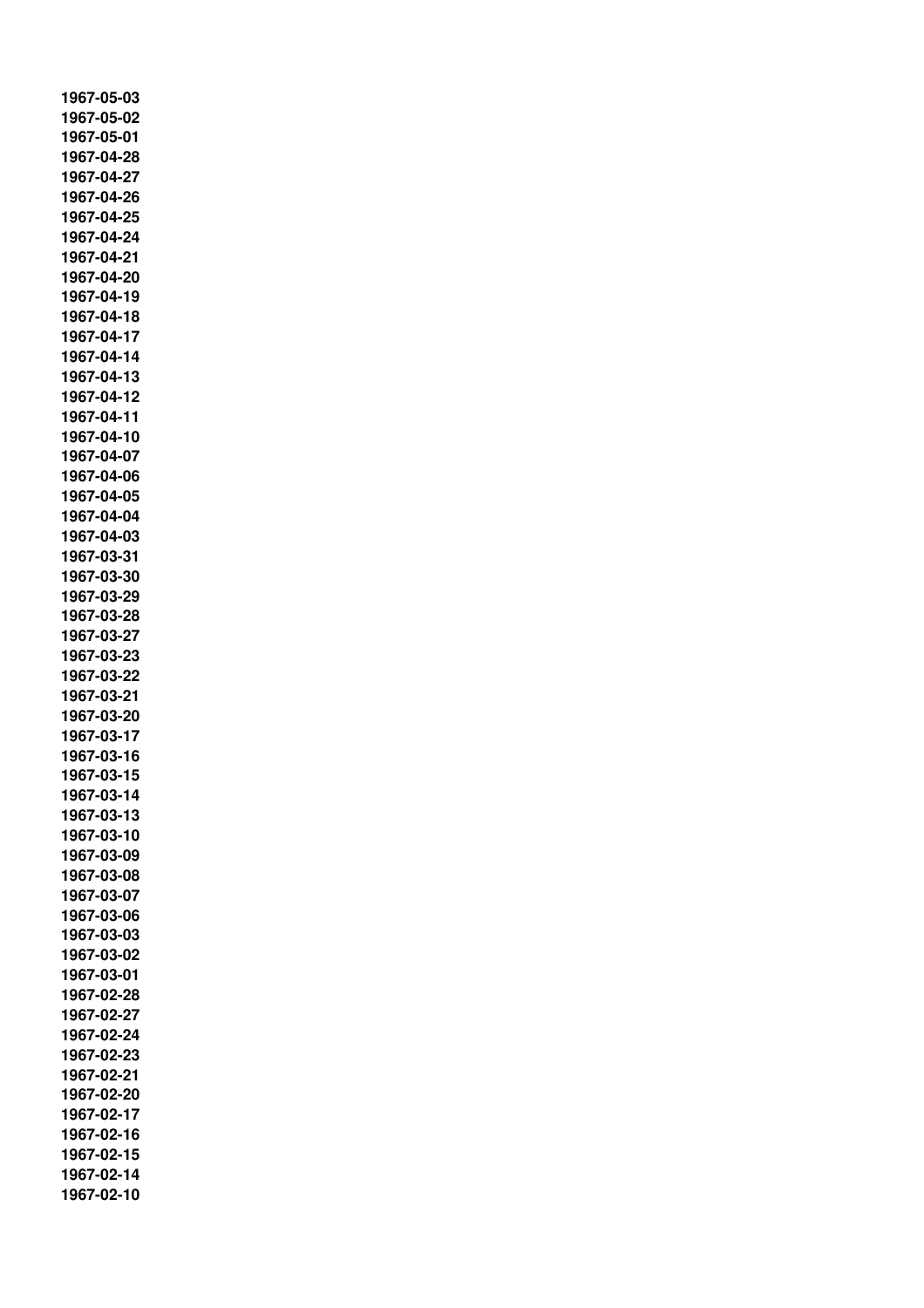**1967-02-09 1967-02-08 1967-02-07 1967-02-06 1967-02-03 1967-02-02 1967-02-01 1967-01-31 1967-01-30 1967-01-27 1967-01-26 1967-01-25 1967-01-24 1967-01-23 1967-01-20 1967-01-19 1967-01-18 1967-01-17 1967-01-16 1967-01-13 1967-01-12 1967-01-11 1967-01-10 1967-01-09 1967-01-06 1967-01-05 1967-01-04 1967-01-03 1966-12-30 1966-12-29 1966-12-28 1966-12-27 1966-12-23 1966-12-22 1966-12-21 1966-12-20 1966-12-19 1966-12-16 1966-12-15 1966-12-14 1966-12-13 1966-12-12 1966-12-09 1966-12-08 1966-12-07 1966-12-06 1966-12-05 1966-12-02 1966-12-01 1966-11-30 1966-11-29 1966-11-28 1966-11-25 1966-11-23 1966-11-22 1966-11-21**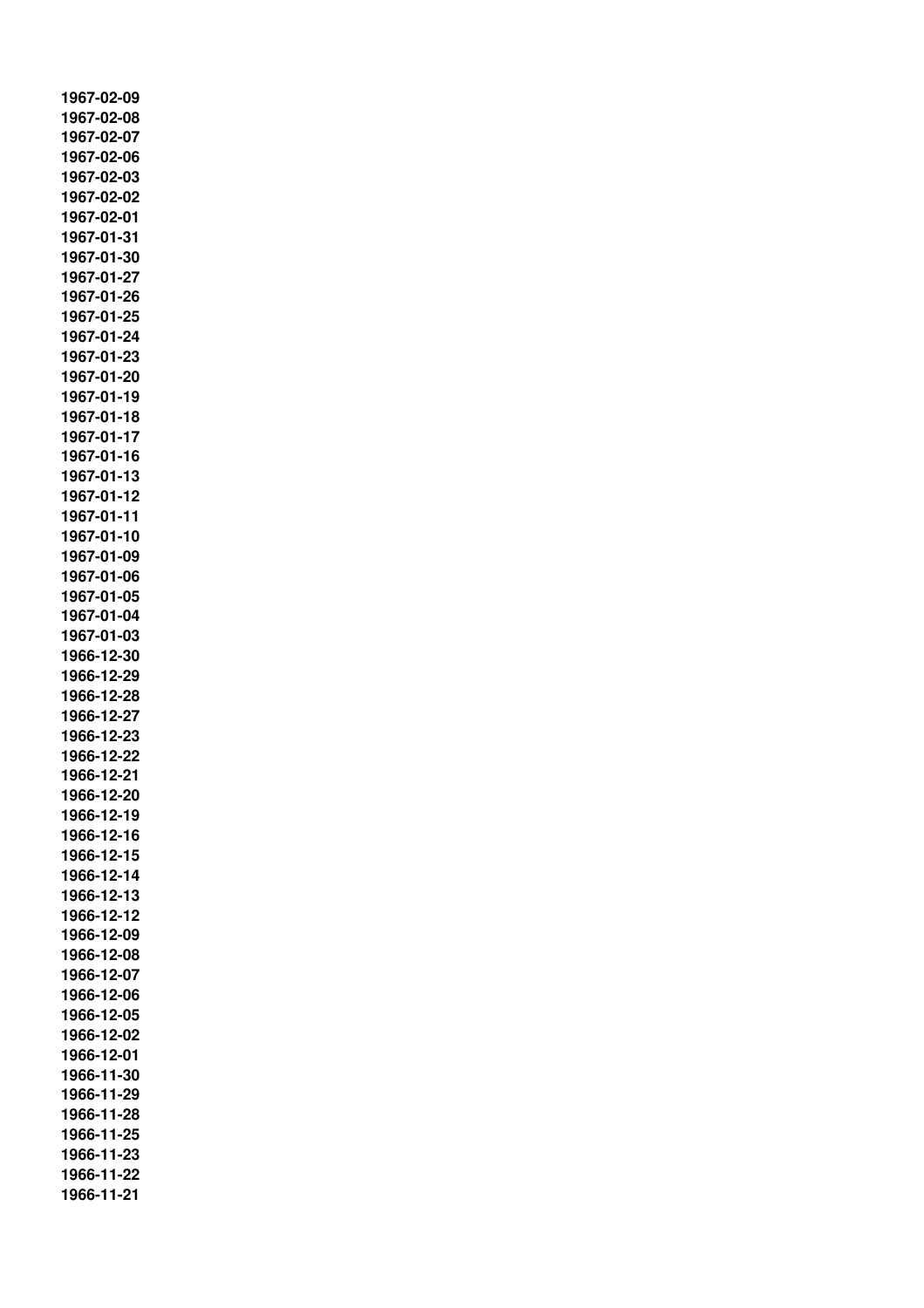**1966-11-18 1966-11-17 1966-11-16 1966-11-15 1966-11-14 1966-11-10 1966-11-09 1966-11-07 1966-11-04 1966-11-03 1966-11-02 1966-11-01 1966-10-31 1966-10-28 1966-10-27 1966-10-26 1966-10-25 1966-10-24 1966-10-21 1966-10-20 1966-10-19 1966-10-18 1966-10-17 1966-10-14 1966-10-13 1966-10-11 1966-10-10 1966-10-07 1966-10-06 1966-10-05 1966-10-04 1966-10-03 1966-09-30 1966-09-29 1966-09-28 1966-09-27 1966-09-26 1966-09-23 1966-09-22 1966-09-21 1966-09-20 1966-09-19 1966-09-16 1966-09-15 1966-09-14 1966-09-13 1966-09-12 1966-09-09 1966-09-08 1966-09-07 1966-09-06 1966-09-02 1966-09-01 1966-08-31 1966-08-30 1966-08-29**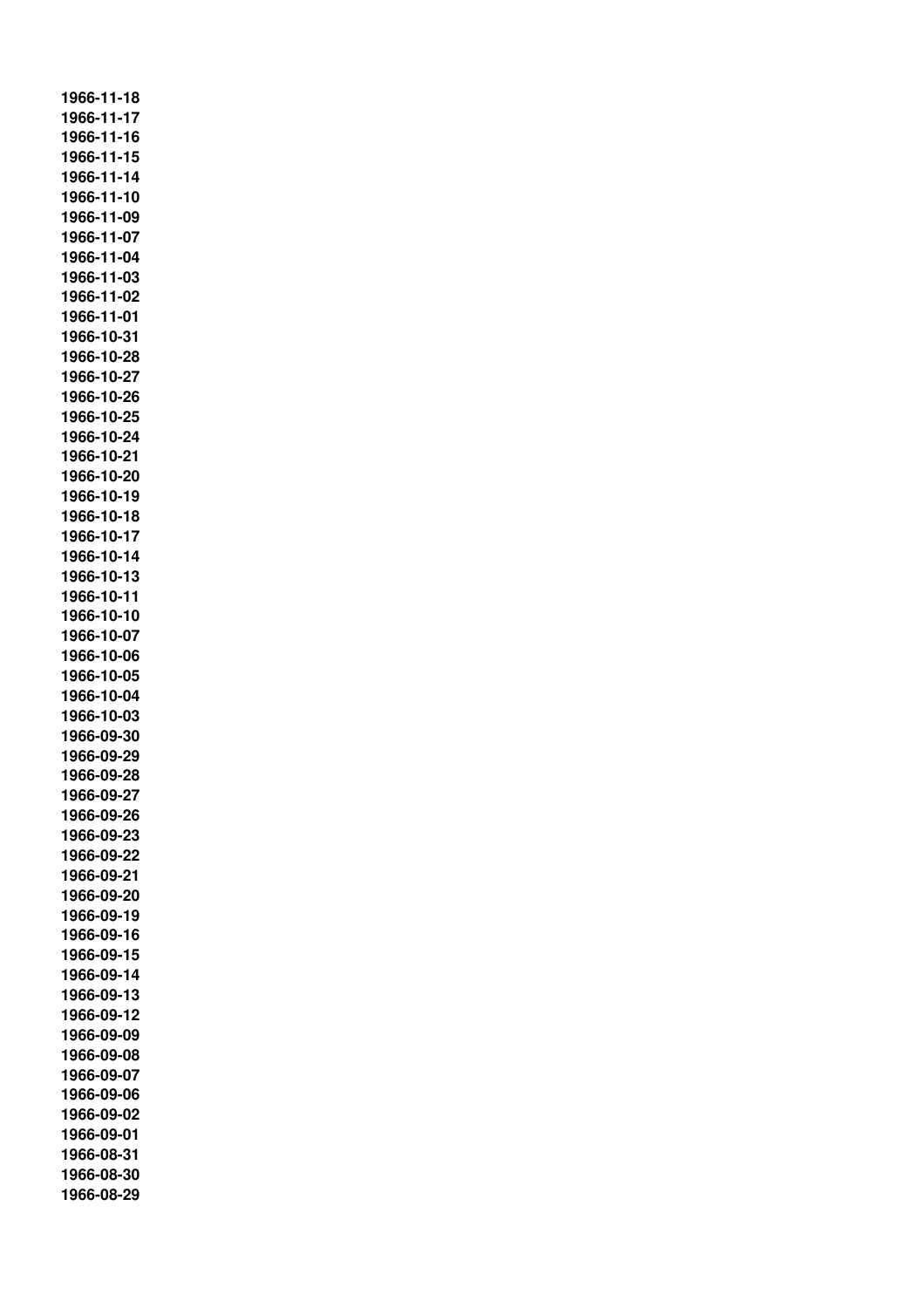**1966-08-26 1966-08-25 1966-08-24 1966-08-23 1966-08-22 1966-08-19 1966-08-18 1966-08-17 1966-08-16 1966-08-15 1966-08-12 1966-08-11 1966-08-10 1966-08-09 1966-08-08 1966-08-05 1966-08-04 1966-08-03 1966-08-02 1966-08-01 1966-07-29 1966-07-28 1966-07-27 1966-07-26 1966-07-25 1966-07-22 1966-07-21 1966-07-20 1966-07-19 1966-07-18 1966-07-15 1966-07-14 1966-07-13 1966-07-12 1966-07-11 1966-07-08 1966-07-07 1966-07-06 1966-07-05 1966-07-01 1966-06-30 1966-06-29 1966-06-28 1966-06-27 1966-06-24 1966-06-23 1966-06-22 1966-06-21 1966-06-20 1966-06-17 1966-06-16 1966-06-15 1966-06-14 1966-06-13 1966-06-10 1966-06-09**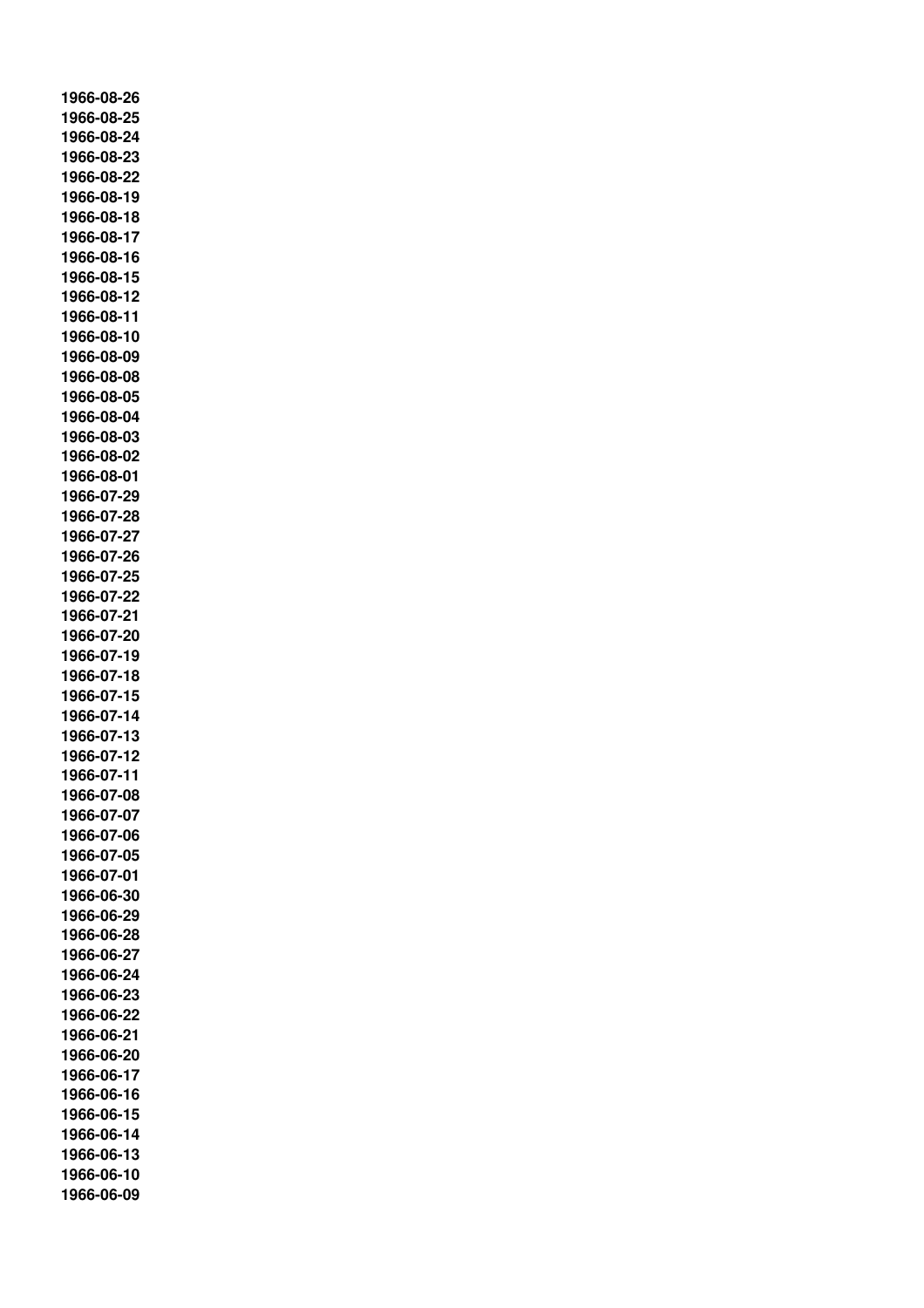**1966-06-08 1966-06-07 1966-06-06 1966-06-03 1966-06-02 1966-06-01 1966-05-31 1966-05-27 1966-05-26 1966-05-25 1966-05-24 1966-05-23 1966-05-20 1966-05-19 1966-05-18 1966-05-17 1966-05-16 1966-05-13 1966-05-12 1966-05-11 1966-05-10 1966-05-09 1966-05-06 1966-05-05 1966-05-04 1966-05-03 1966-05-02 1966-04-29 1966-04-28 1966-04-27 1966-04-26 1966-04-25 1966-04-22 1966-04-21 1966-04-20 1966-04-19 1966-04-18 1966-04-15 1966-04-14 1966-04-13 1966-04-12 1966-04-11 1966-04-07 1966-04-06 1966-04-05 1966-04-04 1966-04-01 1966-03-31 1966-03-30 1966-03-29 1966-03-28 1966-03-25 1966-03-24 1966-03-23 1966-03-22 1966-03-21**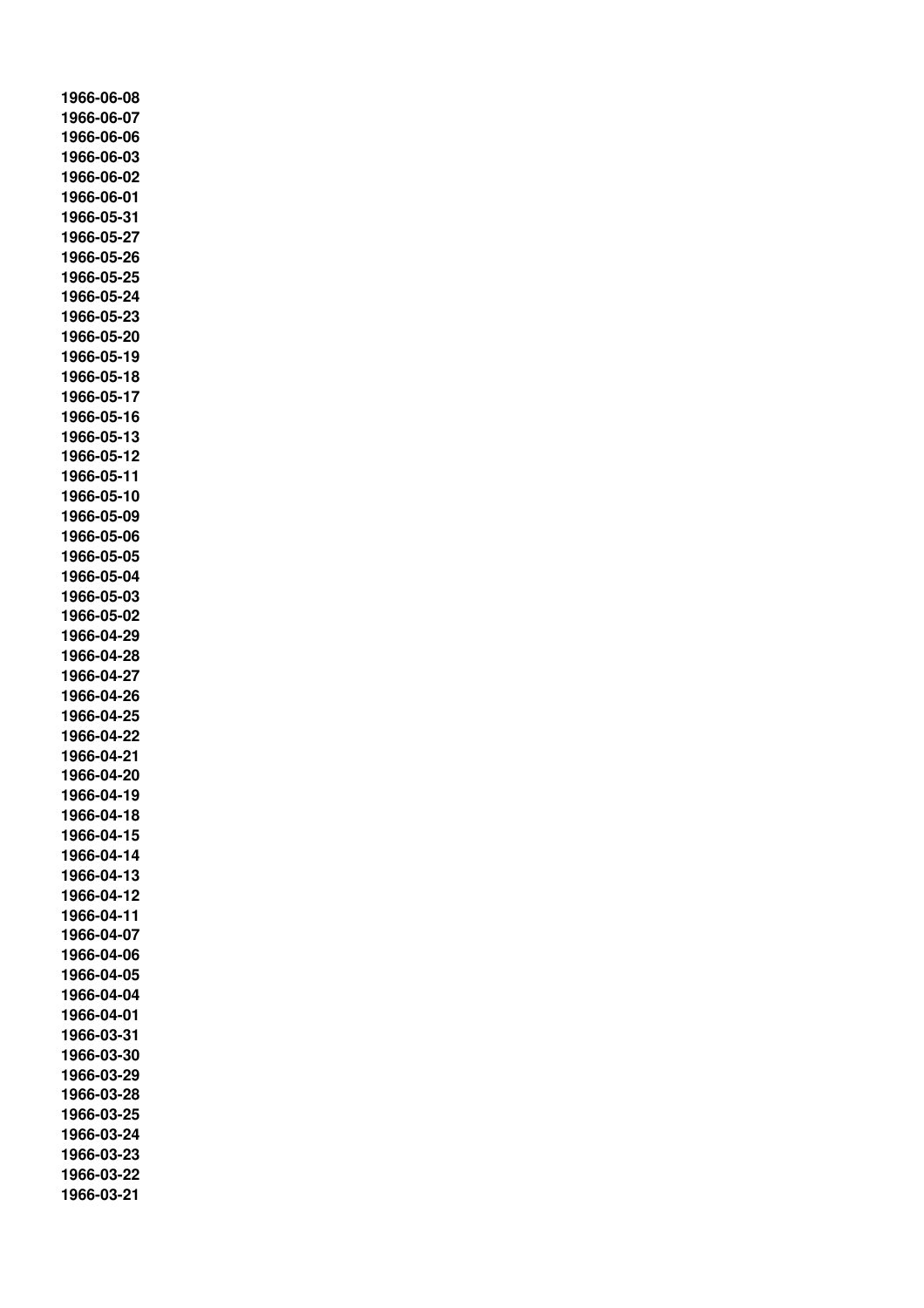**1966-03-18 1966-03-17 1966-03-16 1966-03-15 1966-03-14 1966-03-11 1966-03-10 1966-03-09 1966-03-08 1966-03-07 1966-03-04 1966-03-03 1966-03-02 1966-03-01 1966-02-28 1966-02-25 1966-02-24 1966-02-23 1966-02-21 1966-02-18 1966-02-17 1966-02-16 1966-02-15 1966-02-14 1966-02-11 1966-02-10 1966-02-09 1966-02-08 1966-02-07 1966-02-04 1966-02-03 1966-02-02 1966-02-01 1966-01-31 1966-01-28 1966-01-27 1966-01-26 1966-01-25 1966-01-24 1966-01-21 1966-01-20 1966-01-19 1966-01-18 1966-01-17 1966-01-14 1966-01-13 1966-01-12 1966-01-11 1966-01-10 1966-01-07 1966-01-06 1966-01-05 1966-01-04 1966-01-03 1965-12-31 1965-12-30**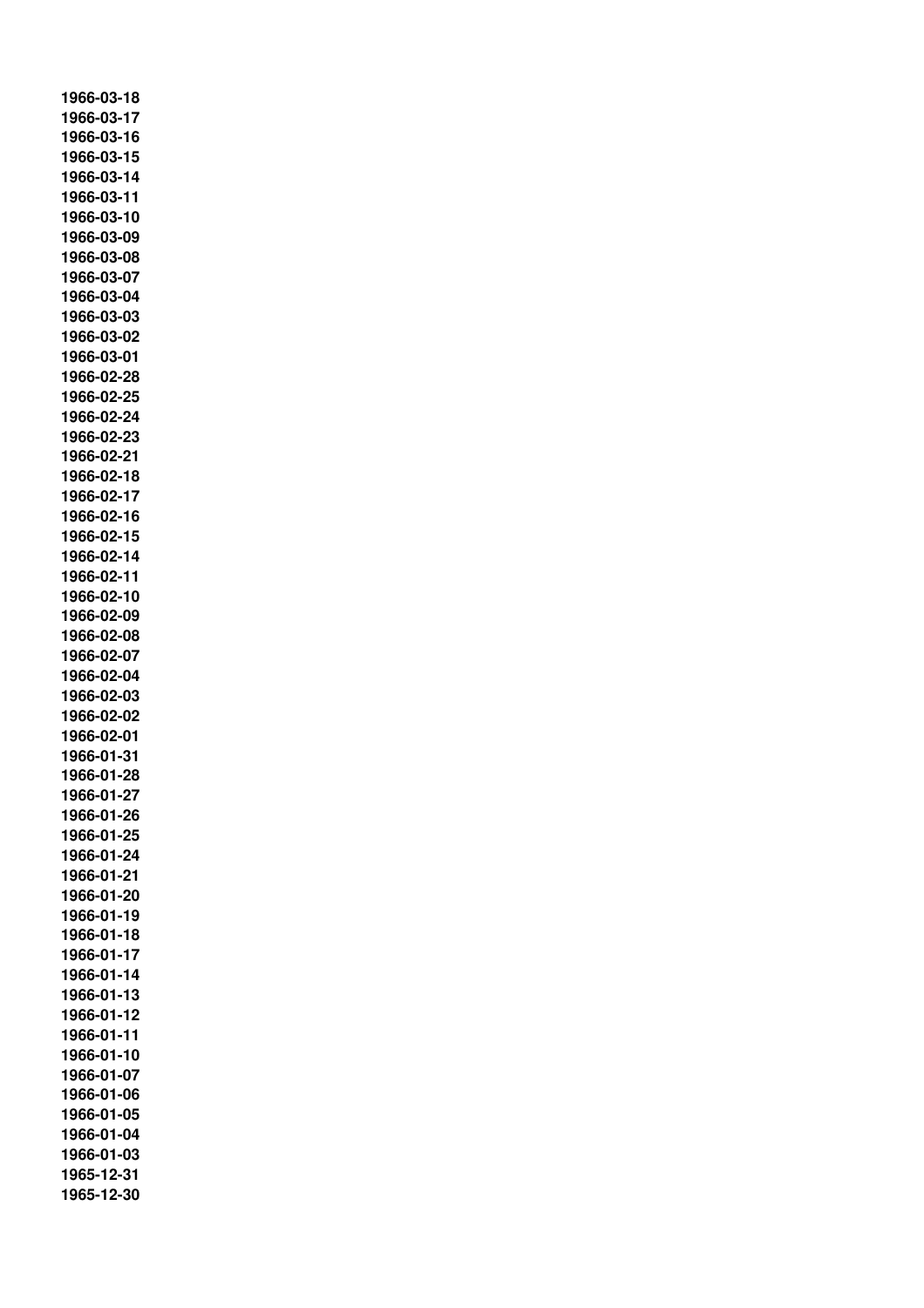**1965-12-29 1965-12-28 1965-12-27 1965-12-23 1965-12-22 1965-12-21 1965-12-20 1965-12-17 1965-12-16 1965-12-15 1965-12-14 1965-12-13 1965-12-10 1965-12-09 1965-12-08 1965-12-07 1965-12-06 1965-12-03 1965-12-02 1965-12-01 1965-11-30 1965-11-29 1965-11-26 1965-11-24 1965-11-23 1965-11-22 1965-11-19 1965-11-18 1965-11-17 1965-11-16 1965-11-15 1965-11-12 1965-11-10 1965-11-09 1965-11-08 1965-11-05 1965-11-04 1965-11-03 1965-11-01 1965-10-29 1965-10-28 1965-10-27 1965-10-26 1965-10-25 1965-10-22 1965-10-21 1965-10-20 1965-10-19 1965-10-18 1965-10-15 1965-10-14 1965-10-13 1965-10-11 1965-10-08 1965-10-07 1965-10-06**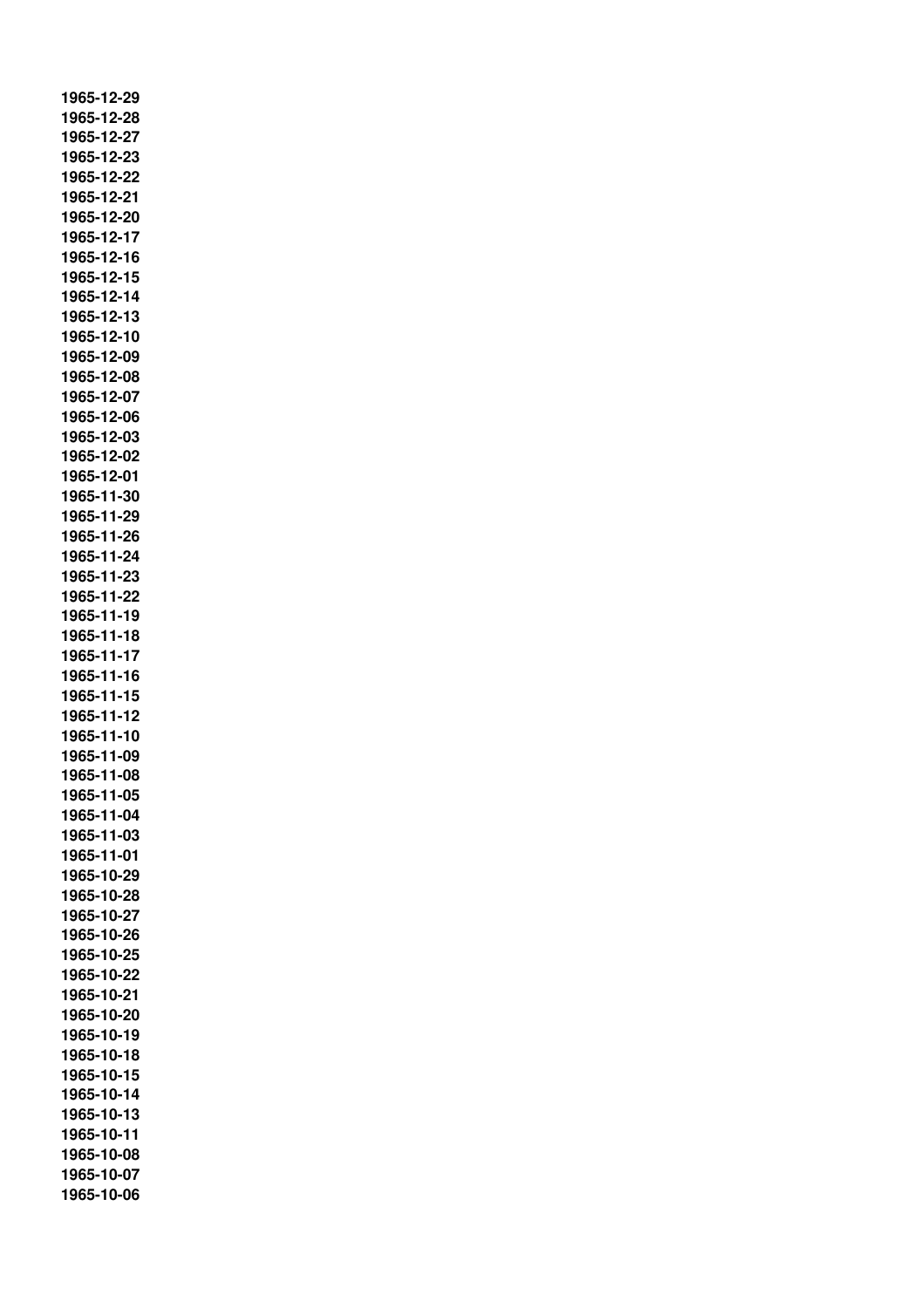**1965-10-05 1965-10-04 1965-10-01 1965-09-30 1965-09-29 1965-09-28 1965-09-27 1965-09-24 1965-09-23 1965-09-22 1965-09-21 1965-09-20 1965-09-17 1965-09-16 1965-09-15 1965-09-14 1965-09-13 1965-09-10 1965-09-09 1965-09-08 1965-09-07 1965-09-03 1965-09-02 1965-09-01 1965-08-31 1965-08-30 1965-08-27 1965-08-26 1965-08-25 1965-08-24 1965-08-23 1965-08-20 1965-08-19 1965-08-18 1965-08-17 1965-08-16 1965-08-13 1965-08-12 1965-08-11 1965-08-10 1965-08-09 1965-08-06 1965-08-05 1965-08-04 1965-08-03 1965-08-02 1965-07-30 1965-07-29 1965-07-28 1965-07-27 1965-07-26 1965-07-23 1965-07-22 1965-07-21 1965-07-20 1965-07-19**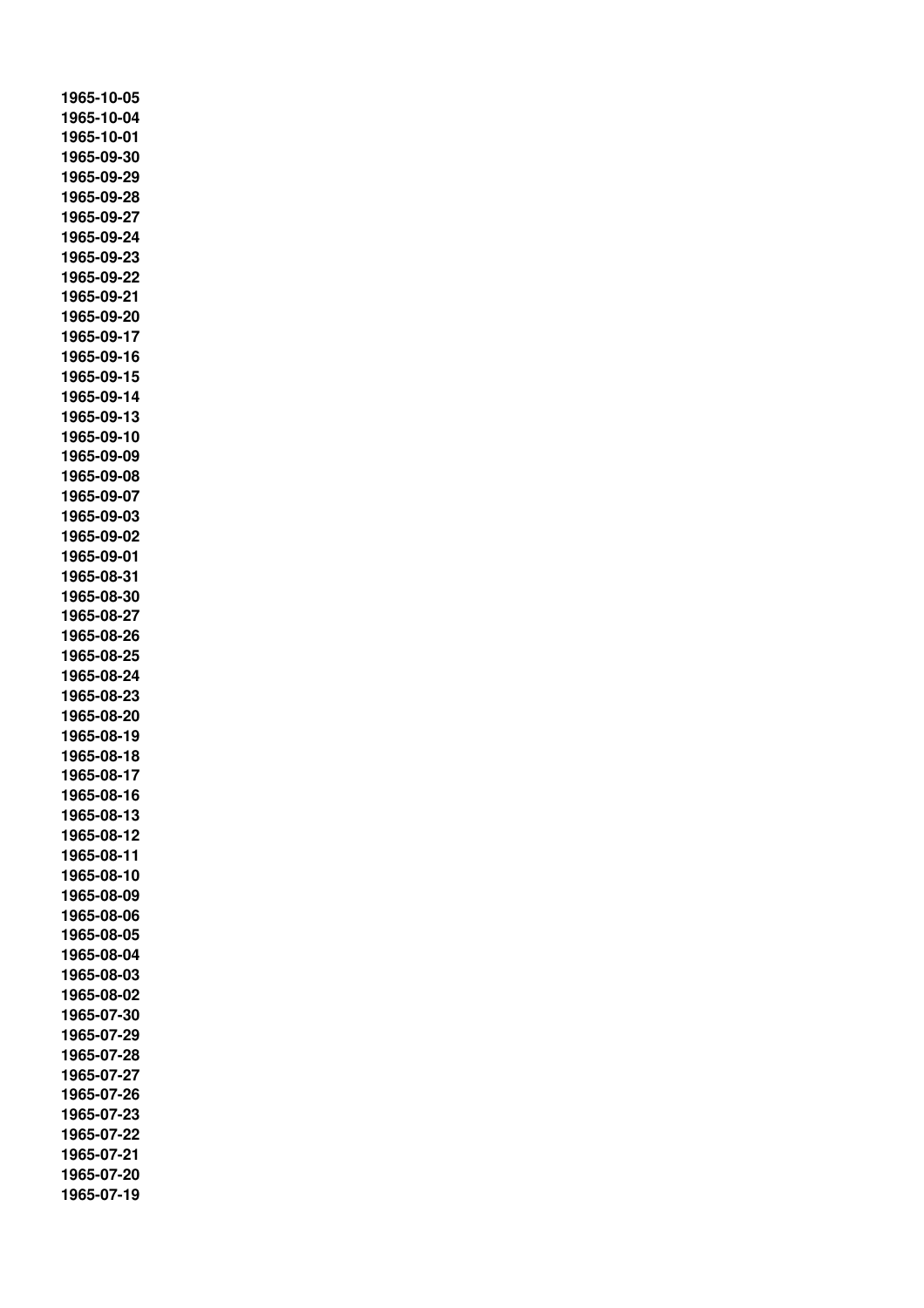**1965-07-16 1965-07-15 1965-07-14 1965-07-13 1965-07-12 1965-07-09 1965-07-08 1965-07-07 1965-07-06 1965-07-02 1965-07-01 1965-06-30 1965-06-29 1965-06-28 1965-06-25 1965-06-24 1965-06-23 1965-06-22 1965-06-21 1965-06-18 1965-06-17 1965-06-16 1965-06-15 1965-06-14 1965-06-11 1965-06-10 1965-06-09 1965-06-08 1965-06-07 1965-06-04 1965-06-03 1965-06-02 1965-06-01 1965-05-28 1965-05-27 1965-05-26 1965-05-25 1965-05-24 1965-05-21 1965-05-20 1965-05-19 1965-05-18 1965-05-17 1965-05-14 1965-05-13 1965-05-12 1965-05-11 1965-05-10 1965-05-07 1965-05-06 1965-05-05 1965-05-04 1965-05-03 1965-04-30 1965-04-29 1965-04-28**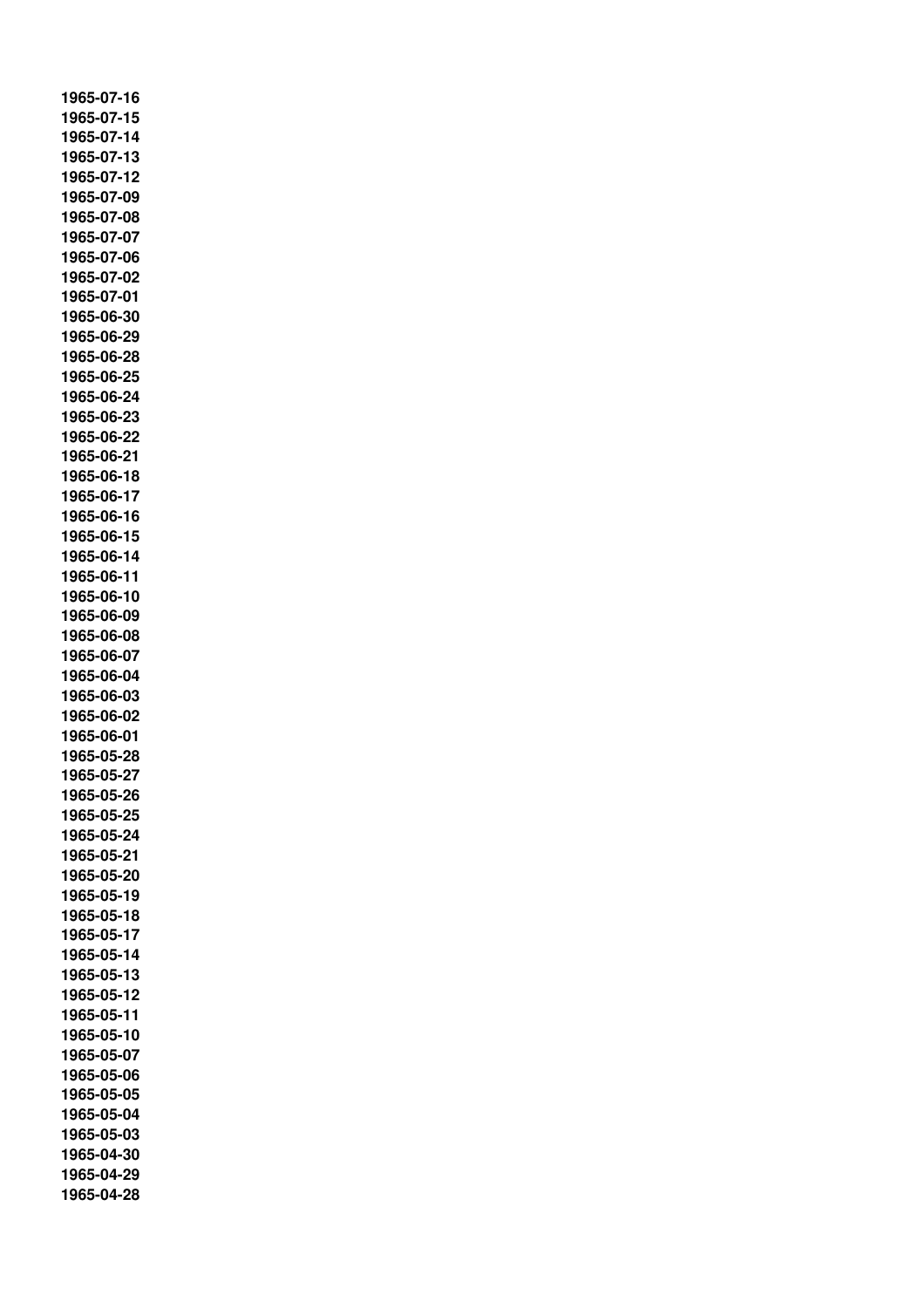**1965-04-27 1965-04-26 1965-04-23 1965-04-22 1965-04-21 1965-04-20 1965-04-19 1965-04-15 1965-04-14 1965-04-13 1965-04-12 1965-04-09 1965-04-08 1965-04-07 1965-04-06 1965-04-05 1965-04-02 1965-04-01 1965-03-31 1965-03-30 1965-03-29 1965-03-26 1965-03-25 1965-03-24 1965-03-23 1965-03-22 1965-03-19 1965-03-18 1965-03-17 1965-03-16 1965-03-15 1965-03-12 1965-03-11 1965-03-10 1965-03-09 1965-03-08 1965-03-05 1965-03-04 1965-03-03 1965-03-02 1965-03-01 1965-02-26 1965-02-25 1965-02-24 1965-02-23 1965-02-19 1965-02-18 1965-02-17 1965-02-16 1965-02-15 1965-02-11 1965-02-10 1965-02-09 1965-02-08 1965-02-05 1965-02-04**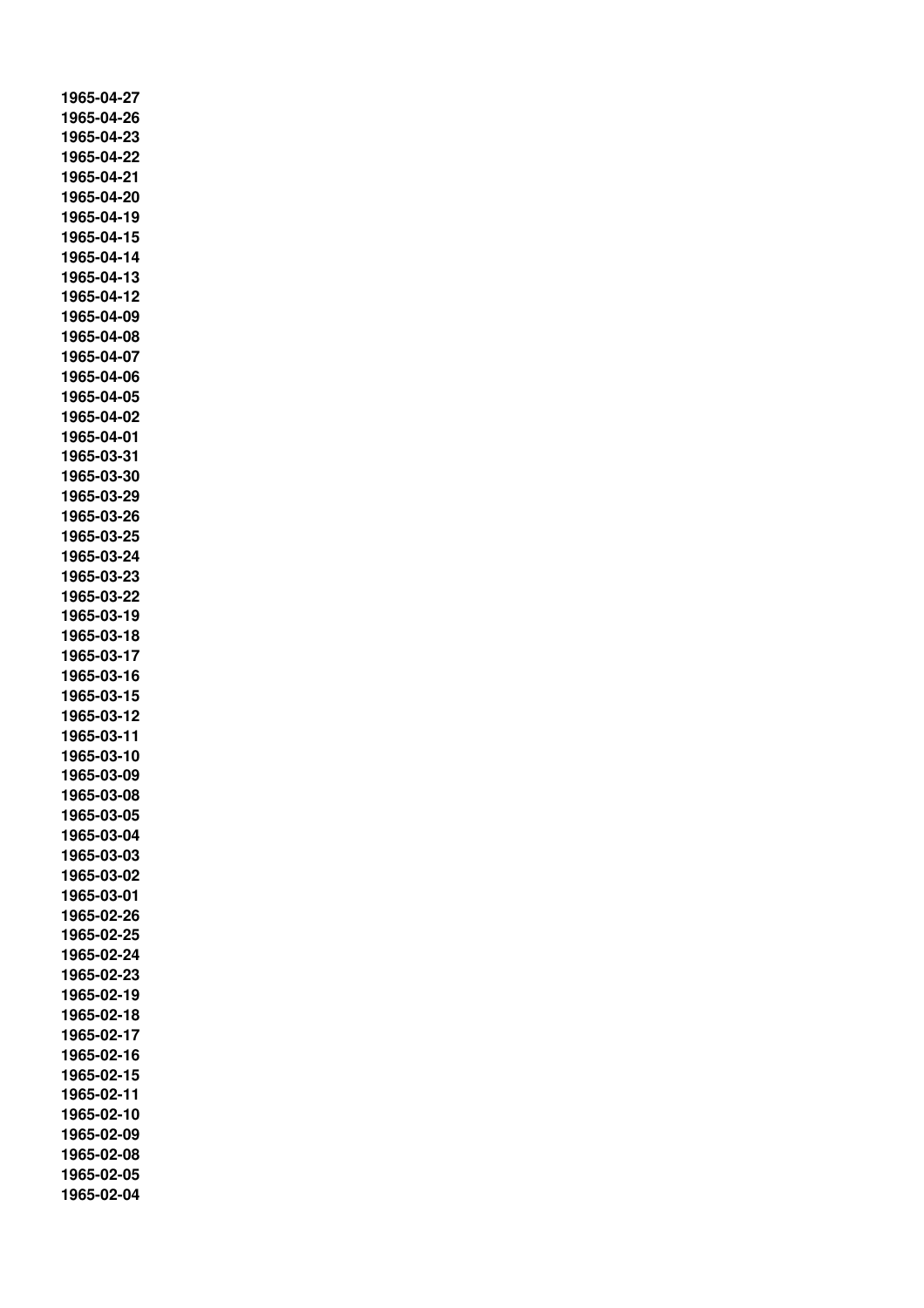**1965-02-03 1965-02-02 1965-02-01 1965-01-29 1965-01-28 1965-01-27 1965-01-26 1965-01-25 1965-01-22 1965-01-21 1965-01-20 1965-01-19 1965-01-18 1965-01-15 1965-01-14 1965-01-13 1965-01-12 1965-01-11 1965-01-08 1965-01-07 1965-01-06 1965-01-05 1965-01-04 1964-12-31 1964-12-30 1964-12-29 1964-12-28 1964-12-24 1964-12-23 1964-12-22 1964-12-21 1964-12-18 1964-12-17 1964-12-16 1964-12-15 1964-12-14 1964-12-11 1964-12-10 1964-12-09 1964-12-08 1964-12-07 1964-12-04 1964-12-03 1964-12-02 1964-12-01 1964-11-30 1964-11-27 1964-11-25 1964-11-24 1964-11-23 1964-11-20 1964-11-19 1964-11-18 1964-11-17 1964-11-16 1964-11-13**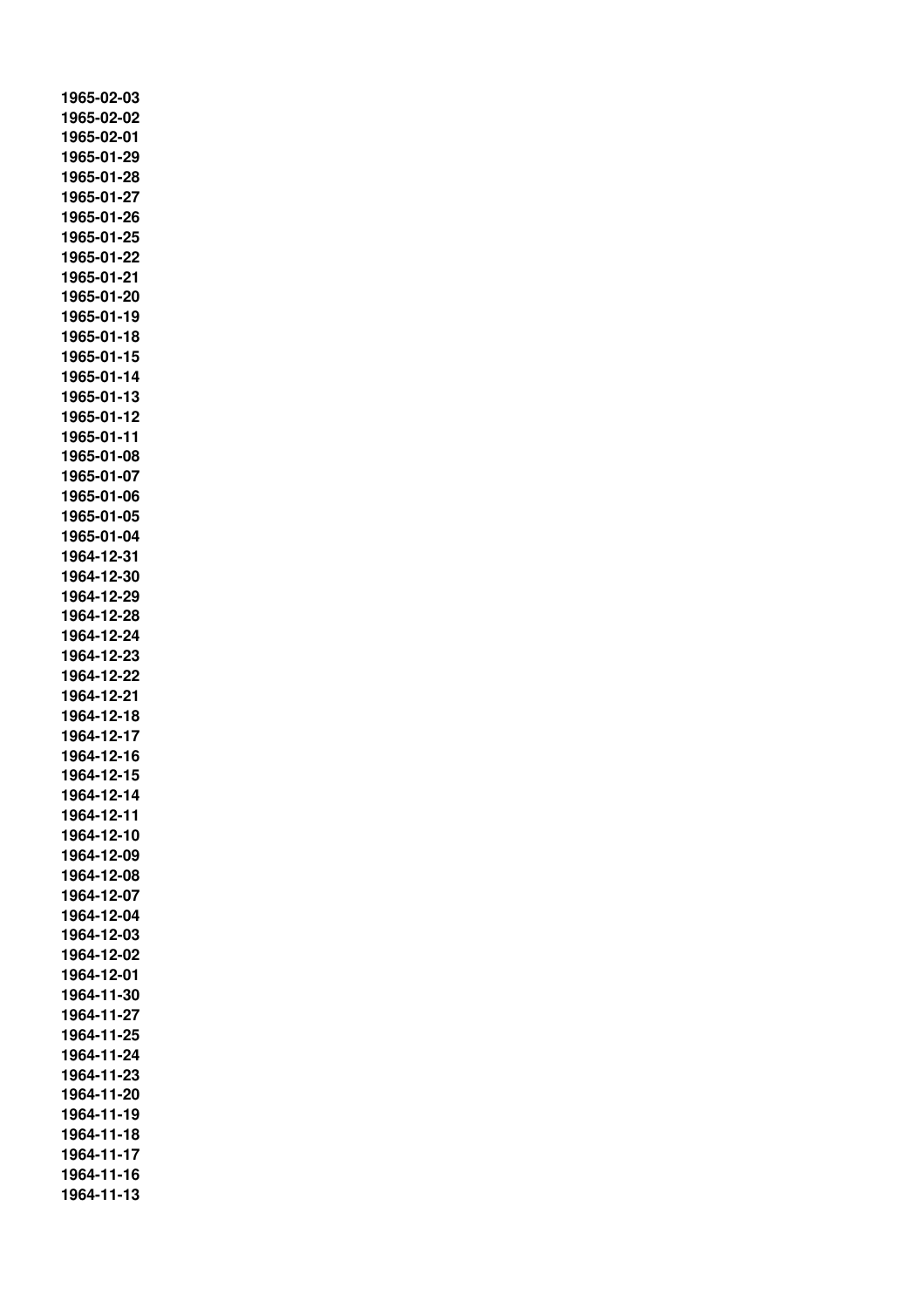**1964-11-12 1964-11-10 1964-11-09 1964-11-06 1964-11-05 1964-11-04 1964-11-02 1964-10-30 1964-10-29 1964-10-28 1964-10-27 1964-10-26 1964-10-23 1964-10-22 1964-10-21 1964-10-20 1964-10-19 1964-10-16 1964-10-15 1964-10-14 1964-10-13 1964-10-09 1964-10-08 1964-10-07 1964-10-06 1964-10-05 1964-10-02 1964-10-01 1964-09-30 1964-09-29 1964-09-28 1964-09-25 1964-09-24 1964-09-23 1964-09-22 1964-09-21 1964-09-18 1964-09-17 1964-09-16 1964-09-15 1964-09-14 1964-09-11 1964-09-10 1964-09-09 1964-09-08 1964-09-04 1964-09-03 1964-09-02 1964-09-01 1964-08-31 1964-08-28 1964-08-27 1964-08-26 1964-08-25 1964-08-24 1964-08-21**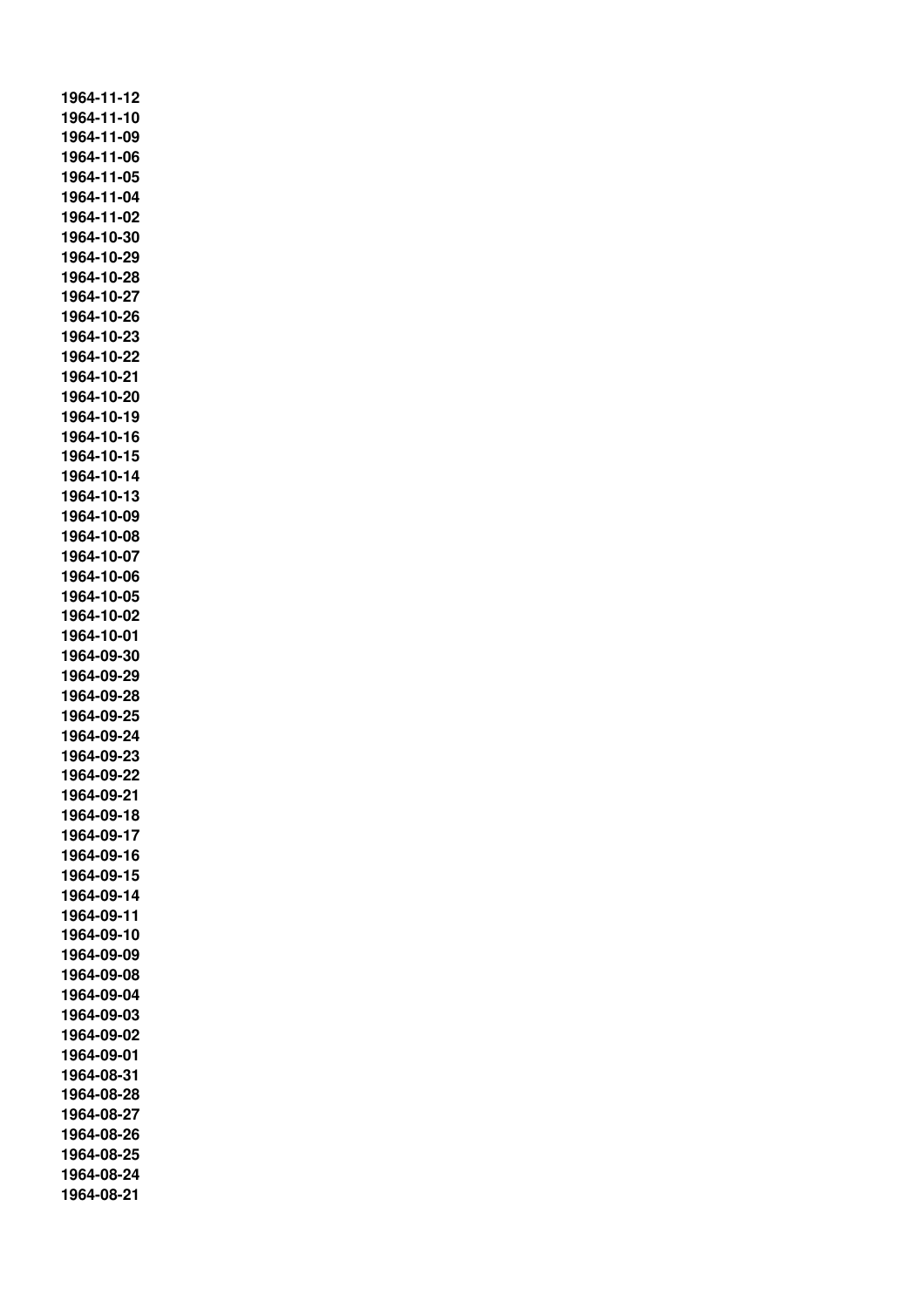**1964-08-20 1964-08-19 1964-08-18 1964-08-17 1964-08-14 1964-08-13 1964-08-12 1964-08-11 1964-08-10 1964-08-07 1964-08-06 1964-08-05 1964-08-04 1964-08-03 1964-07-31 1964-07-30 1964-07-29 1964-07-28 1964-07-27 1964-07-24 1964-07-23 1964-07-22 1964-07-21 1964-07-20 1964-07-17 1964-07-16 1964-07-15 1964-07-14 1964-07-13 1964-07-10 1964-07-09 1964-07-08 1964-07-07 1964-07-06 1964-07-02 1964-07-01 1964-06-30 1964-06-29 1964-06-26 1964-06-25 1964-06-24 1964-06-23 1964-06-22 1964-06-19 1964-06-18 1964-06-17 1964-06-16 1964-06-15 1964-06-12 1964-06-11 1964-06-10 1964-06-09 1964-06-08 1964-06-05 1964-06-04 1964-06-03**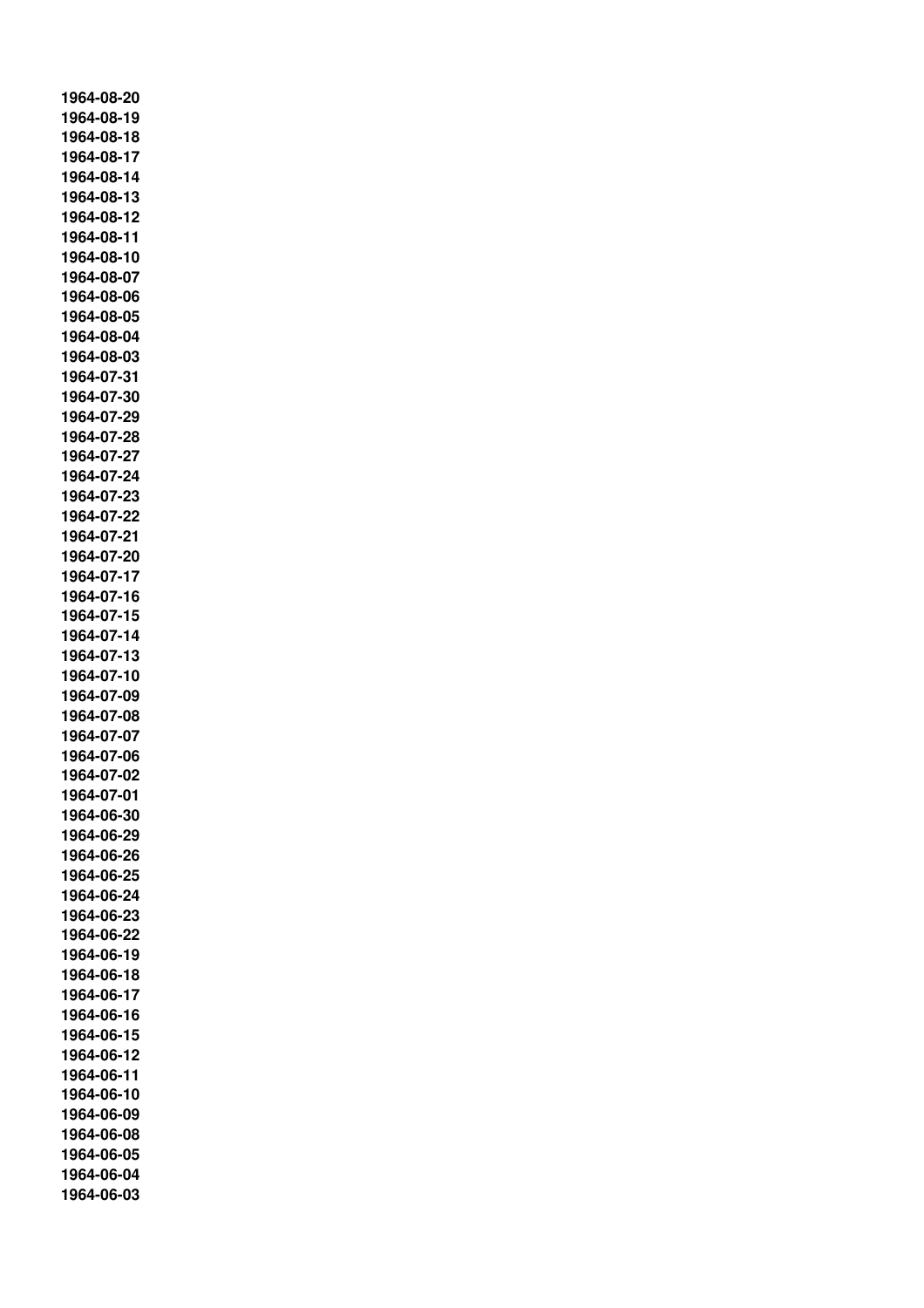**1964-06-02 1964-06-01 1964-05-28 1964-05-27 1964-05-26 1964-05-25 1964-05-22 1964-05-21 1964-05-20 1964-05-19 1964-05-18 1964-05-15 1964-05-14 1964-05-13 1964-05-12 1964-05-11 1964-05-08 1964-05-07 1964-05-06 1964-05-05 1964-05-04 1964-05-01 1964-04-30 1964-04-29 1964-04-28 1964-04-27 1964-04-24 1964-04-23 1964-04-22 1964-04-21 1964-04-20 1964-04-17 1964-04-16 1964-04-15 1964-04-14 1964-04-13 1964-04-10 1964-04-09 1964-04-08 1964-04-07 1964-04-06 1964-04-03 1964-04-02 1964-04-01 1964-03-31 1964-03-30 1964-03-26 1964-03-25 1964-03-24 1964-03-23 1964-03-20 1964-03-19 1964-03-18 1964-03-17 1964-03-16 1964-03-13**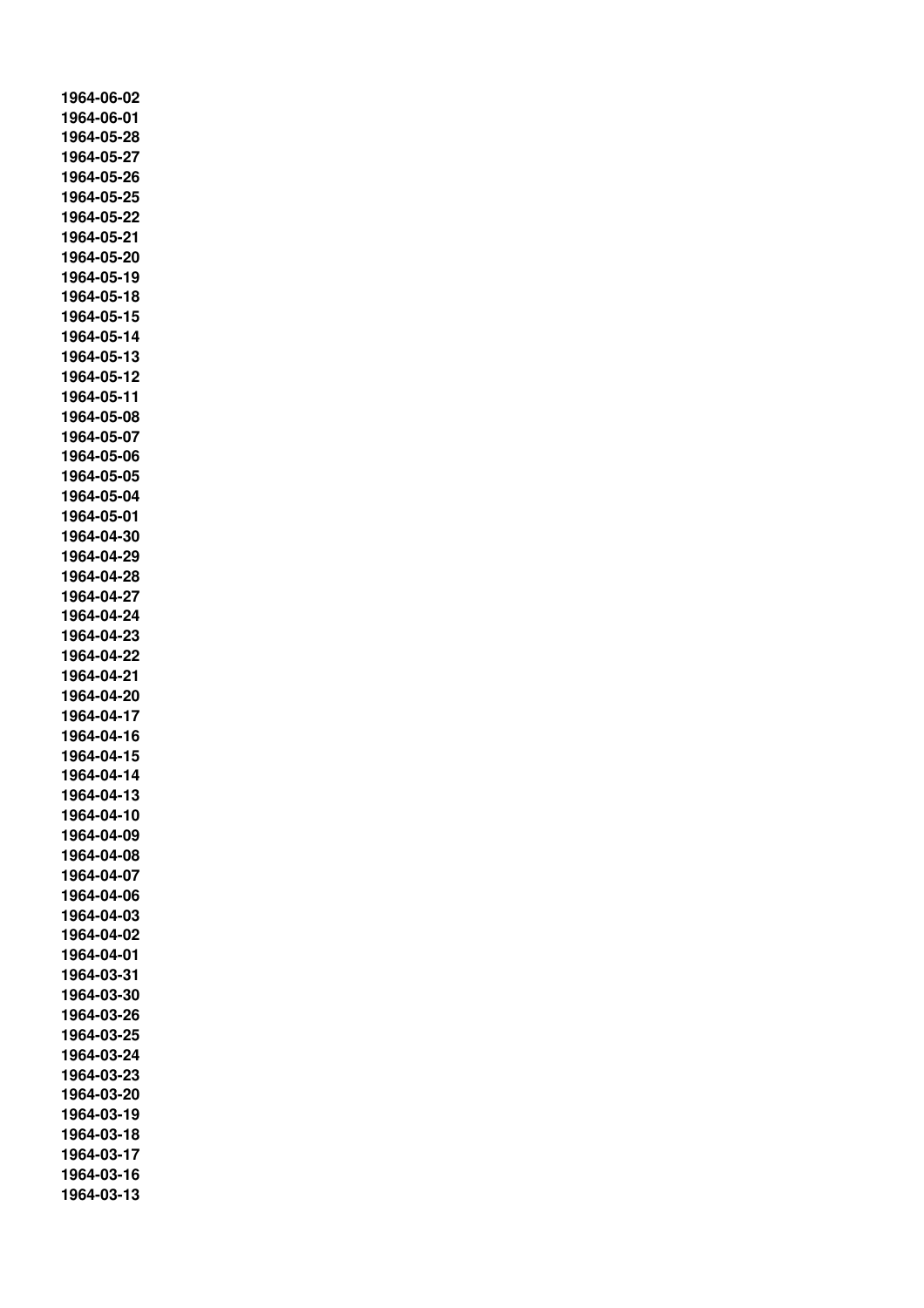**1964-03-12 1964-03-11 1964-03-10 1964-03-09 1964-03-06 1964-03-05 1964-03-04 1964-03-03 1964-03-02 1964-02-28 1964-02-27 1964-02-26 1964-02-25 1964-02-24 1964-02-20 1964-02-19 1964-02-18 1964-02-17 1964-02-14 1964-02-13 1964-02-11 1964-02-10 1964-02-07 1964-02-06 1964-02-05 1964-02-04 1964-02-03 1964-01-31 1964-01-30 1964-01-29 1964-01-28 1964-01-27 1964-01-24 1964-01-23 1964-01-22 1964-01-21 1964-01-20 1964-01-17 1964-01-16 1964-01-15 1964-01-14 1964-01-13 1964-01-10 1964-01-09 1964-01-08 1964-01-07 1964-01-06 1964-01-03 1964-01-02 1963-12-31 1963-12-30 1963-12-27 1963-12-26 1963-12-24 1963-12-23 1963-12-20**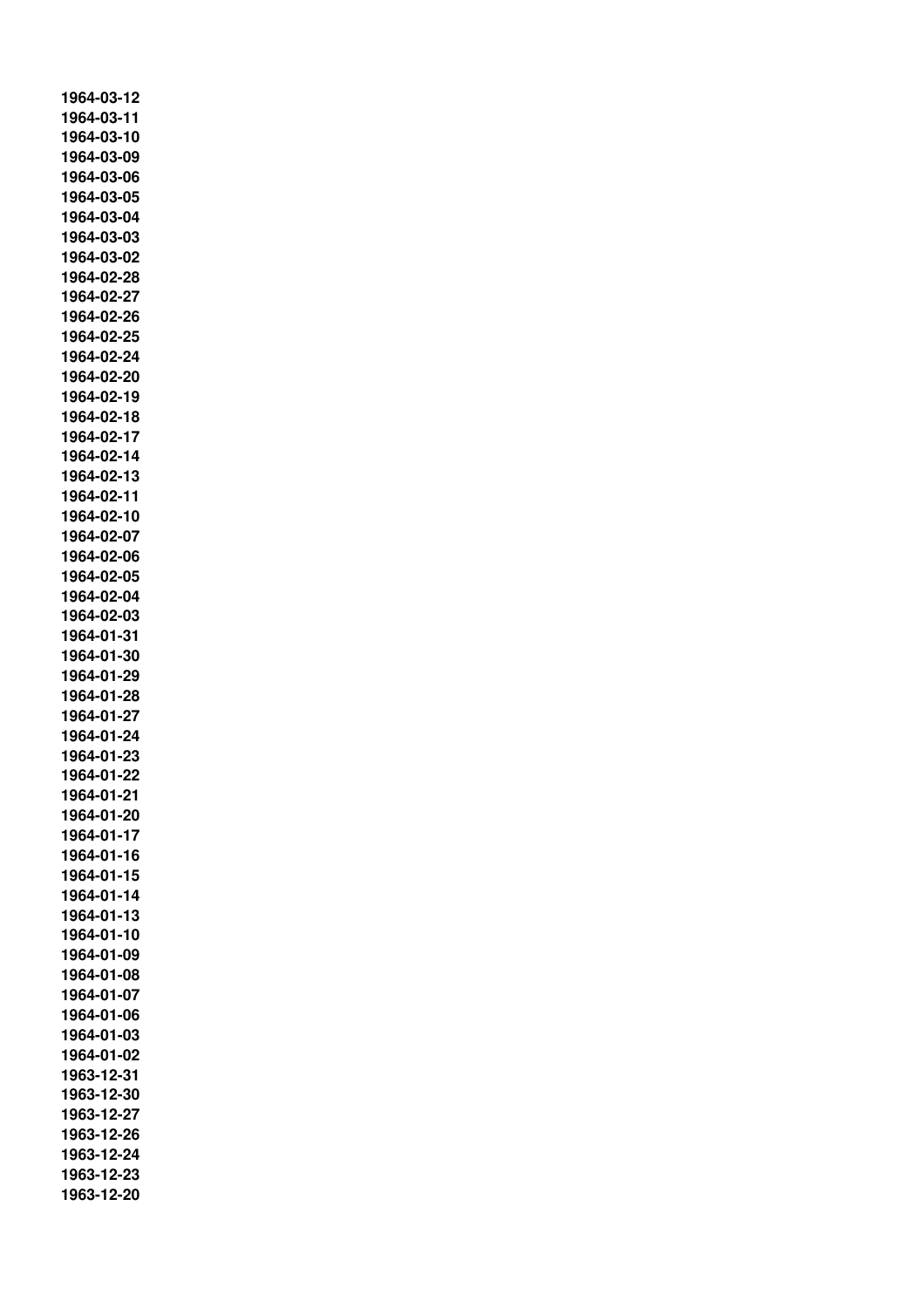**1963-12-19 1963-12-18 1963-12-17 1963-12-16 1963-12-13 1963-12-12 1963-12-11 1963-12-10 1963-12-09 1963-12-06 1963-12-05 1963-12-04 1963-12-03 1963-12-02 1963-11-29 1963-11-27 1963-11-26 1963-11-22 1963-11-21 1963-11-20 1963-11-19 1963-11-18 1963-11-15 1963-11-14 1963-11-13 1963-11-12 1963-11-08 1963-11-07 1963-11-06 1963-11-04 1963-11-01 1963-10-31 1963-10-30 1963-10-29 1963-10-28 1963-10-25 1963-10-24 1963-10-23 1963-10-22 1963-10-21 1963-10-18 1963-10-17 1963-10-16 1963-10-15 1963-10-14 1963-10-11 1963-10-10 1963-10-09 1963-10-08 1963-10-07 1963-10-04 1963-10-03 1963-10-02 1963-10-01 1963-09-30 1963-09-27**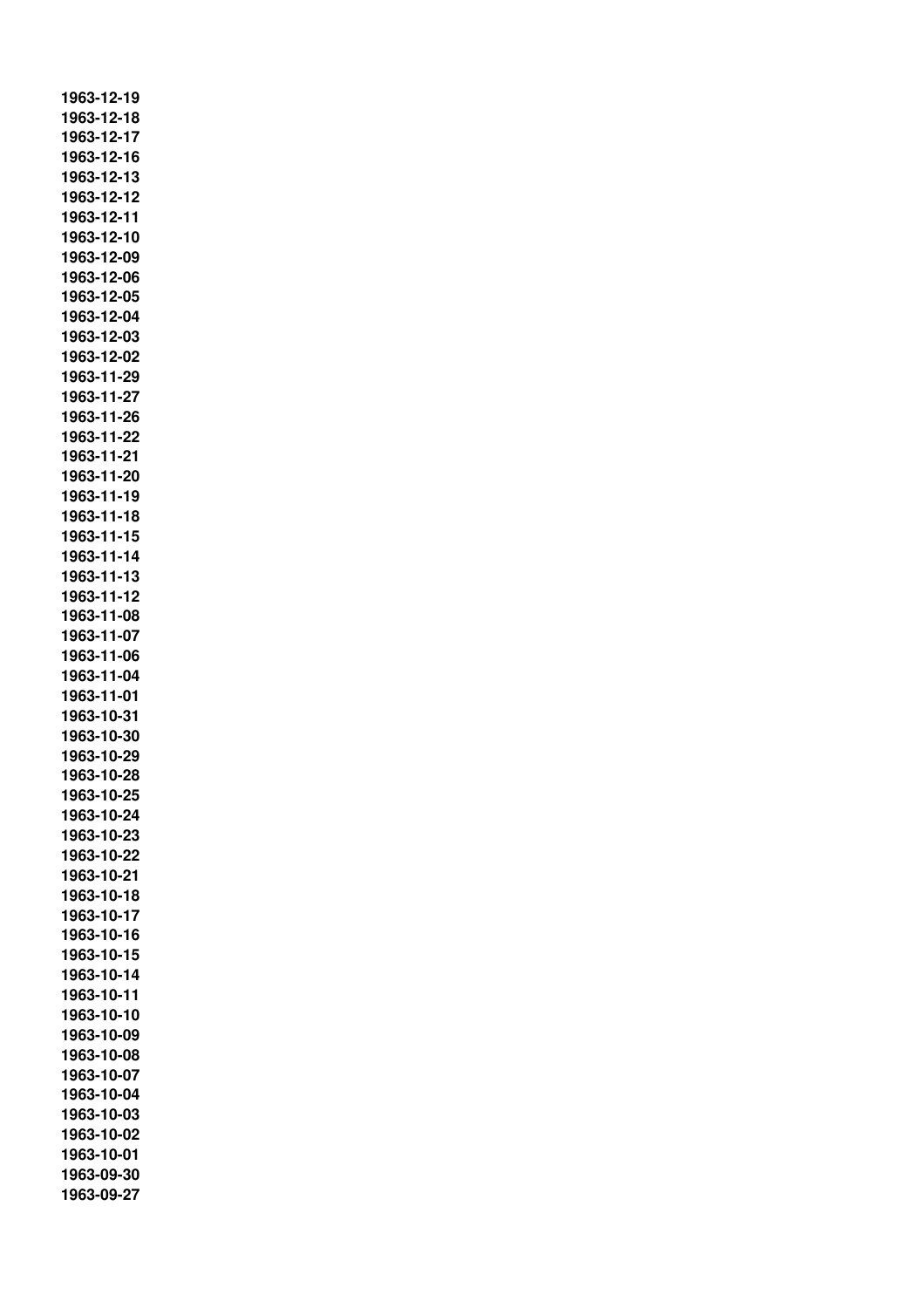**1963-09-26 1963-09-25 1963-09-24 1963-09-23 1963-09-20 1963-09-19 1963-09-18 1963-09-17 1963-09-16 1963-09-13 1963-09-12 1963-09-11 1963-09-10 1963-09-09 1963-09-06 1963-09-05 1963-09-04 1963-09-03 1963-08-30 1963-08-29 1963-08-28 1963-08-27 1963-08-26 1963-08-23 1963-08-22 1963-08-21 1963-08-20 1963-08-19 1963-08-16 1963-08-15 1963-08-14 1963-08-13 1963-08-12 1963-08-09 1963-08-08 1963-08-07 1963-08-06 1963-08-05 1963-08-02 1963-08-01 1963-07-31 1963-07-30 1963-07-29 1963-07-26 1963-07-25 1963-07-24 1963-07-23 1963-07-22 1963-07-19 1963-07-18 1963-07-17 1963-07-16 1963-07-15 1963-07-12 1963-07-11 1963-07-10**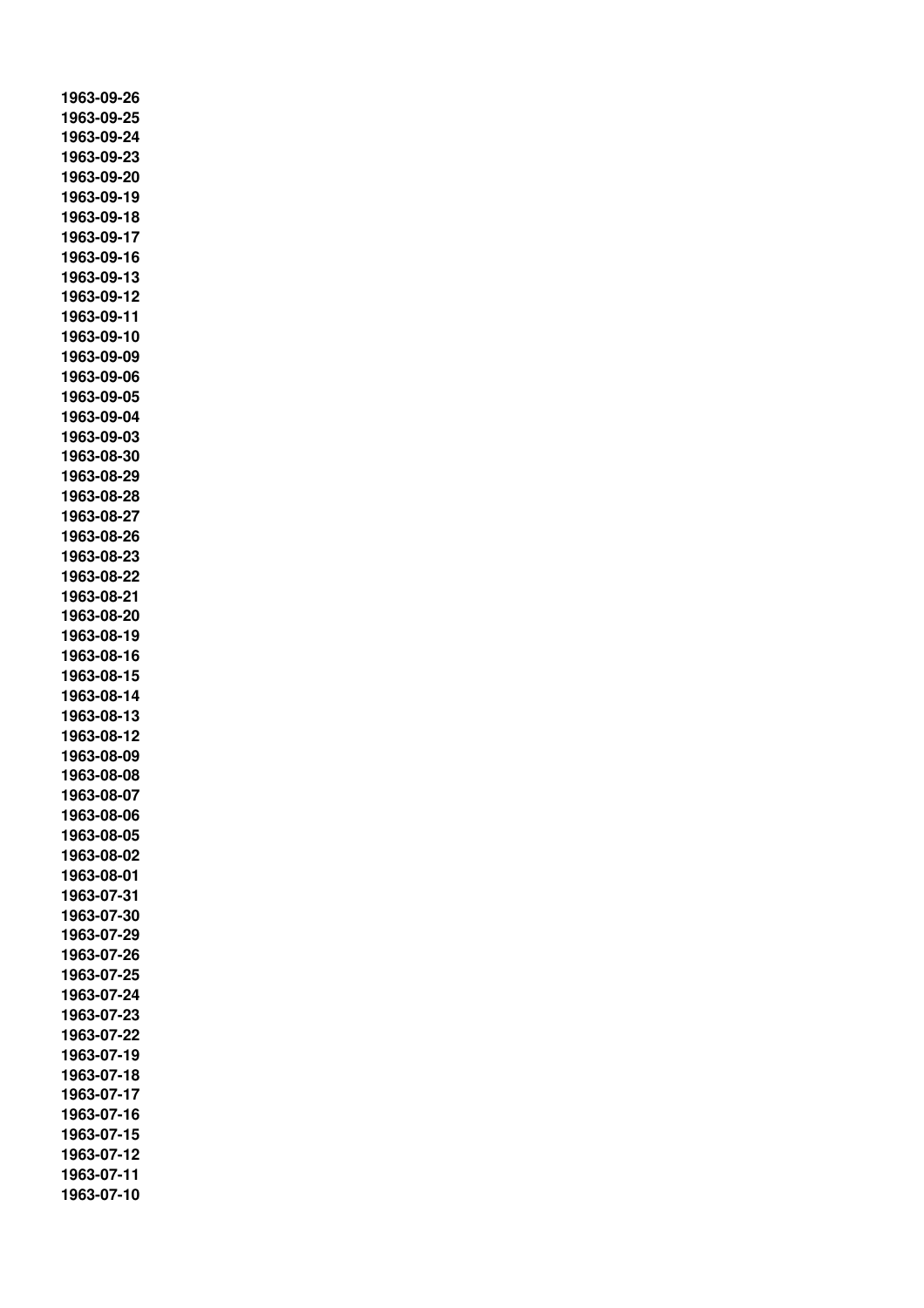**1963-07-09 1963-07-08 1963-07-05 1963-07-03 1963-07-02 1963-07-01 1963-06-28 1963-06-27 1963-06-26 1963-06-25 1963-06-24 1963-06-21 1963-06-20 1963-06-19 1963-06-18 1963-06-17 1963-06-14 1963-06-13 1963-06-12 1963-06-11 1963-06-10 1963-06-07 1963-06-06 1963-06-05 1963-06-04 1963-06-03 1963-05-31 1963-05-29 1963-05-28 1963-05-27 1963-05-24 1963-05-23 1963-05-22 1963-05-21 1963-05-20 1963-05-17 1963-05-16 1963-05-15 1963-05-14 1963-05-13 1963-05-10 1963-05-09 1963-05-08 1963-05-07 1963-05-06 1963-05-03 1963-05-02 1963-05-01 1963-04-30 1963-04-29 1963-04-26 1963-04-25 1963-04-24 1963-04-23 1963-04-22 1963-04-19**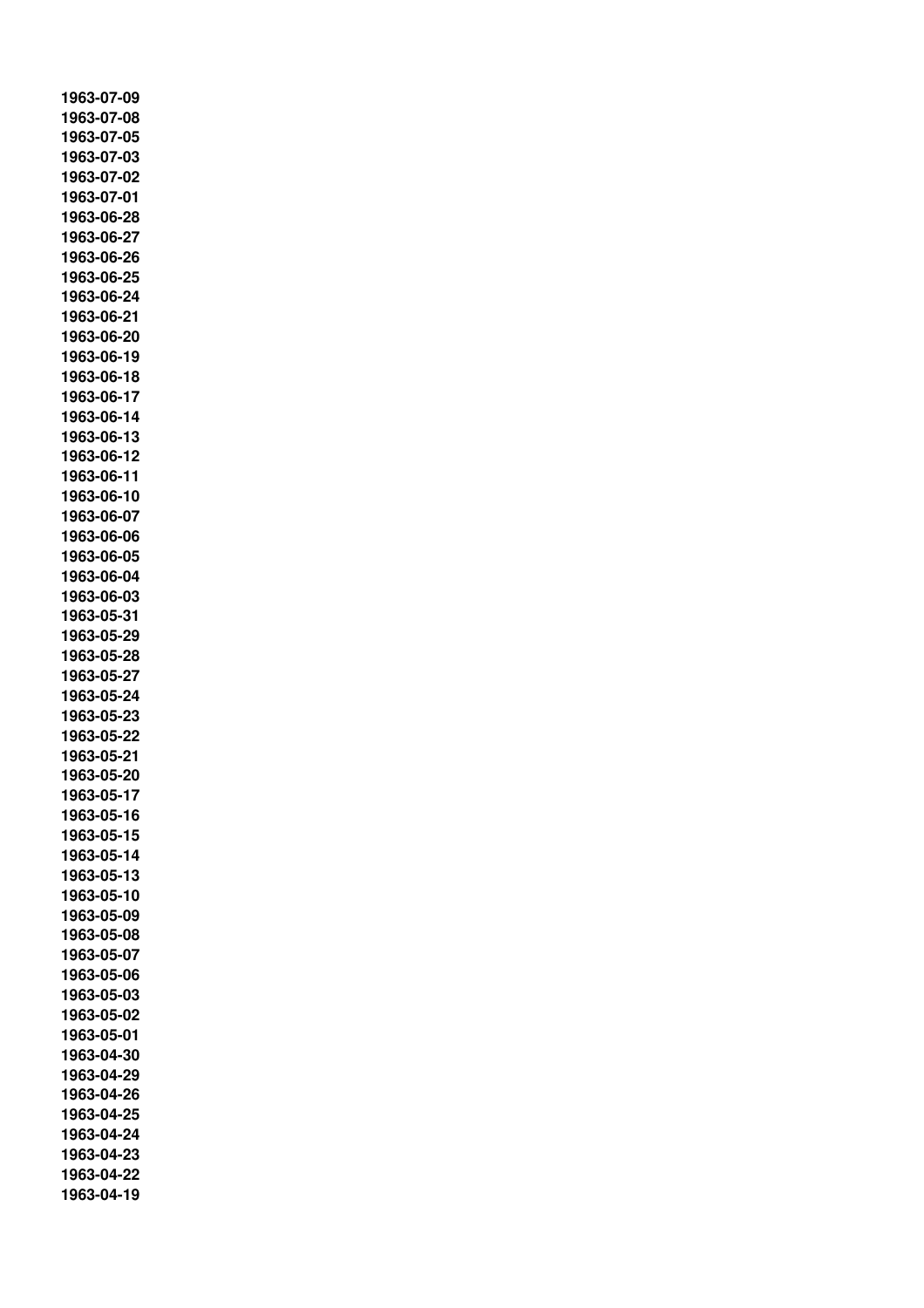**1963-04-18 1963-04-17 1963-04-16 1963-04-15 1963-04-11 1963-04-10 1963-04-09 1963-04-08 1963-04-05 1963-04-04 1963-04-03 1963-04-02 1963-04-01 1963-03-29 1963-03-28 1963-03-27 1963-03-26 1963-03-25 1963-03-22 1963-03-21 1963-03-20 1963-03-19 1963-03-18 1963-03-15 1963-03-14 1963-03-13 1963-03-12 1963-03-11 1963-03-08 1963-03-07 1963-03-06 1963-03-05 1963-03-04 1963-03-01 1963-02-28 1963-02-27 1963-02-26 1963-02-25 1963-02-21 1963-02-20 1963-02-19 1963-02-18 1963-02-15 1963-02-14 1963-02-13 1963-02-11 1963-02-08 1963-02-07 1963-02-06 1963-02-05 1963-02-04 1963-02-01 1963-01-31 1963-01-30 1963-01-29 1963-01-28**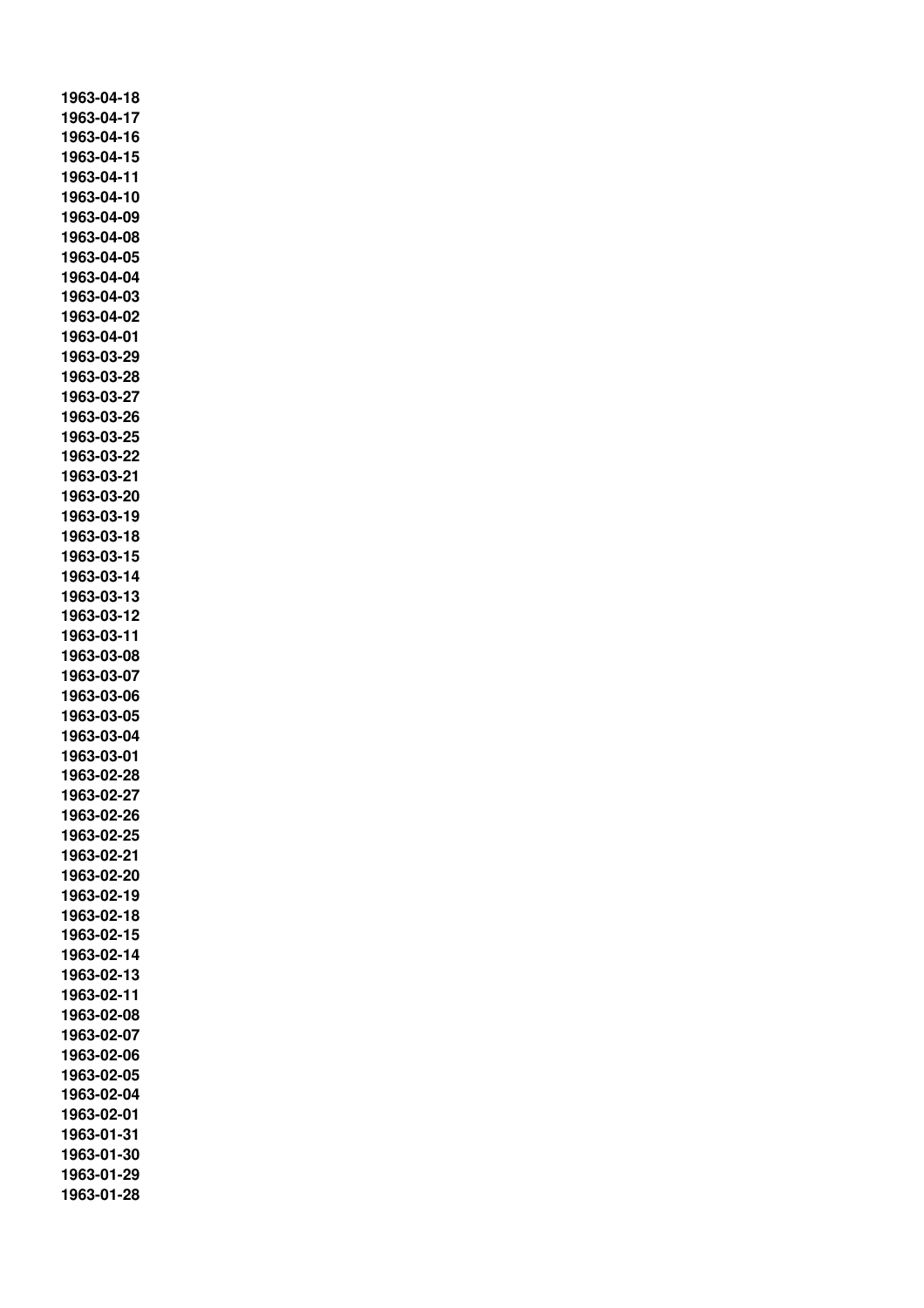**1963-01-25 1963-01-24 1963-01-23 1963-01-22 1963-01-21 1963-01-18 1963-01-17 1963-01-16 1963-01-15 1963-01-14 1963-01-11 1963-01-10 1963-01-09 1963-01-08 1963-01-07 1963-01-04 1963-01-03 1963-01-02 1962-12-31 1962-12-28 1962-12-27 1962-12-26 1962-12-24 1962-12-21 1962-12-20 1962-12-19 1962-12-18 1962-12-17 1962-12-14 1962-12-13 1962-12-12 1962-12-11 1962-12-10 1962-12-07 1962-12-06 1962-12-05 1962-12-04 1962-12-03 1962-11-30 1962-11-29 1962-11-28 1962-11-27 1962-11-26 1962-11-23 1962-11-21 1962-11-20 1962-11-19 1962-11-16 1962-11-15 1962-11-14 1962-11-13 1962-11-09 1962-11-08 1962-11-07 1962-11-05 1962-11-02**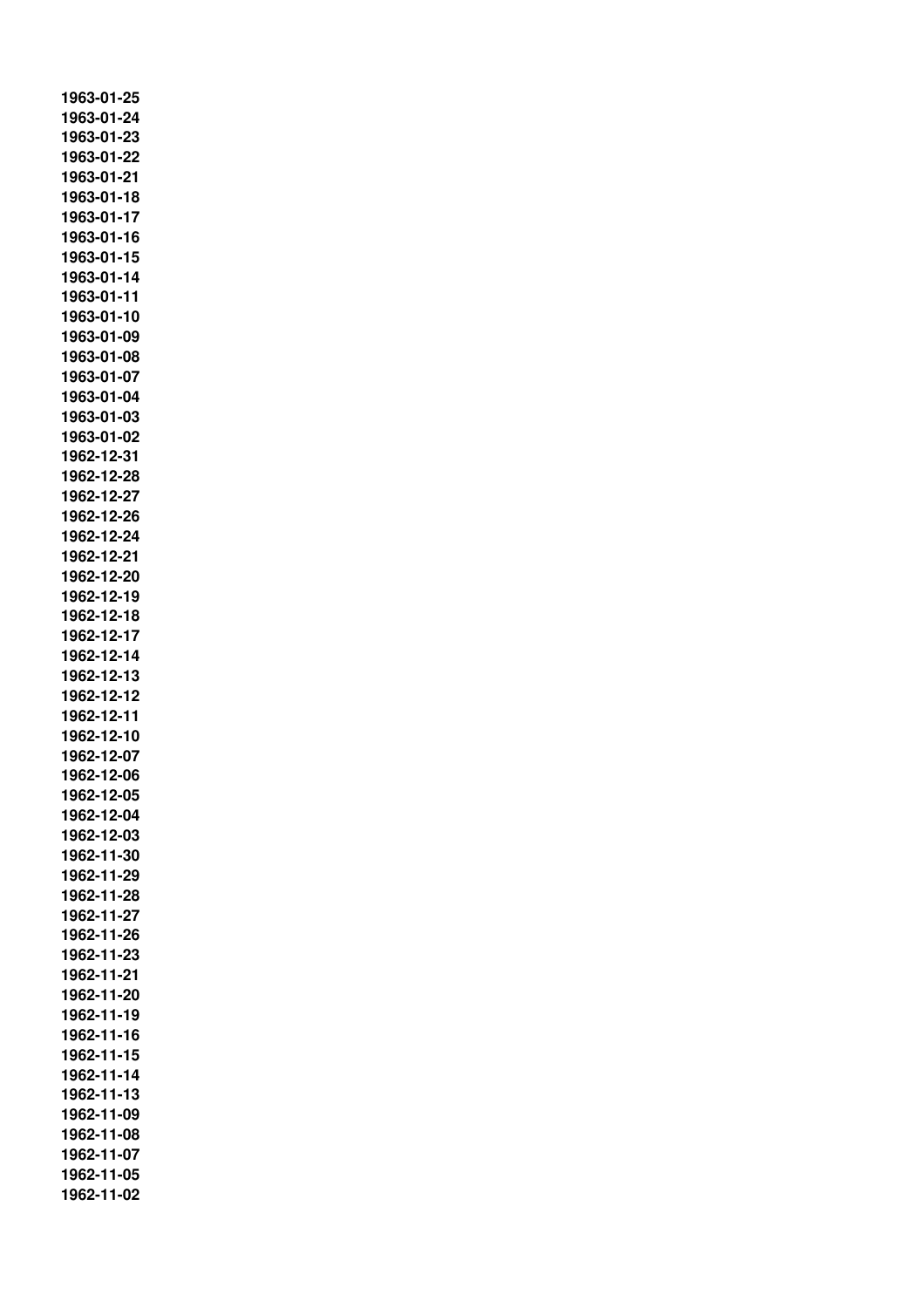**1962-11-01 1962-10-31 1962-10-30 1962-10-29 1962-10-26 1962-10-25 1962-10-24 1962-10-23 1962-10-22 1962-10-19 1962-10-18 1962-10-17 1962-10-16 1962-10-15 1962-10-11 1962-10-10 1962-10-09 1962-10-08 1962-10-05 1962-10-04 1962-10-03 1962-10-02 1962-10-01 1962-09-28 1962-09-27 1962-09-26 1962-09-25 1962-09-24 1962-09-21 1962-09-20 1962-09-19 1962-09-18 1962-09-17 1962-09-14 1962-09-13 1962-09-12 1962-09-11 1962-09-10 1962-09-07 1962-09-06 1962-09-05 1962-09-04 1962-08-31 1962-08-30 1962-08-29 1962-08-28 1962-08-27 1962-08-24 1962-08-23 1962-08-22 1962-08-21 1962-08-20 1962-08-17 1962-08-16 1962-08-15 1962-08-14**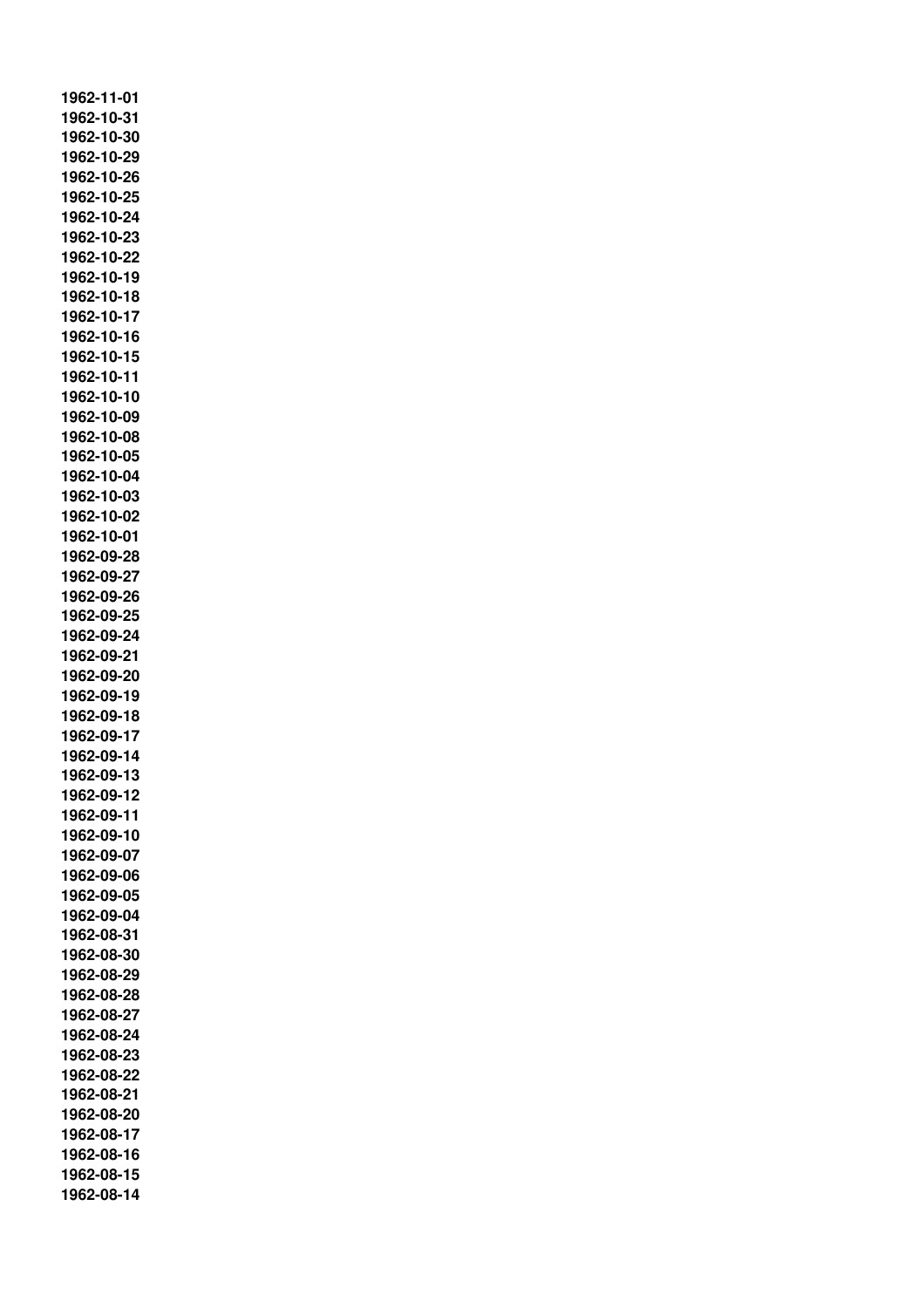**1962-08-13 1962-08-10 1962-08-09 1962-08-08 1962-08-07 1962-08-06 1962-08-03 1962-08-02 1962-08-01 1962-07-31 1962-07-30 1962-07-27 1962-07-26 1962-07-25 1962-07-24 1962-07-23 1962-07-20 1962-07-19 1962-07-18 1962-07-17 1962-07-16 1962-07-13 1962-07-12 1962-07-11 1962-07-10 1962-07-09 1962-07-06 1962-07-05 1962-07-03 1962-07-02 1962-06-29 1962-06-28 1962-06-27 1962-06-26 1962-06-25 1962-06-22 1962-06-21 1962-06-20 1962-06-19 1962-06-18 1962-06-15 1962-06-14 1962-06-13 1962-06-12 1962-06-11 1962-06-08 1962-06-07 1962-06-06 1962-06-05 1962-06-04 1962-06-01 1962-05-31 1962-05-29 1962-05-28 1962-05-25 1962-05-24**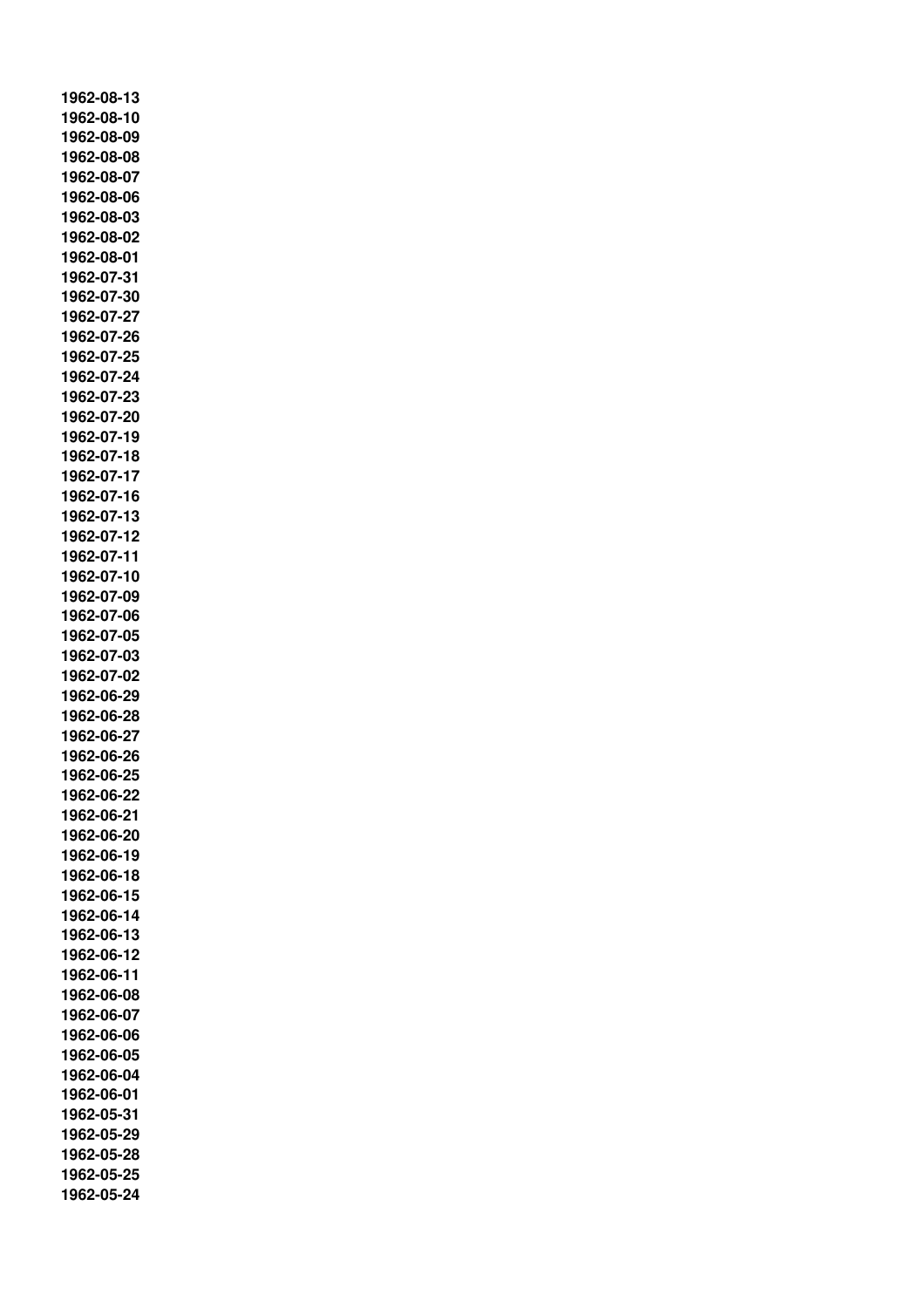**1962-05-23 1962-05-22 1962-05-21 1962-05-18 1962-05-17 1962-05-16 1962-05-15 1962-05-14 1962-05-11 1962-05-10 1962-05-09 1962-05-08 1962-05-07 1962-05-04 1962-05-03 1962-05-02 1962-05-01 1962-04-30 1962-04-27 1962-04-26 1962-04-25 1962-04-24 1962-04-23 1962-04-19 1962-04-18 1962-04-17 1962-04-16 1962-04-13 1962-04-12 1962-04-11 1962-04-10 1962-04-09 1962-04-06 1962-04-05 1962-04-04 1962-04-03 1962-04-02 1962-03-30 1962-03-29 1962-03-28 1962-03-27 1962-03-26 1962-03-23 1962-03-22 1962-03-21 1962-03-20 1962-03-19 1962-03-16 1962-03-15 1962-03-14 1962-03-13 1962-03-12 1962-03-09 1962-03-08 1962-03-07 1962-03-06**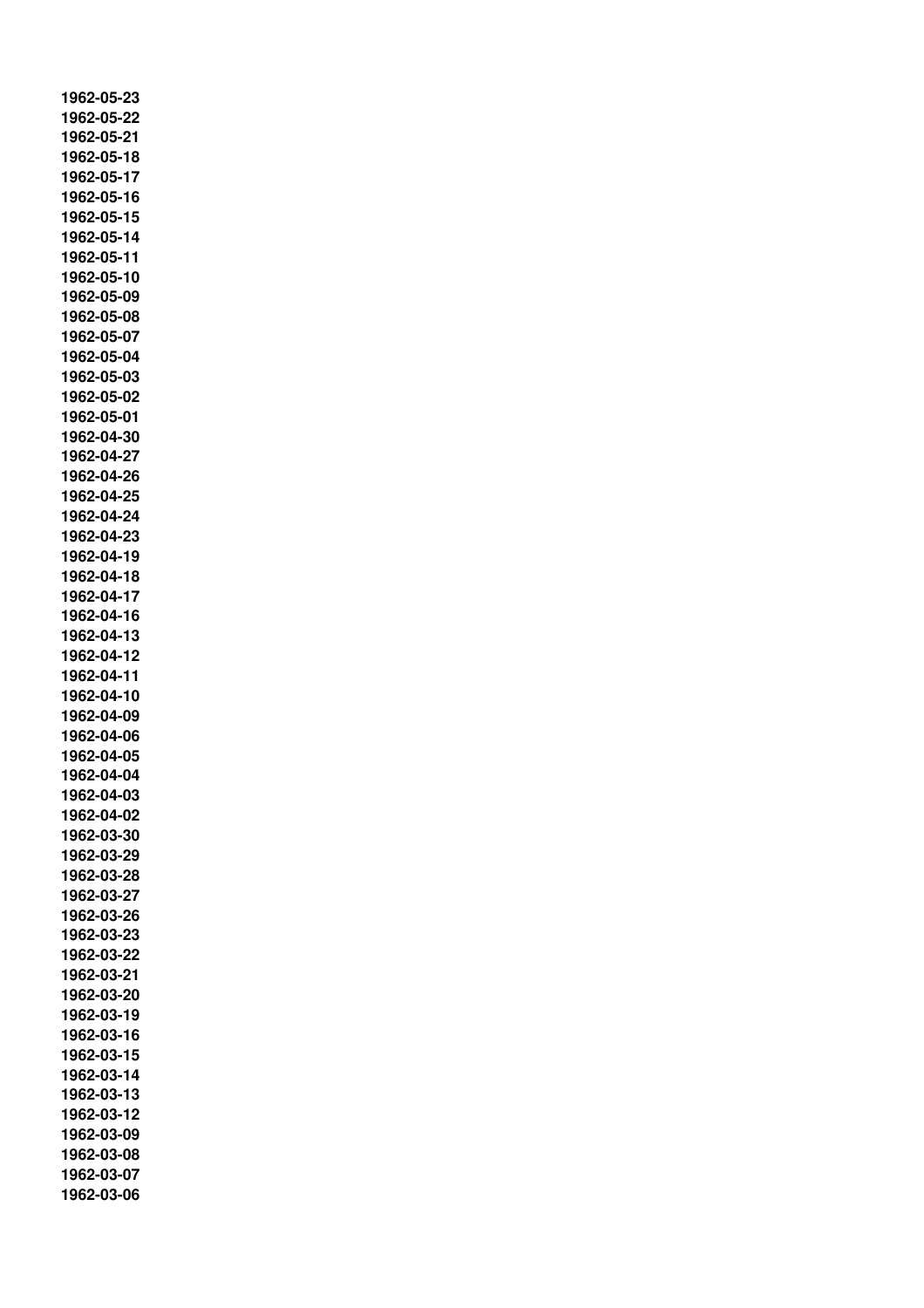**1962-03-05 1962-03-02 1962-03-01 1962-02-28 1962-02-27 1962-02-26 1962-02-23 1962-02-21 1962-02-20 1962-02-19 1962-02-16 1962-02-15 1962-02-14 1962-02-13 1962-02-09 1962-02-08 1962-02-07 1962-02-06 1962-02-05 1962-02-02 1962-02-01 1962-01-31 1962-01-30 1962-01-29 1962-01-26 1962-01-25 1962-01-24 1962-01-23 1962-01-22 1962-01-19 1962-01-18 1962-01-17 1962-01-16 1962-01-15 1962-01-12 1962-01-11 1962-01-10 1962-01-09 1962-01-08 1962-01-05 1962-01-04 1962-01-03 1962-01-02 1961-12-29 1961-12-28 1961-12-27 1961-12-26 1961-12-22 1961-12-21 1961-12-20 1961-12-19 1961-12-18 1961-12-15 1961-12-14 1961-12-13 1961-12-12**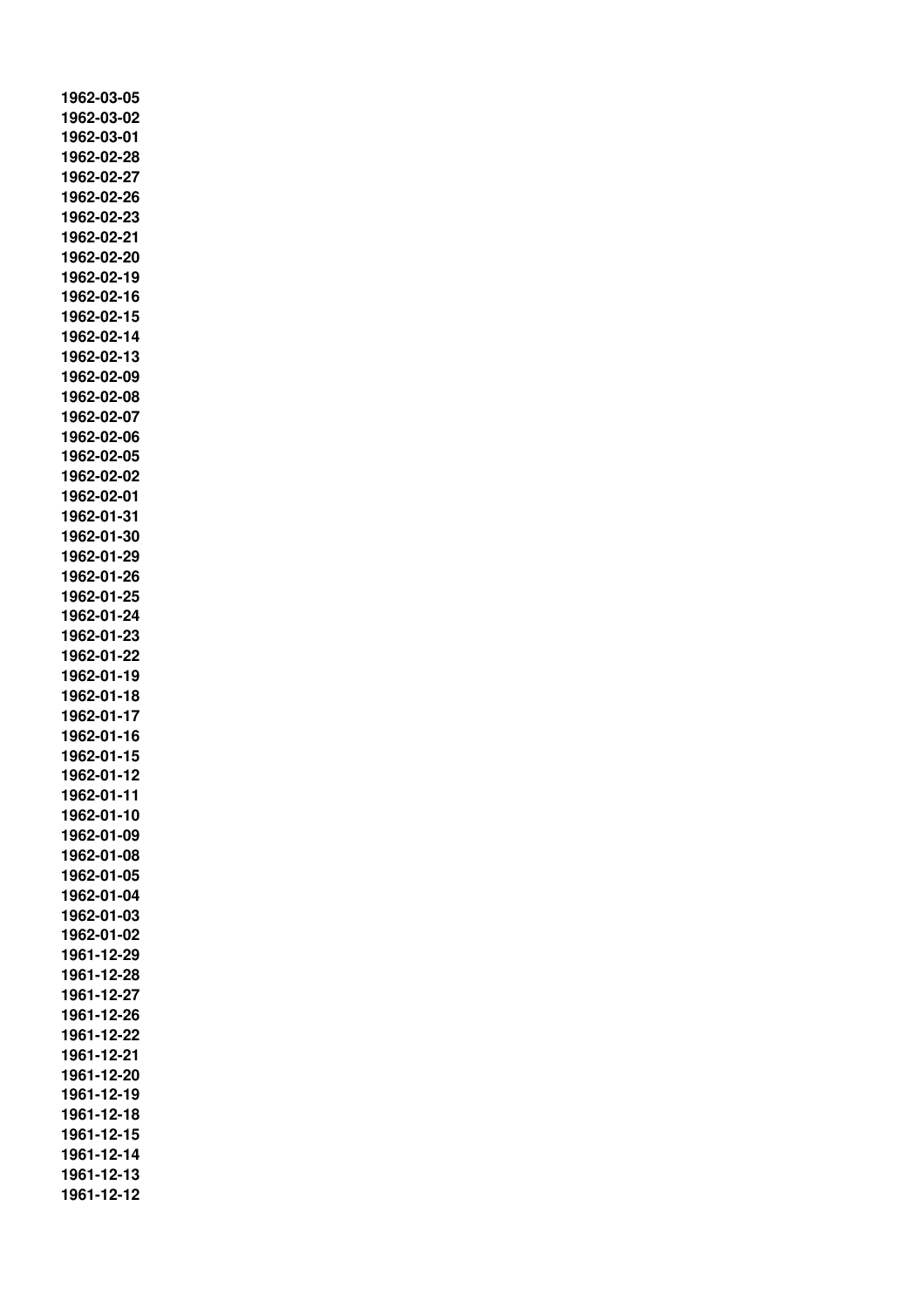**1961-12-11 1961-12-08 1961-12-07 1961-12-06 1961-12-05 1961-12-04 1961-12-01 1961-11-30 1961-11-29 1961-11-28 1961-11-27 1961-11-24 1961-11-22 1961-11-21 1961-11-20 1961-11-17 1961-11-16 1961-11-15 1961-11-14 1961-11-13 1961-11-10 1961-11-09 1961-11-08 1961-11-06 1961-11-03 1961-11-02 1961-11-01 1961-10-31 1961-10-30 1961-10-27 1961-10-26 1961-10-25 1961-10-24 1961-10-23 1961-10-20 1961-10-19 1961-10-18 1961-10-17 1961-10-16 1961-10-13 1961-10-11 1961-10-10 1961-10-09 1961-10-06 1961-10-05 1961-10-04 1961-10-03 1961-10-02 1961-09-29 1961-09-28 1961-09-27 1961-09-26 1961-09-25 1961-09-22 1961-09-21 1961-09-20**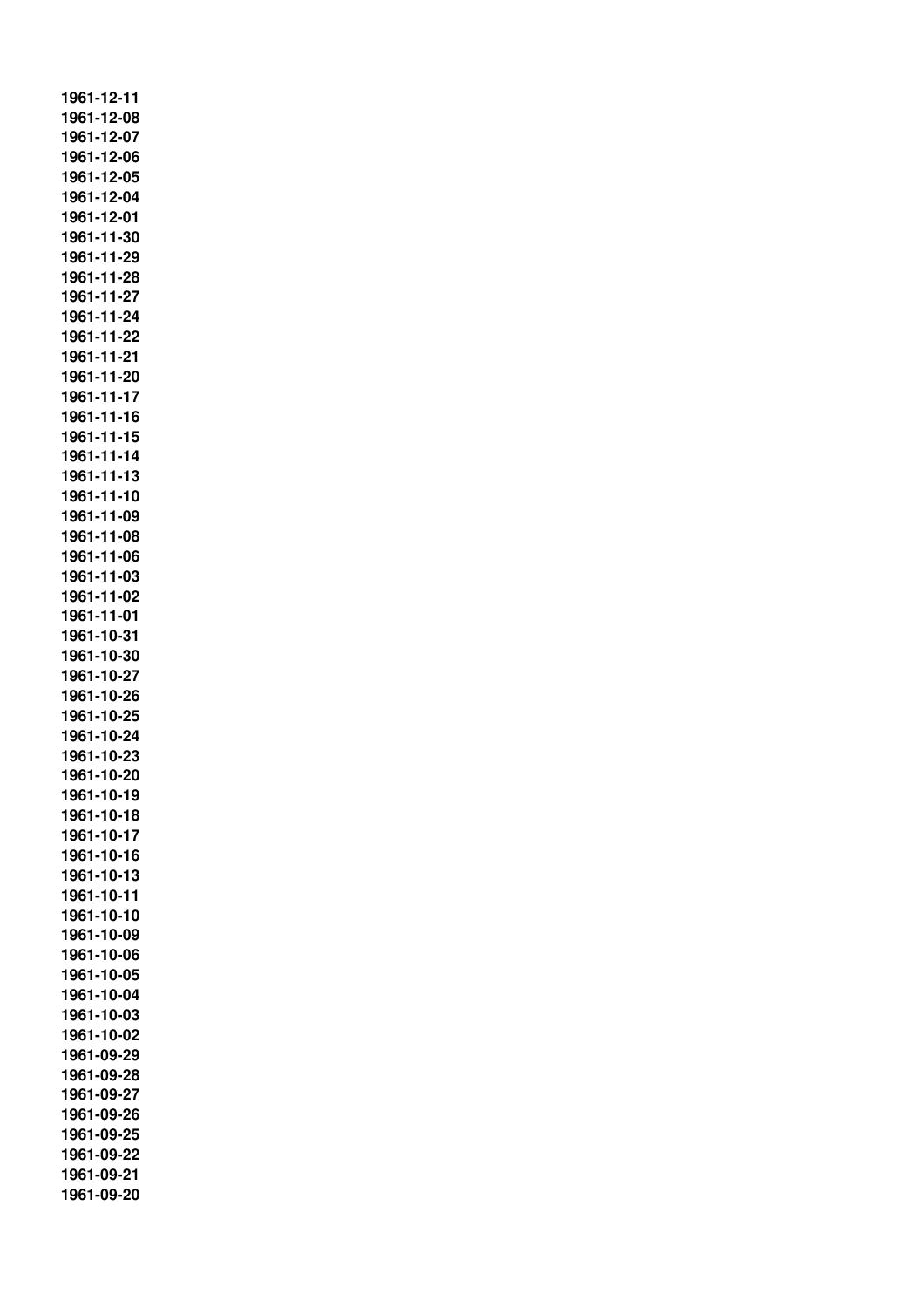**1961-09-19 1961-09-18 1961-09-15 1961-09-14 1961-09-13 1961-09-12 1961-09-11 1961-09-08 1961-09-07 1961-09-06 1961-09-05 1961-09-01 1961-08-31 1961-08-30 1961-08-29 1961-08-28 1961-08-25 1961-08-24 1961-08-23 1961-08-22 1961-08-21 1961-08-18 1961-08-17 1961-08-16 1961-08-15 1961-08-14 1961-08-11 1961-08-10 1961-08-09 1961-08-08 1961-08-07 1961-08-04 1961-08-03 1961-08-02 1961-08-01 1961-07-31 1961-07-28 1961-07-27 1961-07-26 1961-07-25 1961-07-24 1961-07-21 1961-07-20 1961-07-19 1961-07-18 1961-07-17 1961-07-14 1961-07-13 1961-07-12 1961-07-11 1961-07-10 1961-07-07 1961-07-06 1961-07-05 1961-07-03 1961-06-30**